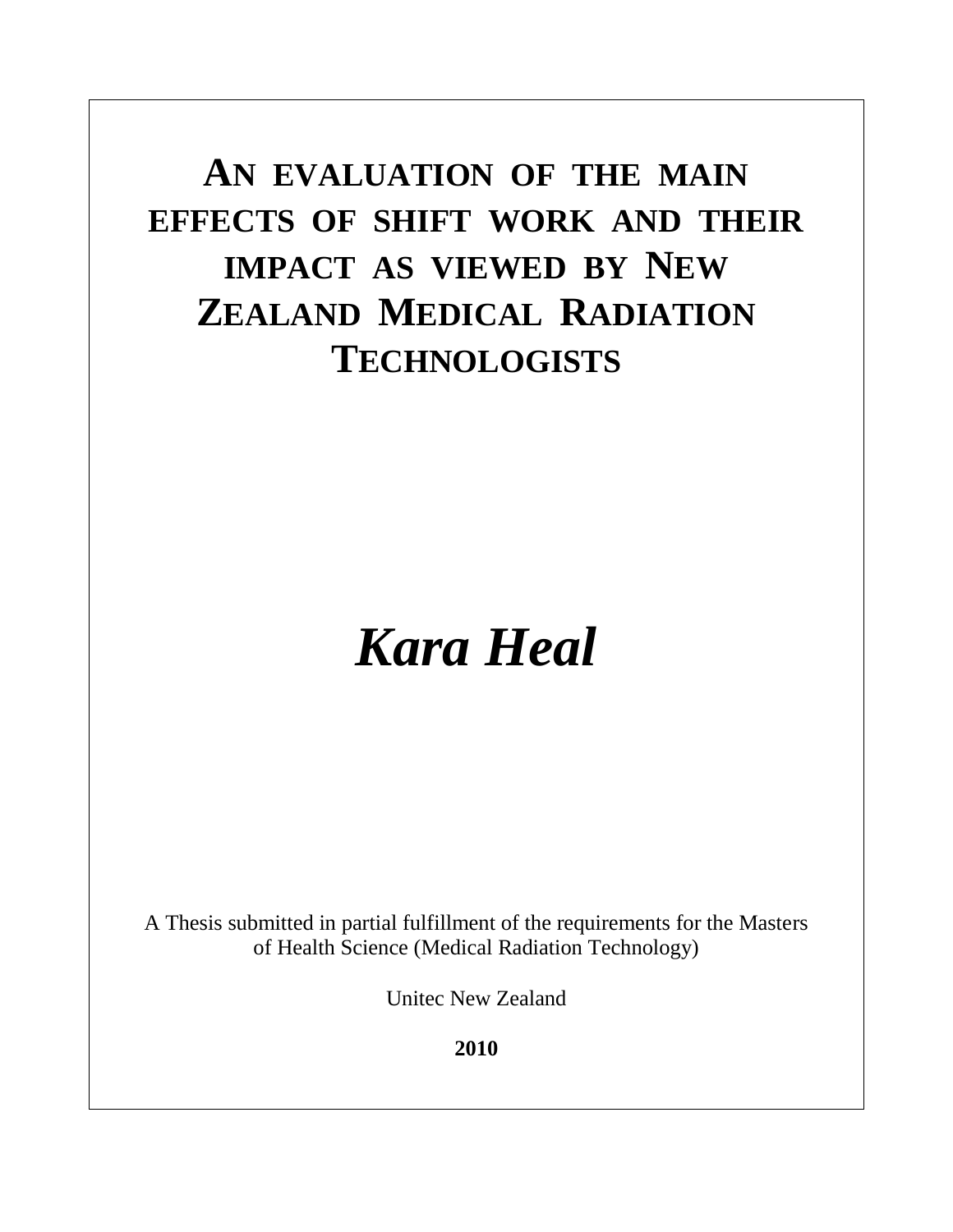#### **ABSTRACT**

This thesis investigated the impact of shift work as viewed by New Zealand Medical Radiation Technologists (MRTs). The topic was chosen because during my career as an MRT I have encountered all derivations of shift work, but was never informed of the associated effects or their potential impact. Therefore this study investigates what MRTs considered the main effects to be, while also exploring the perceived impact they have in order to propose recommendations as to the management of any effects and build a foundation of knowledge and information for all MRTs in New Zealand.

A large proportion of MRTs in New Zealand undertake shift work and minimal literature was found specific to this cohort with respect to their view of it, how they are impacted by the associated effects and other issues related to it. Notwithstanding the financial and service capability advantages to the departments in moving to this system, no-one to my knowledge has explored the effect this transition has had on the MRTs, potentially allowing substandard practices of a personal or professional nature to go unnoticed (Peate, 2007).

The thesis used a case study as the research method informed through an interpretive paradigm, with qualitative data gathered from a number of MRT participants throughout NZ via in-depth interviews and questionnaires and also through data collected by questionnaires from Charge MRTs. The key findings included the fact that the perception of shift work did not align with the actual reality. Many advantages associated with shift work were identified, such as variation of work, flexibility, free time during the day, remuneration and increased family and social time. The disadvantages identified included altered sleep patterns, a negative impact on health, decreased family and social opportunities, performance impairment and detrimental professional effects. Some MRTs felt that the thought of shift work was worse than actually working the shift, while most found that their attitude towards shift work had a huge impact on how they coped with it. Society's perception and treatment of shift workers had an impact, however most MRTs see themselves performing shift work in the longer term.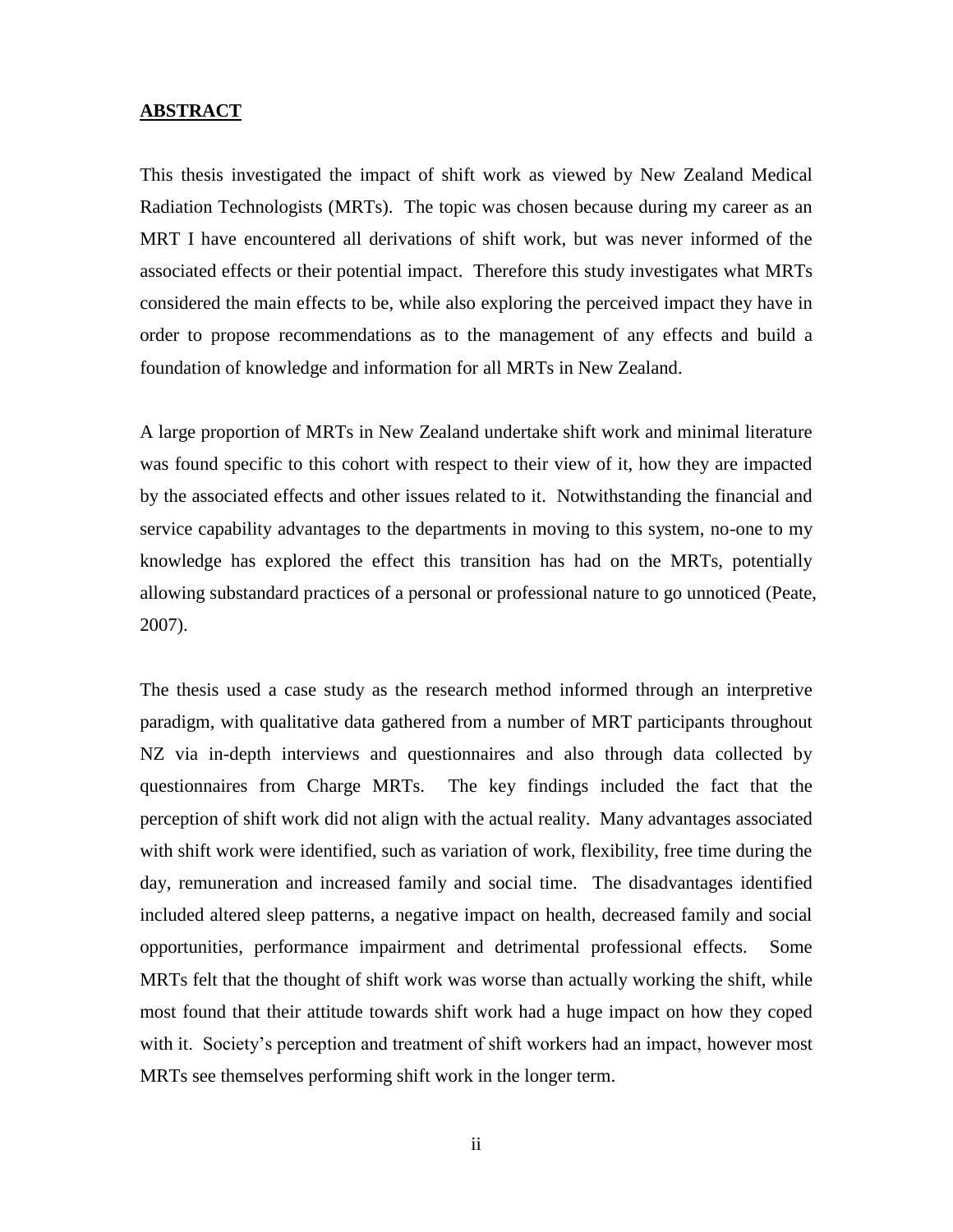## **DECLARATION OF WORK**



## **Declaration**

### **Name of candidate:** Kara Leanne Heal

This Thesis/Dissertation/Research Project entitled Shift work: An evaluation into the main effects and their impact as viewed by New Zealand Medical Radiation Technologists is submitted in partial fulfillment for the requirements for the Unitec degree of Masters of Health Science

**(a)**

## **(b) CANDIDATE'S DECLARATION**

I confirm that:

- This Thesis/Dissertation/Research Project represents my own work;
- The contribution of supervisors and others to this work was consistent with the Unitec Regulations and Policies.
- Research for this work has been conducted in accordance with the Unitec Research Ethics Committee Policy and Procedures, and has fulfilled any requirements set for this project by the Unitec Research Ethics Committee. Research Ethics Committee Approval Number: 2009-957

Candidate Signature: KLUeal Candidate Signature: KLUeal

Student number: 1299857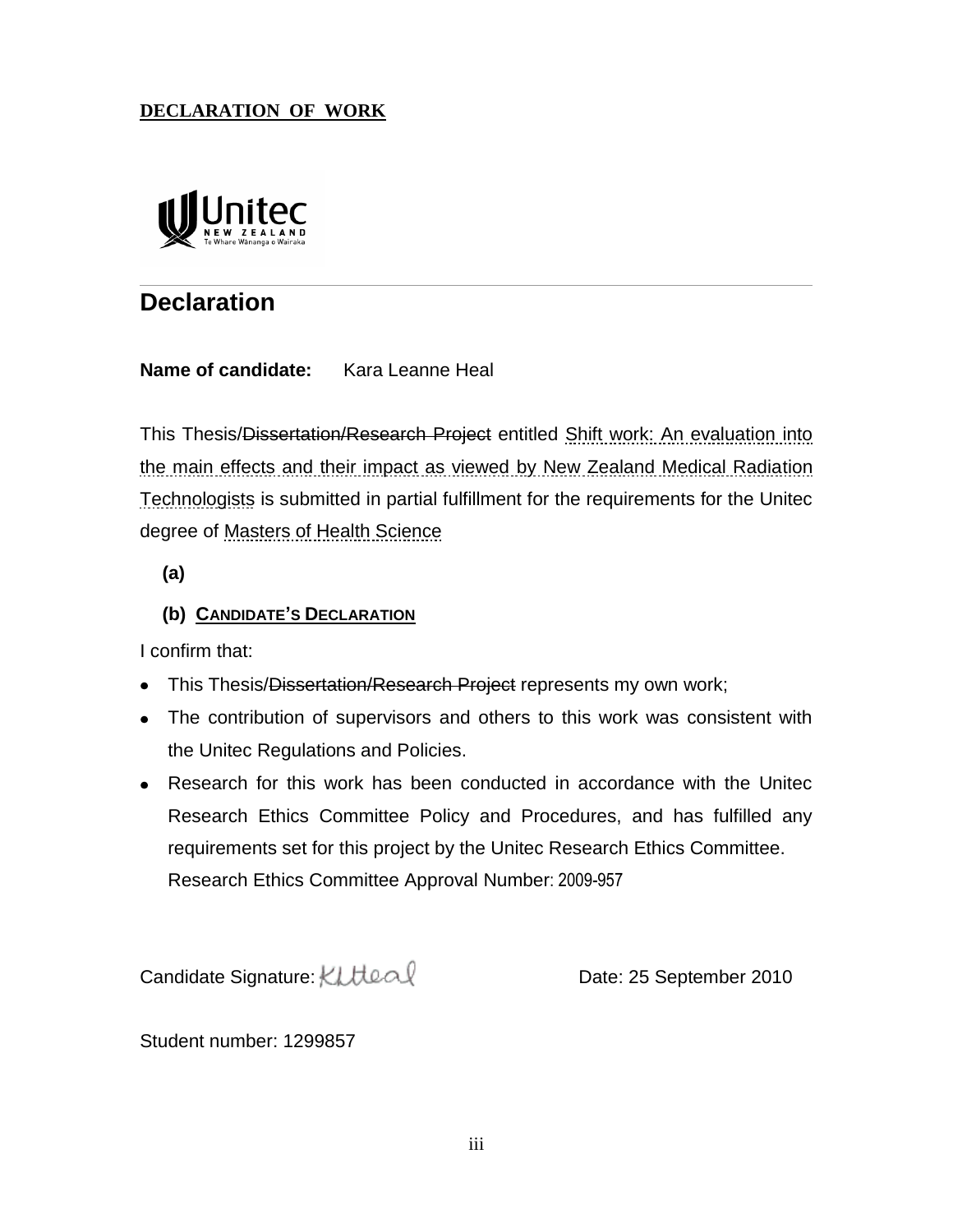#### **ACKNOWLEDGEMENTS**

I would like to thank everybody who helped me complete this Thesis for their guidance and support, without their input this research project would not have been possible. In particular I would like to acknowledge:

**My Supervisors**, who were a fountain of knowledge and support and who kept me motivated and focused. For all your hard work, honest advice and the time you gave me I am truly grateful. Thank you;

The **Charge MRTs** from the participating Radiology Departments, for their co-operation and for allowing me to invite their MRTs to participate in my study;

**My Interviewees,** for willingly giving their precious spare time and for being prepared to discuss issues openly and frankly, I thank you;

**MRTs across New Zealand**, I thank you for completing and returning the questionnaire, the information provided by you was invaluable;

**My parents**, for their unwavering support and help, particularly in the final stages

**Craig Graham,** my sincere gratitude for your unwavering belief in me and for all the support you have given me which has allowed me to complete my Thesis. I could not have done it without you and I am forever appreciative of your input.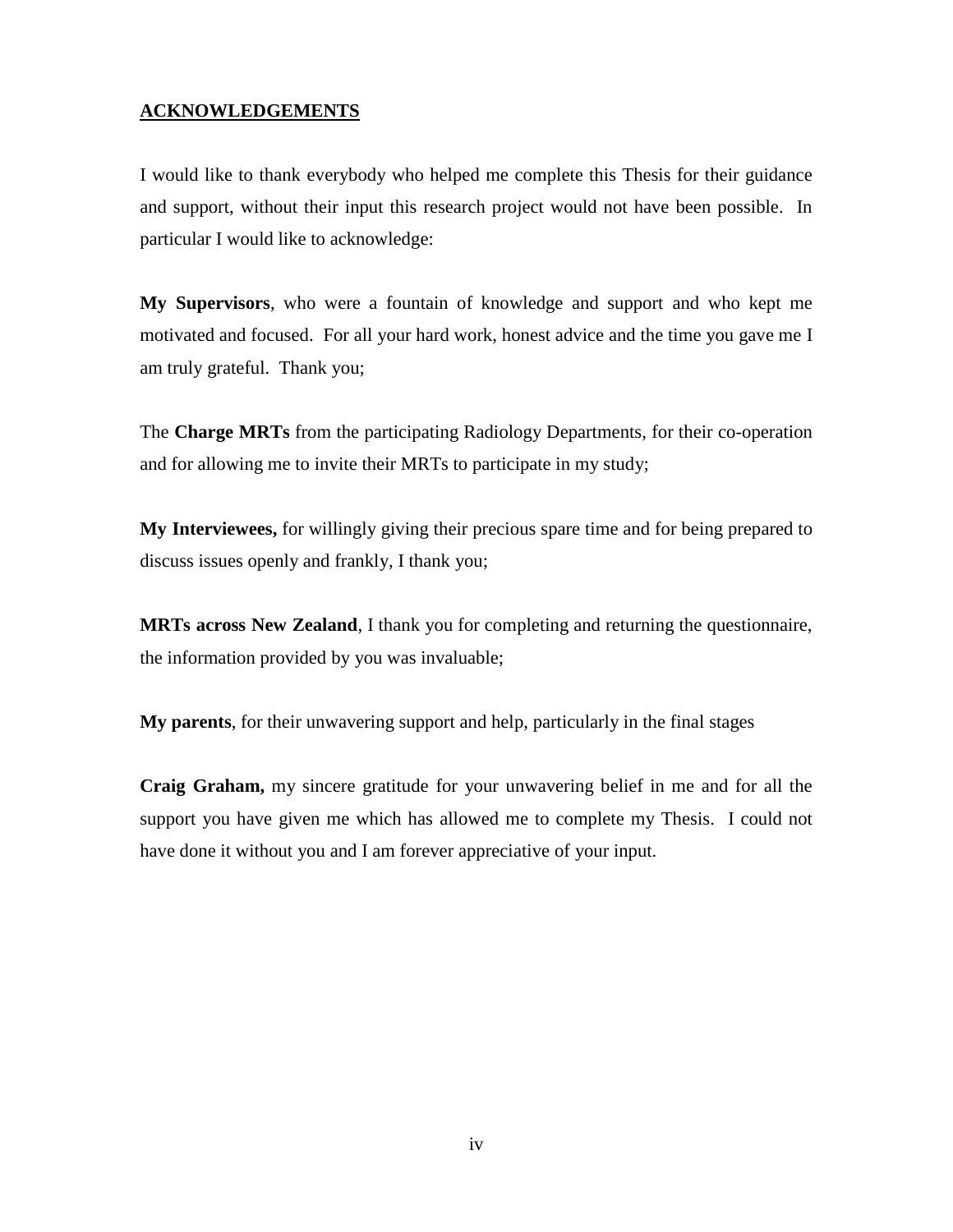## **TABLE OF CONTENTS**

| <b>Chapter IV – Research Procedures</b><br><b>Appendices</b> |                                        | Page Number |
|--------------------------------------------------------------|----------------------------------------|-------------|
|                                                              |                                        |             |
|                                                              |                                        |             |
|                                                              |                                        |             |
|                                                              |                                        |             |
|                                                              |                                        |             |
|                                                              | <b>Chapter II - Background</b>         |             |
|                                                              |                                        |             |
|                                                              |                                        |             |
|                                                              |                                        |             |
|                                                              |                                        |             |
|                                                              | <b>Chapter III - Literature Review</b> |             |
|                                                              |                                        |             |
|                                                              |                                        |             |
|                                                              |                                        |             |
|                                                              |                                        |             |
|                                                              |                                        |             |
|                                                              |                                        |             |
|                                                              |                                        |             |
|                                                              |                                        |             |
|                                                              |                                        |             |
|                                                              |                                        |             |
|                                                              |                                        |             |
|                                                              |                                        |             |
|                                                              |                                        |             |
|                                                              |                                        |             |
|                                                              |                                        |             |
|                                                              |                                        |             |
|                                                              |                                        |             |
|                                                              |                                        |             |
|                                                              |                                        |             |
|                                                              |                                        |             |
|                                                              |                                        |             |
|                                                              |                                        |             |
|                                                              |                                        |             |
|                                                              |                                        |             |
|                                                              |                                        |             |
|                                                              |                                        |             |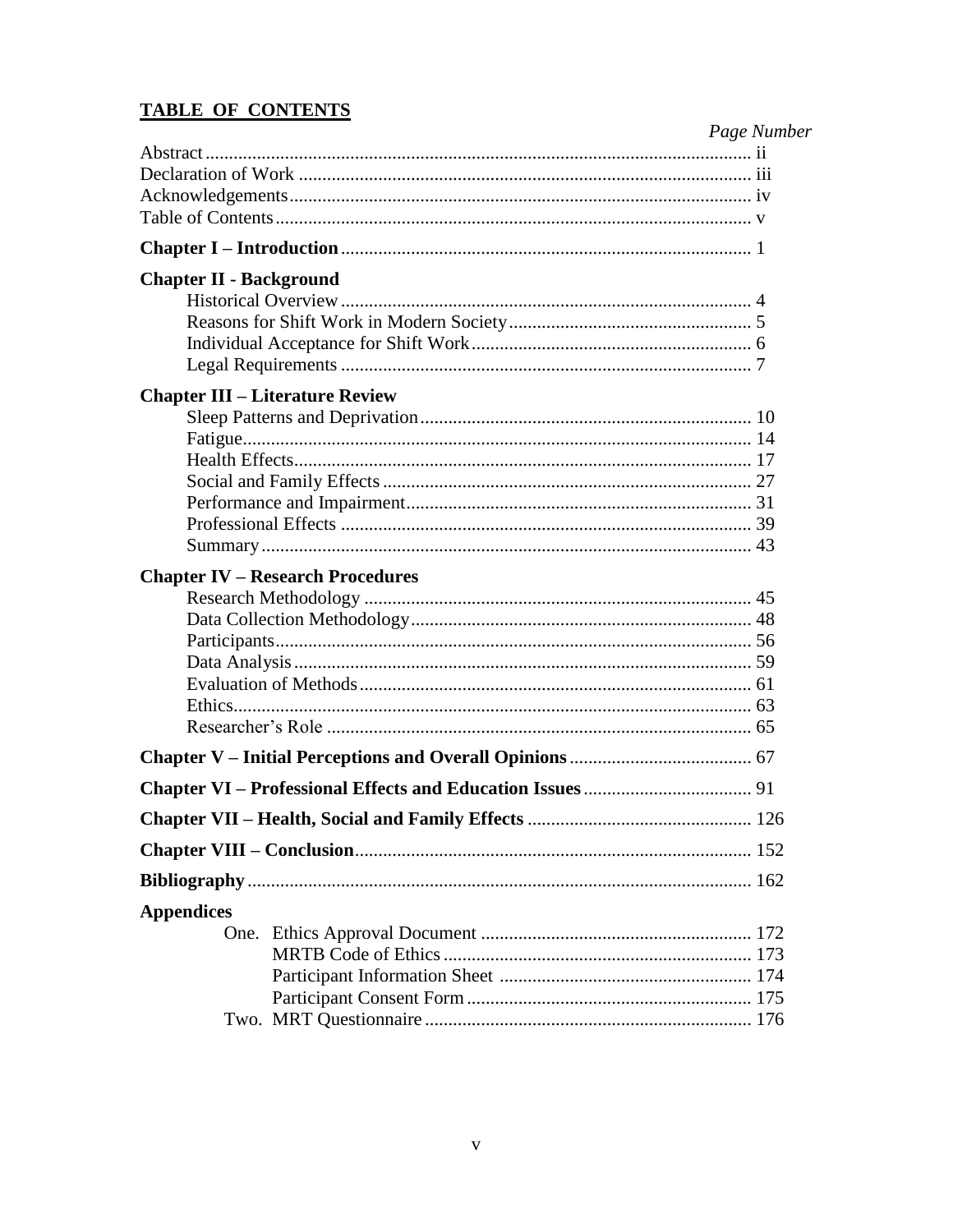#### **CHAPTER I: INTRODUCTION**

This research thesis will investigate the main effects of shift work and their impact on New Zealand MRTs. The objectives of this project were fourfold:

- 1. to investigate what MRTs view as being the main effects of shift work
- 2. to investigate the impact of the identified effects
- 3. to determine whether the expectations of shift work align with the perceived reality of performing shift work
- 4. to propose recommendations as to the management of those effects identified by MRTs as having the most profound impact on them.

There is no agreed definition of shift work in the literature, however it is loosely defined as a system where people work different periods of time often outside of normal daylight hours, on a regular basis as directed by the organisation they work for (Rosa  $\&$  Colligan, 1997; Wilson, 2002; Boggild & Knutsson, 1999). Shift work is thought by Taylor, Briner and Folkard (1997, p. 67) to be "a form of work scheduling in which workers succeed each other at the same workstations in shifts that can be organised into rotating, continuous patterns or discontinuous patterns." Shift work has many varied forms and does not solely include night shift as is the common belief, but encompasses afternoon and evening shifts, nights, rotating shifts, on-call work and with the inclusion of regular dayshifts (Blachowicz & Letizia, 2006; Rosa & Colligan, 1997; Jay, n.d.). Shift schedules may be part time or full time and may rotate through different times of the week or month with rosters frequently changing between days, afternoons or evenings and nights, or shifts may be permanent and regular (Rosa & Colligan, 1997). Shift lengths also vary and shifts may run consecutively over many days or weeks (Rosa  $\&$ Colligan, 1997; Berger & Hobbs, 2006). Knutsson (2004) brings to the fore the fact that the term "shift work" has been used in different ways in scientific literature which makes it difficult to compare the results of some studies.

Shift work is inherent in many healthcare positions, as it is necessary for in-patient services to be provided on a 24 hour basis and it is essential to provide patients with optimum levels of continuous care, as is the case for the medical imaging service in New Zealand (Scott, 2007; Wilson, 2002; Peate, 2007). The United Kingdom Royal College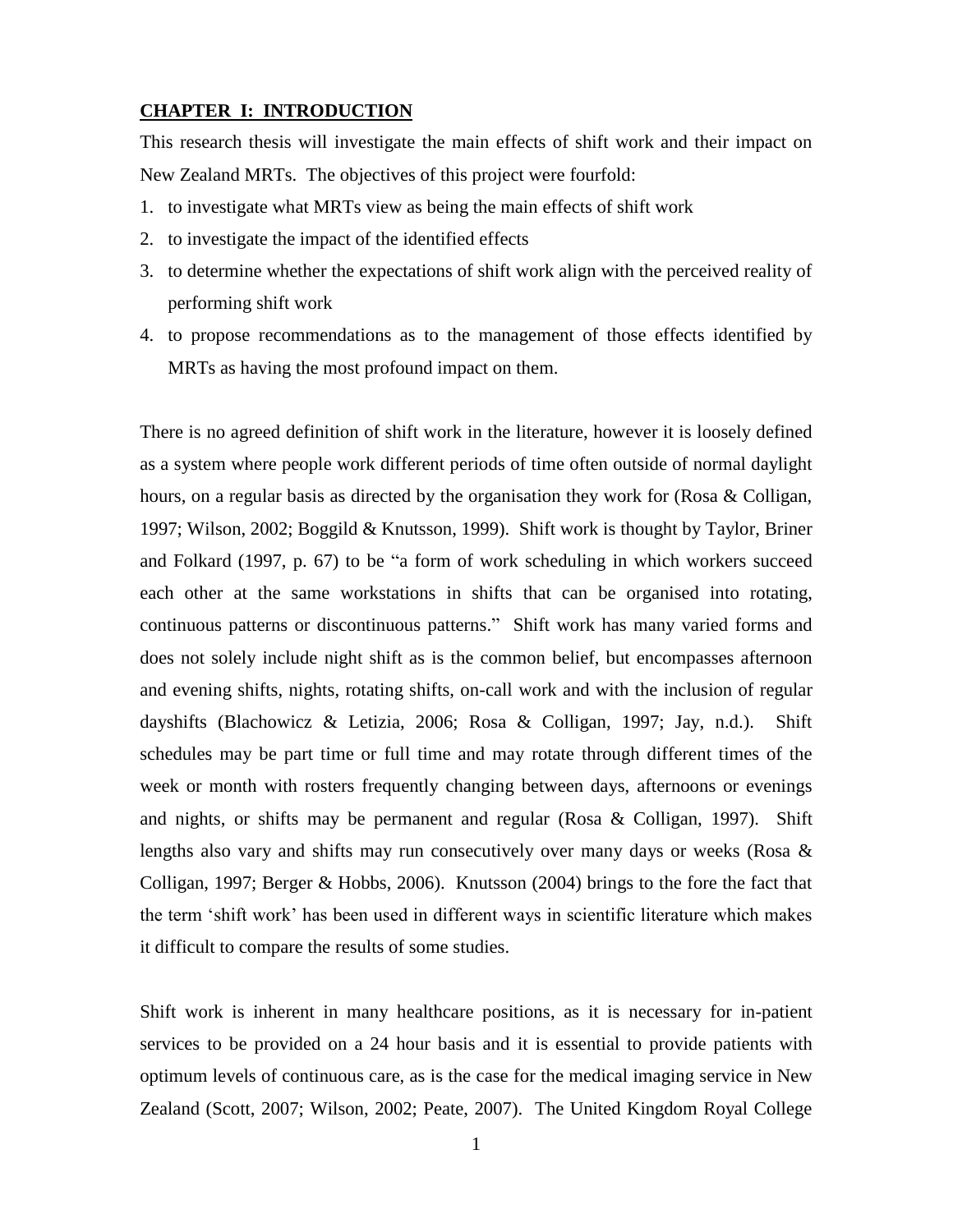of Nursing (1997) consider shift work to be an occupational hazard and this is supported by the Accident Compensation Corporation (ACC) (2006) as they comment that it disrupts natural circadian rhythms which leads to patient and worker safety, productivity and staff health being negatively affected.

Medical Radiation Technologists (MRTs) in New Zealand work a varied range of shift schedules, depending on their employer workload requirements, but typically encompassing the various aspects of shift work in a rotating or on-call manner. Staff may be required to work their shift in the department unaccompanied with no additional support, particularly in the evenings or on nightshift, with napping dissuaded and scheduled rest breaks frequently not possible during these times. If staff are working oncall, they are not required to be at work but they must be contactable at all times and be able to get to work quickly if the need arises. The effect of shift work on health, safety, family and social life are well noted in the literature, however while some people prefer shift work it is appears that most staff do not actively seek it, simply accepting it as a necessary part of their chosen profession or because no other job option is available (Canadian Centre for Occupational Health & Safety, 1999; Rosa & Colligan, 1997).

The review of the literature on shift work to date has located much literature pertaining to shift work over all professions worldwide, however a lack of literature was found pertaining to shift work in New Zealand. In Australia, where working conditions and environments are similar for MRTs, there appears to also be a shortage of information, with Zhao and Turner (2008) commenting that their extensive literature review located no studies on Australian nurses with respect to shift work and health effects. The only study found was set in Australia and conducted by Pisarski et al. (2006) on reasons for nurse turnover where shift work was found to be a key factor. It would appear that there are some large gaps in the New Zealand literature on shift work, particularly for MRTs and so this research is pioneering in this field.

Zhao and Turner (2008) believe that it is imperative to have a greater knowledge of the impact shift work has on health care professionals, and until the main issues for MRTs undertaking shift work are understood, and the alignment between the expectation and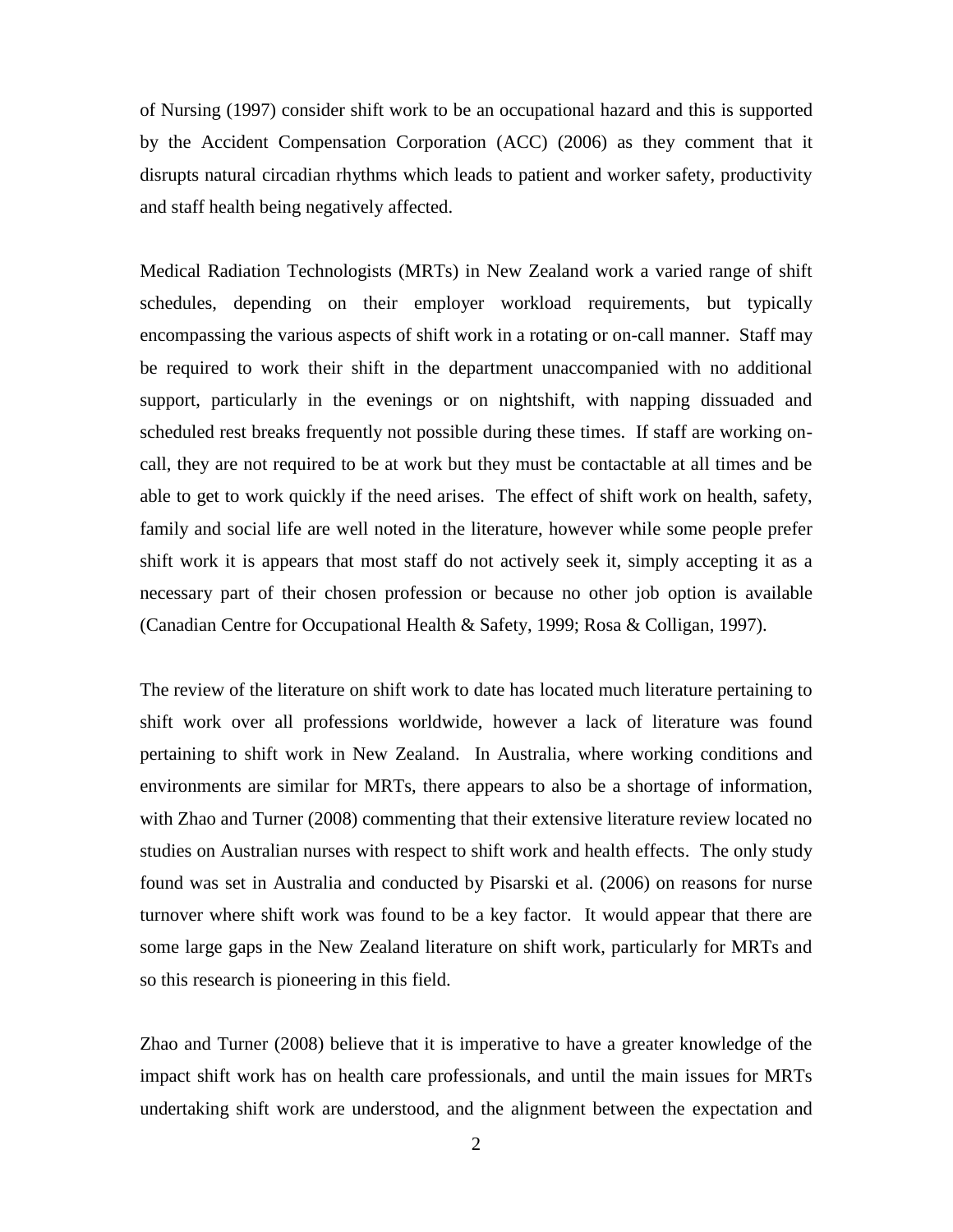perceived reality of this phenomenon is comprehended, service to the patient cannot be enhanced, nor can the profession be allowed to move forward in this area. It is for the aforementioned reasons that this topic holds great significance and importance within the MRT profession, making this study a worthwhile topic for my Masters Thesis.

Therefore, this thesis will investigate the main effects of shift work and their impact as viewed by New Zealand MRTS with the additional aim of determining whether the expectation of shift work align with the perceived reality of performing shift work and proposing recommendations as to the management of those effects identified by MRTs as having the most profound impact on them. It uses a case study research method with qualitative data gathered from a number of MRT participants through in-depth interviews and questionnaires and also through data collected by questionnaires from Charge MRTs. Only the effects of shift work identified by MRTs will be included in the thesis. The thesis will cover the background of shift work, including a historical overview, reasons for shift work in a modern society and legal requirements pertaining to shift work. The literature review will investigate sleep patterns and deprivation, fatigue, health effects, social and family effects, performance and impairment and professional effects. The research procedures chapter will include the research and data collection methodology, data analysis, evaluation of methods and ethical considerations. This will be followed by the discussion chapters, which address the initial and overall stance on shift work and the identified main effects. The implications and recommendations as a result of this research are discussed in the conclusion.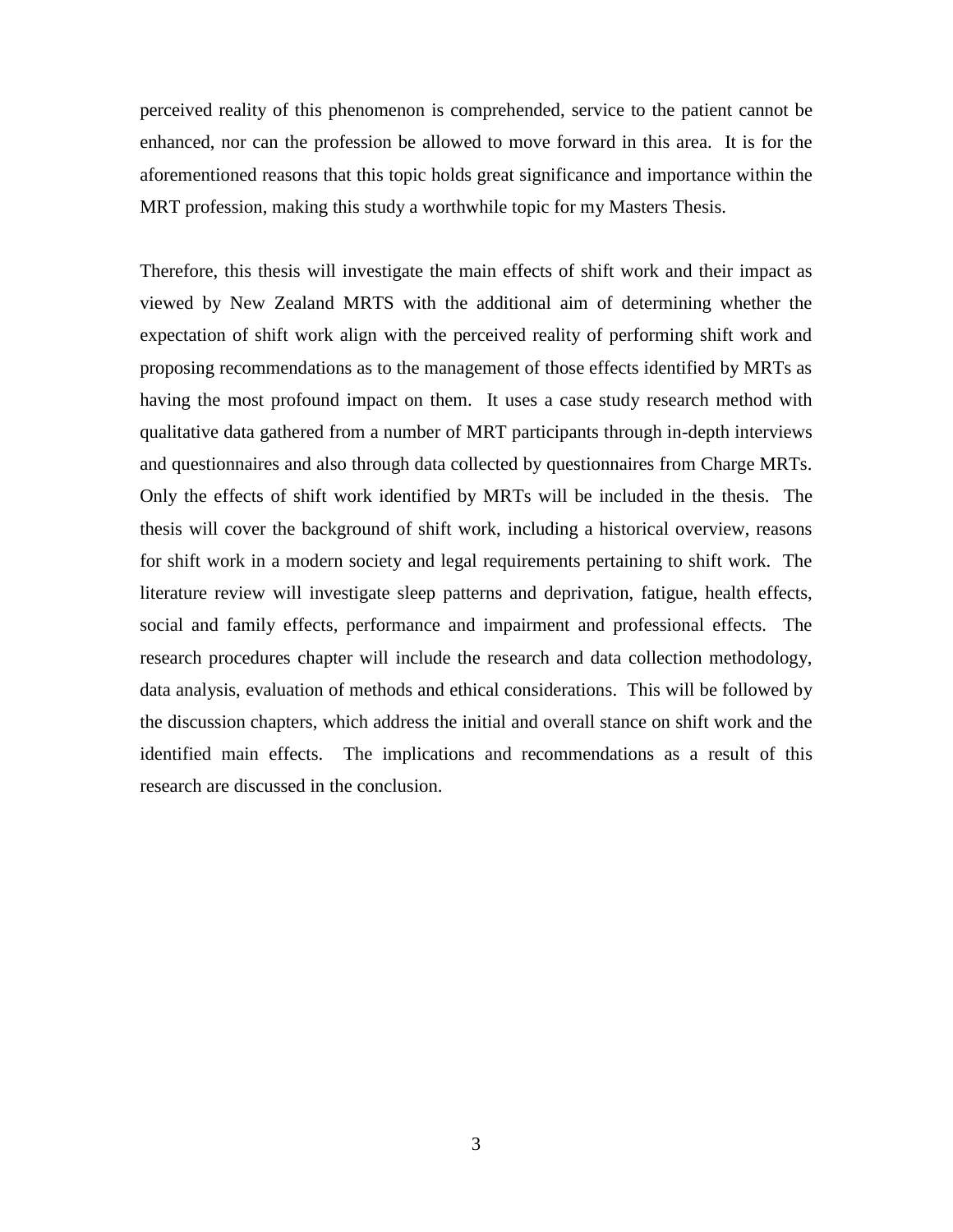#### **CHAPTER II: BACKGROUND**

#### **HISTORICAL OVERVIEW**

The first traceable history of shift work goes back to nomadic tribes that required camp guards and shepherds to protect those who were sleeping during the evening hours (El-Ad, 2009). As time progressed, shift work was performed by soldiers of military camps who protected against surprise attacks and sailors who kept watch at night to ensure their ship did not run aground (Shift Worker Online, 2005; El-Ad, 2009). Prior to the invention of the light bulb by Thomas Edison in 1879, shift work was relatively rare as workers could not see what they were doing, however the ancient Greeks and Romans did use candlelight and flaming torches to assist them in bringing products and supplies into Rome during the evening hours (Shift Worker Online, 2005; Glazner, 1991). The growth of shift work was temporarily halted during the Middle Ages (Glazner, 1991) but was partially revived during the Renaissance as the importance of commerce heightened and passengers and materials required frequent transportation at any hour of the day or night (El-Ad, 2009).

Towards the end of the industrial revolution shift work took on a whole new meaning and was revitalized as the demand increased and the ability to work in the dark existed (Phillips & Houghton, 2007; El-Ad, 2009). In the late 1800s, industrialists realised the benefits of shift work and this, coupled with the discovery of electricity, meant shift work quickly became predominant in the manufacturing industry as multiple shifts throughout the 24 hour period meant maximum use of equipment and buildings and the potential to manufacture more products which meant increased profits for the company (El-Ad, 2009; Cohn, 2007). It is proposed that in England during this period, approximately 7% of the workforce was performing shift work (Glazner, 1991).

Shift work was common during the First and Second World Wars and at the completion of World War Two, the use of shift work swiftly spread throughout society (Shift Worker Online, 2005). As societies progressed and expanded it was recognised that many facilities and services would need to increase to cope with the demand and many services such as communication, transport, navigation, law enforcement, health care and food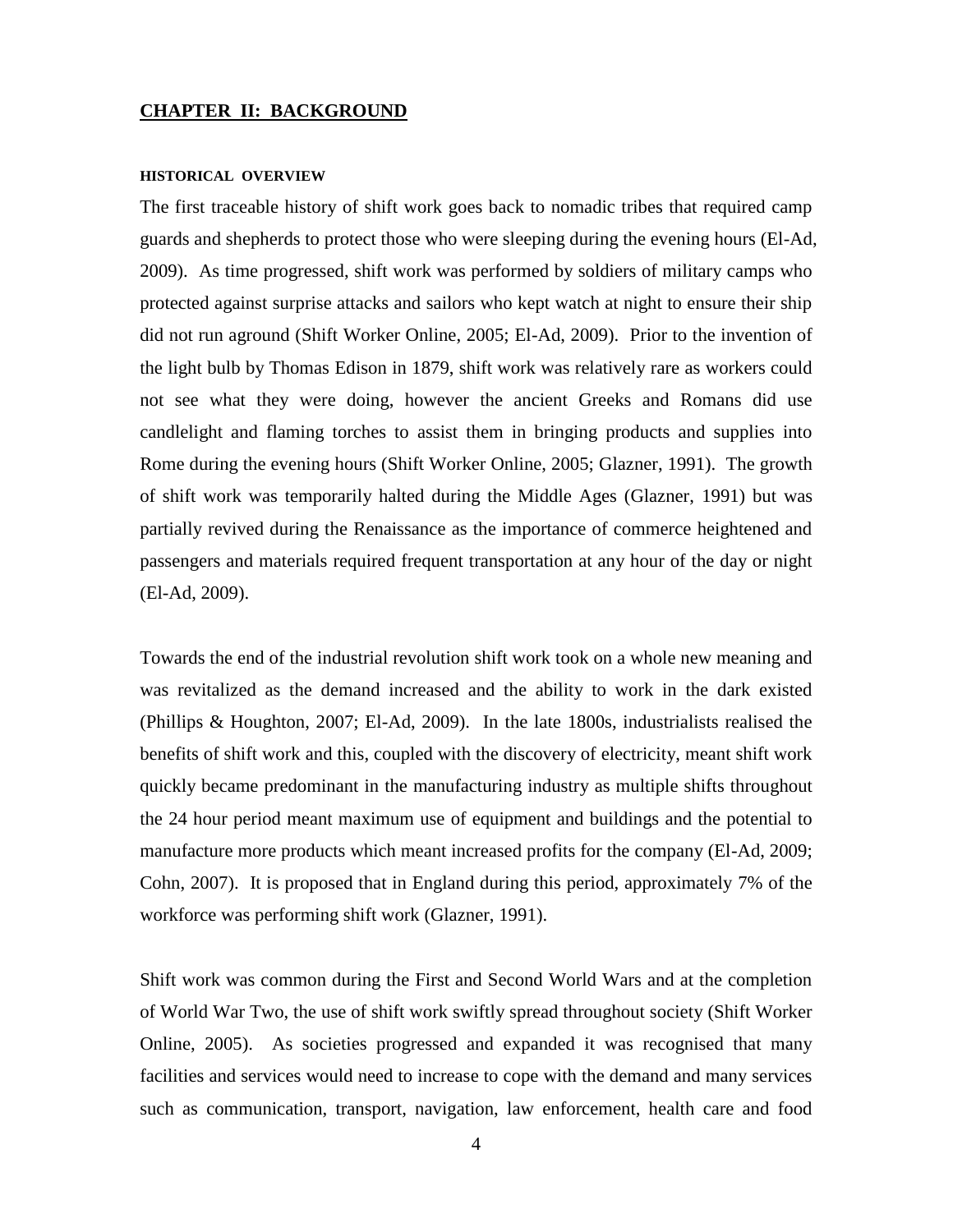delivery became more important and consequently shift work was introduced and has since become common practice in these areas (El-Ad, 2009). Shift work is now considered to be "an essential aspect of modern society due to the needs of industry and the widespread demand for 24 hour services" (Reid, Roberts & Dawson, 1997, p. 447).

#### **REASONS FOR SHIFT WORK IN MODERN SOCIETY**

Throughout the last century, the standard working week was Monday-Friday, 9am-5pm and was designed so as not to encroach on workers" social time and the eight hour workday evolved from the belief that "the 24 hour day should be split evenly between work, recreation/relaxation and sleep" (Lindsey, 2007, p. 3). During the past 50 years, many modifications have taken place in the organisation of shift schedules as was necessary to meet the needs of the modern 24 hour society (Spurgeon, 2003). The prevalence of shift work varies from country to country and year to year and is typically driven by the requirements of the industry as opposed to the preferences of the worker (McMenamin, 2007; Glazner, 1991).

It is necessary for medical facilities to provide a 24 hour service, meaning that shift work becomes a critical element of the health organisation, as it is in the emergency services field with firemen and police working continuously and for personnel within the Military (Wilson, 2002; McMenamin, 2007; Hughes & Stone, 2004; Phillips & Houghton, 2007). Due to the fact these occupations supply continuous critical services around the clock, other support services such as transport services, communication personnel, hygiene services, food and retail outlets and broadcasting services have been required to expand their hours and service to accommodate the needs of these shift workers. Shift work is now utilised in many different industries worldwide, particularly as countries have become more globally intertwined due to time zone differences (Phillips & Houghton, 2007; Wilson, 2002; Grosswold, 2004; Murphy, Wideman & Nadzam, 2003; Cohn, 2007).

The introduction of modern technology has made this transition to shift work more feasible in the modern era and it has become a widespread phenomenon with modern society moving towards a pattern of working 24 hours per day (Rosa & Colligan, 1997;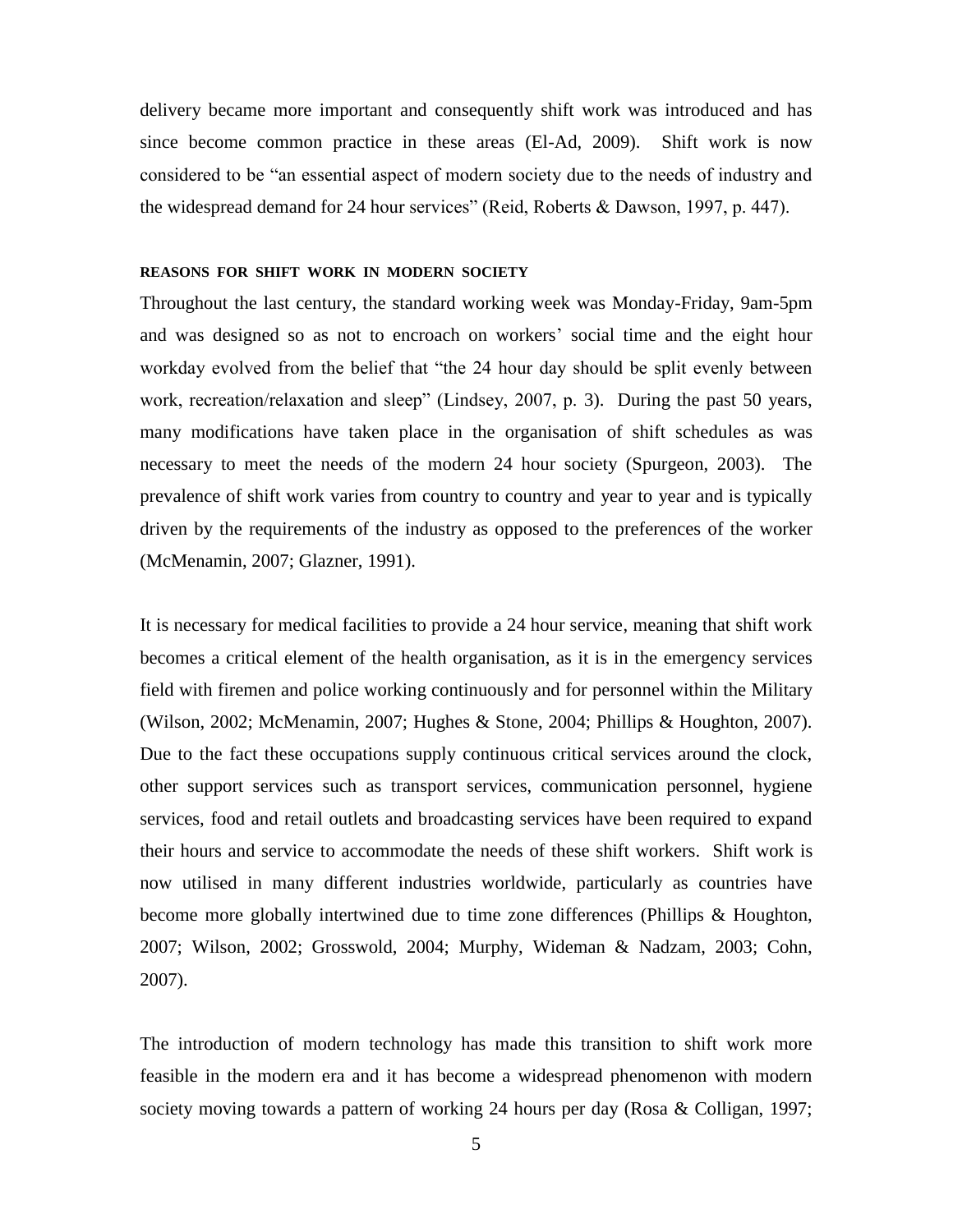Zhao & Turner, 2008; Spurgeon, 2003). The number of shift workers worldwide has risen markedly over the past several decades and it is believed that approximately 20% of workers participating in the work force in developed countries are shift workers (Zhao  $\&$ Turner 2008; Pisarski, Bohle & Callan, 2002; Admi, Tzischinsy, Epstein, Herer & Laue, 2008). Shen et al. (2006) cite a recent European Union survey conducted in 2000 on working conditions and this estimated that only 24% of the working population of the 15 European Union countries included undertook a "normal" or "standard" work schedule and this implies a much larger number conducting shift work than that that proposed by Pisarski et al. (2002), however the numbers fluctuate markedly over the years, as does the definition of shift work which may explain this discrepancy.

Despite the fact that shift work has been necessary in the healthcare environment as inpatient wards needed to be staffed continuously with Nurses and Doctors, it has not been until recently in New Zealand that shift work has been introduced into the radiographic workforce as previously, "the majority of the radiographic workforce tended to work oncall or on stand-by, rather than a shift pattern" (Society of Radiographers, n.d., p. 29). Many medical imaging departments around the world have made the transition towards rostered shift work for varying reasons such as apparent financial savings and observance of pertinent legislation (Society of Radiographers, n.d.). Although shift work is a necessary aspect of modern life and society has become dependent on it for the effective functioning of many services, many problems are caused by its implementation and as a result, people must make lifestyle choices that encourage optimal biological functioning (Department of Labour, 1998; Phillips & Houghton, 2007; Berger & Hobbs, 2006).

#### **INDIVIDUAL ACCEPTANCE FOR SHIFT WORK**

Most shift workers live in a society that is orientated towards working during the day and recuperating at leisure in the evening and shift work causes great disruption to this pattern, with the degree of disruption dependant on when it imposes on this cycle. Some workers may have chosen to conduct shift work, while others have had it imposed on them as a consequence of their choice of job and as a result, different individuals display considerable varied abilities to be able to tolerate shift work, with workers who accept and are content with their shift schedules coping better than those who are not (Taylor et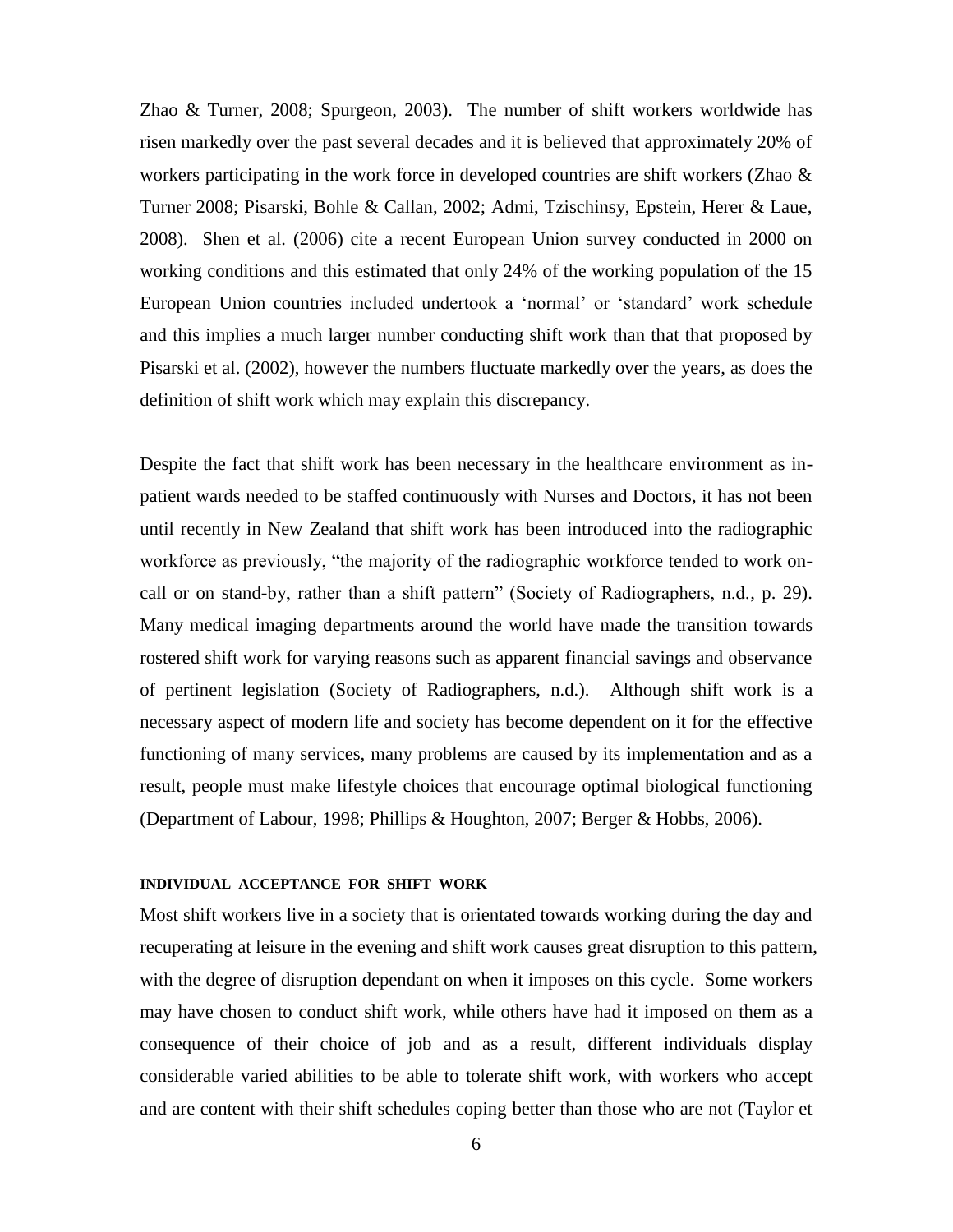al., 1997; Occupational Safety & Health, 1998a; Wilson, 2002; Hughes & Stone, 2004; Berger & Hobbs, 2006). Shift workers living with people who are orientated to a day shift roster are thought to be especially vulnerable (Learthart, 2000; Reid & Dawson, 2001).

Shift work strain may be a factor in this level of acceptance, incorporating disruption to circadian rhythms, impact on sleep patterns and social factors (Wilson, 2002). The role of shift work as a stressor leading to intolerance may be due to several prevailing variables. These incorporate individual characteristics such as age, gender and fitness, home environment incorporating family situation and marital status, social and community factors including social life, hobbies and length of commute to work, work environment including job satisfaction, workload and job stress and shift work schedule incorporating overtime requirements, length of shifts and frequency of weekends off (Garabino et al., 2002; Scott, 2000). Due to the complex nature of shift work, the degree of individual acceptance may be continually evolving.

#### **LEGAL REQUIREMENTS**

#### **Employment Agreement between MRT and Employer**

Shift work is a major issue for any industry or organisation that utilises it. Negotiations over shift work conditions and contracts can be time consuming and are often the most incommodious of negotiations between an employer and their employees (Department of Labour (DOL), 1998). The majority of MRTs in New Zealand who are in paid employment will have signed either an individual employment agreement or come under the umbrella of a collective employment agreement which is legally binding between the MRT and employer. The Employment Relations Act (2000) aims to "build productive employment relationships through the promotion of mutual trust and confidence in all aspects of the employment environment and of the employment relationship" (MidCentral District Health Board, 2008, p. 19). The employer is responsible for meeting their obligations set out under this Act, including "compliance with the appropriate employment agreement covering each individual employee" (ibid), while the employee is also responsible for being familiar and complying with the Act, as well as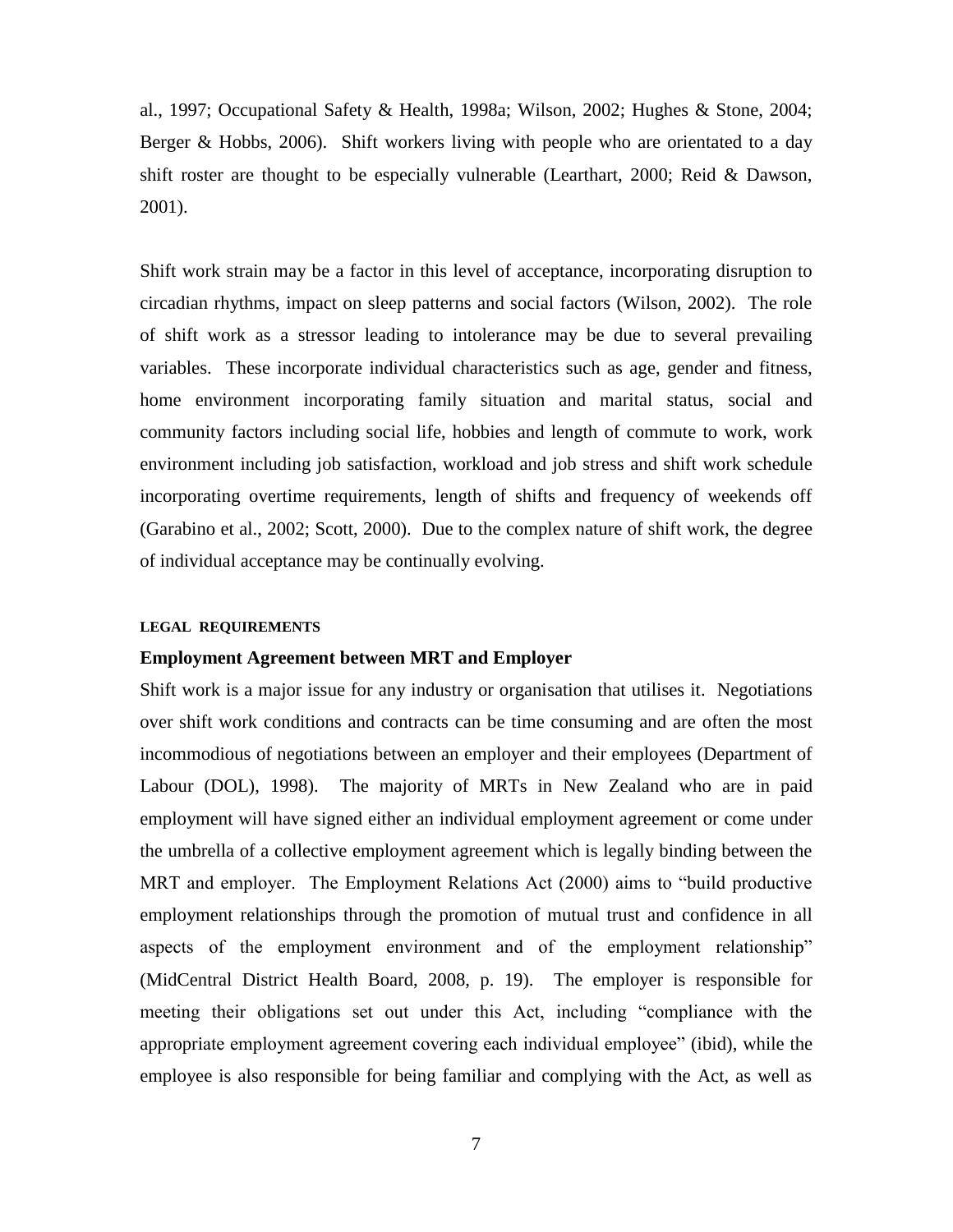with the organisation's disciplinary procedures, rules of conduct and their own employment agreement (ibid).

#### **Health and Safety in Employment Act**

The Health and Safety in Employment (HSE) Act (1992) is legislation that applies to all New Zealand workplaces and seeks to promote the prevention of harm to all people at, or within, the vicinity of a workplace (DOL, 2009). The HSE Act was first passed in 1992, but was reviewed and amended substantially in 2002. It is administered and enforced in most workplaces by the DOL and its objective is to promote the prevention of harm to all people at work and others in, or in the vicinity of, places of work (DOL, 2009). The Act applies to "all New Zealand workplaces and places duties on employers, the selfemployed, employees, principals and others who are in a position to manage or control hazards" (DOL, 2009, p. 1).

The HSE Act (1992) states that "employers are required to take all practicable steps to prevent harm occurring to employees" (DOL, 1998, p. 2). In order to achieve this, the law emphasises that employers are required to "adopt a systematic approach to identifying, assessing and controlling hazards at work" (DOL, 1998, p.2). Despite its complex nature, shift work has been successfully implemented in many industries and organisations in New Zealand and the New Zealand Occupational Safety and Health (OSH) service suggest this is possible by focusing on the entire context of shift work as opposed to just focusing on the specific roster design (DOL, 1998).

Under the Act, employers and employees have clear and defined responsibilities. Employers are responsible for involving their employees in decisions regarding shift work and ensuring that the roster allows staff to work in a safe manner (DOL, 2007b). Employers are required to train and educate their staff about the hazards they face in the work place, including the management of fatigue and they should be aware of staff who may not be coping and monitor their health when they face significant hazards (DOL, 2007b; Shift Work Services, n.d.). Employers are also obliged to manage the change to shift work to help accommodate the employee's lifestyle and minimise harm to their health, work performance and quality of life (New Zealand Safety Council, 2003). The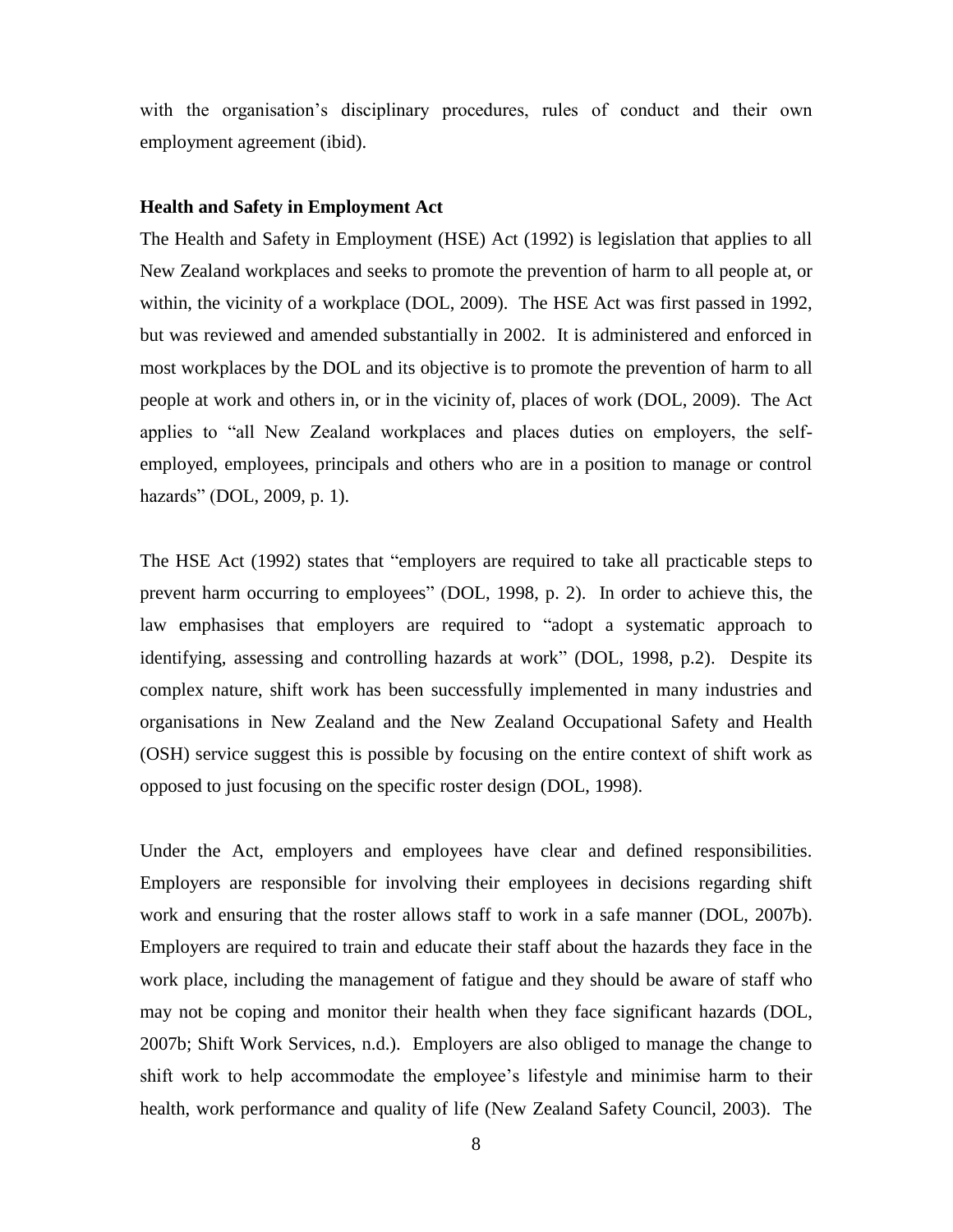Act requires employees to arrive fit for work, behave safely in the workplace, use opportunities for recuperation wisely and ensure that their personal life choices do not present a risk of harm to either themselves or the people at their place of work (ACC, 2009; Department of Labour, 1998).

#### **MRTB Code of Ethics**

The International Council of Nurses (2000) holds an official position on shift work and believes that nurses must be made aware of the associated professional and occupational implications. The Medical Radiation Technologists Board (MRTB) and New Zealand Institute of Medical Radiation Technologists (NZIMRT) hold no similar official position, although they have jointly generated a Code of Ethics (see Appendix One) to assist MRTs working in medical imaging to maintain a high standard of ethical conduct (MRTB, 2004a), however this does not allude to shift work in any way. Depending on the suitability of the individual MRT for shift work and the degree of health, sleep, performance, professional, social and family effects experienced as a result of shift work, there is the potential for a negative impact on each of the principles comprising the code of ethics which may be detrimental to the career of the MRT and the health and safety of the patient.

In summary, shift work is necessary in medical facilities for the provision of a 24 hour society, however the tolerance and acceptance of shift work by the individual worker as it clashes with the typical orientation of a diurnal society may impose negative consequences for the MRT and the patient. Legal requirements such as an Employment Agreement, the Health and Safety in Employment Act and MRTB Code of Ethics set out the requirements of the MRT and their employer where shift work is concerned. In order to uphold these regulations, the main effects of shift work must be identified and recognised so that all parties can ensure the pertinent legislative requirements are not breeched.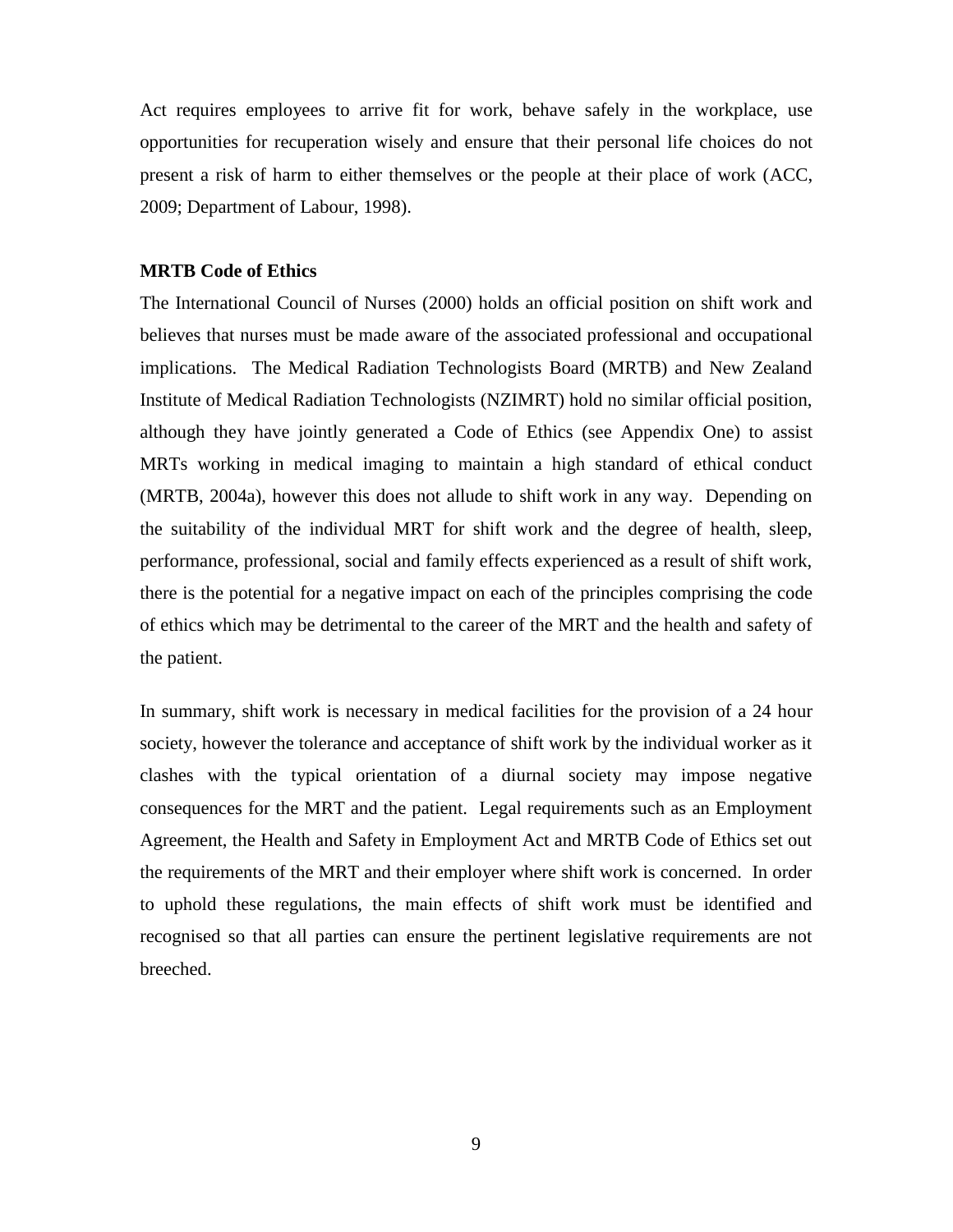#### **CHAPTER III: LITERATURE REVIEW**

There are many effects of shift work reported in the literature. These include sleep deprivation and disruption to sleep patterns, fatigue and the manifestation of diverse health effects. Performance and impairment, social and family effects are also recognised. The literature review will explore these effects in detail.

#### **SLEEP PATTERNS AND DEPRIVATION**

#### **Definition**

Blachowicz and Letizia (2006, p. 275) define sleep as "an active physiologic process that is fundamentally necessary for well-being and optimal functioning" of the human body, and Jay (n.d., p. 5) comments that "sleep is vital; no sleep equals death." Sleep deprivation is thought to be the most immediate and worst consequence associated with shift work (Rajaratnam & Arendt, 2001; Rochfort, 2007).

Perkins (2001) and the Department of Labour (2007a) note that short term sleep loss such as sleeping less than eight hours for a night or two, may not cause serious problems, however several episodes of sleep loss can accumulate and create a sleep debt which they state has noticeable effects on performance. Sleep debt is calculated as the ideal amount of sleep required minus the actual amount of sleep obtained, hence the more sleep that a person misses, the greater the sleep debt that accrues and if left untreated, the consequences can be severe (Perkins, 2001; Peate, 2007; Jay, n.d.). Sleep loss and debt are cumulative and shift workers are at particular risk of accumulating a significant amount of sleep debt if the pattern of shift work continues and the effects of sleep loss and poor quality sleep accumulate (Department of Labour, 2007a; Jay, n.d.; Muecke, 2005).

#### **Sleep Cycles**

While sleeping, the body goes through an active process incorporating two different sleep cycles, Non-Rapid Eye Movement (non-REM) and Rapid Eye Movement (REM) (Phillips & Houghton, 2007; Thurston, Tanguay & Fraser, 2000). Non-REM sleep consists of four stages that reflect a range of mental activity and depth of sleep (Thurston et al., 2000). Stage one is where an individual transitions from wakefulness to a deeper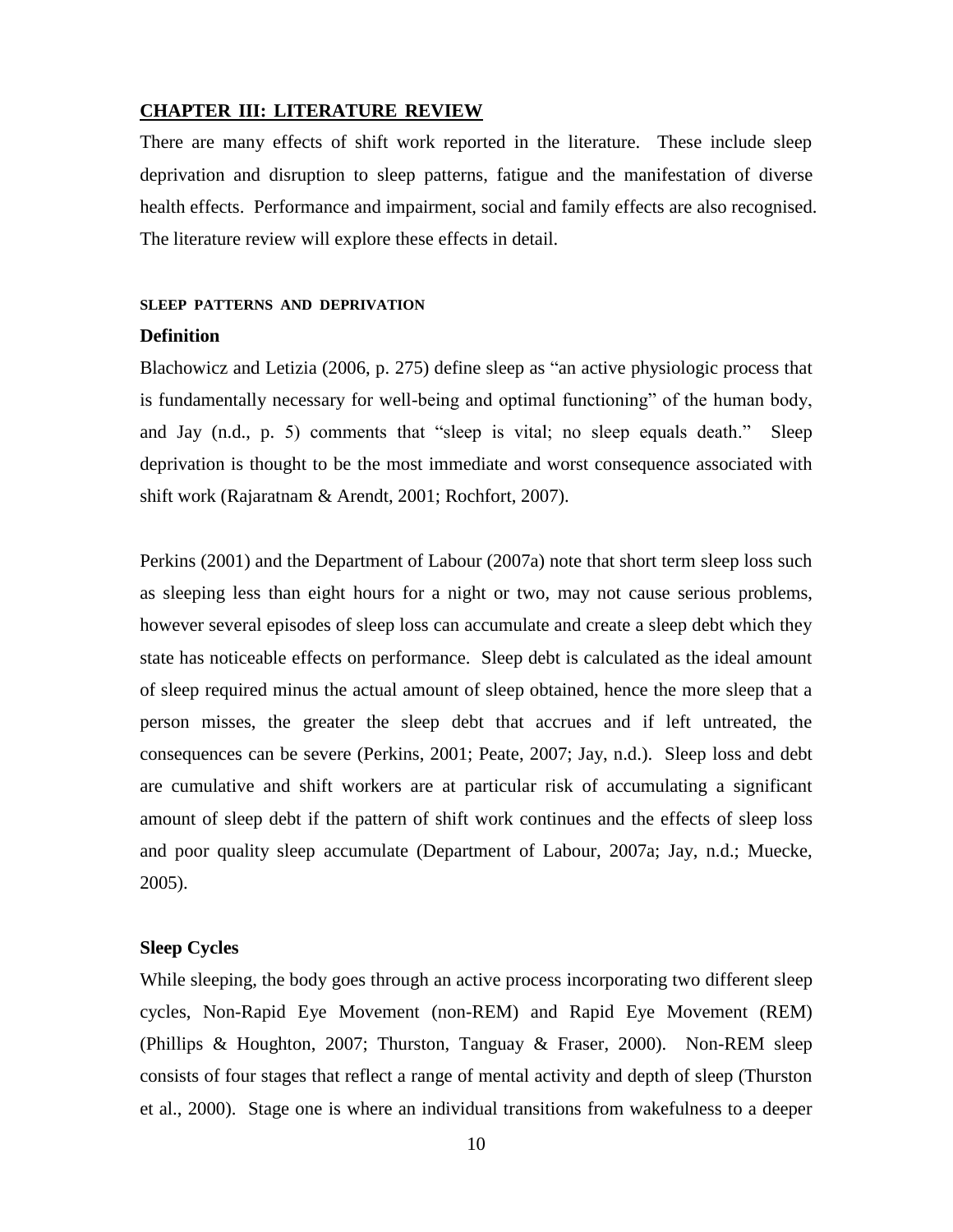level of sleep and stage two consists of light sleep which occupies the longest part of a full sleep cycle (Blachowicz & Letizia, 2006; Thurston et al., 2000). During stages three and four restorative processes occur and control the degree to which an individual feels rested (Blachowicz & Letizia, 2006; Thurston et al., 2000). REM sleep has only one cycle which precedes stage four non-REM sleep and composes the last portion of a complete sleep cycle (Blachowicz & Letizia, 2006).

Each stage of sleeping is very important for different parts of the brain and the human body "needs sleep for rest and repair" (Perkins, 2001, p. 65). It is important to get uninterrupted sleep for long periods of time because each time sleep is broken, the cycle resets to the light sleep period, resulting in less overall replenishment for the body and mind (Phillips & Houghton, 2007; Jay, n.d.). The interruption of these processes when sleep is continually disrupted, as occurs when an MRT is on-call, could promote shifts as a better alternative as they potentially encourage a healthier sleep pattern.

#### **Importance of Sleep**

Sleep, like hunger and thirst is a basic physiological necessity that cannot be denied (Reid et al., 1997; Department of Labour, 2007a). In general, 90% of the population require one hour of sleep for every two hours they are awake resulting in an average of eight hours sleep per 24 hour period (Lamond et al., 2004; Peate, 2007; Perkins, 2001). In addition to this, the body requires at least four hours of quality sleep which is continuous and uninterrupted in order to allow for deep, refreshing, slow wave sleep to replenish energy resources (Phillips & Houghton, 2007; Thurston et al., 2000). In the long term, the average amount of sustainable sleep needed for health and alertness is between seven and nine hours per night, however according to the Department of Labour (2007a, p. 7), "most people need at least six hours of unbroken sleep in any 24 hour period to remain alert, assuming a zero sleep debt."

Cooper (2003, p. 77) describes sleep as "that mysterious thief that consumes one third of our life" and although sleep is a biological necessity there appears to be a sense by others that sleep is either optional, a luxury or simply unimportant, as opposed to a compulsory requirement (Blachowicz & Letizia, 2006; Colten & Altevogt, 2006). Some people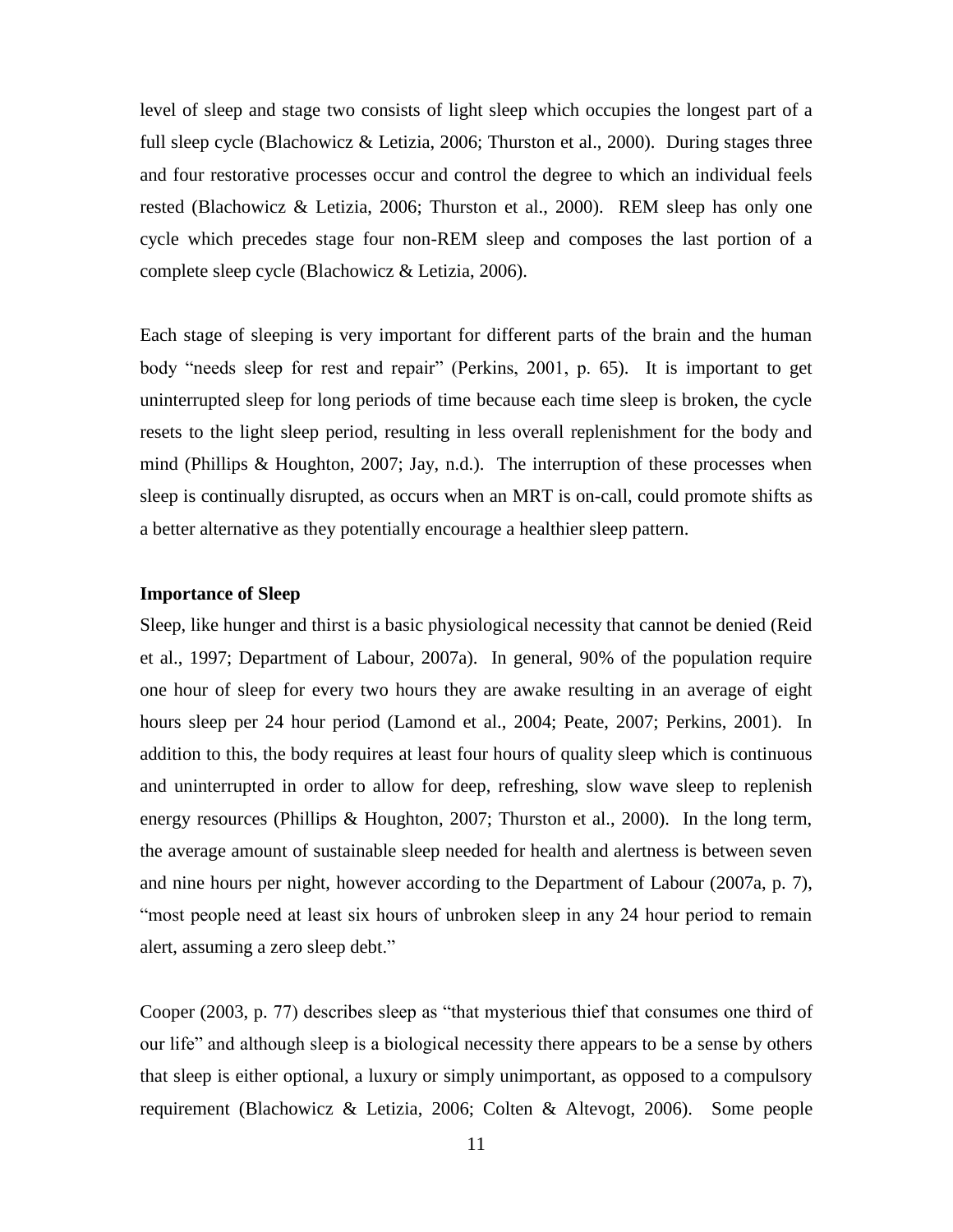accept sleep deprivation and constant sleepiness as an inevitable part of their professional role as a shift worker, or their personal role as a spouse or caregiver, resulting in professional performance or social responsibilities taking preference over obtaining the necessary sleep, while others perceive sleep to be an antisocial activity (Colten & Altevogt, 2006).

The cause of sleep deprivation for shift workers is multi-factorial and includes exogenous sources such as behavioral factors (physical exercise, drug or caffeine use), environmental conditions, social and domestic factors (age and underlying sleep disorders), and job characteristics (incorporating shift schedule and utilisation of breaks); and endogenous sources such as sleep (including the quality and quantity) and circadian rhythms (and their alignment with the sleep/wake cycle) (Scott, 2000; Jay, n.d.).

#### **Shift Schedule**

Shift work has the potential to negatively influence sleep disturbances due to the reduced quantity and quality of sleep which is common during shift work, particularly with night shift (Occupational Health & Safety, 1998a; Santos et al., 2004). A study performed by Sveinsdottir (2006) found no association between types of shift schedule and quality of sleep. However this is in stark contrast to the majority of the literature which shows that shift work, especially if it follows a rotating nature, displaces sleep patterns and causes sleep disruption which hugely affects the duration and quality of the sleep obtained compared to the dayshift (Lavie, 2001; Department of Labour, 1998; Kivimaki, Kuisma, Virtanen & Elovainio, 2001). In fact Ruggiero (2005) comments that shift work reduces the quantity of sleep by up to two hours per day while simultaneously negatively impacting on the quality of sleep obtained. Akerstdet, Ingre, Broman and Kecklund (2008) conducted a self-report study of 3,493 Swedish citizens and found that there were significant differences between the sleep obtained on night shift and day shift, with night shift staff reporting "too little sleep" and "nodding off during work" to be problematic, however it must be noted that this study was conducted on randomly selected citizens, not within the medical field and it was not succinctly written, with limited discussion and conclusions drawn.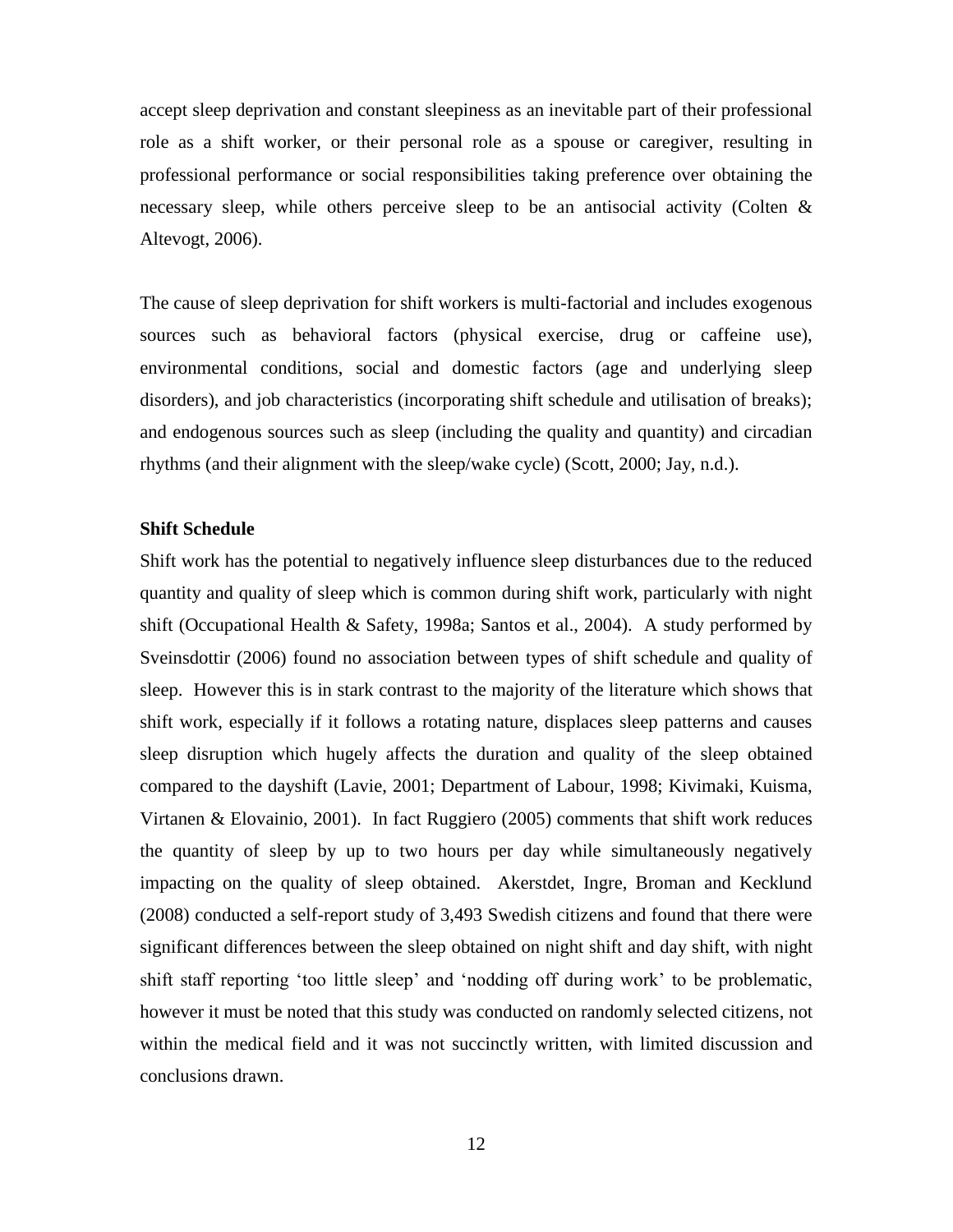Gold et al. (1992) performed a hospital based survey in a Massachusetts hospital that examined the impact of work schedule on sleep patterns, sleepiness and accident rate of 635 female nurses. The rotating and night shift nurses in their study reported fewer hours of sleep, respectively reporting 1.8 and 2.8 times the increased odds of reporting poor quality sleep than their dayshift colleagues respectively. Nodding off during the shift occurred in 35.3% of rotating nurses and 32.4% in nightshift nurses, compared to 2.8% of the dayshift nurses; however it was not noted if any activities promoted this occurrence. The chances of reporting an accident or error during the shift was twice as high for rotating nurses as for dayshift nurses. Although the data collected is all self-report and the study is quite dated, the results demonstrate that sleep deprivation and the misalignment of the circadian phase as experienced during rotating shift work has a significant influence on sleep duration and quality and the resulting impact on performance as shown by the results is undeniable. Santos et al. (2004) conducted a study in Brazil and their results support these findings as they revealed that the sleep patterns of 32 bus drivers were shorter and more fragmented and therefore of degraded quality when sleep occurred during the day following a shift, albeit that the drivers fell asleep more quickly which is most likely due to their increased sleep debt and fatigue levels.

The aim of the study conducted in Sweden by Axelsson, Akerstedt, Kecklund and Lowden (2004) was to analyse precisely what phase of the shift schedule related to the differences in reported work satisfaction, specifically with the problems reported for sleep and fatigue. They conducted a survey of 317 non-medical professionals and then invited 100 of these participants to be involved in a diary and actigraphy study (based on most and least satisfaction scores from the survey), of which 56 participants (36 males and 20 females) accepted. The results showed that there were significant variations in the timing of sleep and total sleep time with subjective ratings of sleep sufficiency and quality decreasing as the shift schedule progressed through days, evenings and night shifts. Dissatisfied workers reported more sleepiness during their shifts than their satisfied counterparts, however as this effect disappeared after recovery sleep there was no evidence in support of sleepiness accumulating across the shift cycle, which appears to be contradictory to the main body of literature. Interestingly, Axelsson et al. (2004)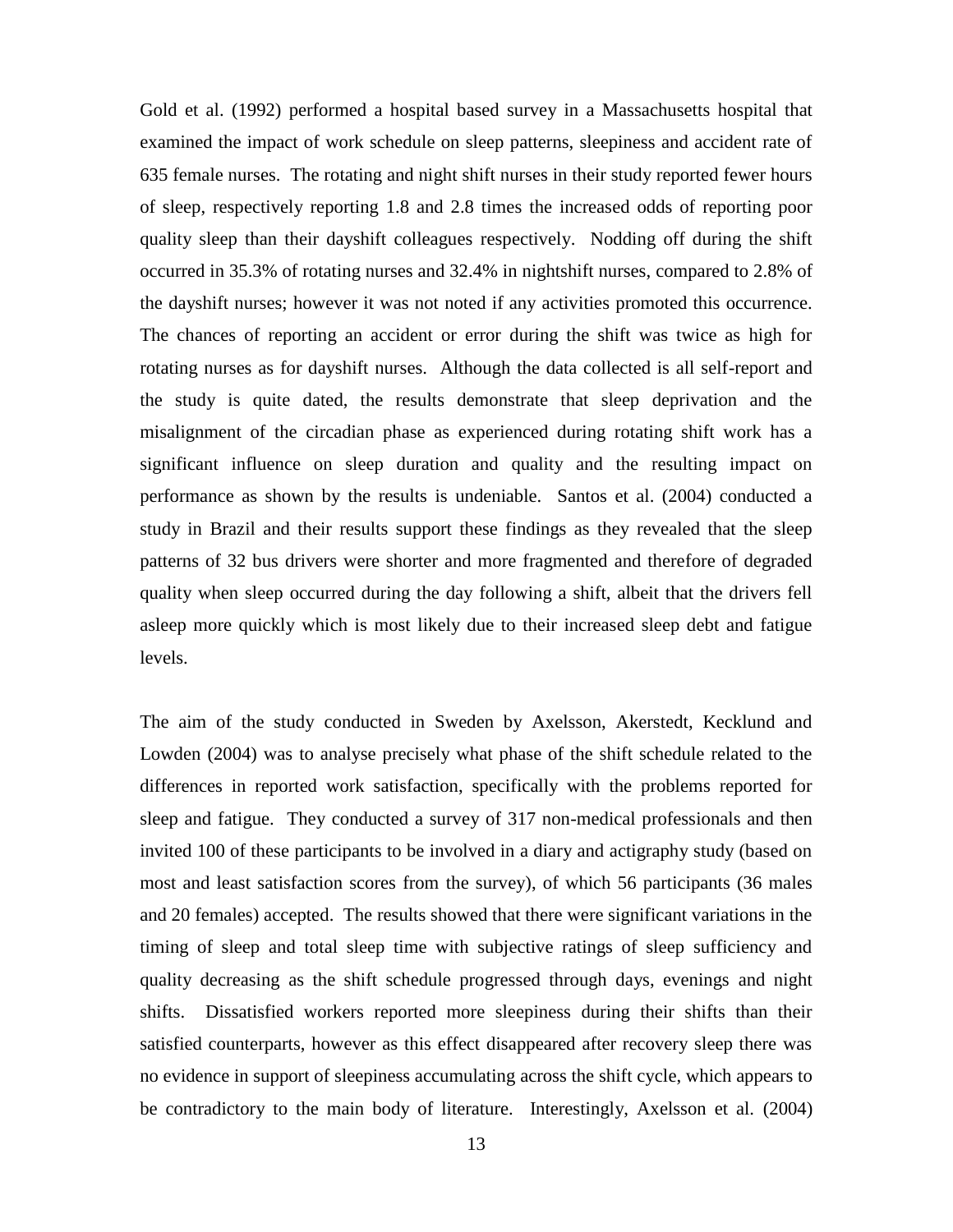found no main effects for decreased performance as measured by reaction times or concentration lapses with respect to shift schedule, time, satisfaction or gender. This result was unexpected and also appears to contradict the literature. These two contradictions may however be explained by the very small sample size and lack of females, which may have either masked some of their issues or overemphasized those of the males and thus these findings should be considered with prudence.

#### **Effects of Sleep Deprivation**

Although there is no consensus on the amount of impairment resulting from a given amount of sleep deprivation, there are varied and serious consequences on job performance and social functioning (Rajaratnam & Arendt, 2001; Scott, 2000). Sleep deprivation can affect the quality of a shift worker"s life as it can damage their health, personal relationships and the care they provide their patients (Perkins, 2001). Moore et al. (as cited in Colten & Altevogt, 2006, p. 174) note that "there can be considerable negative socio-cultural consequences when the sleep behaviour, either intentionally or unintentionally, is unacceptable." Sleep deprivation can affect brain function and a health practitioner affected by a large amount of sleep deprivation is at risk not only of chronic fatigue and stress, but also altered behaviour patterns or mental health status (Jay, n.d.; Morshead, 2000; Perkins, 2001; Berger & Hobbs, 2006). A large burden of sleep deprivation may also impair body functions and the immune response may be diminished, the body may be forced to resort to micro-sleep, the appetite may be increased or the individual may experience glucose intolerance or insulin resistance (Perkins, 2001; Jay, n.d.; Department of Labour, 2007a).

#### **FATIGUE**

#### **Definition**

Fatigue is defined by Occupational Safety and Health (1998a, p. 7) as "the temporary inability, or decrease in ability, or strong disinclination to respond to a situation, because of previous over-activity, either mental, emotional or physical." Despite sharing many characteristics, sleepiness differs from fatigue because sleepiness is reported by Knutsson (2004, p. 1039) as "difficulty staying awake even when wakefulness is required" while fatigue is described as an omnipresent phenomenon of weariness or weakness that is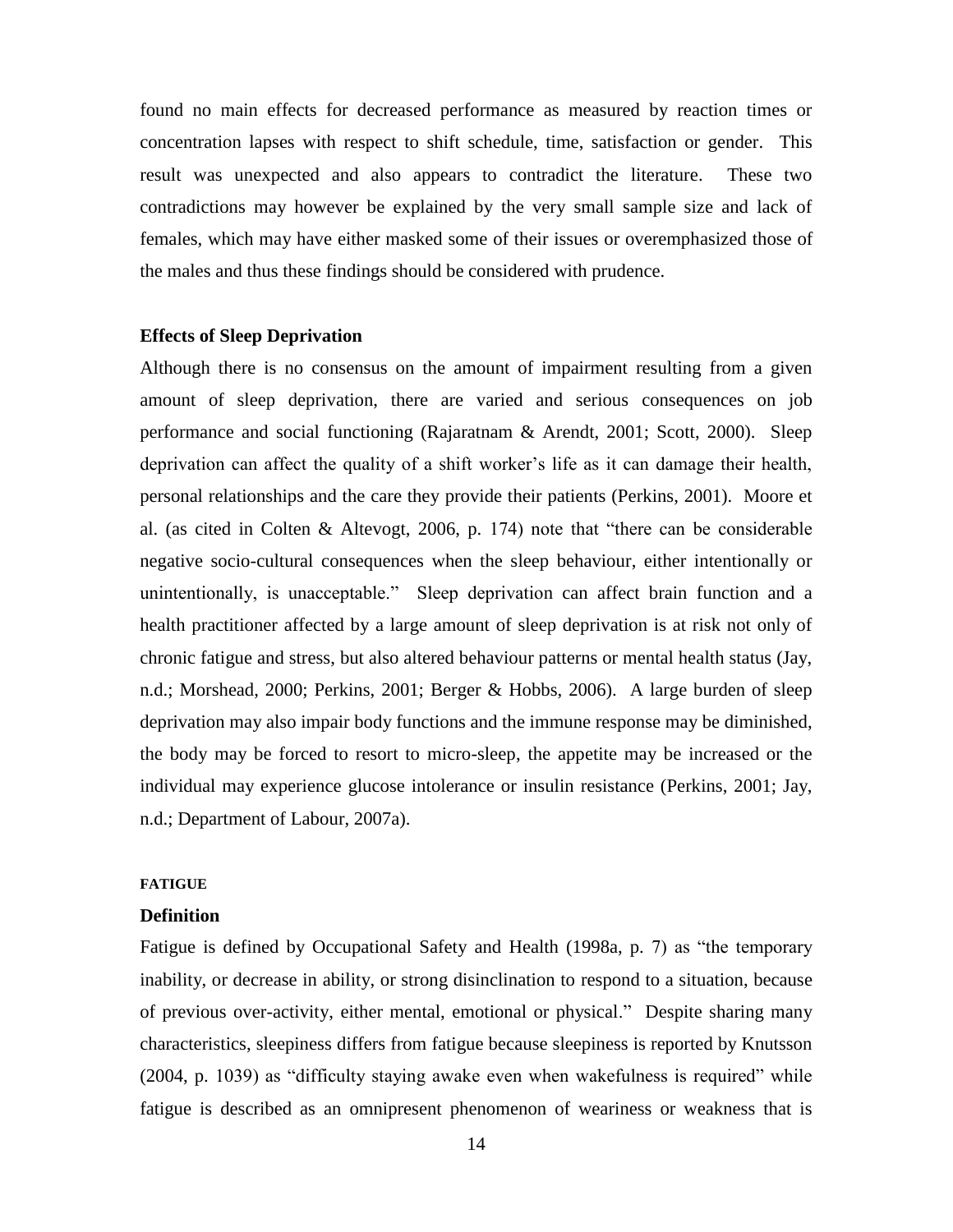constantly reported in the healthcare setting for physical, emotional and mental reasons and is often cited as a major reason for intolerance to shift work (Shen et al., 2006; Occupational Safety & Health, 1998b; Society of Radiographers, n.d.). Williamson and Feyer (2000, p. 649) report that "recent authors have argued that society has too easily accepted the hazards of fatigue, despite evidence of increased risk to health and safety" and cite Mitler et al. (1988) and the Report on the National Commission on Sleep Disorders Research (1993) as two such examples, however no indication is given as to the context of the fatigue experienced or how it is measured.

Fatigue is a common outcome of stress and a recognised consequence of shift work and its effects can compromise workplace health and safety (Blachowicz & Letizia, 2006; Occupational Safety & Health, 1998a, 1998b). Reports of fatigue are higher among shift workers than those solely working during the day, highest during night work, less on the morning shift and least on the afternoon shift (Occupational Safety & Health, 1998a; Harrington, 2001; Society of Radiographers, n.d.). Chronic fatigue can lead to feelings similar in nature to jet lag and it is important to recognise the seriousness of fatigue as an occupational hazard (Lindsey, 2007; New Zealand Safety Council, 2003). Lindsey (2007, p. 7) mentions that "fatigue is a serious, challenging problem that requires informed, forward thinking managers to take action sooner rather than later."

#### **Causes of Fatigue**

Many lifestyle and work related factors can contribute to fatigue including: shift work, particularly night shift; physical and mental task demands, including workload; environmental conditions, such as lighting and noise; biological factors, including sleep and pre-existing medical conditions; and activities away from work, such as family and social commitments (ACC, 2009; Department of Labour, 2007a; Jay, n.d.). Shift workers are thought by Hossain, Reinish, Kayumov, Bhuiya, and Shapiro (2003) to be at particular risk of experiencing work-related fatigue as a result of the desynchronisation of their internal circadian rhythms with external cues and the resultant sleep deprivation that ensues.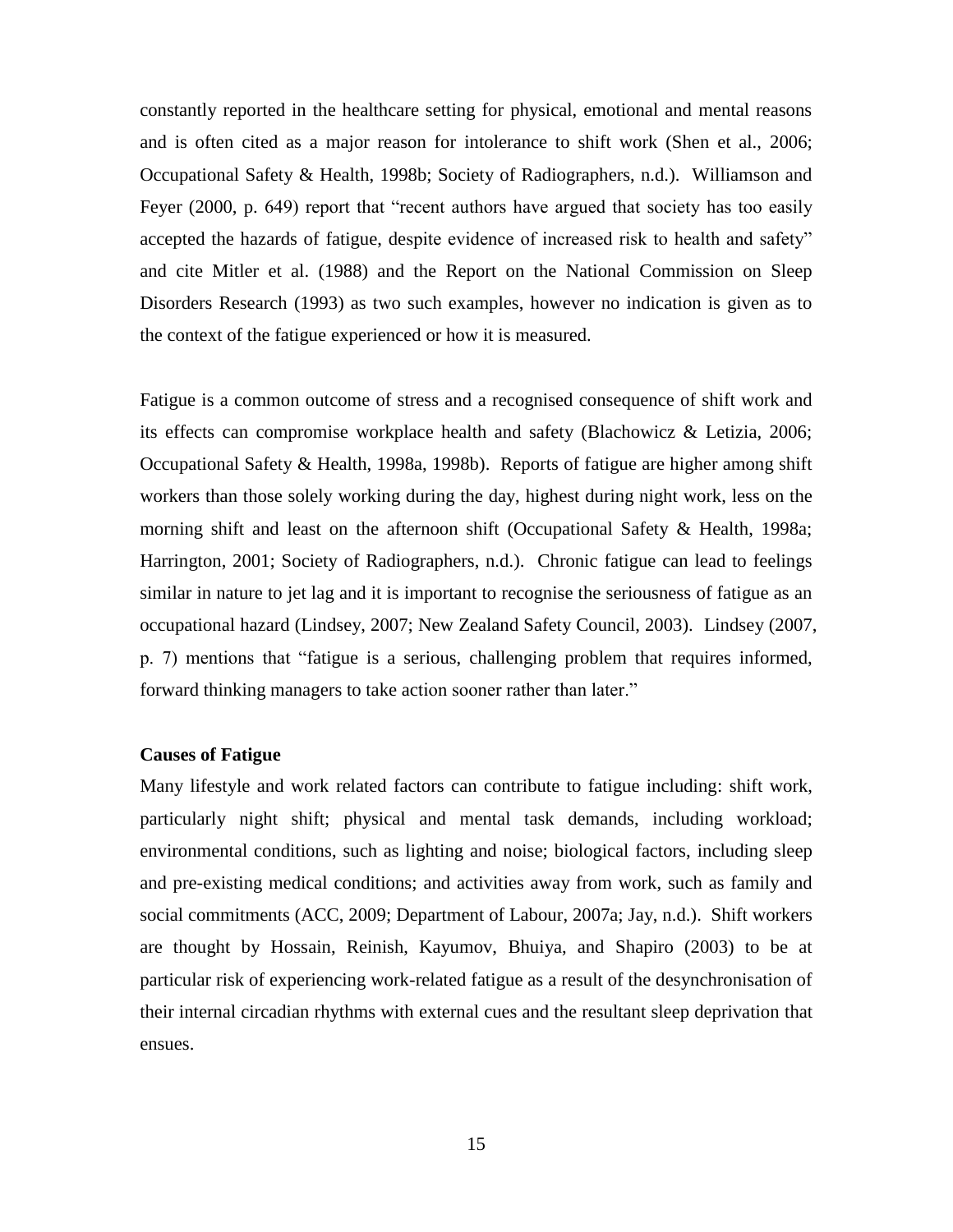The aim of a study performed in Canada by Shen et al. (2006) was to examine the effects of the frequency of shift work on subjective fatigue and sleepiness ratings. An array of eight questionnaires was sent to 800 participants who worked at a major Ontario employer, but for whom no specific details are provided. 489 were not deterred by the immense volume of information required of them, resulting in an acceptable 61% return rate. The results of the study indicated that the frequency of shift work significantly affected the severity of the subjective fatigue experienced by the participants, as measured by the Fatigue Severity Scale (FSS). As the frequency of shift work increased, so too did the mean subjective FSS score between the control group who had never done shift work and the group who worked shifts three or more times every week. This result was not extended to subjective sleepiness ratings as measured by the Epworth Sleepiness Scale (ESS). Gender was not found to have an effect on FSS or ESS, however as only 52 of the 489 participants were female, the reliability of this result appears questionable. Garabino et al. (2002) commented that female shift workers experience sleep issues and chronic fatigue more often and to a greater extent than their male colleagues, based on the stress and disruption to their hormonal cycles. While the results appear plausible, a flaw in the experimental design of this study was the solitary use of a self-reporting, subjective data collection method as it can be susceptible to reporting biases or premeditated fabrications. They acknowledged this flaw as a limitation and suggested that the use of an objective measurement tool would have allowed the results to be confirmed. The use of interviews or focus groups as a data collection method, in conjunction with the questionnaires would have enabled the results to be triangulated and validated, increasing the reliability of the study.

#### **Effects of Fatigue**

Fatigue is linked to deterioration in performance and poor judgment, which increases the risk of accidents and injuries, often these may be inconsequential and create only minor delays, however the risks of severe equipment damage, personal injury and public safety can be far greater (Knutsson, 2004; Lindsey, 2007). Fatigue induced human errors such as Three Mile Island and Chernobyl had major consequences for public safety as well as for the workers involved (Department of Labour, 2007a). Lindsey (2007, p. 5) states that "research suggests that fatigue-related errors are common well before the point at which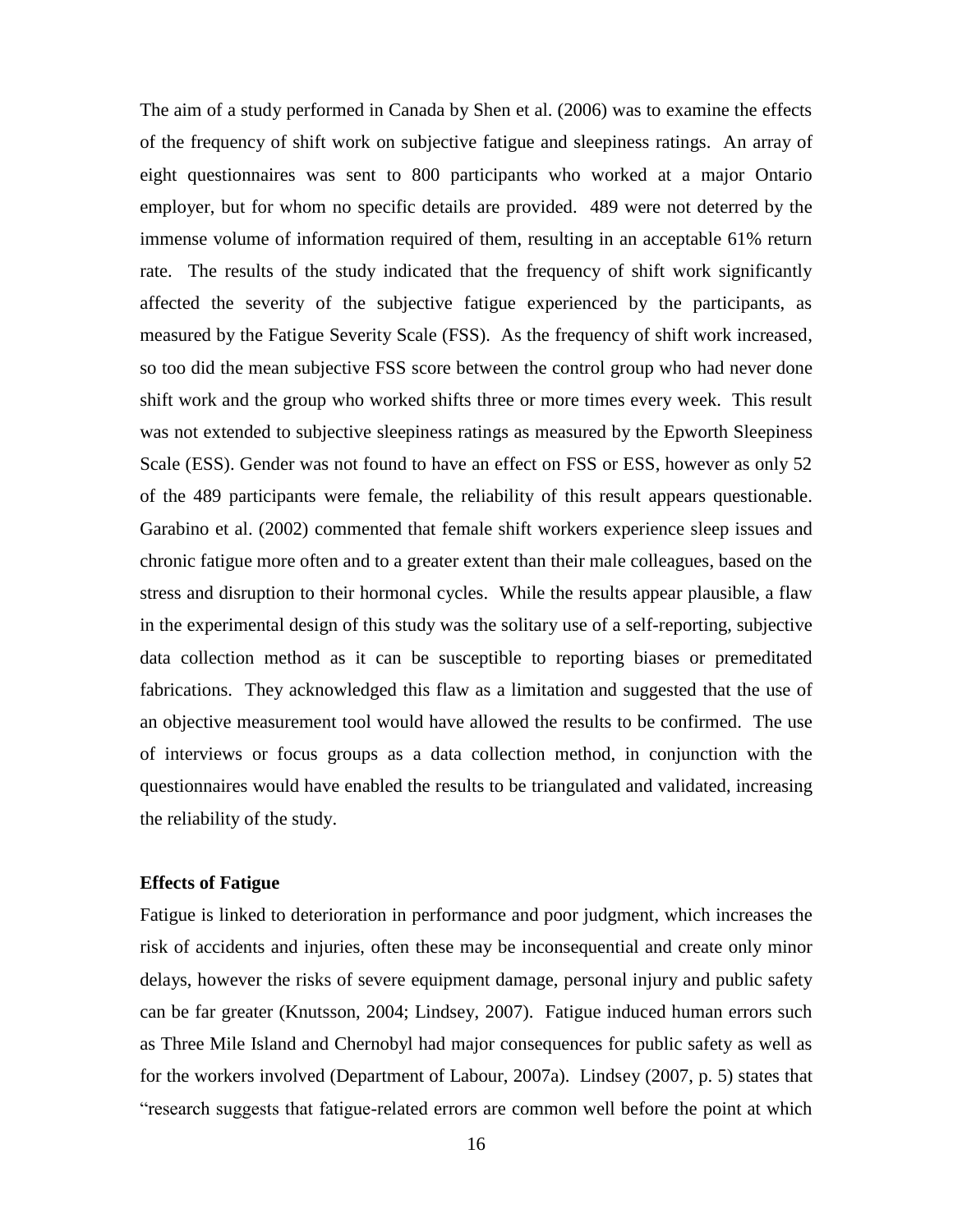an individual no longer can stay awake. Inattention may get much of the blame, but fatigue often is the culprit." In a medical setting, the Department of Labour (2007a) reported that a study of New Zealand Anaesthetists found that 32% recalled making a fatigue-related mistake in the six months prior to the study, however no specific details regarding the study were supplied to facilitate further investigation.

The long term health of the shift worker may also be affected as a consequence of fatigue as it may be associated with individual misery, impulsiveness, aggression, irritability and angry outbursts that can lead to counterproductive behaviours emerging (Lindsey, 2007; Muecke, 2005; Department of Labour, 2007a). According to Blachowicz and Letizia (2006, p. 275), fatigue may result in an "increase in the use of stimulants to combat chronic sleepiness" and they also note that "individuals may consume more high-fat, high-sodium fast foods and get less exercise" (p. 275), which can have adverse effects on their overall general state of health.

The main symptom of fatigue is an uncomfortable, general feeling of weariness and apathy and these may often be associated with sleepiness and increased micro-sleeps or falling asleep on the job, irritability, lightheadedness, depression, changes in mood and increased susceptibility to illness may also transpire (Occupational Safety & Health, 1998a; Knutsson, 2004; Lindsey, 2007; ACC, 2009; New Zealand Safety Council, 2003; Blachowicz & Letizia, 2006). Fatigue may impair many physical abilities including strength, speed, response time, co-ordination, decision making and balance (Jay, n.d.).

#### **HEALTH EFFECTS**

#### **Definition**

The World Health Organisation (as cited in Atkinson, Fulick, Grindey & Maclaren, 2008, p. 672) defines health as "the state of complete physical, emotional and social wellbeing, not merely the absence of disease or infirmity." Shift work is a source of occupational stress that can have severe acute or long-term effects on the physiological and psychological health of workers (Pisarski et al., 2002; Morshead, 2000). Stress is defined as being "a particular relationship between the person and the environment that is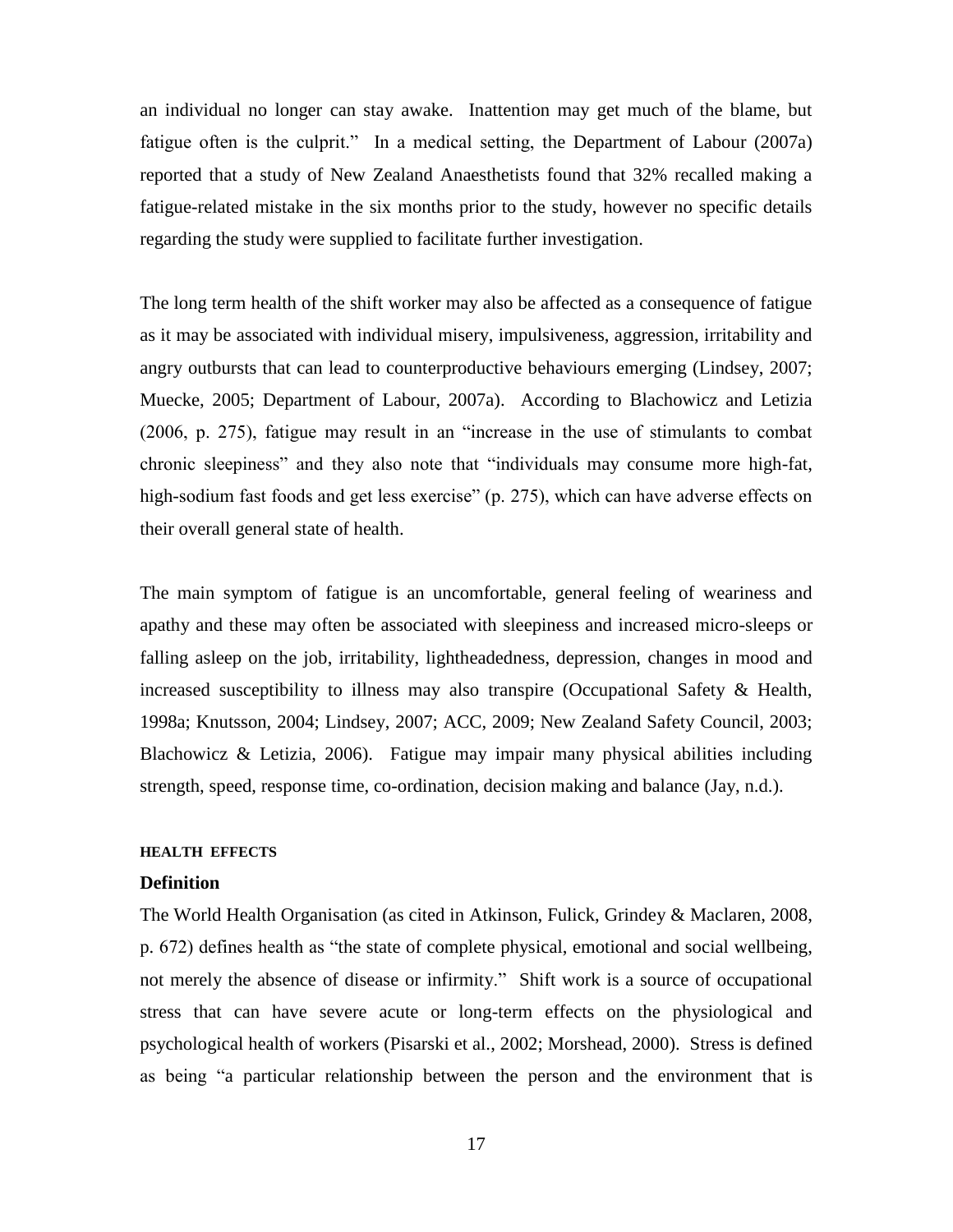appraised by the person as taxing or exceeding his or her resources and endangering his or her wellbeing" (Lazarus & Folkman, as cited in Boggild & Knutsson, 1999, p. 89).

There are a number of health effects associated with shift work and some of the main effects regarded as being particularly important include cardiovascular disease, reproductive effects, gastrointestinal disorders and mental health issues, with other adverse effects appearing to be diverse and affecting shift workers overall sense of wellbeing (Society of Radiographers, n.d.; Peate, 2007; Spurgeon, 2003; Reid et al., 1997). Reeves, Newling-Ward and Gissane (2004, p. 216) comment that the above disorders can all "be linked to disruption of the natural circadian rhythm, changes in physical activity levels and dietary food intake habits." Shift workers may also experience more common colds and influenza than non-shift workers and may be more susceptible to viral and bacterial infections due to the immunological response of the body being weakened in proportion to the amount of sleep deprivation accumulated (Scott, 2007; Learthart, 2000; Poissonnet & Veron, 2000; Harrington, 2001; Perkins, 2001). Most immediate disturbances associated with shift work are related to the shift schedule and often persist only for limited lengths of time (Knutsson, 2003).

In addition to the unfavourable impact of shift work on performance, family and social life, there is also an increasing amount of literature which supports shift work as being unhealthy and resulting in increased risks of behavioural and health related morbidity, as shift workers experience more untoward health effects than their day working colleagues (for example, Phillips & Houghton, 2007; Scott, 2007; Zhao & Turner, 2008). Surprisingly, the study results reported by Admi et al. (2008) conflict with this wealth of literature, as they found that non-shift working nurses complained significantly more than shift working nurses about their health problems and sleep disturbances. There may be many reasons for this which were not explored, for example shift nurses may choose to work shifts, or they may be more accepting that these effects are part of the job and so ignore them, alternatively they may work through their illness and sleep deprivation because they know their shifts will be difficult to fill at the last minute or they value the remuneration which working shifts provides. Knutsson (2004) believes that we still know very little about the causal pathways leading from shift work to the associated health problems.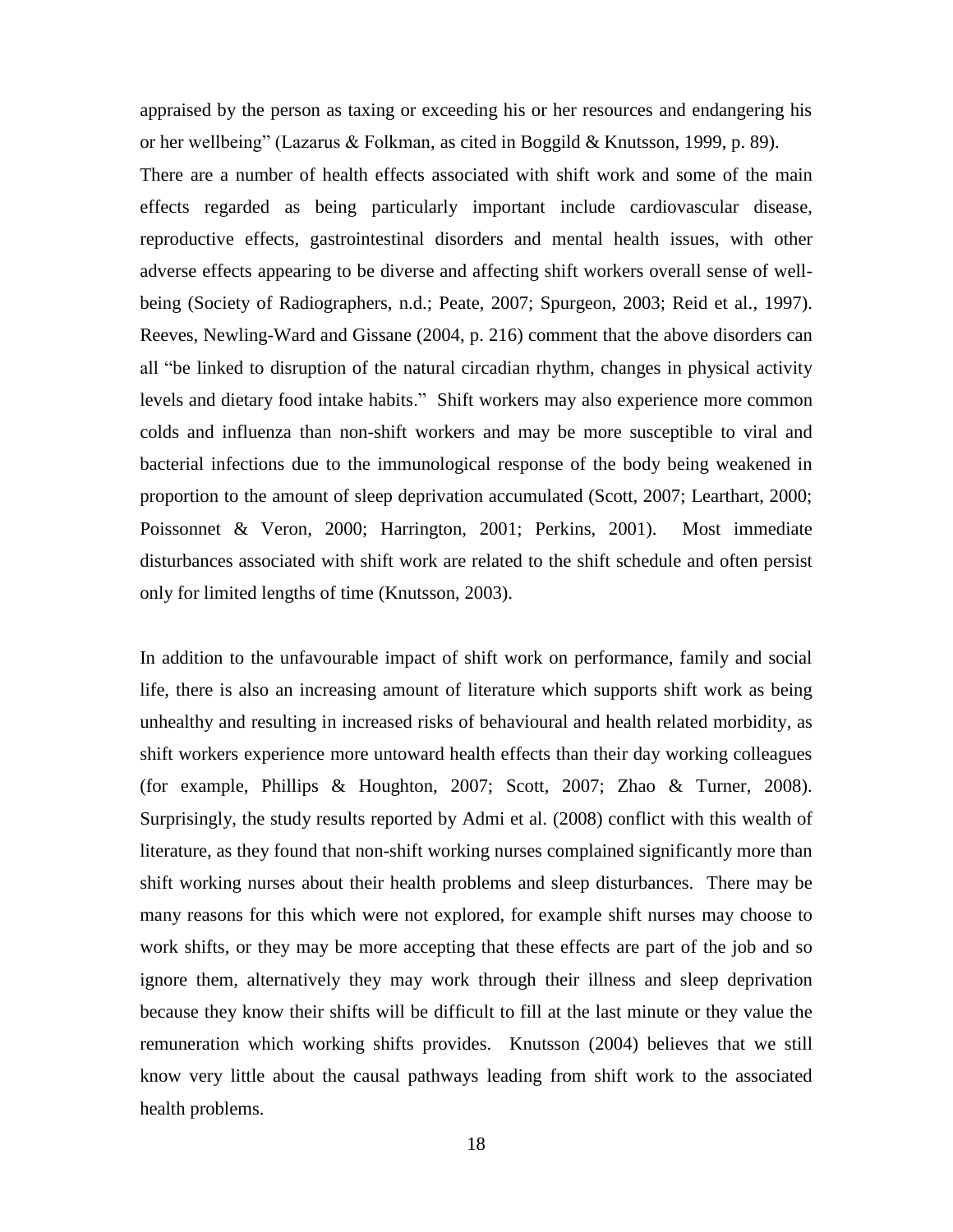#### **Gastrointestinal (GI) Disorders**

The most frequently reported health problems reported by shift workers are GI disorders (Spurgeon, 2003; Reid et al., 1997). Research suggests that shift workers experience more upset stomachs and general gastric discomfort, heartburn, dyspepsia, constipation, flatulence, stomach ulcers and bowel disease (such as constipation, diarrhoea, stomach, ulcers, gastroduodenitis, chronic gastritis and colitis) than day workers, which might result from digestion following its own circadian rhythm that is disrupted by the shift work schedule (Rosa & Colligan, 1997; Blachowicz & Letizia, 2006; Reid et al., 1997; Society of Radiographers, n.d.; Thurston et al., 2000; ACC, 2006; Wilson, 2002; Garabino et al., 2002).

The cause of GI disorders in shift work is thought to be multi-factorial in nature, incorporating dietary factors and lifestyle choices, in conjunction with circadian rhythm disruption, as the body is not designed for a nocturnal intake of energy and nutrients (Harrington, 2001; Scott, 2000; Atkinson et al., 2008). The shift schedule and schedulerelated changes in eating can interfere with GI function because inadequate timing of food intake with respect to the optimal circadian phases of gastric secretion and emptying mean the digestive system is ill-equipped to cope with the quantity and composition of a normal daytime meal when consumed in the evening (Garabino et al., 2002; Spurgeon, 2003; Atkinson et al., 2008). Shift work can interfere with regular eating and digestion patterns, but Rosa and Colligan (1997, p. 18) notes that "digestive problems also could be caused by lack of nutritious food" and as a result Thurston et al. (2000) believe that it is imperative that healthy food is available in the workplace for shift workers.

#### **Cardiovascular Disease (CVD)**

CVD is a major medical concern as it is "the leading cause of death and disability in most industrialized countries" (Boggild & Knutsson, 1999, p. 85). There is escalating evidence of an association between shift work and CVD, particularly with night shift, however the link is not considered to be as strong as that between shift work and GI disorders (Spurgeon, 2003; Reid et al., 1997). Shift workers have a slightly higher incidence of CVD and ischaemic heart disease than their non-shift working colleagues,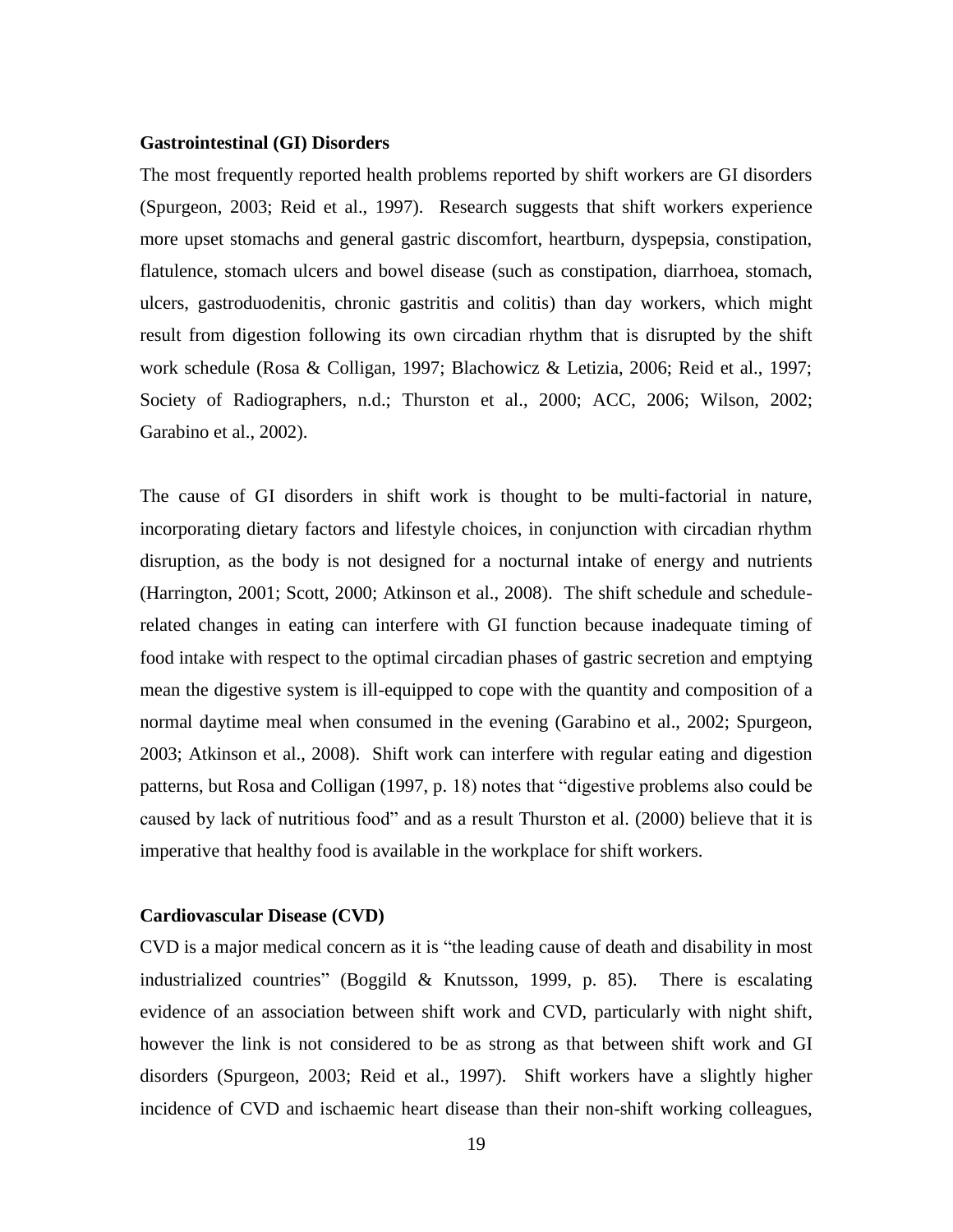specifically an increased incidence of raised blood pressure, angina, coronary artery disease, hypertension and myocardial infarctions are observed in shift workers (Occupational Safety & Health, 1998a; Learthart, 2000; Poissonnet & Veron, 2000; Blachowicz & Letizia, 2006; Scott, 2007; Reeves et al., 2004).

Rosa and Colligan (1997) comment that heart problems are noted more often among shift workers than day workers, in particular, those with an extended length of shift work experience have an increased chance of developing heart disease. They provide an example of research performed on paper mill workers in a Swedish town, but do not reference the research. Twarog (2005) comments that many clinical studies have been performed to discover the hazards associated with shift work, noting that one study in recent years has pointed to an increased risk of CVD of 21% in shift working nurses who have worked for less than six years and 51% for those who have worked in excess of six years, however no specific details about the study were cited. Causal mechanisms are still not well defined but are likely to be a cumulative result of decreased social support, stress, diet, smoking and alcohol consumption, lack of exercise or a family history of heart disease (Perkins, 2001; Rosa & Colligan, 1997; Spurgeon, 2003; Boggild & Knutsson, 1999; Knutsson, 2003).

The association between shift work and CVD is largely debated in the literature with much of the research being conducted on industrial shift workers and not those in the medical profession (Poissonnet & Veron, 2000). Knowledge on the links between shift work and CVD is especially valuable because shift work problems can only be eliminated by controlling these links and not by removing exposure to shift work (Boggild  $\&$ Knutsson, 1999). As shift work is an important aspect of working as an MRT, particularly in the public health sector, primary prevention should be aimed at the causes of CVD which might then act to reduce the incidence rate.

#### **Mental Health**

Shift work can be a potential psychosocial stressor and can adversely affect mental health, however because shift workers are a self-selected population it is difficult to establish whether the cause is linked directly to shift work or whether it is inherent in the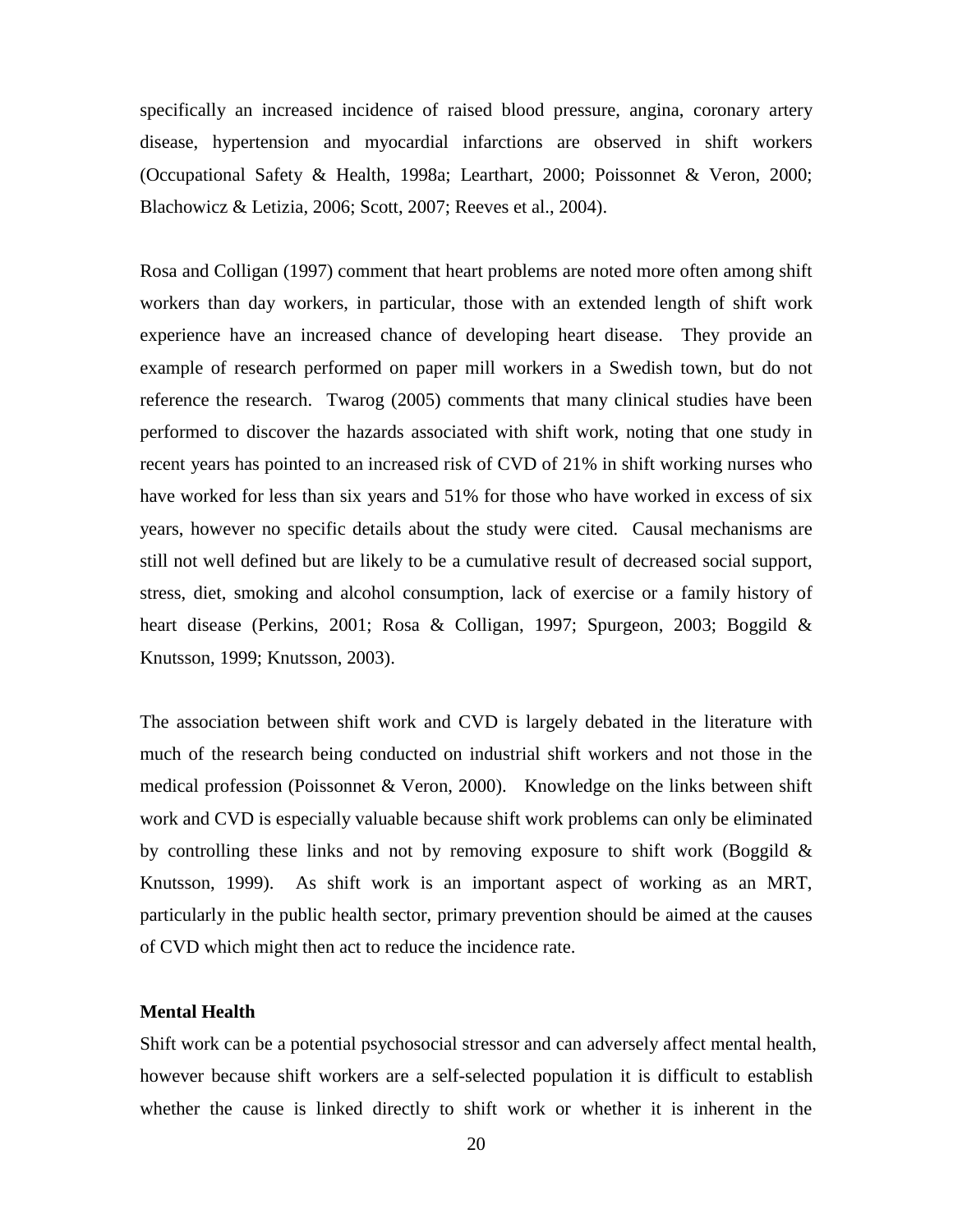population (Harrington, 2001; Society of Radiographers, n.d.). According to Rose et al., (as cited in Blachowicz & Letizia, 2006, p. 276) "neurotransmitters that regulate sleep and mood are also affected by circadian rhythm disruption; this may lead to an increase in headache, irritability, anxiety and depression among many shift workers (sic)." Harrington (2001) and the Society of Radiographers (n.d.) in the United Kingdom report that the neuroticism rate increases with increasing years of shift work experience, although they do add that neuroticism alone does not predict health related shift problems.

Skipper, Jung and Coffey (1990) report that their research unexpectedly found that shift work was not significantly related to either nurses' physical or mental health, however they believe the unique job characteristics related to shift work may explain this finding. They comment that nurses' job tasks and requirements are different for every shift which may have a moderating influence on the negative effects usually associated with shift work, as may their preference to shift work for personal reasons such as family or money benefits. They believe there are not always negative consequences to shift work and that working outside the non-shift work schedule may actually be beneficial to the health and wellbeing of some nurses.

Measuring the actual mental health status among nurses and analysing the association between mental health and medical errors was the aim of the study conducted by Suzuki et al. (2004). They conducted a survey amongst female nurses in eight Japanese hospitals and their questionnaire yielded a return rate of 94% with 4407 completed questionnaires returned to the person in charge of the survey based at each hospital, of which they selected 4279 questionnaires for their study; they did not specify why the 128 nurses were not included. The four types of accidents most commonly reported were drug administration errors, incorrect operation of medical equipment, patient identification errors and needlestick injuries. The results showed that 31.2% of nurses were considered to be in good mental health as measured by a score less than or equal to three on the General Health Questionnaire tool utilised, while 68.8% yielded a score greater than or equal to four and so were considered to be in mentally poor health. Poor mental health was observed in those nurses that performed shift work when compared to non-shift workers with scores of 69.8% and 55.6% respectively. The error rates for those who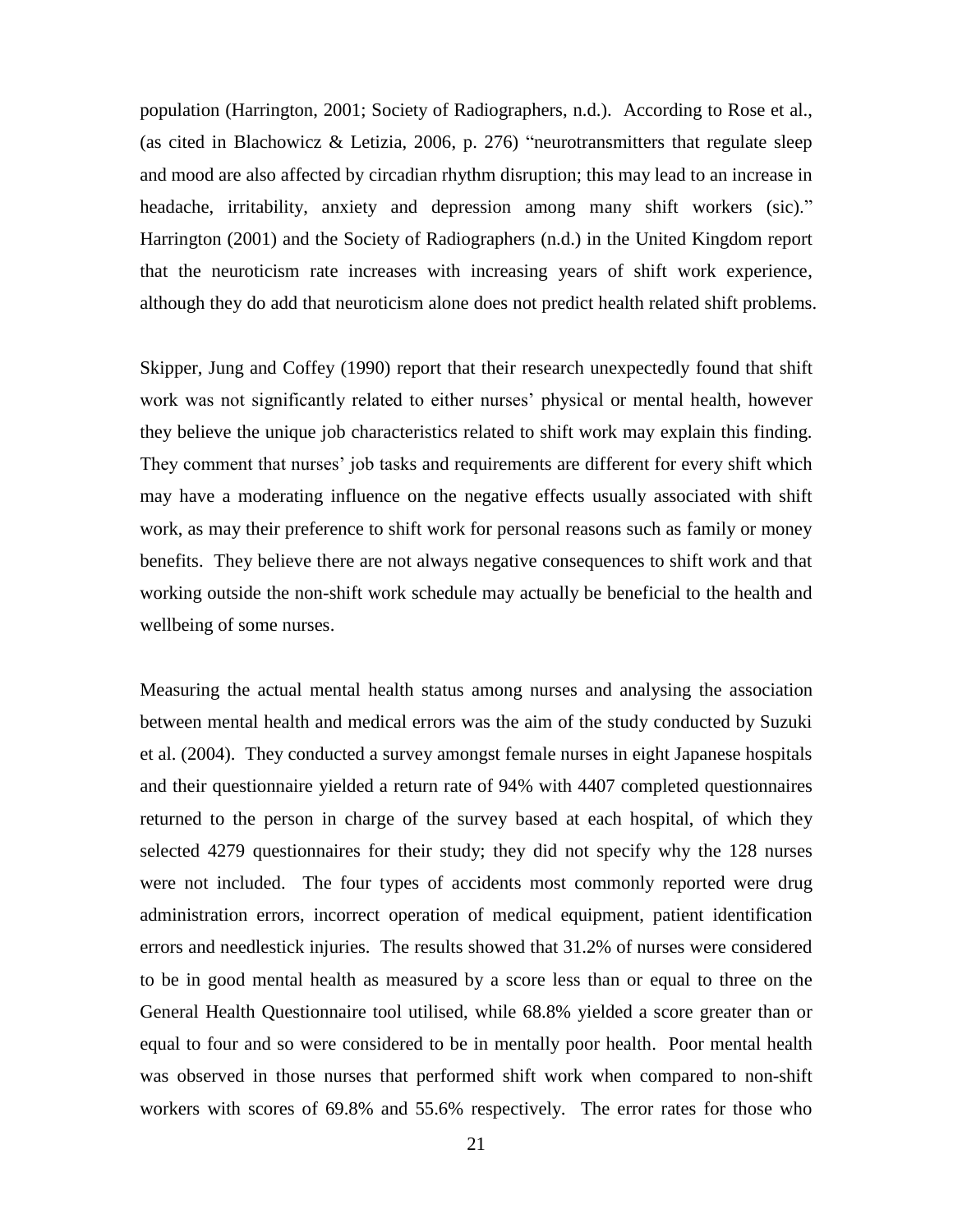were classified as being in mentally poor health were significantly higher than those who were mentally healthy and this trend was observed for all four error types, with shift work being an influential factor on the error rate. This research was well written and appears to have been designed to a high standard with robust data collection methods and analysis.

According to Spurgeon (2003, p. 50) "a number of researchers have investigated the possible psychological consequences of working on shifts. In general the results do not support the contention that shift work alone has adverse effects on mental health." This opinion partly contradicts the findings of Suzuki et al. (2004) and Skipper et al. (1990), although it is recognised that working in the medical profession is psychologically demanding, regardless of the presence of shift work. Spurgeon (2003) suggests that apparent tolerance for shift work in some workers may constitute a form of denial and she cites a reminiscence study performed in 2006 by Spelton et al. on a group of retired policemen. Although no specific details of the research are documented, the results revealed that the policemen retrospectively perceived their situation as being far worse than they were aware of at the time and this is probably because shift workers gradually adjust to their problems and underestimate them at the time as a result of this.

#### **Cancer**

Few studies have addressed the association between shift work and cancer, however this is an area of shift work research that is actively expanding (Knutsson, 2003). There have been some studies performed that have shown an elevated risk of specific cancers such as colorectal and breast cancer (for example, Schernhammer et al., 2001, 2003) and some discussion has occurred in the literature as to whether low levels of melatonin might increase the risk of these cancers (Reid & Dawson, 2001; Twarog, 2005; Knutsson, 2003).

Exposure to environmental light at night suppresses the physiological release of melatonin which normally peaks in the middle of the night and has anti-proliferate effects on intestinal cancers (Schernhammer et al., 2003). Light exposure has also been demonstrated as having a tumour promoting effect on chemically induced tumours in rodents (Van den Heiligenberg et al., 1999). This occurs because light exposure curbs nocturnal melatonin excretion in a characteristic dose-response pattern, meaning that the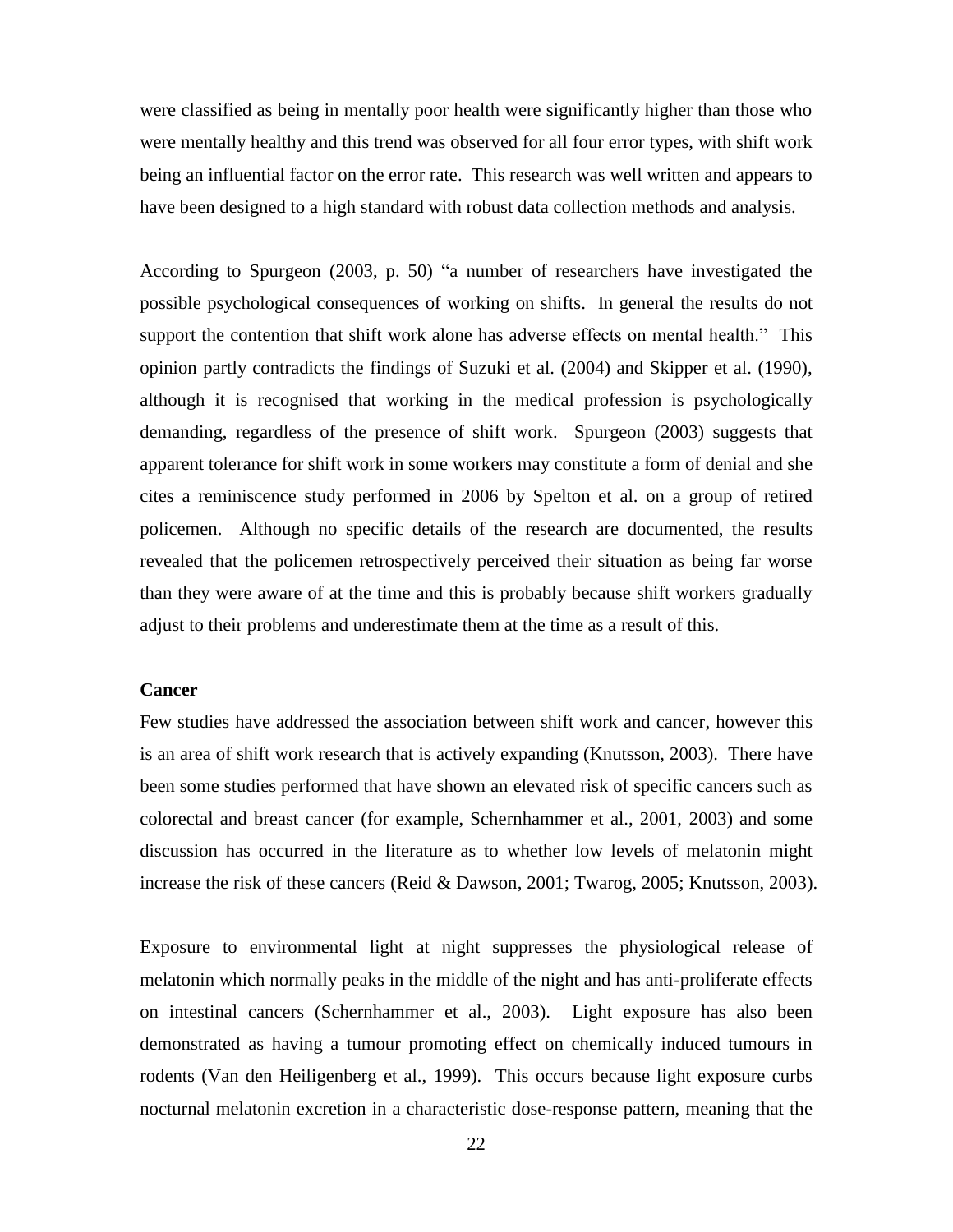brighter the light stimulus, the greater the repression of melatonin (Brainard, Rollag  $\&$ Hanifin, 1997). Vician et al. (1999) report that colorectal cancer patients were found to have lower plasma levels of melatonin than healthy control subjects and this suggests a possible link between low melatonin levels and the development of colorectal carcinomas in humans.

With this in mind, Schernhammer et al. (2003) set to prospectively examine the relationship between working rotating night shifts and the risk of colorectal cancer among female participants who participated in the Nurses" Health Study which was performed in 1988. Cases of colorectal cancer were identified through the nurse"s self report questionnaires and confirmed with a double-blind review of their medical records. 103,614 nurses returned the 1988 questionnaire, of this 85,162 completed the question on shift work and after excluding those who did not meet the vastly detailed inclusion criteria, 78,586 remained to form the baseline population for the research. 602 cases of colorectal cancer were documented, with nurses who had worked shift work for 1-14 years providing a multivariate relative risk of 1.00 and those who had worked shifts for 15 or more years had a multivariate relative risk of 1.35 when compared to those who had never worked shift work. It was therefore concluded that a larger extent of night shift work was modestly associated with an elevated risk of colorectal cancer, of which the reduced melatonin secretion at night due to increased environmental lighting while at work could explain the increased risk observed. Utilising data that was collected in 1988 might indicate poor research design, however this was necessary to identify which participants contracted colorectal cancer after their shift working careers were finished. The study from which the data was collected had a sufficiently large sample size and the current study used both qualitative and quantitative methods to validate their data. The research was written in great detail which indicates that the researchers were meticulous in their design and planning. This has added credibility and reliability to their results which appear to be pioneering in this field.

Breast cancer is reported by Schernhammer et al. (2001, p. 1563) to be "the most common cancer among women in the United States." Observational studies, such as that performed by Hansen (as cited in Schernhammer et al., 2001) are compatible with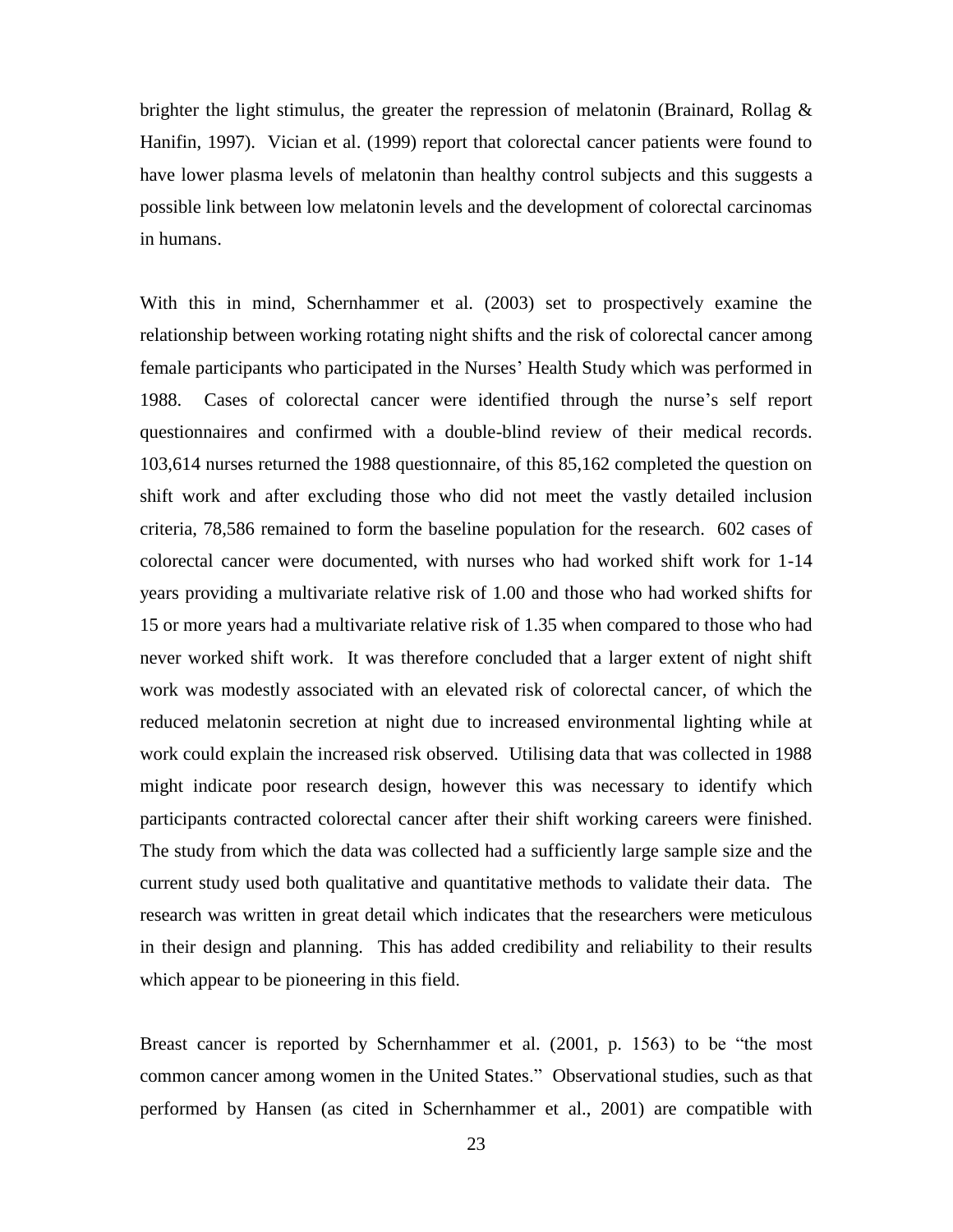melatonin having an effect on breast cancer risk, with reports of a meaningful increase in breast cancer among post-menopausal women exposed to shift work. The aim of the research conducted by Schernhammer et al. (2001) was to evaluate the relationship between night work and breast cancer risk in a large prospective cohort of pre- and postmenopausal women. 78,562 women formed the sample baseline population and 2441 cases of breast cancer were diagnosed over a 10 year period. Night shift workers were found to be older and therefore more likely to be post menopausal than those who had never worked on a rotating night shift. Prolonged periods of working shift work was demonstrated as being modestly associated with an increased breast cancer risk and women who had worked 30 or more years on rotating night shift had a 36% increased risk of breast cancer when compared to those who had never performed night shift and this was shown to be statistically significant through multivariate analyses. Those premenopausal women who had worked 1-14 years exhibited a 14% increase, however statistical tests on this trend showed it was not statistically significant. It is thought that rotating shift workers continue to have an overall greater risk due to the fact that they cannot entrain their bodies to the frequently changing circadian shift rhythm and as a result, exhibit the lowest melatonin levels. Unfortunately the data provided by this research did not incorporate information on the intensity of the light exposure during night shift and so a dose-response calculation cannot be made. Although this study is pioneering in its field, the fact that many confounding factors were potentially uncontrolled and self-report data pertaining to duration of shift work was not validated, the results must be considered with caution.

Despite the studies presented, it is generally accepted in the literature that there is currently no conclusive evidence to prove or disprove the evidence linking shift work and cancer (Reid & Dawson, 2001; Twarog, 2005; Knutsson, 2003).

#### **Adverse Lifestyle Behaviours**

Reid et al. (1997, p. 446) state that "shift workers suffer a greater incidence of lifestyle illnesses" and this may occur as a consequence of shift work related stress, poor shift working conditions or shift schedule, or the belief that an unhealthy lifestyle is acceptable providing that shift work continues to pay well (Reid et al., 1997; Boggild & Knutsson,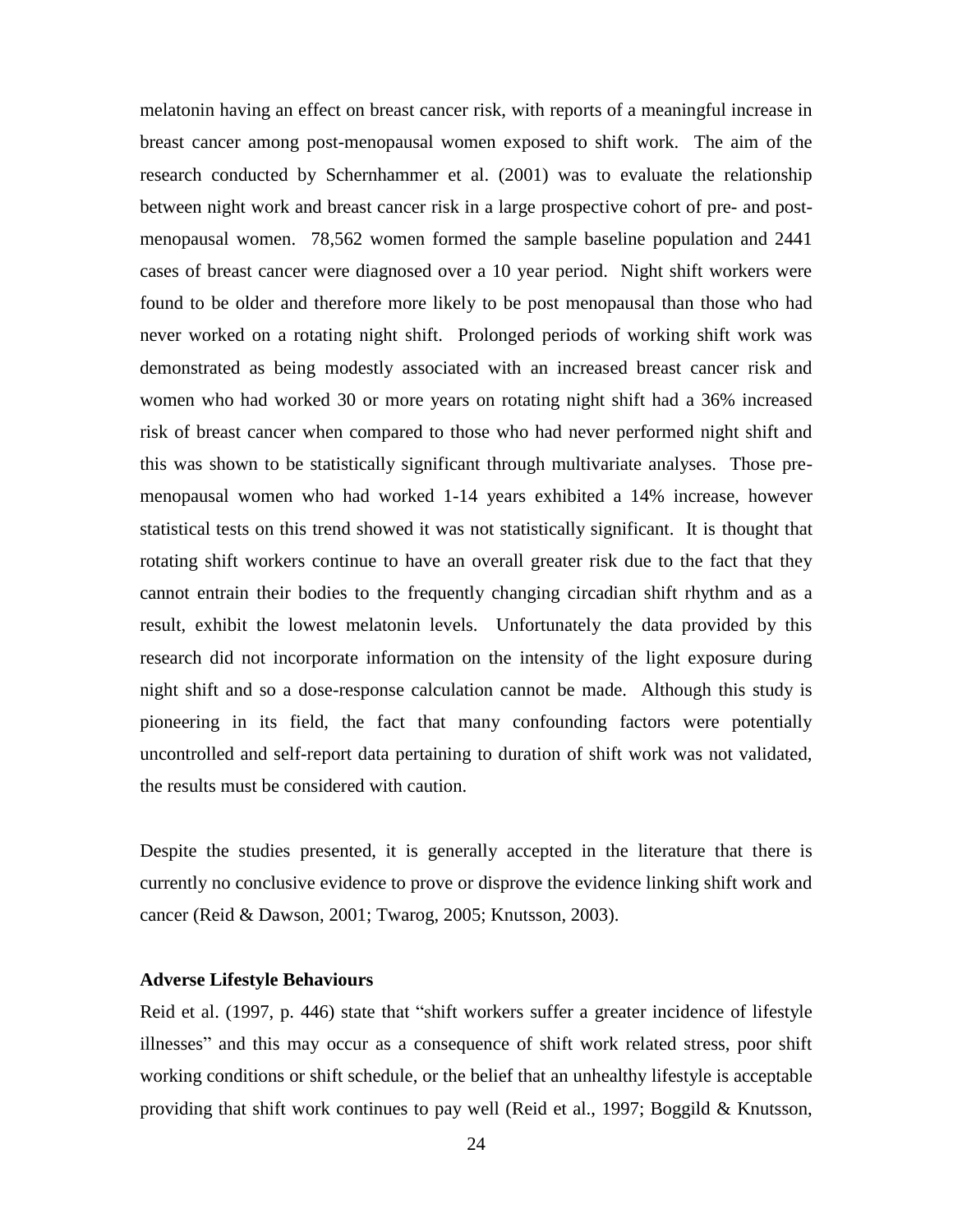1999; Knutsson, 2003; Atkinson et al., 2008). Caruso et al. (as cited in Berger & Hobbs, 2006, p. 467) report that "common unhealthy behaviours among workers who do not tolerate shift work include increased intake of caffeine, alcohol, sleeping medications and over-the-counter medications for gastric acid secretion reduction and/or bowel problems."

Physical exercise and activity helps to alleviate some of the effects associated with shift work (Harrington, 2001), and Atkinson et al. (2008) note that workers who are generally more determined and driven to undertake physical exercise during shift work often cope better and have an improved tolerance to shift work than those who do not partake in physical exercise. It is well recognised that shift work can interfere with the opportunity to perform physical activity, by restricting the opportunity for participation in sports activities and interfering biologically with the normal physiological responses to a session of physical activity (Atkinson et al., 2008; Zhao & Turner, 2008). Atkinson et al. (2008, p. 671) comment that "for those shift workers who are able to exercise, subjective and biological responses can be altered if the exercise is performed at unusual times of the day and/or if the shift worker is sleep deprived," however they add that physical exercise may assist by improving sleep quality.

The studies included in the literature review of Boggild and Knutsson (1999) on meal patterns and nutrition demonstrated only a few differences between shift and day workers with regard to overall nutritional intake, although the changes in meal frequency, composition and the timing of meal intake differed significantly. This is supported by the work of Atkinson et al. (2008). The change in meal distribution is reportedly caused by unavailability of preferred foods, lack of time and decreased desire to eat during some shifts, particularly the night shift and these changes are associated with alterations in cholesterol levels which are seen as a result of desynchronised circadian rhythms of nutritional uptake and metabolism (Atkinson et al., 2008; Boggild & Knutsson, 1999).

#### **Sickness Absence, Mortality and Healthy Worker Effect**

It is expected that shift workers with poor sleep patterns and sleep deprivation will likely be absent from work more than non-shift workers or those shift workers with established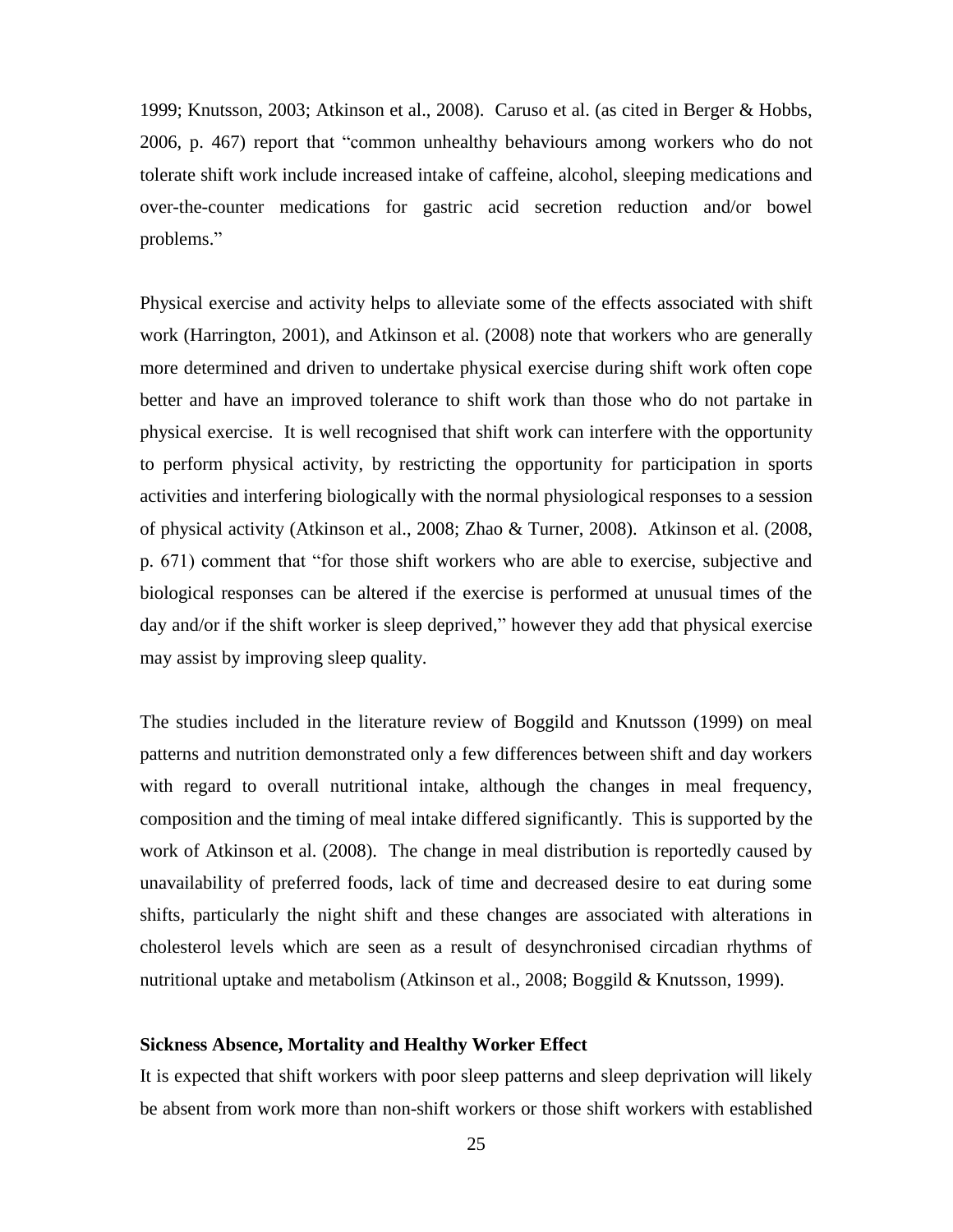sleep patterns, however there appears to be some argument in the literature as to the actual impact of this issue (Nakata et al., 2004). DOL (1998) and Reid et al. (1997) are united in their belief that shift workers, in particular those performing rotating shifts, have a higher incidence of sick leave, although the belief of Glazner (1991) that absences in shift workers are found to be less when compared to day workers contradicts this.

Nakata et al. (2004) aimed to evaluate the contribution of daily sleep habits and depressive symptoms to the sickness absence of Japanese shift workers. Their sample worked at an electronic manufacturing company and after exclusions, only 522 of the 2420 returned questionnaires were analysed, which results in a 20% return rate and brings the reliability and bias of the findings into question. For unknown reasons it took the researchers seven years to publish the findings of their research. Premature early morning awakening almost every day was analysed by multivariate logistic regression and reported as being significantly associated with both short and long term sickness absences in shift workers. Difficulty maintaining sleep, sleeping poorly at night and experiencing depressive symptoms were linked with long term sickness absence which may have implications for employee health, safety and long term business productivity. The impact of poor sleep on sickness absence rates was stronger than that of depressive symptoms, although both are clearly documented as consequences of shift work and its associated circadian rhythm disruption. As only male workers from an electric equipment manufacturing company were included in this study the results may not be representative of female workers and may not apply to shift workers in the medical profession.

As part of the literature review to their research, Knutsson, Hammar and Karlsson (2004) reported a 1972 study performed by Taylor and Pocock on mortality in relation to shift workers. From the 8,603 male manual workers included, it was concluded that shift work appeared to have no adverse effect on mortality. Knutsson et al. (2004) then set about reappraising the previous published data on the mortality of male shift workers presented by Taylor and Pocock. Limited data collection and analysis information is documented for Taylor and Pocock"s study, therefore it is difficult to decipher what Knutsson et al. did differently. The reappraised study found that the relative mortality rate was 3%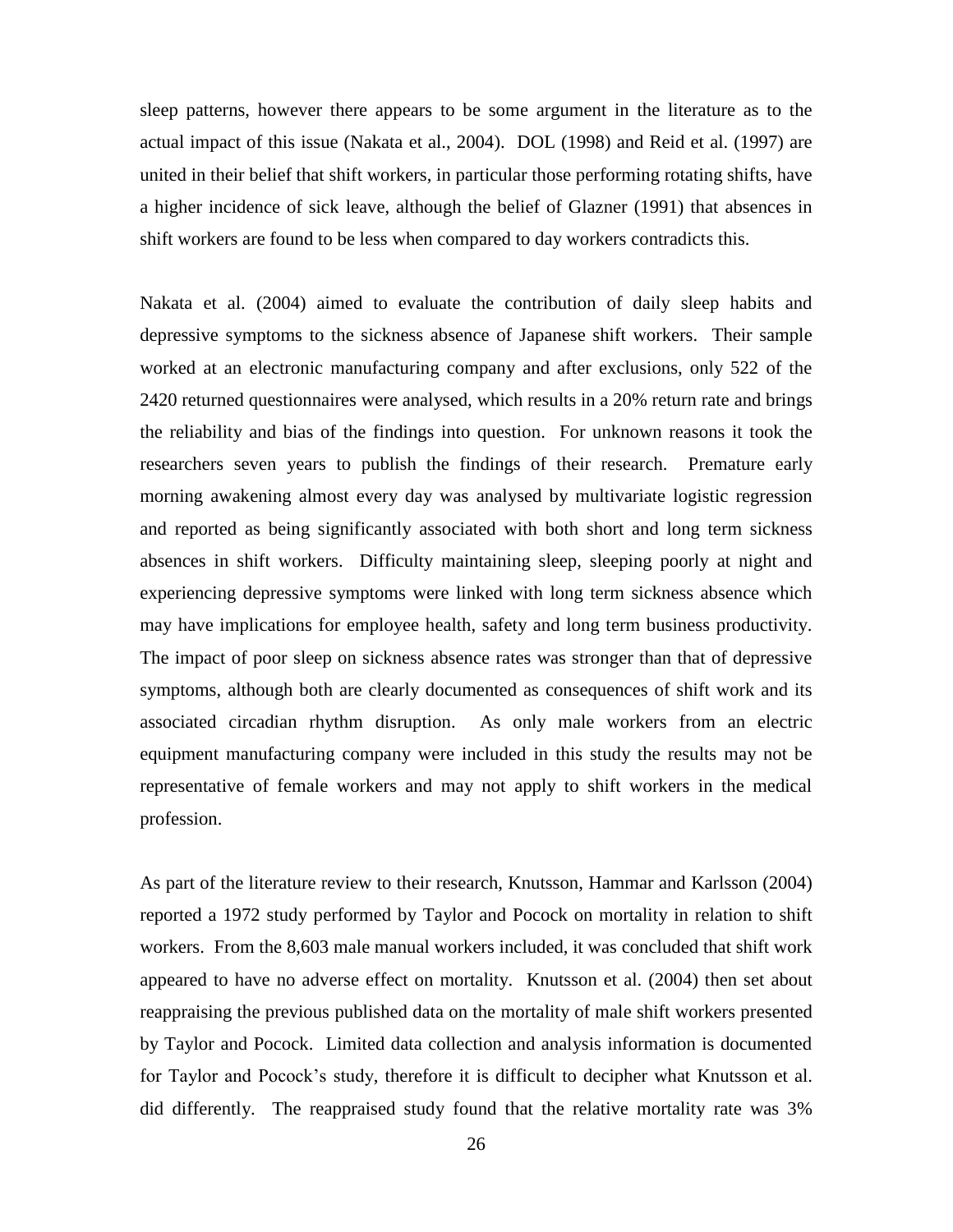higher for current shift workers than non-shift workers, which increased to 5% if current and former shift workers were combined and compared to day workers, although the differences were not statistically significant. Former shift workers were found to have an increased mortality risk when compared with day workers and in age-specific analyses, an increased mortality rate was observed in shift workers in the 45-54 year group when compared to day workers of the same age. In opposition to the conclusions drawn by Taylor and Pocock, Knutsson et al. (2004, p. 1052) suggest "a more cautious interpretation, meaning that the data might indicate an increased relative mortality risk in ex-shift workers." They did not discuss the limitations of this initial 1972 research, nor did they comment on their motive to reappraise a somewhat dated study, as opposed to conducting their own research with participants who are more representative of today"s society. Therefore although very interesting, the results should be considered with prudence.

The phenomenon known as the 'healthy worker' or 'survivor' effect is a "selection process that leads to a workforce of shift workers that is healthier than day workers" (Knutsson, 2004, p. 1040). This selection phenomenon first occurs when people select a profession and then apply for a job within their chosen profession because those that do not feel they are able to meet the requirements and demands of the job do not apply, resulting in the recruitment of individuals who are typically "healthier than the general population," thus the term "healthy worker effect" (Knutsson, 2004, p. 1040). In the long term it is possible that a demanding shift schedule and its associated effects will affect a shift worker to the point where they will change jobs to remove themselves from shift work when a suitable opportunity arises and thus the process continues as a 'survivor' effect as those than can adapt to, and tolerate, shift work stay, while those that cannot or choose not to, quit (Glazner, 1991; Knutsson, 2004).

#### **SOCIAL AND FAMILY EFFECTS**

Working outside the normal Monday-Friday, 9-5pm routine of society can create many challenges, as shift work can have a huge impact on a worker"s social and family lives (Perkins, 2001; Phillips & Houghton, 2007). According to Knauth (as cited in Demerouti, Geurts, Bakker and Euwema, 2004, p. 988) "the actual amount of spare time a shift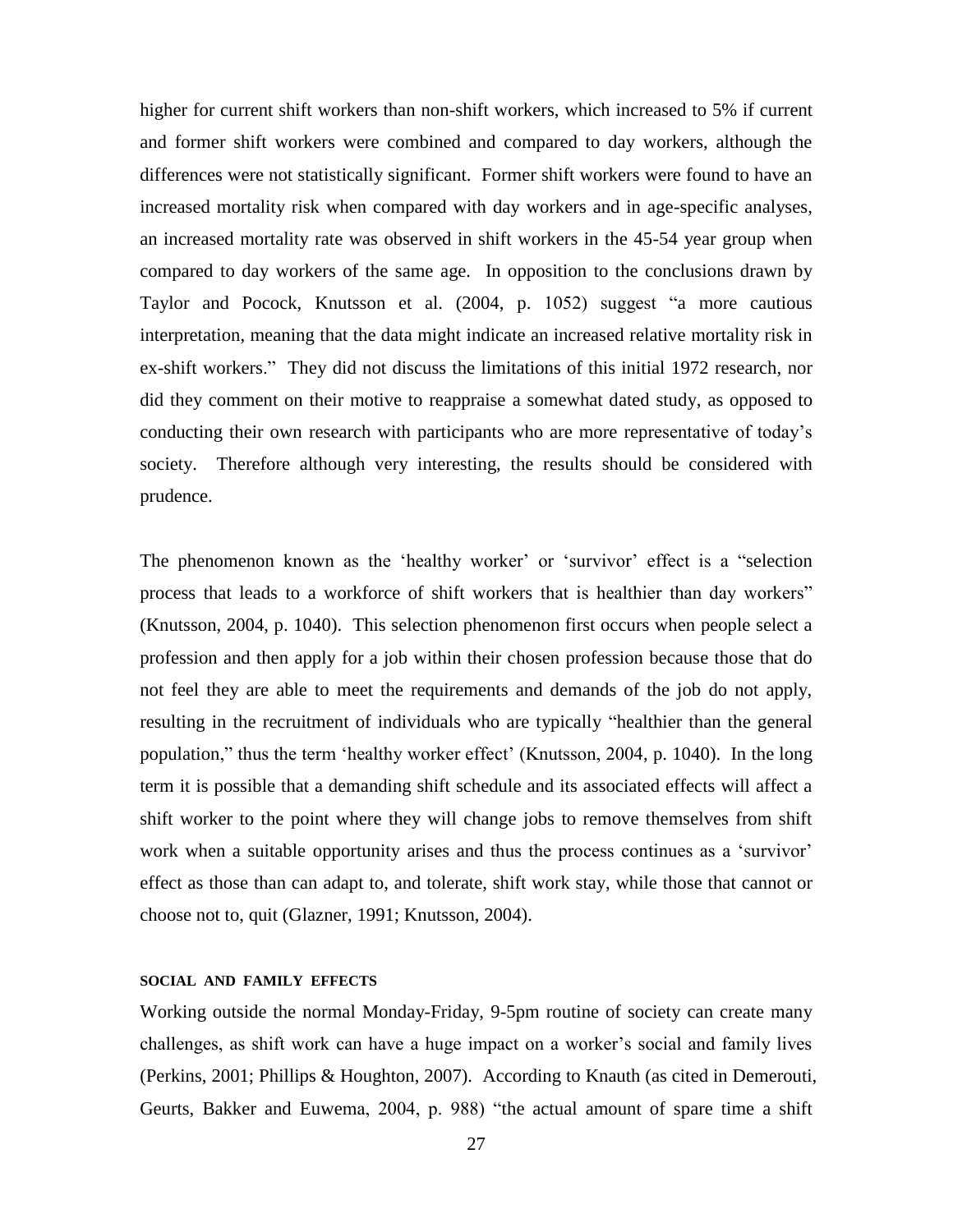worker has may be equal or even greater than a non-shift worker," however Demerouti et al. (2004, p. 988) add that "the *positioning* and therefore the utilization potential of spare time may be less favourable." Shift workers experience real challenges amalgamating their work schedule with their domestic responsibilities and social activities because shift times dictate when a worker can see family and friends. Due to most social and family events happening during the evening or on weekends, shift workers are often excluded (Canadian Centre for Occupational Health & Safety, 1999; Rosa & Colligan, 1997).

Working and living with shift work schedules often demands expending extra energy in order to manage personal and social demands (Poissonnet & Veron, 2000). As a result of this, shift workers often experience fewer degrees of freedom, increased stress levels, altered mood, motivation and sleeping patterns, difficulty adjusting their attitudes towards home and work life and increased difficulty managing their time, all of which can have indirect adverse consequences for performance and safety (Wilson, 2002; Reid et al., 1997). A shift work schedule affects not only the worker, but also their entire family and network of friends (Rosa & Colligan; 1997; Grosswold, 2004).

#### **Impact of Shift Work on Family Life**

Wilson (2002, p. 216) reports that "several studies have shown that shift workers often feel isolated from their family and friends and less able to fill their domestic roles. This is seen to manifest itself in low self-esteem, anxiety and irritability," however they do not reference the research. While this likely affects both male and female shift workers, Reid et al. (1997) comments that female shift workers are often under additional pressure to juggle domestic duties and raise any children they may have, all while juggling their shift work schedule. This impact then has the potential to have a negative influence on family and social relationships (Blachowicz  $\&$  Letizia, 2006). Shift work can lead to increased work-family conflict because marital responsibilities and family activities can be severely disrupted due to the shift worker being out of alignment with the routines of their family (Wilson, 2002; Harrington, 2001; Grosswold, 2004).

Parents who perform shift work might not see their children during the week because they are at work or at home sleeping when their children return home from school and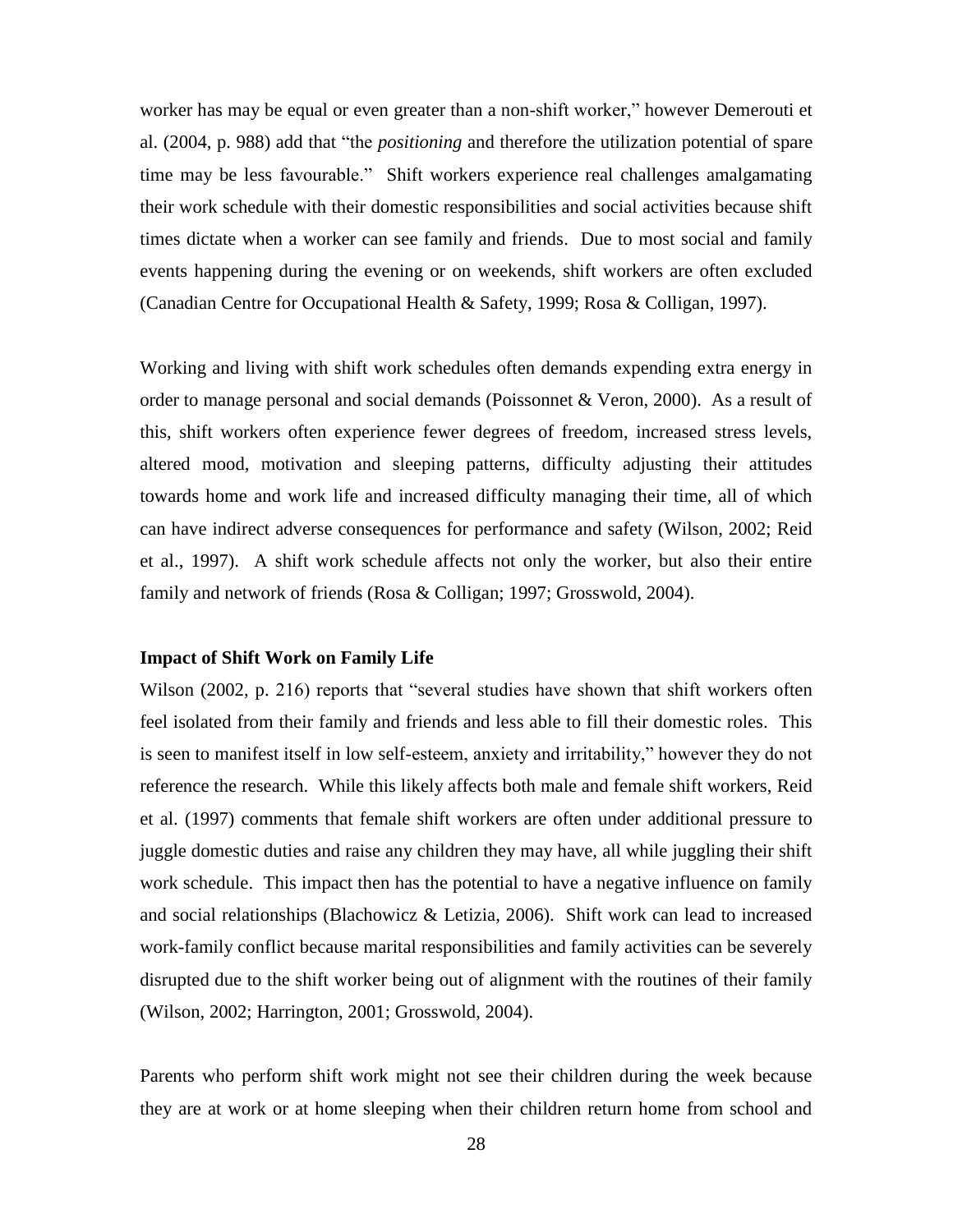this may result in strained relationships between shift working parents and their children (Rosa & Colligan, 1997; Grosswold, 2004). Children of shift workers are noted to have a more difficult time at school and do not succeed as well as children of non-shift working families, highlighting that shift work can result in stressful situations not only for the shift worker, but also for their family (Phillips & Houghton, 2007; Haalebos, 1998; Rosa & Colligan, 1997). For all its disadvantages, shift work can be advantageous to the family situation in a financial capacity in that it allows for one parent to be at home with the children while the other parent is working, meaning money is not spent on childcare and there is more interaction with the children (Grosswold, 2004).

Shift work can also lead to dissatisfaction and dysfunction within marriages, as continually leaving a spouse alone at night or for prolonged periods of time, or failing to provide them with undivided attention can produce conflict and increased tension levels; this can lead to marital and sexual problems which ultimately results in shift workers having an increased divorce rate (Society of Radiographers, n.d.; Grosswold, 2004; Cohn, 2007; Harrington, 2001). For many, the responsibilities of home life and the desire to spend more time with family members often take precedence over obtaining sleep, which is sacrificed in order to spend every available opportunity fulfilling family duties (Rosa & Colligan, 1997; Wilson, 2002).

The survey performed by Grosswold (2004) examined the impact of shift work on the family relationships of shift workers. The professions of those 2,429 people included in the sample were not stated, and therefore it is not possible to know if the results are representative of a health care profession. The results of this study indicated that evening and night shift workers were significantly less likely to report family satisfaction than those working permanent day shifts, in comparison to permanent day shift workers who recorded 71% family satisfaction. The reported overall family satisfaction of shift workers was 69%, with the evening shift reporting 63%, rotating shift 59% and night shift reporting family satisfaction to be 54%. The type of occupation, amount of job autonomy, level of education and the number of work hours per week had no impact on family satisfaction. Those who worked in an environment which had a family-friendly culture were more likely to report family satisfaction and positively impact employee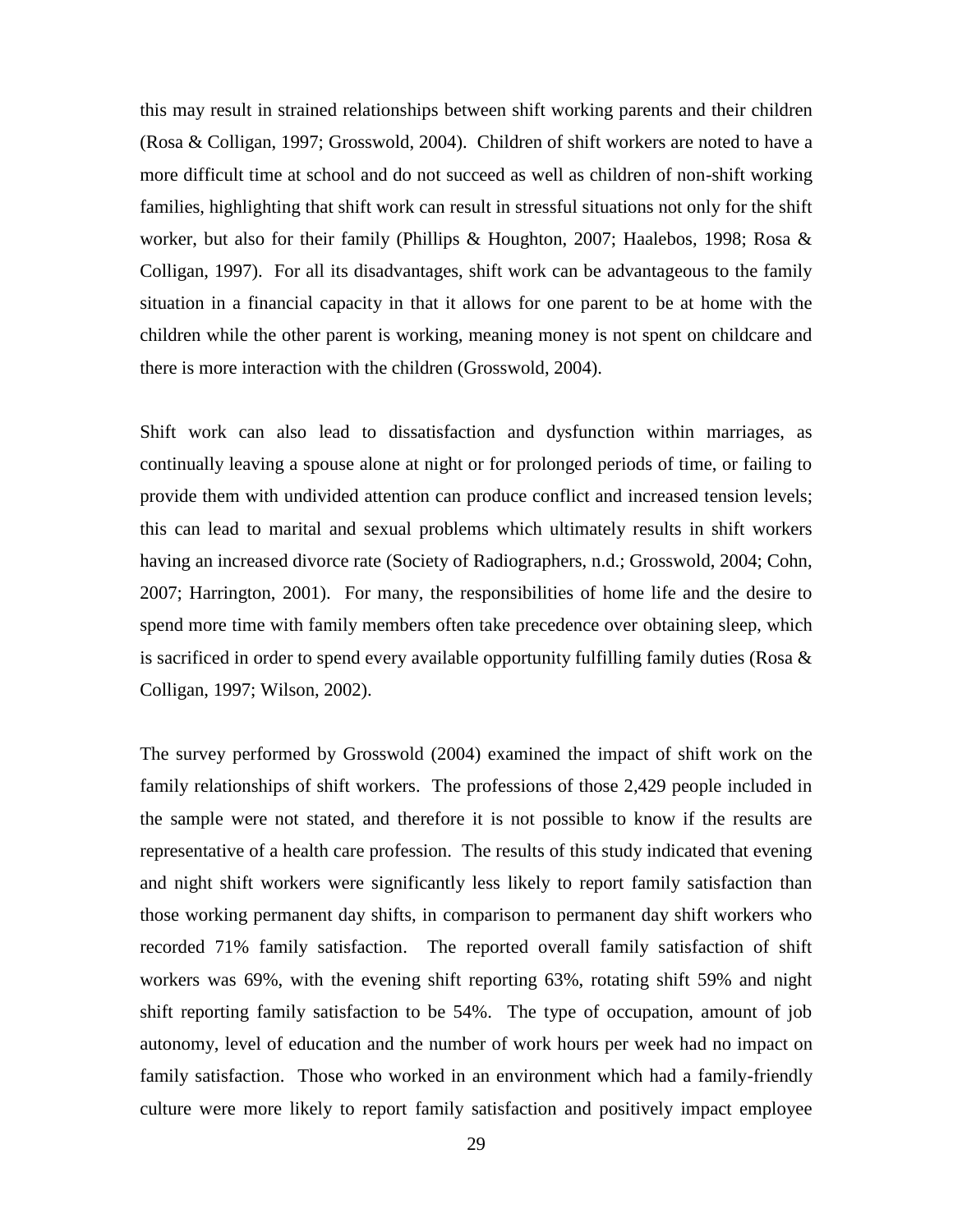wellbeing, indicating the importance of involving the family in training and education opportunities. This study was limited by the potential for multiple interpretations of the family satisfaction measure and the need to combine the four Likert scales into two to allow logistic regression to occur, which would have resulted in some loss of data. However the large sample size and overall well designed methodology of the study suggests that the results should be taken seriously.

In contradiction to these results, the study performed by Skipper et al. (1990) found that shift work did not influence family relationships to any significant degree for the nurses in the study. However, this result should be considered with caution given that the study was conducted in 1990 with a sample size of 463 nurses and with the primary aim of examining the relationship between the physical health and mental depression of shift workers.

#### **Impact of Shift Work on Social Activities**

Workers who engage in shift work can experience considerable disruption to social activities because many of these rhythms of the general population are orientated around the typical working day (Wilson, 2002; Harrington, 2001). According to Twarog (2005, p. 7), the impact of this often results in "increased social difficulties including irritability, impatience, anxiety and depression." It is reported in the literature that shift workers may have dissimilar social lives to those who work a normal dayshift schedule and thus shift work can lead to social marginalisation (Phillips & Houghton, 2007; Harrington, 2001; Society of Radiographers, n.d.). This isolation of the worker from their traditional community, religious, cultural and social support systems can lead to thoughts of segregation or an "us against them" perception (Blachowicz & Letizia, 2006; Lindsey, 2007).

Shift work can be advantageous to those workers who enjoy activities that are not on a strict timetable and are comparatively solitary pursuits, as it provides them greater opportunities to partake in these activities in their non-working time (Society of Radiographers, n.d.; Harrington, 2001). However shift work interferes with strictly scheduled activities such as clubs or sports teams and night shift workers in particular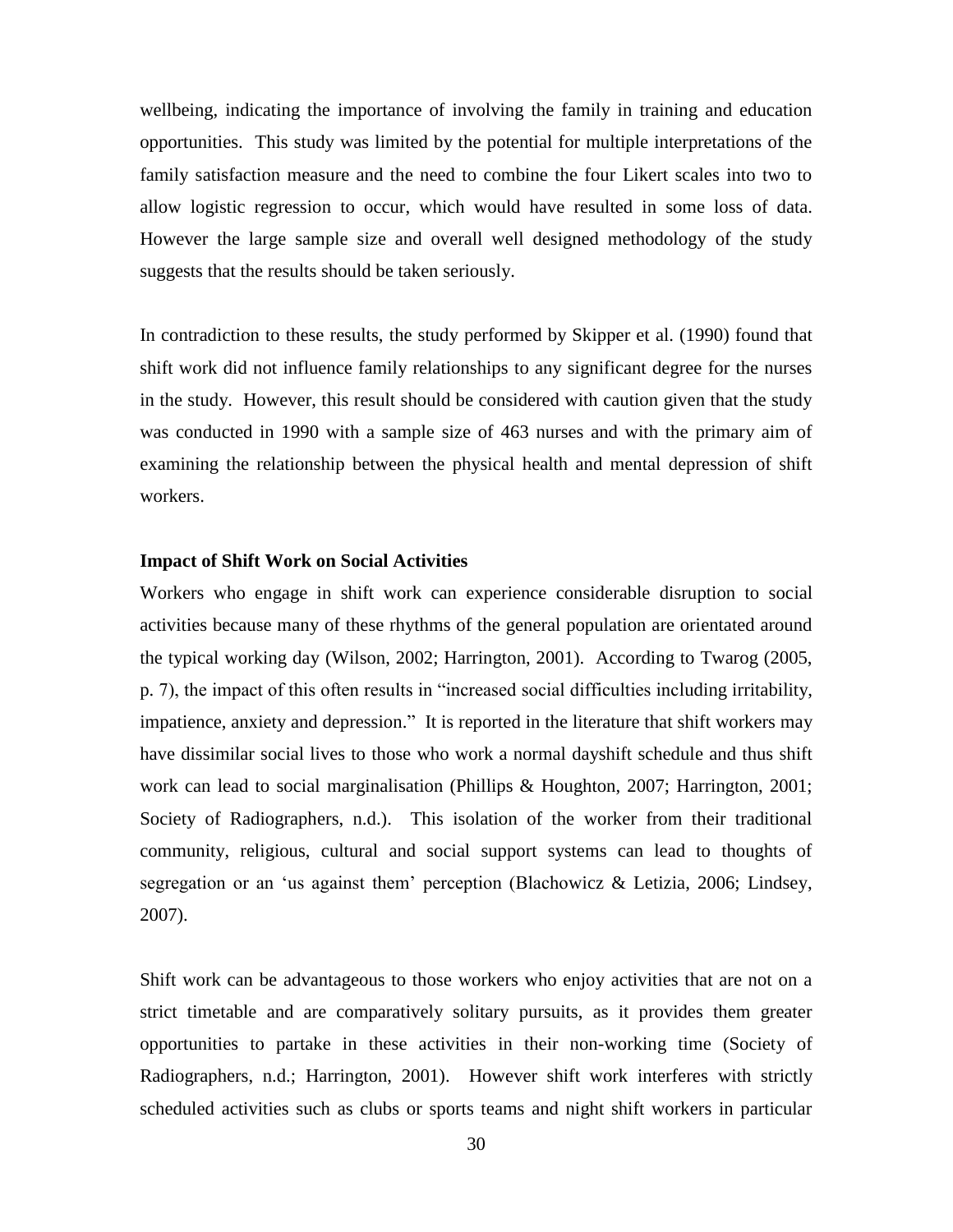may miss the many social events which occur during the evening and partaking in these social activities may be postponed or cancelled altogether (Rosa & Colligan, 1997; Haalebos, 1998).

A survey performed by Skipper et al.(1990) showed that nurses scheduled to work afternoons participated least in voluntary organisations and spent the majority of their non-work time performing solitary activities (Fitzpatrick, While  $\&$  Roberts, 1999). Shift workers reportedly have fewer friends, of whom most will be fellow shift workers, reduced social interactions with conversations often focusing on the shift worker's lack of sleep and they are less likely to be members of social organisations or clubs (Haalebos, 1998; Perkins, 2001; Phillips & Houghton, 2007). Female shift workers who also juggle family responsibilities are often too fatigued to participate in social activities or would prefer to spend the available time with their families (Skipper et al., 1990). However, Whale (1993) comments that there appears to be no evidence that shift work has any impact on social isolation between colleagues at this stage, with professional isolation where workers have little perceived professional support appearing to be more problematic.

#### **PERFORMANCE AND IMPAIRMENT**

One serious consequence of shift work that is widely reported in the literature is performance impairment and the correlation between shift work and medical errors is beginning to gain widespread public attention (Scott, 2007). Admi et al. (2008, p. 251) report that "there is growing concern about the ability of individuals to maintain adequate levels of performance over long work shifts, particularly when these shifts span nighttime hours." As a result of the fatigue and sleep deprivation associated with shift work and being required to work in opposition to many circadian rhythms, alertness and performance can potentially decrease, with the possibility of errors and incidents which may compromise patient and staff health and safety (Peate, 2007; Reid & Dawson, 2001; Garabino et al., 2002).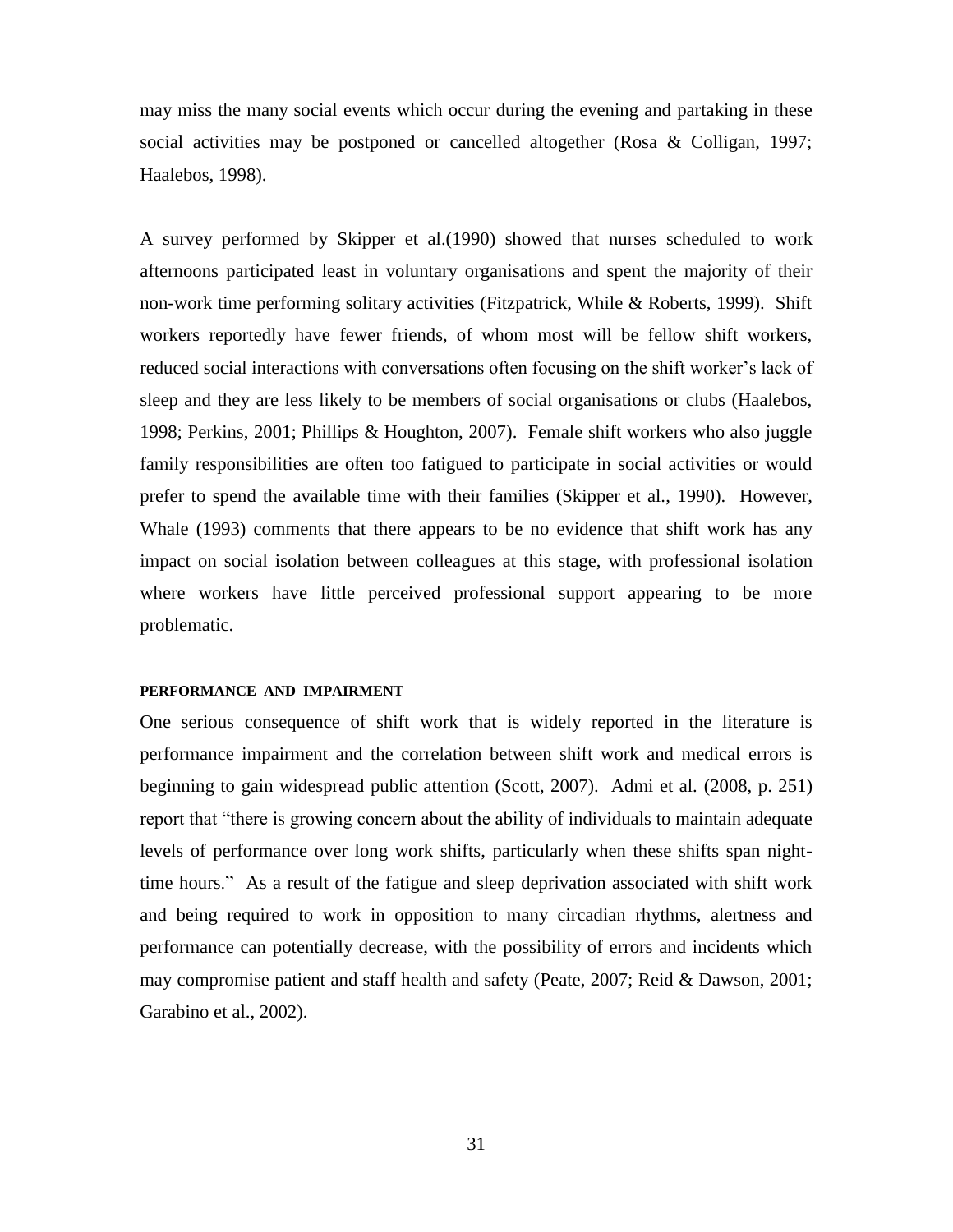### **Causes of Performance Impairment**

Folkard and Tucker (2003, p. 99) comment that "people's efficiency at performing various tasks is not constant, but varies over the course of the normal waking day." The reduction in performance is thought to reflect individual underlying factors such as biological and psychosocial issues, impaired health, disturbed or unsatisfying social life, reduced duration and quality of sleep and disrupted circadian rhythms (Fitzpatrick et al., 1999; Folkard & Tucker, 2003). Reid and Dawson (2001) report that the ability to adapt to shift work is thought to be more complicated for those who are aged approximately 40 years due to older shift workers finding it difficult to obtain the necessary amount of quality and uninterrupted sleep, decreasing the ability of their circadian rhythms to realign with the ever changing shift schedules (ibid). Considering the inflated number of older workers currently employed in the health care profession and the forecast that this will increase in the future as the retirement age increases, the effects of ageing on performance are of considerable importance (Folkard, 2008).

A study performed by Reid and Dawson (2001) aimed to simulate a 12 hour shift rotation and measure the difference in performance between older and younger subjects. Thirty two participants were divided into two groups, one with an average age of 21.2 years and the other 43.9 years, both containing equivalent numbers of males and females. All participants underwent an interview, completed a general health questionnaire, kept a sleep diary for two weeks and carried out simple clerical tasks and a series of performance tests during work times. There was a significant difference in performance between the two groups at baseline testing with the older group measuring substantially lower performance than the younger group. The performance of the younger group remained relatively stable across the shifts with the only significant deviation occurring across the first night shift, however the performance in the older group altered significantly across both the day and night shift, suggesting that older shift workers are less able to maintain their performance. This could potentially be due to them being more sensitive to the effects of circadian disruption or to the increased sleep loss that was observed during the daylight hours prior to the night shifts which may manifest as fatigue. The study was conducted in a methodical fashion with precise and rigorous data collection methods and while the authors note that performance may differ in real world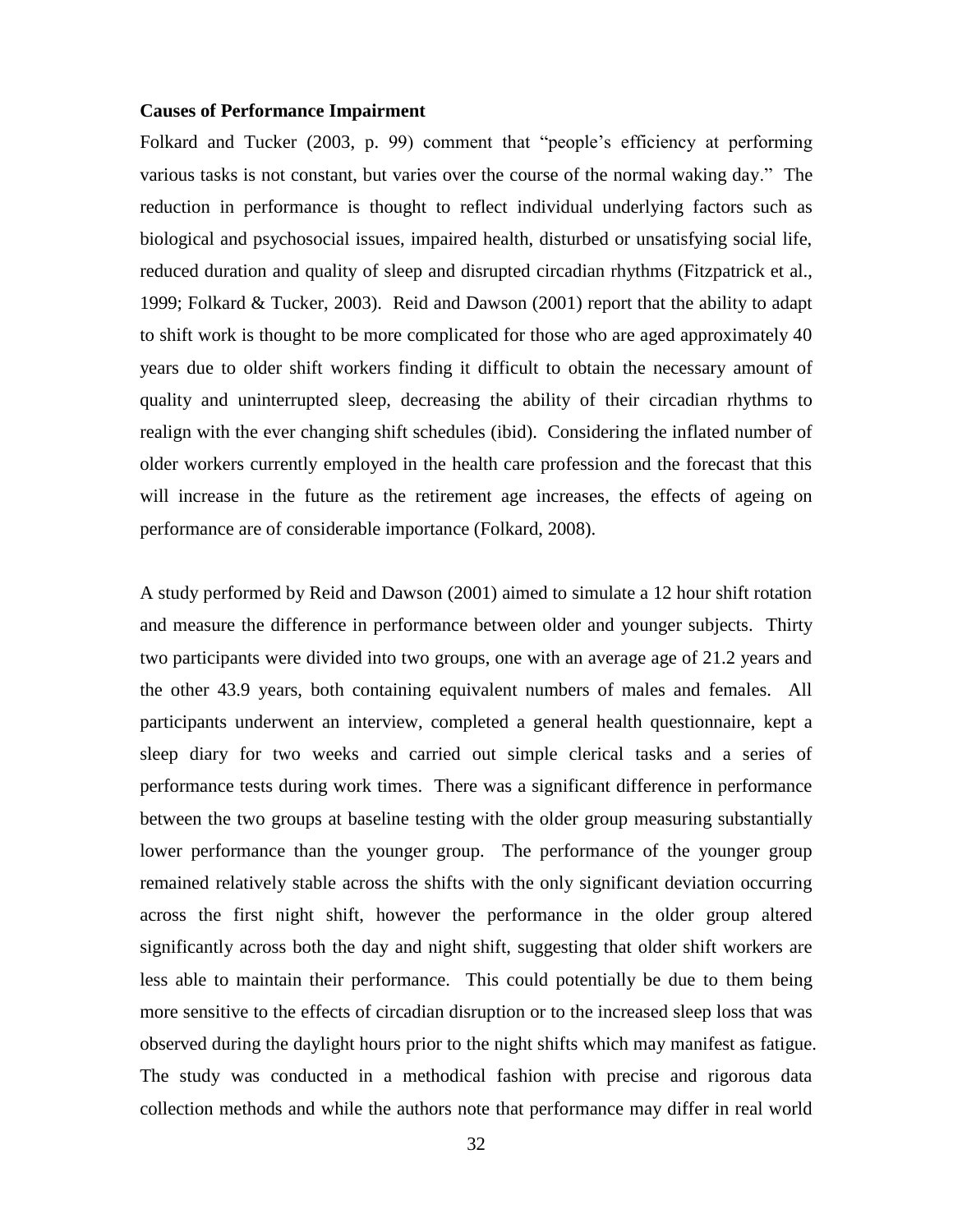conditions, the results of this study indicate that age can be an important factor for influencing performance.

### **Components of Performance that may be Impaired**

Many components of performance are impaired as a result of shift work and Lindsey (2007) cites a study which suggests that some dimensions of the workplace most susceptible to the effects of shift work include the inability to comprehend complex situations, manage events and improve strategies, perform risk assessment, think laterally and be innovative, monitor personal performance, control mood and behaviour and effective communication.

#### *Decision Making Ability*

Burgess (2007, p. 88) notes that "in an emergency situation, public health and emergency management workers may be called on to make judgments and decisions that could significantly impact the health and safety of the public. The unique physiological demands of rotating shift work and night shift work have the potential to negatively impact decision making ability." Lack of sleep resulting in sleep deprivation and increased levels of fatigue which are often associated with shift work, in conjunction with inadequate recovery periods, may reduce alertness and jeopardise clinical decisions, potentially resulting in medical errors which affect the health and safety of the worker and the patients under their care (Peate, 2007).

#### *Alertness*

Peate (2007) comments that maintaining alertness during shifts, particularly the evening or night shift can be especially challenging for health care professionals. They note that it is especially challenging when workers are required and expected to make crucial and important decisions regarding the well-being and treatment of their patients and reduced alertness can lead to clinical errors which can compromise patient care and safety.

Dingley (1996) conducted a study on 20 female nurses which tested their normal working environment at the start and end of their shift. The results of the subjective element found that the nurses felt more alert at the beginning than at the end of a night shift and at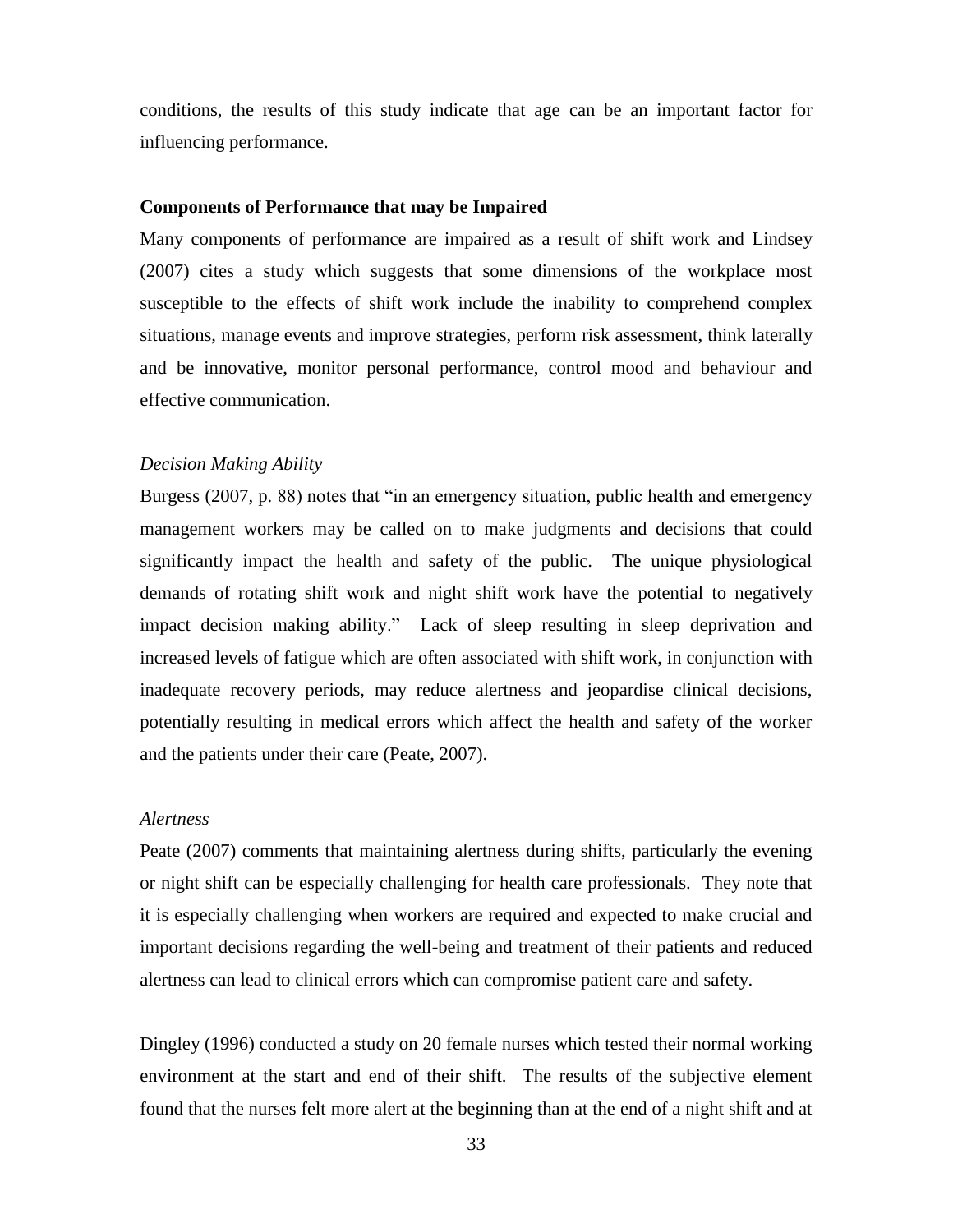the beginning of a span of consecutive night shifts than at the end. Results from the objective element of the study were in stark contrast to the subjective element as it was found that performance was markedly worse at the start of a shift than at its end, while also being worse at the beginning of a span of consecutive night shifts, improving to a peak around the fourth shift and then reaching a plateau towards the end of the span. The authors note that the results are interesting because they contradict their belief that performance would decrease across a shift or span of shifts. They offer the explanation that the nurses involved became used to the tests after the first few attempts and so their performance peaked around day four, or alternatively suggest that it takes three or four days to re-familiarise with working nights again after having some time off.

# **Degree of Performance Impairment**

Rouch, Wild, Ansiau and Marquie (2005) aimed to examine the relationship between shift work and cognitive efficiency and to assess the hypothetical mediating role of sleep quality in this relationship. The initial sample was composed of 3237 participants who were drawn at random but were exactly 32, 42, 52 and 62 years of age for reasons which are not explained, with the final participation rate an acceptable 72%. Data were collected by an occupational doctor during an annual medical examination which any salaried worker is entitled to in France. Two questionnaires regarding working conditions and non-occupational factors were self-administered and then validated in an interview with the doctor. The results showed that current male shift workers tended to portray lower levels of cognitive performance than workers who were never exposed to shift work; however this was statistically significant for speed only. No clear statistical relationship was identified among the female participants. Former shift workers showed a higher cognitive performance than current workers. The authors comment that the results highlight that performance impairment is linked with shift work, but that the effects may be reversible under some conditions, such as type of cognitive performance, gender or other variables related to gender. This study was well designed and the data collection was thought through with many variables considered and minimised and so despite not knowing whether the research was conducted in the medical field, the results can be considered valid and credible.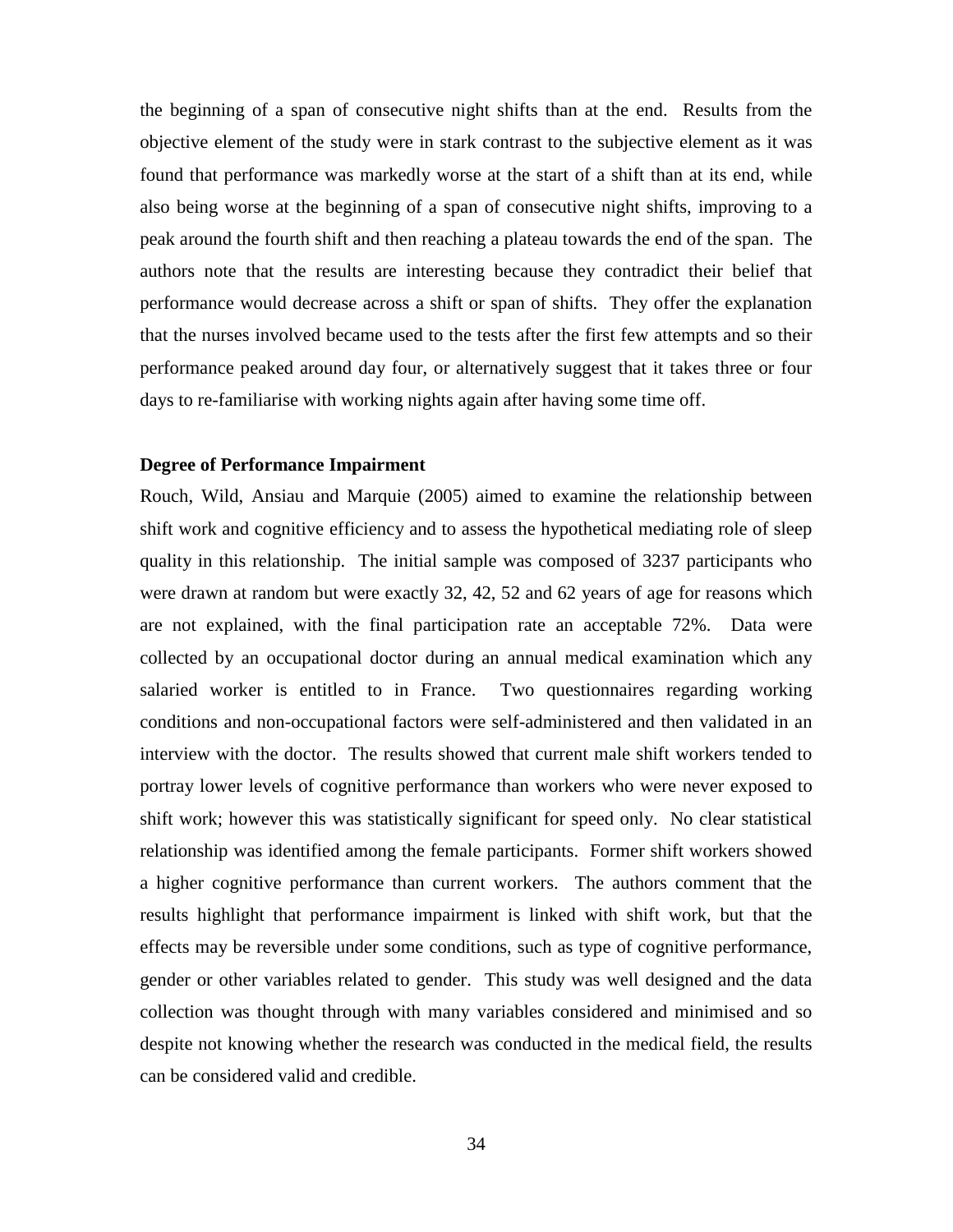# *Risk Rates Across Shifts*

In 2003, Folkard and Tucker published a review of epidemiological studies on shift work and safety. When considering risk rates across different shifts, they summed the incidents of five data sets and concluded that when the 'a priori' risk is homogenous across the morning, afternoon and night shifts, the relative risk of incidents tended to be higher on an afternoon shift than morning or day shift and highest on a night shift. The risk over the course of a night shift was calculated in a similar fashion with data drawn from seven studies. The risk increased by approximately 20% from the first to second hour, but then decreased in a linear fashion by a total of 50% to reach a minimum at the end of the shift. When considering the risk over consecutive shifts, the authors identified seven published studies and after summing the frequency of the incidents, concluded that on average the risk of an incident was 6% higher on the second shift, 17% higher on the third and 36% higher on the fourth shift. As these results are limited to the night shift, the risk rates across the day and evening shifts remain undetermined and the impact of fatigue cannot be calculated. These statistics are widely cited in the literature (for example, Burgess, 2007; Folkard, Lombardi & Tucker, 2005; Scott, 2007), despite the small sample population from which the data was drawn. It is important to note that these risk rates are only as accurate and valid as the incident reporting procedures of the places they originated from, of which the authors make no mention. The authors do not believe that their results are in any way related to the effects of the desynchronised circadian rhythms on fatigue or alertness as the wider literature would suggest, yet they make little attempt to provide an alternative plausible explanation.

While the results of the study performed by Lamond et al. (2004) conflict with those of the meta-analysis performed by Folkard and Tucker (2003), their experimental design appears thorough and well constructed, with many of the variables eliminated so that direct comparisons can be made, ensuring valid and reliable results. Lamond et al. (2004) aimed to provide a comparative index of the performance impairment associated with fatigue levels experienced by night shift workers. Fifteen participants aged 18-27 years were monitored over seven consecutive nightshifts and the results of two psychomotor vigilance tasks (PVT), reaction time and lapse frequency, were recorded. The first nightshift revealed the greatest degree of performance impairment of both PVT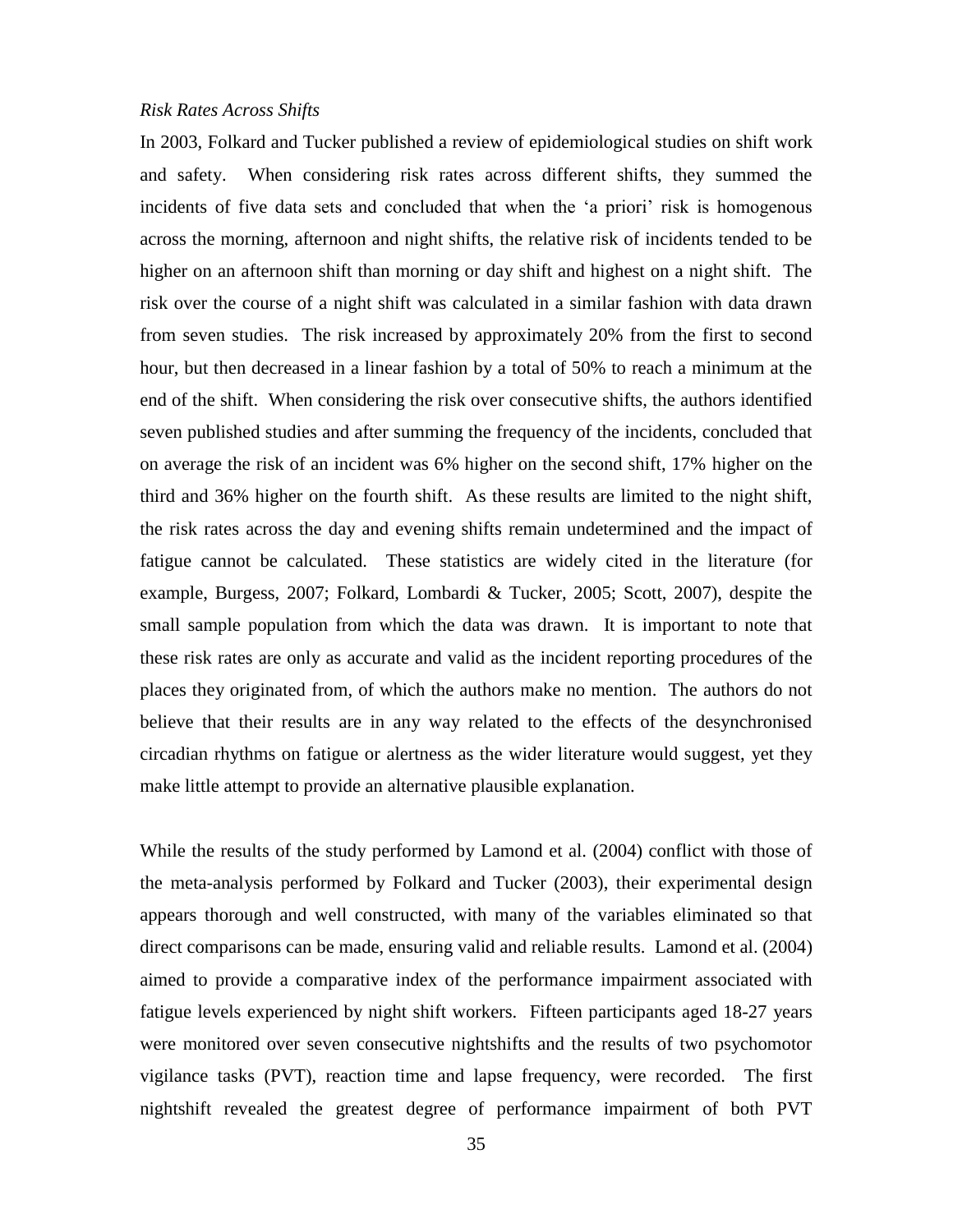components, the second and third shifts also displayed impairment, albeit to a lesser degree and performance improved significantly over the four remaining shifts, although it never returned to the levels which were measured when the participants were unaffected by shift work. The authors comment that the results are not surprising when it is considered that the amount of prior wakefulness on the first nightshift was approximately 14 hours when beginning the first night shift and in excess of 20 hours at the conclusion of the shift, and in general these periods of extended wakefulness prior to shifts is a common occurrence for shift workers, particularly when beginning a period of nightshifts. The authors explain the observed performance impairment as reflecting a combination of extended prior wakefulness on the first shift and the desynchronisation of underlying circadian rhythms due to the shift in the sleep-wake cycle. Despite differing opinions regarding when the greatest level of impairment occurs, the work of Folkard and Tucker (2003) and Lamond et al. (2004) are united with the wider literature in showcasing the type and extent of performance impairment that exists as a result of shift work.

# *Blood Alcohol Concentration (BAC) Equivalent*

Dawson and Reid (1997) conducted their study with the aim of equating the performance impairment caused by fatigue with that due to alcohol intoxication in attempt to show that moderate levels of fatigue produce higher levels of impairment than the prescribed level of alcohol intoxication. The sample consisted of 40 participants were kept awake for 28 hours in one experiment and in the second experiment, consumed alcohol at 30 minute intervals until their BAC registered 0.1%. No control tests are mentioned. Cognitive psychomotor performance tests were performed at half hourly intervals using a computer administered test. The results revealed that overall performance decreased significantly in both conditions, with a linear correlation identified between performance and hours of wakefulness and between BAC and performance. For every 0.01% in BAC, performance was calculated to decrease by 1.16%. After 17 hours of wakefulness, cognitive performance diminished to a level equivalent to the performance impairment observed at a BAC of 0.05% and this deficit diminished further to equal a BAC of 0.1% after 24 hours of wakefulness. It is clear from these results that the effects of moderate sleep deprivation on performance is equivalent to the effects of moderate intoxication, however as there is no mention of the profession of the participants, nor the activities they were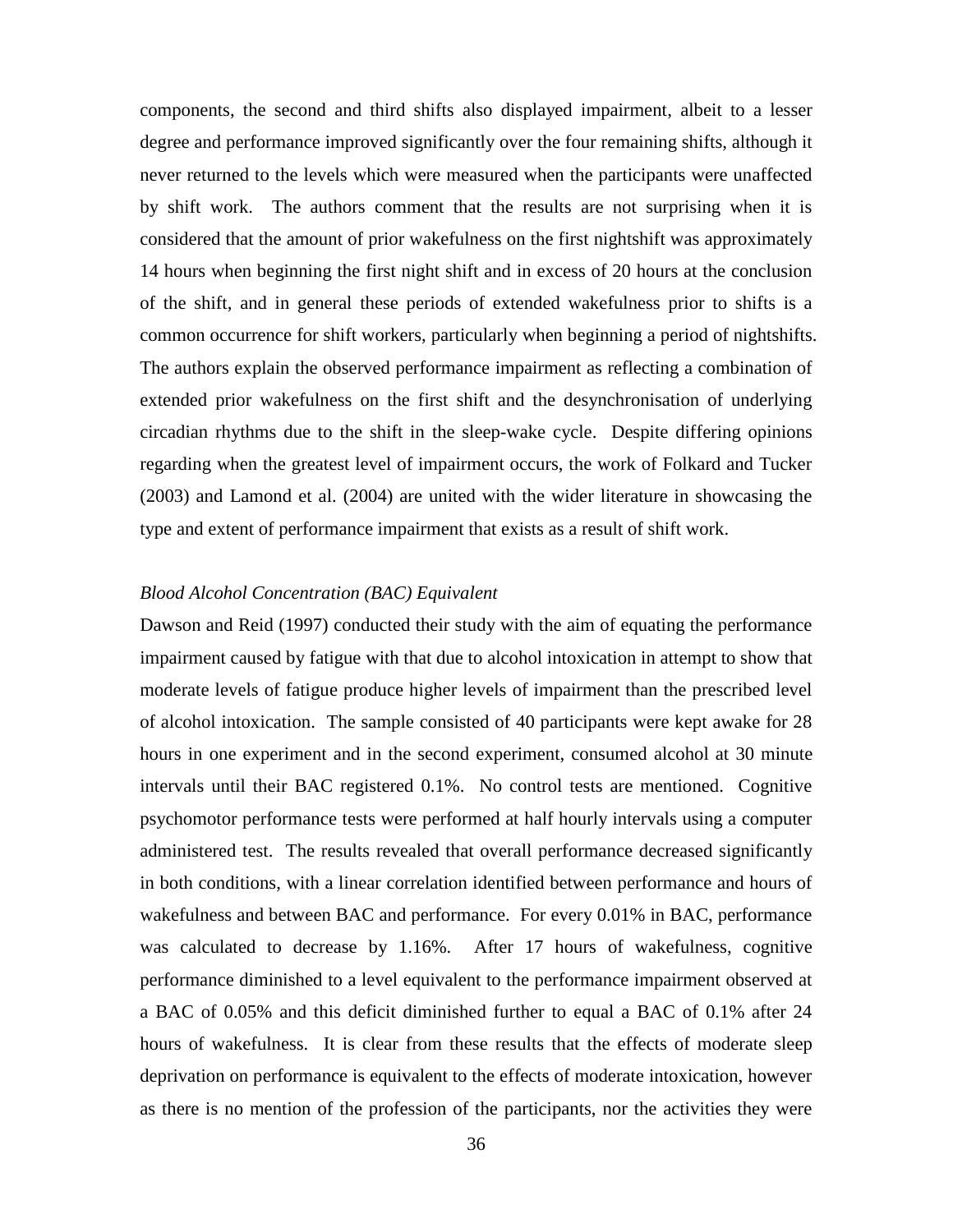engaged in between measurement intervals when sleep deprived or intoxicated, and because it is possible that familiarisation with computer games gave the younger participants an advantage when conducting the performance tests, these results should be considered prudently.

In a more recent study, Williamson and Feyer (2000) aimed to compare the change in performance due to alcohol consumption at concentrations accepted to be hazardous, with the same behaviour after sleep deprivation in attempt to assess the amount of sleep deprivation at which equivalent performance deficits would occur. They examined 39 subjects who worked for a large road transport company or the transport corps of the Australian Army. Two variables were tested within the group, an alcohol consumption test and a sleep deprivation test, both utilising baseline performance tests and further testing as intoxication or sleep deprivation progressed. The results for the blood alcohol component showed that at a BAC of 0.05%, performance decreased by approximately 8- 15% and at a BAC of 0.1%, performance was poorer across all measured variables. The sleep deprivation component yielded similar results, with performance impairment increasing as the degree of sleep deprivation increased. On average it was found that the performance associated with a 0.05% BAC was equivalent to being awake for approximately 16.91-18.55 hours and the performance associated with a 0.1% BAC was observed after 17.74-19.65 hours of wakefulness. This meant that at the end of a period of wakefulness of 17-19 hours, performance levels are low enough to be accepted in many countries as in excess of the legal BAC for driving a motor vehicle. This study had sound data collection methods and was rigorous in its calculations, however the small sample number and proportion of males to females, in addition to being conducted solely during the day shift and not within the medical field means the results should be considered cautiously when being related to the performance of health care professionals in a medical setting. Despite their shortcomings, the results of Dawson and Reid (1997) and Williamson and Feyer (2000) are aligned and clearly show that the effect of sleep deprivation or fatigue on performance is indeed similar to that of alcohol intoxication.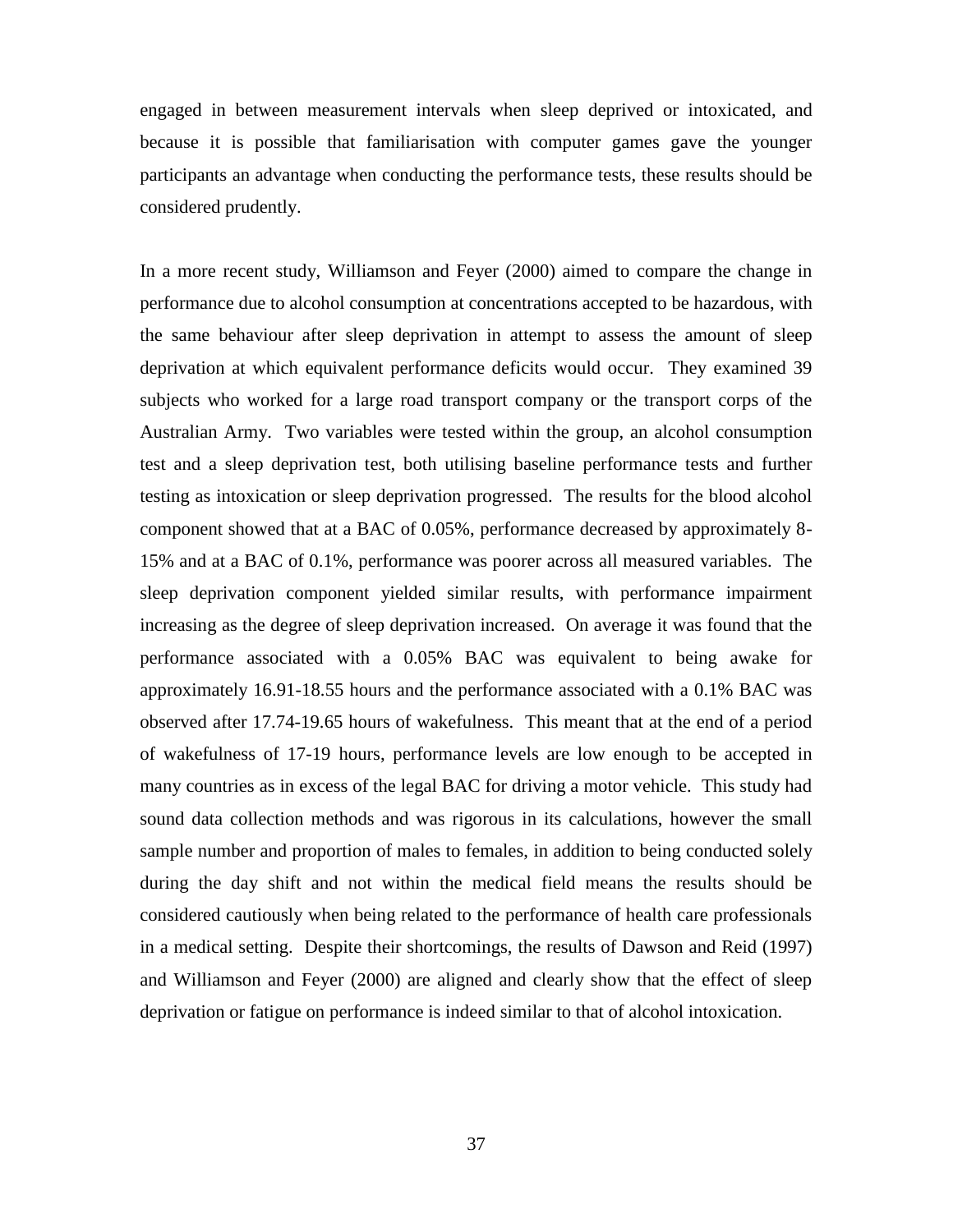### **Impact of Performance Impairment**

#### *Patient Care and Safety*

It is widely accepted in the literature that, regardless of its exact causes, the performance impairment associated with shift work is deleterious to patient care and safety, and may also impact worker safety (Shen et al., 2006; Berger & Hobbs, 2006). Workplace accidents and errors can potentially have a direct and critical sway on the outcome of a patient"s treatment or prognosis (Suzuki, Ohida, Kaneita, Yokoyama & Uchiyama, 2005). Berger and Hobbs (2006, p. 467) note that safety is most likely to be impaired as shift workers resist sleepiness and attempt to maintain wakefulness and alertness and this is "typically more challenging during the second half of the shift, especially at night." Performance impairment and subsequent errors may endanger the safety of the patient, individual worker, or that of the wider public, and human error may result in significant personal and economic cost (Van Dongen, 2006; Reid et al., 1997).

# *Errors and Accidents*

Health care professionals who perform work in the late evening or early morning hours are at an increased risk of making medical errors, with the greatest amount of fatigue thought to occur between 2am and 6am, peaking around 4am and corresponding with an increase in errors or near miss incidents (Scott, 2007; Society of Radiographers, n.d.). The cause of occupational accidents is reportedly complex, but the majority of the literature links an increase in sleepiness and fatigue with a decrease in performance, subsequently resulting in a marked rise in errors and incidents and increasing the likelihood of catastrophic incidents, such as the catastrophes associated with the American space programme, Chernobyl nuclear incident in 1986 and the sinking of the Titanic (Reid & Dawson, 2001; Harrington, 2001; Twarog, 2005; Occupational Safety & Health, 1998a). In contrast to this evidence that the decreased performance associated with shift work is associated with an increase in errors, Kawada and Suzuki (2002) found that while rotating shift work negatively affected the amount of sleep a worker obtained, it was not found to affect the rate of errors made among the shift workers rotating through the day, evening and night shifts in their study.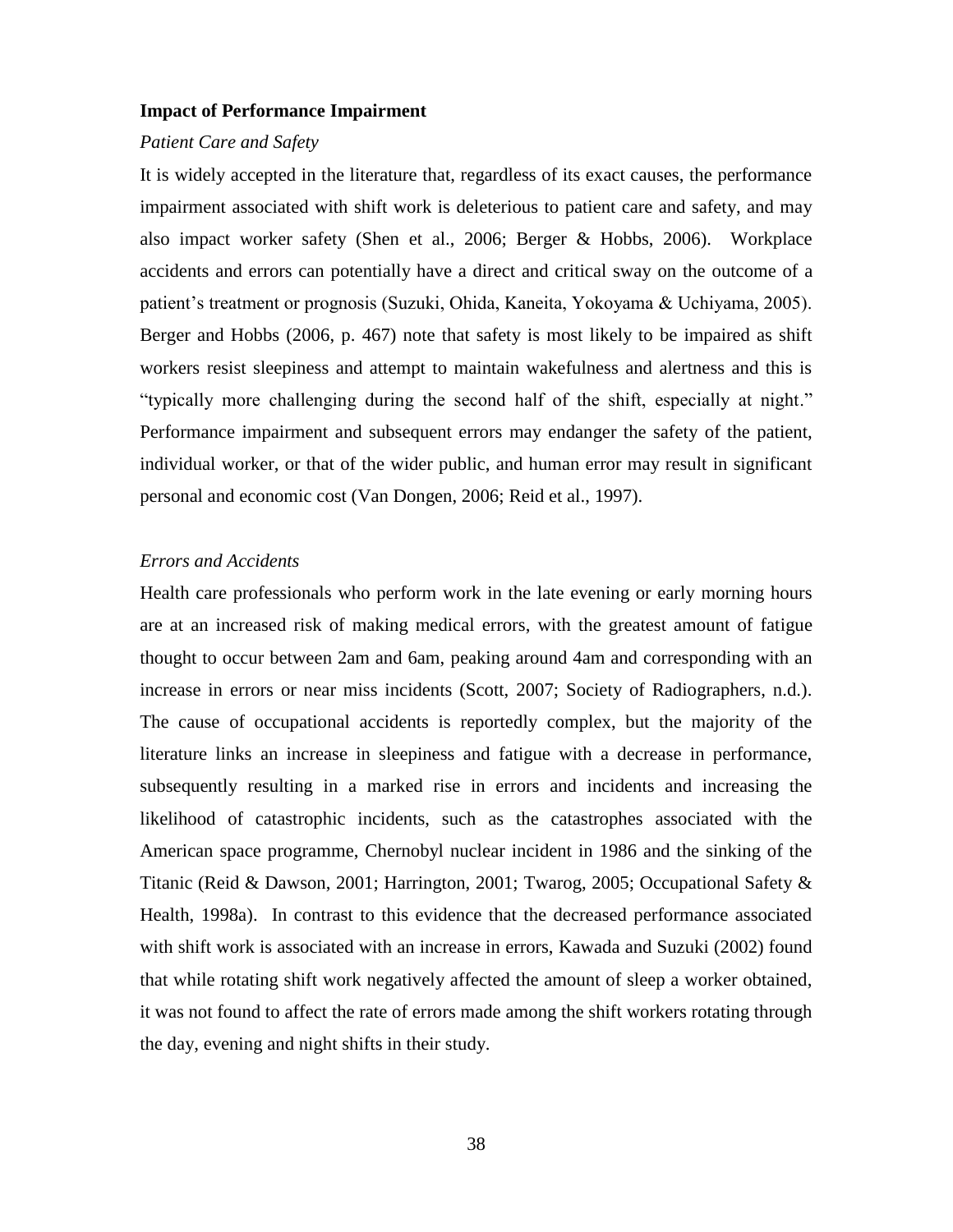Performance impairment is a detrimental effect related to shift work and there are many causes for it. Various aspects of performance such as decision making ability and alertness during a shift may be impaired. The degree of impairment is related to the individual worker; however appears to be worst with consecutive and long shifts, to the point where a worker may be performing at a level that exceeds that of a Blood Alcohol Equivalent. Impaired performance impacts on patient health and safety, and often leads to errors and accidents which impacts on a worker"s professional capacity.

#### **PROFESSIONAL EFFECTS**

#### **Professional Environment**

It is noted that shift workers may end up feeling isolated or different from their non-shift or shift working colleagues as there is a reported barrier between these staff (Rosa & Colligan, 1997; Oxtoby, 2003). In fact Whale (1993) reports that there may be a "them and us" divide between night and day staff. This could make for a fractious work environment and difficult communication (Rosa & Colligan, 1997). Identification of the shift worker with their work colleagues and within the team reportedly plays a role in shift work tolerance and has significant indirect effects on the wellbeing of psychological and physical health (Pisarski et al., 2006). One of the greatest fears for the shift working nurses that spoke to Oxtoby (2003) was working alone and not having the support of their colleagues in times of need. According to research performed by Pisarski and Bohle (2001) a shift worker that received co-worker support became empowered and more able to cope, resolve the conflicts that arose at work and obtain an increased sense of selfworth, confidence, productivity and greater interest for going to work.

In contrast to this, Whale (1993) reports that many nurses believed rotating shift work actually improved the often tense relationships between non-shift and shift working staff because they were all able to see the roles and working environment of one another. This is supported by Cohn (2007) who comments that although some workers find shift work isolating, many workers experience the contrary and they affirm a relationship and unique solidarity with their shift working colleagues. Oxtoby (2003) found that the nurses she interviewed believed shift work allowed them more occasions to build close working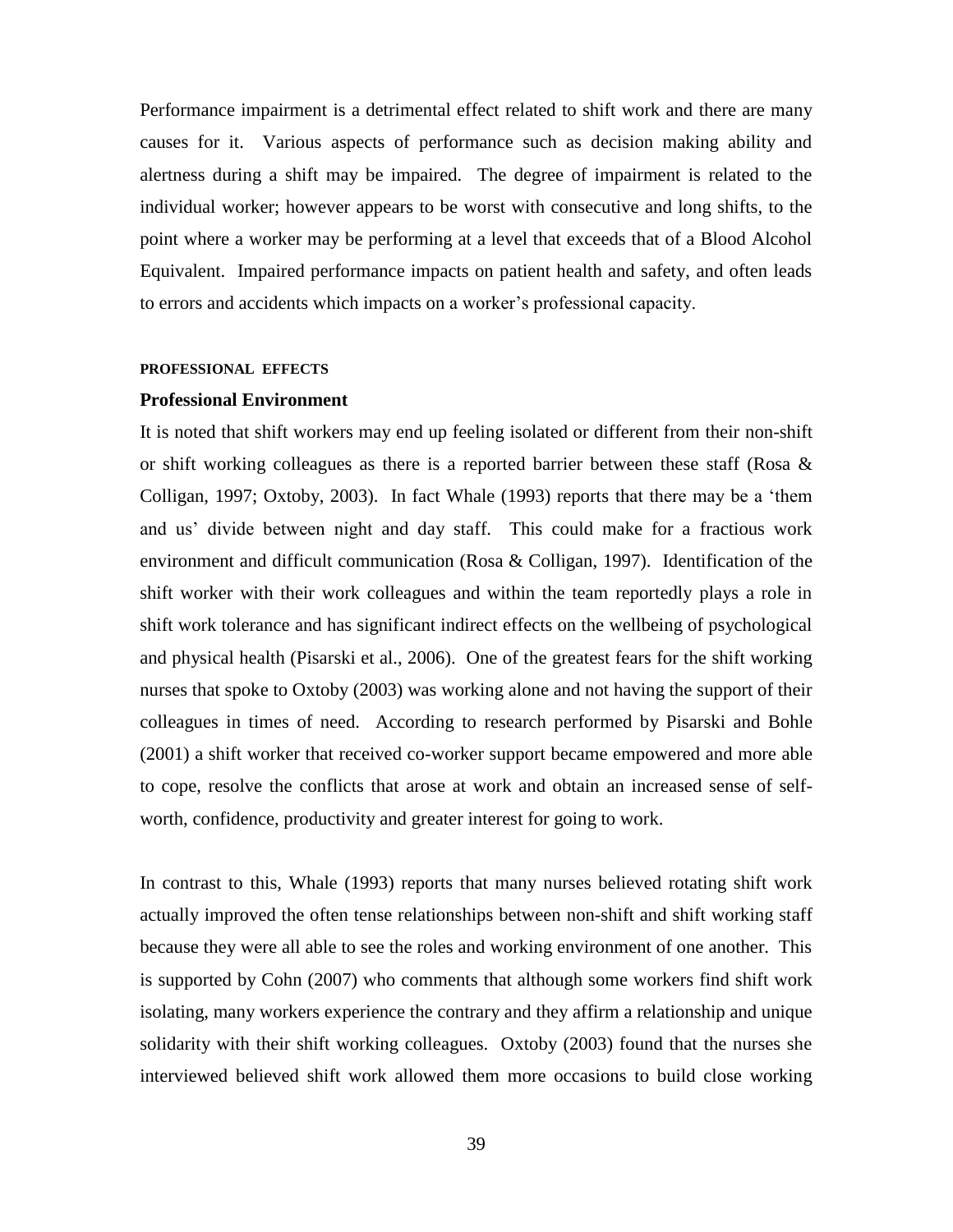associations with their colleagues and found this teamwork and camaraderie to be an advantage.

# *Professional Isolation and Development*

Oxtoby (2003) reports that night staff are often regarded by their non-shift working colleagues as having poorer skills and she notes that it was a concern of the night shift workers she interviewed that they would become de-skilled as a result. Some shift work staff also report the need for more input into their education requirements as they often miss educational events that happen during the day or weekend, with some staff feeling forced to move to day shifts simply to receive the extra training they feel they required (Whale, 1993, Oxtoby, 2003). An MRT"s continuing professional development programme is formal, with the credits option being attendance based meaning that similar links may exist. Oxtoby (2003) interviewed many nurses about their experience of shift work, although the specific number is not identified, and they commented that working shifts made them self-reliant because they were forced to rely on their judgment, while the wide range of cases boosted their skill level, positively impacting their experience and confidence.

### **Job Satisfaction**

Ruggiero (2000, p. 254) comments that "job satisfaction is a multidimensional phenomenon" and may be "influenced by stress, work load, shift schedules, depression, age and family issues" (p. 255). Rotating shift workers often experience decreased job satisfaction and are more likely to leave the profession, meaning that job dissatisfaction critically affects staff recruitment and retention (Poissonnet & Veron, 2000; Ruggiero, 2005; Bohle & Tilley, 1998).

The purpose of the study conducted by Ruggiero (2005) was to explore the relationships and relative contributions of selected work, health and demographic variables to job satisfaction in a sample of critical care nurses. Two hundred and forty seven nurses consented to participate and returned their questionnaires, yielding a return rate of 49%. The average job satisfaction score was 22.66 on a scale of 1 being very satisfied and 35 very unsatisfied, indicating that participants were not very satisfied with their jobs. 41%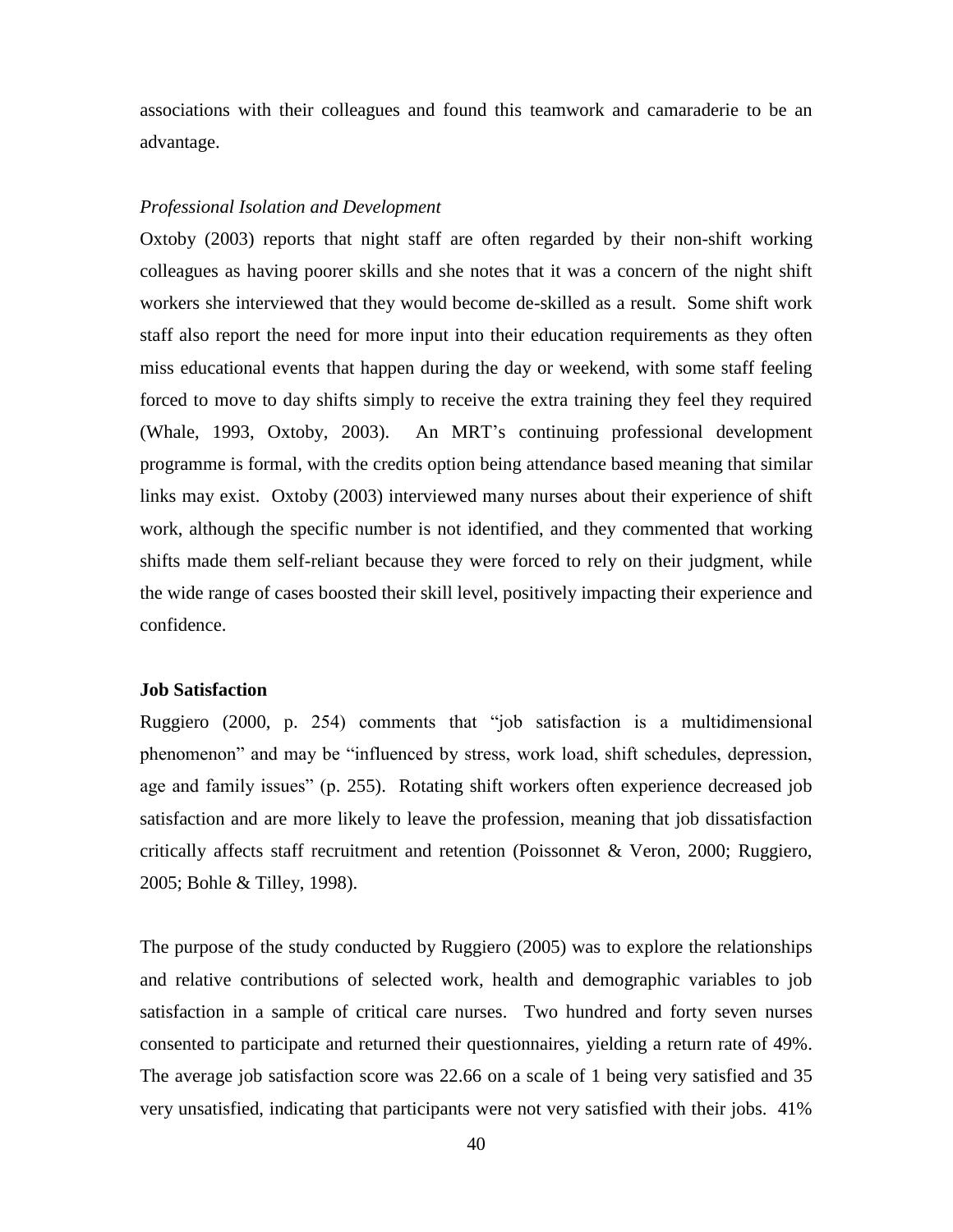of the sample met the criteria for clinical depression, 13% for mild to moderate depression and 1% met the criteria for severe depression, noted by the researchers as a striking and unexpected finding, which suggests that depression may be an omnipresent problem amongst this population of nurses, although the possibility of a self-selection factor must be considered. Sleep quality, depression, physical and mental workload and emotional stress were all negatively related to job satisfaction for this sample of nurses, however the impact of physical and mental workload was not statistically significant. Control over shift schedule, number of weekends off per month, age and the number of individuals needing care by the worker after work were not significantly related to job satisfaction, some aspects of which contradict the findings of Pisarski, Bohle and Callan (1998, 2002) who found them to be either directly or indirectly linked in their research on nurses and ambulance workers. This research was well designed and many confounding variables were considered, however including a larger number of men into the sample and obtaining data over several periods of time to reveal any varying patterns to job satisfaction would have strengthened the results and increased the validity and reliability of the findings.

# **Work/Life Balance**

Pisarski et al. (1998, p. 141) comment that "structural work/non-work conflict occurs when the *time* available to partake in social and domestic activities is limited by work requirements. It is a particular problem for shift workers required to work on evening, night, or weekend shifts." Pisarski et al. (1998) believed that this phenomenon was not well understood so they conducted research that aimed to explore the relationship between structural work/non-work conflict and health in rotating shift work and examined the effect that social support and coping had on these outcomes. Questionnaires and an introductory letter were distributed, although no information is given as to whether follow up reminder letters were sent, which may have increased the low return rate, nor was any information supplied on the length of time allowed for data collection. The final sample consisted of 172 registered nurses who worked in a fulltime capacity on a rotating eight hour shift schedule. Regrettably the authors did not mention the initial number of questionnaires sent out and so return rates could not be calculated, which may have an impact on how relevant the findings are to the wider sample and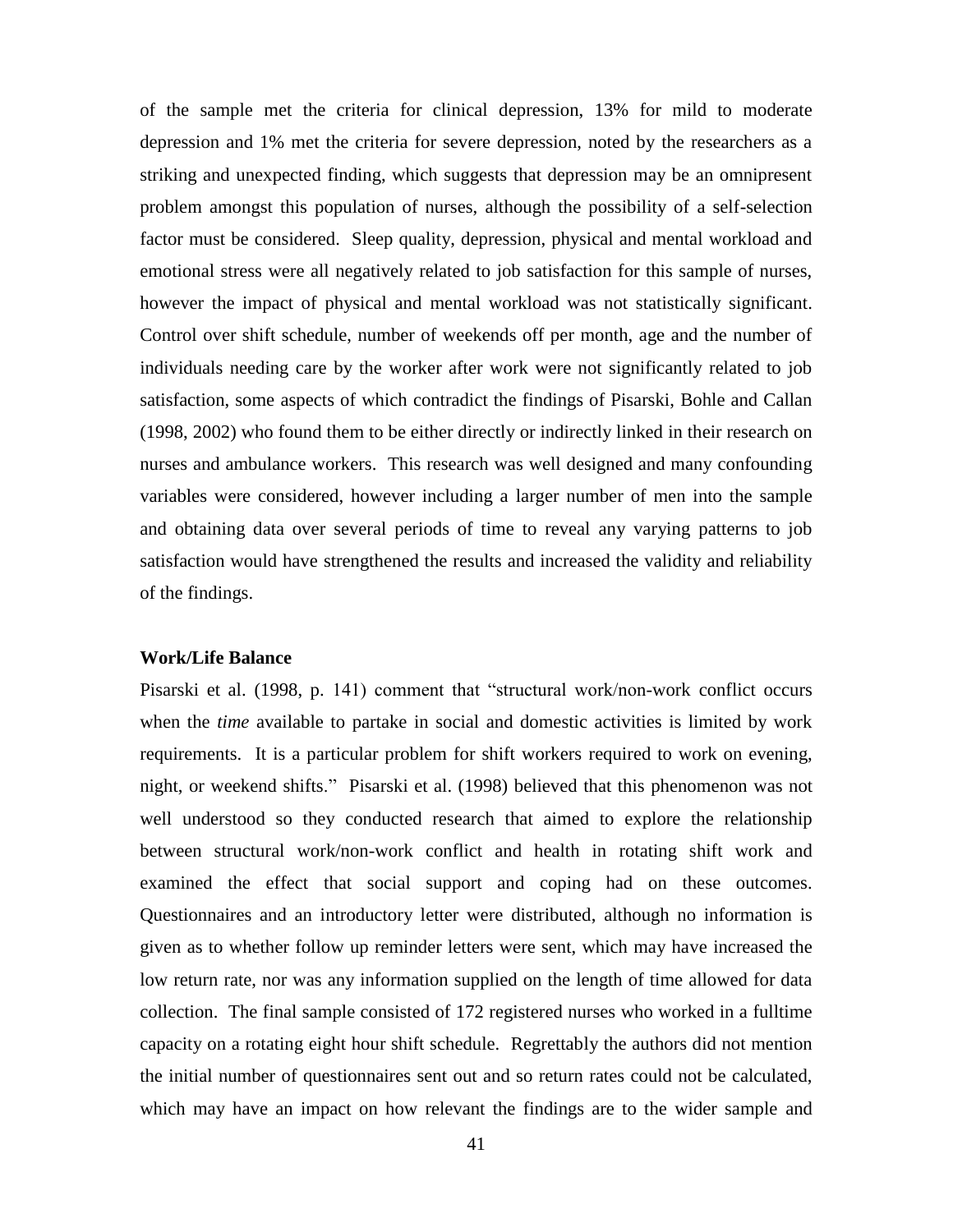leaves questions regarding potential bias. The results demonstrate that complex effects of social support, structural work/non-work conflict and coping strategies all have an influence, either directly or indirectly, on the health and wellbeing of shift workers. Social support from co-workers and family had direct effects on psychological and physical symptoms and it was found that the effect of supervisor support on work/nonwork conflict was mediated by the control that shift workers felt they could exert over shift allocations. The authors believe that this highlights the importance of allowing workers sufficient control over their shift schedule to increase their ability to cope with their working hours and reduce the conflict between work and home environments. Wilson (2002) comments that shift workers who achieve a balance between their preferred and actual schedule are more likely to be satisfied with their jobs, which aligns with this finding.

The research conducted by Pisarski et al. (2002) was an extension of the earlier 1998 study as they examined the relationships between social support, control over shift allocations, coping strategies, work/non-work conflict and psychological and physical symptoms amongst ambulance workers performing extended shifts of 10-14 hours duration. Similar questionnaires to the ones in the earlier study were utilised, and 52 male and 8 female ambulance workers returned their questionnaires, resulting in a return rate of 37%. A direct positive relationship between supervisor support, control of shift allocation and work/non-work conflict was identified, which aligns with the finding of Pisarski et al. (1998) and supports the proposal by Johnson and Hall (as cited in Pisarski et al., 2002) that high job demands may not be as stressful if the job also provides high levels of support. Social support from family did not exhibit a direct positive or negative effect on work/non-work conflict, however a positive relationship was mediated by control of shifts, suggesting that a supportive family environment can reduce work/nonwork conflict by allowing shift workers to arrange their family time and shift schedules more successfully. Overall this research was very thorough and well constructed, however it would have been beneficial if further discussion had been conducted with regards to the effect of the extended shift duration, as this was the main apparent difference of this study from that of Pisarski et al. (1998).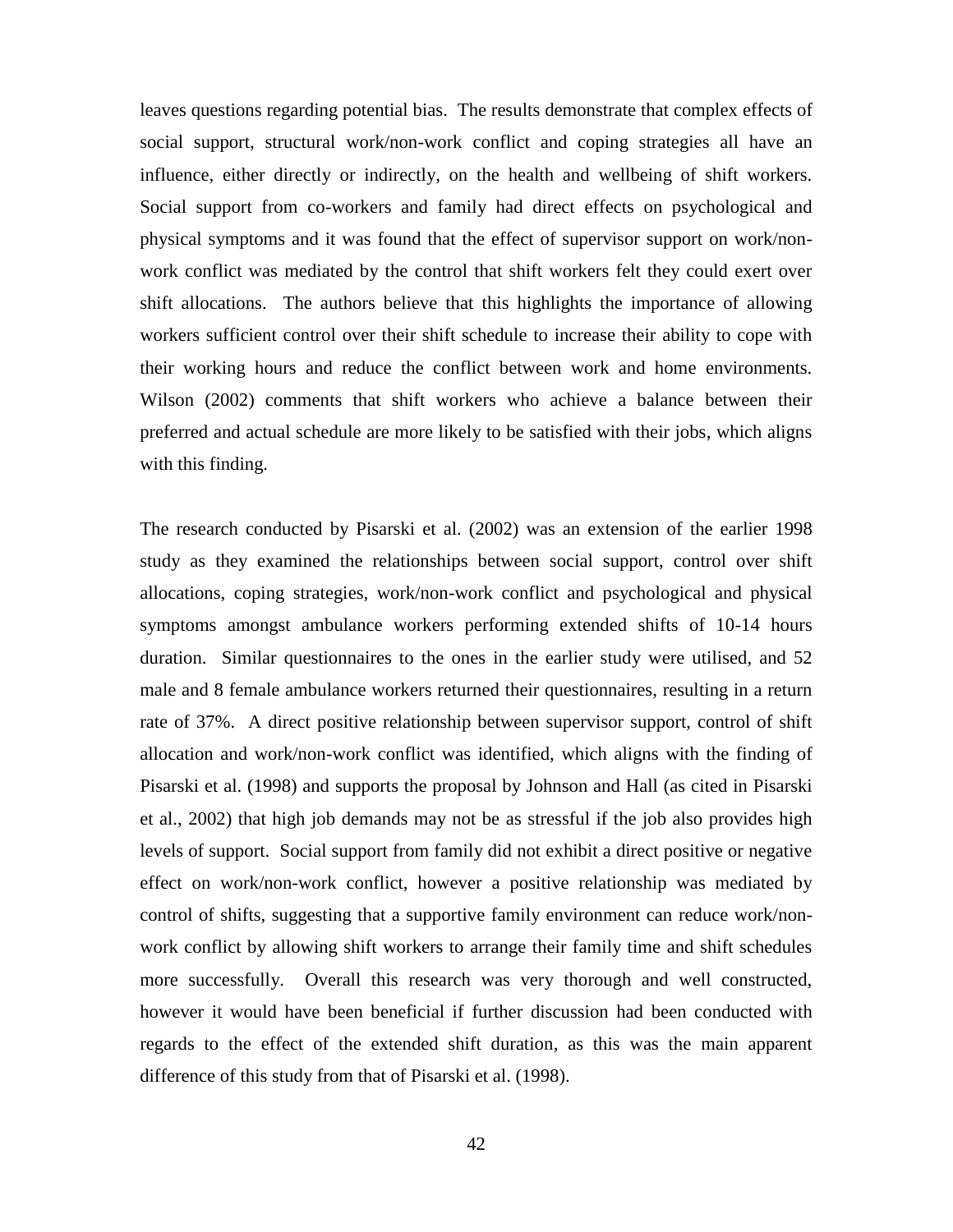Demerouti et al. (2004) conducted a study with the aim of establishing whether working fixed or rotating shifts during weekends, evenings or days related to higher work-home conflict, elevated levels of burnout and negative job attitudes as well as to impaired general health and absenteeism. A questionnaire was sent to all employees of the Dutch Military Police Force with 2863 men and 259 women returning a completed questionnaire, resulting in the acceptable return rate of 61%. Despite not being conducted in the medical field, the sample was well chosen because the day workers and shift workers were working in jobs with identical or comparable tasks and working conditions, which allows for increased validity and reliability of the results. Four target shifts were identified within the population, those that performed fixed day work (n=897), fixed non-day work including weekends (n=396), rotating shift work not involving weekends (n=34) and rotating shift work with weekends (n=1557). The study found that aspects of the shift work schedule have an extensive effect on the amount of work-home conflict, job attitudes and health experienced.

# **SUMMARY**

The effects associated with shift work are many and varied and their impact on workers is dependent on the individual. Shift work disrupts a worker's circadian rhythms and they often find that their sleep patterns are disrupted, meaning they can experience a decreased quality or quantity of sleep, which can result in sleep deprivation and increased levels of fatigue. Shift workers may experience a raft of complex health issues, such as gastrointestinal disruption, cardiovascular disease, adverse lifestyle behaviours, such as decreased physical exercise and altered nutritional patterns, altered reproductive systems in females and the potential of developing breast or colon cancer or a depleted mental health status. Performance impairment such as decreased cognitive skills, reduced psychomotor skills, delayed reaction times and diminished mental capacity can also occur, along with varying professional effects. Social effects include isolation from society and reduced ability to socialise, along with family effects which include loss of time spent with family and the need to balance family commitments with work requirements.

With education and training many of these effects can be moderated, however for this to occur and be successful, it is essential that the specific effects related to MRTs are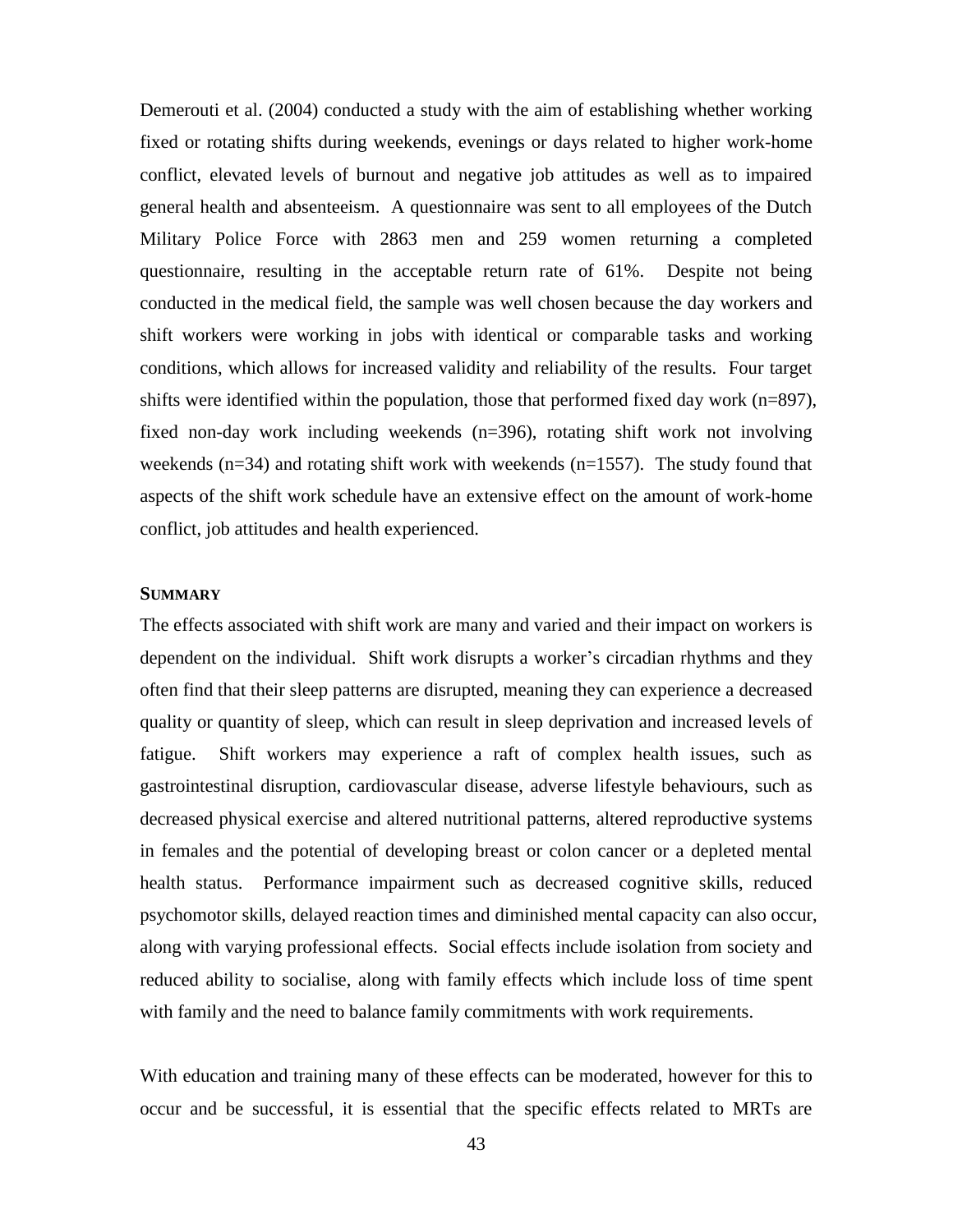identified, evaluated and discussed. This will potentially empower: the individual workers to be proactive and make any necessary changes to improve their current situation; radiology departments to reflect on areas where they approach shift work well and areas that would benefit from further refining; and the profession to identify any trends and evaluate their position in relation to other professions that also partake in shift work. Therefore, this research project will investigate the main effects of shift work as identified by shift working MRTs in New Zealand, explore the impact of these effects and determine whether the perception of shift work aligns with the actual reality of working shifts. It will propose recommendations as to the management of those effects identified so that they can be managed accordingly.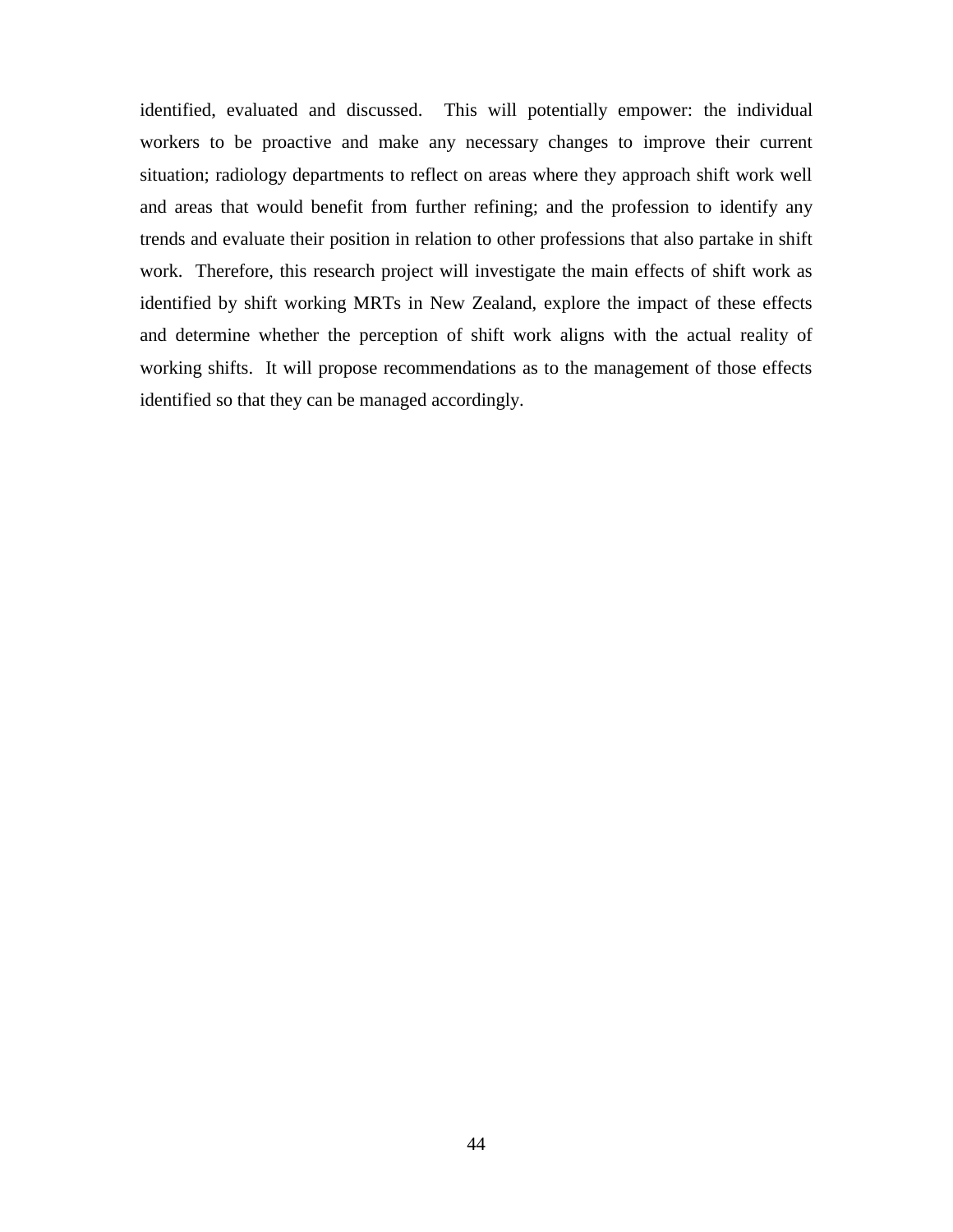## **CHAPTER IV: RESEARCH PROCEDURES**

#### **RESEARCH METHODOLOGY**

To ensure my study yields the appropriate data to satisfy its aims and objectives, I have used a case study research method with a qualitative approach which is informed through an interpretive paradigm.

The research process requires a methodological approach to planning and logical reasoning in order to gather and interpret new information and knowledge regarding a chosen phenomenon (Beanland, Schneider, Lo Biondo-Wood & Harper, 1999). This philosophical stance, thought of as a paradigm**,** provides this environment through which individual theories and they permit the researcher to consider the best framework on which to formulate their research study (Burns & Grove, 2001; Beanland et al., 1999; Davidson & Tolich, 2001). German scholar Max Weber (1864-1920) was especially prominent in developing methodological approaches that highlighted the importance of the interpretation that individuals put on their actions; and on the actions and reactions of others, as is the case with the interpretive paradigm. In the past two decades, this paradigm has gained a reputation as being a suitable approach for exploring intensity, value and complexity of a phenomenon (Gillis & Jackson, 2002).

The interpretive practice seeks an understanding of the world through the perspective of people who have lived a particular experience, or who have a particular way of being in the world (Borbasi, Jackson, & Langford, 2008). Individuals act and interact on the basis of symbols that have meaning for them and this paradigm focuses on the way individuals make sense of their reality by examining how they define their situation and how their individuality develops as they interact with others and attach meaning to it, in an attempt to understand a chosen phenomenon from their point of view, with the belief that this is as important as explaining, predicting and controlling the phenomenon (Gillis & Jackson, 2002; Myers, 1997; Holloway & Wheeler, 2002). The interpretive paradigm is a process of developing broader generalisations regarding a specific phenomenon from specific observations through inductive reasoning (Beanland et al., 1999; Davidson & Tolich, 2001; Polit & Beck, 2004).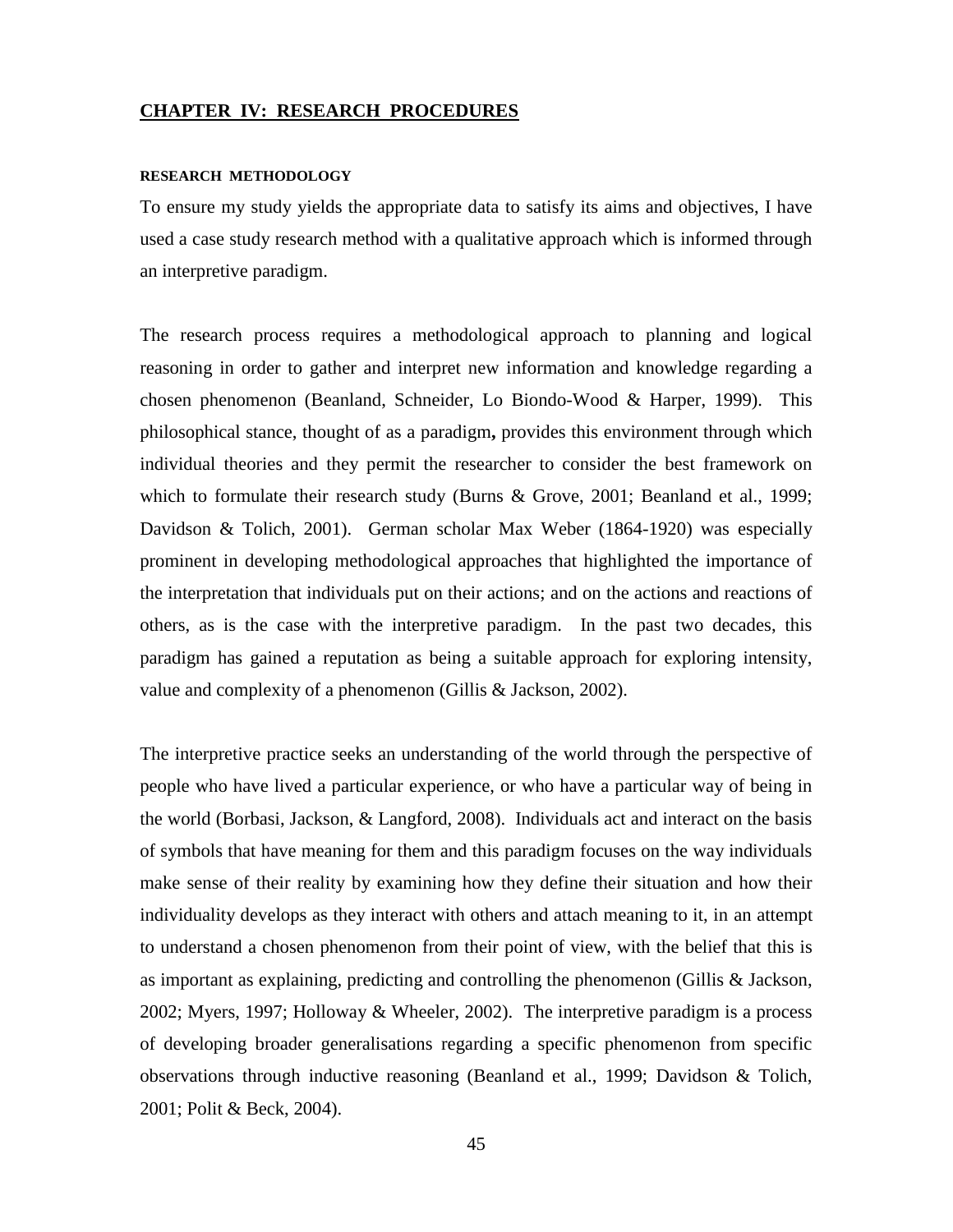Interpretive research often initially begins with the researcher having a strong personal interest in a phenomenon, as I do with shift work and MRTs, exploring and inspecting individual cases related to that phenomenon, with data collection growing from and revealing concepts or ideas which lead to the development of formal theory (Davidson & Tolich, 2001, Borbasi et al., 2008; Greenfield, 1996). In this manner, interpretive research starts from a specific occurrence or observation and moves to a general pattern of combined occurrences, so is built from the ground up, to enable larger statements about the nature of the phenomenon being investigated (Beanland et al., 1999; Roberts  $\&$ Taylor, 1998). Interpretive reasoning underlies a qualitative approach to inquiry (Beanland et al., 1999) and Morse and Richards (2002) believe it is the most beneficial method when the purpose of the study is to learn from participants in their natural context in order to understand a phenomenon in detail where current knowledge is limited. I am therefore employing a qualitative approach to my study as I investigate and evaluate the main effects of shift work and their impact on MRTs in New Zealand.

Qualitative investigation is a form of social inquiry that focuses on the way people interpret and make sense of their experiences and the context in which they are set, by providing insight, meaning and understanding of what lies at the root of their experiences (Massey, 1995; Holloway & Wheeler, 2002). The qualitative approach is based on a holistic world view where there is not a single reality, but one formed on perceptions which are fluid and different for each individual and where knowledge has meaning only within a particular context and at a particular time (Burns & Grove 2001). Each individual constructs meaning from, or allocates meaning to their experiences and events and it is the aim of qualitative research to facilitate this process by exploring the depth, richness and intricacies linked to these experiences (Krauss, 2005; Burns & Grove 2001).

Qualitative researchers immerse themselves in the natural context of their participants and gather rich, narrative data with the purpose being to describe and explore a phenomenon in a holistic and in-depth manner by identifying the important processes, themes or patterns which emerge (Polit & Beck, 2004; Davidson & Tolich, 2001; Holloway & Wheeler, 2002; Burns & Grove, 2001). According to Streubert and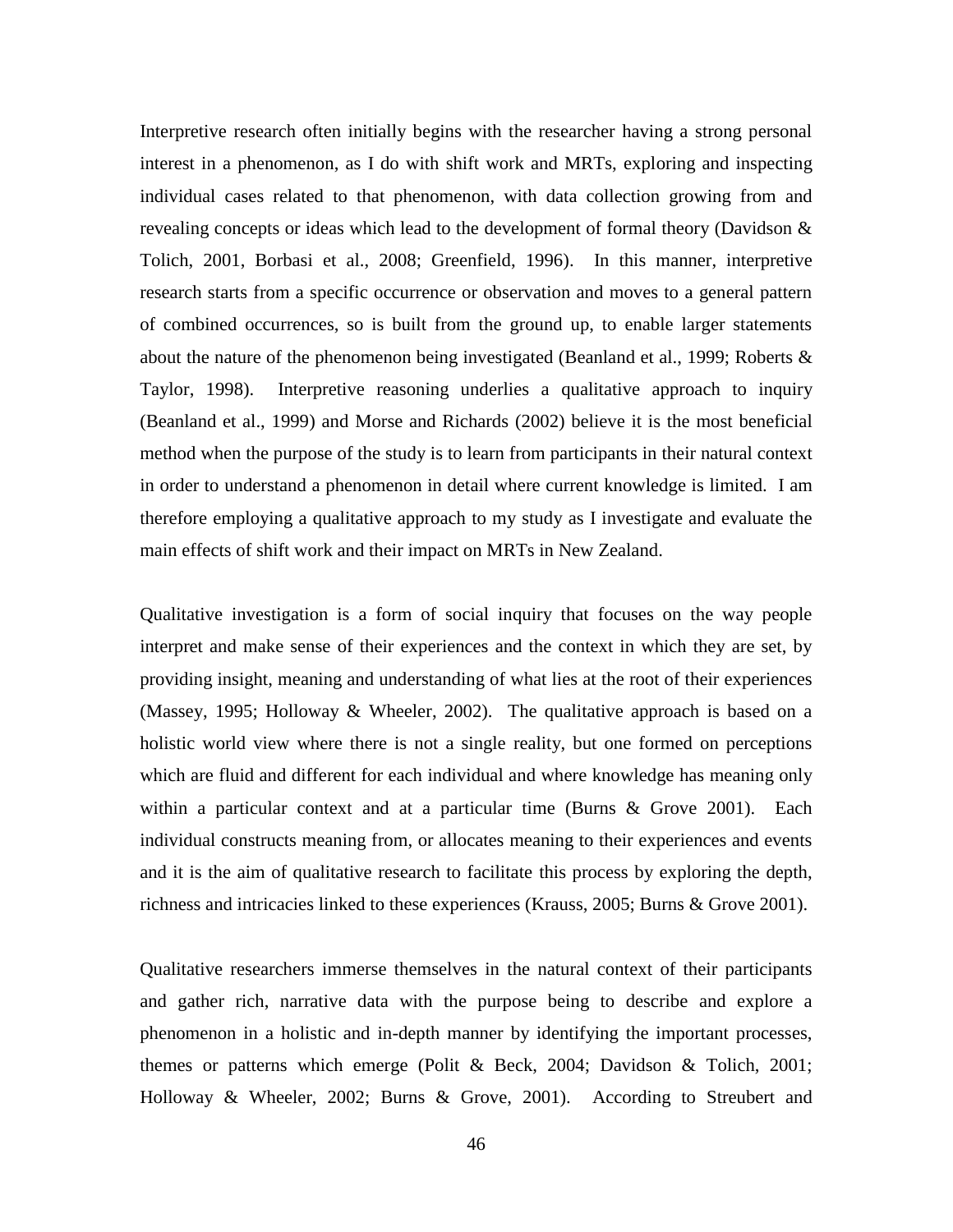carpenter (1995), qualitative researchers are dedicated to conducting their inquiry and utilising an approach to understanding that will support the phenomena under study without disrupting its natural context, committed to the participant's view point while acknowledging their own input and reporting their findings in a manner interlaced with the participants" commentary. Although findings are distinctive to the particular phenomenon, they can be considered to be representative of the people within this specific context or setting and so the understanding surrounding the meaning of the phenomenon is useful for understanding similar phenomenon in similar contexts (Borbasi et al., 2008; Burns & Grove, 2001). This will permit limited generalisations about the effects and impact of shift work to be made across the MRT profession in New Zealand.

Case study was chosen as the research method because it is an intensively exploratory, detailed investigation which utilises an open approach, is informed through an interpretive paradigm and allows data on a single phenomenon relevant to a select group to be gathered and analysed comprehensively (Massey, 1995; Myers, 1997; Holloway & Wheeler, 2002; Roberts & Taylor, 1998; Burns & Grove, 2001). Yin (1984) describes a case study as an "empirical inquiry that investigates a contemporary phenomenon within its real-life context; when the boundaries between phenomenon and context are not clearly defined; and in which multiple sources of evidence are utilized" (p. 23).

Burns and Grove (2001) believe that a well-designed and conducted case study will produce a rich source of descriptive information which can be employed as evidence to generate, prove or disprove theories and this is believed by Polit and Beck (2004) to be its greatest strength, given the limited number of participants under investigation. The intensive probing feature of a case study research makes it a powerful tool for gaining insight into little known issues, expanding the understanding of the phenomenon under investigation and revealing important findings that can produce new hypotheses or recommend directions for further action, all achieved as a result of the case study"s ability to utilise multiple data collection methods (Polit & Beck, 2004; Burns & Grove, 2001; Wilson, 1993).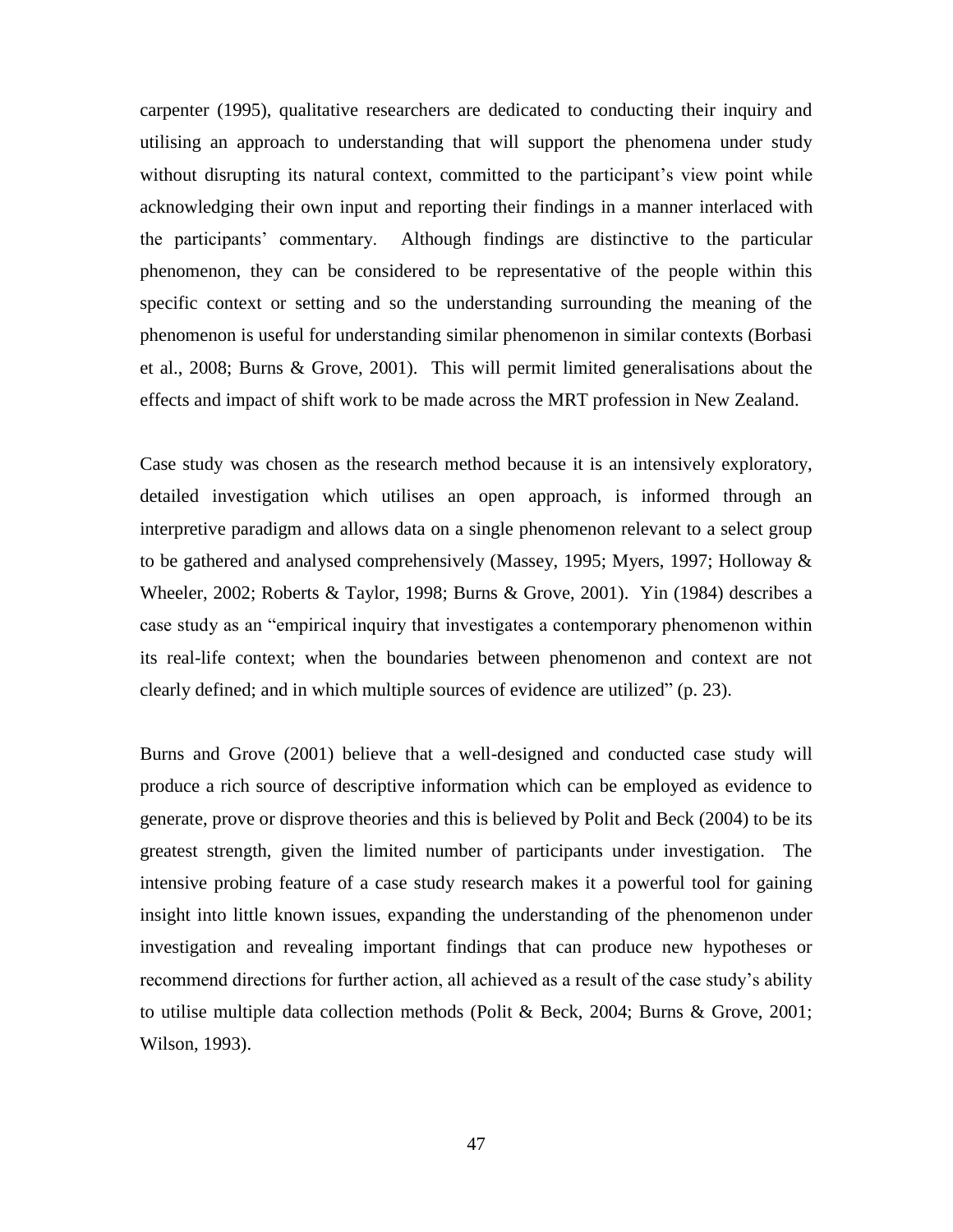As case study research provides a focused and in-depth description of the fundamental elements and processes of the phenomenon under study, data collection relates to an individual"s present state, including their past experiences and any situational factors that are pertinent to the phenomenon (Beanland et al., 1999; Polit & Beck, 2004). Although the number of participants in a case study tends to be small, the number of variables involved to ensure an exhaustive investigation is potentially wide-ranging, meaning that large amounts of data are often obtained and this is something I managed in a methodical manner to ensure it did not hinder data analysis (Burns & Grove, 2001; Zucker, 2001). The process of collecting and analysing data is recursive with the inquiry focusing on emerging theoretical issues as the research progresses (Massey, 1995; Polit & Beck, 2004), meaning the resulting theory is an explanation of the categories, their properties and the relationships between them (Calloway, n.d.). As anticipated, this recursive relationship as apparent in my research.

The specific design of the case study is altered suit the conditions of each case (Burns  $\&$ Grove, 2001) and for the purpose of my research the case study was constructed to utilise interview data from shift working MRTs and data collected from questionnaires completed by Charge MRTs and shift working MRTs. Document analysis was also conducted where Charge MRTs volunteered documents or department material relevant to shift work specific to their department.

#### **DATA COLLECTION METHODOLOGY**

It is noted in the literature that in-depth interviews and questionnaires are the most common and widely used data collection methods in qualitative research (Holloway & Wheeler, 2002). These appear to be the most appropriate methods for the case study and I therefore selected both these methods for this research project.

# **Questionnaires for Charge MRTs/Managers**

Before conducting any interviews, I mailed out questionnaires to the Charge MRTs of each selected department with the intention of gathering background information regarding shift work conditions specific to the working environment where participating shift working MRTs are employed. Questionnaires are utilised to gather facts about the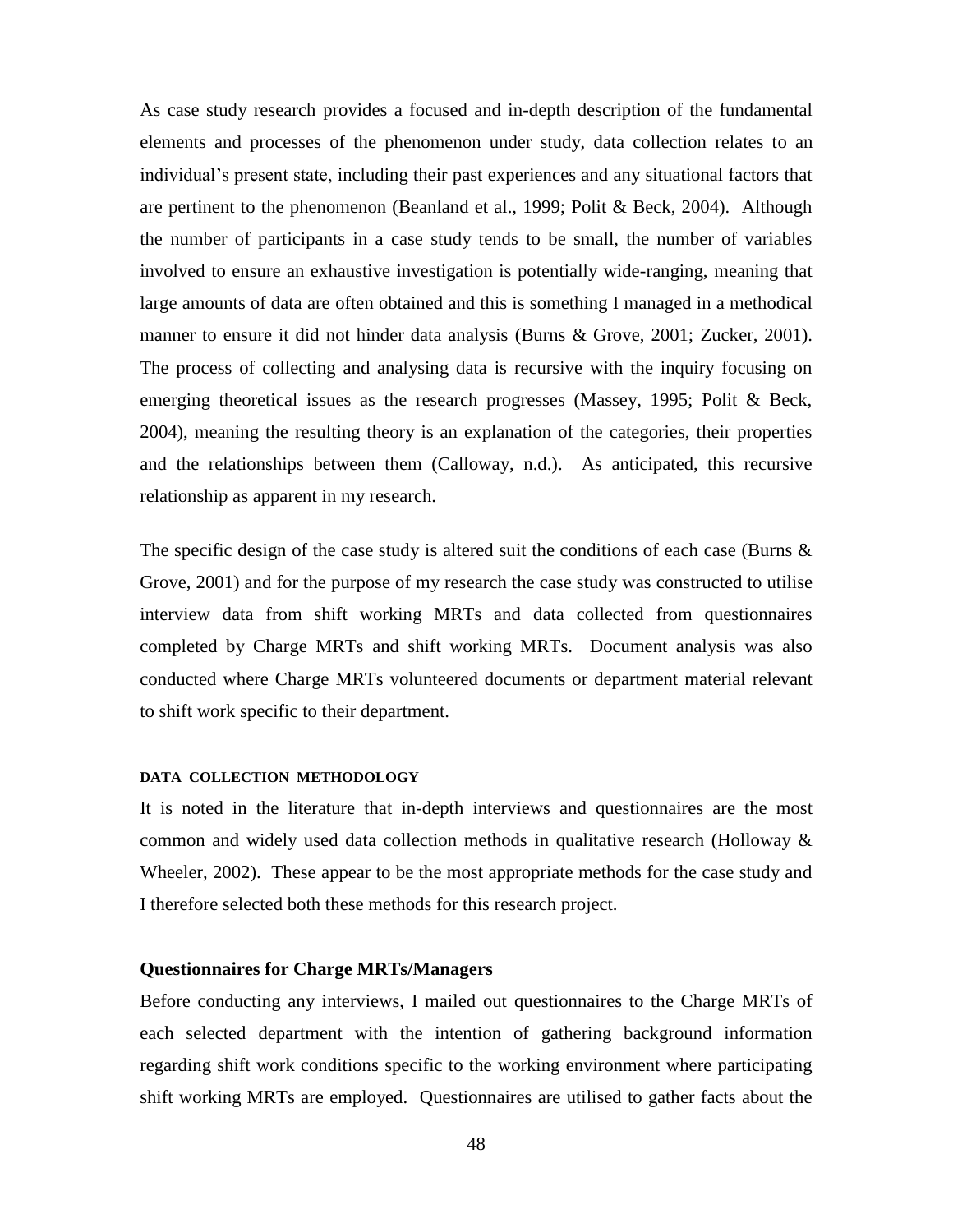phenomenon under investigation by posing questions to the participant whose answers determine their beliefs, attitudes, opinions, feelings, knowledge or intentions as they relate to the phenomenon (Borbasi et al., 2008; Burns & Grove, 2001).

Questionnaires are relatively easy to administer and are effective when seeking uncomplicated information about a set of facts and are easy to administer over a wide geographical area confidentially and anonymously, which was important to my study (Burns & Grove, 2001; Lo Biondo-Wood & Harper, 1998). The questionnaire respondents were identifiable to me which was unavoidable as this information was primarily used to give me a better understanding of shift work specific to each department when conducting the interviews with their shift working MRTs. However any opinion or comments given by the Charge MRT or Manager were kept strictly anonymous to the interview participants and in the write up of the thesis with any identifiable characteristics such as department size or services provided not reported. Questionnaire data can be considered valid and reliable because it is presented in a consistent manner, so there is less opportunity for bias than many other data collection tools, a large and diverse participant sample can be obtained, although poorly constructed questions may be biased or leading there is no interviewer bias, the responses are more likely to be candid and it is possible that responses and information will be expressed that may not be if a third person was included in the data collection process (Burns & Grove, 2002; Lo Biondo-Wood & Harper, 1998, Roberts & Taylor, 1998).

I used written questionnaires which were designed to gather reliable data from the Charge MRTs in a robust manner, reasonably cheaply and simply within a short timeframe (Burns & Grove, 2001; Roberts & Taylor, 1998; Borbasi et al., 2008). I accepted that this data often has less depth than that obtained through interviews as participants are unable to expand on their responses or seek clarification of the questions (Burns & Grove, 2001), however as I took this into consideration when constructing the questionnaire, I did not believe it would hinder this component of research.

As effective questionnaires can be complex and challenging to design, I researched numerous literature sources for assistance. Prior to posting the questionnaires, I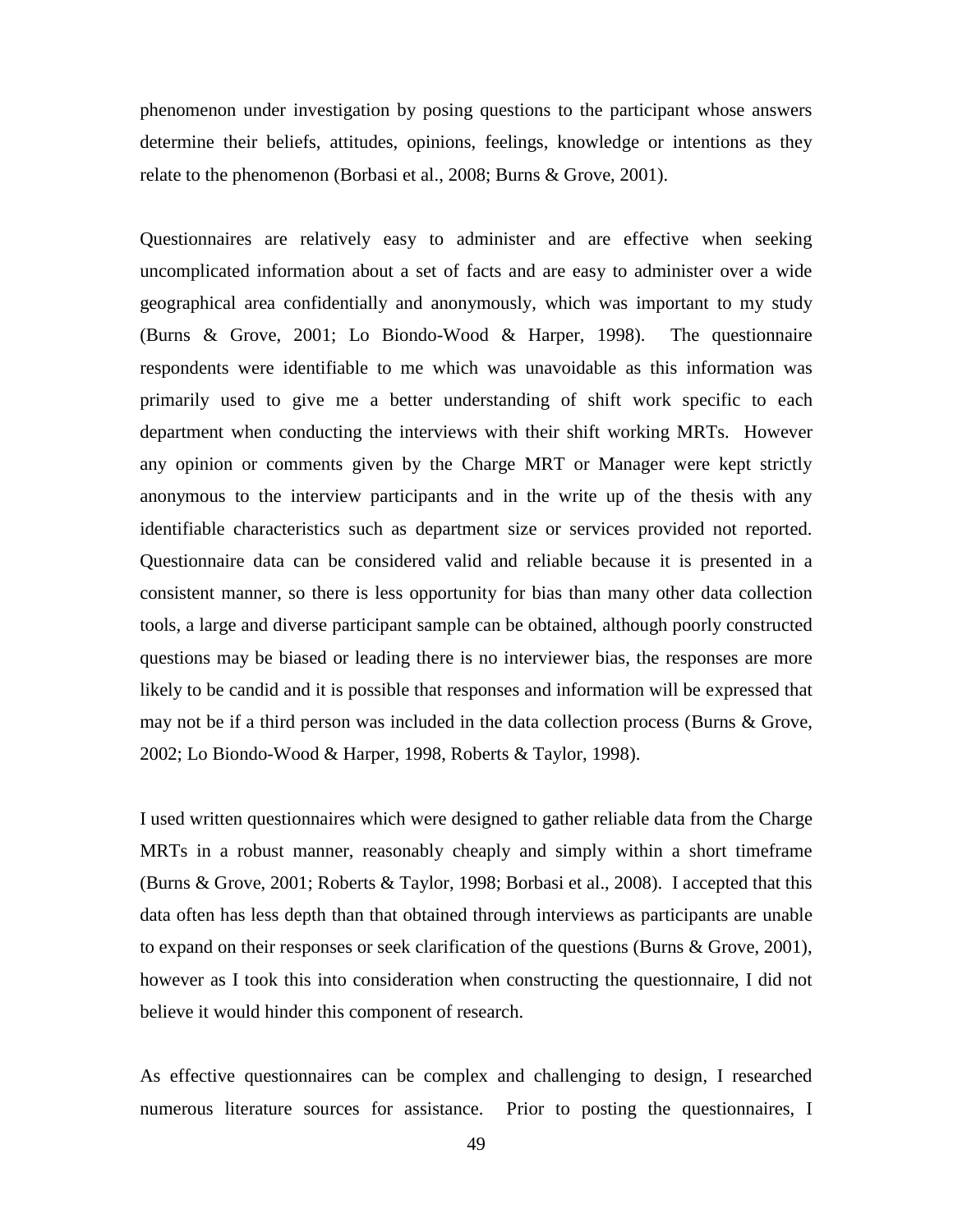conducted a pilot study to determine the usefulness of the data collection tool in its ability to gather the desired information (Burns & Grove, 2001). The questionnaire was piloted on both MRTs and non-MRTs with management backgrounds and who would not be included in the intended participant sample. In conducting this pilot, I received data regarding overall layout, effectiveness of instructions, question clarity, completeness of topics and response sets and time required to complete and as a result, the questionnaire was modified to incorporate this feedback from the pilot participants before being sent out to Charge MRTs. The cover letter was not piloted by this group, although doing so may have been beneficial. Modifications included some of the wording being changed to make the meaning more clear, some questions being divided in two so as to be less ambiguous and a couple of questions were removed. The layout was also altered slightly to make the questionnaire more user-friendly and easier for the participant to follow. The questionnaires were posted with an information letter and pre-paid, return, self-addressed envelope. The Charge MRTs had one month with which to complete the questionnaire and follow up reminder letters were sent to them within one week of the closing date in attempt to maximise the return rate of completed questionnaires.

# **Document Analysis**

When returning the questionnaires some Charge MRTs volunteered documents or department material about shift work in their department which enabled me to perform document analysis as a further method of triangulation. This information was very useful in helping me to facilitate and understand the shift working conditions when conducting the interviews with the nine shift working MRTs.

## **MRT Interviews**

An interview is a conversation with, or questioning of a person that has structure and purpose, used in order to obtain information relevant to a specific topic (*Collins Concise Dictionary*, 2005; Kvale, 1996; Berry, 1999). An interview involves communication between the researcher and the participant, during which information is provided to the researcher, allowing them access into another person's world (Latimer, 2003; Burns & Grove, 2001). It is an excellent source of data as it is used to help understand a phenomenon from the participant"s perspective, by discovering their feelings, insights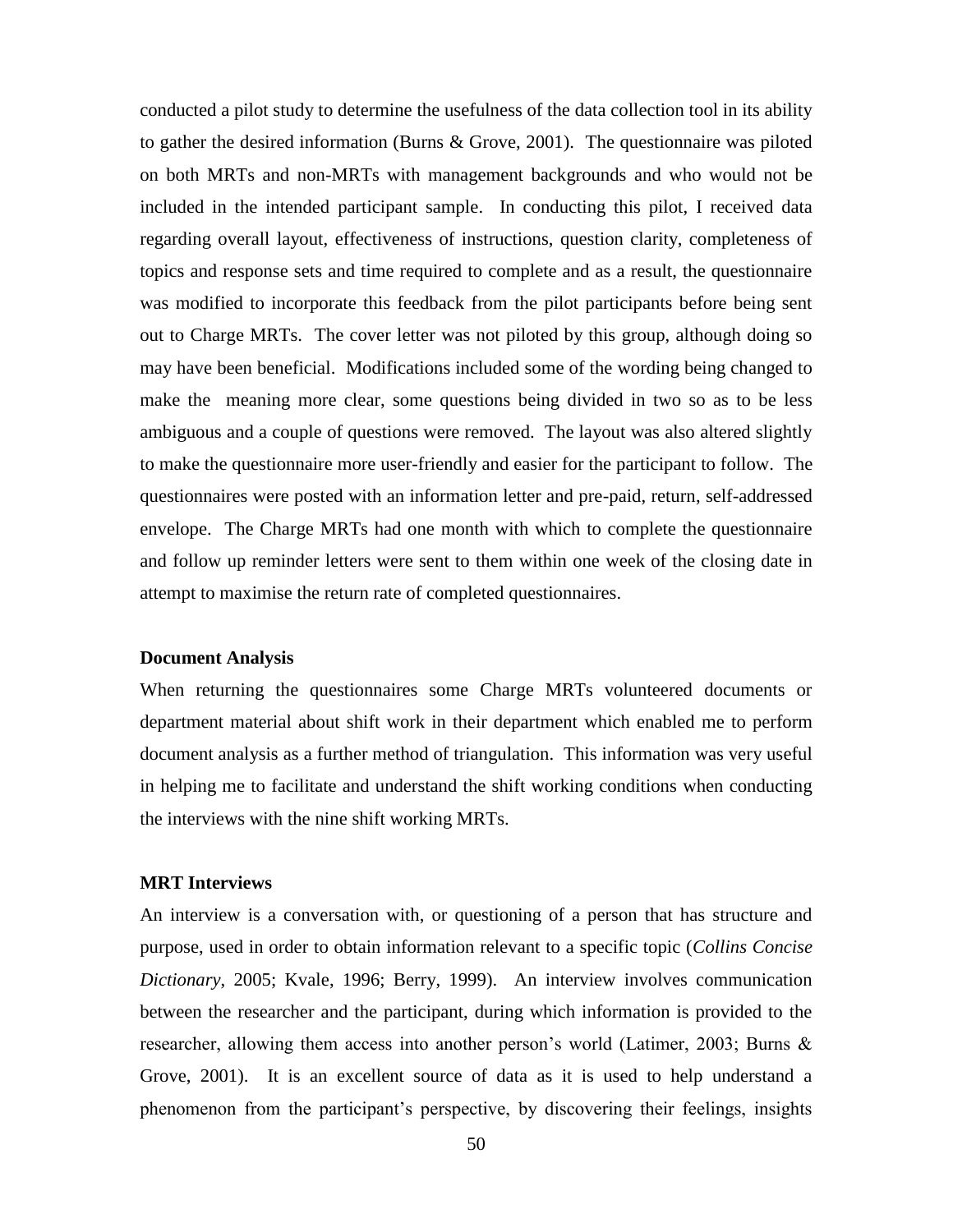and thoughts which are explained in their own words and not those of the researcher; they may also elicit information that helps generate concepts or uncover problems (Morse  $\&$ Richards, 2002; Kvale, 1996; Holloway and Wheeler, 2002; Modell, 2007). These characteristics strongly align with the purpose of my research and what I hoped it would achieve

Interviews for research purposes differ to interviews used for other functions because of the methodological awareness, interpersonal dynamic between the interviewer and participant and critical attention to what is said (Kvale, 1996). Varying styles of research interview can be utilised to produce the most effective data for satisfying the research question and as I want to get an honest and real gauge of what shift work means to MRTs, I selected the semi-structured interview as it is a useful research technique when little is known about the topic (Borbasi et al., 2008; Davidson & Tolich, 2001). An unstructured interview could also have been utilised in this situation and it is noted that some sources of literature may express the two in similar terms (Holloway & Wheeler, 2002; Roberts & Taylor, 1998), however as I had minimal experience conducting interviews, I believed that a semi-structured approach would allow me to conduct the interviews in a systematic manner while still allowing rich and pertinent data to be gathered.

The semi-structured interview format is widely used in qualitative and descriptive studies and allows the interviewer to have a general guide and outline of the topics to be covered which were a mix of personal knowledge and those reported in the literature, while leaving them free to vary the structure of the interview, explore, probe and ask questions (Morse & Richards, 2002; Burns & Grove, 2001; Davies, 2005; Davidson & Tolich, 2001; Berry, 1999). With this method, the researcher generally knows enough about the phenomena and focus of inquiry to develop open-ended questions in advance, in conjunction with prepared prompts, although unplanned questions and prompts may be used (Morse & Richards, 2002). This interview approach offers more methodical and complete data than an unstructured interview, but allows the interview to remain organised, informal and conversational and allows the researcher to use pre-planned questions but present them to the participants in a manner that will extract answers (Morse & Richards, 2002; Patton, 1990). This approach also allows rapport and trust to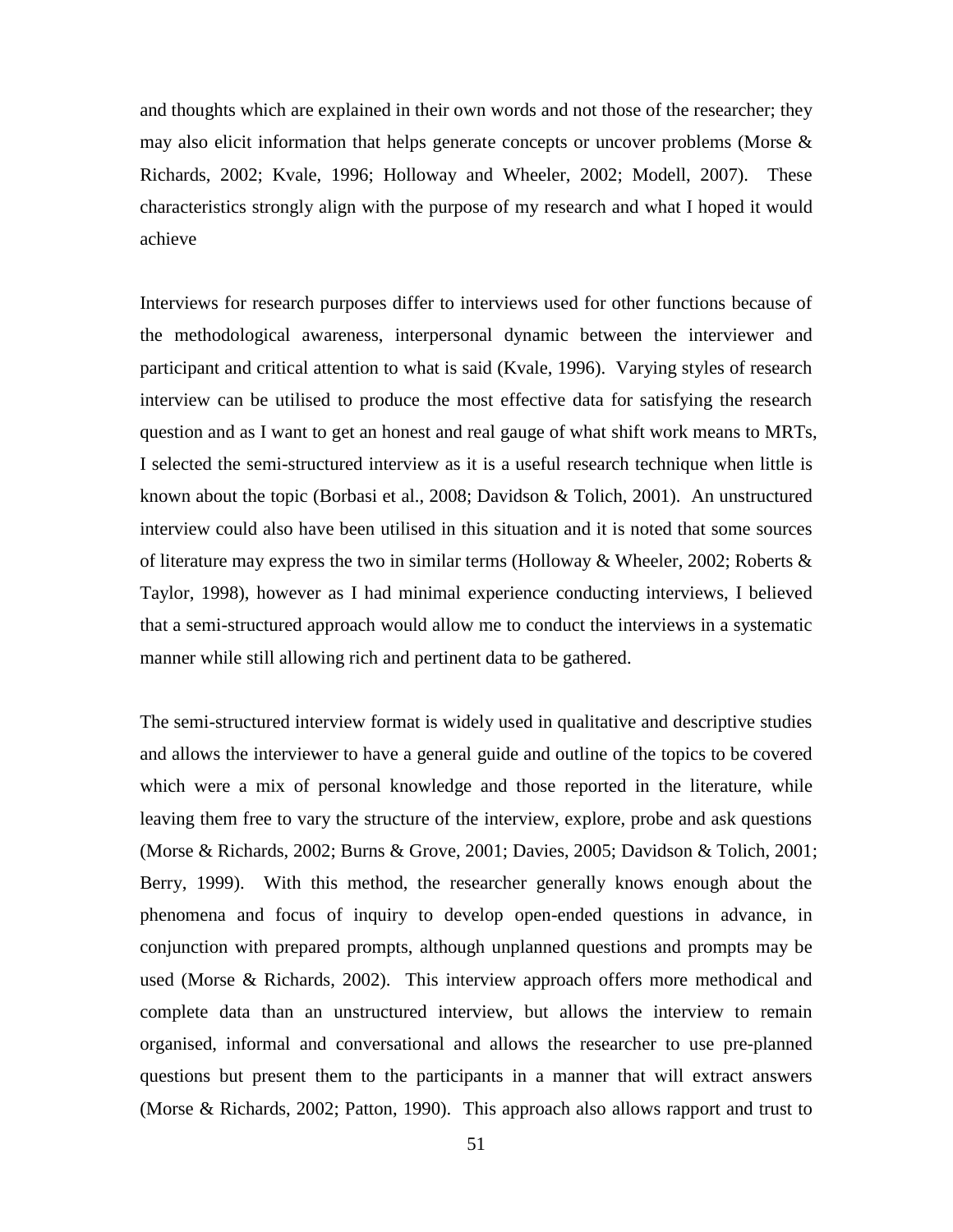be established. To ensure my prompts would not bias the responses, I constructed a list of open conversation starters which would generate discussion from the participant, but would not lead them towards taking a positive or negative siding on a particular issue. The topics to be covered were based on the main effects which emerged from a review of the literature and were only used as prompts when required. I established my personal views on shift work prior to gathering any data and this allowed me to be aware of my own bias which allowed me to be more effective at avoiding this during the data collection, particularly in the interviews, however I did use some of my personal examples when clarifying or expanding on a question to ensure the question was clear to the interviewee.

Although Holloway and Wheeler (2002) note that pilot studies are not routinely conducted in qualitative research, Borbasi et al. (2008) comment that qualitative interviewing requires considerable skill. As I had no previous experience at conducting interviews for research purposes, I decided to conduct pilot interviews in attempt to practice my technique and gain some confidence before interviewing my participants. I piloted the interviews on three MRTs who I knew personally and who met the inclusion criteria and with their permission, their responses were included in the final data analysis. This pilot was invaluable as it allowed me to refine my interview technique and edit my prepared questions and prompts in response to the feedback I received (Burns & Grove, 2001; Berry, 1999). As a result of the pilot I learnt not to talk over top of the participants because it meant they could not be heard on the Dictaphone and I learnt to nod rather than saying 'yes' because it allowed conversation to flow better and made transcribing the interviews much easier. I experimented with different ways of asking the questions to ensure they were asked in a neutral manner and this process also meant I became more comfortable with my role as interviewer. As I became more familiar with the interview schedule I did not need to look at the question guide as much, meaning I could concentrate on the interviewee. The pilot process also allowed me to practice recording the interview and I experimented with the best place to locate the Dictaphone to ensure we were both heard clearly. Transcribing the short pilot interviews gave me an idea of how long it would take to transcribe the actual interviews, while also allowing me to begin thinking in detail about the best way to order and analyse the data. The interview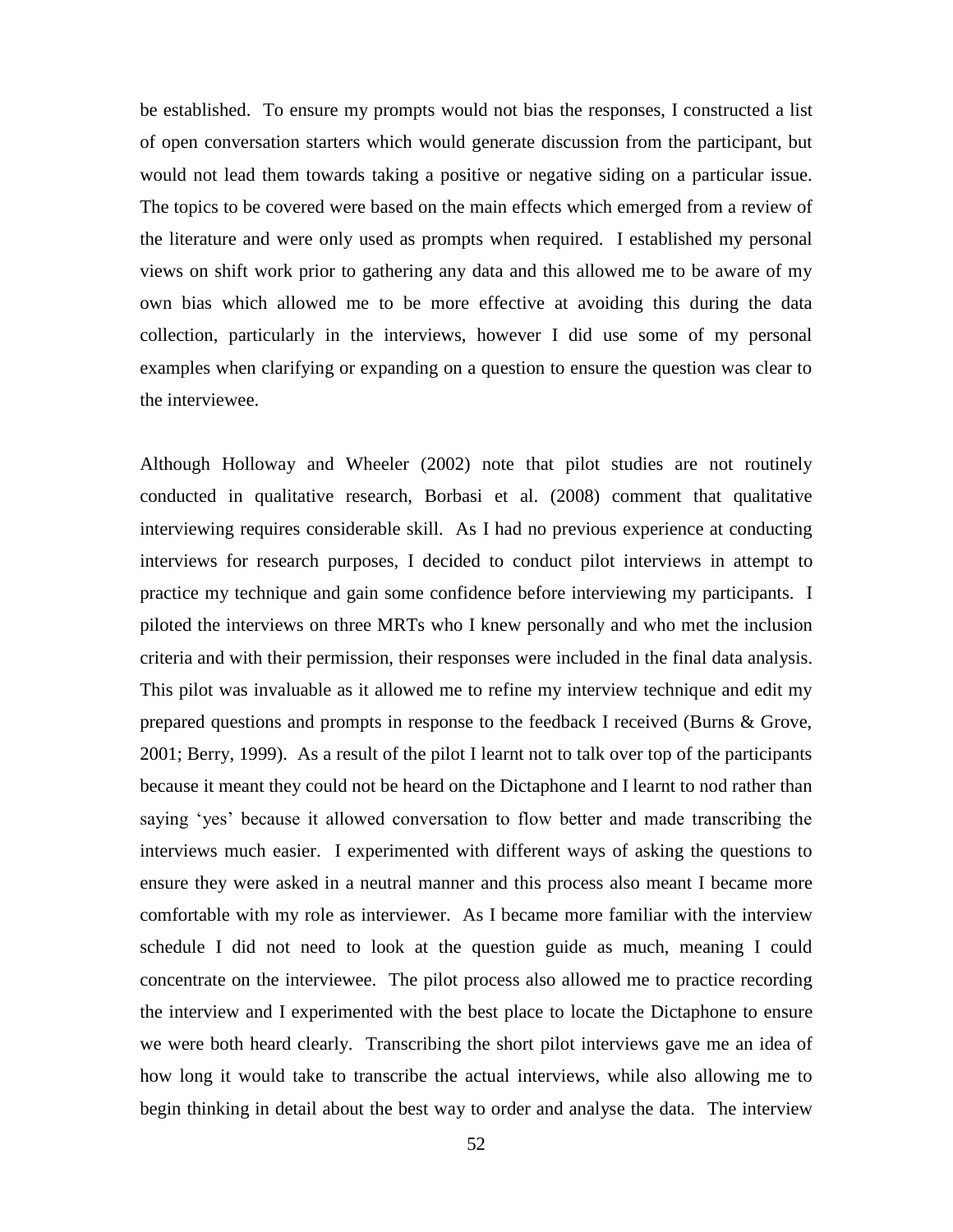process was iterative as I added questions over subsequent interviews each time I interviewed an MRT and they raised an interesting issue or I thought up better questions. It was for this reason that I included the use of a 20 minute telephone interview at a different time after the in-depth interviews to be able to ask the MRTs anything we had not discussed, but that I had with other MRTs so that all had similar chances to discuss their opinion on a similar range of topics.

Participants were asked to volunteer a location for the interview to be conducted and this was mutually agreeable and these included their place of work. As each interview was conducted, I collected the data with the use of a note-taking recorder device (Burns  $\&$ Grove, 2001) and I also took some notes pertaining to body language during the interview to validate verbal responses, however I was careful to ensure neither method distracted the participant (Davies, 2005; Burns & Grove, 2001). I had intended to transcribe the interview in verbatim within 24 hours of it occurring so that it was fresh in my mind and I could add the notes I had made during the interviews, ensuring that no important details were lost during the transcription process which would be required for data analysis and where possible I did do this, however it was not always possible.

If, after the in-depth interview had been transcribed I felt that some aspect of it required further clarification, or if I had other questions to ask on topics discussed in other interviews, I conducted a follow-up telephone interview with each participant as required. Although inherently challenging to build a rapport over the telephone, I had already established this connection from the initial interview process. Telephone interviews were advantageous in this context, as they are an effective way of obtaining data, do not require any travel and are more cost-effective than face to face interviewing, which are all important factors in my study (Greenfield, 1996; Holloway & Wheeler, 2002). Telephone interviews are short and specific and this was to my advantage as I sought to elicit information on a specific topic as identified by other interview participants as part of the iterative process, or clarify or extend an area where data had already been gathered. I had pre-determined questions based on these areas and this method enabled me to gain clarification reasonably quickly and efficiently (Polit & Beck, 2004). Participants were asked to member-check the transcribed interviews to verify that they were a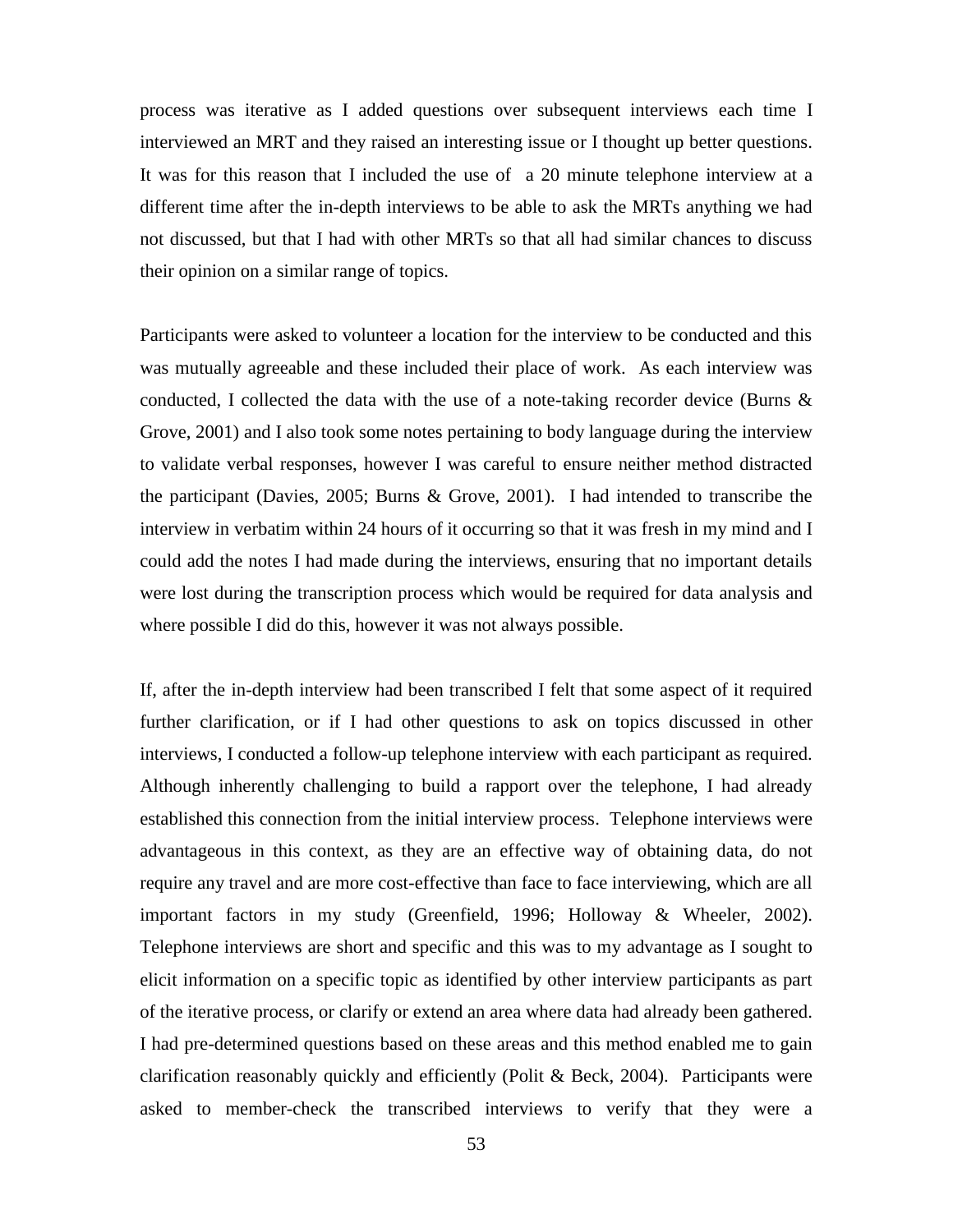representative and accurate account of the interview. No changes to responses occurred as a result, but some new information was sought and previous responses were clarified or explained in more detail as required.

I believe my chosen approach to interviews as a data collection method also increased the reliability and validity of the research as the same format and guidelines were used across all the interviews, making data collection more consistent and according to Greenfield (1996) it also facilitated the analysis, validity checks and triangulation of the self-report data.

## **Questionnaire of MRTs**

Whilst conducting the interviews, I also conducted a questionnaire of MRTs to evaluate the main effects of shift work and their impact. This was done to ensure I obtained the geographic coverage of responses which my interview sample lacked, in order to be able to accurately analyse the overall impact of shift work on MRTs in New Zealand and ensure the final results were representative of the entire population of shift working MRTs in New Zealand. Eight hospitals were selected on the basis of size of their geographic location and their relative location to one another. Three of the initial six departments were included meaning that some MRTs could possibly have been included in both the questionnaire and interview, however this was of no relevance to the final data collected.

The questionnaire was aimed at shift working MRTs, however ex-shift working MRTs were also permitted to complete them, allowing data to be gathered on why they left shift work. This is very valuable information that I would not have otherwise been able to gather had I not conducted this questionnaire and this aspect alone has important positive implications on the validity, reliability and credibility of my research and its overall findings. Ex-shift workers were not included in the interview sample as my aim was to evaluate the main effects of shift work and their impact on current shift working MRTs and not investigate the reasons why MRTs left shift work, however I included it in the questionnaire to get a small insight as to what ex-shift working MRTs thought about shift work.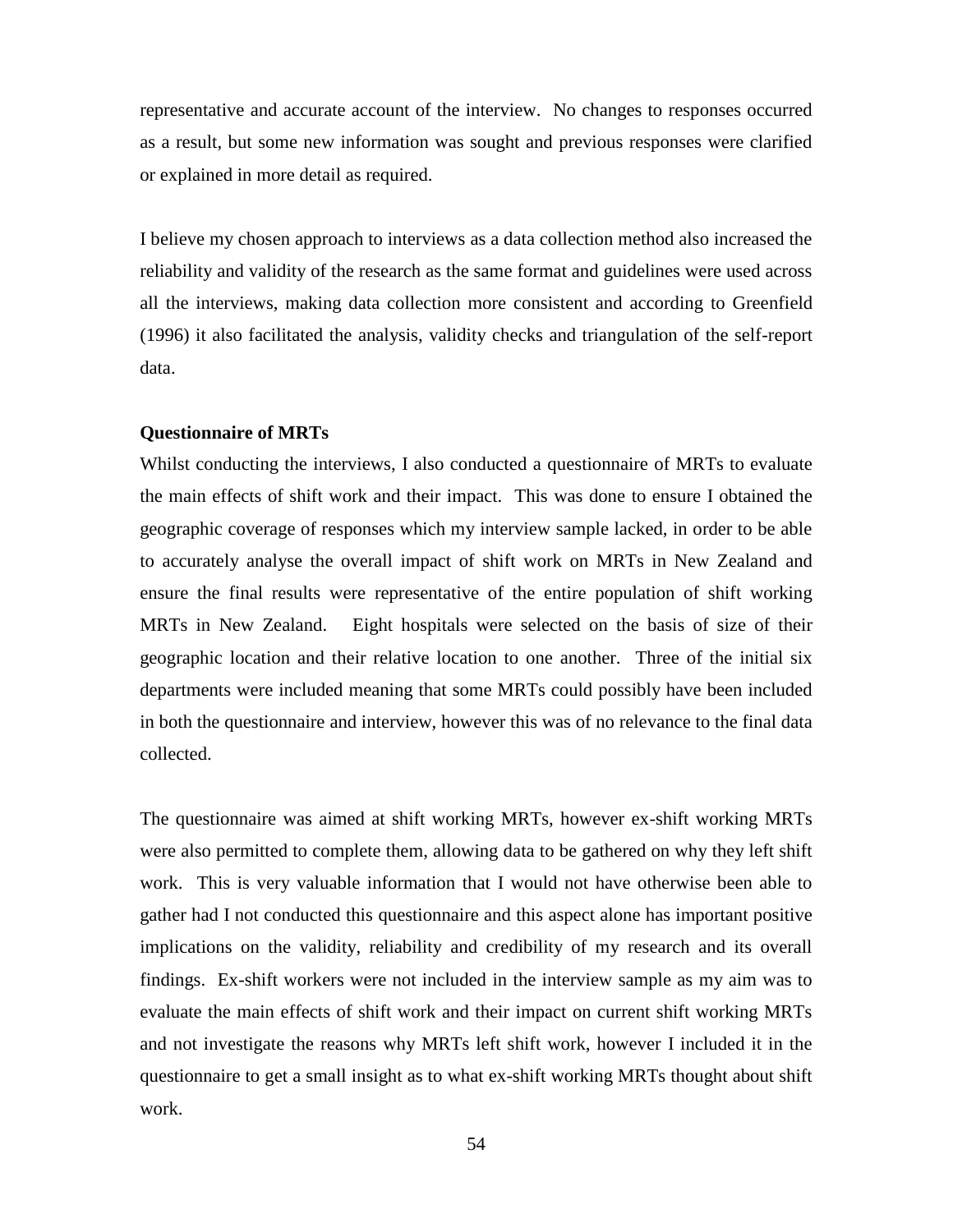The process of designing and modifying the questionnaires was identical to that used when conducting Charge MRTs questionnaire. Each questionnaire included a separate information letter, and each batch of questionnaires was posted to the Charge MRT of the selected department with an information letter and pre-paid, return, self-addressed envelope. Bags of sweets were also included for the MRTs as a sign of goodwill for completing the questionnaire. As three of the hospitals were included in the interview sample, the Charge MRTs or Managers from these departments had previously completed a questionnaire which stated how many shift working staff were in their department and this gave me an accurate idea of how many questionnaires to send to these departments. I then related this information to the other five departments to gauge the number of staff they would have and thus how many questionnaires to send them. It is possible that I under or overestimated the exact number required for full coverage, however in majority of cases unused questionnaires were returned with the completed copies indicating that an acceptable number were supplied. I accepted that the questionnaires would be made available to all MRTs who met the inclusion criteria as stated on each questionnaire and that they would be completed on a "first in, first serve" basis with no expectation that the Charge MRT or Manager would specifically select staff to complete the questionnaire. MRTs had one month to complete the questionnaires and follow up reminder letters were sent to the Charge MRTs within one week of the closing date in attempt to maximise the return rate of completed questionnaires.

The questionnaire yielded an overall return rate of 42% which is acceptable when considered in conjunction with the data acquired from the interviews. McNabb (2002) notes that it is not unusual to receive a return rate of 10% or less in a mailed questionnaire although it is more typical to achieve a rate closer to 25-40% and this is supported by Wimmer and Dominick (2006) who comment that a typical survey will achieve a return rate anywhere between 5-40%, and so although not outstanding, my return rate of 42% would appear to be within acceptable limits for this form of data collection. I can only surmise why 58% of the questionnaires were not returned and reasons for this may have included that MRTs did not have the time required to complete the questionnaire, did not feel shift work was an issue worthy of their time or that I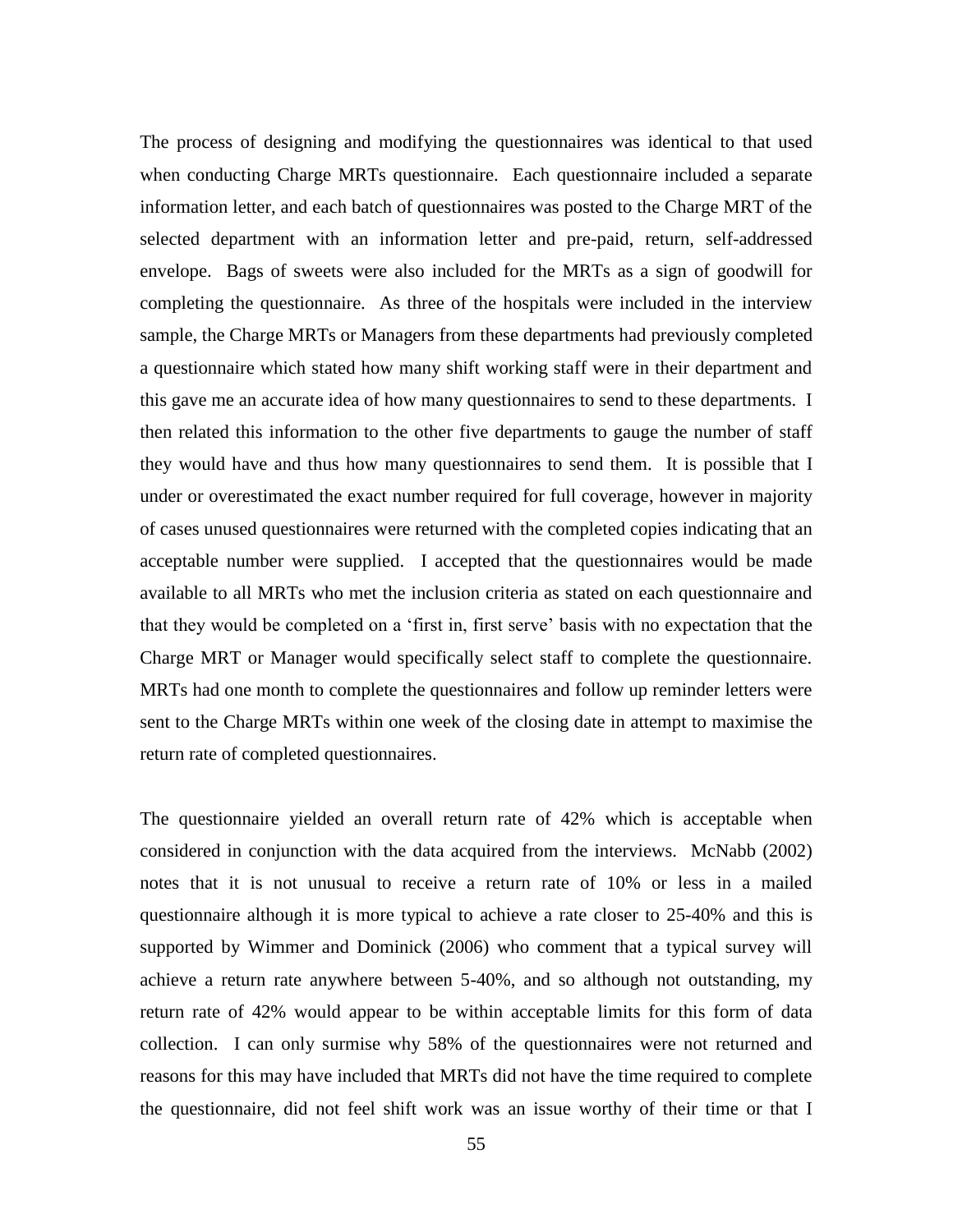simply overestimated the number of MRTs in each department and sent too many questionnaires.

#### **PARTICIPANTS**

The sample of participants was divided into two groups incorporating shift working MRTs and Charge MRTs or Mangers from six radiology departments, selected on the basis of size, services provided, location (incorporating both major cities and smaller towns spread across New Zealand and the presence of shift work. Before recruiting any participants, written permission was sought from each Charge MRT (an MRT who overlooks the running of the department/MRTs) or Manager and this was given by all six sites.

Six Charge MRTs or Managers, one from each of the selected radiology departments, were sent an information letter and invited to complete a questionnaire on shift work in their department. This was necessary in order to gather background information on the shift work conditions specific to the working environment where participating shift working MRTs were employed to assist with the analysis of their responses and facilitate the use of triangulation to enhance the reliability and validity of the research.

Shift working MRTs were recruited from the six selected sites and inclusion criteria to voluntarily provide information on the effects of shift work and their impact, and also to assist with a comparison between the MRTs' perceived reality with the actual experience of working shift work. The inclusion criteria were developed according to the definition of shift work and the purpose of my research (Burns & Grove, 2001). MRTs were eligible to participate in the research if they currently worked full-time shift work (10 days per fortnight) which included days shifts and either one, or a combination of night shifts, afternoon or evening shifts, weekends or on-call and had done so on a regular basis for at least six months to ensure they had sufficient experience of shift work over a period of time for depth. It was important that the right mix of MRTs were included in this recruitment process in order to increase the representativeness of the results.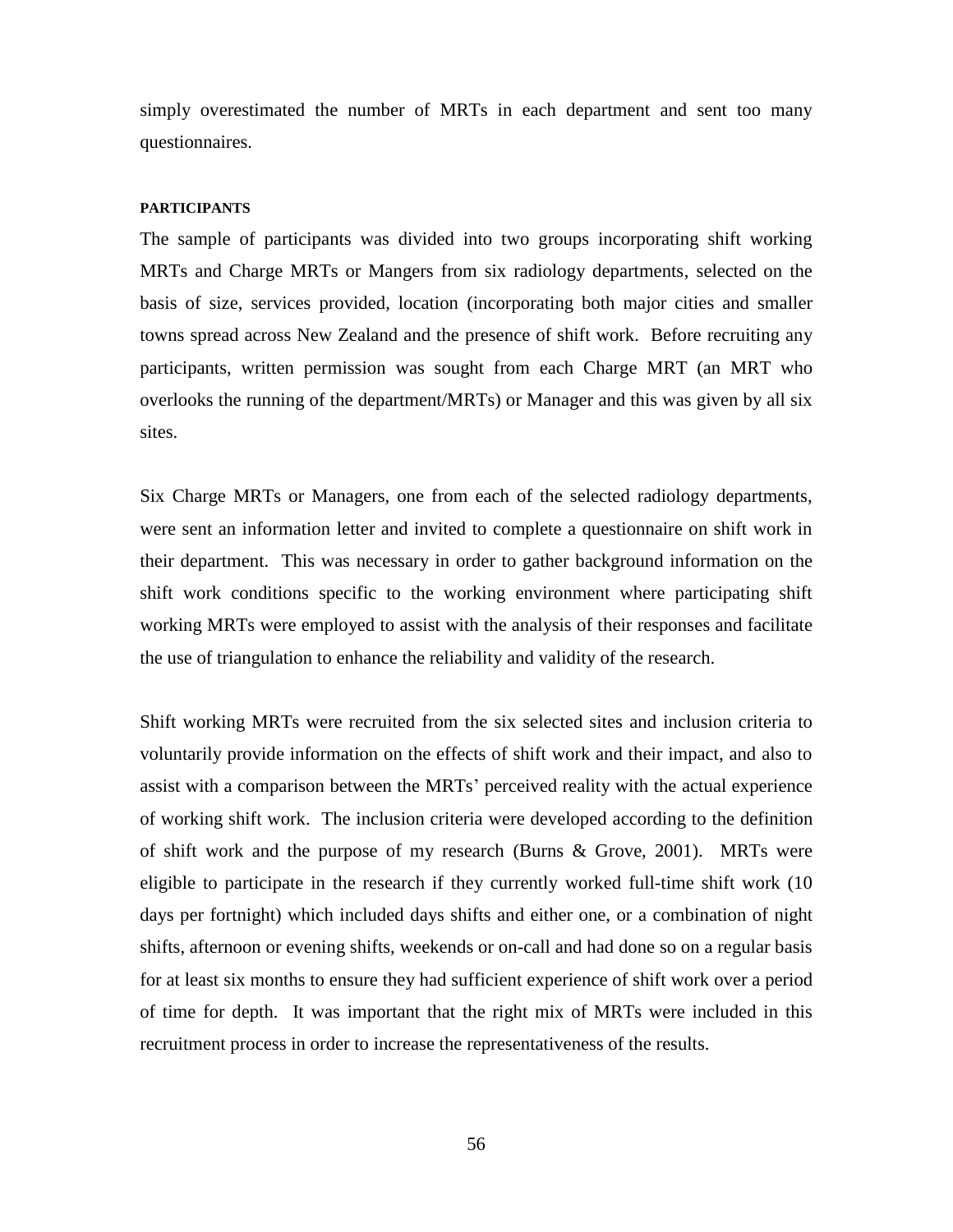All MRTs of selected radiology departments were informed of my study and openly invited to participate by way of a flyer which outlined the study, inclusion criteria and contact information and was distributed through their department by their Charge MRT or Manager. The MRTs were required to make initial contact with me via telephone or email by a set date if they were interested in participating. Before recruiting participants, I had planned that if more than 12 participants acknowledged an interest in being involved in the study, the final group would be selected on the basis of age, gender, nationality, marital status, geographical location and experience to ensure that participants represented all age groups, genders, nationalities, marital and family situations and reflected a range of experience based on number of years qualified with shift work experience.

At the close of the one month long invitation to participate in my research, only eight MRTs from two of the selected six departments had contacted me wishing to take part, which fell short of the intended sample of 12 MRTs. Some weeks after the closing date, one additional MRT from a third hospital approached me to also be included in the interview process, bringing the final sample to nine, but only covering three of the six hospitals included. As I received no correspondence from these three departments, I can only postulate as to the reasons why their MRTs did not wish to participate, but this lack of participation is potentially associated with a risk of bias being introduced into the research. Despite all departments providing me written permission for their MRTs to be invited, I possibly did not have the complete support or buy-in from the Charge MRTs and as they were advertising the research on my behalf, this may have had an effect. I suspect that short staffing was an issue as MRTs may have already felt overworked and unable to take on any extra commitments. The fact that an MRT approached me once I sent out the questionnaires makes me think that if MRTs could not contact me from their workplace, they may have intended to once they got home, but may have forgotten about my study in the meantime. Also, for many MRTs, their spare time is too valuable and for some, the issue of shift work may just not be that important.

Despite the lack of geographic coverage, the final sample population does meet all the intended selection criteria and does incorporate MRTs from a range of ages, gender,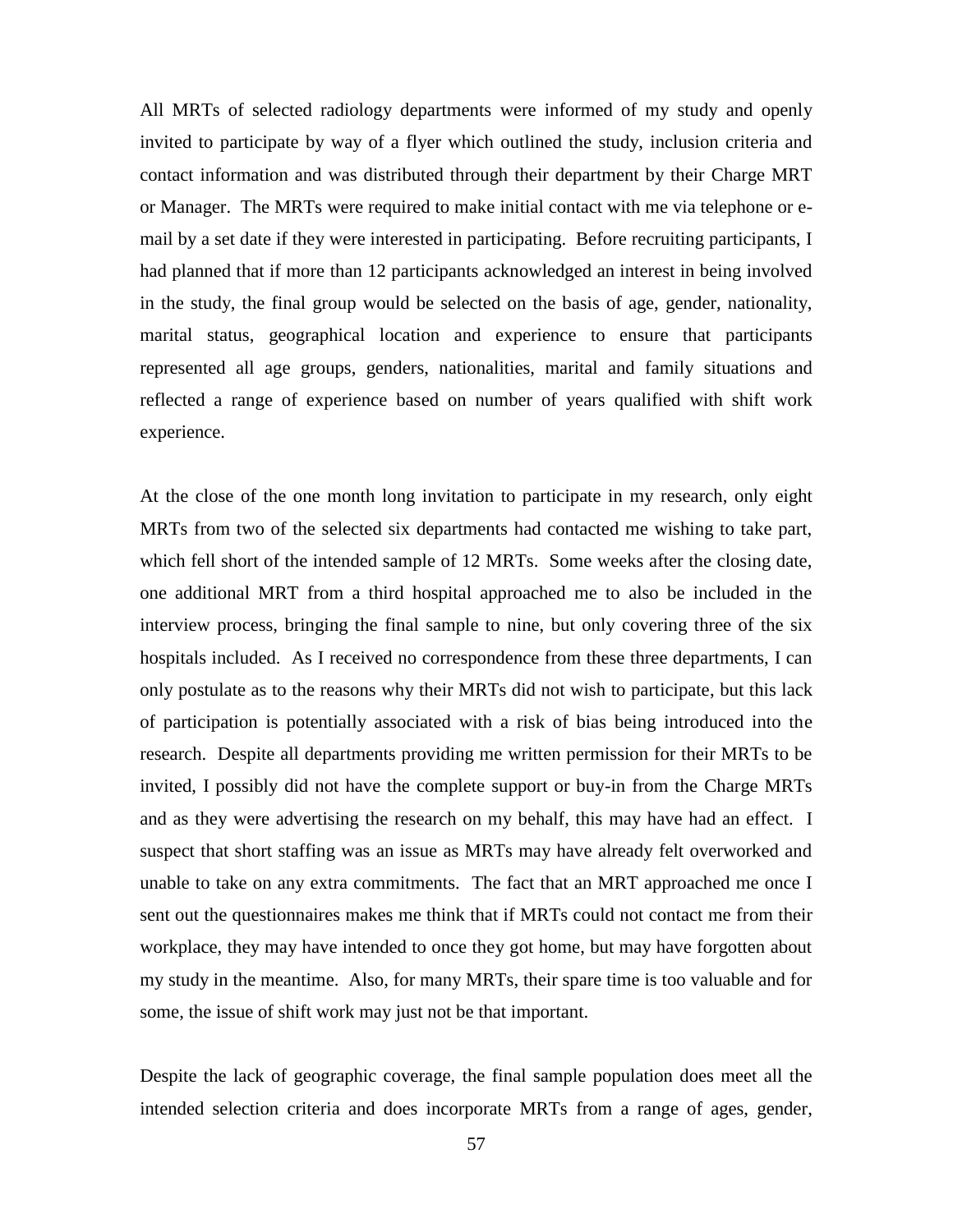nationalities, marital status and experience. This breadth of selection was important to give variation to the responses and ensure widespread coverage of the all potential effects of shift work and this information required for selection purposes was gathered from them when they initially contacted me. The MRTs were informed that their participation was required and it was at this time that an interview date was set and information letters and consent forms sent to participating MRTs. The participants included six females and 3 males who all claimed to be in excellent health. Four were aged 20-25 years of age, one 30-35, two 40-45 and two 45-50. They ranged in experience from 7 months to 24 years with a collaborative experience of 49 years. Each participant has been given a pseudonym which they have been referred to throughout the research.

My case study included nine shift working MRTs which allowed me to collect a broad range of ideas and responses, but meant I did not get endless amounts of data which was beyond the scope of the research. Polit and Beck (2004) note that such small sample groups are acceptable in qualitative research when in-depth interviewing is being used as the data collection method and this number also meant that the validity was increased as the MRTs from the same hospitals could authenticate each other"s responses with respect to aspects of shift work specific to their department.

As the interview sample lacked geographic coverage with MRTs from only three of the six selected departments wishing to participate, I conducted a survey of MRTs from eight different hospitals across New Zealand, utilising a questionnaire (see Appendix Two). This tool evaluated the opinion of MRTs with respect to shift work across the entire country and this then added to the validity and credibility of the research and corresponds with the information obtained from the interviews. The eight departments were sampled on the basis of geographical location across New Zealand and the chosen departments ensured a range of major hospitals and those from smaller towns were included, all offering varying levels of service and offering different modalities. All costs associated with travel, resources or postage were met by myself. There were no inducements for participating in my study.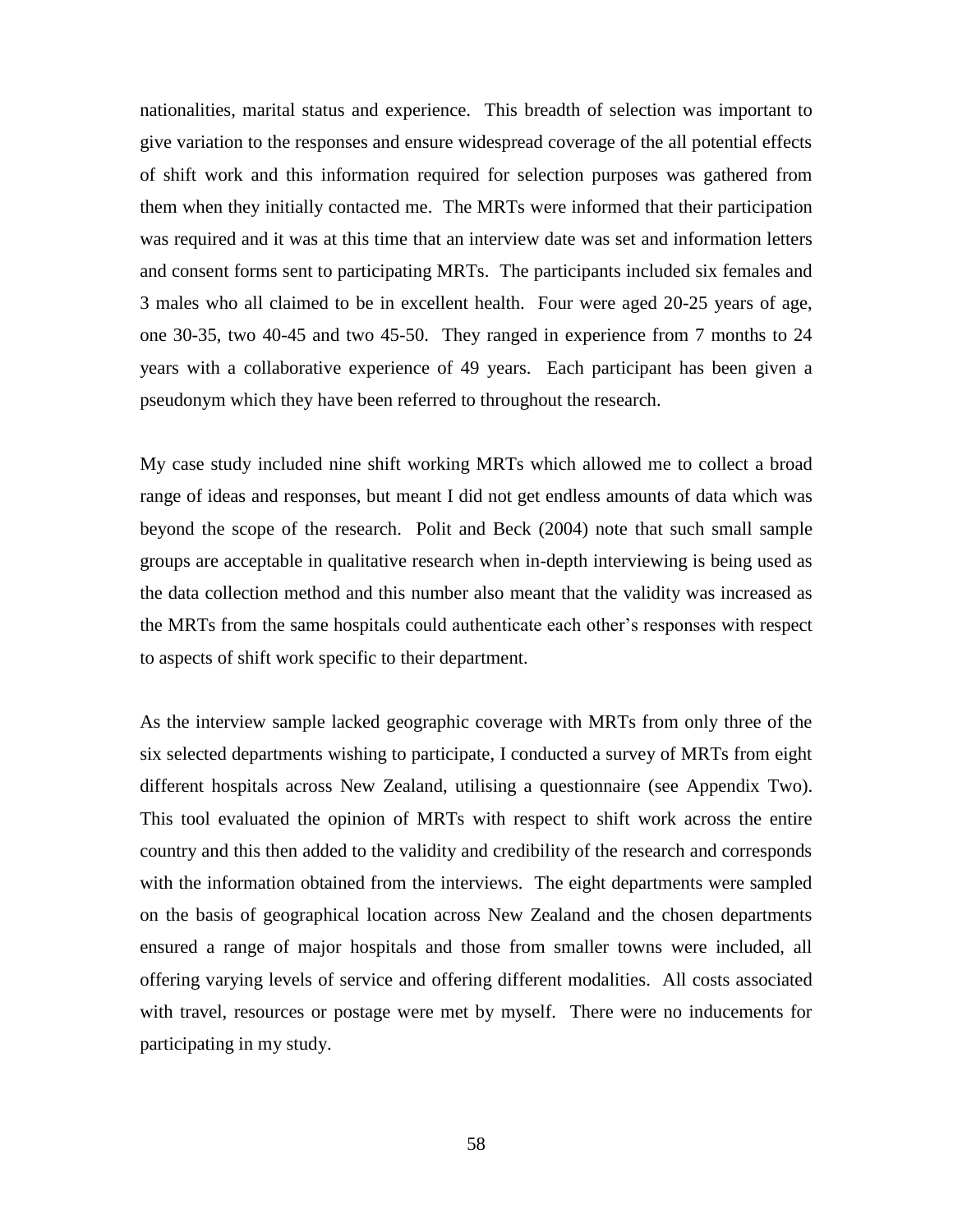#### **DATA ANALYSIS**

Data collection and analysis often occur simultaneously in qualitative research and my study was no exception. In line with the design of my research methodology, and considering the aims and objectives of my research, I performed interpretive, thematic content analysis on the data that I gathered from both the questionnaires and the interviews (Streubert & Carpenter, 1995; Burns & Grove, 2001; Polit & Beck, 2004; Roberts & Taylor, 1998).

Analysing the data from the questionnaires was a relatively straightforward process given that they were already organised into questions which could then be easily arranged into themes based on the literature review. Statistics were gathered on each question as some questions were displayed in quantitative format while the remaining questions were expressed in qualitative format. Overall, both the open and closed questionnaire questions were comprehensively answered and the information gained was useful to help me improve my understanding of the shift work conditions specific to each department and to enable me to evaluate the main effects of shift work and the impact of these on shift working MRTs in New Zealand. In the second instance, the themes identified from the analysis of the questionnaires were matched with any corresponding themes that emerged from the analysis of the interview data and this also allowed for increased understanding of the interview information.

Analysis in interpretive, qualitative research involves examining words, descriptions and processes, with the flow of analysis progressing from concrete data to abstract ideas in order to facilitate the development of theoretical explanations (Borbasi et al., 2008; Burns & Grove, 2001). Polit and Beck (2004) suggest four stages of data analysis which align with this framework, beginning with data comprehension, moving to data synthesis, theorising and finally re-contextualising the emerging abstract concepts. This mirrored my approach to the analysis of the interview data, although as Greenfield (1996) notes, this was a time consuming process.

The comprehension stage occurred first where the data was understood and this allowed a first impression of what was going on. This impression was captured on paper as the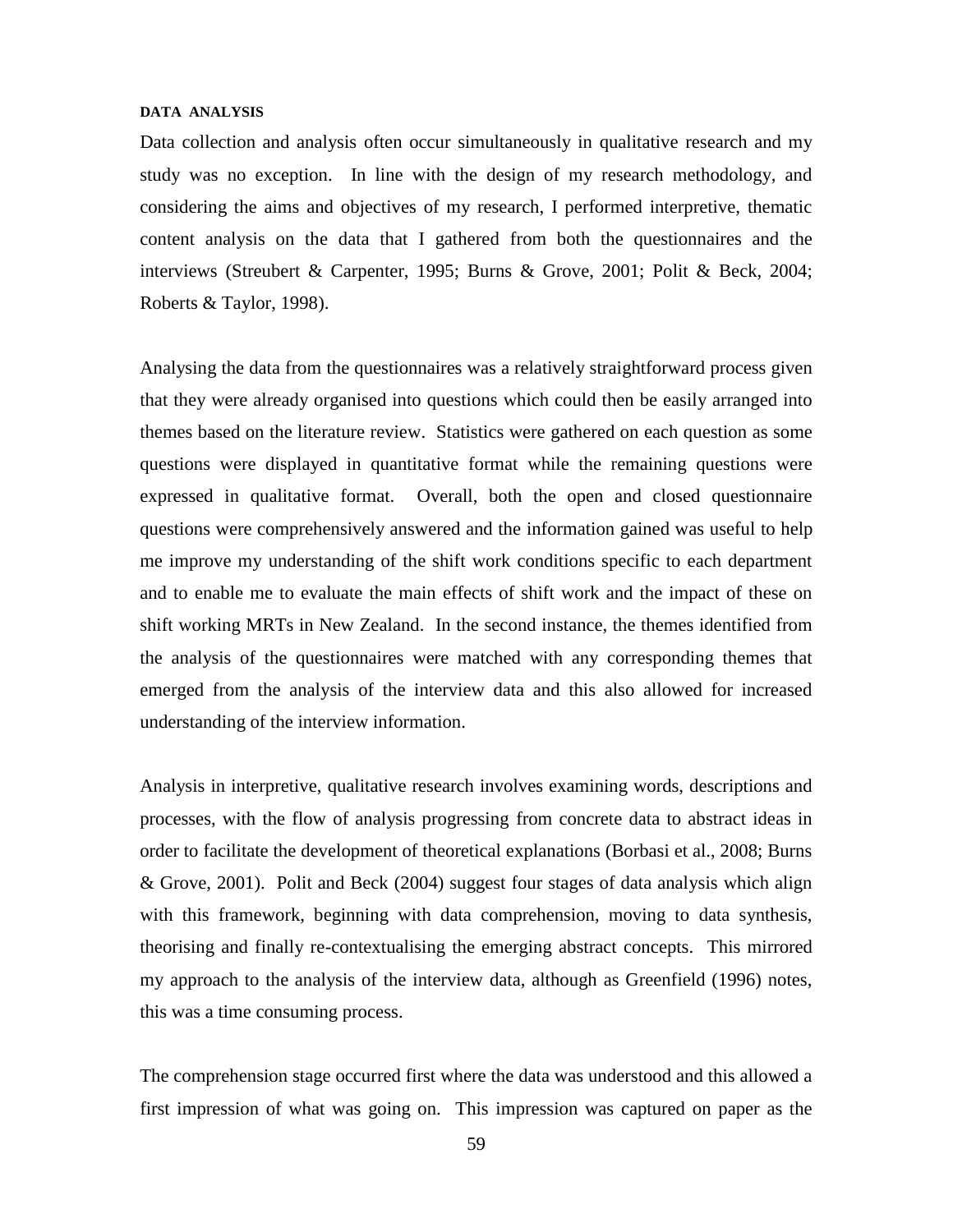theme or thought became apparent and from each of these being documented, a visual representation of the data emerged, allowing me to comprehend and understand it at a superficial level in the first instance. I became immersed in the data gathered from each interview as I transcribed it from the voice recordings and I also read the entire printed transcription of each interview through twice to improve my comprehension of the data as a set. This also allowed me to familiarise myself with the mood, tone and emphasis behind the data, before proceeding to the next stage of analysis (Borbasi et al., 2008).

I familiarised myself with the data and the synthesis stage was where pieces of information were moved around and linked together, providing a sense of what was typical for the phenomenon. In the theorising stage I deconstructed the interview by identifying and extracting significant statements and applying pertinent codes to each (Streubert & Carpenter, 1995). The coding stage facilitated a transition from the data to more abstract ideas or themes and also allowed me trace back to where particular ideas originated from which later enabled me to justify and account for my interpretation of the emerging concepts (Morse & Richards, 2002). Theorising was logical organising of the data where it was coded into themes and this occurred after I had completed coding each interview separately. I found that multiple themes ran through my data and once I identified these, I became aware that more segments of the coded interview were relevant to these themes, as Morse and Richards (2002) notes can occur. The themes were then re-contextualised and developed further and applied to the context. This enabled me to construct more general, abstract concepts and build a framework of relationships which aligned with the actual context (Streubert & Carpenter, 1995).

The interview participants received a précis of the main themes/findings from the interviews as a thank you for participating in the research and they were invited to comment on the accuracy of these interpretations as they related to their experience. Overall the response was very positive with the interpretations appearing largely representative. This approach permitted a comprehensive analysis of the data, ensuring that the findings and emerging concepts were reliable, credible and valid.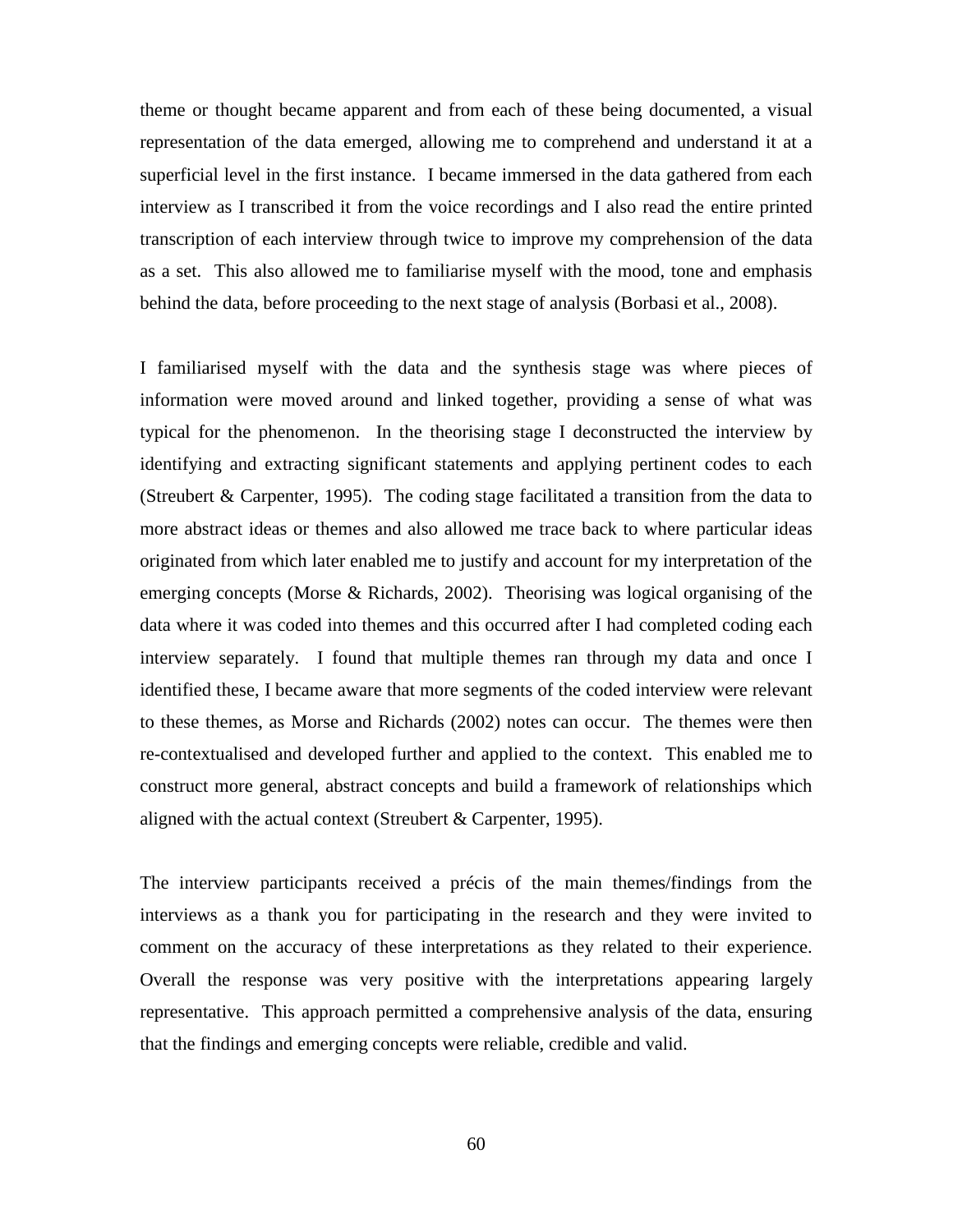#### **EVALUATION OF METHODS**

Triangulation is the process of examining the chosen phenomena from different perspectives by utilising a combination of research methods in order to validate the results, enrich diversity, enhance understanding and accomplish the objectives of the research (Beanland et al., 1999; Holloway & Wheeler, 2002; Roberts & Taylor, 1998). I utilised methodological triangulation by conducting interviews of shift working MRTs and gathering background information on shift work through questionnaires completed by Charge MRTs. Utilising two data collection methods to investigate the same phenomena increased the validity of the study because it allowed me to develop a thorough understanding of shift work, while reducing the degree of investigator bias and corroborating the results and thus increasing their significance and importance (Borbasi et al., 2008; Burns & Grove, 2001; Roberts & Taylor, 1998; Polit & Beck, 2004). Participants were also asked to member-check the transcribed interviews to verify that they were a representative and accurate account and this enhanced the credibility of the research, as did my ongoing and extended interaction with the subject matter as the researcher (Streubert & Carpenter, 1995).

Rigour is important in qualitative research because it is associated with the value of the research outcomes and is demonstrated through the researcher"s awareness, honesty, adherence to the philosophical paradigm and evidence of information discovery as they interact with those that are at the centre of the phenomenon and collect and consider the data (Burns & Grove, 2001). In this research, rigour has been achieved through well developed research methods, adequate time spent collecting data, careful deliberation and reflection of all the data obtained leading to sufficient and considered theory developing from the data (Burns & Grove, 2001). I have performed an external rigour check by sending the interview participants a précis of my interpretation of the overall interview results and asked them to give feedback on them, not based on their fit to the individual"s situation, but as to how well they think they fit and align within the overall impact on shift working MRTs in their department, as although they are aware of their own opinions and experiences, they are also aware of the impact on other MRTs within their department which was also evident in the interviews. I decided to perform external rigour checks in this way because I felt that the best people to ascertain whether my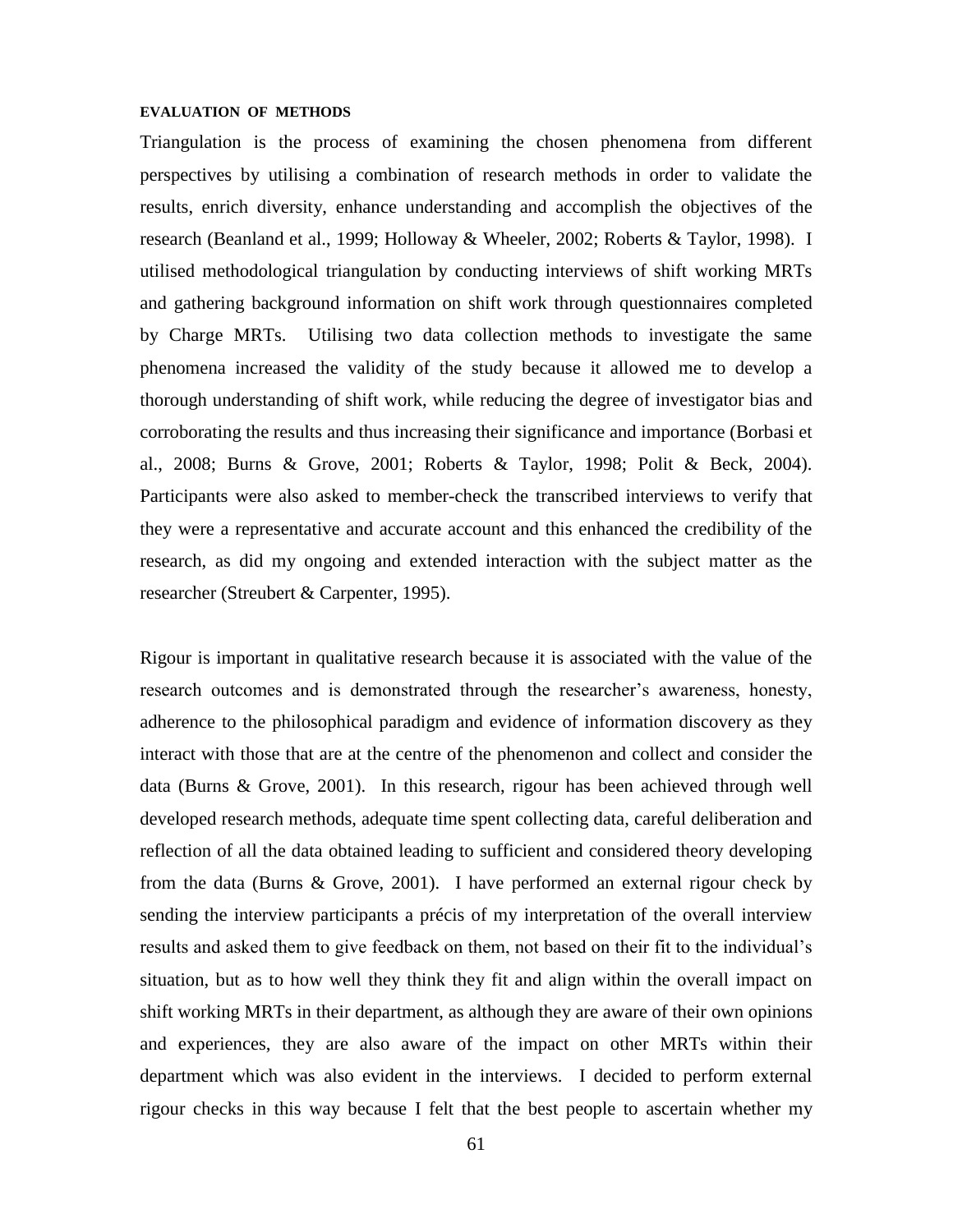inferences were not only accurate to the interview data but also valid to the wider population was to get those involved in it to give feedback as they the ones who are at the root of my research and therefore the best people to ensure validity of my interpretations based on their data. I ensured I was reflexive as a researcher and I initially identified, owned and bracketed my personal opinions and experiences of shift work before conducting the interviews and again before I interpreted the collected data and this has also ensured my results have rigour. Performing triangulation between the interview data and the data obtained from the questionnaires and cross-checking that my interpretations fit both sets of data is another way I have ensured that my results are valid.

By utilising an overall sample which reflected varying ages, gender, nationalities, marital status", geographical locations and experience, conducting a pilot both the questionnaires and interview format, performing all interviews with the use of a semi-structured technique and providing an audit trail which, through justification of my statements, illustrated the evidence and thought processes that lead to my conclusions, I ensured rigor, validity and reliability of the research method and subsequent results (Burns & Grove, 2001; Streubert & Carpenter, 1995; Polit & Beck, 2004). Although I did not confirm whether participants actually met the inclusion criteria, I did gather information through the questionnaire from each Charge MRT which provided background information and validated the type of shift work undertaken at each department, and by including MRTs from the same department they were able to authenticate each other"s responses with respect to aspects of shift work specific to their department and from this the interview and questionnaire responses were deemed to be credible (Burns & Grove, 2001).

Validity relates to the extent that the findings can be generalized over the entire participant population and triangulation is an important strategy to establish such validity as it increases confidence in the results by allowing the validation of the data collection instruments and methods through multiple perspectives (Holloway & Wheeler, 2002; Roberts & Taylor, 1998; Polit & Beck, 2004). Research is more likely to be valid if it is based on more than one data collection method because less researcher bias is able to encroach (Roberts & Taylor, 1998) and so utilising in-depth interviews, two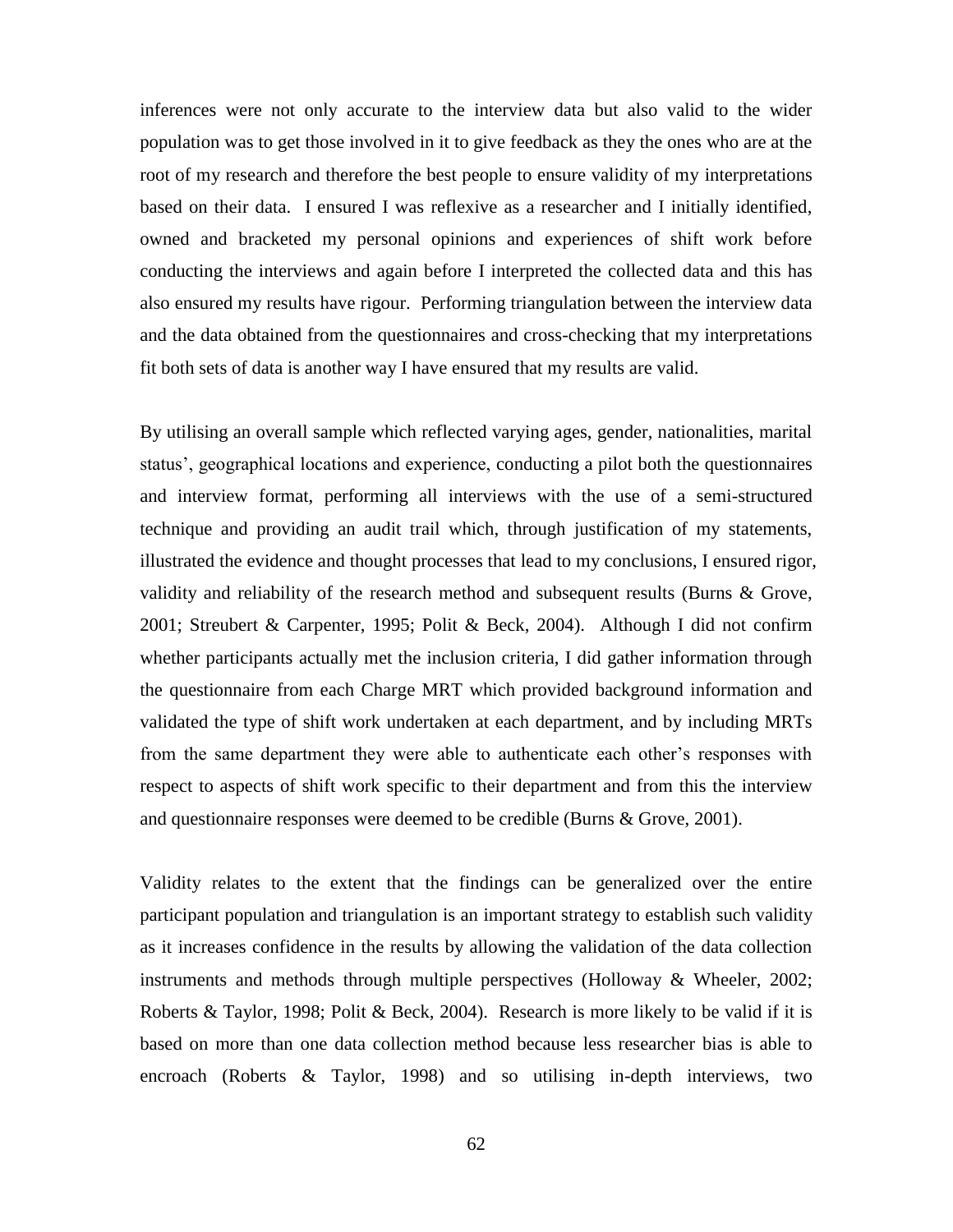questionnaires and document analysis has increased the validity of my study and its findings.

The interviews of shift working MRTs primarily gathered qualitative data while the questionnaires aimed at shift working MRTs gathered both qualitative and quantitative data, with both open and closed questions being utilized. This allowed the data to be presented in statistical and expressive formats, adding to the value of the triangulation performed. The questionnaire and interviews yielded valuable information, despite some of it reflecting political decisions and staffing issues within the different departments around New Zealand at that point in time. Despite this, I feel the interviews were conducted in a good timeframe and in acceptable locations and so I believe it would be impossible to conduct this research without some external political or departmental opinions encroaching so in light of this, the data collected was highly representative of the MRTs at the time of data collection and thus valid and credible.

# **ETHICS**

In designing my research I considered many ethical principles and believe it upholds high ethical and moral standards. All participants involved in my research were treated fairly, all participation was voluntary and with full informed consent and the anonymity of all participants and the departments with which they work has been preserved within the sample group (Burns & Grove, 2001; Davidson & Tolich, 2001). These factors were explained to the participants in the explanatory information letter which they received prior to data collection.

Informed and voluntary consent was assured as a participant information letter was sent to all participants prior to their interview explaining the essential points of my research and what would be expected of them, allowing them ample opportunity to peruse and reflect before giving their consent (see Appendix One). Written consent was obtained using a consent form which incorporated all the required information and details including consent to audiotape the interview. All participants were provided with a copy of the information letter and consent form for their records. The return of a completed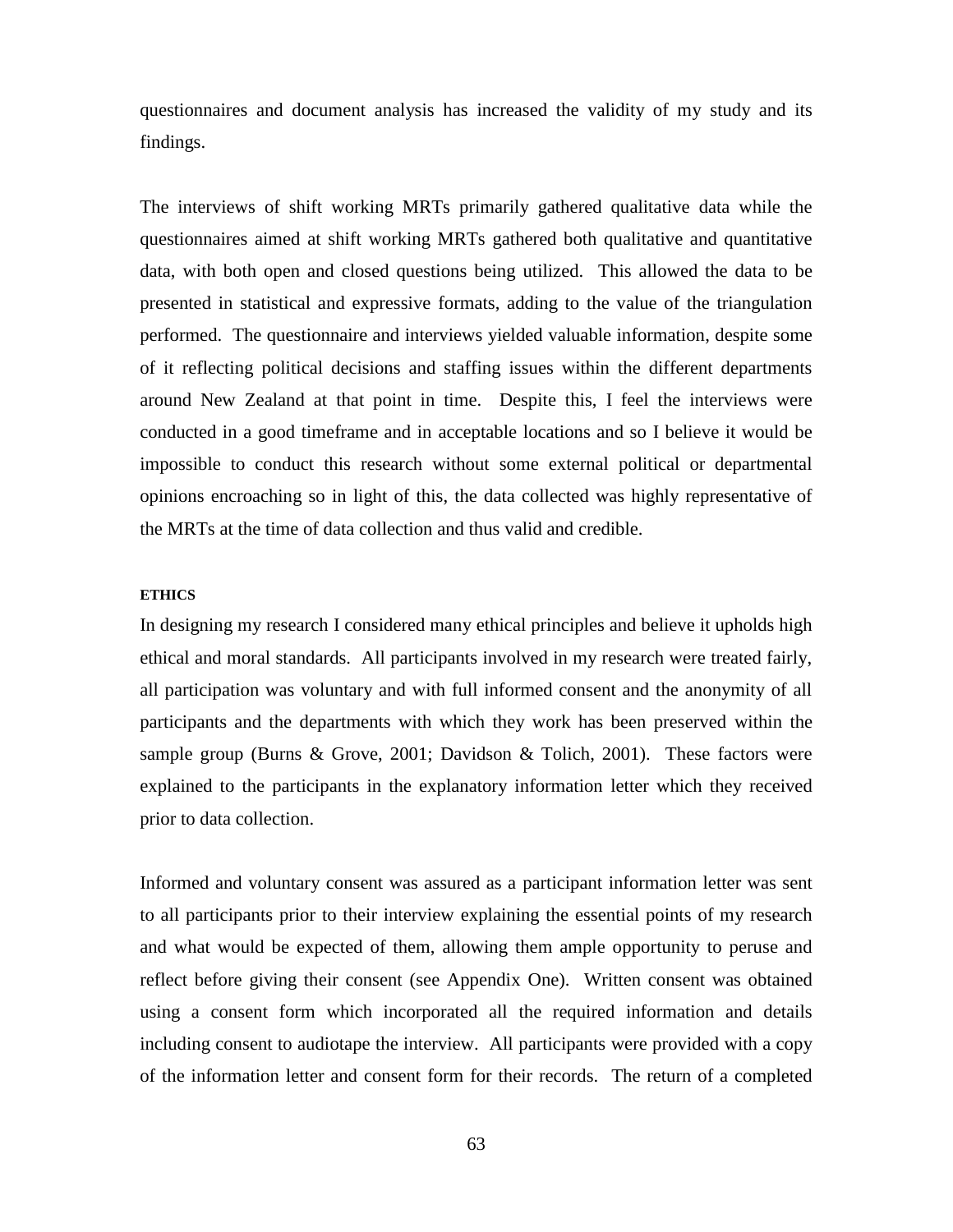questionnaire from a Charge MRT or Manager was taken as consent since it was voluntary.

Respect for rights and confidentiality was upheld as access to raw data has been restricted solely to my supervisors and I, and all features potentially identifying participants or their employers was removed during transcription of the interview. The semi-structured nature of the interview was designed to ensure the privacy of the participant was not invaded as it was intended to be a guide to allow participant's to comment only on topics they felt comfortable discussing and at a depth they controlled. No direct questions were asked or discussion entered into on topics that might have been considered sensitive and outside the scope of the research aims and objectives. Any response from the participant that fell outside the scope of the research, such as examples of poor practice which had no bearing on the research, was not explored in further detail. There was the theoretical chance that emotional distress might have arisen as a participant recalled a difficult event that was linked with shift work and whist I was prepared for this, no such situation occurred. No particular ethnic or cultural group was the subject of my research and unless mentioned by the participant as having relevance to the meaning of shift work and its effects, issues regarding cultural safety were not discussed during the interview.

Deception was limited in a myriad of ways. My research has been represented honestly and faithfully with the purpose and objectives of my research freely available and stated in the participant information sheet. The interview method utilised a semi-structured format which allowed participants the freedom to discuss all aspects of the effects of shift work and their impact, while allowing me to prompt and guide the participant if required to ensure their response was clarified and intent was correct. I have treated all interview responses confidentially, with respect and dignity and research data was utilised only for the purpose stated in the research proposal and outlined in the participant information letter. I have ensured the interviews were transcribed accurately and the participants were asked to verify transcriptions of their interview to ensure this occurred; data was then analysed truthfully and faithfully and in accordance with the methods detailed in the research proposal (Burns & Grove, 2001; Davidson & Tolich, 2001). All research data including audiotapes, interview transcripts and consent forms are securely stowed and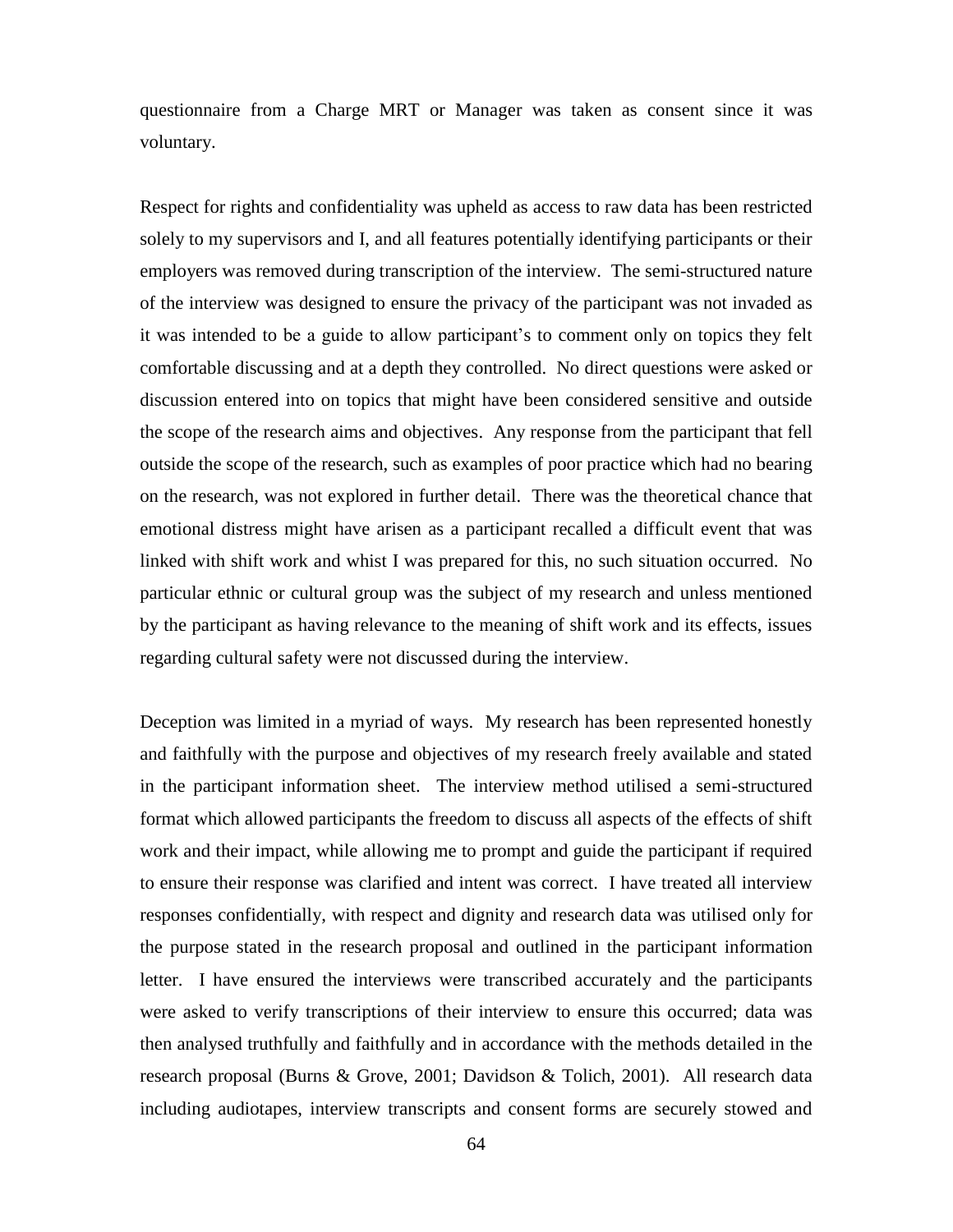will be kept as such for a five year period. There were no inducements for participating in my study, however participants received a précis of the results.

Participants were within their rights to withdraw from the study, however due to the interview schedule and travel required, any shift working MRT wishing to withdraw was required to do so at least one week prior to their interview or one week following their interview. Charge MRTs were able to request to have their questionnaire data withdrawn from the study up until one week after the return date. If they wished to withdraw prior to this time it was expected they would not complete or return the questionnaire. Withdrawal information was detailed on the information letters all the participants received.

Ethics approval was granted by the Unitec Ethics Committee on  $12<sup>th</sup>$  May, 2009, approval number 2009 – 957 and is valid for one year until  $27<sup>th</sup>$  May 2010.

# **RESEARCHER'S ROLE**

Credibility is linked with the confidence in the truth of the data and interpretations of them and I believe that my own experience of shift work was advantageous here. My personal experience also enhanced my ability to build rapport with the interview participants. Patton (2002) suggests that any personal or professional information regarding the researcher that may have impacted the data collection and analysis should be stated in the report which I have done by including an open and honest statement of my background in a short biography at the beginning of the thesis.

To ensure I was reflexive and acknowledged the impact my background as a shift working MRT might have on my research, I initially reflected on my own values and beliefs, views, assumptions, prejudices, feelings and behaviour toward the research topic which I documented in my reflexive journal and was then able to put aside or "bracket". This process allowed me to remain open-minded to the participant's responses and ensure my understanding and interpretation of them were not altered or misconstrued (Burns & Grove, 2001; Jootun & McGhee, 2009).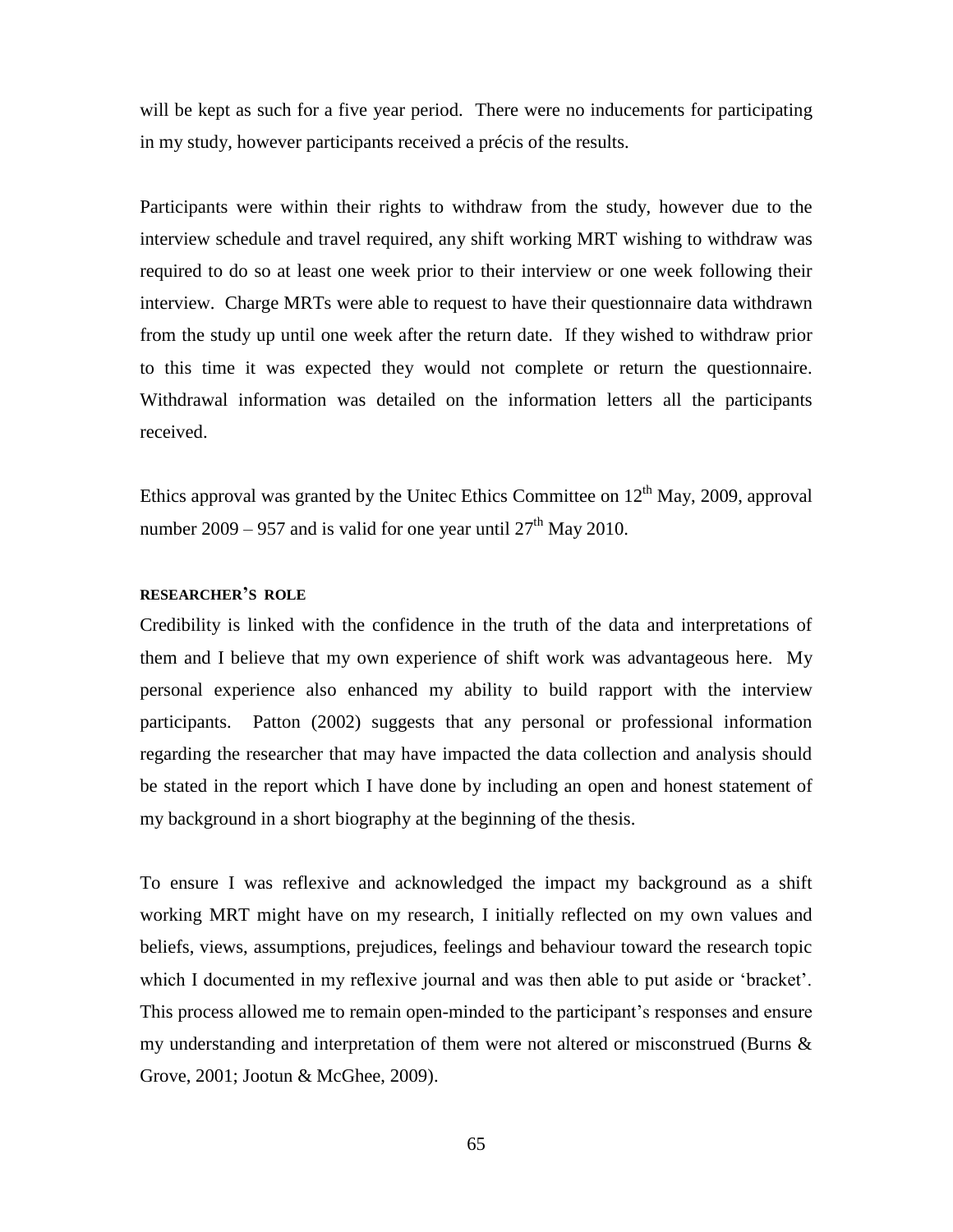Throughout my study I maintained a research journal where I recorded information about personal thoughts and feelings that occurred during the research process, my decisions, insights, experiences and emotions to help me identify and acknowledge my own beliefs so I could separate them from those of the participants, thus enhancing my self-awareness and providing a transparent audit trail throughout my study. (Borbasi et al., 2008; Smith, 2006; McBrien, 2008). I continued this reflexive practice throughout my study as Holloway and Wheeler (2002) note that reflexivity is ongoing through data collection, analysis, interpretation and construction of the written report and this will enhance the rigour of my research.

The possibility existed that I might be considered a friend or colleague of any given participant due to the fact that I have worked with many MRTs and established a wide network of contacts as a result however this would have no bearing on the final results. All participation was voluntary and as participants were required to make the initial contact I had no input into this. Any personal friendship was initially built on a professional relationship and there is no reason that this has interfered or conflicted with the conduct or results of my study in any way.

In summary, my research will use a case study research method with a qualitative approach which is informed through an interpretive paradigm. Questionnaires have been used to collect data from shift-working MRTs across New Zealand and in-depth interviews were used to gather data from nine participating MRTs. Interpretive, thematic content analysis was performed on the data. A myriad of methods, including triangulation, have been utilised to ensure high levels of validity, rigour and credibility. The research was also considered from many angles to ensure it was ethical and had for participants and their rights at its core.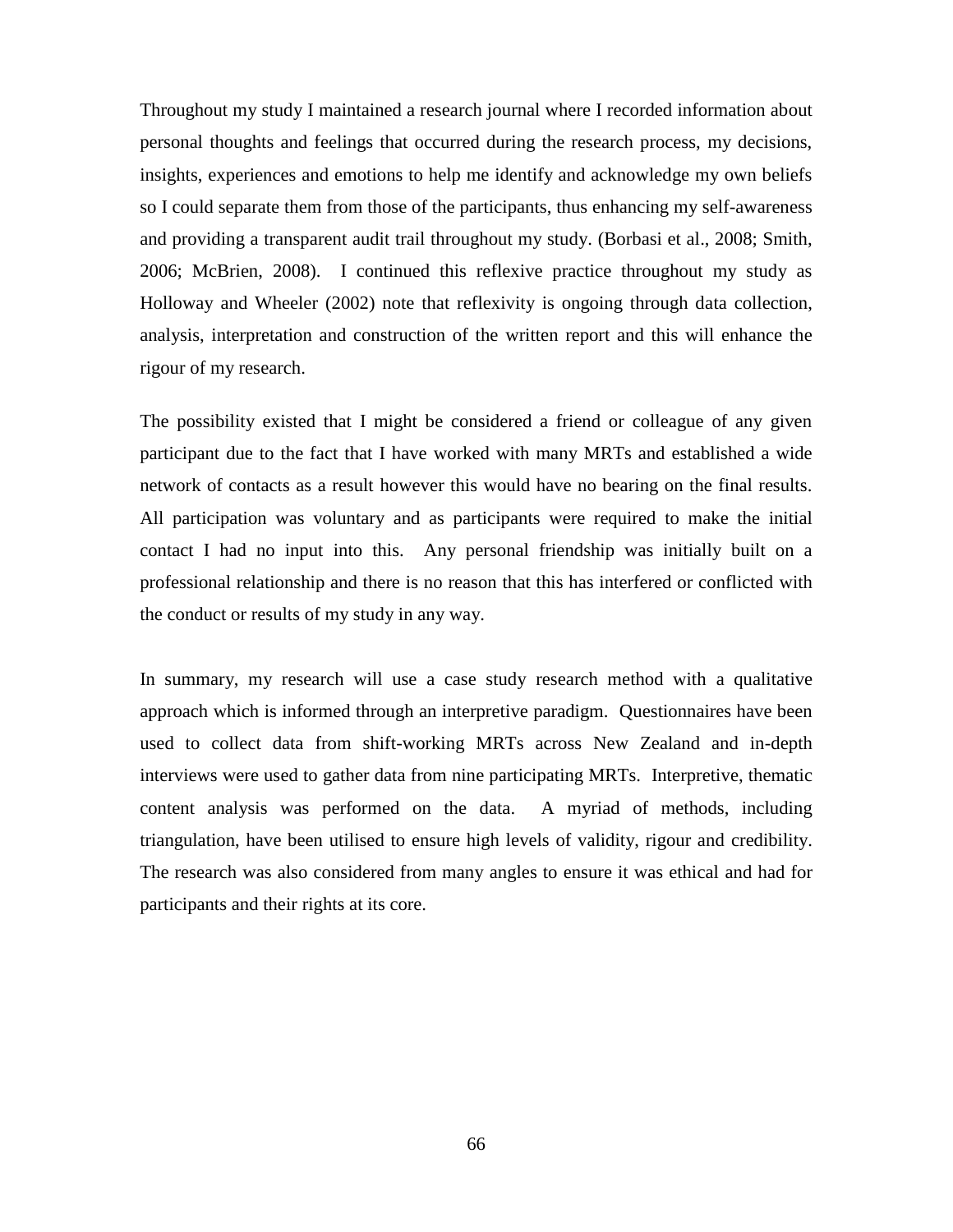### **CHAPTER V: INITIAL PERCEPTIONS AND OVERALL OPINIONS**

This chapter will explore the MRTs" initial stance on shift work based on their realisation that shift work was part of the profession, including when they initially realised, what they thought at the time of realisation and their perception of shift work as a result. The actual reality of performing shift work and how this compared with the initial perception will also be discussed. The MRTs overall opinions of shift work with respect to shift work as a long term option, the role of individual attitude, the suitability for shift work, the evolution of shift work and society"s perception and treatment of shift workers are also mentioned. The main effects of shift work identified by the research were professional effects, performance and impairment, educational issues, social and family effects and health effects.

### **REALISATION THAT SHIFT WORK WAS PART OF THE PROFESSION**

The majority of participants did realise that shift work was part of the profession prior to commencing their training and these were mainly the older participants who were starting their second career, or those who had family/friends working in the profession. Whilst often unsure of their first realisation, these participants recall being told, either during an observation visit, because they specifically asked about the possibility of performing shift work or being told by a family member or friend. Those who did not realise that shift work was generally involved in the role as an MRT were the younger school leavers and they typically did not become aware of the existence of shift work until well into their first year of training or in Bradley"s case, second year of training. He comments that he did not really notice what staff did when he was a first year student. It could be that this demographic were naïve and did not research the profession in-depth, however this would seem a little unfair because, as Claire comments "you can"t blame someone from being uninformed going into a job if they haven't had the experience with it and if it's not made blatantly clear to them." Katie comments that she does not recall ever being told by the tertiary provider she applied to and thinks it would have been a good idea for them to provide some information about shift work, which would highlight the role they play in advertising some of the aspects of the profession, as opposed to simply the qualification they provide, as being crucial.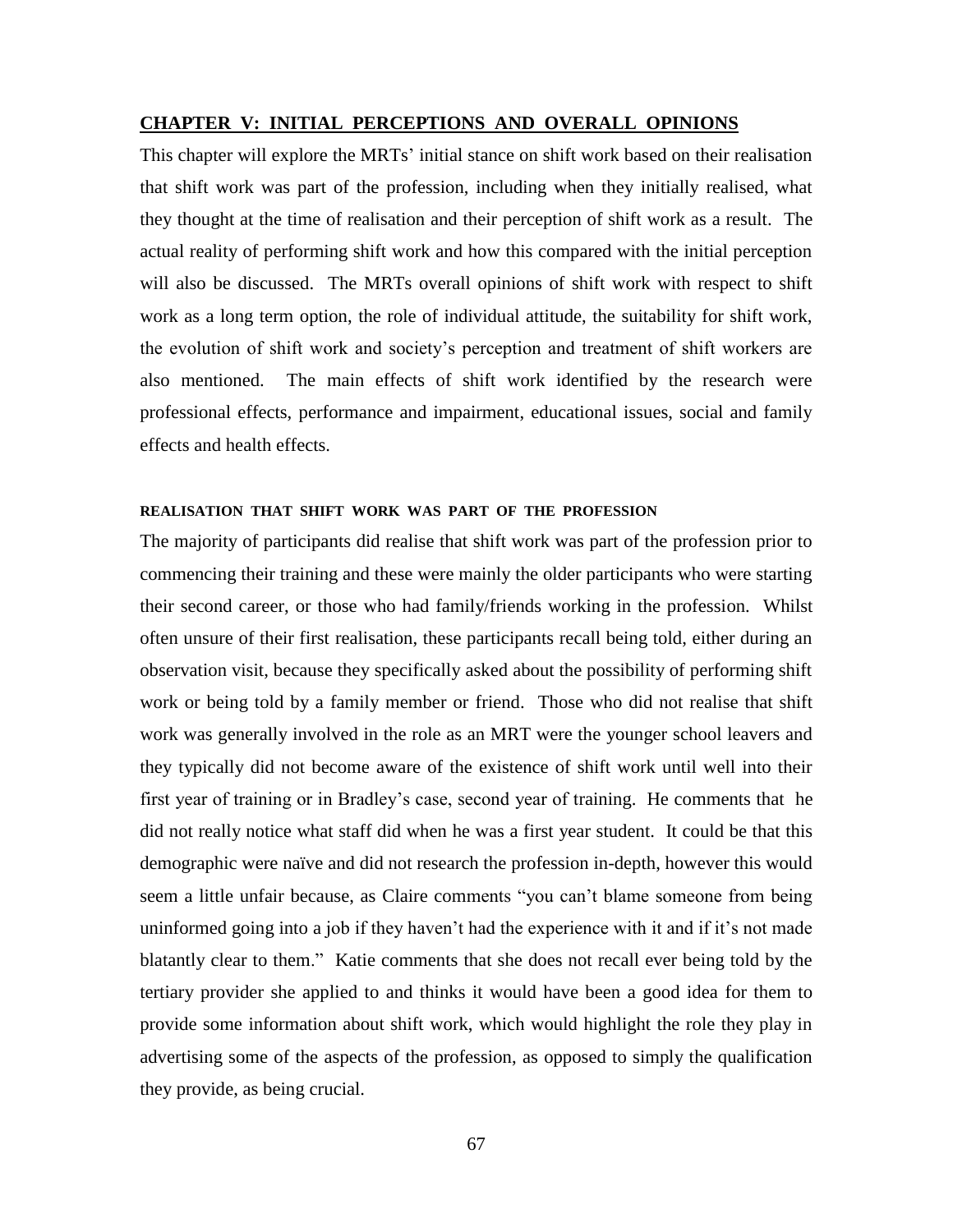Those that did know about shift work acknowledge that there is a difference between knowing that shift work exists and understanding what it means in practice and whilst some knew that shift work was an expectation, they had little understanding as to what it actually meant in practice. Claire comments that "I never had anyone around me doing shift work, so even though you know shift work exists, the implications of it are still a mystery." Alicia supports this by stating that she did know that shift work would be part of the job, but "had no concept of how it was going to be or what it meant" and it was not until she began working in a hospital that this became evident. Unless a prospective MRT had prior experience of shift work, it would be extremely difficult to allow them experience of shift work prior to commencing their training, however it does highlight the importance of students undertaking a proportion of their training outside of the usual Monday-Friday, 8-5pm work hours to give them some experience of shift work before they are expected to perform it as a qualified MRT. It also showcases the benefits of the observation visit that students are often required to make as part of their application to a Tertiary provider, as this gives them the opportunity to ask any questions they may have and for the topic of shift work to come to their attention if it has not done so previously. Medical professionals should be adequately informed and prepared for shift work to enable them to identify if they are suited to shift work, and if they are, to reduce the potential difficulties (Peate, 2007; Whale, 1993; Perkins, 2001).

# **INITIAL PERCEPTION OF SHIFT WORK**

When he first realised about shift work being part of the role as an MRT, Greg found it "was not a driving factor one way or the other," Lynda found it "did not put me off because if everyone else can do it, I can too," while Lauren figured that there are some jobs within the profession where you do not have to do shift work and so at the time she did not really mind, while Timothy "just took it as being part of the job." However when Bradley found out he "was gutted. All I had heard was negative things about shift work" and he admits to being disappointed, but it was too late to pull out because he was already half way through his training. He believes that knowing about shift work up front before starting his training would not have made a difference because he thinks he would have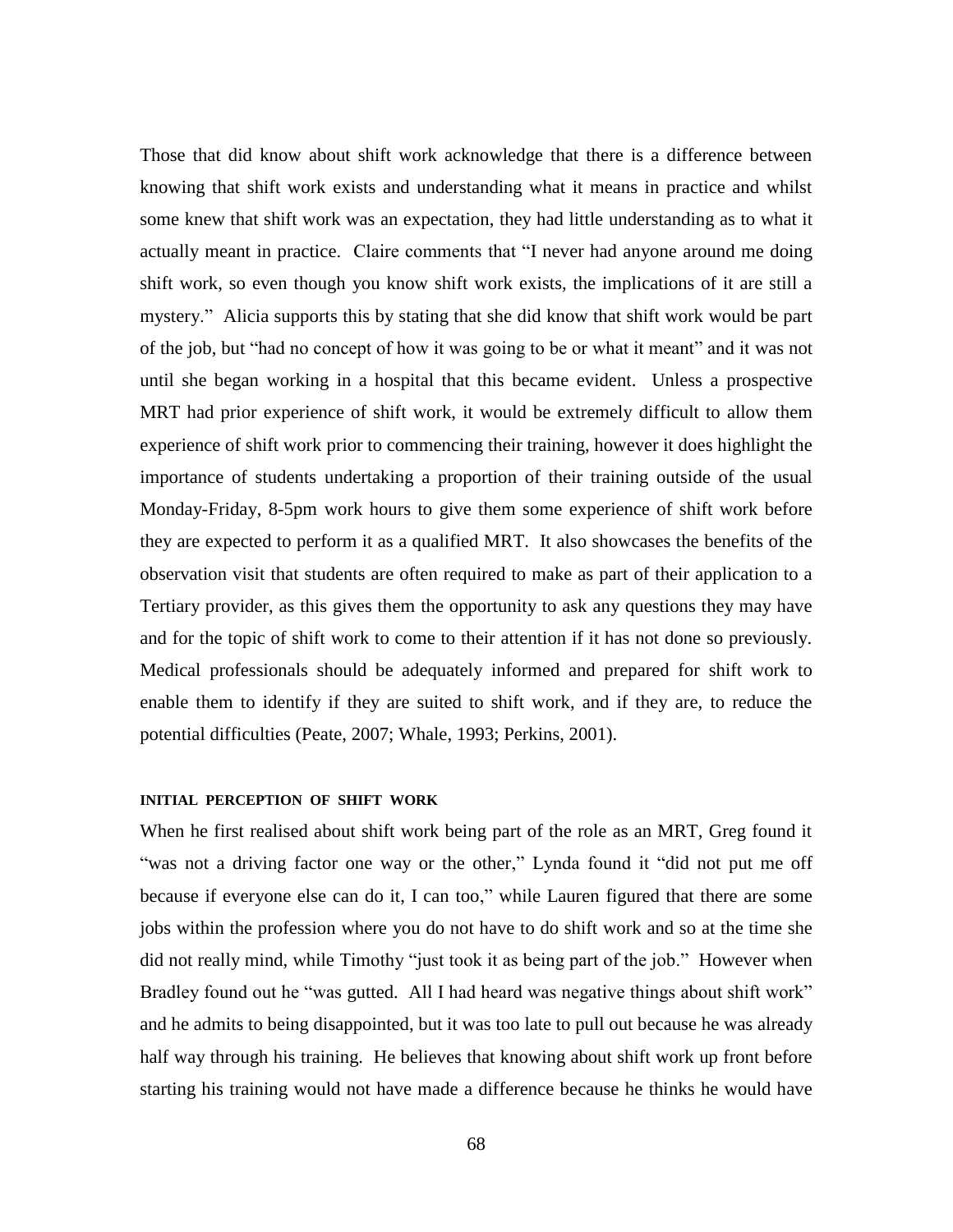just "taken it as part of the job," but he can see that for someone who did not like shift work, it could be a problem. Claire supports his thinking and believes that students are coming through that do not know about shift work which is a real oversight by the tertiary provider. This demonstrates how important it is that participants are aware of the prospect of potentially having to conduct shift work prior to commencing training as an MRT, and while it may not be so different for single people to adjust, if they have a family or strong dislike of shift work the results could be devastating. Dorothy thinks "if people knew what shift work was like [from the outset] I don"t know how many people would come into the career" and so from this point of view it could possibly be advantageous to the recruitment of MRTs if prospective students do not find out until it's too late, although it could bring the retention of these professionals into question.

Greg, Bradley, Lynda and Katie had no perception of shift work because they had no idea what to expect or did not consider what it would be like. Their outlooks are also represented in 20% of questionnaire respondents. Greg states that he did not really consider what working shift work as a radiographer would be like, "it just happened," while Bradley mentions that many people had said to him that with shift work "you miss" out on your weekends and you don"t get your social life." Rather than forming a negative perception based on this information, he remained open to the idea and decided that it would be different for him. Like Bradley, Lynda also had no perception of what shift work would be like, "it didn"t really occur to me." She notes that she did have some knowledge but "it was more about what the shifts were, but I didn"t think about the effects at all." One comment from a questionnaire respondent also reflects Lynda"s situation, noting that "I realised it would involve day and night and weekend shifts, but I did not think about how tired I could get, or missing social things." Responses from the questionnaire also show that most people either "did not think much about it;" "had no idea what impact it would have on myself and my life;" "had no expectations and did not reflect over that fact at all," with one respondent commenting that "I did not see that it was going to be an issue until I actually worked it" and another mentioning that they "did" not really contemplate what it would be like but I wanted to do this job so it was something that came with it." Bradley makes a very important comment that in hindsight,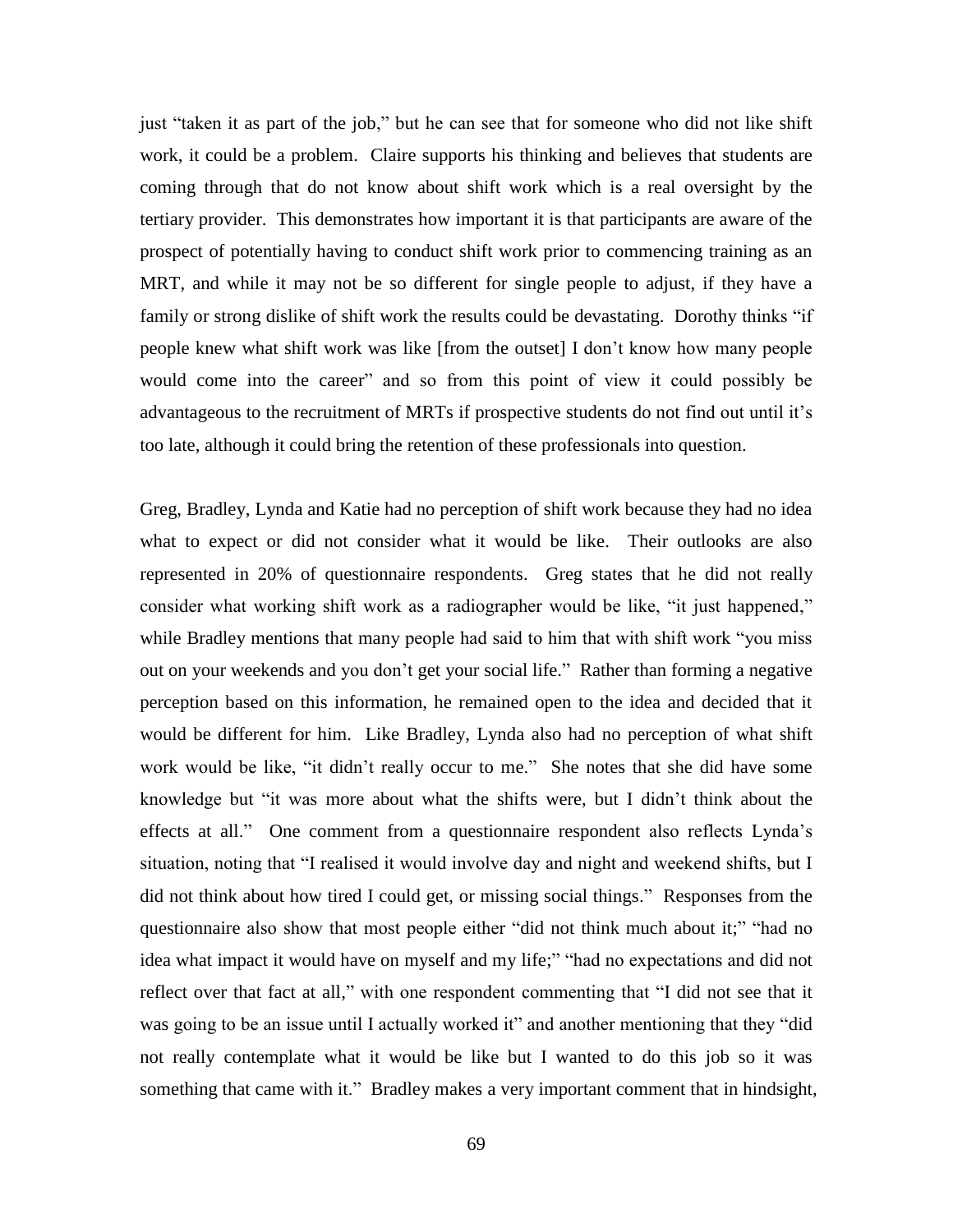"your perception of it really affects how you take it" and this stresses how crucial knowledge of shift work and the ability to create an accurate perception of shift work is if the worker is going to have an enjoyable experience of shift work with minimal impact on their lives.

Sarah considered that shift work might have a professional impact and, although she was dreading the night shift, she thought it would be fun doing shifts and working weekends. However she does not know if she really thought about how shift work might affect her personal life, and was probably more worried about how shift work would impact the professional side of the job, not how it would affect her personally. As a newly qualified MRT this would seem a fair observation due to the apprehension about working alone and "unsupervised." It is plausible that as a result of this, the impact of shift work could be considered more important on a professional level as opposed to its effect at a personal level.

The remaining interview participants either felt that their previous experience of shift work stood them in good stead for shift work as an MRT, with this thinking mirrored by 11% of questionnaire respondents, or held mixed perceptions about shift work as did 69% of questionnaire respondents. Dorothy was generally excited and looking forward to something different, albeit a little nervous and Alicia thought it would be "fun working different hours, different challenges, different times of the day or night, different presentations of patients and ability to think more on your own." These positive perceptions were reflected by 33% of questionnaire respondents, with comments such as "I thought it would be nice to work different shifts every day or week – to stop me getting bored with the same thing all the time;" "not too hard to adapt too and easy to recover from;" "I looked forward to it;" "exciting, fun, wide variety of patients and examinations" and "lucrative." Lauren contemplated that it would be "really tiring and didn"t look forward to it and Timothy was "a little bit worried" although he "wasn"t too scared about it," but recognised that when you start working by yourself for the first time, it could be a little bit scary. These negative perceptions were replicated in 36% of questionnaire respondents, with some commenting on the impact on their social lives, with examples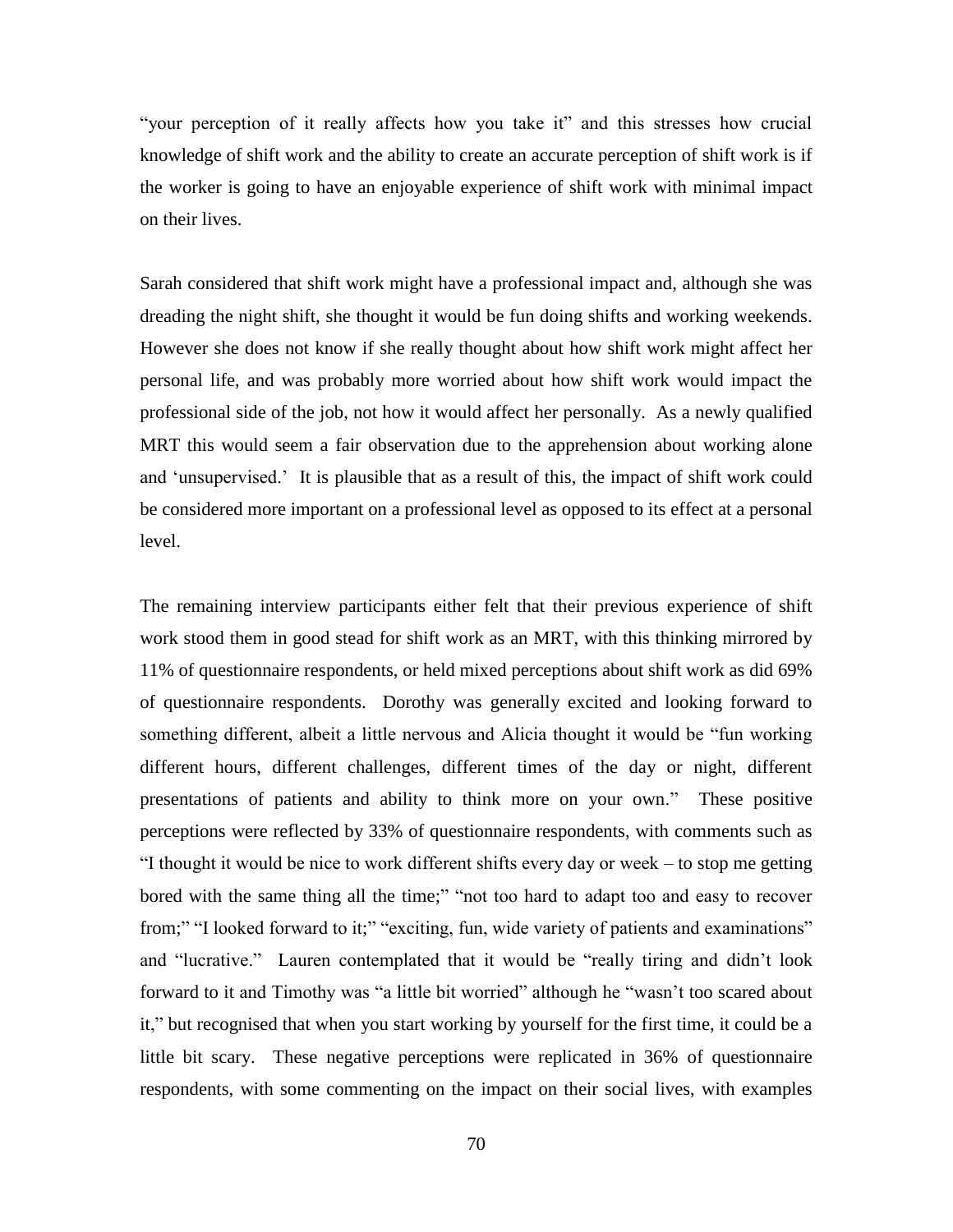such as "doing the shifts is ok, it's the effect on my outside life that was hard" and "hard" on my social life and outside work interests." Some found it "difficult to get into a routine," while others thought it would be "scary," "busy" and "stressful" and many shared the view that they perceived that shift work would be "very tiring."

Bradley makes the observation that "I got into this job thinking that you x-rayed broken wrists. I don't know why I actually chose it knowing so little about it." This comment would suggest that there are a number of perception issues pertaining to the profession, and that this issue includes, but is not limited solely to shift work. The importance of a mismatched perception cannot be downplayed as it is the platform on which the individual"s career as a shift working MRT will be built and largely determines the successfulness and suitability of the individual to this role.

### **THE REALITY OF SHIFT WORK**

When the interview and questionnaire participants were asked if the actual reality of performing shift work differed from their initial perceptions of it, the responses were mixed. Many interview participants and 18% of questionnaire respondents felt they could not comment on this as they had no initial perception about what shift work would be like and so had nothing to compare the actual reality to. Lynda comments that "I had no idea it would be like that. My perception of it and what it actually is was completely different," while Bradley points out that without having too much of an expectation about what it was going to be like, it is hard to know if it turned out to be what he expected. This situation, whilst not ideal, could be advantageous as these MRTs would likely have taken a more neutral outlook with shift work and therefore been more open-minded to the effects associated with it. However, it does mean that an alliance between perception and reality can never be met and as there is the breadth of knowledge and information available about shift work and its effects, it hardly seems fair to expect these MRTs to identify and cope with the impact of any of the effects of shift work they experience in a blind and uninformed manner.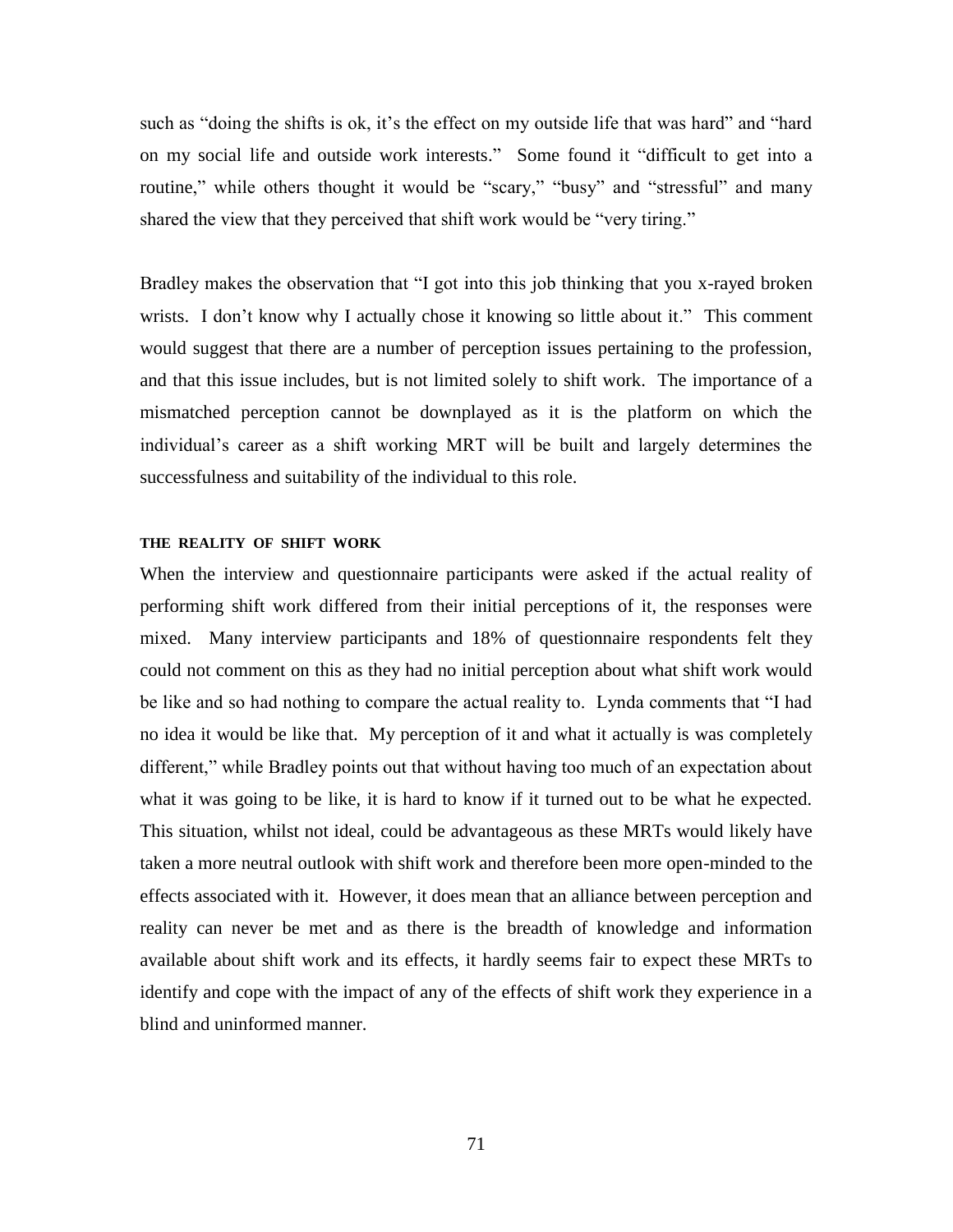Thirty eight percent of questionnaire respondents and three interview participants felt that there was no, or very little, difference between the actual reality they experienced and their initial perception, supporting congruence between the two, with comments from Claire, who felt quite neutral, Sarah who noted that "it is what it is" and Christopher who thought that shift work did turn out to be what he expected, proving that it is possible to align perception with actual reality. Comments from the questionnaire respondents were minimal as the majority simply answered the question without justifying their answer, however the comments that are provided are similar to those of the interview participants, and include "no one ever lied to me about it, it is what it is," and "both my parents did shift work so I saw the effects on them before I started the job." These comments are supportive of the notion that this is the ideal scenario, mainly due to the fact that if MRTs are aware of the existence of shift work, and well informed as to the implications of it, even if they have not experienced the effects for themselves, the knowledge and insight alone can assist with ensuring their initial perception and actual reality is aligned so there are no surprises, as Lynda noted she would have preferred.

Four interview participants and 44% of questionnaire respondents stated that their perception of shift work and the actual reality they experienced were not aligned and quite different. This proportion of MRTs might appear high, however it must be considered that the actual reality they experienced may have differed because it was either better or worse than their initial perception and so limited inferences can be drawn from this result in isolation. Twelve percent of questionnaire respondents in this category supplied no comment or their comments could not be catalogued as justifying an experience that was better or worse than their perception, while for 29% of questionnaire respondents, their actual reality was better than they had initially perceived. Comments from the respondents included "I am better able to sleep than I thought;" "night shift is a bit easier than I expected;" "more interesting and independence, good fun at times due to camaraderie;" "not really that tiring, do not mind it at all in moderation" and "it was not as bad as I thought it was." Two interview participants also experienced that their reality exceeded their perception, with Lauren finding that it turned out better and Tiffany noting that shift work was fun, "I loved all the trauma and after hours work…in some respects it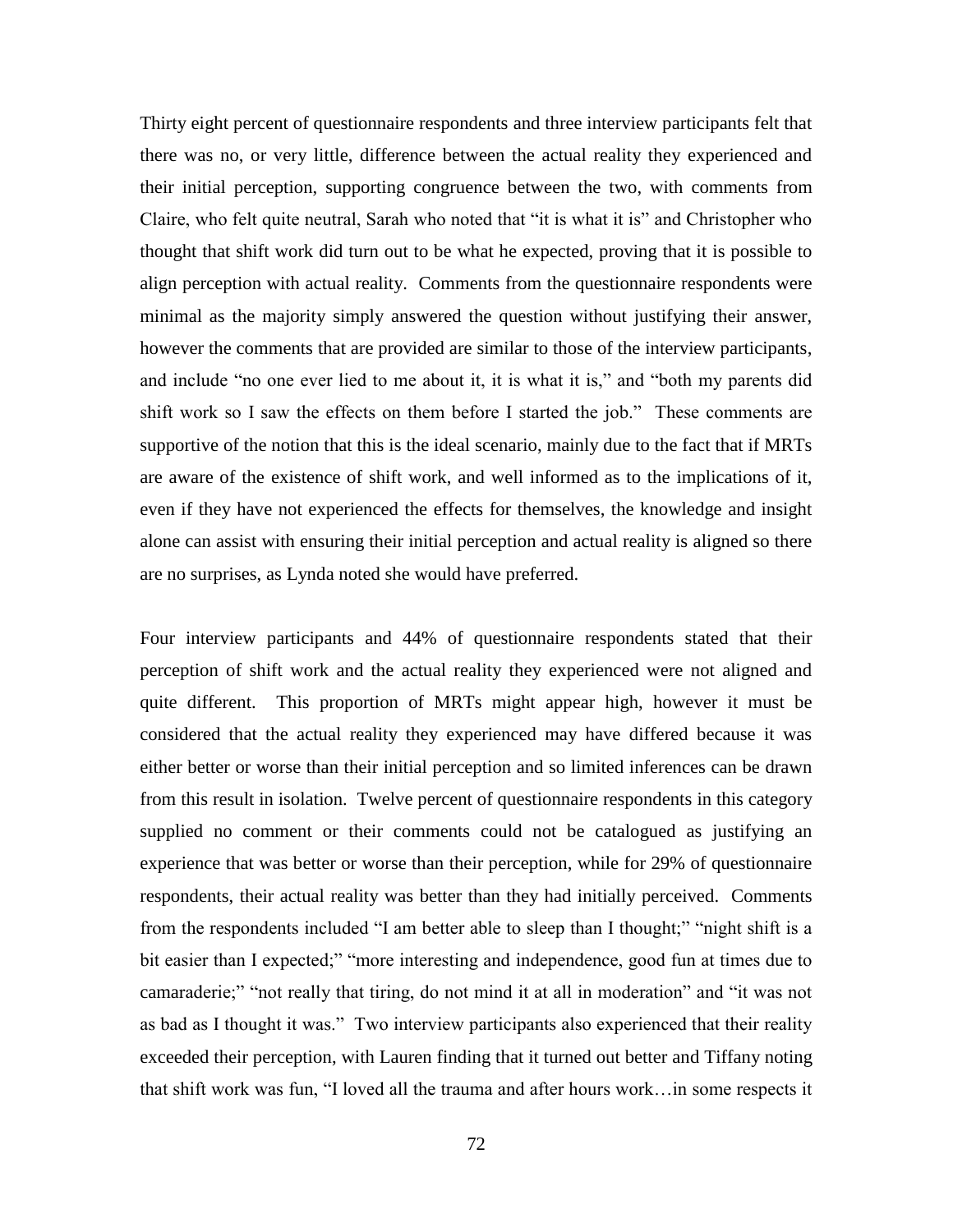was a novelty because I hadn't done it before." Whilst it is pleasing that these MRTs have experienced a reality that surpassed their perception, it seems that their perceptions were lowered as opposed to the reality of shift work being high which is unfortunate, although as Bradley points out "low expectations are easy to please."

Two interview participants felt that their actual reality was worse than they perceived, with Dorothy not aware of the impact shift work would have on her and Timothy mentioning that it did not turn out be what he expected, "no…it caught me out with a few little surprises...it hasn't all been plain sailing." These thoughts were represented in 59% of questionnaire respondents in this category. Comments from this group of MRTs included "it is harder and more tiring than expected;" "I did not realise it would be so exhausting;" "it is a lot harder than I imagined it ever would be, I stopped doing it as soon as I could;" "did not expect to feel so tired and I"ve aged" "reality is way more disruptive" and "the effects of shift work are greater than I actually perceived." This misalignment has potentially occurred for one of two reasons, either the initial perceptions of these MRTs were unrealistically high, or alternatively their perceptions were realistic but the impact of the effects associated with shift work were simply too immense. Neither scenario is ideal and improvements must be implemented to ensure that the initial perceptions of shift work are informed and realistic or the impact of the effects of shift work must be minimised or eliminated.

It has been identified that an MRT"s overall attitude towards shift work is constantly evolving depending on their personal and professional situation, and the alignment between perception and actual reality must also be considered in the same light. These remarks and trends are simply a snapshot in time and are subject to change because, as their experience of shift work expands over a period of time, the actual reality will alter meaning that at any given time it may or may not align with the initial perception. This occurrence further highlights the importance that MRTs have initial perceptions that are honest, realistic and based on fact because these views are the foundations that their actual reality will be built upon. If each MRT is informed and prepared for the changes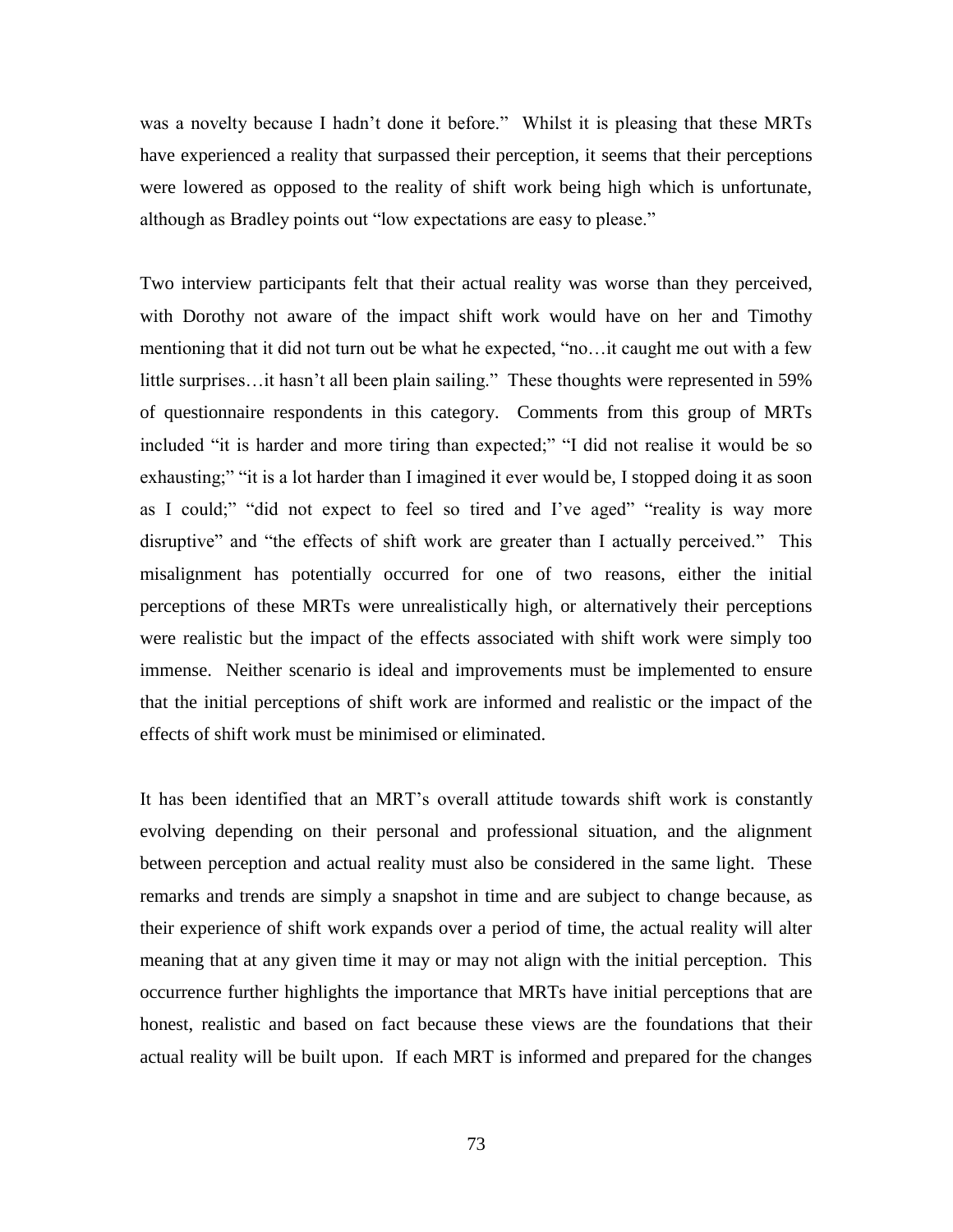in the reality they will experience, they will be better adept to cope with them in a positive fashion, meaning their overall experience of shift work will be more favourable.

#### **OVERALL OPINIONS OF SHIFT WORK**

One surprising finding was the large number of participants who said they liked shift work. Along a continuum between "love" and "hate" shift work, Bradley and Sarah loved it, Lynda, Christopher, Claire, Lauren, Timothy liked it, Katie and Greg do not mind it, while Dorothy dislikes it the older she gets, Alicia does not like it as she finds it a struggle and Tiffany found picking a place along the continuum really difficult. Most justified their position by stating the different advantages and disadvantages that were important to them. At the conclusion of the interview most maintained their initial opinion of shift work, however Christopher commented that "the interview has given me a lot of insight into it and I"m thinking maybe I don"t like shift work as much as I used to," although after much deliberation he maintained his original position. These results are supported by those of the questionnaire which show a similar trend with 21% reported that they loved or really enjoyed it, 61% liked it and 18% hated or strongly disliked it. Many reasons were given in justification of the rating, with most centered around the various advantages or disadvantages important to the individual, but with an underlining thread that it is "part of our job so just get on with it and do it." The literature reports that approximately 10% of shift workers enjoy it, while the rest endure it but typically complain about their shift work schedule and varying levels of intolerance (Garabino et al., 2002; Perkins, 2001), which is generally supported by these research findings.

This predominantly positive opinion of shift work is surprising because each participant could state the disadvantages and negative effects associated with shift work, which typically received a large amount of criticism overall. Lynda sums it up when she says "as much as I complain about it, I don"t think I mind it all that much" and this finding would indicate that the advantages, regardless of how few there are, would appear to be sufficient enough to counteract the disadvantages and ensure the overall opinion of shift work is favourable. It is likely that the negative aspects are accepted as part of the job, highlighting the advantages and so a favourable opinion is based around this. The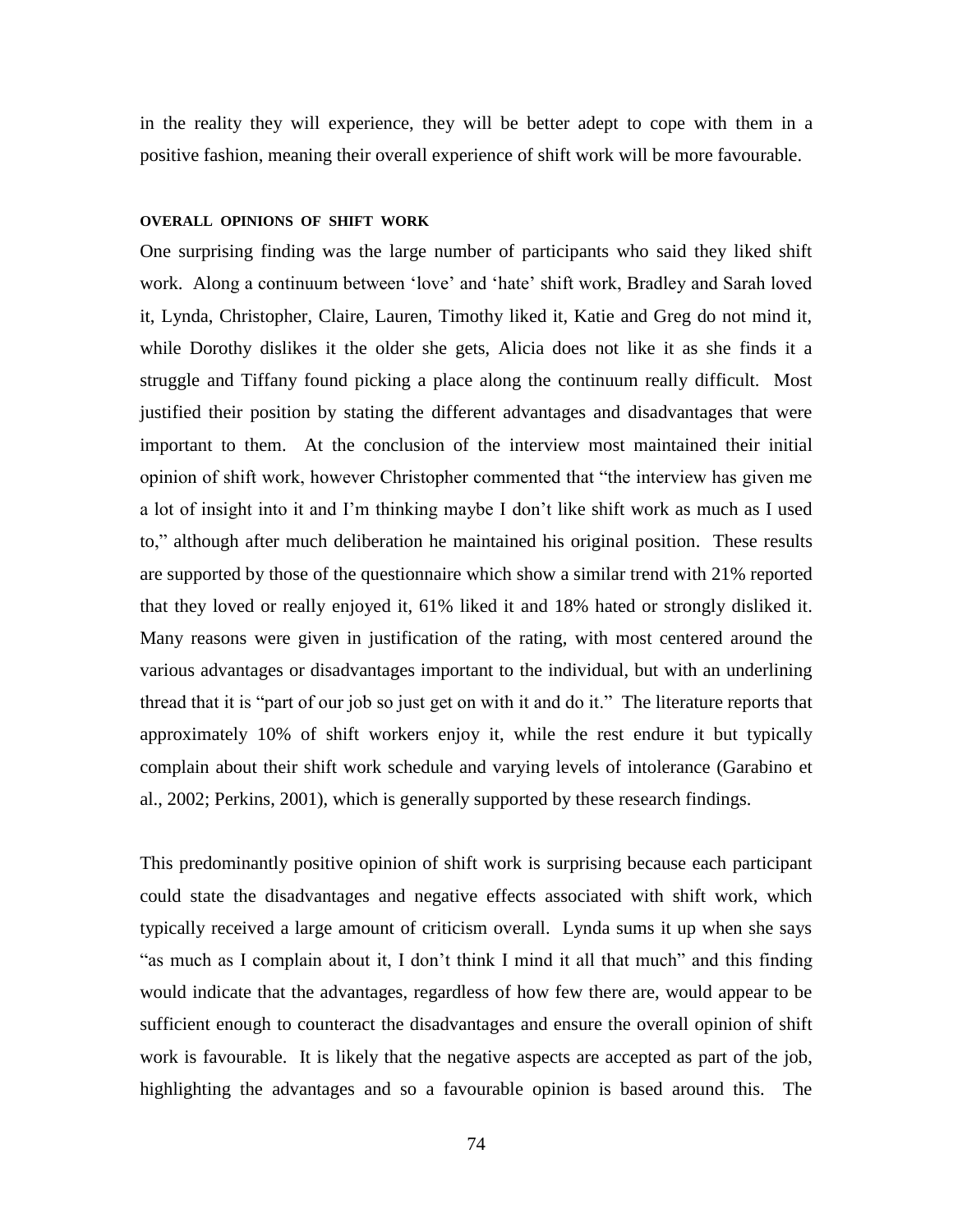potential exists that once they cease to perform shift work and reflect on this time, the opinion they held of it may not align with their reflections of it, meaning it is after they have ceased performing shift work that they form an accurate opinion of it. This can be supported by a response supplied in the questionnaire stating that "it was not until recently when I came off shift work that I realise how much it interrupted my life and made it difficult." The reminiscent study cited by Spurgeon (2003) supports this as it considers that most professionals are not aware just how bad things are at the time and this would indicate that some form of intervention is necessary to improve the working conditions for shift working medical professionals.

Alicia commented that if someone asked her 20 years ago what her opinion was of shift work, she would have said it was fun and she loved it. She puts her change in opinion over time down to reaching saturation, having a family and other commitments that she did not have at the beginning, increasing tiredness and the impact of ageing. Greg also stated that while he likes shift work now, he is only new into his career and he acknowledged that if asked again in 10 years he would probably have a different view of shifts. Dorothy loved shift work when she first started, but now finds she can"t function afterwards and so she dislikes it. She attributes her change in opinion to a mixture of ageing and her personal life situation changing: "Life becomes more complicated and more involved, relationships develop and your priorities change, whereas when I had just started, it was just me." From this, it would seem clear that people"s opinions of shift work are not static, but evolve over time depending on their health status and tiredness, family circumstances, age and length of time performing shift work and so it is important the workers themselves and the departments within which they work, are aware of this possibility so that suitable measures can be put in place to allow for this fluid nature of opinion regarding shift work.

# **Role of Tertiary Providers**

Many of the issues associated with shift work and how workers cope with them originate from the initial realisation that shift work is a large part of the profession. The issue of when prospective MRTs are aware of this would appear to be crucial to their ability to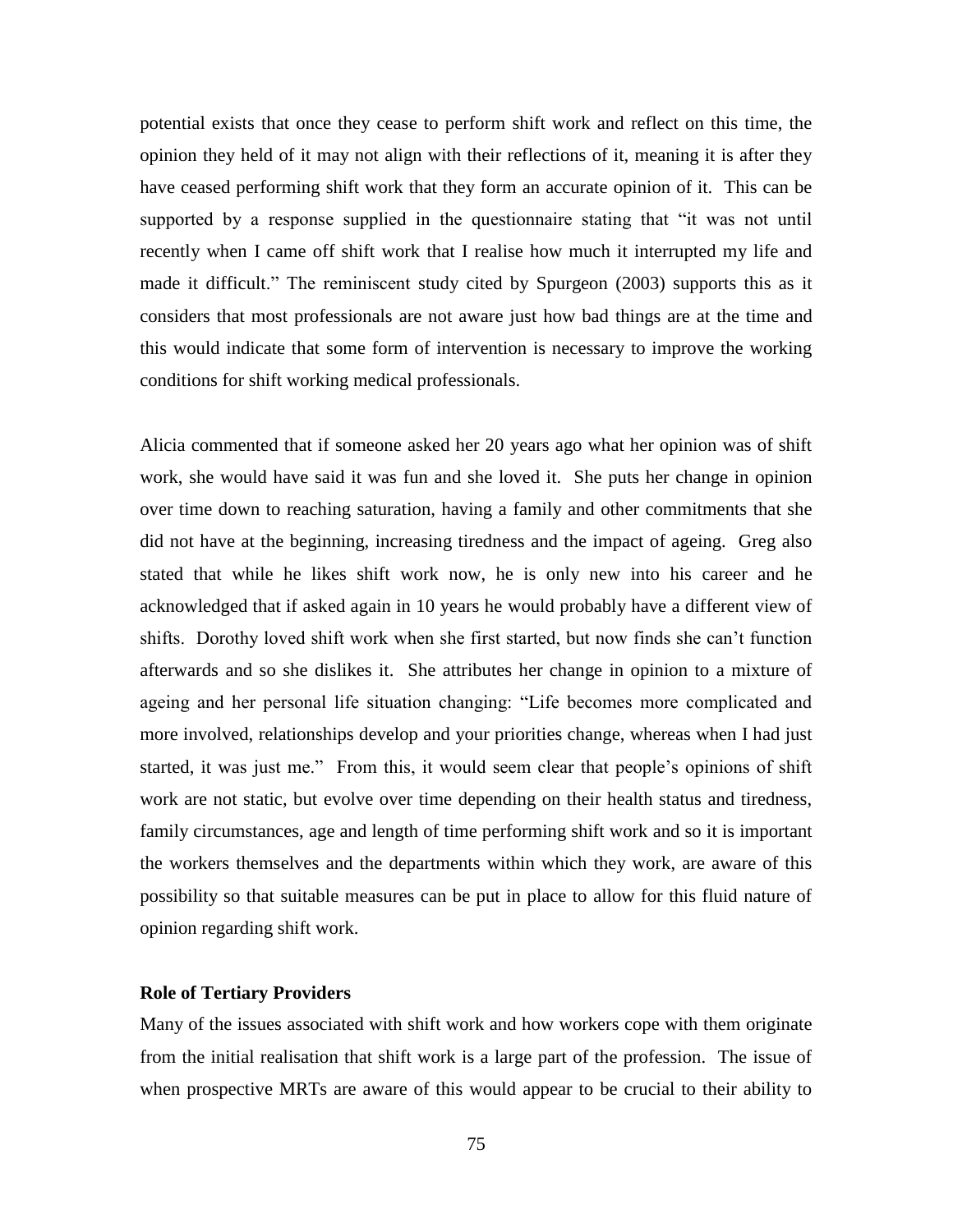cope with it. There was a mix of those who knew about shift work (largely the older participants in their second career) and those that did not (mainly school leavers or young adults beginning in the workforce). This could be put down to sheer naivety on the part of the individual, however Tiffany"s experience would seem to highlight the root of the problem. Tiffany trained as an MRT when it was still a Diploma and she explained that shift work, and the possibility of performing it, was spelt out in all the brochures, information and application forms about the course so she was very aware of its existence and the potential that she would conduct it when she qualified.

In contrast to this, Bradley, Dorothy and Sarah all comment they did not realise shift work was part of the profession until well into their first year of training, if not into their second year. This could be attributed to the fact that the training had changed to a degree programme offered by a large tertiary provider when they began their study. The perception is that this change has potentially meant that the information regarding the profession has disappeared from the advertising, because, instead of advertising the profession and career as was the case in Tiffany"s situation, the Tertiary provider may be focused on providing the qualification and so some of the information regarding the profession may have been lost in this transition. The majority of interview and questionnaire participants comment that at no time during their training did they receive any information regarding shift work from any of the Tertiary providers where they gained their qualification. This highlights the potential that if the provider does not portray this information, and indeed it may not be their responsibility, it remains a vital piece of information that must be portrayed to potential students from another avenue.

#### **Shift Work in the Longer Term**

It is reported that approximately 15 - 20% of shift workers abandon shift work because they cannot tolerate the disruption and associated effects and are never able to suitably adjust (Garabino et al., 2002, Harrington, 2001). However, the results of this research show a very even split of participants that consider themselves performing shift work into the longer term and those that would like to stop immediately or within five years. Bradley sees it as more a short term thing while he"s single; Alicia does not see herself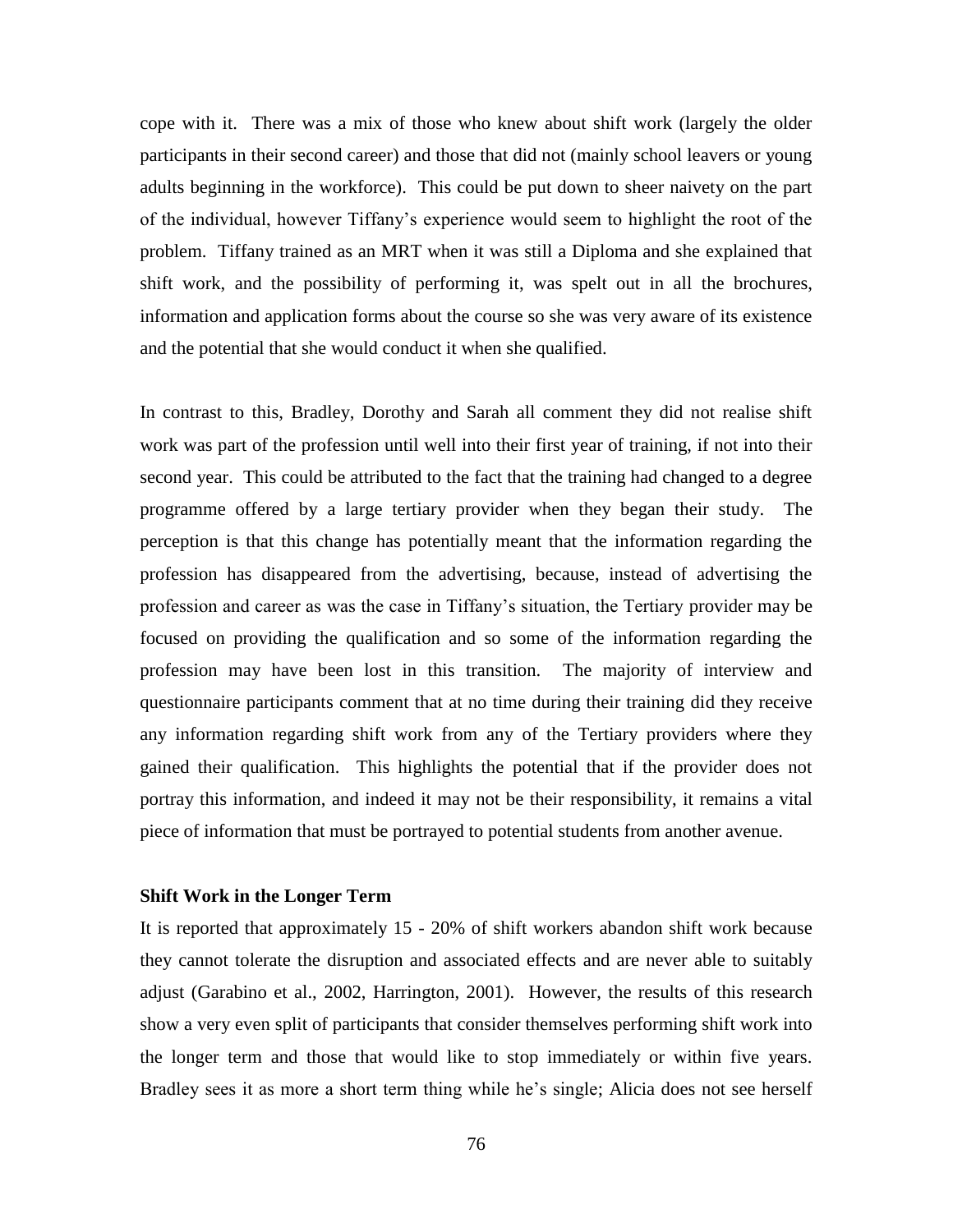doing shift work for much longer and would "like to stop now," while Tiffany really enjoyed it at the start but is at the stage where she could give it up. Sarah comments that it"s good to have variation, but she does not see herself working night shift in the long term, especially once she starts to have a family. Of the opposing view, Lynda does not know if she'll be doing it when she's 50 years old, but for the foreseeable future she will definitely be doing it, Christopher is "quite happy for it to go on" as long as he is in good health and enjoying the advantages associated with it and Timothy sees himself being fulltime on the shift roster "for another 10-15 years."

Katie has really struggled with the effects of shift work and when asked if shift work was at the point where she might consider changing the way that her career is structured she replied "I think I"ll look at going elsewhere…maybe private," however when asked later in the interview about doing shift work into the longer term, she commented "yeah, I"ll give it another 5 years." Greg does not think he would like a 9-5pm job, and Lynda also comments that if a Monday to Friday, 9-5pm position came up, she does not think she would be keen on it. If she actually had the opportunity, she does not think she would take it because she prefers it the way it is. This shows that no matter how bad shift work is for some, when it comes to the crunch of actually doing something about it, no action is taken and the reason for this almost seems to be one of fear of the unknown, that there is some security in what is known and experienced. Despite the negative view of some MRTs towards shift work, they like the advantages and are afraid they would miss out by no longer doing it. As a result, they do not think they will like the alternative and so remain in the shift work cycle. This thinking could indicate that shift work becomes ingrained in who you are, what you do and how you live your life.

### **Attitude Towards Shift Work**

Tattam (1995) states that the attitude with which an individual approaches shift work immensely influences the degree of impact it has. A clear trend from the interviews indicated that an individual's attitude was important in determining how successfully shift work can be integrated into their career and their life. Bradley was "pretty adaptable to things and just take it as it comes" and it was clear that his attitude had helped him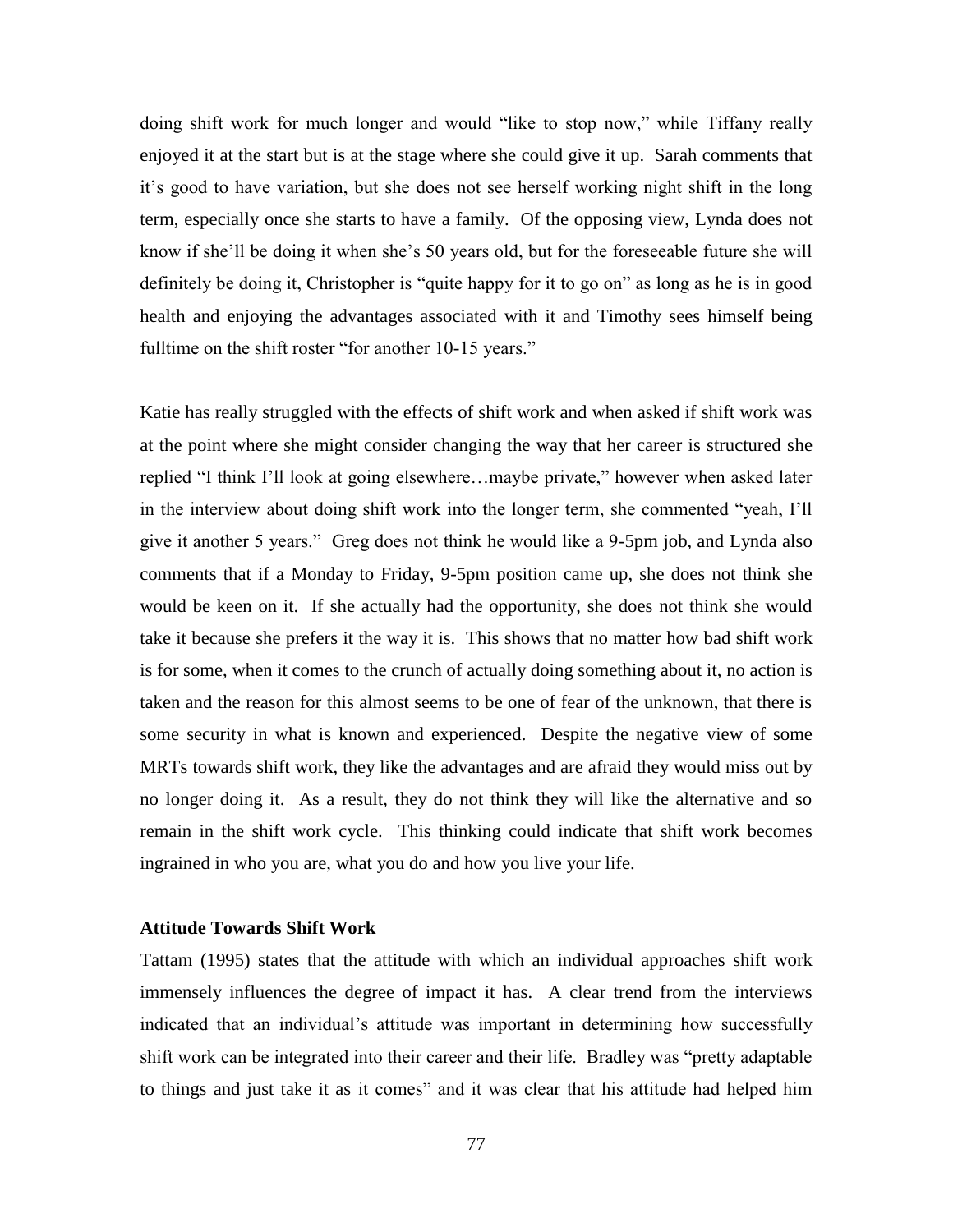cope with shift work. He comments, "just make it work for you and if you decide shift work is bad then you"re going to hate it and you"ll look for the worst points, but if you decide that there"s good points in it you can look for that." He credits his positive and open attitude as being the reason why he has enjoyed shift work from the outset. Dorothy"s belief, that it is all about the attitude that you approach it with his thinking supports his thinking. She notes "I think you can wind yourself up too much…it all comes back to your attitude." Christopher also mirrors these opinions and he believes that having an open mind and positive attitude going into shift work set him up well for the first year and how it actually turned out to be. He continually strives to turn each issue into a positive and finds that that outlook works for him. Timothy and Claire also believe that attitude plays a huge part and Claire comments that "if you come into it expecting to get what you want or demand what you want, you will maybe be not so pleasantly surprised." These views could suggest that the attitude with which shift work is approached has a very strong link with the overall opinion and successfulness of shift work. Keeping an open mind, being adaptable and accepting to any issue that arises, whilst actively striving to find the positives associated with shift work, clearly seems to build a solid platform upon which to base a career in shift work.

## **Suitability for Shift Work**

A small number of interview participants acknowledged that they felt that some individuals are simply not suited to shift work, or that there are some personal characteristics that made a select group of individuals more suited to shift work. Alicia thinks that there might be some people who possibly just are not suited to shift work at all, while Katie goes a step further by stating that "I'm probably the personality that just does not work well, I do not tend towards shift work. Some people it suits them well, some people it does not and I"m sort of in the middle of the rail, I can take it or leave it. I would rather not do it and have a better quality of life and a better quality of sleep." Admi et al. (2008) defined a person who cannot adapt to shift work as someone who complains of difficulty falling asleep after shifts and who awakens multiple times during their daytime sleep following a period of night shifts, which would fit with the difficulties Katie has had as a result of shift work interfering with her sleeping patterns.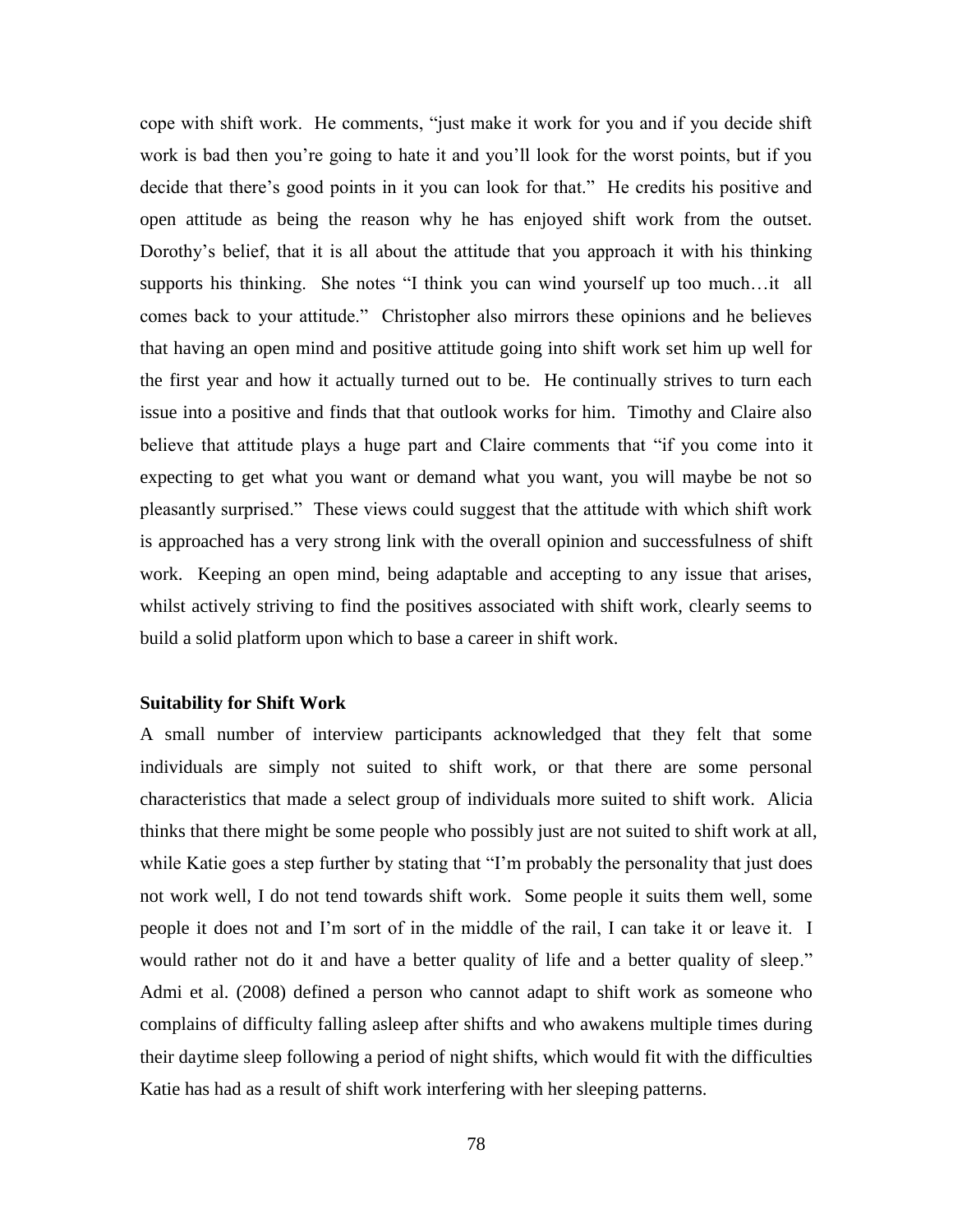Harrington (2001) argues that personality plays a significant part in the ability to tolerate shift work. Claire's comments support this, maintaining you have to be the right kind of person to be an MRT. She thinks that "it"s not a job you"d be very good at doing if you hated it because of the call and the people and the hours, you'd be miserable...and yes, they are horrible to work with." Claire's comments highlight the fact that it may not be a matter of simply being suited to shift work or not, but more that shift work is part of the profession and that there are some characteristics that are more desirable for individuals to possess if they are considering coming into the profession. This provides a further reason to support the importance of prospective students being aware of a wide range of aspects pertaining to the profession and not solely the qualification they will gain. Phillips and Houghton (2007) report that extensive tests have been conducted in order to determine whether a certain personality group would be more suited to partaking in shift work, however these tests have been unable to accurately predict which individuals are best matched to tolerate or cope with shift work and its effects. The individual factors that predispose a person to shift work intolerance are not yet fully understood and thus too little is known to draw any definite conclusions as to who will or will not be able to best tolerate shift work (Reid et al., 1997; Scott, 2000; Glazner, 1991).

The number of participants in this study that had some previous experience of shift work before starting in the profession indicated that they knew they could cope with shift work and its associated effects. Based on the number of participants who were unaware that shift work was part of the profession when they joined, it is not clear whether the decision to join was consciously based on shift work or not. However, it does indicate that the more people who realise shift work is a factor going into the profession, will mean those that apply are better suited and therefore more able to tolerate the effects. Christopher is quite clear when he comments that "this is the work environment you volunteered to go into, no one"s forced you into it, so you either accept it or you don"t accept it and if you don"t accept it then you find another job." The importance of ensuring that the majority of a group of shift workers are suited to their role as an MRT, including the shift work aspect is highlighted by Crowly, Lee, Tswng, Fogg and Eastman (2004) as they believe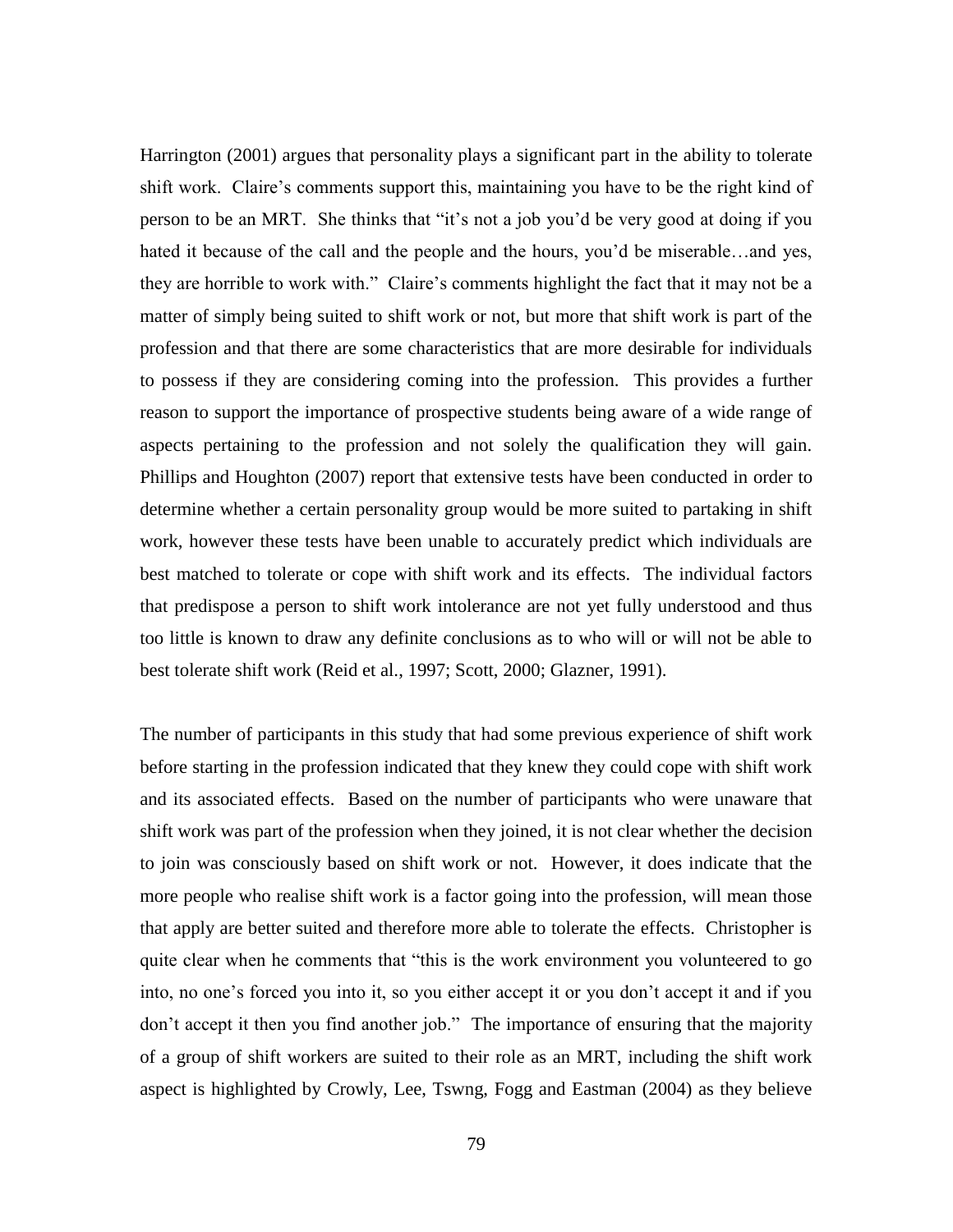that good shift work adaptors have been found to have significantly better daytime sleep, fewer social and family disruptions and increased alertness during their shifts than poor shift work adaptors.

# **Evolution of Shift Work**

A few participants commented that there have been many changes to the profession over recent times and yet they felt that shift work has been one area that has not evolved to keep up with the changes. Alicia commented that "the workload over the years has definitely increased," meaning the approach to how she works is different to how it used to be. She gives an example of a hospital she used to work where "you"d come in [oncall] and do a CT, then you"d go and do an ED x-ray and you did a bit of everything, but there"s no way in the world that could happen now." She believes that there have been lots of changes to the profession, equipment and services, but shift work is the only thing that has not kept up, everything has changed around it. Claire mirrors this view and in her opinion feels that workloads are getting larger and the technology and services offered are expanding, yet shift work is something that has stayed the same. Reasons for this might include the fact that it is too difficult to the department to change what may be currently working, regardless of how well, or there may be no idea within management that changes are required if shift workers are not prepared to bring light to the issue and suggest alternative solutions. Lauren comments that years ago, the majority of the nurses performing shift work lived in nursing homes and she can see that "that would not be as bad an environment because you literally crawl from the nurse's hostel on the hospital grounds, or close to the grounds, to work and crawl back home again." She regards this as being less detrimental to the individual because "you could have been asleep until 10 minutes before your shift started, whereas people living further and further away from their place of work, which is just one of those things, it means you do have to be awake longer than just the shift." This highlights that it is not just the profession which has evolved, but also the way people are leading their lifestyles and the fact that their job is no longer the centre of their existence. This must also be considered when applying the principles of shift work today in practice.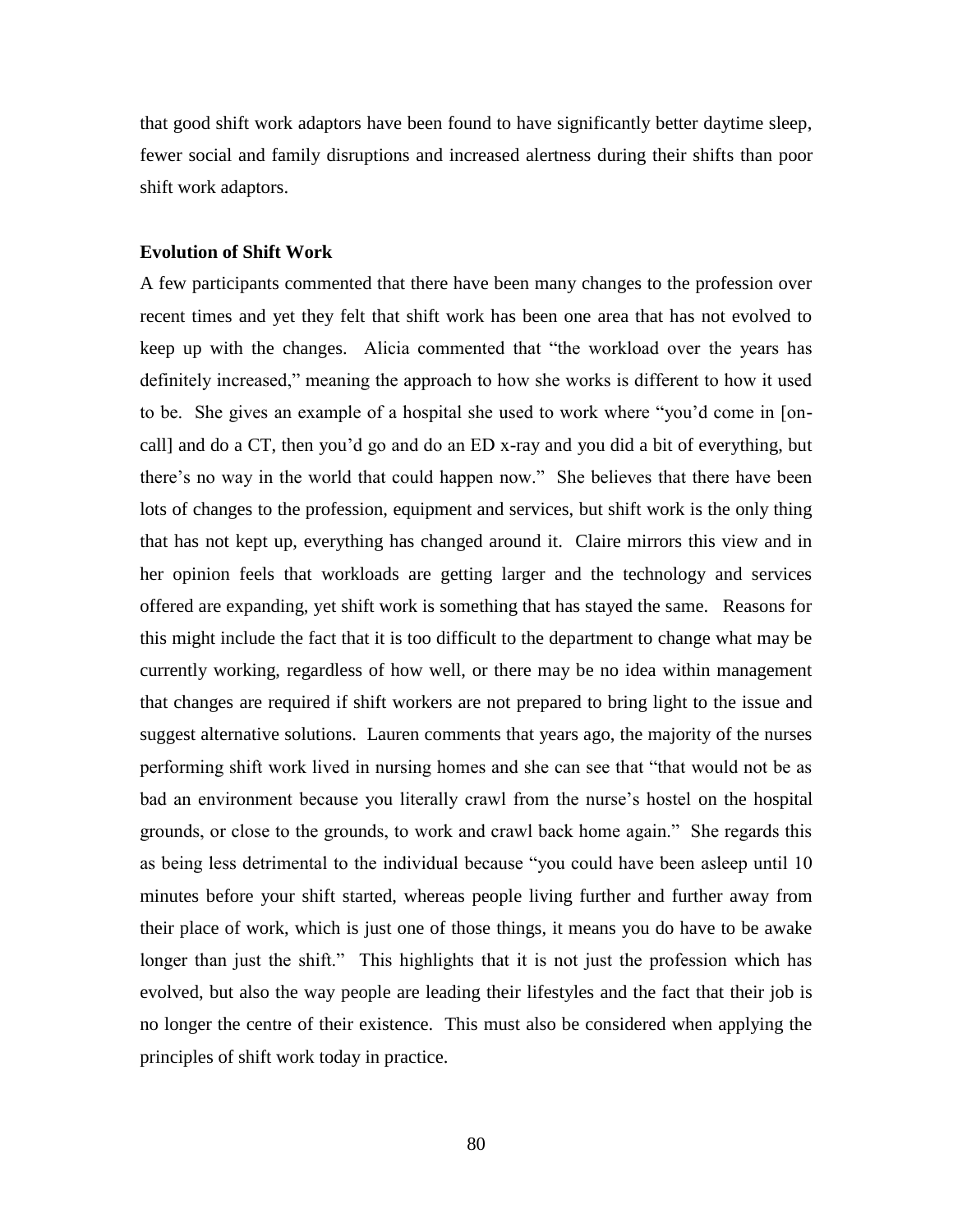# **Shift Work as an Excuse**

Seven participants report using shift work as an excuse, either to avoid partaking in an activity or to justify an action. Bradley comments that he has used shift work as an excuse to get out of an event or social function, but is more likely to use it as justification for sleeping-in as a treat or justifying some other personal luxury. Lynda has also used it to avoid a social event, while Alicia adds that she would probably use shift work as an excuse to avoid doing something as opposed to justifying an action. Sarah has picked up a shift before as a way of avoiding a day rostered to the Barium suite while Katie often justifies "buying or eating treats and sweets when on shift by the fact that I"m on shift and so I do deserve them!" Claire comments that sometimes shift work gives her an excuse as opposed to being entirely the reason and as a procrastinator, shift work gives her the perfect out for not doing things but she suspects that a chunk of that is her using shift work as an excuse but she "could be pleasantly surprised to find that everyone does that!" As a result of these findings it would appear that Claire is not alone in this factor and that shift work is often used to the advantage of MRTs as a way of avoiding an activity or justifying an action.

#### **Thinking about Shift Work is Worse than Performing Shift Work**

A number of interview participants believe that the thought of shift work is worse than actually working the shift and Bradley comments that there is a stigma or mindset attached to shift work which, once broken, means that working shifts is not a big deal. He maintains that: "for me, the thought of night shift is worse than any of the other shifts, but when I actually get to work I find the night shift is really awesome and I enjoy it." The thought of night shift would appear to be the biggest culprit, with Dorothy, Alicia, Christopher, Tiffany, Sarah and Katie all singling out night shift as the main offender. For Sarah the thought of night shift starts to play on her mind three to four days before and Alicia also finds the build-up probably starts a few days before the shifts start. The reason for this misalignment may be explained by the fact that everyone else is at home or socialising and the worker cannot join them as they have to go to work. Once at work however, they are no longer the 'odd ones out' as everyone else at work is in the same situation and so can settle into their work and find it quite enjoyable as a result. Timothy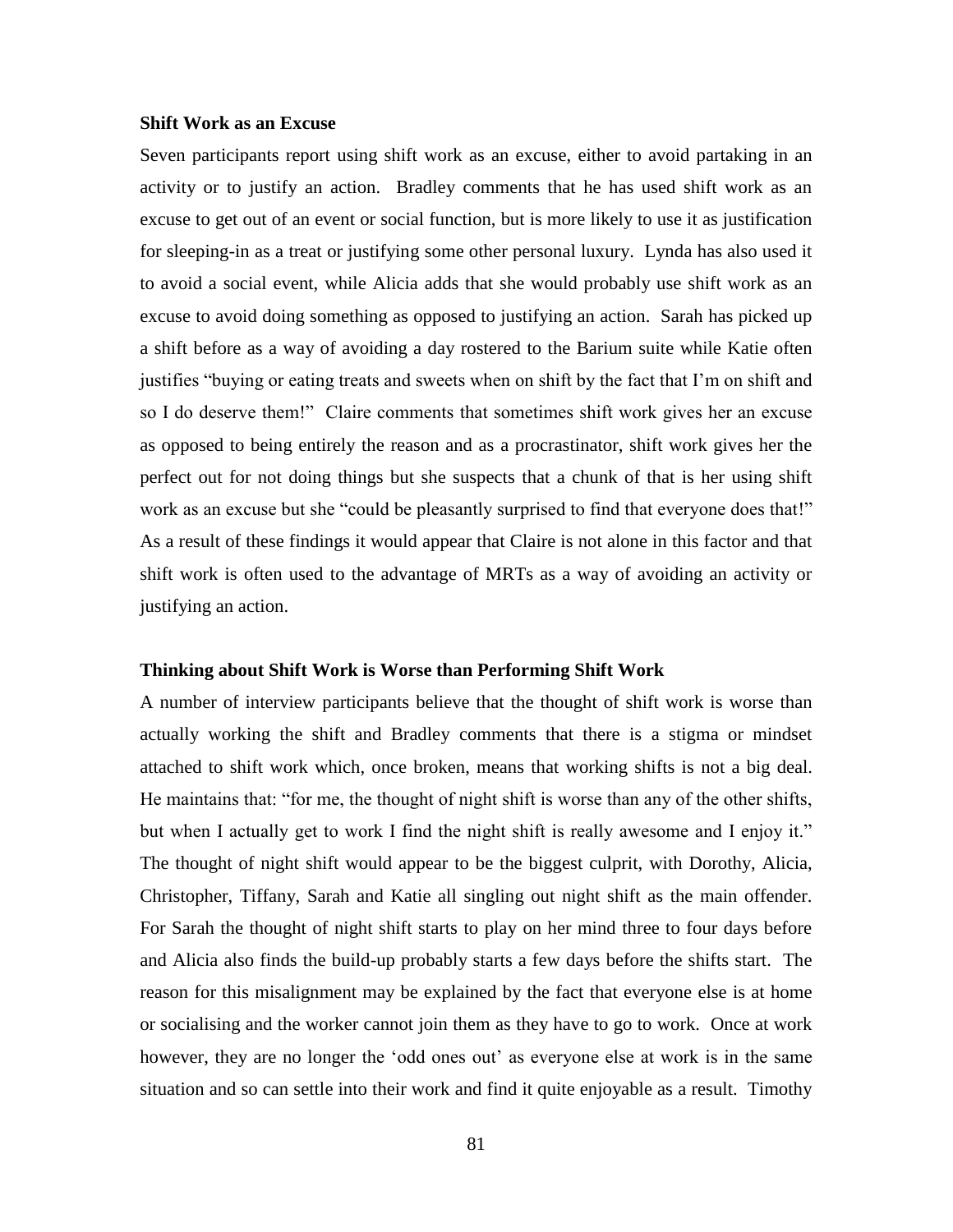comments that a feeling of foreboding could also be due to "fear of the unknown," particularly for the younger ones with less experience because of the sporadic and unknown nature of the workflow and lack of experience to call from when faced with new situations. Whereas he had experienced colleagues that made him feel comfortable and gave him confidence in his abilities as a new graduate, with a large number of new graduates on the shift roster currently, he feels "they are probably just feeding off each other"s insecurities."

### **Society's Perception of Shift Workers**

Many of the interview participants felt that they were treated or viewed differently by society when they were making use of their free time in the public arena as the perception of society in general is that they should be at work during these times, leaving society to presume why they are not. The majority of those that did not admitted to not having thought about it before or simply not being bothered by it. Alicia and Timothy comment that they do not feel they are perceived any differently by society when they are out and about, or if they do it does not bother them. However they are both older participants and Alicia wonders if maybe it would be more of an issue if she was younger or for other younger shift workers. Katie, also a more mature participant, comments that "people I know and who know me know that I do shift work" and so she does not consider it a problem at all. Sarah, a younger participant, comments that while she hasn"t really thought about society"s perception, she feels she has noticed it on occasion.

Claire notes that "the world assumes that you work 9-5pm…society pretty much assumes that if you"re in bed at 11am, you"re just a lazy ass or you don"t have a job." She finds that trying to make appointments and do jobs like go to the bank can be "weird and unusual" but has found that if she goes in her uniform "everyone just assumes you"re a nurse and they're a bit more understanding." Claire recalls an experience where she felt she was judged by society when she went to a "bottle store one morning about 10am to get a bunch of stuff because a couple of us had just come off night shift and we were going to be having some drinks at 11am and from that point of view we were judged by society, heavily, heavily judged...the general public do look at you oddly when you're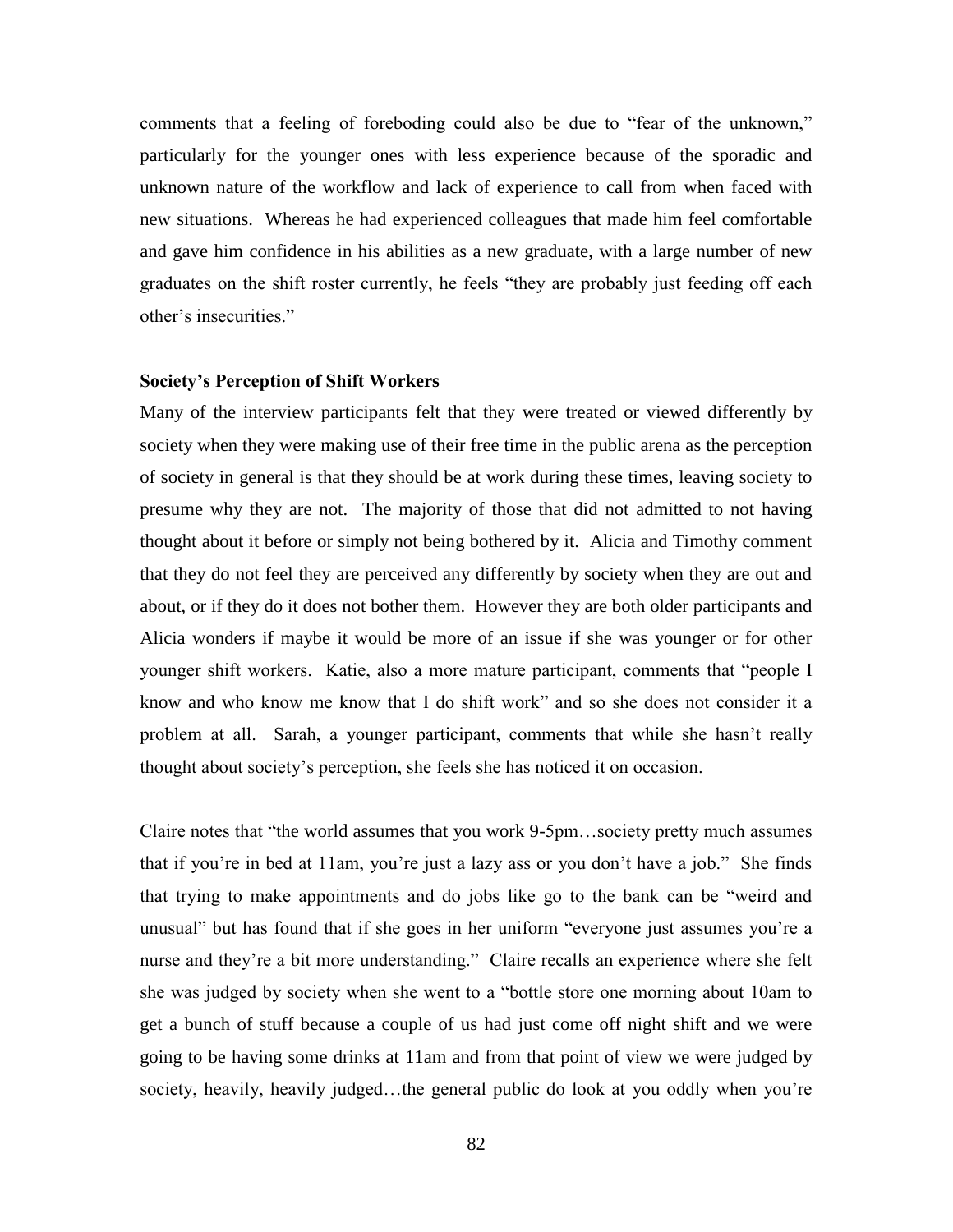getting takeaways at odd times of the day." When she does explain to them about shift work, she finds that they have no idea what she means. During her time doing shift work, she has found that "shift work is easier having access to stuff in big cities; if you"re doing shift work in a small town it can be unusual." Christopher feels society"s perception more intensely being a male as they are considered to be the main breadwinners. When he is having time off during the week, he finds he voluntarily tells people that he does shift work and is having some time off, and he feels that that is his way of subconsciously dealing with the judgments or perceptions of society. He comments that a lot of jobs today include shift work and people who job share, so society"s perception was probably more applicable 30-40 years ago and may be not so relevant nowadays; however he still finds it exists.

Dorothy avoids spontaneous trips to the supermarket whenever possible, but admits that when she is out during the day she does not "dress like a bum so I"m not looking like I"m not having a job," but goes out of her way to look nice because she thinks that if you go out "in rags or whatever you could throw on, you could get a negative look because you look young and you're not at work when you should be." Dorothy finds that when she explains to people that she does shift work they think it is great that she gets time off during the day to do activities, but they do not understand that it means she has to work until late at night. Lynda believes that society judges her when she is enjoying her free time in the public arena and when she explains to society that she does shift work, they do not understand the implication of it: "They probably get that you do shift work, but they probably don"t realise how that affects everything else." She definitely believes that there is a lack of awareness in society about shift work and shift workers.

Bradley has not ever really noticed society's perception of him as a shift worker but when he is in the public eye he wonders about the other people and why they are in town and not at work. This is a sentiment mirrored by other participants. Christopher is aware that he judges society when the roles are reversed and wonders what sort of jobs men have when they are out and about during the week, while Dorothy knows that when she sees people who look scruffy in town when they should be at work, she wonders why they are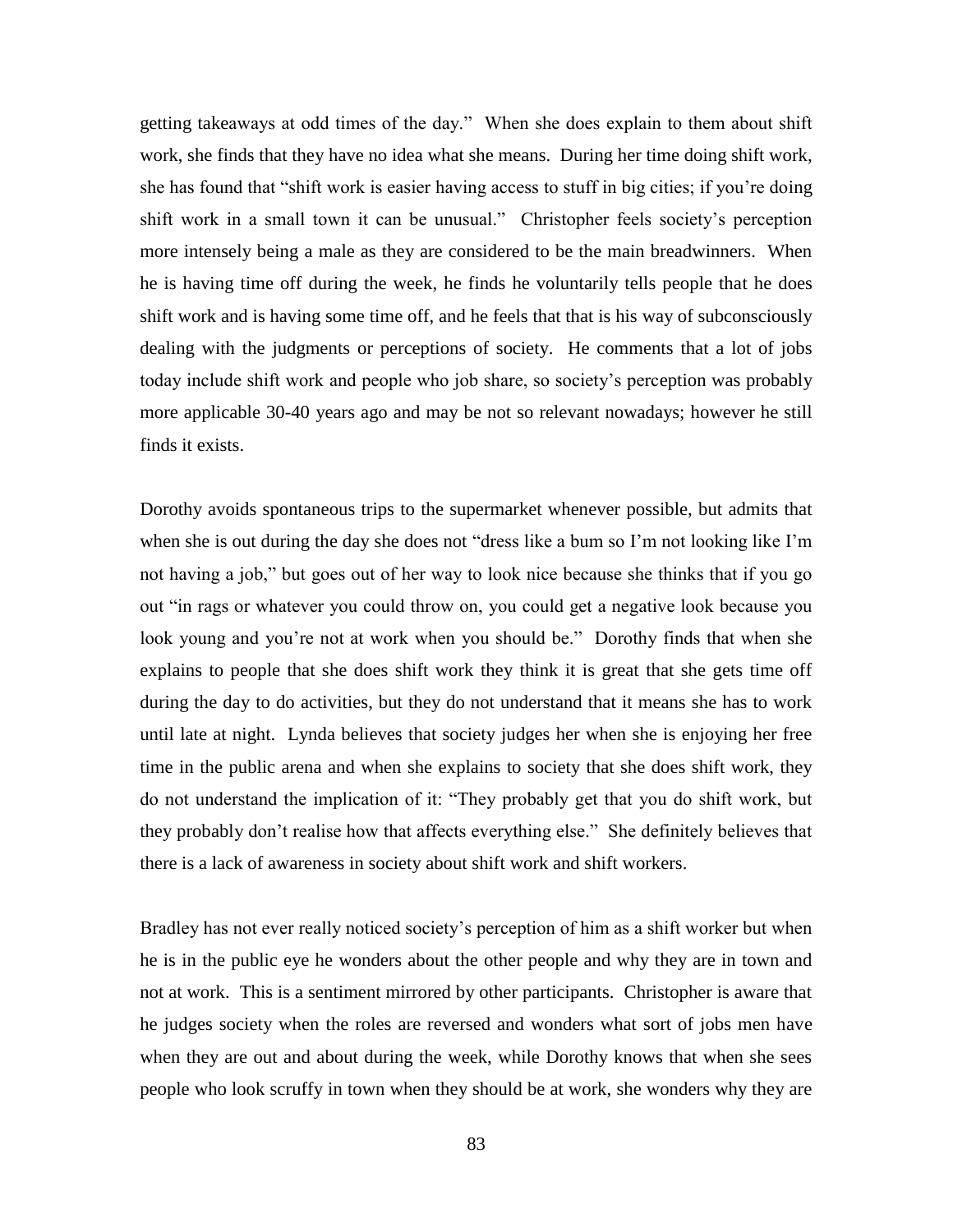not there and goes to extra effort to ensure people do not think the same of her when the roles are reversed. Lynda used to work in a supermarket and often found she was judgmental of people coming in "really late at night…and now I appreciate why they were there."

This perception of society show that it is human nature to judge others, as the participants have found and admitted. However it seems unfair that workers who perform crucial jobs outside of "normal" working hours should feel uncomfortable about spending their free time in the public arena because of how they will be perceived by society. It is often for the benefit of society that they conduct their job and improving the awareness of society may improve the experience of shift workers. No relevant literature regarding this effect of shift work could be located with which these results could be compared.

# **Shift Working MRTs are Their Own Worst Enemy**

From the results of this research it would seem fair to suggest that shift working MRTs are their own worst enemies. This fact has been identified by Dorothy who commented that "I"m my own worst enemy because I want to do everything." This was also noted in the responses supplied in the questionnaire completed by Charge MRTs with the comment that "MRTs are their own worst enemies, they will pick up extra shifts without considering the negative impacts and will consistently not use their rostered days off wisely." Often, one advantage associated with performing shift work, such as more money or free time, can be sufficiently enticing that a shift working MRT will consciously choose to compromise aspects of their life such as sleep, their health, family or social life. Greg, Dorothy, Lynda , Tiffany and Timothy have acknowledged that at some stage they have deliberately put themselves in this position.

These MRTs are potentially the most prone to burn-out and losing the balance between professional and personal life, both of which may lead to decreased physical or mental health status, reduced long-term desire to perform shift work or decreased performance and, although they may be flexible and do not mind doing more than their fair share of shifts, they must be monitored strictly. As they get further ensconced into the cycle of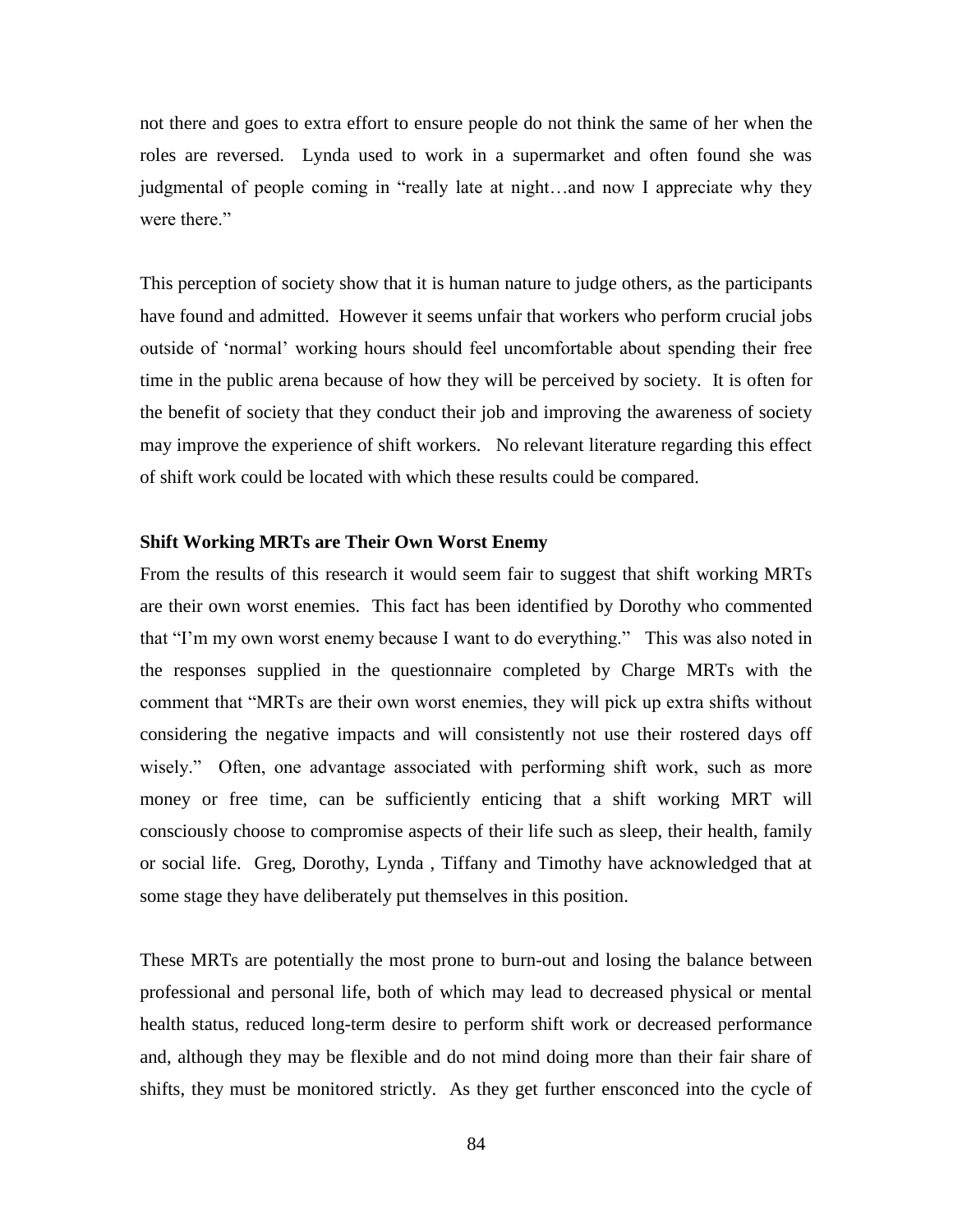such an imbalance, these MRTs may not be able to recognise when the impact of the negative effects of shift work have become too great and so their Manager must be able to assist them to draw the line when a limit has been reached, even if it makes the task of filling shifts or other aspects of shift work more difficult. Increased education on behalf of the individual MRT which helps them to learn their boundaries would also assist in ensuring that, while enjoying the positive aspects of shift work, MRTs are not their own worst enemies and have the courage to say no when their limit has been reached, despite the advantages such opportunities may provide them.

Alicia remarked that "when you"re still young you"re also trying to build your career as well as have your family and it's quite difficult to work the two, but you can do it and shift work does help you to do it in a way…but you can"t have them both comfortably." These comments would serve to further prove the point that MRTs want it all, often at the detriment of themselves. If they were working a Monday to Friday, nine to five job, it would just not be possible for them to work full-time and personally care for their children, either in the pre-school years or during the school holidays and they would be required to choose whether their children attend care on a full-time basis or whether they take a break from their full-time employment. The reality for many parents working these so-called "normal" hours is that they have to make some concessions for life to run smoothly and happily. However, due to the flexibility and free time associated with shift work, shift working parents get a hint of the possibility that they can do both, that is personally care for their children while also holding down a full-time job as an MRT. As Alicia pointed out, this is possible but not easy and often it is achieved at the detriment to the shift working parents who continually compromise themselves in attempt to satisfy all factors of their life.

# **Lack of Awareness of what Constitutes Shift Work**

The results of this research have exposed an apparent threefold lack of awareness around the phenomenon of shift work. Firstly amongst workers" families and society with respect to the role of an MRT, which the participating MRTs commented has spin-off effects for them on how well their performing shift work is received and tolerated.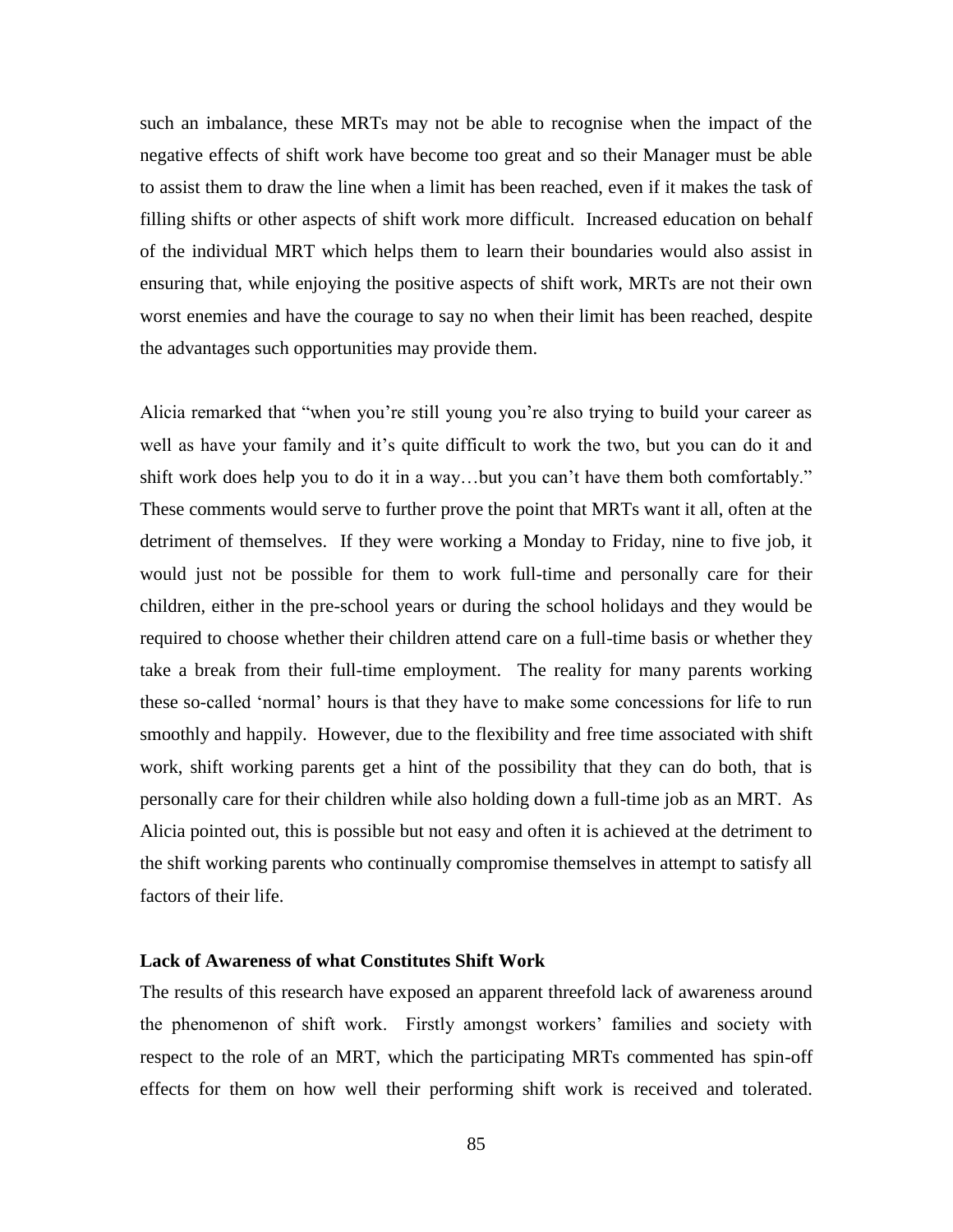Secondly, amongst MRTs and their managers as a profession, as there seems to be the misguided confusion that night shift and shift work are synonymous. Therefore if a department does not perform night shift then they do not believe that they perform shift work. Finally, the general understanding amongst workers' families and society of shift work, what it means and the implications it has for the worker.

As was commented in the literature review, there is no agreement in the literature on a definition of shift work. It involves more than just night shift, and by definition, a night shift does not have to be present for shift work to occur. This means that any radiology departments within New Zealand that do not currently perform night shift might still potentially be performing shift work. Throughout the process of this research, many MRTs have commented that they do not perform shift work, and one Charge MRT"s questionnaire response stated that "I don"t think it has an overly bad effect but we do not do shift work per se!" because their department did not undertake night shift. These comments show that many MRTs and their managers are misguided in their definition of shift work, which may potentially lead to the effects of shift work and their impact being underestimated. Despite the definition of shift work not being unanimous in the literature, no explanation was found that said shift work equated to night shift. Through communication and education this issue can be remedied and these MRTs can be secure in the knowledge that they are legitimately performing shift work and any effects that are experienced can be acknowledged and dealt with accordingly.

#### **MAIN EFFECTS OF SHIFT WORK**

The advantageous effects of shift work were considered by the interview and questionnaire participants to include the following:

*Sleep* – the ability to sleep-in, not having to rise early in the morning to start at 8am.

*Variation of work* – more trauma and diversity; changing and challenging; recognition that you get the kind of work you like doing and that when working shifts is when that type of work occurs; variety of hours; changes from normal routine are refreshing.

*Flexibility* – able to change shifts to work when it suits; opportunities for long weekends without taking annual leave.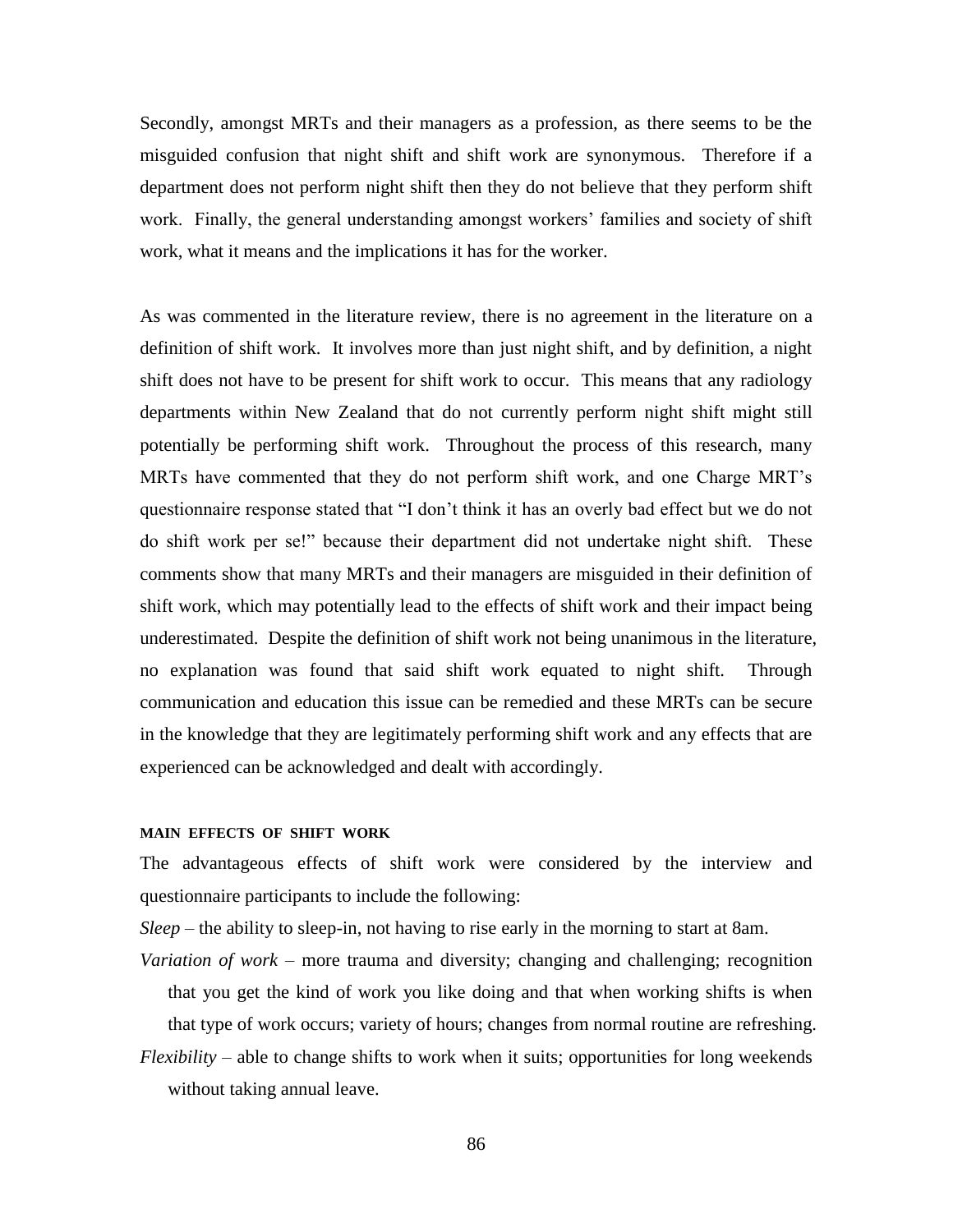- *Free time during day* to do mix of chores and personal leisure activities, more daylight hours to enjoy.
- *Professional* work with different people, improves time management, communication and problem solving skills, working alone means more challenges, away from department politics, more responsibility and autonomy in managing workflow and workload, experience in different working conditions.
- *Money* getting paid a lot more is advantageous for most people, some put chance to earn more money ahead of family, social life and sleep while others do not.
- *Family* more family time and more flexibility of working job in with family, saves money on childcare.
- *Social* ability to be more flexible with time and commitments.

The negative effects of shift work were considered by the interview and questionnaire participants to include the following:

- *Sleep* Increased tiredness, disrupts sleep patterns because no routine to sleep, quantity of sleep decreased, use of sleeping tablets often required, sleep deprivation, disrupts body clock.
- *Fatigue* Increased lethargy, increased mental fatigue leads to more mistakes, shifts can be exhausting and draining, decreased energy.
- *Lack of routine* lifestyle is not as routine which is annoying, incorporates home life, sleeping patterns, at work when place where initially rostered changes, causes disorientation regarding days of week, not able to plan ahead.
- *Free time* can be lonely and boring, not enjoyable because do jobs; cannot meet with friends if they are at work, do chores to pass the time, shift work becomes focus of free time for most.
- *Shift work is focus of free time* use free time to prepare for work, do not do fun activities during day in case they take too long or does do them but feels rushed and stressed, work hangs over your head so never really switch off/wind down during free time, worst when first start but improves with time.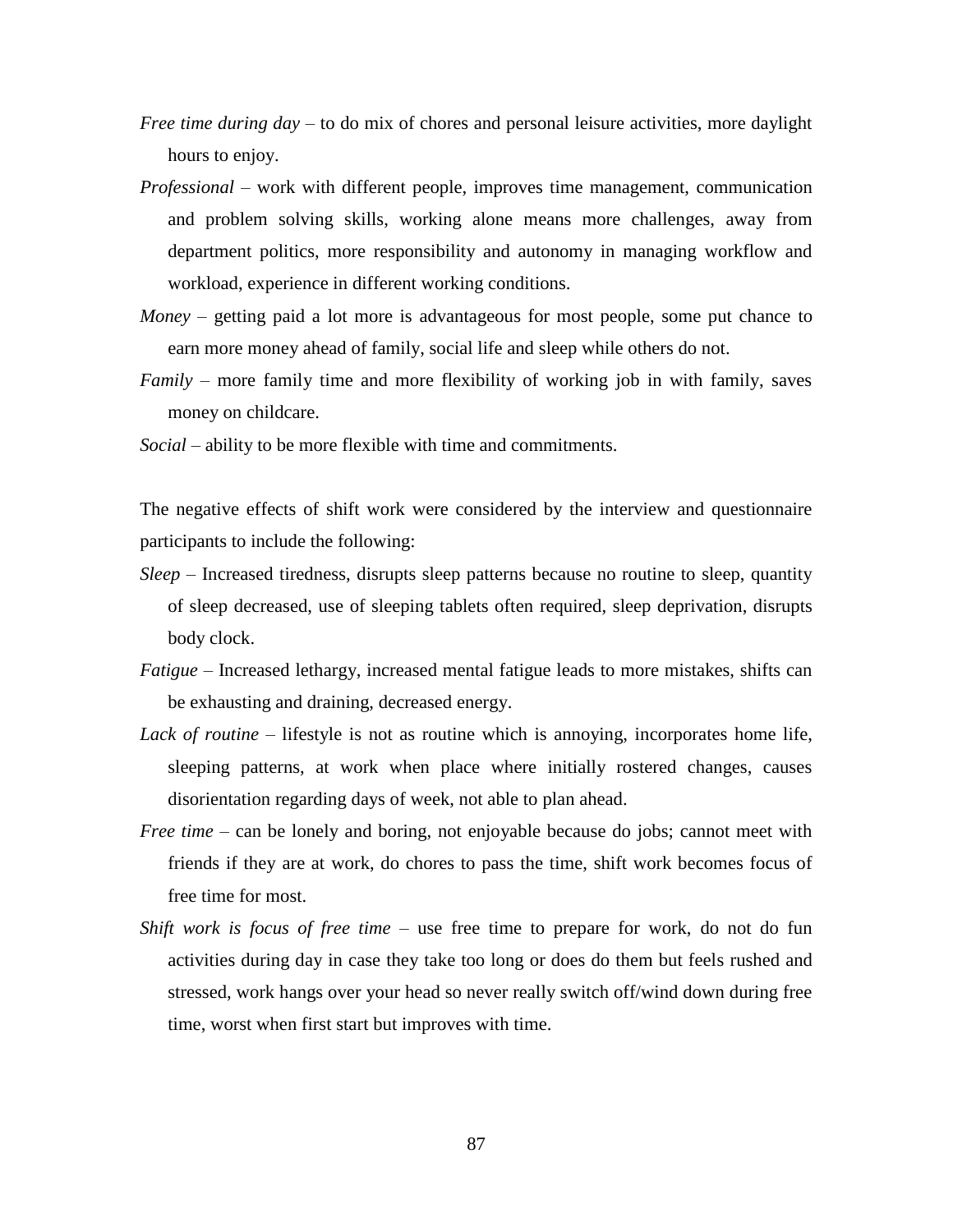- *Overdo it with free time activities* doing chores and activities in free time so exhausted by time starts work, done a day"s work before actually going to work, sometimes start at 8am and finish at midnight!
- *Professional* difficulty having regular weekly meetings so do not know changes going on in dept, miss out on updates and CPD sessions, decreased quality of work if tired and grumpy, working alone, workload can be too much with minimal staff, decreased motivation.
- *Health* feel ill after night shifts, disrupts eating patterns, aging faster than normal, get run down, hard emotionally.
- *Money* poor rates of pay for anti-social hours.
- *Family* do not see family when on shift, disruptive to family when coming and going, not good for kids, hard on partner because have to deal with lots of things alone, have to work family around work, decreased routine of home life and commitments, partner unable to comprehend if not a shift worker which can cause stress.
- *Social* miss out on social activities because working, have to swap shifts to go to things which can be difficult, hard playing sport or committing to a team, can't commit to night courses or continue education, rely on help of others, do not see workmates socially.

This summation of effects highlight not only the fact that different MRTs have varying opinions on the effects of shift work and whether they are considered to be an advantage or a disadvantage, but also that MRTs themselves are full of contradictions. For many effects that they considered to be advantageous, they also considered that same effect to be a disadvantage of shift work and there are many examples of this within the interview participants. Lynda dislikes the increased tiredness she feels, but likes the chance to sleep-in and she also likes the variety that working shifts provides, yet finds the lack of routine annoying. Tiffany also finds the flexibility quite good and likes being able to change her shifts to suit, yet she too dislikes the loss of the routine of home life. Greg stated that the main advantage for him was being able to do personal activities in his free time during the day, yet he finds it can be lonely being home alone and sometimes really boring. Dorothy also finds the free time during the day an advantage because she can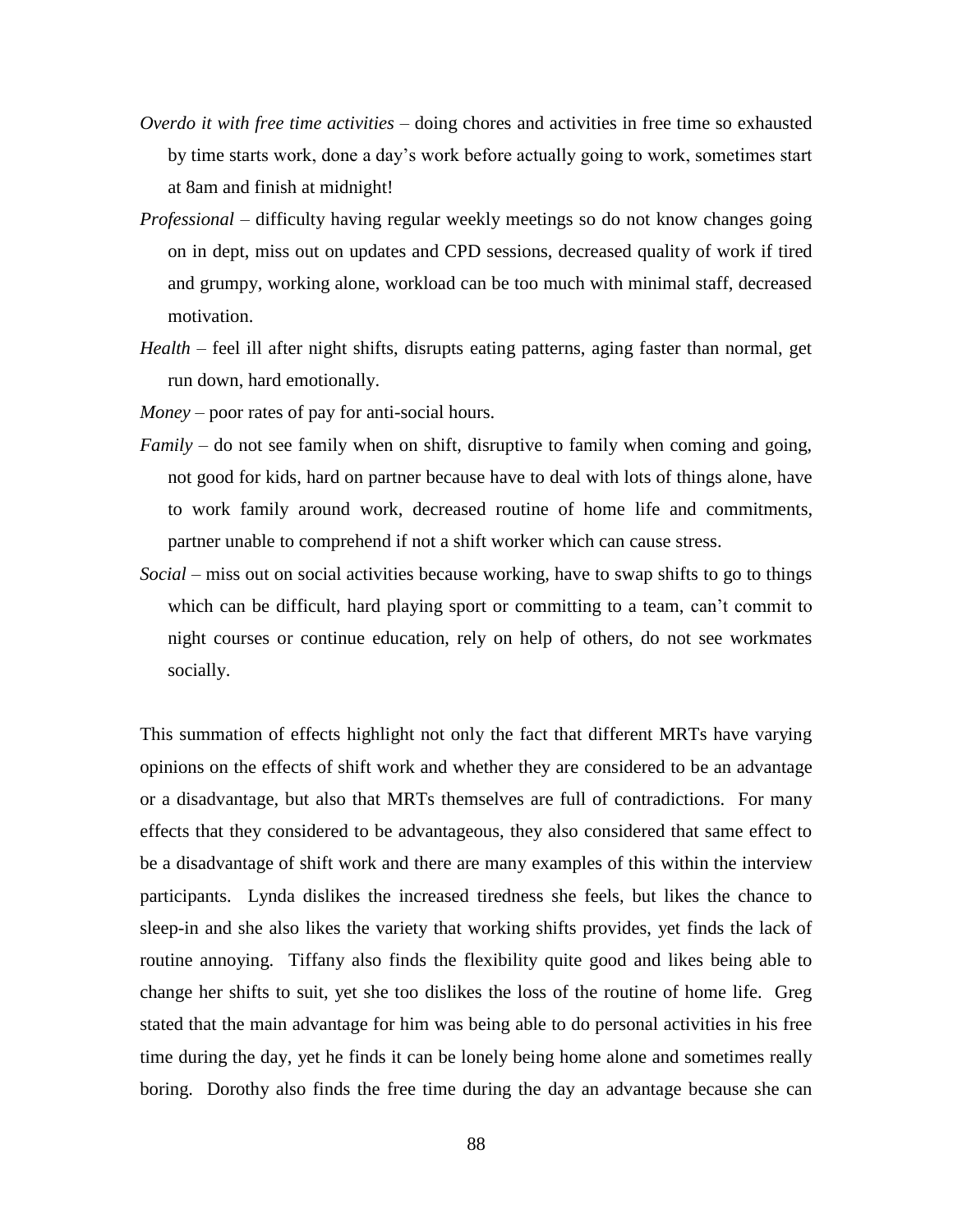achieve a lot such as washing, grocery shopping, tidying and study, however she comments that it"s a disadvantage because all she does is chores because no-one else is available to socialise with and so she does chores to pass the time. The majority of the interview participants stated that the free time associated with shift work was advantageous, however due to the fact that impending shifts became the focus of their free time and that they often overdid it with the activities they performed, it was also disadvantageous. Alicia found that shift work allowed her to spend more time with her family and liked the flexibility of being able to organise her work around home life, however she also disliked it as she said it was not good for her children and her tiredness and irritability affected her whole family. Christopher also found shift work allowed him to be with his family and children more, but yet noted that it also imposed on this time. These contradictions are likely just part of normal human nature, however they may make hard in the future to minimise the disadvantageous effects of shift work as these inadvertently affect the advantages associated with shift work.

The effects of shift work are thought to stem from the fact that the basic needs of sleep, food, comfort, safety and socialisation are often lacking for shift workers (Cooper, 2003). It is accepted in the literature that shift work is linked with adverse physiological and psychological effects (Admi et al., 2008), although it is not thought to be the shift work per se that causes this, but from the "subjective strain that develops within an individual who is trying to cope with the disturbed pattern of sleep and activity that the job requires" (Wilson, 2002, p. 215). It is generally agreed in the literature that shift work is necessary and inherent in the healthcare profession. However it has been shown to cause a myriad of effects, possibly linked to the associated disruption of the worker"s natural inherent circadian rhythms, but with the potential of affecting patient care and worker safety and satisfaction (ACC, 2006). The observation and degree of these effects is not homogeneous among shift workers and some will suffer the effects to a far greater extent than their peers, potentially due to differing personality characteristics and suitability to shift work and this will then be reflected in the attitude of the worker towards shift work (Axelsson et al., 2004).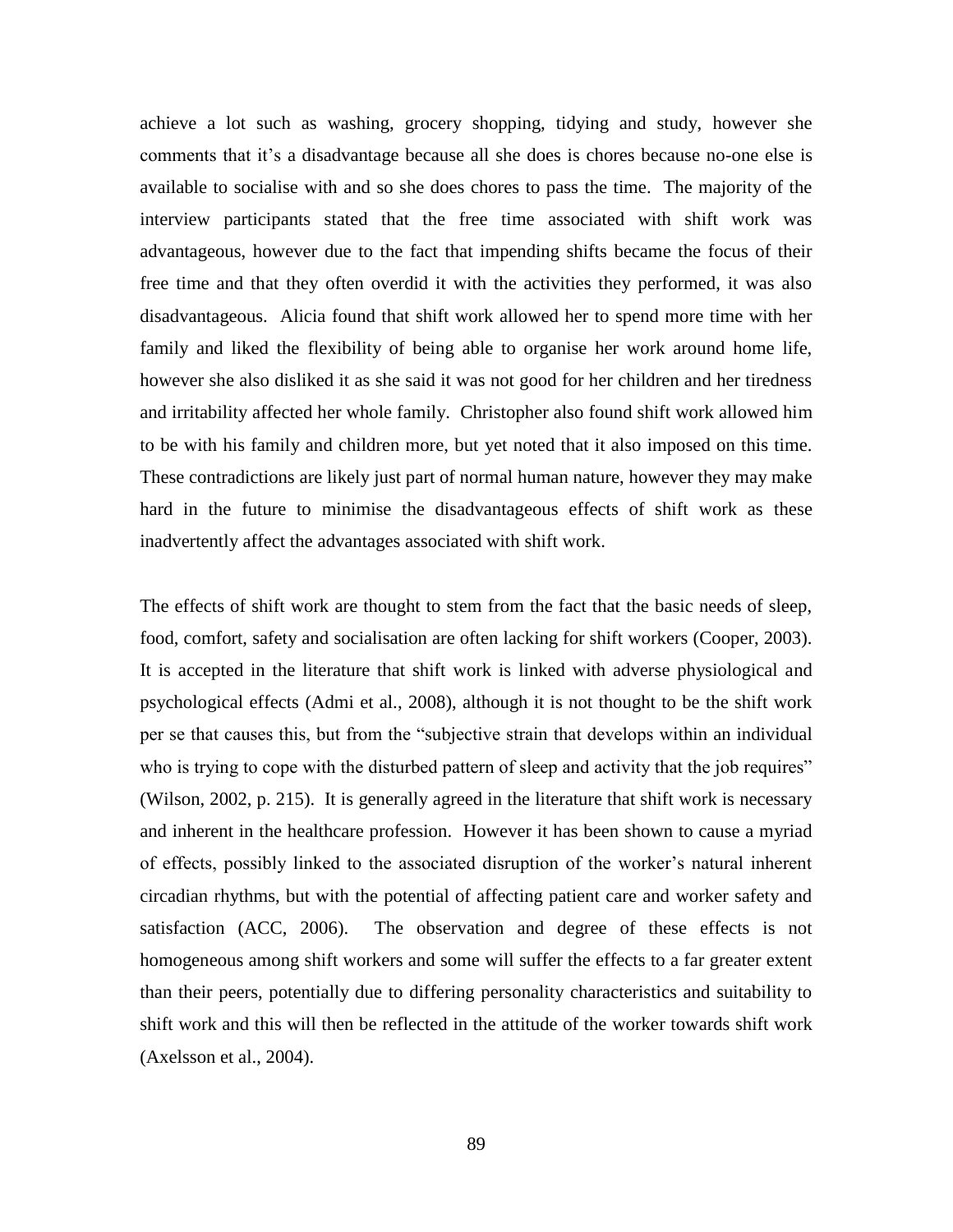Once identified in the literature, the advantageous and disadvantageous effects associated with shift work were organised under the headings of Shift Schedule, Sleep Patterns and Deprivation, Health Effects, Performance and Impairment, Social and Family Effects and Professional Effects and these were then discussed in further detail with the interview participants and throughout the questionnaire to provide a clearer view of the impact they have for shift working MRTs in New Zealand.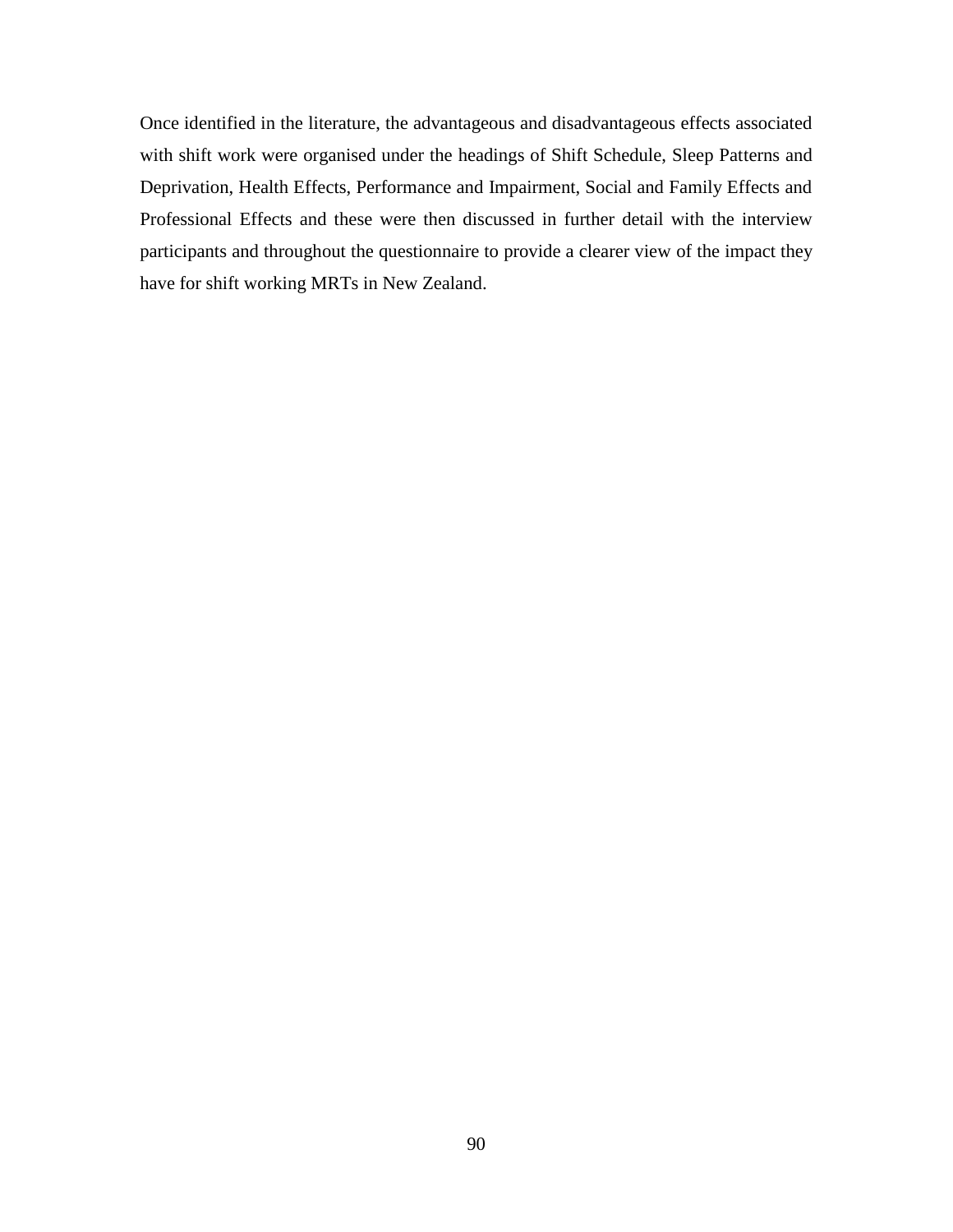## **CHAPTER VI: PROFESSIONAL EFFECTS AND EDUCATION ISSUES**

This chapter will discuss the main professional effects of shift work as outlined by shift working MRTs in New Zealand. These include isolation from the radiology department, having to work alone and the ability to attend professional events. The shift schedule that MRTs work, of which there are many varieties, is also an issue for many MRTs. It was identified that shift work impacted on performance, with a subsequent impairment experienced by some. The availability of education and training with respect to shift work will also be discussed.

#### **PROFESSIONAL EFFECTS**

# **Isolation from Department**

Rosa and Colligan (1997) report that workers may end up feeling isolated from the rest of their colleagues as a result of shift work and the majority of interview participants would tend to agree. Lauren explains that you do feel a bit isolated, "a bit out on the edge" of the department when working a number of shifts, and it must be thought that this would be particularly evident when re-joining the day routine of the department, as any voids in communication or information that have occurred during the shift period would become obvious. Christopher feels that he is missing out on something when he works a period of shifts, while Claire comments that "if you do happen to be doing a whole lot, you do find yourself sort of stuck out in the corner missing out on a whole lot of stuff that's going on." Greg too feels a bit "out of the loop" and he explains that when returning to days after doing a period of shifts, his colleagues think he's been on holiday and Lauren also reiterates this occurrence. It is mentioned in the literature that shift changeover times are vulnerable times for the incidence of errors and accidents and so quick changeovers should be avoided, instead allowing adequate handover time between each shift to allow in-depth briefing between workers (Sveinsdottir, 2006; Spurgeon, 2003; ACC, 2006). Although it is not common practice, if MRTs undertook a "handover" when changing shifts, this may give an opportunity to verbally pass on important information, such as any problems or changes that have occurred. It would also be a good forum to pass on any other trivial details about what has been happening during the previous shifts so that each worker does not feel excluded from the workings of the wider department,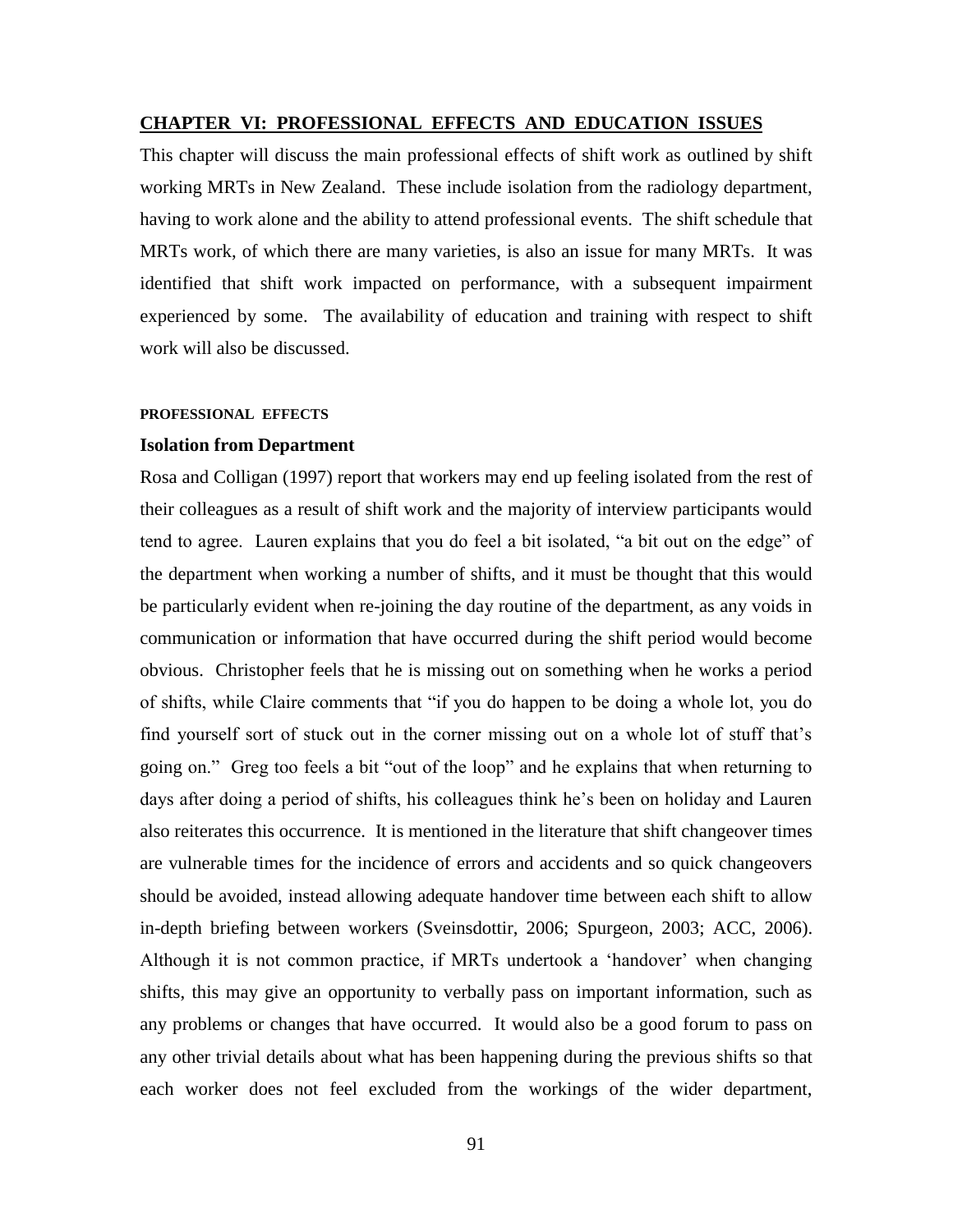particularly if they are performing their shift alone. If each MRT ensures they remain up to date with meeting minutes and make a point of being alert to department notices and activities, and if all MRTs ensure they are supportive of one another, then this feeling of exclusion can potentially be reduced.

# **Working Independently**

One of the greatest fears for the shift working nurses, as reported by Oxtoby (2003), was working alone and not having the support of their colleagues in times of need. This factor was also identified by the interviewed MRTs as a professional effect of performing shift work. For most of these MRTs, their shifts were usually worked in pairs, excluding night shift which was a sole position, however despite this, many often found themselves working alone due to the roles and responsibilities associated with each shift, which meant they or their colleague was often in theatre or performing duties elsewhere. Working independently was met with mixed views, with some believing it had a positive impact while the others were more cautious. Greg noted that he found it difficult when first starting to work shifts independently, however he is of the opinion that it is good to be "put on the spot" because it helps you develop your skills and he notes that "it makes you a better MRT." Bradley also feels that working alone or with one colleague helped him as a junior MRT due to being "chucked in the deep end" and he believes that was a useful part of shift work. Working independently on shift was also thought to be positively related to being more autonomous. Bradley noted that the increased autonomy allowed him to organise the workflow and workload and be in charge of his actions, while Greg commented that "you're it, you're there on your own, you're management, you"re MRT, you"re problem solver, you"re everything" and he liked this fact. Christopher believes he is more situationally aware as a result because he has to prioritise for himself and does not have management organising things for him.

Despite acknowledging the advantages of working alone, Bradley comments that he does prefer to have someone to work with and points out that a downside of working independently is that "you really get less of learning the tricks and techniques from other colleagues." Alicia is more cautious when it comes to working independently and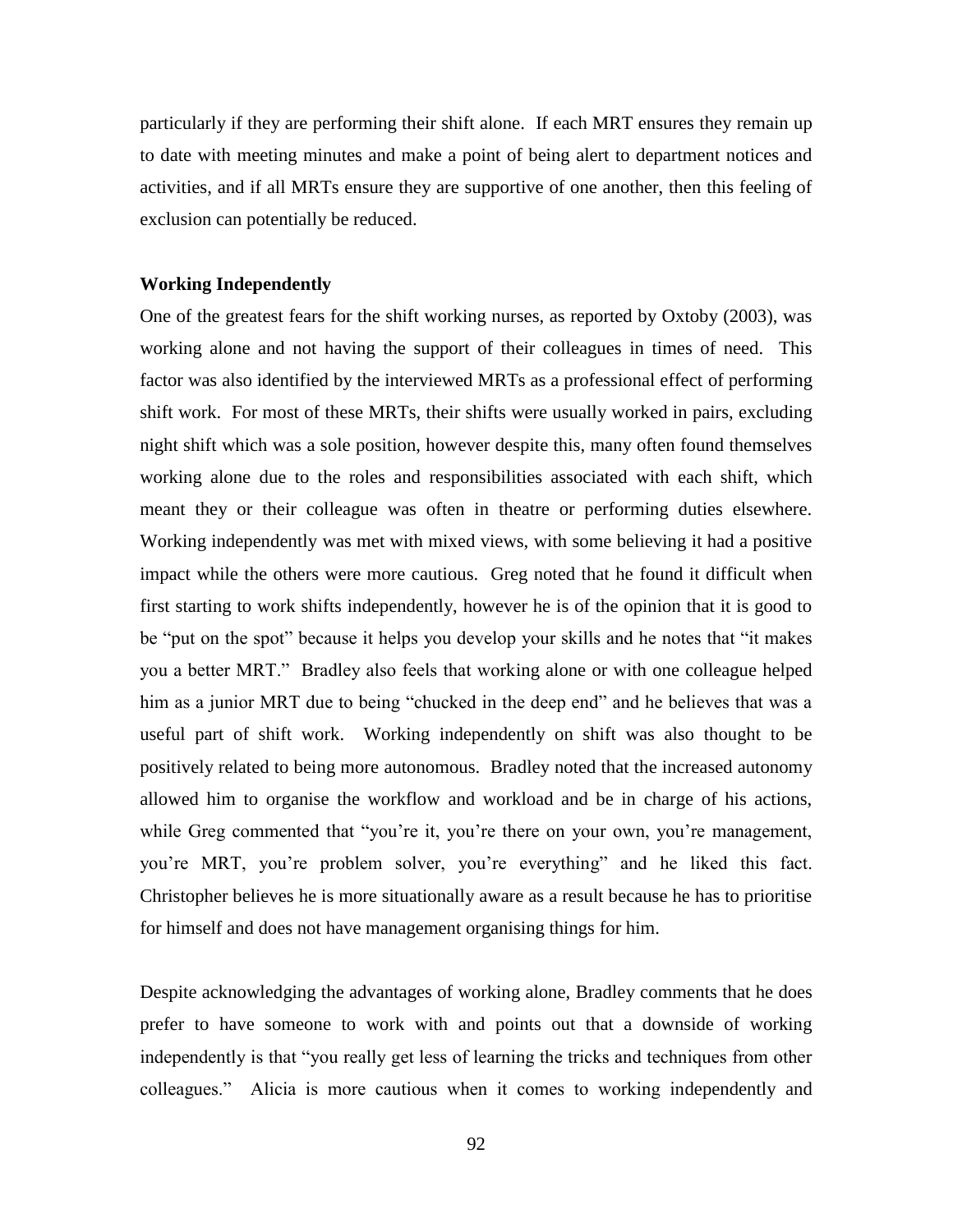highlights that as much as working alone teaches autonomy and independence, it can also harbour poor technical and decision making skills, a view that Greg also acknowledges. She finds that she worries about the junior staff because she thinks it's pretty hard for them as they are not used to coping or thinking quickly "on their feet". Lauren believes that working alone is a great way to learn in a pressure environment because you are it, but on the other hand, if you are learning it wrong, there is no one to pick up on it." Despite having many years of experience to call on, Alicia also thinks there are times when another MRT's advice is required, "it's not that you can't do the job, but you just need somebody else"s say so to give you that confidence." Sarah would also prefer to work in a team as she is used to getting feedback from other people and asking their opinion of her images, although she does explain that working alone and making the decisions for herself has made her more confident. Lauren identifies that working in pairs potentially reduces the number of mistakes made overall, because when working together, MRTs can pick up on each other"s mistakes which might otherwise go undetected if an MRT is working alone. She also makes an interesting point that because MRTs revert to 'autopilot' when on shift, particularly night shift, if they are tired or under the influence of the effects of shift work, she questions whether junior MRTs should be placed in the position of working independently as they do not have the skill or experience base to draw from when working on autopilot.

# **Availability of Management**

Greg and Lynda commented that they have experienced difficulties communicating with management due to the timing of their shifts and the hours worked by management, however no other interview participants discussed this as an issue, meaning it either was not an issue for them or if it was, they neglected to mention it. Greg noted that he found it was sometimes difficult to talk to the Charge MRT about various issues including annual leave if he was on shift and commented that "sometimes it"s tricky to juggle shifts with talking to management because you hardly see them." Lynda reiterated this difficulty and explained that "sometimes you want to see or speak to the Charge MRT but your shifts do not coincide for a few days…you send them an e-mail but the reply is "see me when you"re here next" and it"s kind of hard because that might be a few days later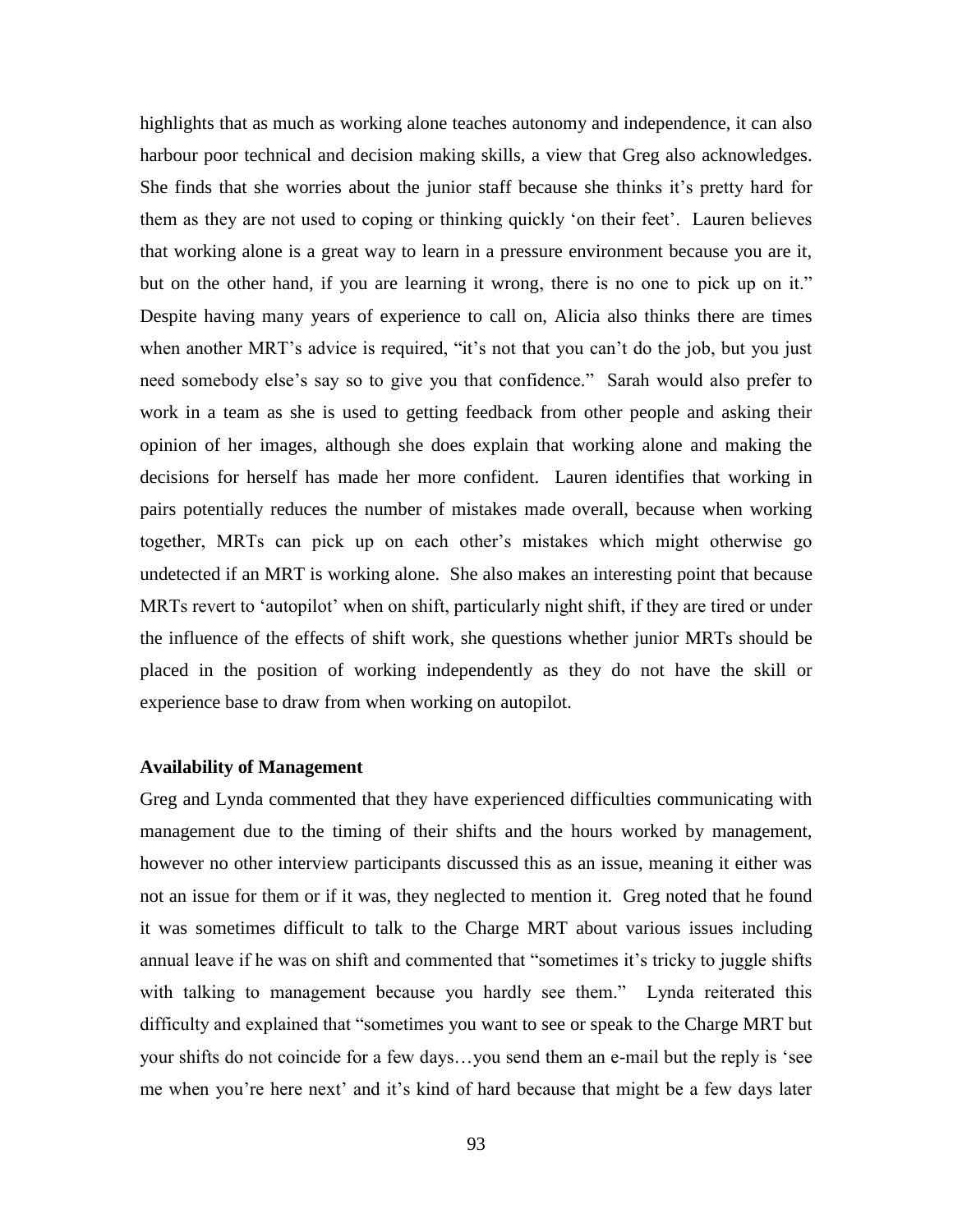and sometimes you just can"t wait that long and have to see them earlier." In order to get around the problem she has come into work earlier to see them before they go home and has also put off seeing them if the issue is not urgent. While both Alicia and Timothy commented on this issue, neither had experienced any difficulties as Timothy thinks it's just about finding other lines of communication such as e-mail or leaving a note on their desk. It is possible that their being more mature and experienced members of the department compared to Greg and Lynda has an impact.

### **Ability to Attend Professional Events**

The ability to attend professional events such as departmental or hospital meetings, official hospital training sessions and Continuing Professional Development (CPD) events can be challenging when performing shift work, mainly due to a clash of timetables. The majority of the interview participants reported missing the regular department meetings, either because they were on shift or on days off, with Christopher claiming that he feels like he"s missing out on something as a result. If they had a desire to have an input into these meetings but could not be in attendance, most explained that they would leave the Charge MRT a note or get a colleague to mention the item on their behalf and Timothy believes that he does not ever feel he lacks the opportunity to have input in staff meetings. While the majority of MRTs explained that the most popular and accepted methods for catching up on information discussed in the meetings was to read the documented meeting minutes or ask a colleague who was in attendance, Christopher said that "you can spend half an hour a day finding out where things have changed, rather than just being told…I do not feel I should have to go reading through books to find out." Claire identifies that there can be a communication breakdown in the relaying of this information and notes that "it does happen inevitably, but it shouldn"t." Timothy makes an interesting point that when he is not around during the day, he finds that some decisions directly affecting shift workers are made by day staff, simply because they are in attendance, while the shift workers are not and he believes this "affects us in quite a big way." Lauren also adds that "things are dictated to you rather than you being involved in the decision...if you're not there to put your two cents in, well you're going to be stuck with what they"ve decided." These views correspond with the view of Whale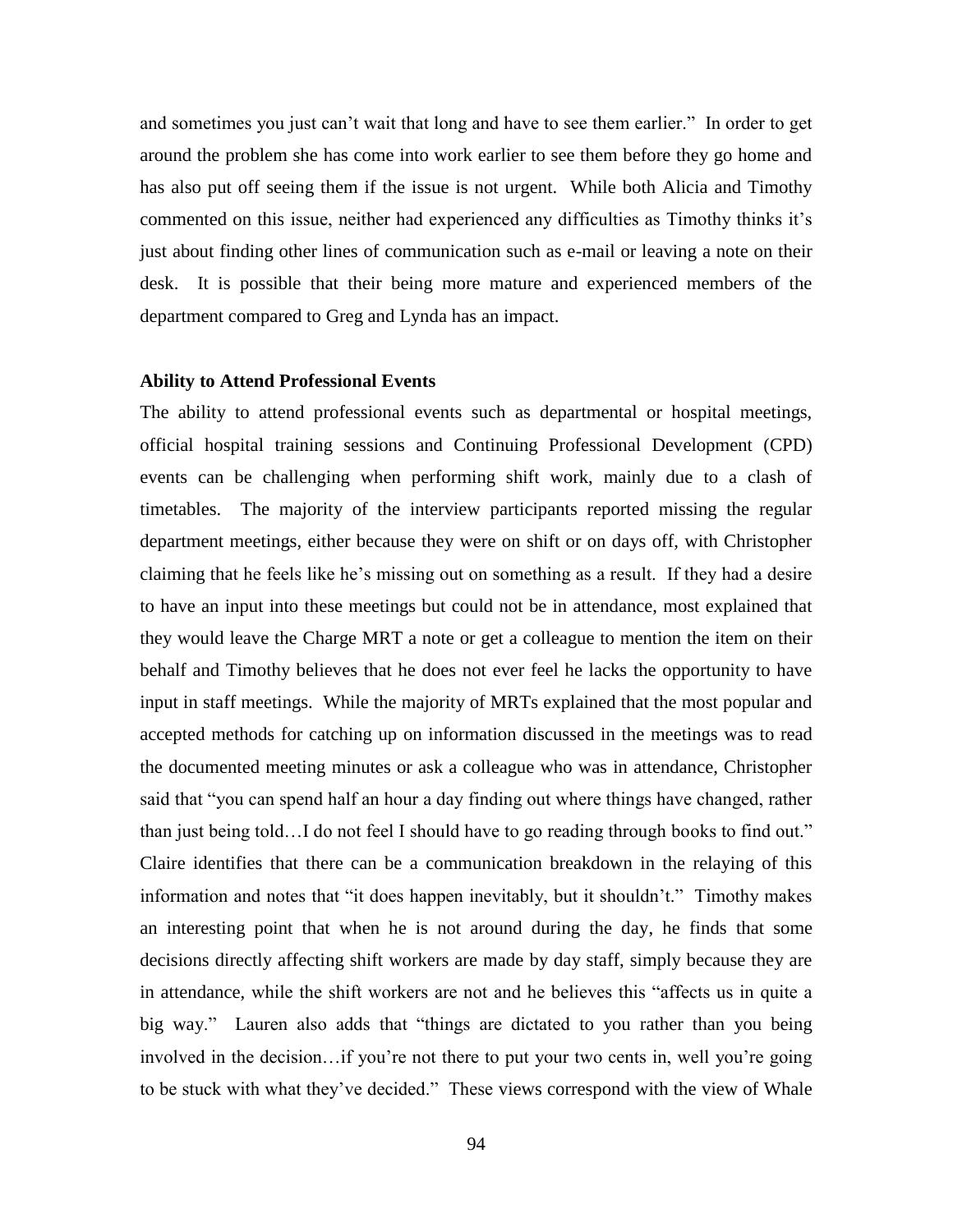(1993), who states that many staff also report feeling excluded from the decision making processes that are important to the development of their profession.

Being unable to attend official hospital training sessions and CPD events was also considered to be caused by the impact of shift work. Sarah commented that she had missed some department tutorials and Claire expressed the difficulty she had with scheduling a suitable time to attend her Cardiopulmonary Resuscitation workshop and Health and Safety training and then finally having to attend the morning after a horrendous night of call and four hours sleep, simply because she could not bear the thought of having to re-negotiate another time. Sixty eight percent of questionnaire respondents did not find that shift work impacted on their ability to complete their CPD and most interview participants found they were able to attend in-house CPD sessions if they were at work. However, some interview participants and 32% of questionnaire respondents commented that they had to come in on their days off to attend study days, further reducing their free time and so while it was not impossible to attend these events, some sacrifices were required. Some MRTs reported using quiet times on shift to complete their CPD requirements, while others found this too difficult as they were not in the right headspace, or were too tired and not sufficiently alert to concentrate, which is ironic considering these characteristics are required to successfully x-ray patients. The presence of this effect appeared to have been identified within the departments where processes were implemented to counter these professional effects associated with shift work. These include the availability of documented meeting minutes, the presence of inhouse communication books and the self-directed points option available for CPD, however MRTs must buy-in to these solutions in order for them to be successful and the effect to be minimised.

# **Colleague Interaction**

Mixed views were reported as to the effect shift work had on colleague interaction, with 58% of questionnaire respondents reporting no effect, 8% reporting a positive effect and 34% a negative effect. These varied views were also represented by the interview participants. Understanding and supportive workmates was generally the reason that no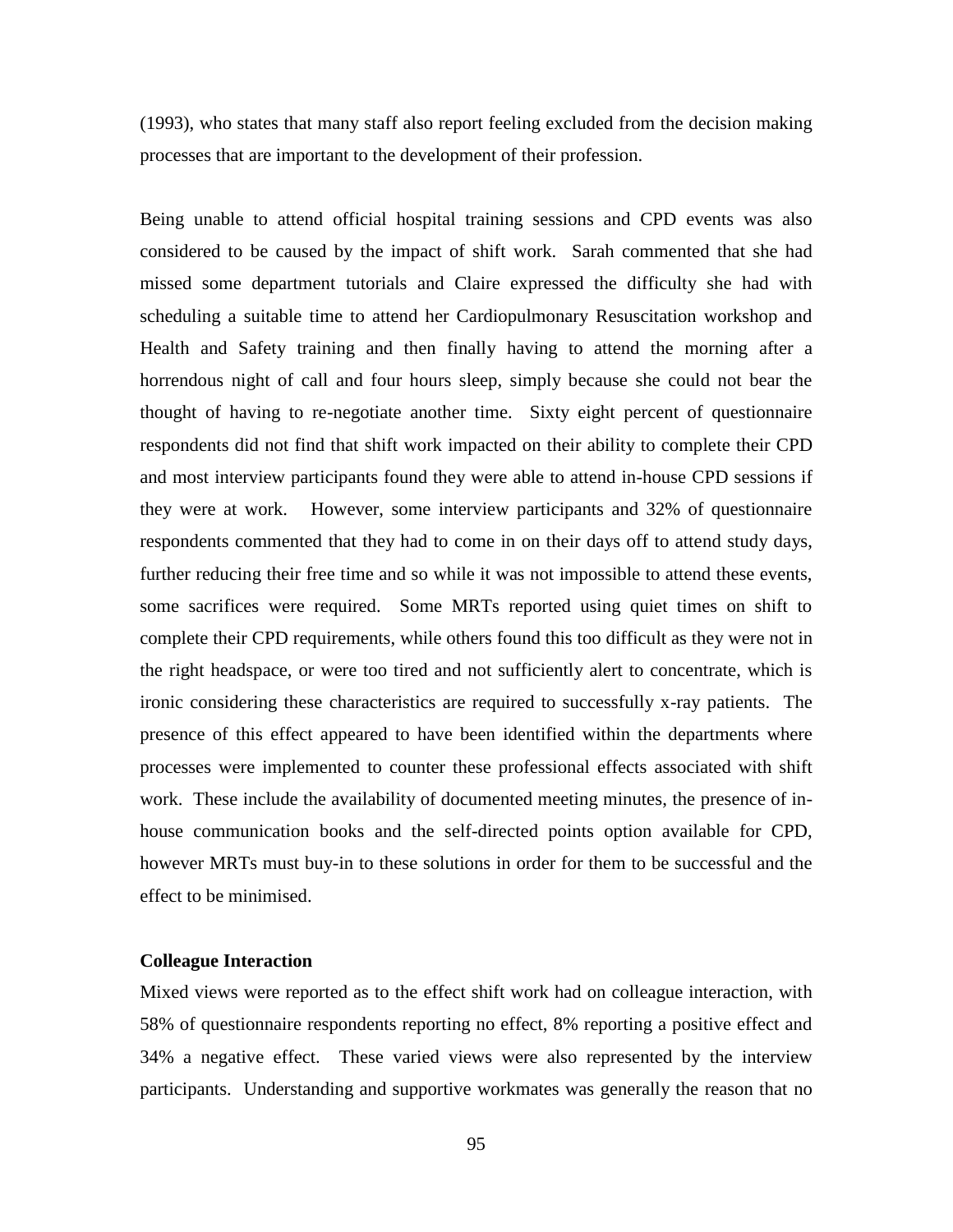effect was reported, as all MRT are in the same situation and so they allow one another more respect and tolerance, however many questionnaire participants in this group did not provide any justification for their decision. Lynda does not think shift work impacts on her interaction with colleagues as she feels she probably acts the same on shift as during the day, while Sarah notes there is little impact due to the amount of time she works alone when on shift, however does find that she has to work harder at maintaining the same level of interaction with colleagues from other departments and this is something that Katie also emphasises.

Dorothy comments that when on shift, she never sees many other MRTs and feels as though she does not work with anyone from her own department for extended periods. Bradley notes that for him, this can lead to a "stranger feeling" when he hasn"t worked with certain colleagues for a long time which he points out is not ideal. Lauren extends this point and comments that when on shift, "you"re not seen in the department so people don"t know on a personal level what you"ve been up to and because you"re out of sight it's almost out of mind too." This could have quite an impact given that most MRTs are also friendly on a personal level, meaning that the shift MRT is isolated from not only professional, but also personal support. Confirming the findings of Whale (1993), Katie comments that in her department, not all the MRTs are on the shift roster and some may only perform a selection of shifts which can often create a "them and us" attitude between staff. She thinks this attitude derives more from the older ones like her because "we"re slugging our guts out and you do not have to do the night shifts and stuff." Many participating MRTs felt that increased tiredness levels were to blame as this lead to decreased tolerance between MRTs and so when irritable, attitudes were exposed, the MRTs involved were less able to react in an appropriate manner. As Katie highlights, this can also extend to an MRT"s interaction with students, potentially impacting the supportive learning environment required.

Shift work was also believed to have a positive impact on colleague interaction, largely due to the feeling of belonging to this distinct group and sharing the same experiences, which supports the findings of Cohn (2007) and Oxtoby (2003). Christopher believes the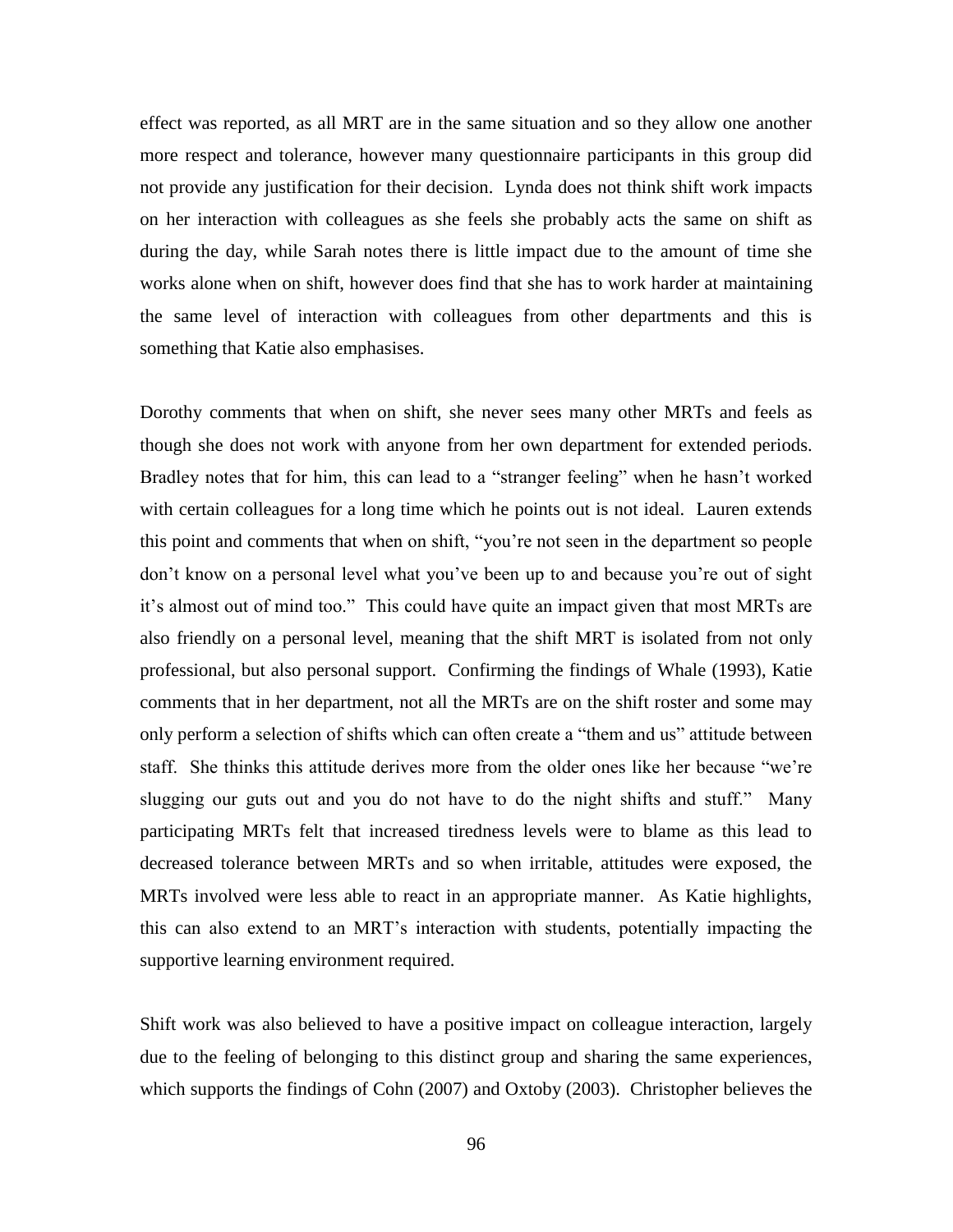reason for this is that "you want to be there to support each other" so staff are more bonded and he also thinks that there might be more understanding of each other"s jobs as well. Lynda comments that teamwork is more effective on shifts and the distribution of workload is more even between the few MRTs working together, a point that Christopher also emphasises. Katie adds that if her shift is not busy, she will go to the Emergency Department and socialise with the staff there, which is something she would not be able to do during the day, but has enabled to her form a close working relationship and rapport with those staff.

Due to the amount of free time outside of work potentially spent alone, in conjunction with the decreased amount of family time and interactions, it is essential that MRTs receive the support of their colleagues, as they may spend the most amount of their time with these people. The results of this research illustrate that it is possible for shift work to have a positive effect on the interaction between colleagues, however this may require each individual MRT to consciously make positive colleague interactions a priority, even if it requires expending extra effort, however it is definitely necessary in order to ensure that the work environment is fun and supportive for all involved.

# **Patient Care**

According to Raedkir, Janben, Schomann and Nachreiner (2006), all health practitioners should act in the patient's best interests at all times, providing quality patient care, however 51% of questionnaire respondents reported that shift work negatively impacted their level of care provided to the patient, with the remaining 49% commenting that their levels of patient care were equivalent regardless of whether on shift or not. The results from the interview participants were representative of this finding, with the exception of Lynda and Bradley who also identified that shift work could positively impact the care provided to the patient due to decreased waiting times and the possibility of more tailored care with the examination conducted in a less rushed manner if the shift was not busy.

Of those MRTs that reported shift work having no effect on patient care, the majority emphasised that the patient is fundamental to the services they provide and so patient care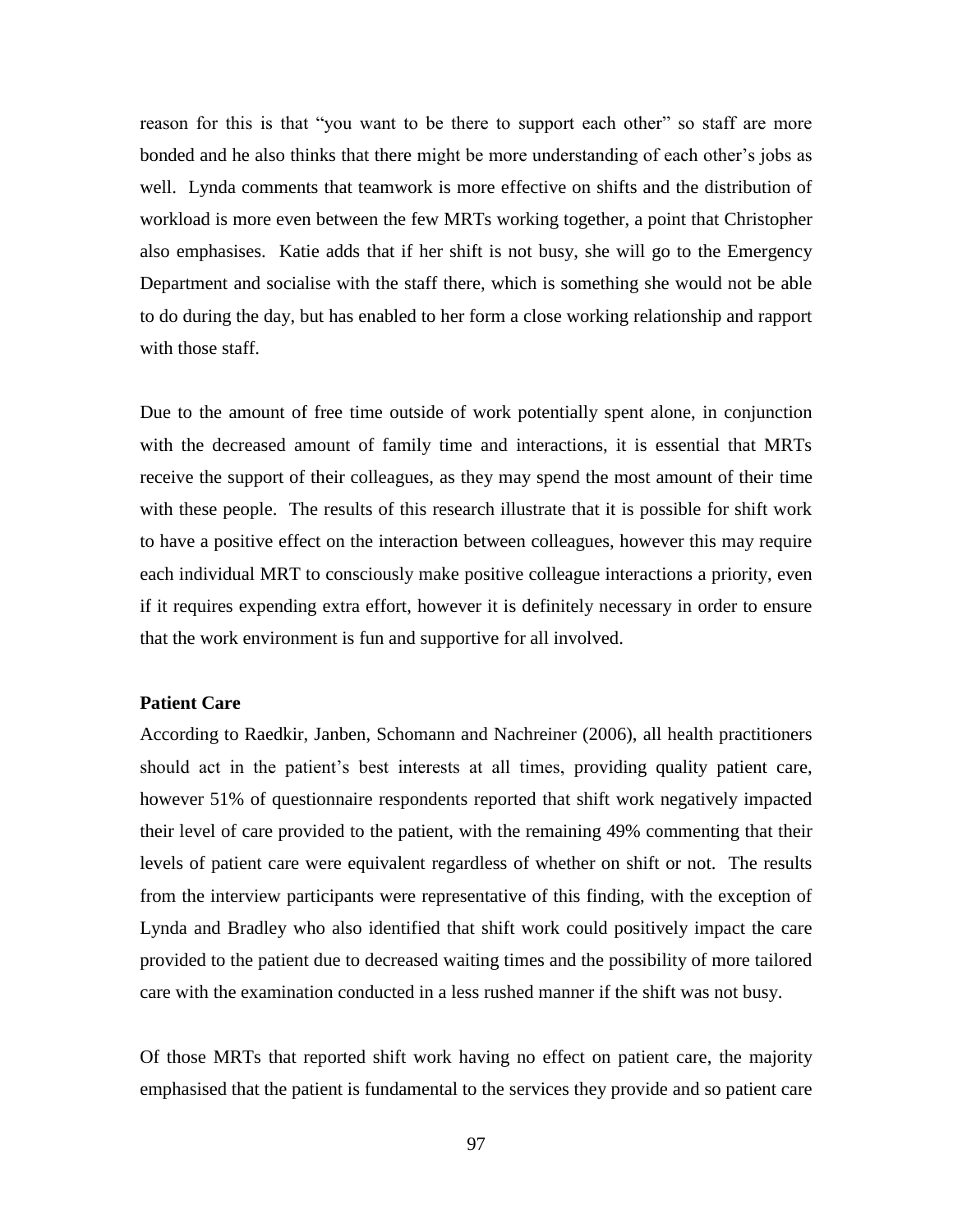is paramount, with the remainder simply commenting that they did not feel their levels of patient care differed in any way when on shift as compared to working days. Dorothy provides an insight of the majority view that "when I"m with the patient, no matter what time of the day it is I'm trying to give them the same 100% that I would at any time." This subjective perception would, however, need to be objectively measured by the patient who is receiving the treatment to be validated. Many MRTs gave no insight into the reasoning behind their belief that shift work had no impact on their level of patient care.

There were many reasons provided in explanation of why patient care levels were decreased as a result of shift work, with the majority attributable to increased tiredness levels on behalf of the individual MRT leading to difficulties with communication and an attitude of intolerance, impatience and general irritability. Greg recognised that different patients utilise medical care in the evening and early morning as compared to during the day, bringing with them different challenges. Some questionnaire responses highlight that "my tolerance for uncooperative, drunk patients at the small hours of the morning is not high;" "when you"re tired you do not have the same patience with demanding patients" and "my tolerance for patients who could help themselves but do not, decreases." The busy nature of a shift means that MRTs often feel obliged to rush to get through the workload and this was also reported to have an impact, with Christopher commenting that if the shift is really busy, he finds that he has less time for patients and so is more likely to just get the images done and get the patient back, meaning his patient care is impacted more by workload than by how shift work personally affects him. The questionnaire comments and those of Alicia and Lynda would suggest that he is not alone in this view. Often MRTs felt that while they were not rude or nasty; they were concentrating on the technical aspect of obtaining the images and so not concentrating on the patient"s welfare, or were not as likely to go the extra mile for their patients or pay attention to the smaller things such as providing a blanket, as they would do during the day.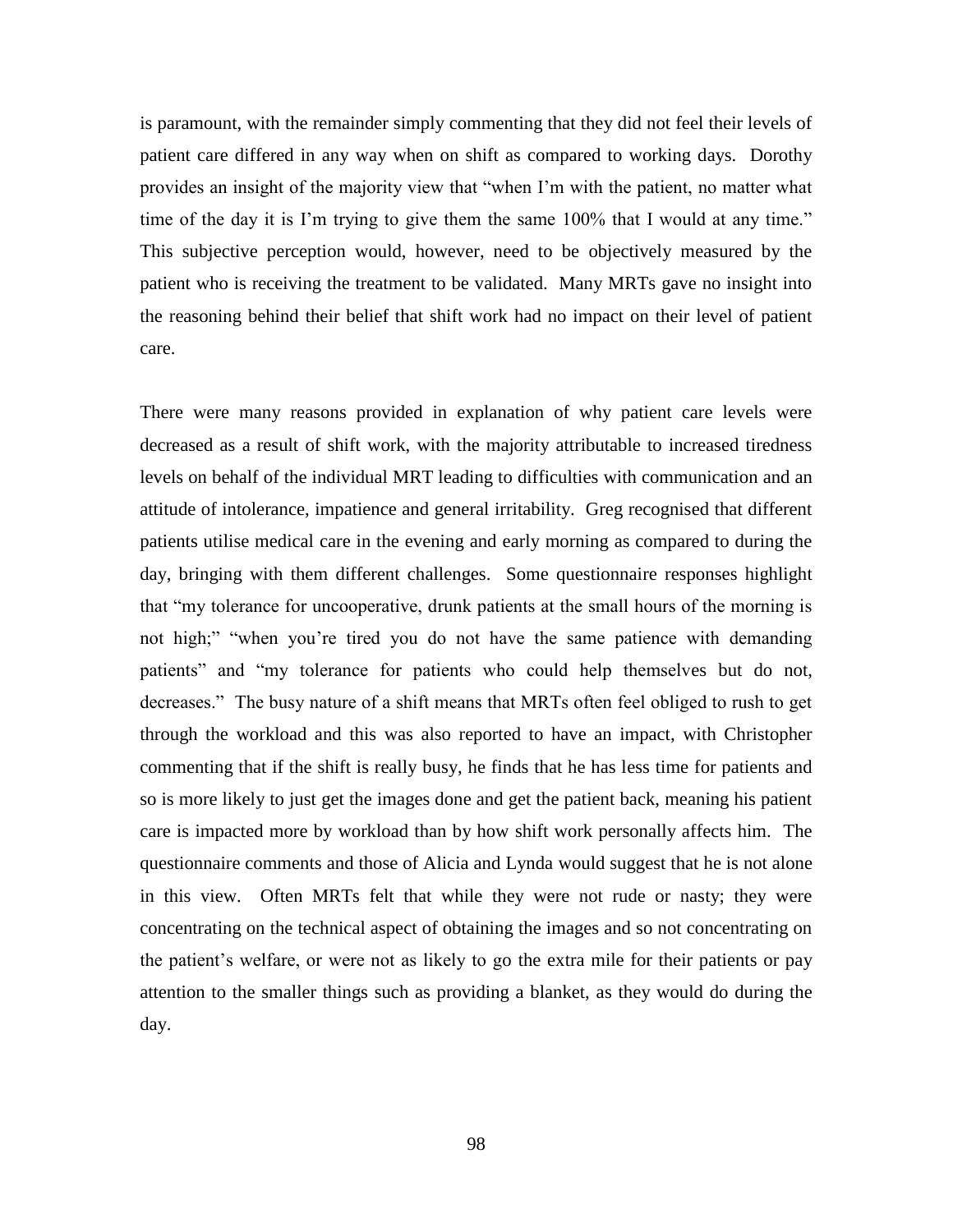The patient is the main focus for an MRT and their actions; they are to act as their patient"s advocate and their roles and responsibilities are centered on ensuring the best possible service to patients (MRTB, 2004a). With this in mind, it is surprising that the experience for those patients that require assistance from 50% of the population of MRTs while they are on shift can differ so widely to those patients who require the same services during daylight hours, as is shown by the results of this research. When a decrease in an MRT"s performance and subsequent acceptance of sub-standard of images is also considered, the service these patients receive appears bleak. While the reasons for this may be understandable, under no circumstances can these variable levels of patient care be deemed acceptable practice. Each individual MRT and radiology department should be considered responsible for ensuring that this practice is improved. It should be reiterated to all MRTs that the patient and their experience is of utmost importance and this current practice is not appropriate. A handful of MRTs may need to consciously make the patient more of a priority in their delivery of service, while others may simply need more tools by way of education to reduce the effects of shift work that have caused this situation to occur. Prior to the implementation of any measure, the patient"s experience should be investigated and measured in an attempt to solidify the findings of this research and provide some insight as to the best direction for the education and proactive measures to be instigated.

# **Job Satisfaction**

Job satisfaction is pivotal to staff retention and as shift work composes such a large part of an MRT"s role, it was important to identify the relationship this has with the worker"s job satisfaction. Eighty eight percent of questionnaire respondents reported being content, happy and satisfied in their job, while the 12% that claimed they were not, cited reasons such as shift work, tiredness, staffing levels, being on-call, decreased family time and no support or understanding. Each of these reasons have been shown to be related to shift work in some form and this may indicate that shift work, while only one factor associated with being an MRT, can have a crucial impact on a worker's job satisfaction. A number of questionnaire respondents reported either leaving the profession, reducing their hours or transferring to a position with no shift work as a result of their experience.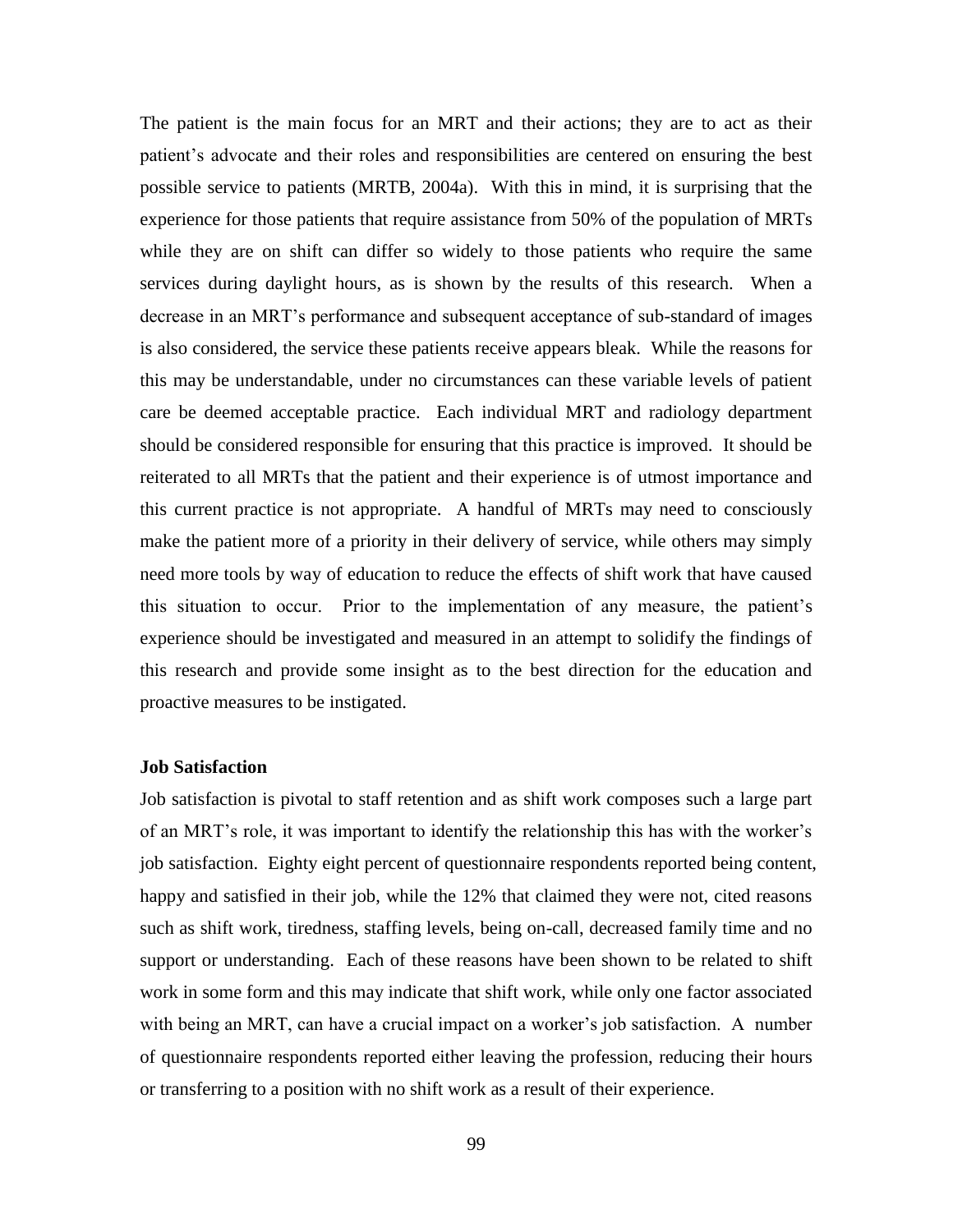The interview respondents reported similar opinions. Christopher believes that "you"ve got to be happy in your job for a start; if you"re not happy in your job then if something comes along out of the blue then you"re going to look at it as derogatory towards your work." This would imply that if MRTs enjoy the core of their role in isolation from performing shift work, then when shift work is added to the mix, they are better able to deal with it without the negative effects, however for most MRTs the two phenomena are entwined. The remaining MRTs believed shift work had no impact on job satisfaction or was a positive factor. Timothy believes that he has got more control over his workload and workflow when he is on shift, which he finds satisfying, although he does comment that his job satisfaction is impacted not solely by shift work but by the entire work environment. Lynda notes that "I do not mind the actual job, it's just the other thing associated with it that annoy me" highlighting that it is possible to still enjoy being an MRT, whilst disliking the shift work aspect.

#### **SHIFT SCHEDULE**

The issue of rostering constitutes an important variable when examining the influence shift work has on employees (Fitzpatrick, While & Roberts, 1999). The type of roster schedules differed between the participants and included rotating rosters that remained identical throughout each cycle, rosters that had some consistency but were largely rewritten every time and those with no set pattern that were re-written every time. Most interview participants were happy with the shift roster they were currently performing, however some were disgruntled. These MRTs tended to be working rosters that were rewritten each time. Katie notes that "our rosters are fairly random and they don"t follow any pattern to a certain degree. One week you"ll be doing something and the next week it"ll be totally different. I don"t think there"s any consistency…It doesn"t lend to the welfare of the staff who are working it." She continues with an example, "I'm on night shift this weekend so I had Saturday, Sunday and Monday off, Wednesday I had an early morning shift, Thursday I had a late evening shift and now I"m on night shift." There was however, typically an acceptance across all participants that writing a shift roster was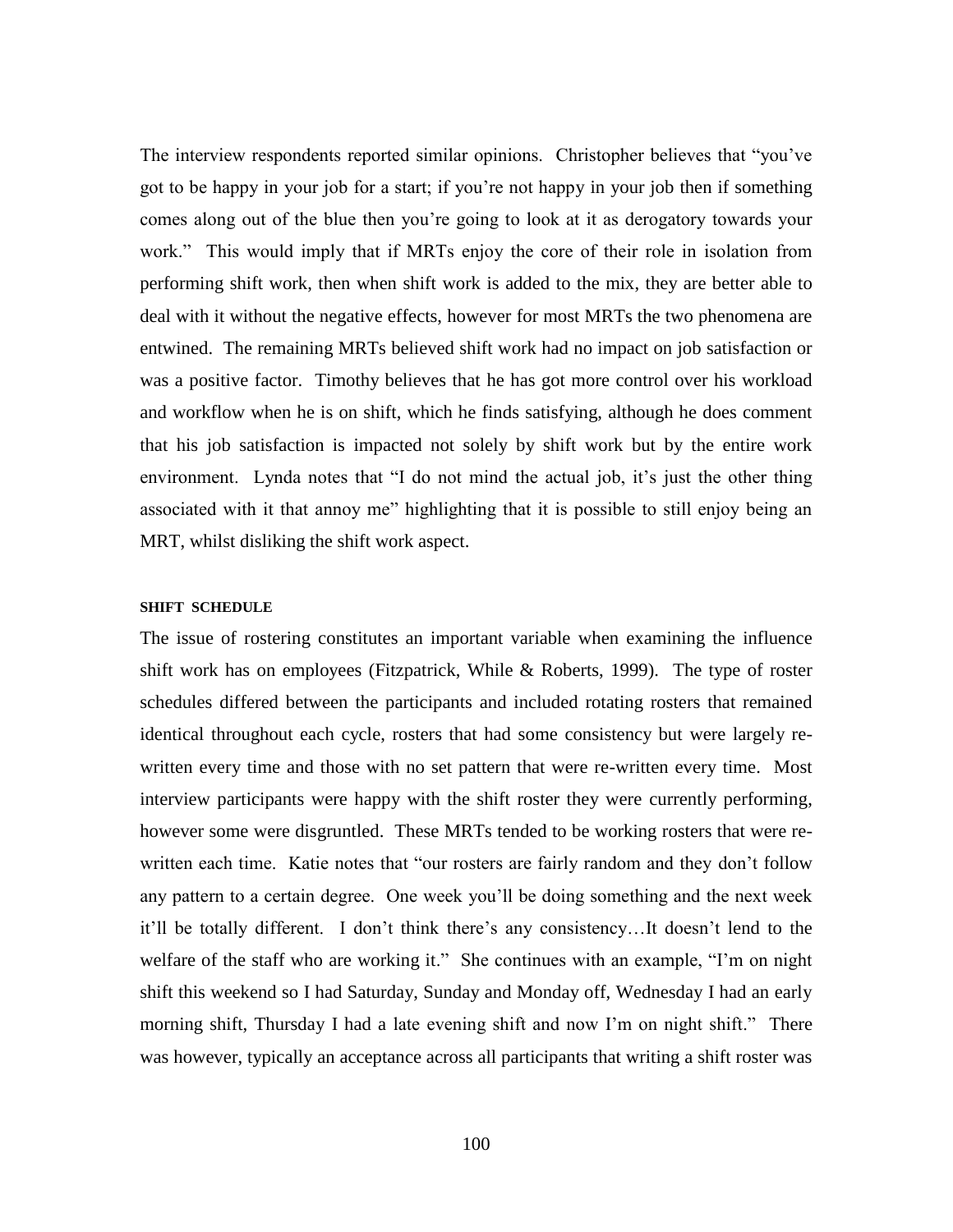difficult and Dorothy comments that "the person that writes the roster does an exceptional job because it"s just such a hard one to do."

When adjusting shift schedules, inviting the participation of the shift workers in designing the new shift schedule is recommended. It is important to take into account all aspects of a worker"s professional and personal life and consider the impact the change will generate (Spurgeon, 2003; Brogmus & Maynard, 2006). This is because poor control over work hours and shift schedules is a major contributing factor to the adverse effects of shift work and work characteristics and conditions are considered to be the primary source of job related stress (Wilson, 2002; Morshead, 2000). In the case of both Timothy and Claire, while they have little control over their work hours they do report having some input into the shift schedule in their respective departments. Timothy notes that his department has had problems in the past sorting out the shift roster, but staff did have input into its design and he now finds the shift roster "actually quite manageable." Lauren acknowledges Timothy"s point but adds that "even when we"ve designed our own shift roster there's been no input from somebody, an expert with experience, to look at the roster and give advice. There"s been no advice with anybody who has studied it or knows about it to know what's the best way," which she feels would have ensured an even better shift roster. Christopher believes the shift roster he works with has been devised to be worker friendly and he realises that a lot of "opinion has gone into it, changes have gone into it, trial and error as well and where things have been tried and failed, they've been improved." Claire believes that a little bit of self-experimentation does go on when trialing new roster ideas, but "I don"t think there"s any other way to do it." She notes that staff at her department do have input into the shift roster and have the chance to say that it is not working and needs to be changed. The successfulness of this uncontrolled trial and error style of rostering must be considered, with potential negative impacts likely for the MRT, their patients and the department on a whole. The question must be asked whether a radiology department would implement other such professional measures with as little tested information or without the input of expert advice and so it must be pondered as to why this approach is considered appropriate.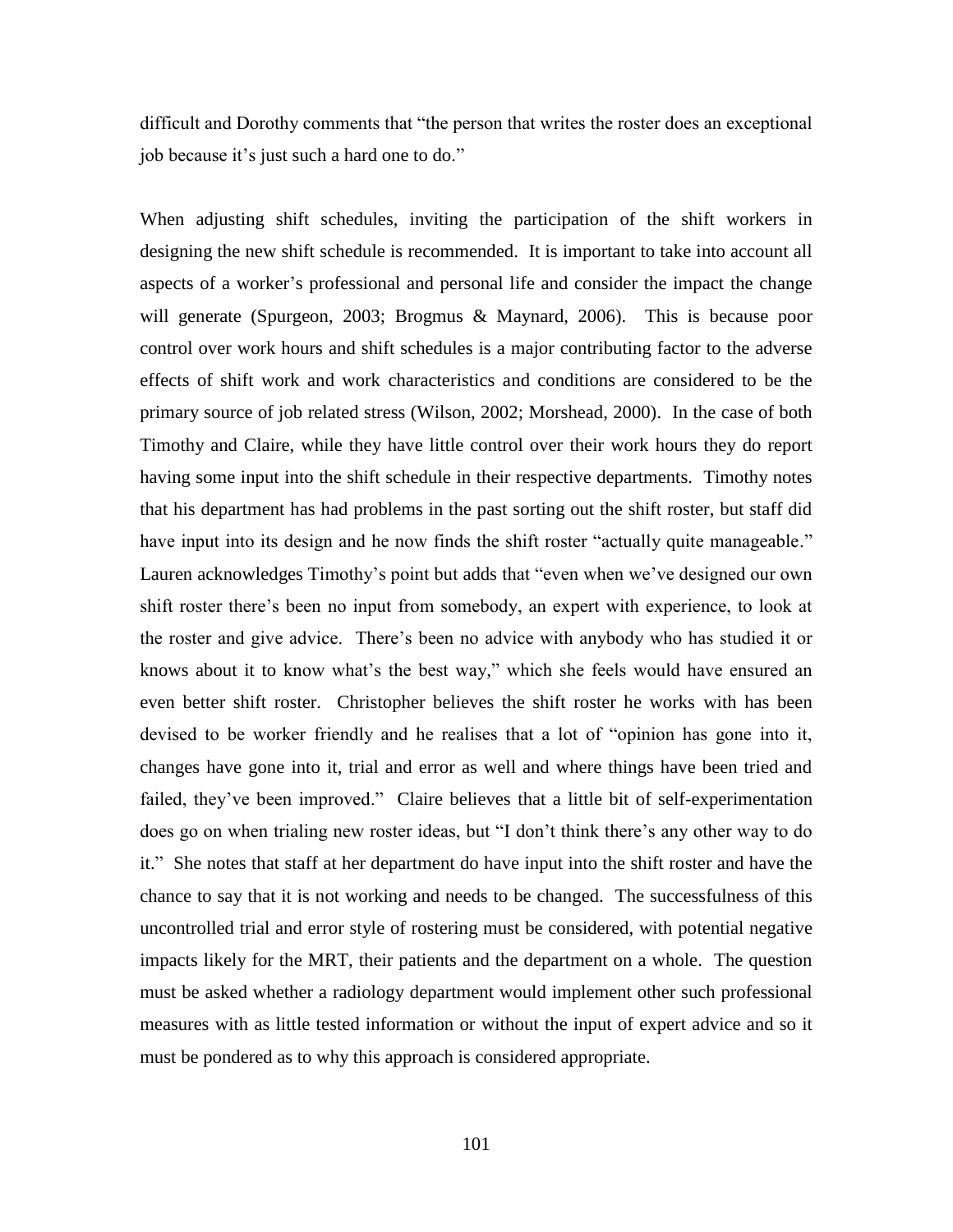Bradley has no complaints about the current shift roster he works with as he thinks it works well, however he likes that fact that he "has a roster at least a month in advance, often two months, maybe longer so you can plan ahead to some degree so you know what you"re going to be doing." Blachowicz and Letizia (2006) comment that it is recommended that the workers are provided with a copy of their roster well in advance in order to help reduce feelings of social isolation and to enable shift workers to plan their family and social activities in advance. Christopher also likes the fact that the roster is set, with stipulated start and finish times that do not change because a truck breaks or the weather is bad, as was the case with his previous experience of shift work; "I find that because the hours of work are written down, that helps get your head around it." Claire makes an interesting point that "I think I"d be hard pressed to do 25% of the shifts I"m actually given come the end of the month." She adds that this is not because she dislikes the roster that she is given, in most cases the roster is good, however "then someone will want to take leave or someone will be sick and your shifts get swapped around quite a lot."

# **Structure of Shifts**

Lauren acknowledges that there are many different ways to structure a shift roster; "…other professions do shift work and they all deal with it slightly differently. Like the nurses have a permanent person on shift, they treat it like a day shift but it's at night and maybe because they've then got a regular sleep pattern, maybe that would be better, maybe doing a month of the same shift, but the thought of that would be so daunting, especially if you were stuck on a bad shift. Or maybe you do longer days and then have days off, like the Doctors do, work 10-12 hour shifts, maybe you do a couple of them and then have the rest of the week off, maybe that would be better. I"m sure there"s research out there."

The general opinion in the literature with respect to the 'best' shift schedule is largely mixed, with strong, justified arguments available for all scenarios offered. The type of shift schedule is however important as it has many related effects and the type of shift roster worked by nurses in the study conducted by Pisarski et al. (2006) was shown to relate to turnover intention, control over work environment, health symptoms and degree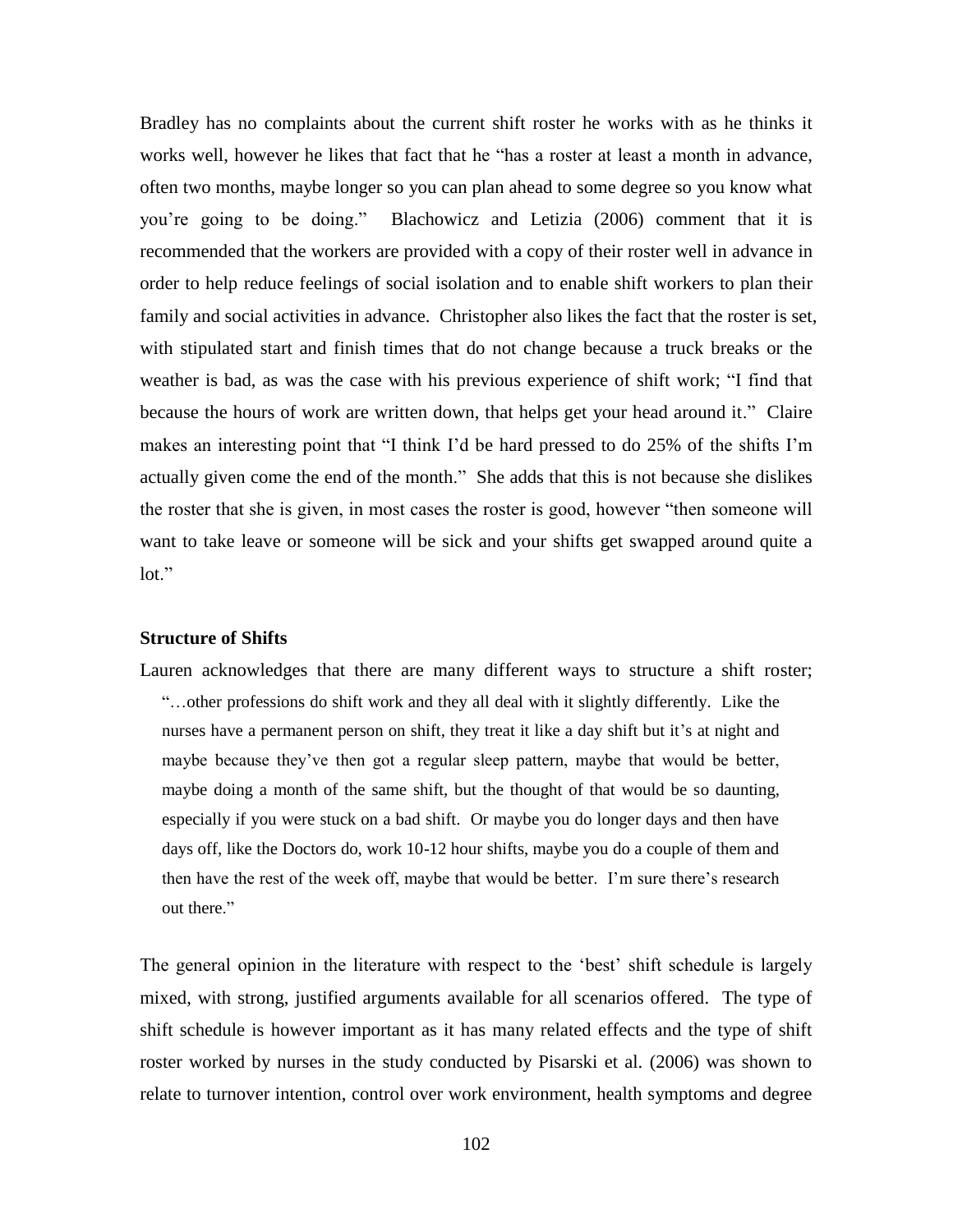of work/life conflict. The perfect shift schedule that reduces the effects of shift work for all employees does not exist and despite many attempts and much effort probably never will. This is largely because the individual's preferences dictate the degree of disruption associated with shift work and the usefulness of the free time it provides (Demerouti et al., 2004; Taylor et al., 1997).

Claire finds that the shifts she works are "quite sporadic" and because of the continual changes,

"you don"t get into a rhythm where your body catches up properly"… "I"m loathe to say the way to make the impact of the effects of shift work better is to do a great big block of it in the hope that your body gets more of a chance to get into a rhythm, because I"d hate to do big blocks, but I do think that short stints is what tips your body off, it does not get its rhythms going and its sort of all over the place and you"re coping rather than doing well and they are quite different things."

Katie also finds that there are inconsistencies in the shift roster she works with and wonders if perhaps they could be refined because she feels that "you"re chopping and changing quite a bit and for your psyche and for your well being, I don"t think it necessarily works well for that." She too would prefer working blocks of the same shift and suggests having the blocks structured to form some kind of sequential pattern and based on Bradley"s positive experience, there is likely merit to her thinking. Bradley comments that he likes doing the block of shifts, particularly the night shift which he does in groups of three one week and four a few weeks later, and he finds having three late evening starts, followed by an early evening start, an afternoon shift and then a day shift a great way to perform all the shifts with minimal disruption. There is some disagreement in the literature as to the optimum speed of shift rotation to best minimise the effects of shift work as Harrington (2001) and Sveinsdottir (2006) believe that rapid shift rotation, where a shift is worked for no longer than a few days is favourable, as it produces the least interference with the worker"s circadian rhythm. However Brogmus and Maynard (2006) disagree, believing that a slow shift rotation where a shift is worked for a few weeks is ideal as it allows time for a workers circadian rhythm to undergo reentrainment and adapt to the new schedule, causing the least intrusion. The literature is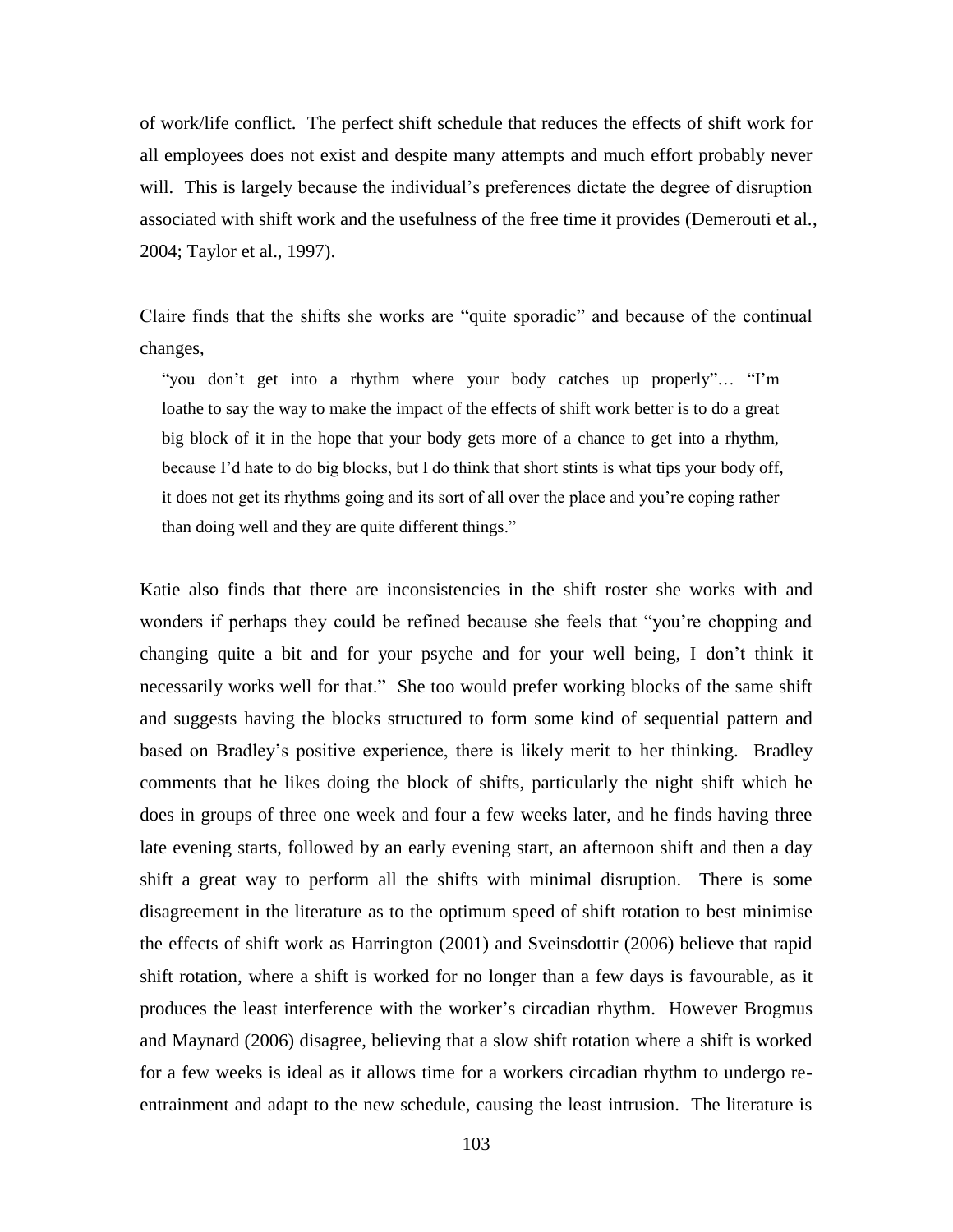more united with regards to the optimum direction of shift rotation, with forward or clockwise shift rotation (i.e. morning, evening, night) preferable (Wilson, 2002; Harrington, 2001; Spurgeon, 2003; Sveinsdottir, 2006) over an anti-clockwise direction (i.e. night, evening, morning) as it is more compatible with normal sleep patterns (Brogmus & Maynard, 2006).

### **Breaks**

Claire comments that when she worked in a previous radiology department, "you thought you were lucky if you got two days off in a row." She comments that during one day off she might have had a sleep-in and got her washing done, but notes that "it"s not actually really time off when you have a single day off by itself" and states that "consecutive days off make a huge difference, not just days off." The Department of Labour (2007a) agree with her and comment that every seven days it is recommended that shift work staffing have at least two consecutive full night sleeps with a rest day in-between to allow their performance to return to normal levels.

Bradley does not find it a problem that he does not get an official break during the eight hour long night shift, "because with the nature of the nights you don"t often get four full nights and even though you have to be alert, if I"m watching movies I do feel like I"ve had a break so at times I kind of feel like I'm getting a break and getting paid for not having one so it's a win-win." The literature does not however agree with Bradley's point of view and it is stated that ideally there should be frequent rest breaks during the shift to allow the worker to obtain refreshments, restore physical and mental capabilities and maintain or restore alertness (Department of Labour, 2007a, 2007b; Brogmus & Maynard, 2006). These breaks should not necessarily occur at set times as performance may have already suffered as a consequence of fatigue, therefore providing only temporary relief and are thus more effective if they occur when workers recognise that they are becoming fatigued (Department of Labour, 2007a).

Lauren finds that the travel home, in conjunction with the necessary time to unwind, cuts into the minimum nine hour break that her department observes as mandatory prior to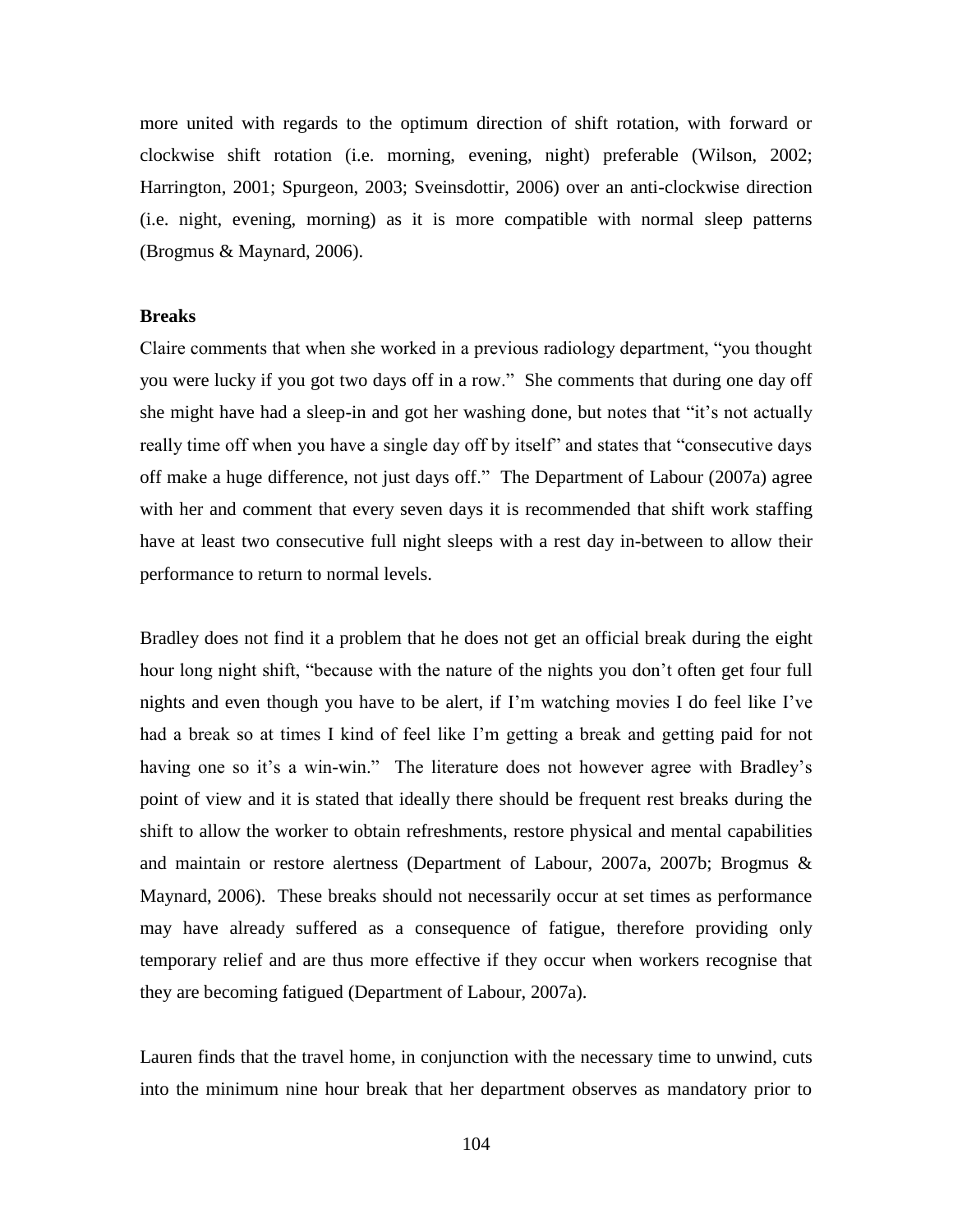commencing the next shift. She explains that this is a problem "because you can"t just go back to sleep, you can"t just go back to bed and go to sleep, you need time to unwind, but that's not recognised at all, be it if you got called out or if you have been doing a shift." Home and extracurricular activities take the same amount of time each day, meaning workers must sacrifice rest and sleep time after a shift if the duration of the break between shifts is not sufficient, highlighting the importance of rest breaks during the shift and between consecutive shifts (Rosa & Colligan, 1997). Working at night has a greater impact than working the same length of hours during the day and sometimes there is literally not enough time between shifts for workers to commute home, have some family interaction and sleep adequately before going back to work (Department of Labour, 2007b; Caruso, 2008; Muecke, 2005). A minimum of 11 hours rest between each shift is considered ideal to allow for the recommended eight hour sleep requirement and time spent getting ready and traveling to and from work, eating and socialising (ACC, 2006; Brogmus & Maynard, 2006; Blachowicz & Letizia, 2006; Department of Labour, 2007a).

### **Flexibility**

Bradley believes that the reason he finds shift work quite good is due to the flexibility that staff have with changing shifts. He notes that he has spoken with MRTs in other departments where they are not as flexible and he is unsure if it would be as enjoyable, but "with the way that our roster is set up, you can make it work for you and that's great." Tiffany also concurs with Bradley"s comments and adds that the flexibility of being able to change her shifts to suit was advantageous, especially because her partner also did shift work so they could have the days off together and synchronise their shifts to maximise the time they spent together. Claire also supports the views of Bradley and Tiffany, commenting that

"it"s nice to have the flexibility because it means that if someone asks you to do something and you've got the wrong shift, that it's not set in stone and there's a way around it, so that's quite nice...I think you'd really feel it was impacting on your life if you did not feel you had the ability to change shifts and most of our colleagues are pretty good. You know if you"re trying to give away a night shift on a Friday or Saturday that it might be a bit tricky but most people are pretty flexible and if you"ve got a reason to want to change, most people are pretty helpful."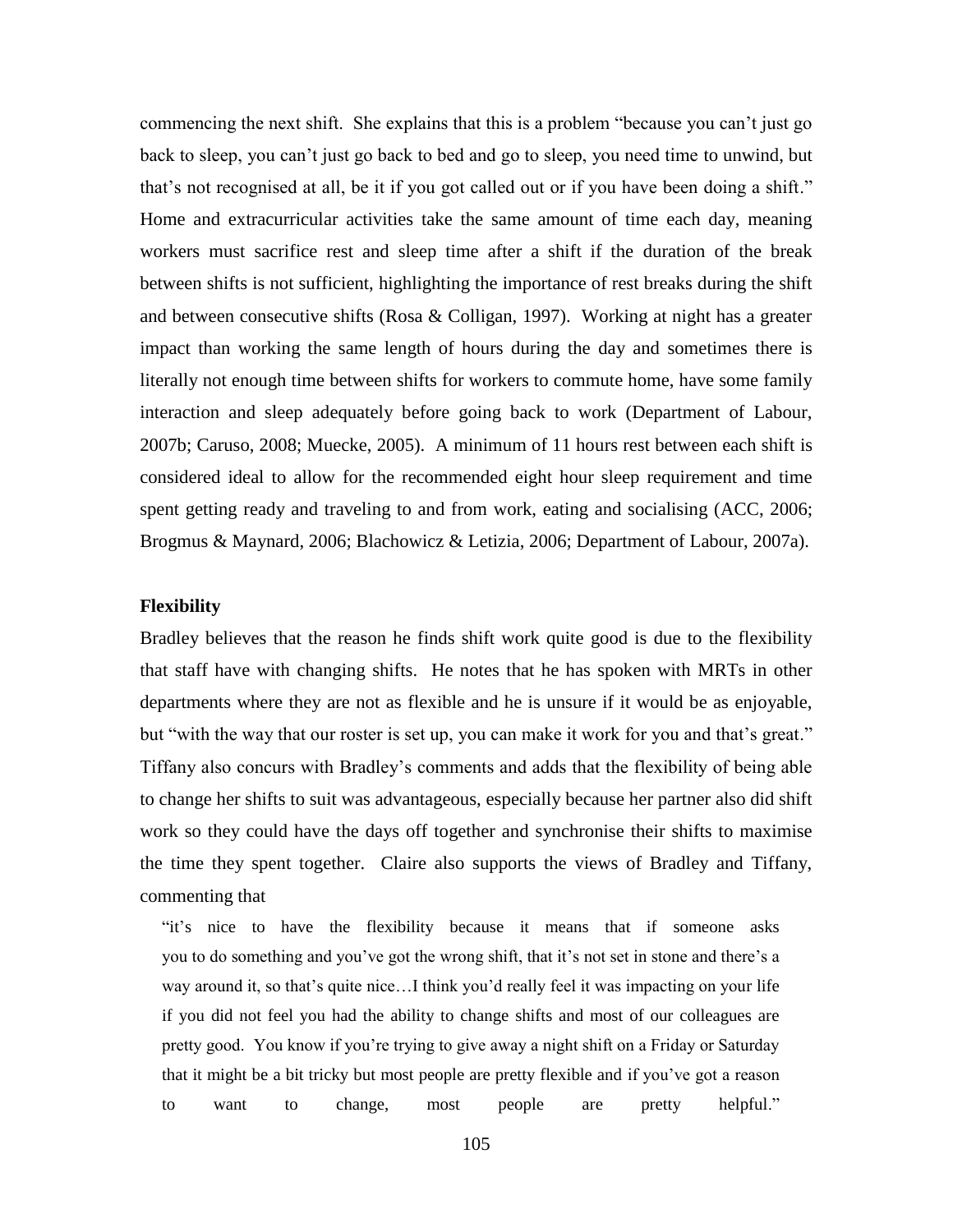When it comes to picking up the shifts however, some MRTs are a little more cautious. While Bradley admits he gets a buzz from working shifts which is what drives him to pick up so many, he notes that he never feels forced to pick up extra shifts, and does so "only on my terms," Lauren found that shift work was not really tiring until she began picking up more shifts than were hers. Sarah will pick up shifts only if someone is desperate for her to do so, otherwise she does not go out of her way to do this because she knows it will impact on her social and family life, but unlike Bradley, she does feel the pressure to pick up more shifts when the department is short staffed. Timothy accepts that he probably works too many extra shifts, but is motivated to do so by the extra free time off during the day it provides him, in addition to the extra money. He admits to sometimes doing this for monetary reasons at the expense of family and social time, but "sometimes when you"ve got big bills coming up you think "I need to get some extra shifts to help'." For some, the primary incentive and advantage of shift work is financial, with a pleasant sum to be made from the penal and overtime rates associated with shift work in addition to the base rate, however the strong desire for most shift workers to obtain attractive overtime payments, night rates or time off in lieu may lead to unsafe work practices as staff seek to perform an inflated number of shifts (Occupational Safety & Health, 1998a, Scott, 2007;McMenamin, 2007; Tattam, 1995; Cohn, 2007). Timothy does not believe that picking up an abundance of extra shifts impacts on his ability to cope with them and if it was affecting him, "I"d be the first to put up my hand and say no more."

# **Favourite and Most Disliked Shifts**

For the interview participants, the afternoon shift was typically favoured, with Bradley, Lynda and Sarah all selecting this shift. The reasons they gave to justify their choice centered around increased free time during the day, particularly sunshine hours, for the purposes of personal recreation or home-making responsibilities such as banking, shopping or attending personal appointments. These reasons are supported by Jay (n.d), Rosa and Colligan (1997) and Scott (2007). Better synchronisation with family routines and preference for the type of workload that this shift offers were also mentioned. Alicia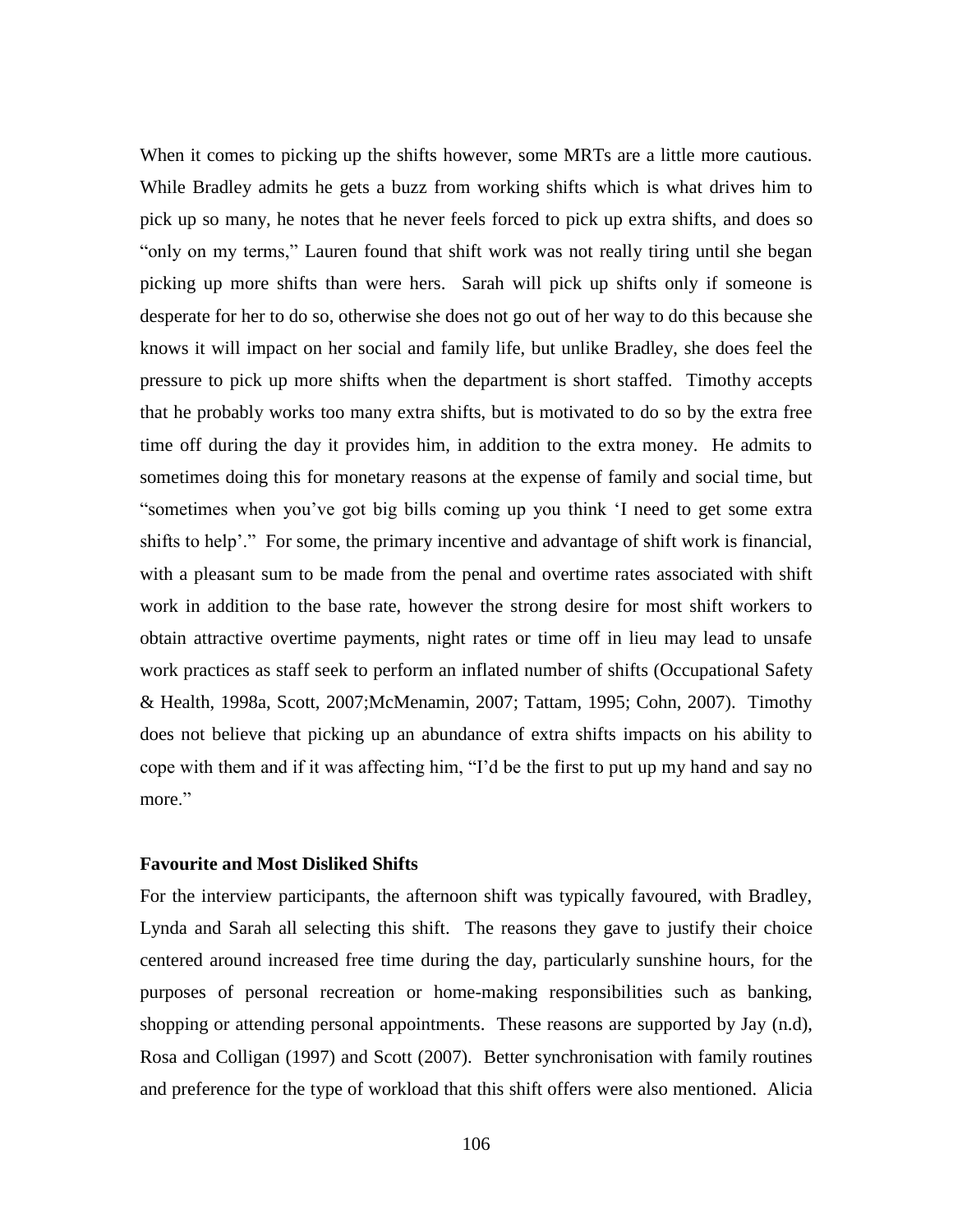preferred the early morning shift because it coordinated with the routines of her family and Katie preferred the day shift, while Dorothy, Christopher and Timothy do not currently have a favourite shift.

The most disliked shift, as judged by the interview participants was more varied, with early evenings, early mornings, late day shifts, afternoons and all of the others being noted, but the overall most disliked shift was the night shift, with five participants selecting this shift. Reasons for the dislike of night shift incorporated the extent of prior awake hours, the physical toll they have on your body and the impact they have on your lifestyle, the fact that the MRT is working alone during these shifts and the disruption they have on sleeping patterns. It is noted by Wedderburn, (as cited in Bohle & Tilley, 1998) that attitudes towards particular shifts are not thought to be absolute assessments, but may partially reflect comparisons with other shifts. For example, night shift appears to be an important reference for such comparisons as there is evidence that overall satisfaction with shift work is more strongly related to satisfaction with night shift than with any of the other shifts. Night shift appears to cause a large amount of problems and thus it is recommended that the amount of night shift worked by each shift worker should be reduced to the bare minimum in attempt to counteract these consequences, certainly night shift which is performed continuously by the same workers should be done so with great caution (Harrington, 2001; Caruso, 2008). As this is not always possible, limiting the number of consecutive night shifts to four followed by at least two consecutive days off, with scheduled rest breaks during the night shift are particularly important (Brogmus & Maynard, 2006; ACC, 2006).

#### **Call versus Shift**

The majority of the interview participants had some experience of being on-call, whether it was performed prior to the introduction of a continuous shift system or was worked in conjunction with shifts, where a shift was worked during the day and an on-call service was provided overnight. Call and shift were therefore compared to provide insight into the impact that being on-call had on MRTs. The opinions of being on-call varied across the participants, with some preferring a balance of call and shifts, some preferring to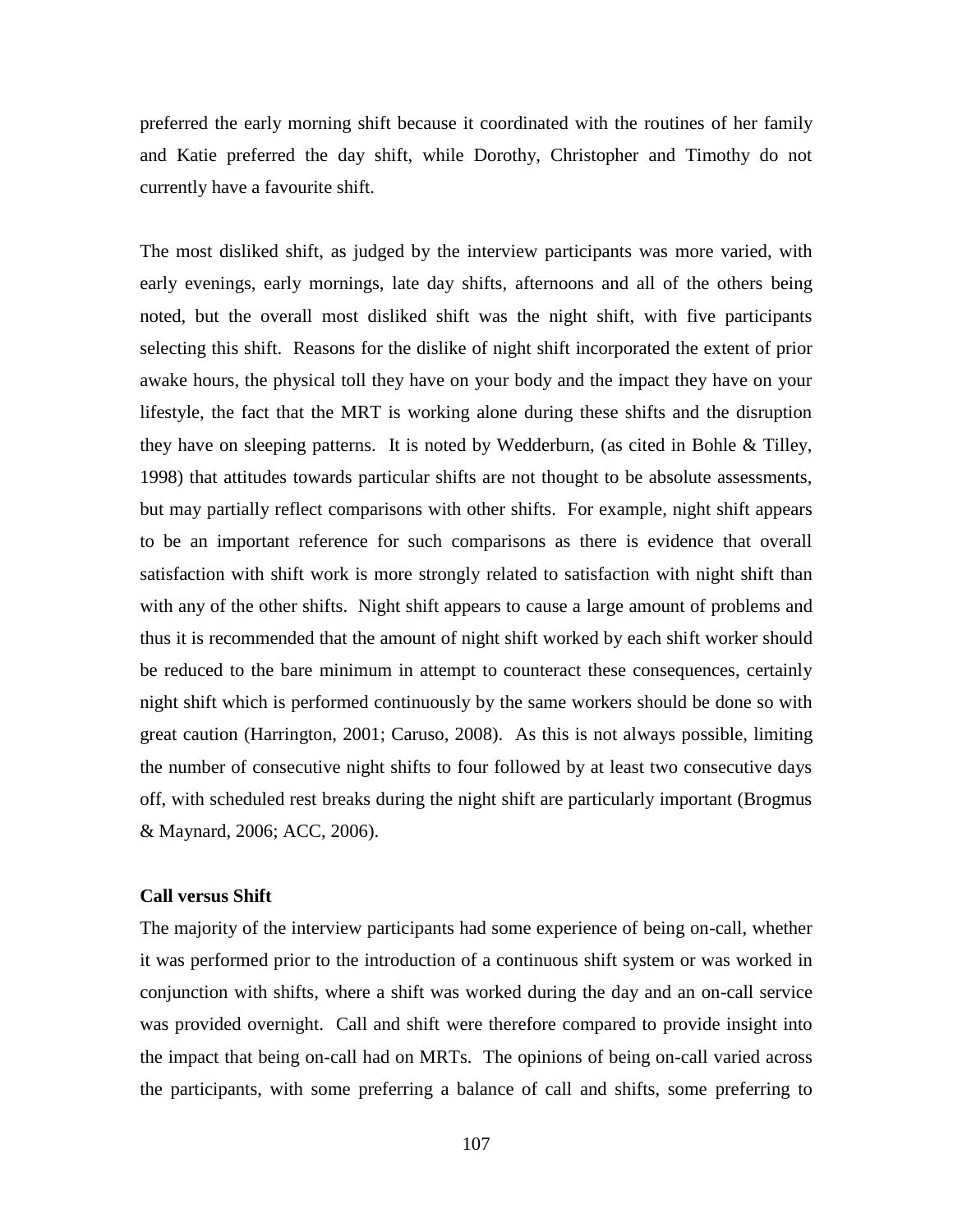work shifts in lieu of being on-call due to its intrusive impact and others preferring to be on-call. Greg disliked being on-call because he found that it impacted on his life because "you're always glued to your cellphone and it's a real pain. Call is a real pain, it's a real hassle, but you get paid heaps for doing it over the weekend, it's awesome." He continues to note that "you just can"t really do much…it does have an impact on the quality of your life." Lynda notes that "with on-call its annoying that you have to come and go all night, you're asleep for a second then they ring you up and that's really annoying" however she mirrors the sentiments of Greg that "you get better pay for call so you"re getting paid for the disturbance…When you"re on-call you can"t sleep properly because you"re waiting for the phone to ring," and this a view shared by Katie and Timothy. Katie finds being on-call more tiring due to not being able to switch off and relax "whereas at least with night shift you go, do your shift then go home to bed." Timothy also prefers to work night shift as opposed to be on-call because "you"re there and you just get on with it."

Those that preferred to be on-call did so largely for the monetary advantage, but also because they did a single night of call per week or fortnight as opposed to a block of shifts, and found it good being in the comfort of their environment and only going into work for urgent cases. Dorothy states that "on-call you make money, night shift you don"t and for me it all boils down to the financial thing." She notes that when on-call she can sleep whereas on night shift she is not meant to and she suggests that if night shift was like call where you only did one night "it would be good," a view that Katie supports. Alicia finds that being on-call is easier "because at least you know if you"re coming in to do a patient that you"re in and out" and when on-call for her modality she notes that "in some cases you can fit the workload into your pattern as well, unless it's a trauma, a lot of the time you can work it to suit." Tiffany points out that when on-call it is mainly for urgent cases only whereas with night shift the workload is higher due to the non-urgent nature of the work.

Despite the advantages and disadvantages to being on-call, for the most part the MRTs that were currently working both shift and on-call enjoyed the balance of the two. Lynda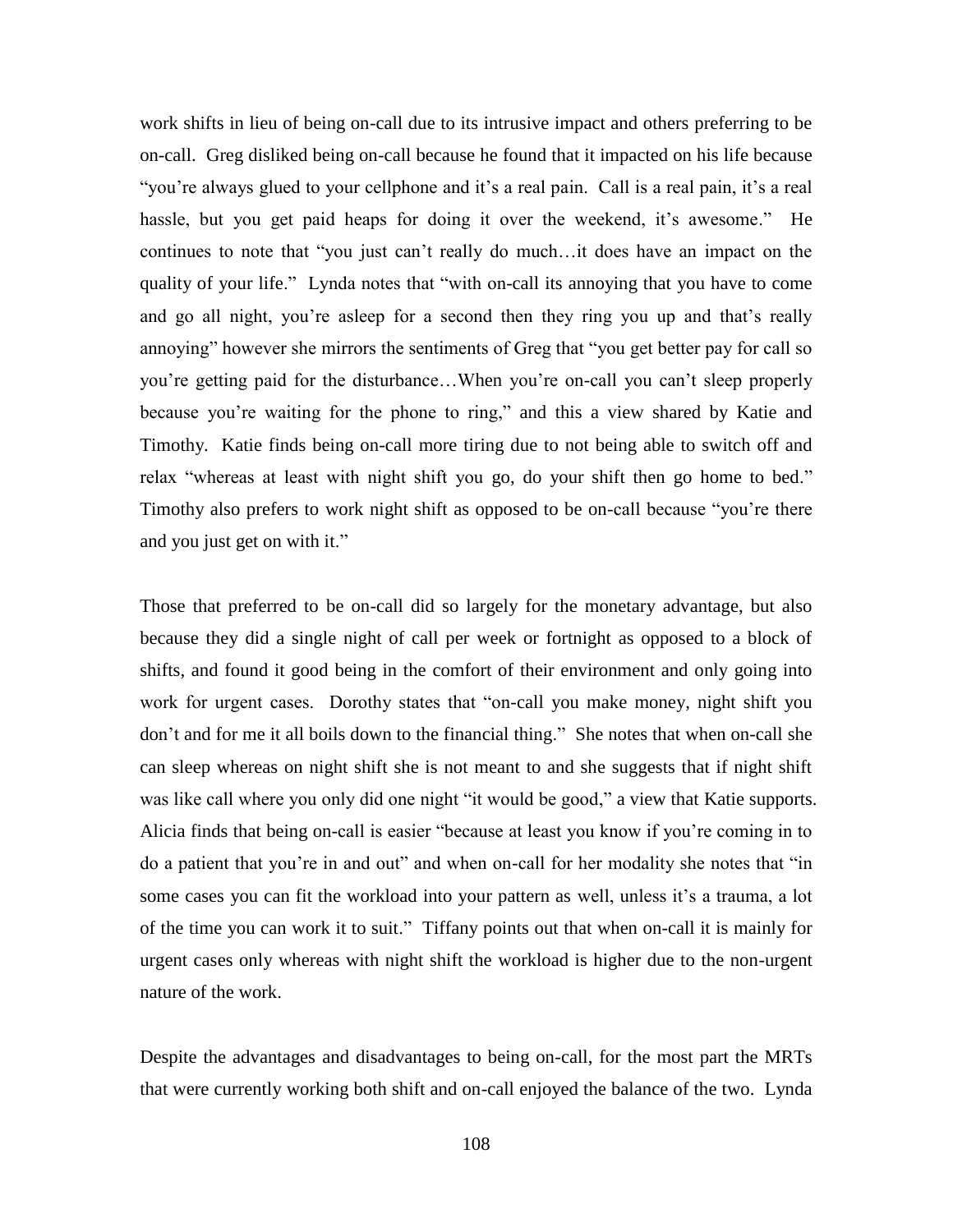thinks it"s probably a good thing that her department does a mix of on-call and shifts, "the fact is that you have to work in the night anyway and if that has to be the case then I think I prefer it how it is now with a mix of on-call and shift." She does however think that there could be some confusion for other departments within the hospital as to when they are working a shift and when they are on-call and feels that it would make each shift and call a bit easier if the communication was better. Dorothy notes she probably prefers night shift for some situations and on-call for others, but "the balance of night shift and call at the moment is quite good and I am quite happy with it the way that it is."

### **PERFORMANCE AND IMPAIRMENT**

Mixed views exist within the interview and questionnaire participants as to whether shift work impacts on their performance and to what degree. Half of the interview participants and 35% of questionnaire respondents believe that shift work does not impact on their performance in any way, let alone impair it, while the remaining interview participants and 65% of the questionnaire respondents hold a contrasting opinion, with a small percentage reporting that shift work has a positive impact on their performance.

## **Positive Impact**

Christopher commented that the overall impact of shift work can be conducive to good habits in some situations, while also impairing performance in others. He explains that shift work can "enhance your performance…more the night shift when you"re on your own and you might have a bit more time…If the patient backload is not too great and you"ve got time with the patient, I think you can develop your own techniques…work out what works for you…adapting your techniques and learning different ways of doing things" which he thinks can be quite enhancing. Christopher"s thinking is supported by 9% of those questionnaire respondents who reported that the impact of shift work on their performance was of a positive nature as they commented "it improves my fluency in trauma work;" "can gain good experienced on shifts, out of hours;" "get more experience in acute work;" "improves my skills and confidence" and "it affects my performance in a positive way, I am a better MRT for doing shift work."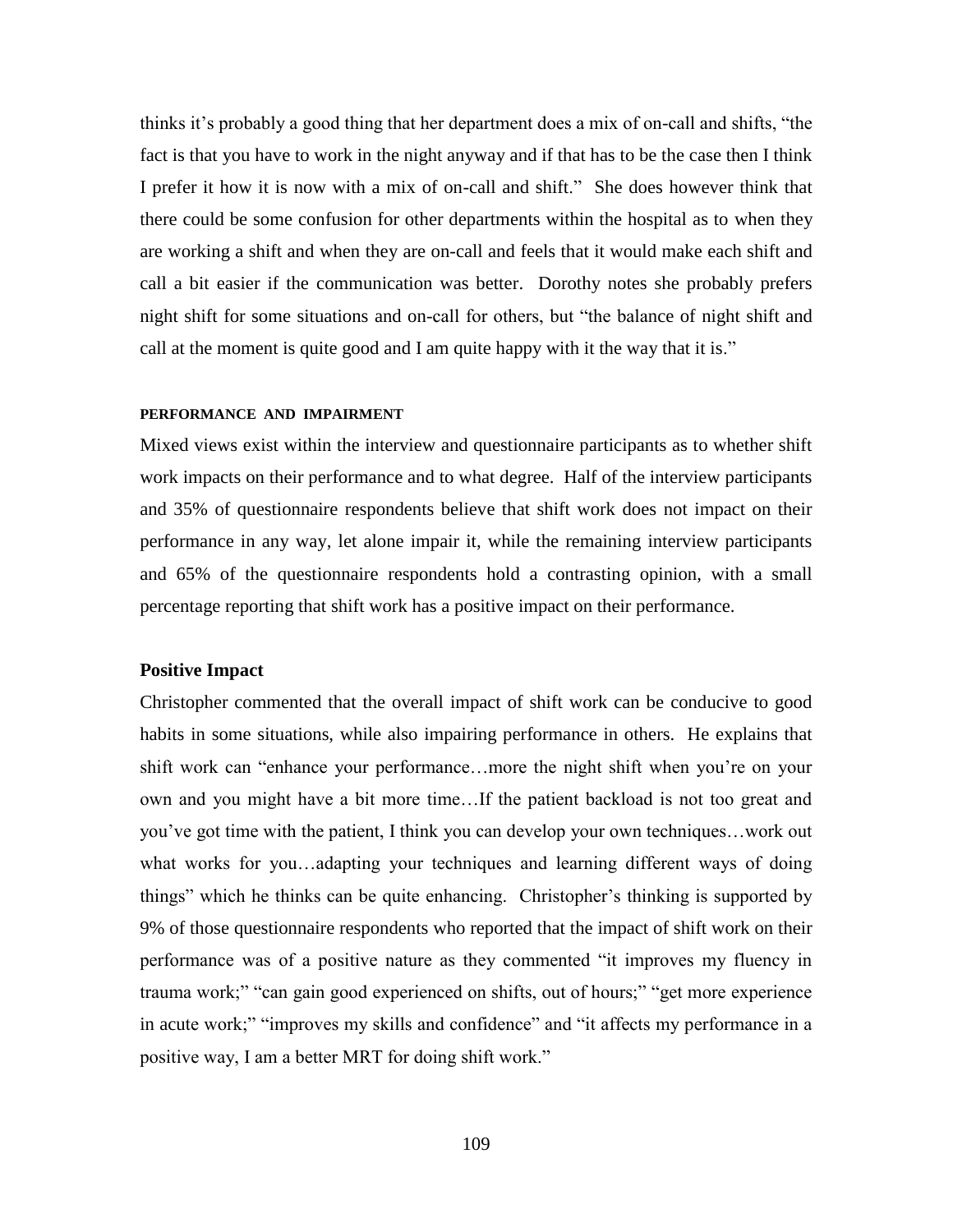### **No Impact**

Bradley does not find that shift work impacts his performance, particularly where his speed or standard of images are concerned and this is an outlook shared by Lynda, Alicia, Katie and Timothy. Lynda does not believe her clinical performance, decision making skills or the standard of her images is affected by shift work and if a repeat image is justified she will perform it and does not think she is more lenient when tired. Lynda comments that she would always perform an additional x-ray if clinically indicated, such as a lateral chest x-ray, even if she feels she cannot be bothered due to the impact of the effects associated with shift work. An interesting point, Lynda notes that she feels subconsciously she has to work harder to maintain this consistent level of performance and has to think harder to make sure she has got everything right. A questionnaire respondent supports this view, noting that "you still have to provide a good service but you just have to concentrate and work harder to achieve this." Vries-Griever and Meijman (as cited in Fitzpatrick et al., 1999) support this and explain that the reduced performance capacity which results from shift work may be compensated for by the investment of increased effort on the part of the individual, however they note that some impaired performance may still persist.

Katie believes she always does a good job and gets the views required because she feels her technical skills come naturally, almost like being on autopilot. She does not think it takes her longer to adapt from her routine practice if a situation arises where modified views and thinking are required, adding that "thinking like that on my feet and stuff is not a problem." Very few questionnaire respondents in this category supplied any justification as to why they felt that their performance was not affected by shift work, however some comments included "the job"s too easy to be affected," "I work the same way at all times," and I "have always managed to maintain performance." Alicia does not personally feel that shift work has impacted her performance in any way, however does acknowledge that "the presence of, or degree of performance impairment as a result of shift work is very dependent on the type of person you are."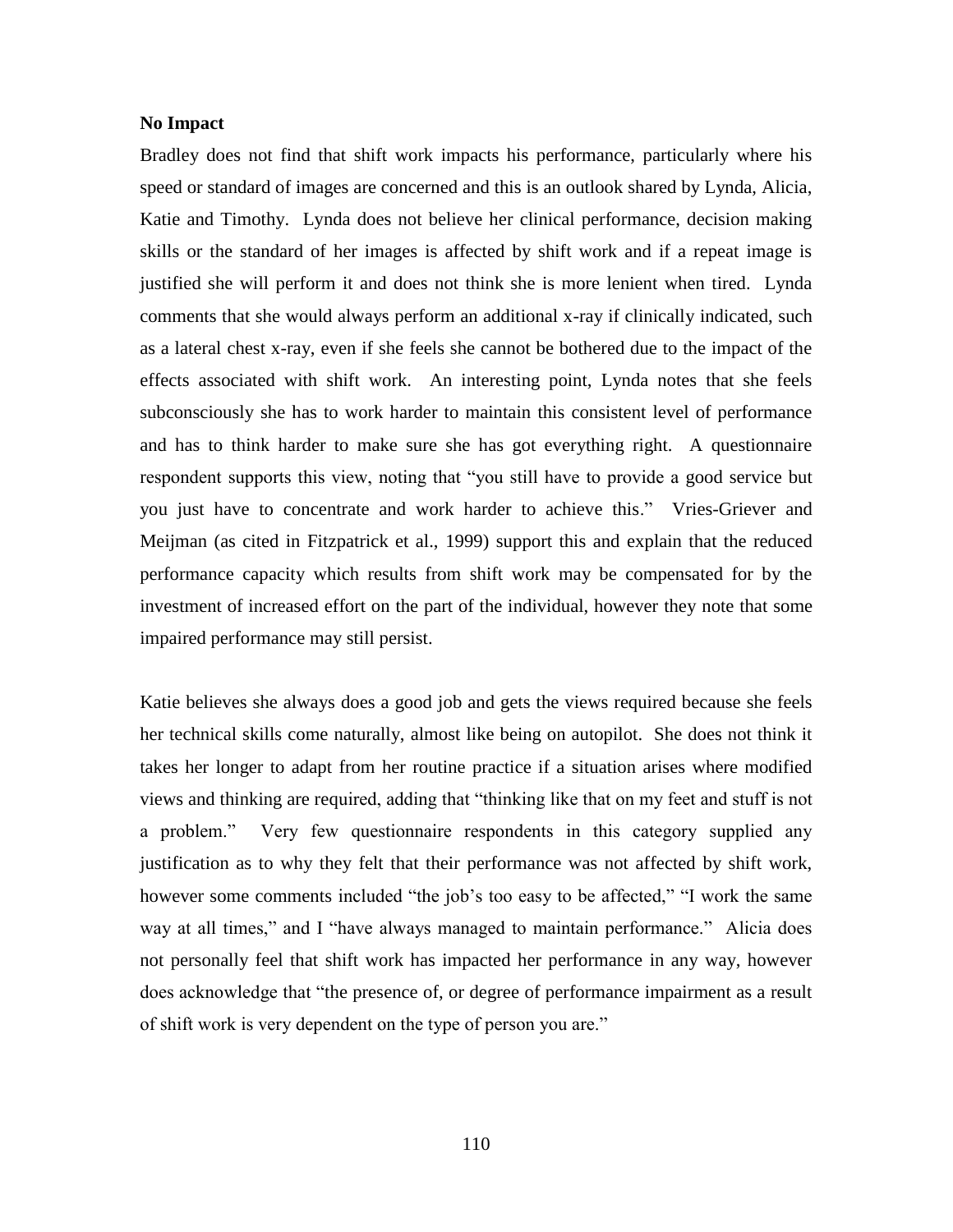### **Negative Impact**

The remaining interview participants and 91% of those questionnaire respondents that believe shift work does impact on their performance, felt that their performance was impaired as a result This impairment was represented in a multitude of forms, each specific to the individual concerned, however some trends were observed. The most persistent trend was that performance was decreased due to a large number of images of a sub-standard or borderline quality not being repeated, even if the MRT identified this need at the time, underpinned by the thinking that "any image will do...too much effort to repeat if you are knackered" as one questionnaire respondent notes. Another explains that "you seem to put images through that you would normally repeat" and this was typically attributed to increased tiredness on shift resulting in a lack of motivation. Dorothy finds it hard to get the perfect result at night, however individual MRTs must consider the ethics and morality of accepting substandard images which may impact on a patient"s treatment simply because of the way they are impacted by the effects associated with shift work.

## **Manifestations of Performance Impairment**

Speed was claimed to decrease as a result of shift work, with speed of thought processes declining in addition to the speed of performing the views required and making necessary decisions. Sarah finds that it takes her longer to make a decision, especially with a borderline image but "you"ve just got to decide and it does take longer," while Claire mentions that "your performance level goes down in the speed of which you can get through things." Not only does the speed for decision making decrease, but the ability to make good decisions would also appear to be diminished, with a questionnaire respondents commenting "there is an obvious reduction in alertness and good decision making," which would appear to be as a consequence of the reduced concentration levels that many MRTs reported was harder to maintain as a result of shift work. Sarah feels that she has to concentrate harder when on shift and results from the questionnaire show that she is not alone, with 30% of respondents reporting no, or minimal impact of shift work on their levels of concentration, 53% reporting a small to moderate impact and 17% reporting an extreme impact. Some MRTs also found that they struggled to adapt their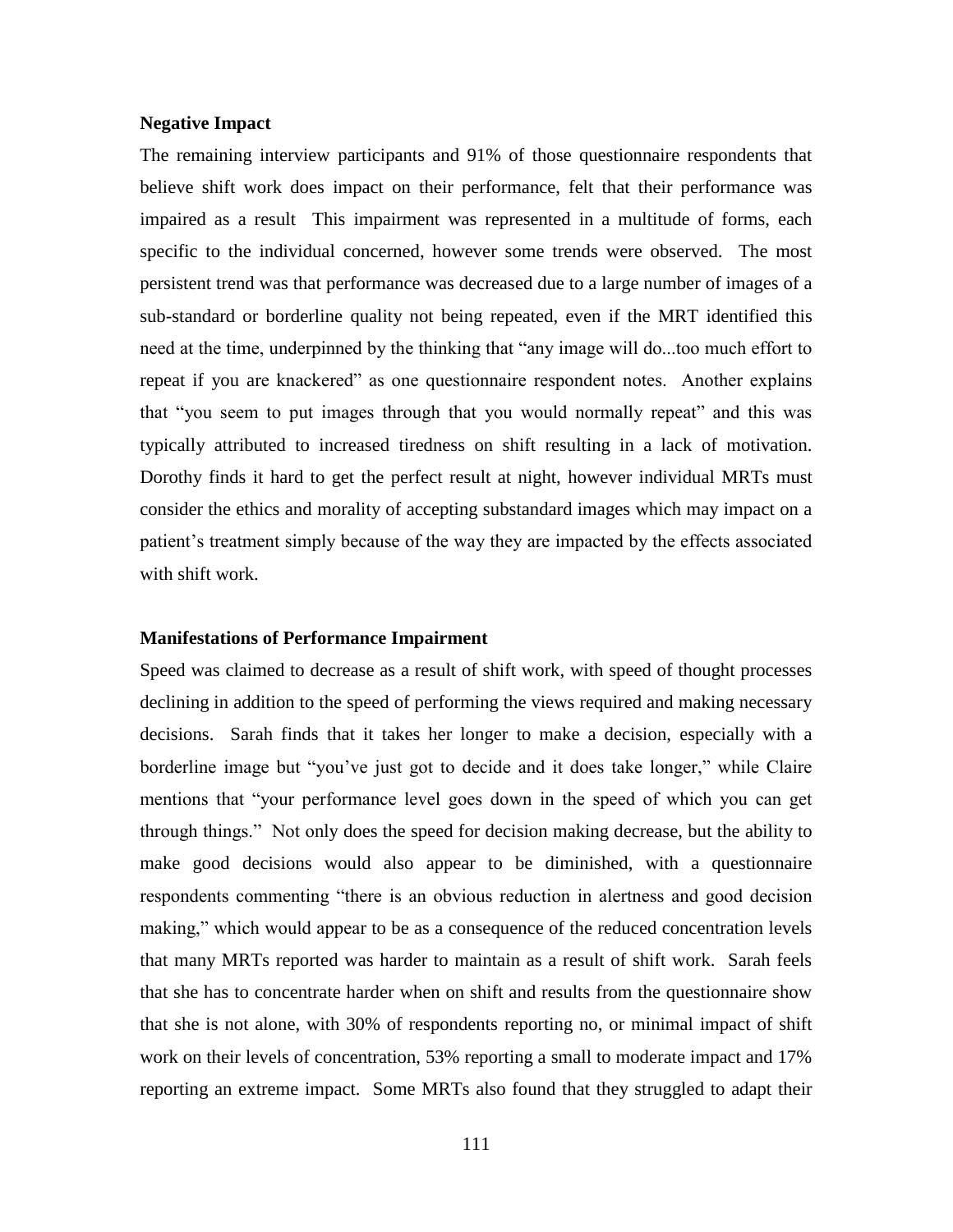technique to suit the needs of the patient and Dorothy finds that if she gets a really difficult patient it is harder to adapt, whereas if it was during the day she feels she would have been able to work out the technique required more quickly and effectively. The number of mistakes or near-miss incidents made on shift appears to be inflated and these range from incorrect or absent use of lead letters, not having a cassette in the Bucky prior to exposing, errors completing paper and computer work, selecting the incorrect Bucky on the console prior to exposing, errors performing QA and x-raying the wrong side of the patient were all reported by MRTs as frequent mistakes made when on shift.

These examples fit with those reported in the literature as response mechanisms may be reduced in those shift workers that are sleep deprived. This can lead to performance impairment and the diminished ability to function adequately, both of which can be detrimental the health care professional and their patients (Williamson & Feyer, 2000). Decreased cognitive skills, slower thinking, reduced psychomotor skills, delayed reaction times, diminished co-ordination, giving false responses and failing to respond at the correct time are all potentially affected by shift work and lead to an overall impairment in performance (Berger & Hobbs, 2006; Reid et al., 1997) which was experienced by the MRTs in this research. Admi et al. (2008, p. 251) report a "growing concern about the ability of individuals to maintain adequate levels of performance over long work shifts" and the findings of this research would indicate that they have just cause for this apprehension.

## **Cause of Performance Impairment**

Increased levels of tiredness and fatigue were largely reported by MRTs as the reason that their performance was impaired as a result of shift work and this is supported by the literature which reports that fatigue in addition to working in opposition to circadian rhythms may result in decreased cognitive skills, reduced psychomotor skills, delayed reaction times and diminished mental capacity, all of which potentially compromises patient and staff safety (ACC, 2006; Peate, 2007).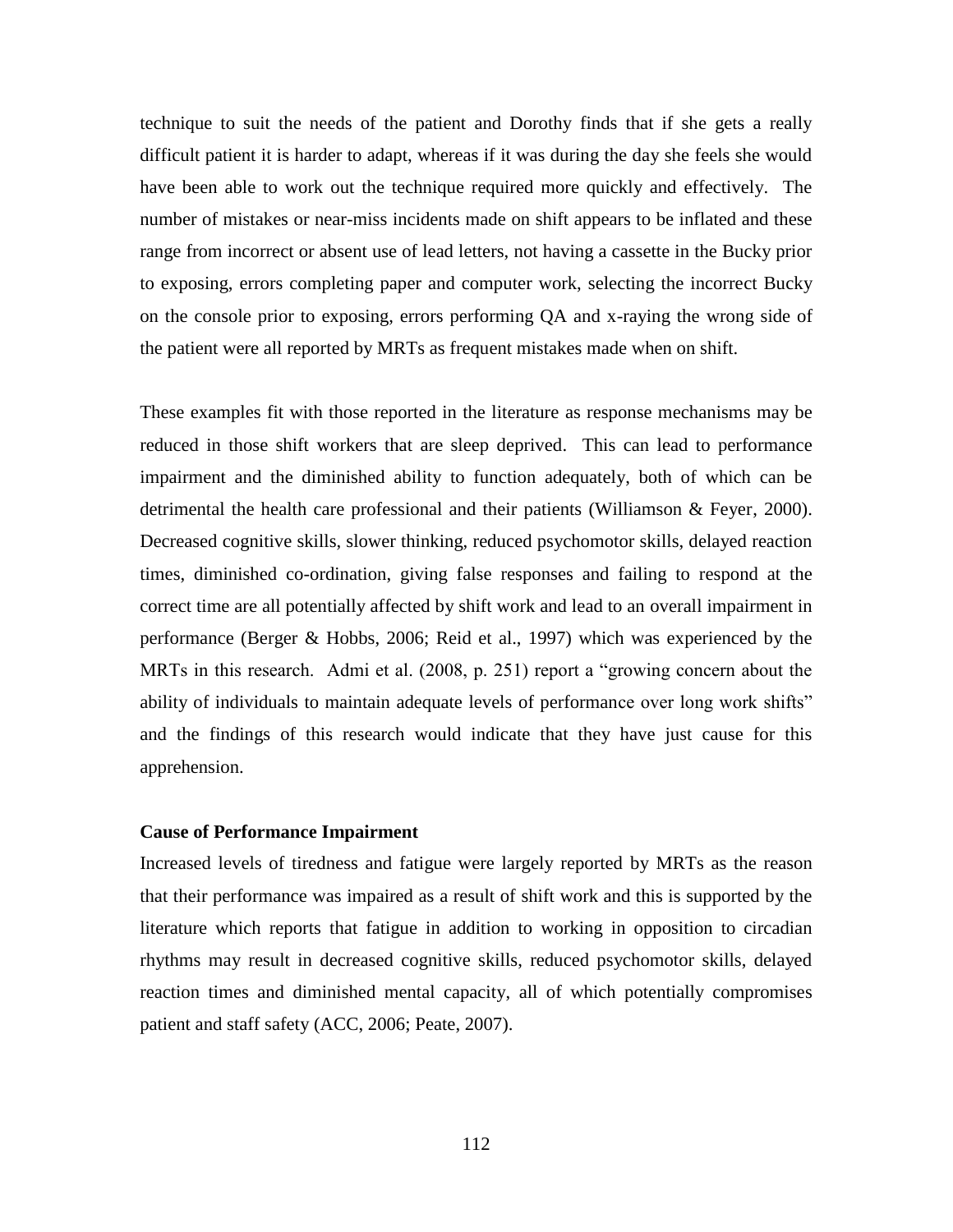An interesting finding was that many MRTs identified that when influenced by fatigue and tiredness on shift they reverted to operating in an "autopilot" state during this time which also influenced their level of performance. Claire comments that "when you get a bit fatigued you get more on autopilot but you kind of get more slow with it and I don"t think you"re really as thorough." Lauren recognises that there are problems with operating in an autopilot manner, such that if something happens that extends past your normal routine, not only might you not recognise it but you also may not know how to fix it. It then takes twice as long to get back into a methodical approach. This state potentially makes paying attention to smaller details challenging, meaning they could be missed. It may also mean that adapting routine practices to meet the specific needs of each patient may not be possible. Tiffany comments that "you work in a zombie way and so you can forget to do things" and this suggests the existence of an impairment.

Huemer (as cited in Rochfort, 2007, p. 2) advises shift workers on the best way to cope with shift work in Australia and he states that "What the fatigue tends to affect is the routine decisions, so doctors and nurses will get the prescriptions right and get the procedures right, but what they"ll forget to do is check on somebody down the hall later." This supports the reported impact of MRTs working on autopilot, because the innate processes and procedures at the core of their practice remain intact, however paying attention to smaller details and actions required outside of the norm are often negatively affected. When professionals use implicit knowledge and "routinised" behaviour in this manner, it may lead to mistakes. The observation of MRTs working on autopilot can be related to the concept of "mindlessness" as proposed by Langer in 1992. She explains mindlessness as being habitual, inflexible functioning or undertaking actions automatically, with little or no conscious awareness. Rajaratnam and Arendt (2001) note that as a general rule, complex performance tasks appear to be more susceptible than those tasks that are not as difficult. This contradicts the thinking of Huemer (as cited in Rochfort, 2007), however the most likely outcome is that they are both correct. This can be seen in any procedure, complex or otherwise, that is not performed on a frequent basis and so has not yet become implicit knowledge and so may be negatively affected by shift work.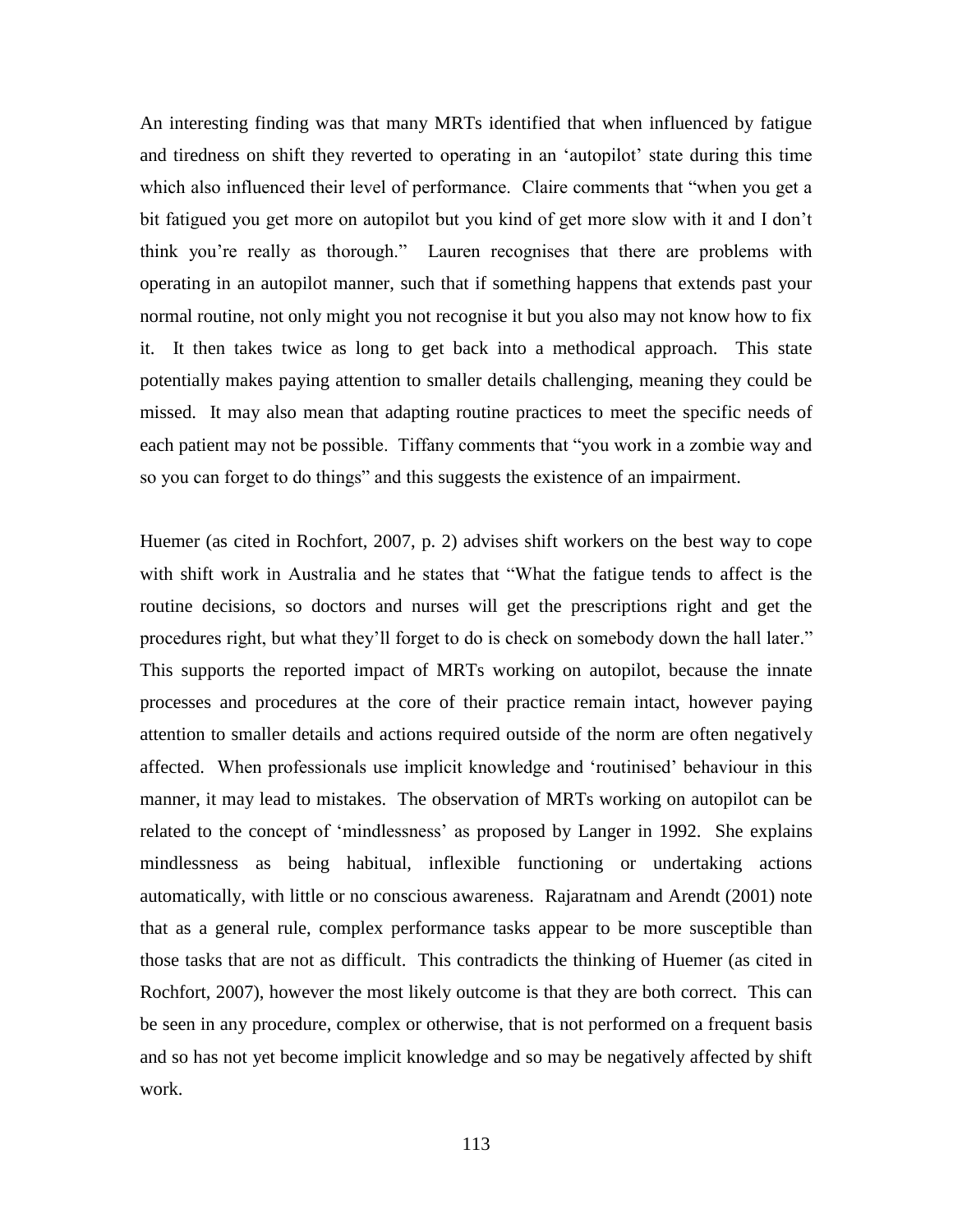## **Awareness**

A remarkable finding was that many of those interview participants who felt that shift work did not impact on their level of performance reported making the same mistakes when working on shift as those who identified a performance impairment, bringing into question their level of awareness as to the impact shift work has on their performance. Greg, Dorothy, Timothy and Tiffany all believe that they have been aware of their mistakes at the time they have occurred and were able to reflect on their causes, which they largely attribute to tiredness. However of more concern is that Bradley, Lynda and Sarah either were not able to identify when they were making these mistakes, or if they did, dealt with them without reflecting on why the mistakes occurred. Bradley believes that he was not really aware of why it happened, he just dealt with it and moved on, while Lynda reports that she is not aware of any mistakes that she may have been making and Sarah states that it is "hard to tell" when your performance is affected as a result of shift work. It must also be considered whether the subjective feelings of "good" performance and objective measurements of this performance would be aligned in this group, as they may believe their performance is adequate but may not realise that they are actually producing work that is at a substandard level. This is supported by the literature, which explains that inconsistencies between an individual"s appraisal of their ability to perform and the actual level of performance they reveal may be present (Reid et al., 1997). This lack of awareness and accountability could lead to the fostering of bad habits within the practice of these MRTs and may have disastrous consequences for the patient and individual MRTs.

#### **EDUCATION**

## **Education Received**

The interview or questionnaire participants were generally not educated about shift work, with all interview participants and 77% of the interview respondents commenting that they had not received education of any form, either from their employer or tertiary provider. Tiffany believes that information about the detrimental effects of shift work or tips to help you look after yourself are severely lacking. Lauren said that "you"re not told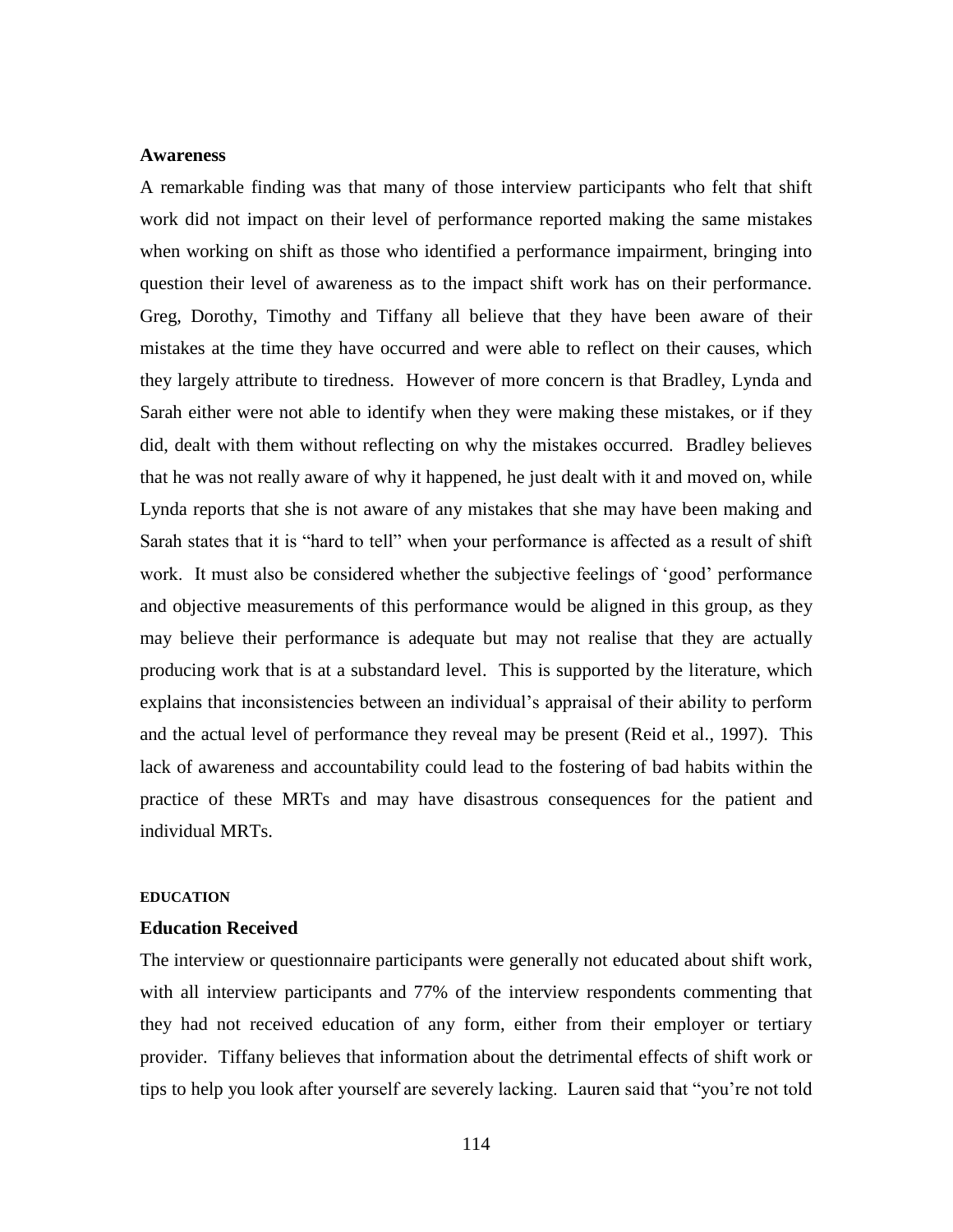much before you start, no-one sits you down and says, "this is shift work, this is what"s going to happen to you, these are some of the things you can do to help you cope". There's none of that and there's no risks or benefits told to you." She comments that "it's not deemed a hazard, there's no training on it, like even in our training it's not mentioned and pretty much every radiographer at some stage or another will be a shift MRT, and it's not mentioned at all." Comments from the questionnaire respondents were limited as most simply answered "no" with no further discussion. This apparent lack of education pertaining to shift work and its effects could prove to be the cause of any misalignment between perception and reality and the impact of the effects experienced by MRTs and their families as a result of shift work. Rajaratnam and Arendt (2001) believe that due to the lack of education and awareness of shift workers with regards to the effects of shift work, they are effectively performing uncontrolled experiments on themselves, which is necessary for them to cope as best they can with the limited knowledge and resources they have to hand, yet the ethics of functioning in that manner must be queried.

The questionnaire responses from the Charge MRTs regarding how their staff are educated about shift work were mixed, with comments ranging from "they are not;" "Union does some education;" "leaflets from Occupational Health;" "information from health workshop left for their viewing;" "although staff are well versed with the contractual aspects of shift work, there is a dearth in educational opportunities around shift work," and one Charge MRT believed their staff were educated "during their training," which the results of the research clearly show is not the case. When asked what aspects in particular their staff were informed about, the Charge MRTs responses included "what time to turn up and when to leave, we have no education/training regarding shift work," "contractual obligations, informal work/life balance conversations with peers and senior staff" and "they do several shifts in their final year (of training)." When combining the responses of both the MRTs and management, there would seem to be a very obvious trend that education pertaining to shift work and its effects is generally not offered, either as part of an MRT"s education or their employment, and there would even seem to be some confusion as to whose responsibility it is to train MRTs on the phenomenon of shift work, which could potentially be the cause of this oversight.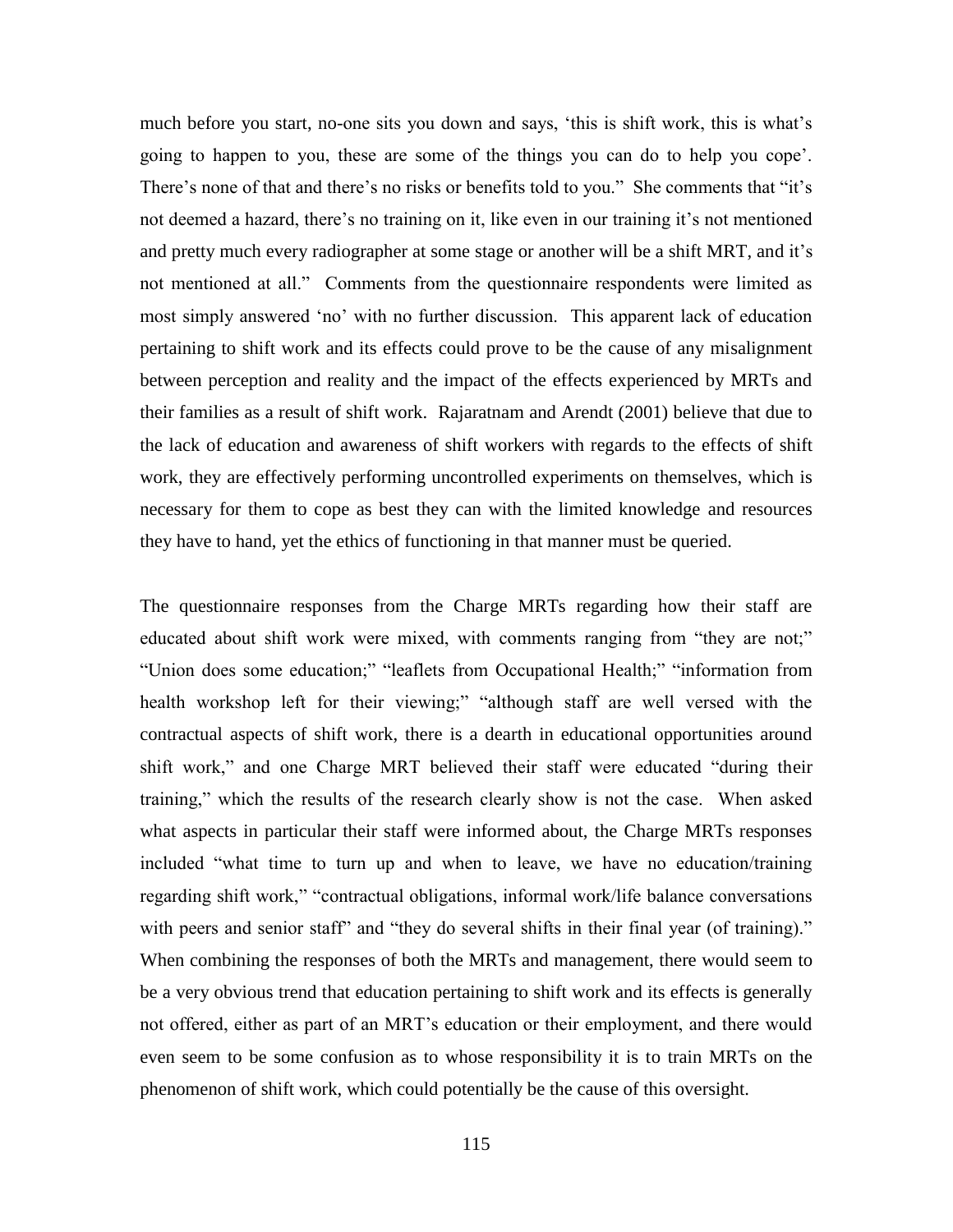### **Benefits of education**

When asked if education on the effects of shift work would be beneficial, 68% of questionnaire respondents agreed, 28% disagreed and 4% were unsure, compared with the 75% of interview participants who agreed, 8% who disagreed and 17% who were unsure, demonstrating the preference of MRTs for receiving information or education regarding the effects of shift work. Sarah feels that it's a hard one "because you do not know what it's like until you do it." She does not think that anything can prepare you for shift work because "it's something you just have to do and find out what it's like." The main reasons given from the 23% of questionnaire respondents who did not believe education would be beneficial were that it would not change anything, the effects of shift work were already known, shift work is something that each individual adapts to personally and they should deal with it as such.

Many of these comments appear to be based on the assumption that MRTs are fully informed on the effects of shift work, however as this research exposes, this may not be the case. Many workers are reported to be unaware of the long and short term effects associated with shift work. Learning to cope starts by understanding the associated effects and knowing the methods that best counteract the consequences of working while the remainder of society is asleep (Cooper, 2003; Scott, 2007). It is also essential to the health and wellbeing of the workers themselves and the patients in their care that deliberate measures are taken to ensure understanding and awareness regarding the main effects of shift work (Peate, 2007; Scott, 2007). The Institute of Medicine (as cited in Hughes & Stone, 2004) recently stated that there was no evidence to suggest that any amount of training, motivation or professionalism would overcome the performance deficits associated with sleep loss, fatigue and circadian rhythms, however while this may be so, the implementation of such programmes can be of no harm and as there is high level of support for such programmes reported in the literature, it is thought that doing something in attempt to control or minimise the effects associated with shift work, is by far advantageous to doing nothing. The Department of Labour (2007a) supports this, yet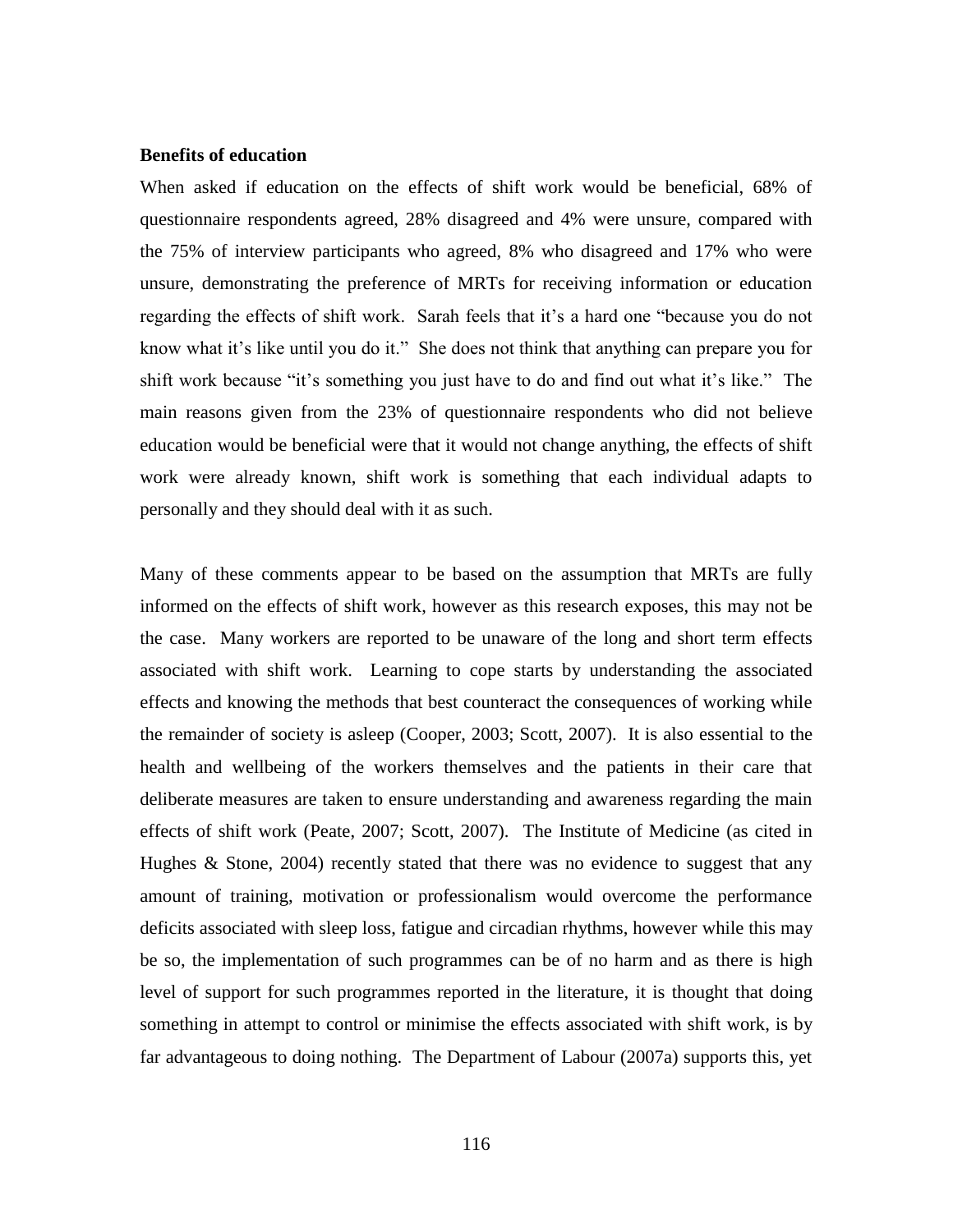they recognise that although education and training are a crucial part of a shift work management approach, they are never a complete solution.

The main reasons given by the 77% of questionnaire respondents who believed education about shift work would be advantageous were that it would be beneficial for new graduates and that it was important to know what to expect, to have a more thorough understanding: "shift work impacts our lives in many different ways, we need to be aware if it is affecting us negatively." Christopher thinks that "you do need to have more insight into doing shift work because there"s new research always going on and new developments" and Tiffany believes that education would "help you to actually feel like you"re in control because you"re doing something about it" which is important for "just bringing awareness to the forefront from the back of your mind."

There is growing agreement in the literature that appropriate information programmes are necessary for people who perform shift work and researchers are now campaigning for educational programs be established for all shift work employees (Occupational Safety & Health, 1998a; Taylor et al., 1997). To ensure shift workers work as effectively and efficiently as possible during their shift while maintaining their overall welfare, preparation in the form of education and training is vital as it can help to improve performance, prevent fatigue and reduce the effects of sleep deprivation (Peate, 2007; Fitzpatrick et al., 1999). Increasing shift workers' awareness and repertoire of coping strategies and skills will enhance adaptation and tolerance to shift work and allow them to better manage their work routines and patterns, prevent incidents or accidents from occurring and promote and enhance well-being, safety and productivity (Berger & Hobbs, 2006; Rajaratnam & Arendt, 2001; Learthart, 2000; Taylor et al., 1997; Van Dongen, 2006; Morshead, 2000; Blachowicz & Letizia, 2006; Colten & Altevogt, 2006). This will ultimately permit a positive impact on the health and safety of their patients, while also helping to reduce staff turnover as it acts to improve job satisfaction by increasing employee involvement and morale (Burgess, 2007; Learthart, 2000; Pisarski et al., 2006; Westfall-Lake, 1997).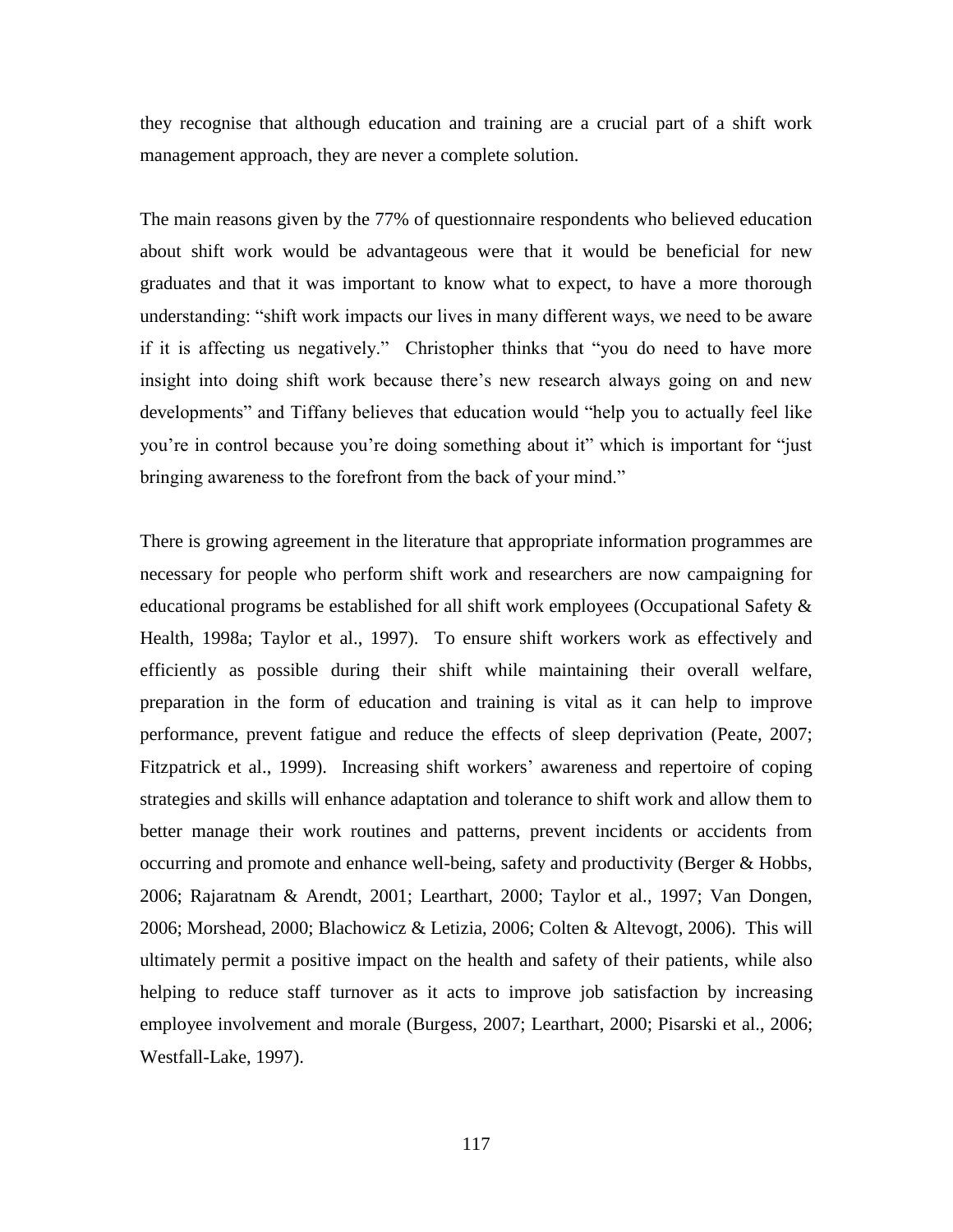While Alicia, Timothy and Claire all agree that education would have benefits, their comments come with some associated doubt. Alicia comments that education about shift work and its effects and ways to moderate effects might be helpful, "but at the end of the day you"ve still got to do it," Claire believes that there would be benefits to having education and training about shift work in the workplace, but comments that "everyone's so different as to how they deal with it best" and while she has some interest in the phenomenon of shift work, she does not know if everyone is as interested. Timothy reiterates Claire's point and comments that "everyone's different and their needs are different," but also questions the timing of such education. He does think that some education and techniques on shift work to help prepare him a little right at the start may have made it easier. Timothy also has doubts over what aspects of shift work information should be provided about. Bradley and Greg were unsure as to the benefits of shift work, with Greg stating that "then you'd get half the people moaning and groaning about more about shifts and the effects of shifts because as soon as people are educated they"ll say " oh but we shouldn't have to do this because this is what we've been told will happen" and he does not know if this is a good thing or not.

The questionnaire respondents who were unsure provided limited justification for their decision, but one respondent commented that they were "not convinced it would help but would not hurt either." There will always be people that want to be educated and those that do not and it is for this reason that the results of the "unsure" group of participants are the most interesting. This group typically agrees that education would be beneficial, but question the timing, ability of the delivery of education to be diverse enough to meet all individual needs, topics to be covered and whether informing MRTs might cause more problems than it solves. If education were to be implemented as the majority of the interview and questionnaire participants have made clear they would like, the hesitations of those who are unsure must be considered and measures incorporated to ensure that the education provided is as useful as possible.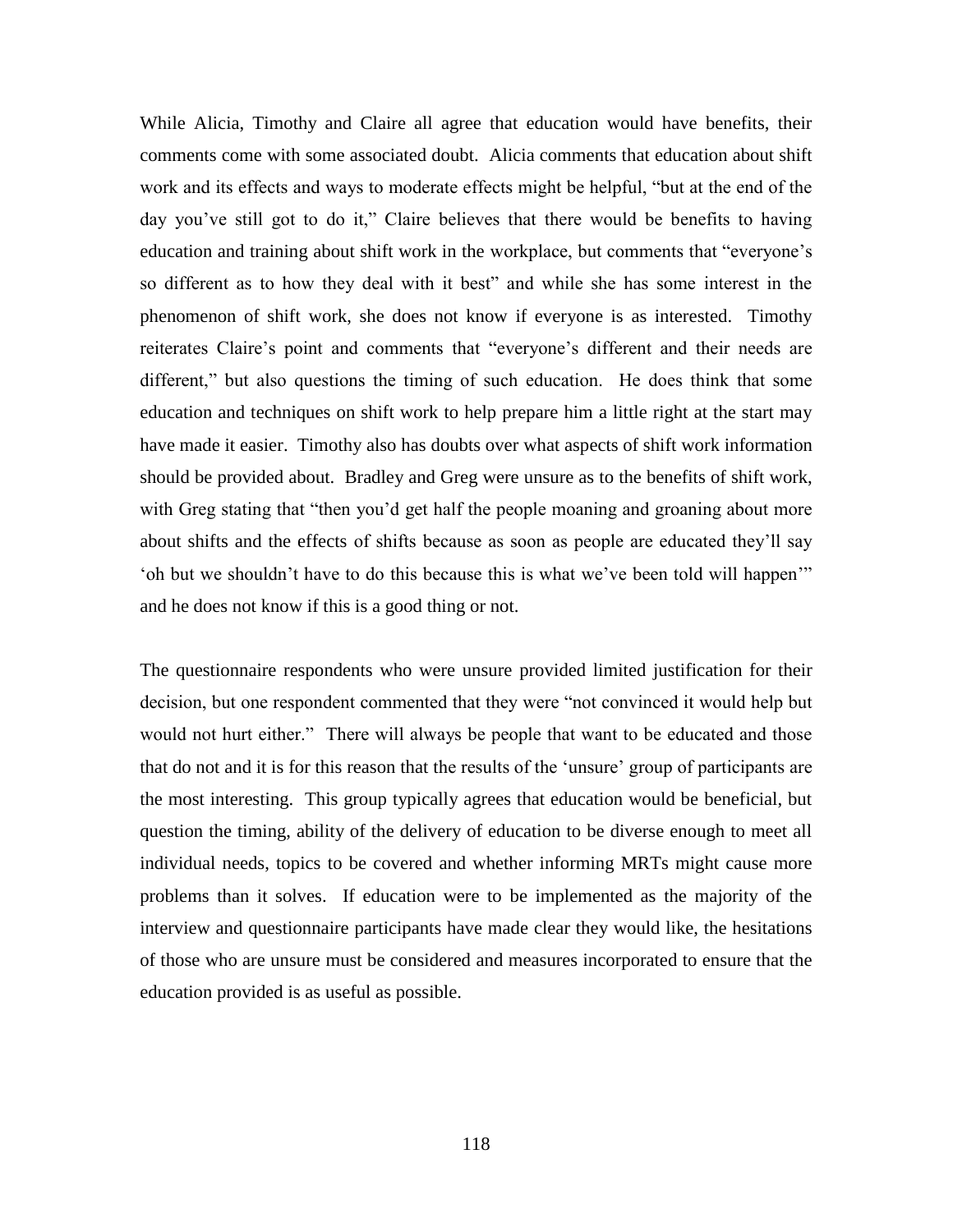### **Family Involvement**

Despite 23% of questionnaire respondents being educated about shift work, at no time were their families formally included in this, despite the view of the interview participants that including their families would be advantageous and should be conducted on a more frequent and deliberate basis. Bradley thinks that if his family knew a bit more about some of the effects of shift work it would make it easier for them to understand how shift work affects him, although he says that he has always been vocal with them about the effects of shift work. Lynda believes that it would definitely be easier for her family and partner if they got some education about shift work because "they"d get a way better insight." Alicia thinks it would be great if there was education for families about shift work, "it would be fantastic to include them…so they know what you have to put up with, why you get so tired and how they can help you." She states that it is not something she would discuss with her family, yet believes it would be good if the department would. When questioned on why she feels it's the department's responsibility to inform her family when she does not, she replied that it's "mainly because its coming from a different perspective and angle. It's actually coming from your job, it's not coming from me, whereas they could think, "oh, Mum"s just going on again", it"s actually coming from the role that you"re in." Christopher believes there is a benefit to extending education about shift work to families, particularly younger children, while Timothy feels that education aimed at family and children probably would have helped a bit, initially and an on-going basis to help iron out any issues that arise, however it would seem prudent to implement education and training for MRTs in the first instance before planning to extend this to incorporate family members.

## **Role of Education**

As the results of this research has shown, formal education regarding shift work and its effects is typically not provided to MRTs within New Zealand, either by employers or tertiary providers, yet its importance and benefit is largely undisputed. The research participants also highlighted some areas requiring further attention prior to implementation of such a measure.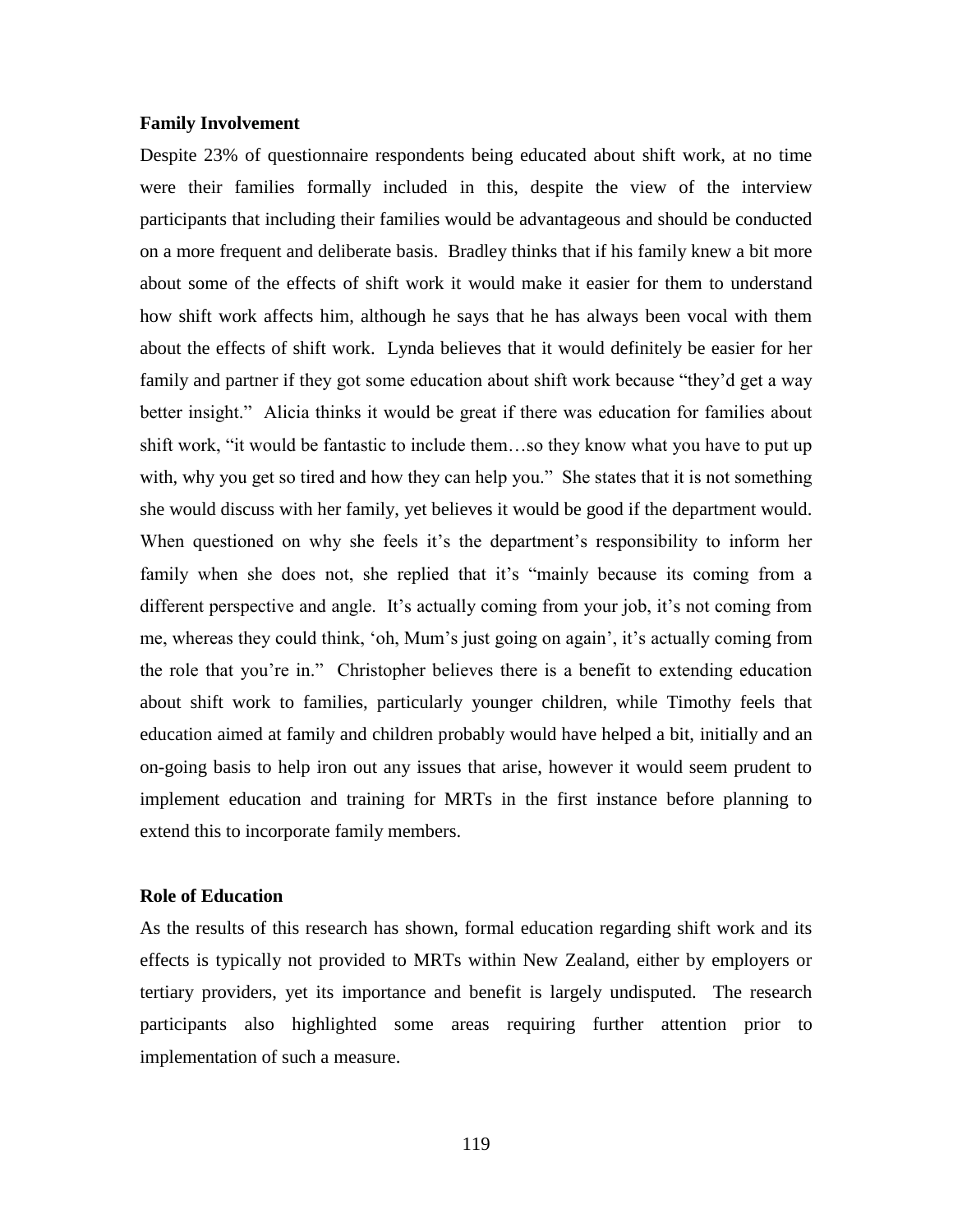## *Timing of Education*

Many interview participants and questionnaire responses commented that education would be most beneficial for new graduate MRTs as they enter the profession, but suggestions were also made that on-going education would be good to cover topics where effects may arise or change over time, depending on the roster structure of the department. This approach would also mirror the constantly evolving opinions about shift work and could adapt to suit the changing effects that may occur. Ideally shift work education should be provided during employee orientation and induction programmes before an employee begins shift work, with on-going supplementary education and support offered through staff meetings and departmental education sessions (Thurston et al., 2000; Department of Labour, 2007a; Blachowicz & Letizia, 2006). Ongoing surveillance of the shift workers" knowledge regarding the effects and impact of shift work that are associated with job dissatisfaction may indicate where improvements can be instigated and as the focus of future education and training sessions (Axelsson et al., 2004). Colten and Altevogt (2006) comments that some of the education regarding shift work should be included in the curricula of the relevant baccalaureate and graduate educational programmes and suggests that the relevant accrediting bodies and licensing boards should be responsible for defining the expectations for knowledge and competency. Coffey et al. (1988) believe that education regarding the effects and impact of shift work should be included in training programmes for health care professionals, however they express their frustration and outrage that this does not appear to happen for Doctors or Nurses, let alone incorporate other hospital personnel which they believe is not ideal. It is important to extend the invitation for education and training about shift work to the family of shift workers to enable them to know what to expect (Rosa & Colligan, 1997).

# *Responsibility for Being Educated*

Taylor et al. (1997) notes that there is a difficult ethical debate regarding who is responsible for job related well-being, the employer or the employee? Caruso (2008, p. 107) states that it is possible to reduce the detrimental effects associated with shift work, however minimising the risks requires "joint responsibility between the employer and the worker." Rajaratnam and Arendt (2001) believe that the burden is on employers to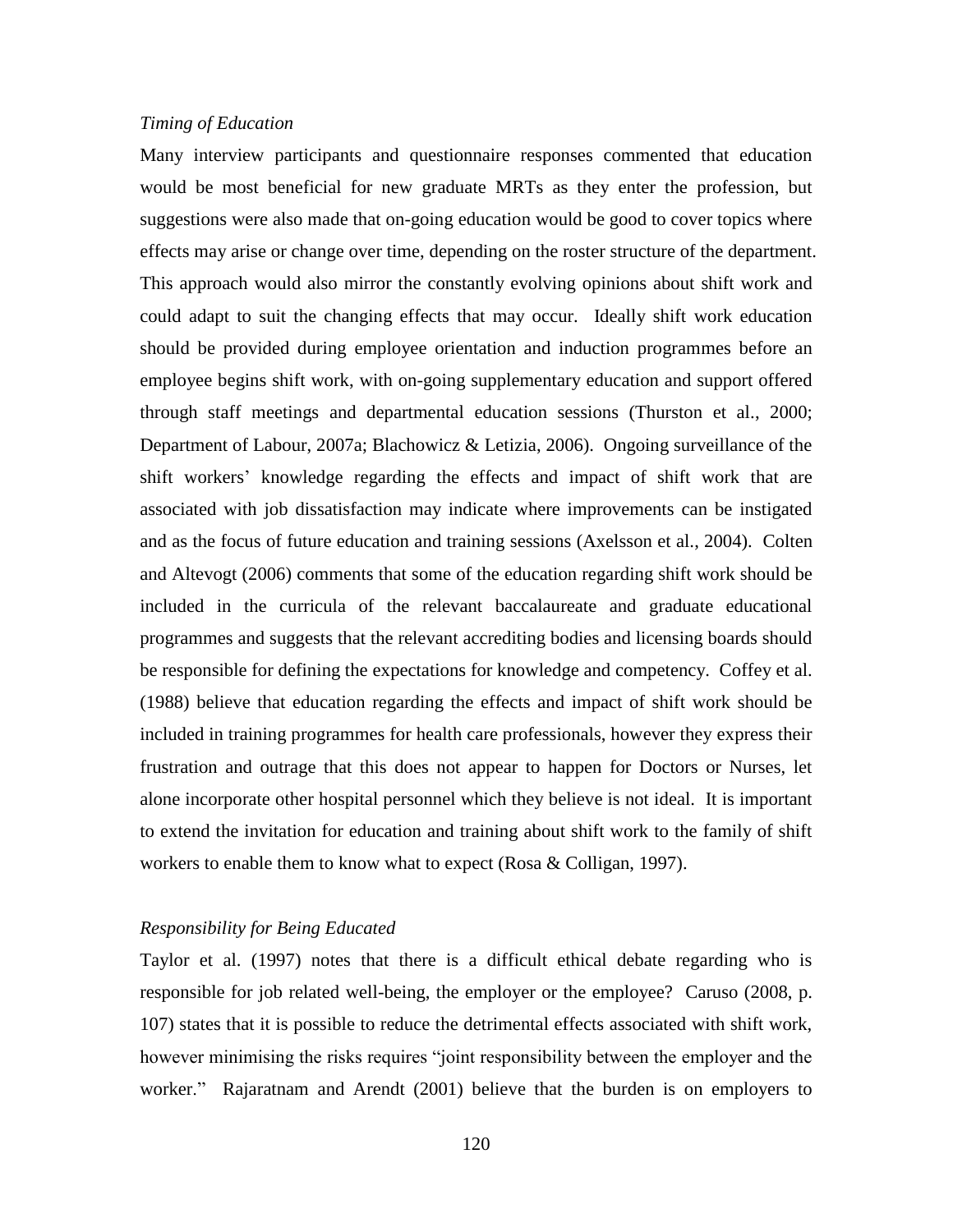ensure the risks to health and safety as a result of shift work are prevented, while Thurston et al. (2000) believe that the responsibility should be shared and rests with management staff of the hospital, union leaders and the shift workers themselves. The Department of Labour (2007b) insists that both the employer and employee have responsibilities regarding education and training and state that it is the employers' responsibility to support shift working staff as much as possible and that employees should have input into the best methods of fulfilling this responsibility.

# *Topics to be Covered*

The interview participants and questionnaire respondents provided many suggestions as to the topics they would like to be educated about in the future. The questionnaire respondents requested education pertaining to tips and techniques to handle the effects associated with shift work and combat any problems, specifically:

- Signs of burnout, exhaustion and fatigue, ways to maintain energy levels
- The best sleeping patterns, a plan of how to deal with changes in these patterns, how to schedule and achieve sleep during the day time
- Associated health effects and how to stay healthy
- Relaxation techniques
- Dietary information, such as what kind of food is suggested to eat for the different shifts
- How to deal with sleep deprivation and stress
- How to be better organised so they can spend quality time with their family and friends
- Rules on how to write rosters, information about call and shift changes and the best way to manage them, especially short changes, education on how much shift work it is safe to perform
- Information to help them understand how the body deals with shift work, recognise effects on circadian rhythms
- **IF** Information for families
- Information from the latest research and studies relating to shift work
- $\blacksquare$  Information about what to expect when doing shift work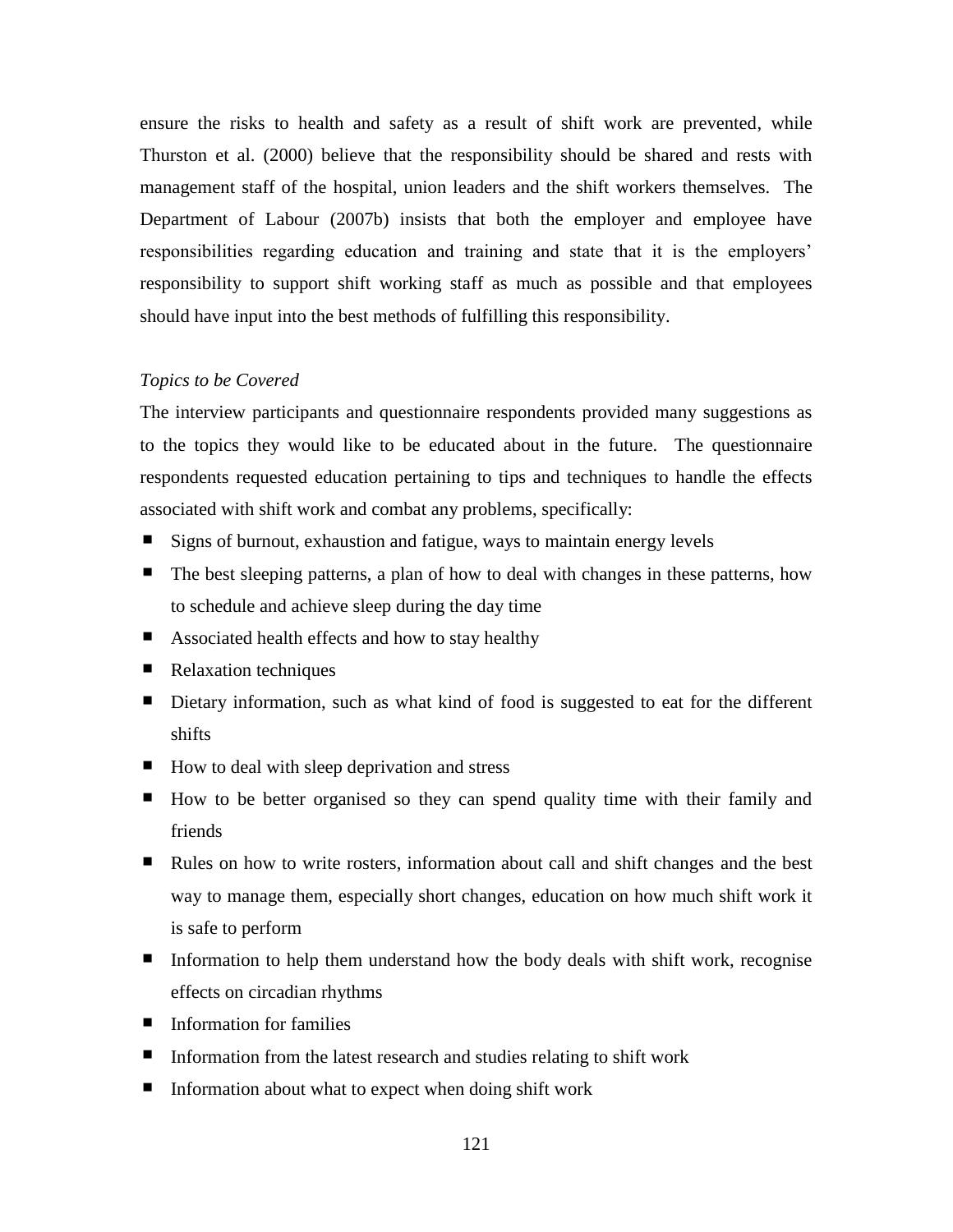These suggestions for education topics were typically supported by the interview participants, with some other suggestions recommended. Bradley would like to see education on diet provided "because someone said that apples help keep you awake which was interesting to know." Lynda would like to see "education about fatigue and what you can do when you're really fatigued to stop it happening," while Dorothy and Lynda would like information on sleeping patterns and techniques like how to get to sleep. Greg thought it would be a good idea to have an education session on how to deal with different types of people at night, or on coping with situations that arise, multitasking skills and organisational skills which you need when you are by yourself but often do not come out during a day shift because you"re just in one place and Christopher would like to know what some of the indications of being affected by shift work are. Tiffany requested suggestions of what to do before a shift to make it easier to cope with, "information on how to look after ourselves while doing shift work," plus some "ideas on how to combat some of the effects of shift work." Claire suggested education about "what your brain does when it's tired or how you can pre-empt it." Lauren would like "tips and techniques on sleep" and also information about effective roster design and Sarah thought that any tips and techniques would be helpful, "especially if it was related to night shift." Katie suggested some education about routines, fatigue and sleep deprivation and also about "how to recognise when you"re overtired, some people just do not recognise the fact because you become so used to being tired that it becomes a part of who you are that some people may not necessarily recognise that this is going on."

The suggested topics between the two groups of participants are very similar and clearly specify the areas that they would like to be educated about, and now that they have been identified it is imperative that action is taken to ensure formal education is implemented in these areas. The Department of Labour (2007a) states that shift workers need reliable, basic information to make informed choices about shift work and its effects from the outset. Multiple strategies can be utilised in order to improve shift work tolerance and enhance safety (Berger & Hobbs, 2006). Hospitals should provide specific education and training on the hazards related to shift work including the establishment of guidelines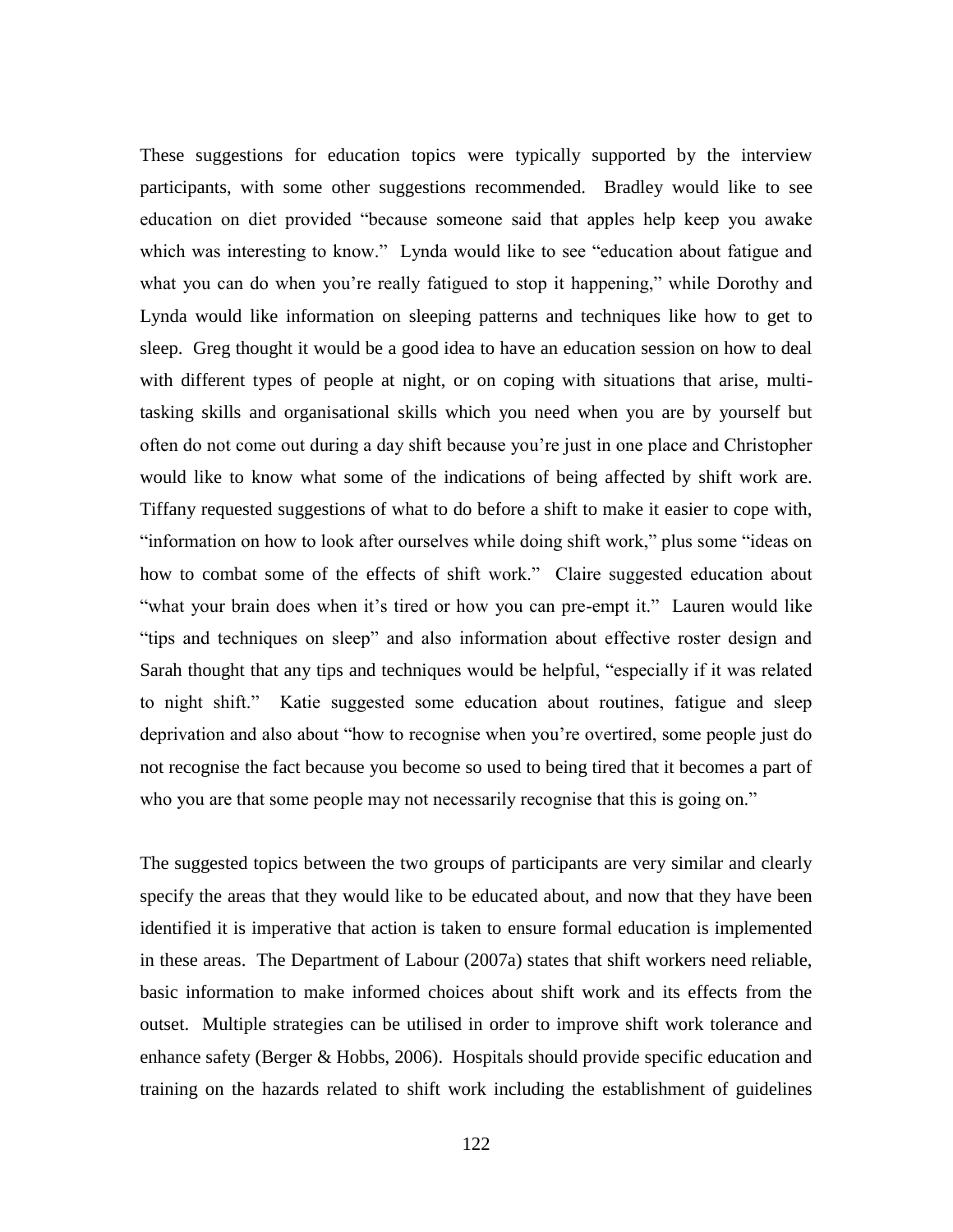pertaining to how to best minimise the physical effects of these shifts (Twarog, 2005). It is suggested that specific education regarding the impact on daily biological rhythms and circadian disruption, health habits and adverse health outcomes, guidance on sleep management, nutrition, stimulant use and exercise, understanding how the body reacts to sleep deprivation and fatigue and the impact on performance impairment and effects on social and domestic factors be provided to shift workers (Berger & Hobbs, 2006; Zhao  $\&$ Turner, 2008; Harrington, 2001; Peate, 2007; Thurston et al., 2000). The overall focus should embrace a lifestyle approach and the relationship between work and domestic responsibilities (Thurston et al., 2000).

OSH encourages employers to not only provide an appropriate induction orientation that supplies general information and advice about shift work, but also to implement extensive and on-going education and training (Department of Labour, 2008). As part of this education, the Department of Labour (2007b) proposes that employees are informed about diet and nutrition, effective use of rest and recovery time, sleeping patterns that facilitate good sleep and how to recognise fatigue. Under the HSE Act, employees have a responsibility to attend these education sessions and report when they believe the effects of fatigue are resulting in unsafe practice (Department of Labour, 1998). However, the Department of Labour (2007a) believes that good education facilitates understanding and allows appropriate workplace-specific solutions to be put into place.

# *Informal Education*

The majority of interview participants discussed, with mixed views, the role of informal education by way of focused discussions with other MRTs regarding shift work. Greg does not think there would be any value in it, although he thinks it would be interesting to see the effects shift work has on other MRTs. He comments that "there"s no value in me telling you that, 'oh, I also feel nauseated after night shift', what's the value in that? What can you do about it, nothing?" Although he does consider that there may potentially be value in knowing that you are not alone and how you are feeling is normal." Lynda notes that she talks to other MRTs about shift work, however their discussion mainly focuses on tiredness and sleeping patterns and they would not normally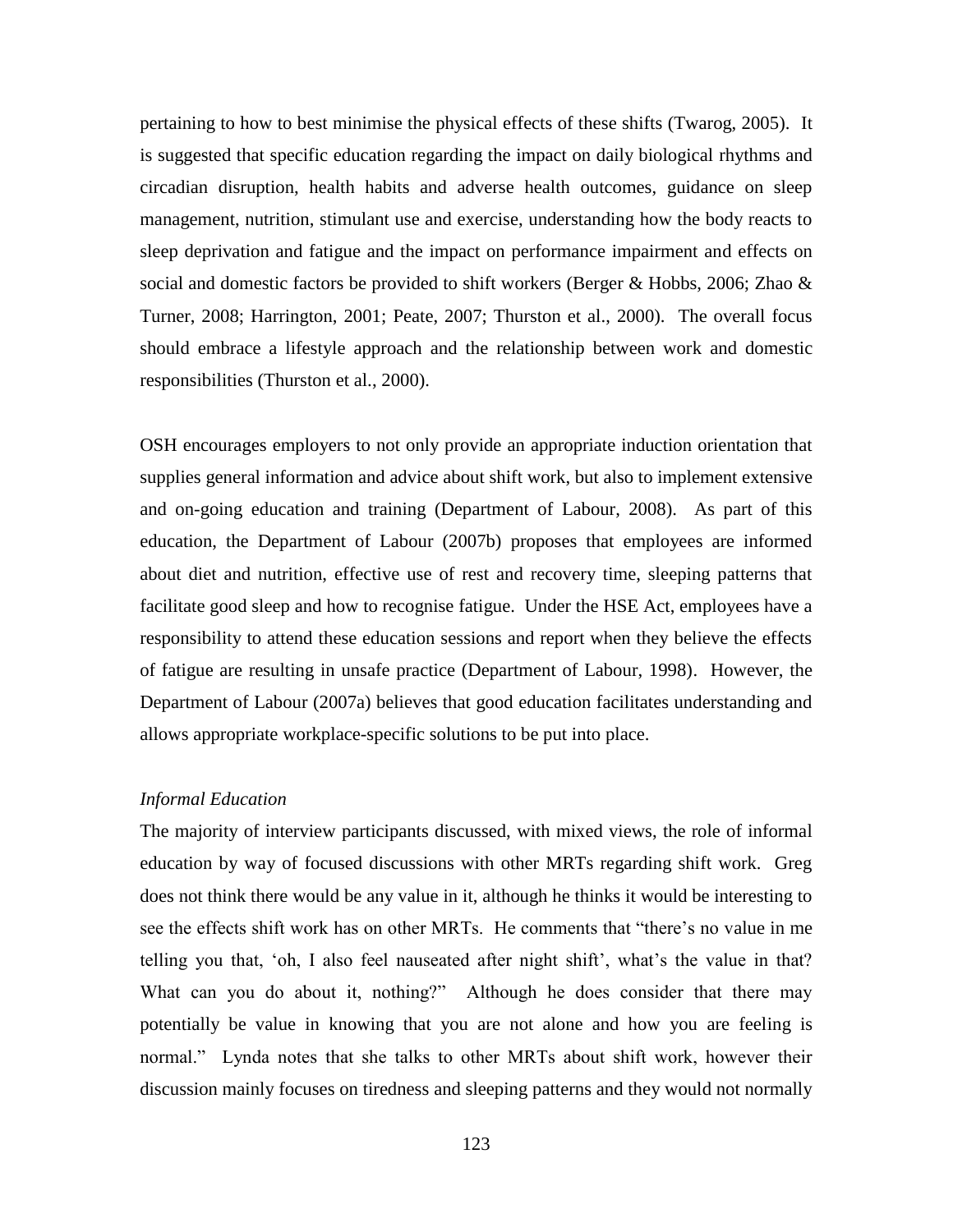talk about the other effects of shift work they might experience. She feels that talking about experiences with others is important because it is the only way you can find out whether something is normal or not, especially when first starting. Dorothy states that she also informally discusses shift work with other MRTs, but mainly about the shift roster, "we talk about ways that we think shifts would be better if we could change things." Alicia feels that there are benefits to MRTs within a department informally talking about their experiences of shift work and what they do to cope because different people cope in different ways and "some people have different ideas that might help you." Like Greg, she also believes that these discussions can help to "make you realise how you"re feeling is the same as everybody else so you do not feel quite as much of an odd-bod." Tiffany"s responses also support this view, stating that it "would help you to realise that you"re not the only one going through it and will learn that the things you are feeling can be a natural response with shift work." Claire believes that it could be helpful to get everyone together to informally discuss how they are feeling about shift work, how certain shifts affect them and what they do about it, while Timothy thinks there would be benefit to informal discussions in a group because "someone may come out with an issue that has been sitting in the back of your mind but you haven"t brought it forward because you did not really think it was too important."

Despite this group of MRTs stating the advantages of informal education, there would also appear to be some challenges which would need to be overcome before encouraging such a measure. Greg thinks that "there could be lots of times when we just do not talk about it because it's not seen as the 'done' thing" and also points out that while some MRTs may be happy to discuss the effects of shift work and the impact they have, others may be "staunch" and not likely to admit to anything. Timothy is an example of this as he comments that he thinks it would normalise how everyone was feeling but he would never have said anything to anyone "unless someone else said something first." Dorothy points out that there is a fine line between having objective, informal discussions and being seen to moan about it because some people just moan too much. "Sometimes it comes across as a competition as to who is the most tired person." She believes that these discussions about shift work might be hindered by the fact that "we all do it and I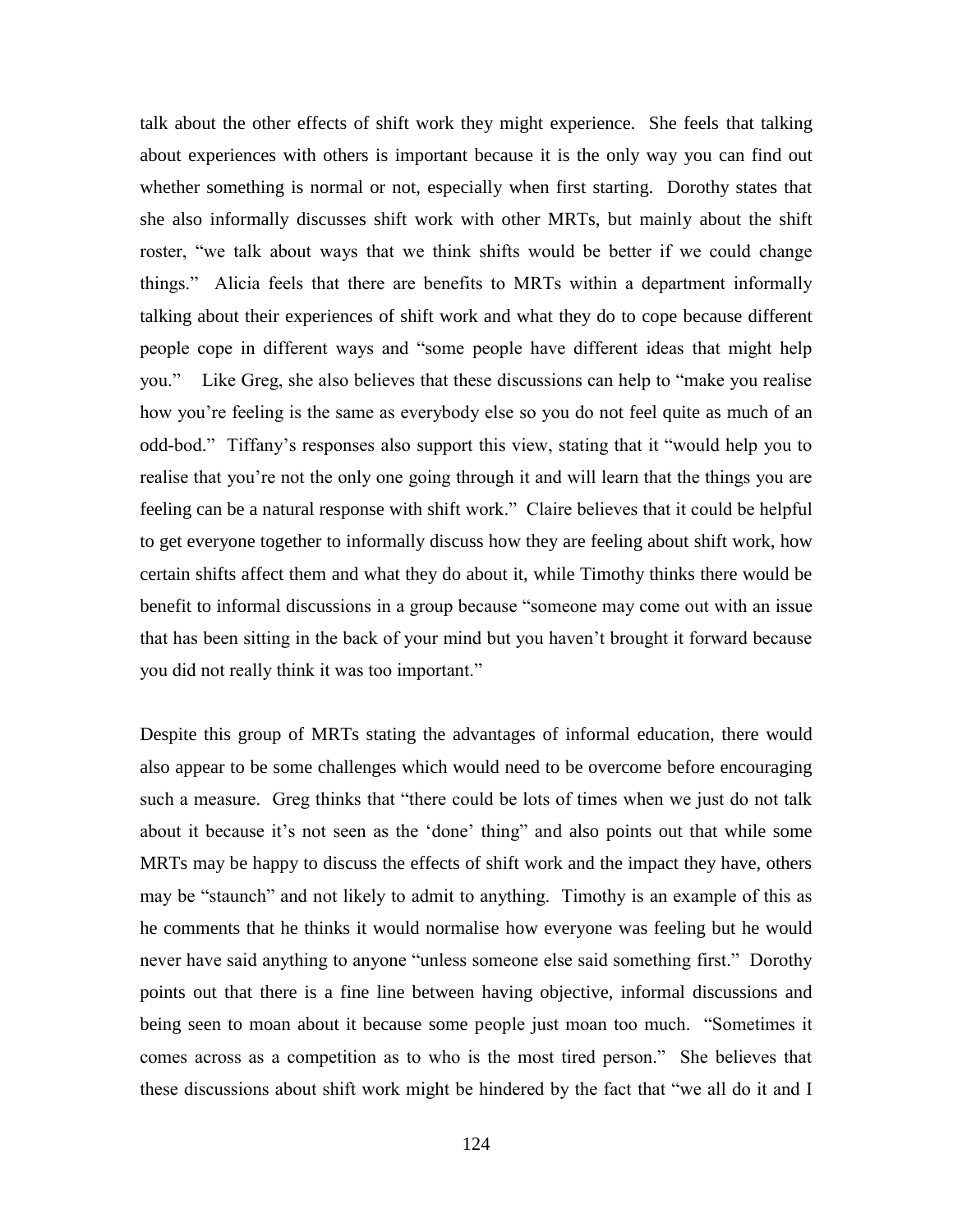think we all get sick of hearing about it…some people just go on about how tired they are…you don"t want to hear it anymore." Alicia comments that one of the problems with this type of informal education is that you do not pick up on the discussions when you are on shift because you work alone or with one other person, and that is when you really need it!

Informal education such as impromptu in-house discussions between MRTs has many advantages and is an effective way for MRTs to support one another and help their peers cope with the effects of shift work, however it is clear that some boundaries and guidelines need to be established prior to such meetings. In lieu of formal, organised education provided by the employer or tertiary provider, MRTs should be encouraged to partake in such sessions, and every opportunity should be provided to them if they wish to do so. This would ensure that the phenomenon of shift work is more openly discussed, leading to an increased awareness of its effects and their impact. The process of open and honest dialogue and the sharing of ideas between colleagues would also help those new to shift work, or alternatively provide some tools for those struggling to tolerate the associated effects, and generally ensure that no MRT felt isolated or alone in their experience of shift work.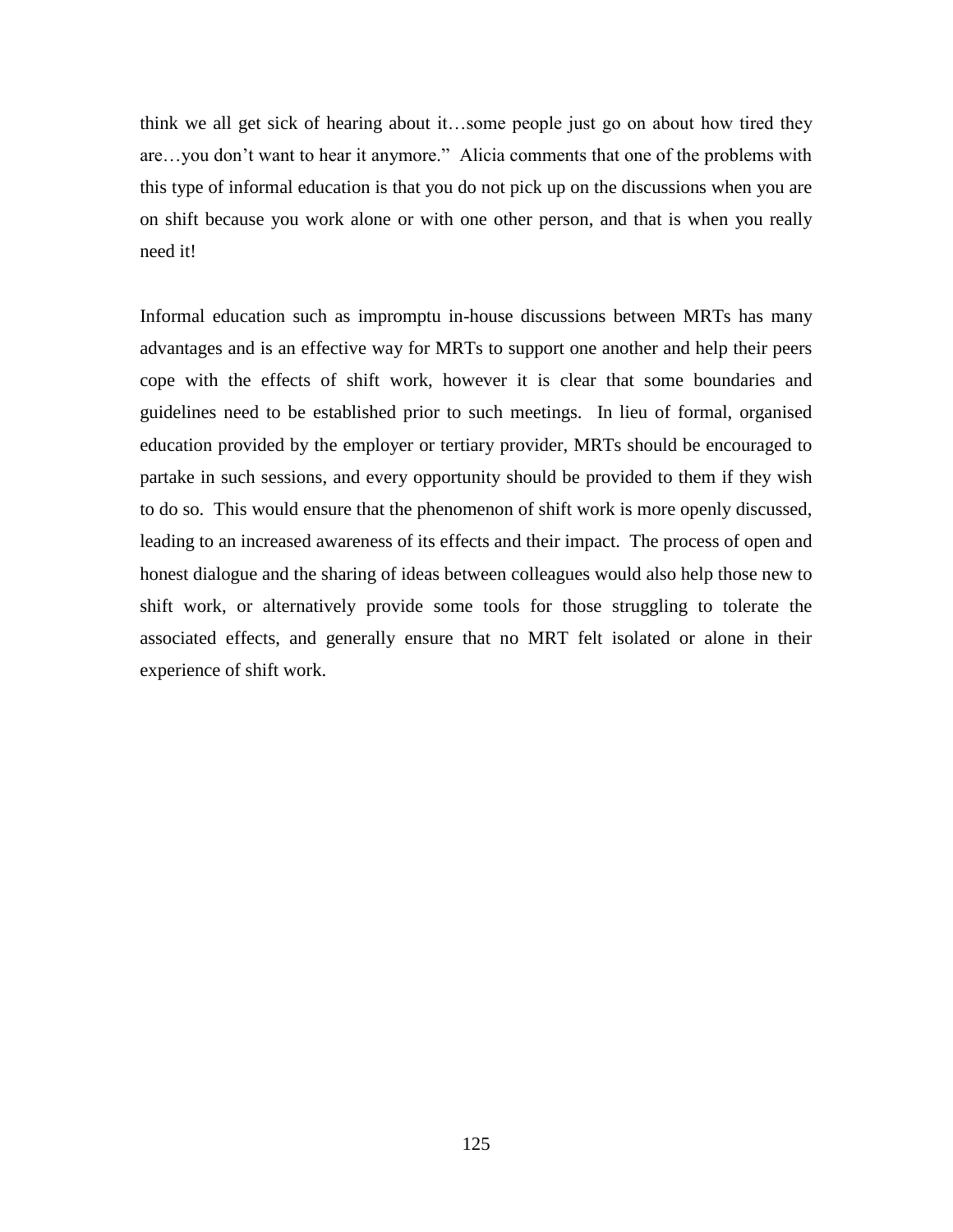## **CHAPTER VII: HEALTH, SOCIAL AND FAMILY EFFECTS**

This chapter will discuss the relevant health effects as identified by the MRTs. The sleep patterns of MRTs while on shift are investigated, and the subsequent impact of shift work on these patterns, namely sleep deprivation and fatigue will be discussed. The effect of shift work on social and family effects and the ways MRTs deal with these will also be mentioned.

### **HEALTH EFFECTS**

Shift work was thought by some interview participants to have an impact on health, while others, mainly the males, either thought there was no impact or it was negligible. Bradley does not think shift work impacts on health at all and comments, "I feel fine, it hasn"t affected me at all" and while Christopher believes his previous experience of shift work in another profession was not conducive to good health and he does not feel that the shift work associated with being an MRT has had any effect on his health, and if it has, "definitely not as bad." Timothy also supports these views, noting that it "hasn"t affected me health wise yet I hope, time will tell."

However, the female participants had a slightly different view. Alicia stated that "you get yourself run down so you"re susceptible to picking things up" and she also highlights that there are many bugs and germs within a hospital environment which are easy to catch if your immune system is run down or compromised. When Dorothy first started shift work, she became unwell and attributed this to a new environment and her immune system not being used to patient contact, however as time has progressed it is likely that her body has either built up a natural defense or she has learnt effective ways to cope and minimise this effect as the impact now is not as great as previously. Her partner now finds he gets sick which he believes is due to her, to which she responds "it might be, I don't know if I bring germs home." Katie believes you build up immunity over a period of time, but also thinks it depends on how well you look after yourself, "if you eat well and exercise, wash your hands, personal hygiene and things like that." In contrast, Dorothy points out that personal hygiene is intense when working in a hospital environment which means she is always hand-washing and showering and so it could be plausible that her body"s natural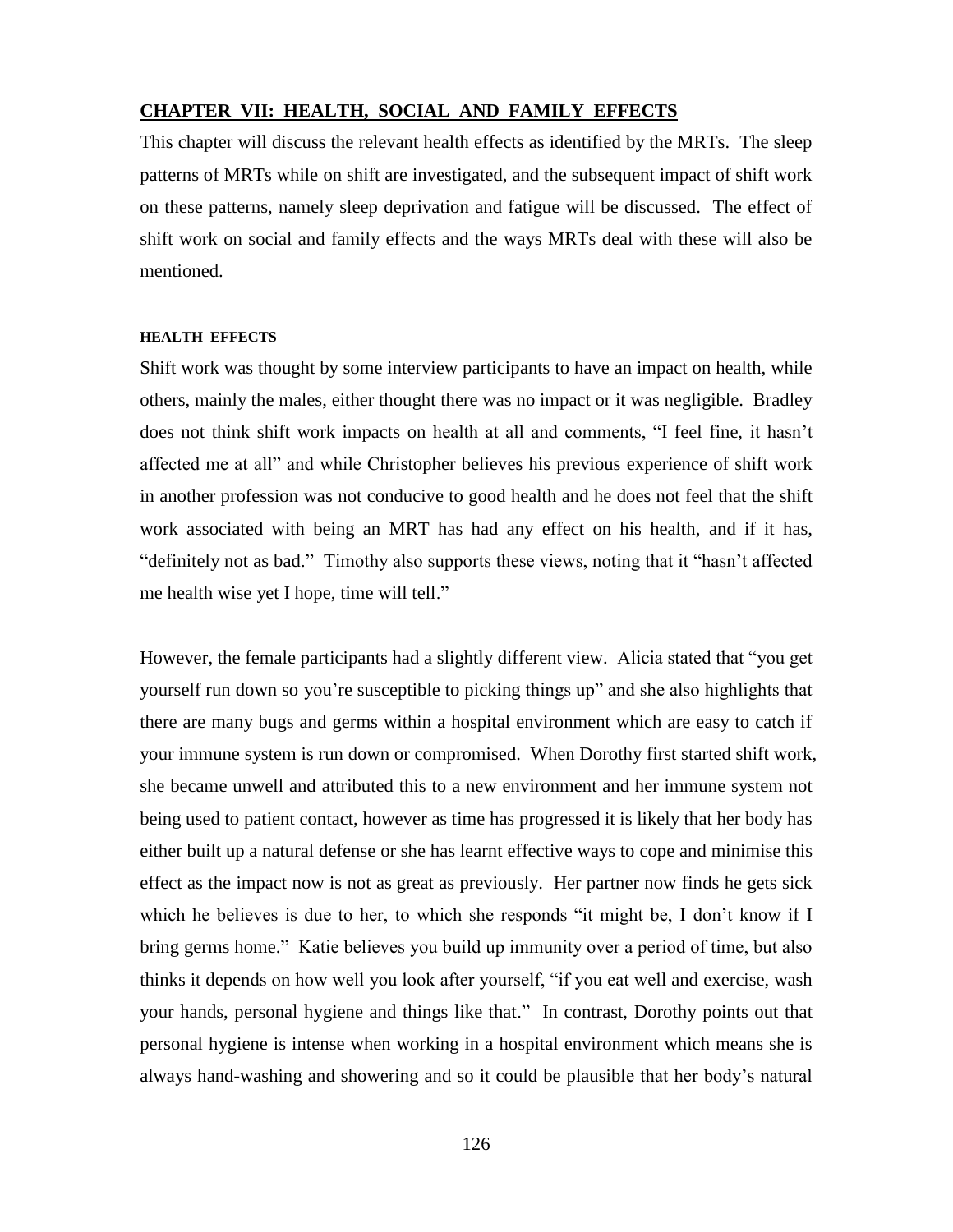defense mechanisms are weakened by this sterility and cleanliness, leaving her susceptible to germs.

Lynda believes shift work probably does have some impact on health, while Claire feels there is a definite relationship and states that "if you are coming down with something and you have a weekend on-call or a couple of night shifts coming up, that is always going to bring it on rather than make it go away." Katie shares these sentiments and adds that it is worse "if you"re doing nine days straight and you get to the end of the nine days and start to get a little sniffle because you"ve done those long blocks." Sarah and Claire believe that tiredness is a factor, with Claire commenting that "I think your body"s response to being tired lowers your immune system." There are many reasons which could account for the differences between the male and female outlooks. This could be due to females sacrificing their sleep and health in order to continue upholding their family and household responsibilities in addition to undertaking shift work. Similarly, it could be that females are more susceptible to the impact of shift work on health when compared to males, for biological and physiological reasons. Alternatively, it could be due to the fact that females are more aware of their bodies and notice when they are not feeling right whereas men may not be as in-tune with their bodies and are not aware.

## **Awareness of Health Effects**

When the questionnaire respondents were asked to identify the health effects associated with shift work, the effects recognised in the literature were generally well represented, with some of the list overlapping with other effects associated with shift work such as fatigue, tiredness and sleep deprivation. Effects on mental health, stress, gastrointestinal, cardiovascular and immune systems, nutrition and physical exercise were all recognised as being altered for the worse. Premature ageing, decreased life expectancy, and breast cancer were also noted, as was the physical impact and strain of manually handling patients when working alone. This list supports the literature, which states that shift work affects the worker"s health, imposing both short and long-term consequences on their cardiovascular, gastrointestinal, respiratory and reproductive systems manifesting as numerous diverse health effects or causing physical and psychological disorders, while also aggravating existing health conditions or interfering with ongoing medications and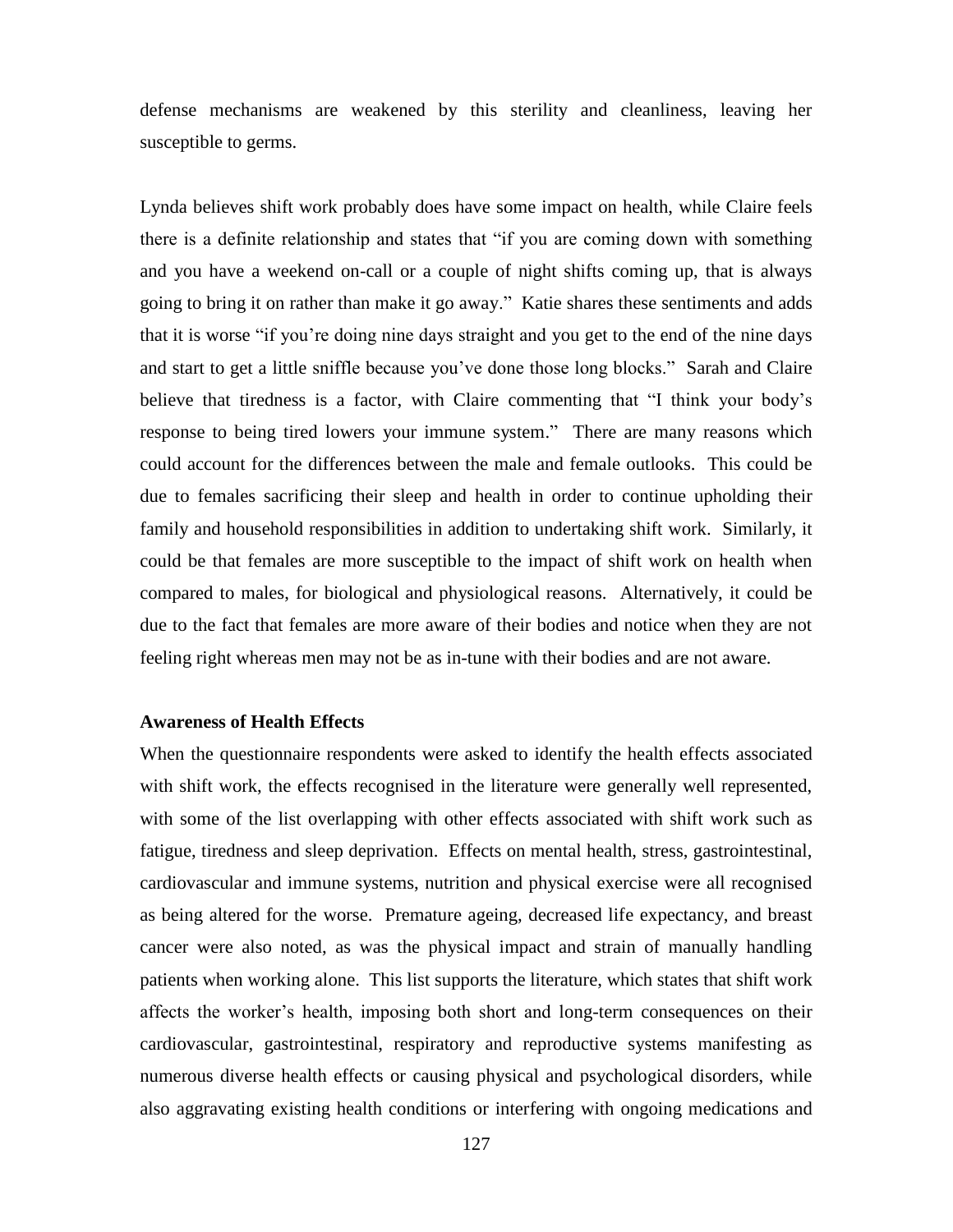nutritional routines (Zhao & Turner, 2008; Wilson, 2002; Learthart; 2000). Shift workers may also experience more common colds and influenza than day workers and may be more susceptible to viral and bacterial infections due to the immunological response of the body being weakened in proportion to the amount of sleep deprivation accumulated, all of which fits with the MRT reports (Scott, 2007; Learthart, 2000; Poissonnet & Veron, 2000; Harrington, 2001; Perkins, 2001).

Collectively, the MRTs identified a comprehensive list of the effect of shift work, demonstrating that as a professional group, MRTs are aware of the effects and their impact, however the fact that no individual MRT was able to identify all of these effects, and that some comments such as "I'm not really aware of any that are directly related," were generated, could illustrate that the awareness and knowledge at an individual level is poor. This may be due to MRTs only being concerned about the effects they personally experience, and not wanting to find out about other effects which may never become a personal issue, alternatively these may be attributable to a lack of education and information. Timothy believes it would be good to know what the potential health effects were when going into shift work, but he noted that it would not be on the top of his list of information to find out.

### **Illness Rate**

This research has shown that the impact shift work has on the illness rate of an MRT is debatable. Many interview participants report that their sick leave is less than five days annually and has been utilised for colds, influenza or diarrhoea and vomiting, although Katie does report taking a "me day" occasionally. Claire believes that shift work does affect the illness rate in her department due to increased tiredness levels among staff, while Sarah points out her heightened sense of awareness for the range of illnesses that exist, "you do think about those more," which might imply that MRTs are potentially overly cautious when it comes to their health and utilising sick leave. Alicia believes that the sickness rate in her department is very high, which she also attributes to tiredness. Her previous workplace was in the United Kingdom where there they do not appear to have separate annual and sick leave as is current practice in New Zealand, which may impact her view on the amount of sick leave taken. The average amount of sick leave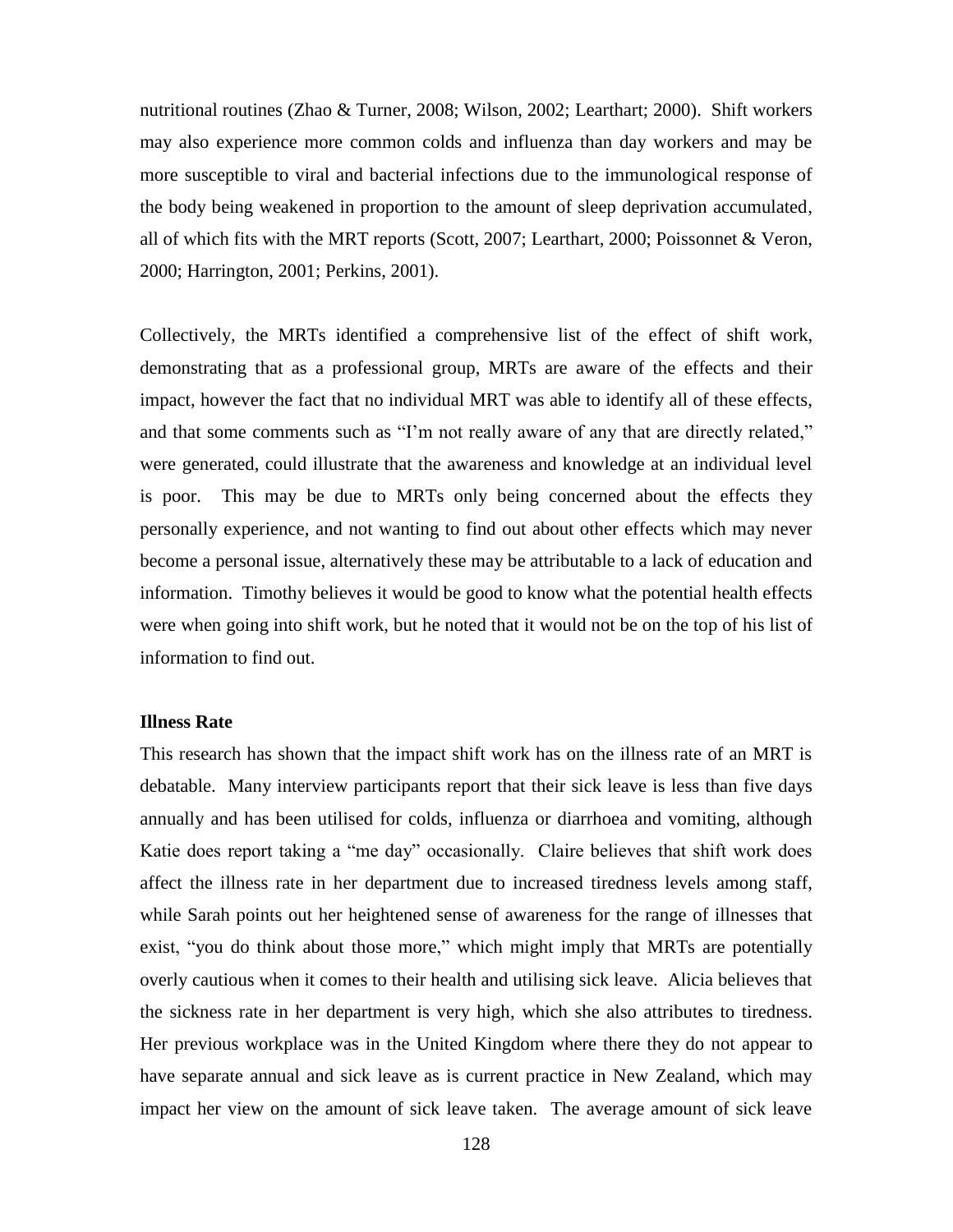used in the past year as reported by the questionnaire respondents was calculated to be 4.5 days, with a range of 0 days to eight weeks. Reasons for taking sick leave included 17 cases of mental exhaustion and 13 cases of physical exhaustion, 26 cases of tiredness and 10 cases of stress. An illness where a doctor was visited occurred in 30 cases, while an illness where a doctor was not visited occurred in 52 cases. Other reasons stated included sick children, diarrhoea and vomiting, pregnancy issues, migraines, chronic depression, influenza, back strain from moving patients, Norovirus, Swine flu, toothache, muscle injury and wagging, that is, exaggerated illness. Fifteen percent of all cases were considered to be directly attributable to shift work and in 52% of all cases the employer was reported to be aware of the reasons for sick leave. Shift workers are reported in the literature to have a higher incidence of sick leave and the associated health effects are often reported by workers as the main reason they leave shift work or change jobs within their profession (Occupational Safety & Health, 1998a; Rosa & Colligan, 1997). The results of this research build an impression of a relatively low illness rate amongst MRTs in this study, although this may represent an underestimation when the amount of MRTs that work their shift when they are ill is considered, as the illness rate would be higher if they remained at home.

All of the interview participants claim that at some stage they have tone to work when they were feeling ill and believe they should have been at home recuperating. The motivator behind this practice is generally centered on the knowledge that shifts are hard to fill at the last minute and they did not want to let their colleagues down, with many also feeling obliged to be present due to the pressure of the department being short staffed. Night shift appears to be particularly problematic with both Greg and Bradley reporting an obligation to come in when unwell due to potential problems filling the shift at short notice. Lynda comments that "you can't be off like you're supposed to until you've got no symptoms or anything like that, you"d like to but you can"t do it because you feel the pressure of the department being low on staff and they need you to be at work so you go." Claire supports this comment and notes that "there"s that whole thing where you"re not meant to come to work sick because you spread it to the patients and the staff, but I think that"s a little bit idealistic and impractical but possibly should be followed a bit more than I do." Alicia has also put herself in the position where she goes to work when ill,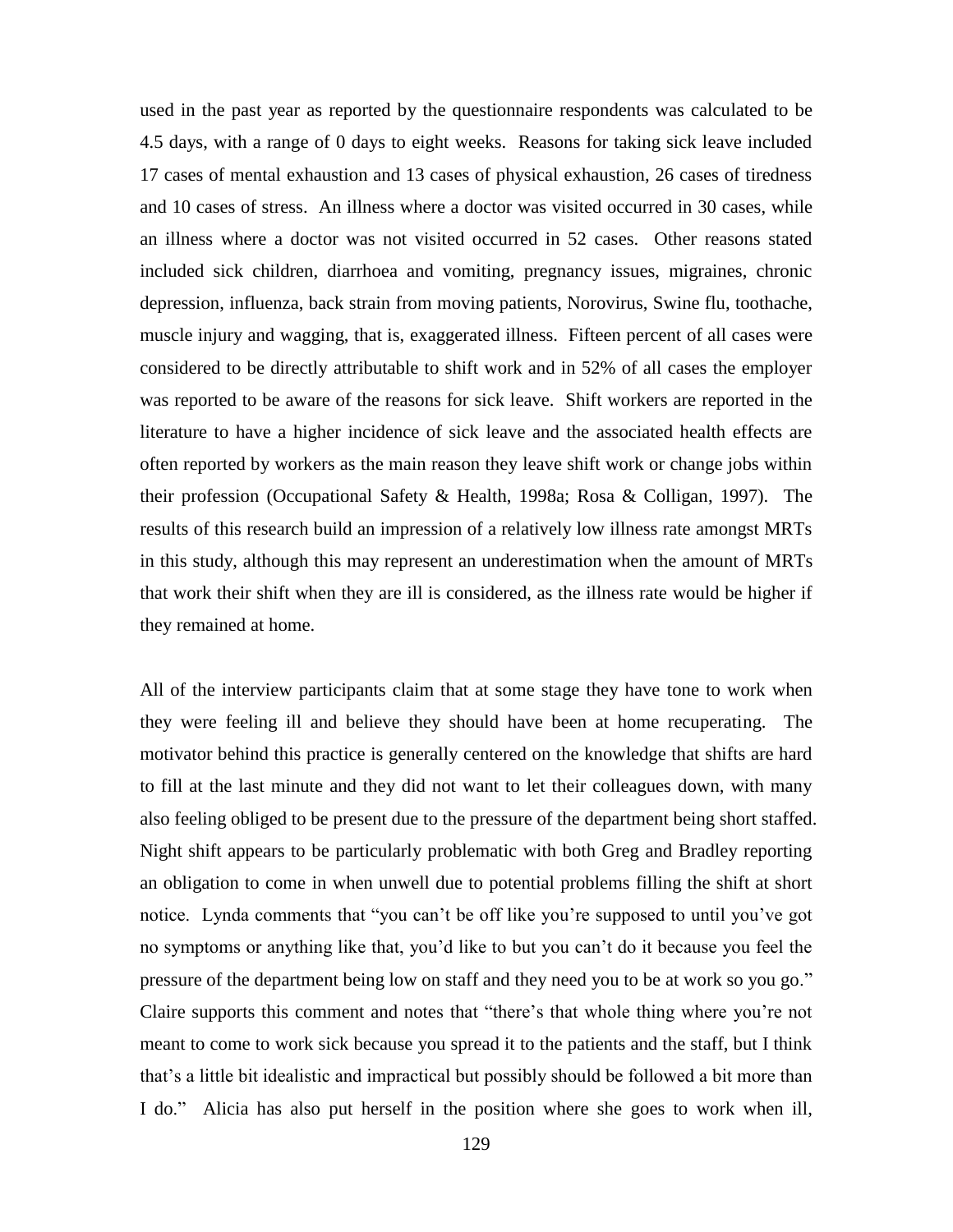knowing that calling in sick would mean leaving her colleagues on their own and Timothy also holds the opinion that "I don"t want to let people down." Tiffany feels that staff are all part of a team and are stretched as it is without enough staff on the floor "if you call in sick when you might be able to actually manage the day, or if you can supervise a student who can kind of do your workload for you in some respect, you"re still managing to help out so therefore you come to work." Lynda states that while she has only called in sick once when working a shift, she felt terrible doing it and Sarah adds that she thinks twice before calling in sick. The safety of these practices must be considered, not only for the worker but for their patients and fellow colleagues, particularly students if the practice of supervising students when ill is common, however MRTs should not feel any pressure to attend work when legitimately ill, regardless of the shift they are rostered to.

## **Nutrition**

Research suggests that shift workers experience more upset stomachs and general gastric discomfort, heartburn, dyspepsia, constipation, flatulence, stomach ulcers and bowel disease than day workers (Rosa & Colligan, 1997; Blachowicz & Letizia, 2006; Reid et al., 1997; Society of Radiographers, n.d.). The cause of this is likely to incorporate dietary factors such as quality of food consumed and the timing of its consumption, as the GI system"s circadian rhythm is not designed for a nocturnal intake of energy and nutrients (Harrington, 2001; Scott, 2000; Atkinson et al., 2008; Garabino et al., 2002; Spurgeon, 2003). The majority of the interview and questionnaire participants report that the type of food they consumed was altered and the timing of their food intake was also distorted, with most eating occurring at unusual times and others missing meals altogether. These effects correspond with the wider literature.

The types of foods consumed as a result of shift work are reportedly of decreased quality than what would typically be consumed normally, with MRTs opting for ready-made meals of convenience or sugary foods to provide sustenance for their waning energy levels. To ensure the quality of their meals is not reduced too much, Lynda, Dorothy, Christopher and Katie all report making their own meals and eating them when on shift, however they do acknowledge that the preparation for such meals occurs during their free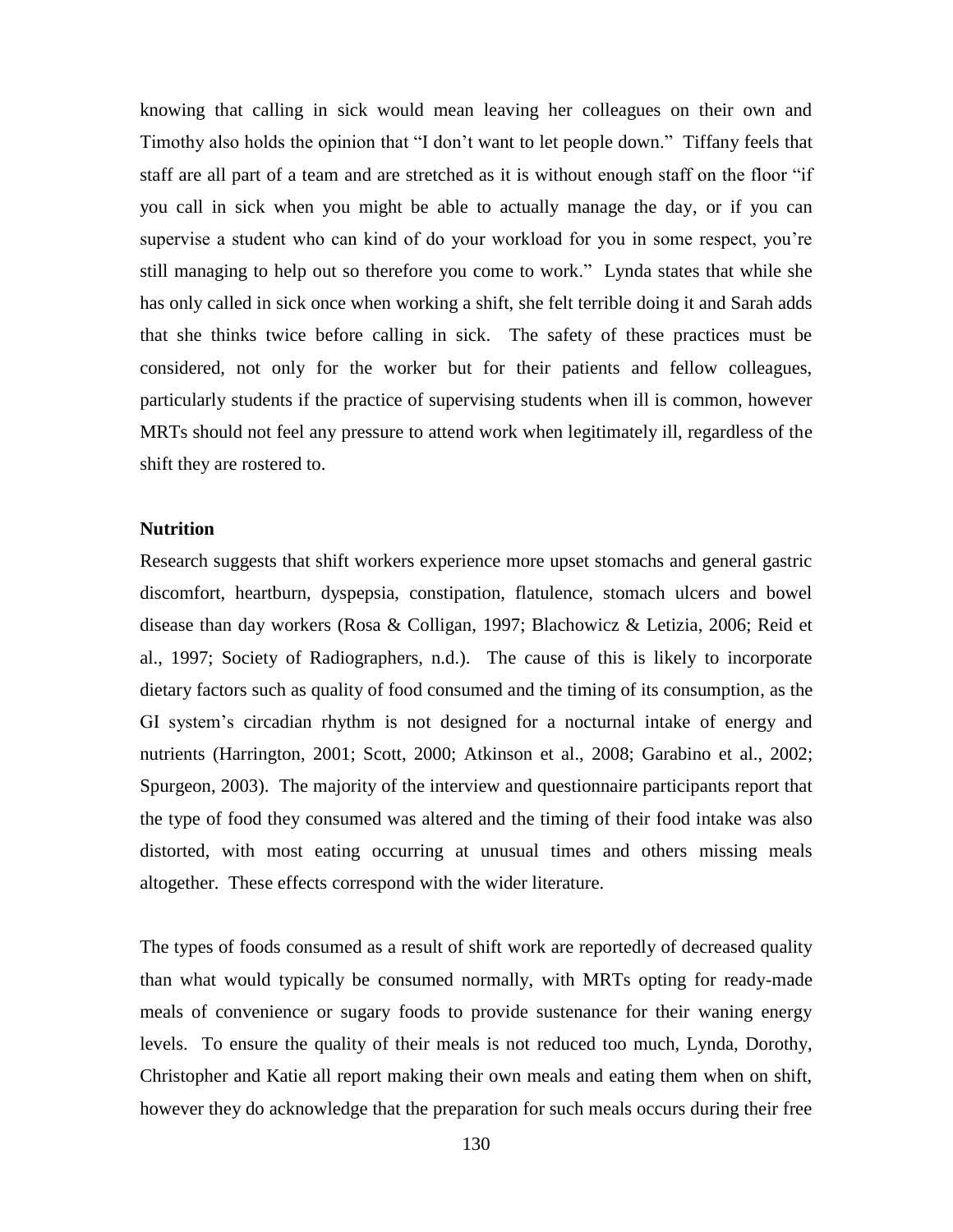time when they could be spending that time doing other activities. Many questionnaire participants reported overeating as a result of shift work, while some interview participants reported that while they were prone to eat more frequently, they consumed a smaller amount per sitting and so felt they probably consumed the same overall amount on any given day. The remainder of interview participants reported skipping meals but having larger serves, again obtaining an unchanged overall quantity. It is possible that the decreased quality of the foods consumed made the workers feel as though they had overeaten, when actually it was just their body"s response to digesting a different composition of foods as opposed to the actual amount they consumed.

The most profound impact of shift work on nutritional intake for the majority of the MRTs was the altered timing of meals, resulting in a less structured eating pattern which was necessary to accommodate their work and sleep schedules. During a shift, meal times are generally dictated by staffing levels or workload and may be earlier or later than what is typical for the worker, while meals following the completion of an evening or night shift may be consumed later to accommodate the worker"s sleep pattern. Claire notes that "it's not uncommon for me not to eat until two pm if I'm doing a weekend of call… I"m sort of not hungry and then there"s not really an appropriate meal time" which also highlights the impact that the standard "normal" mealtimes have on a worker"s physiology. Dorothy also finds this thinking impacts her ability to eat on night shift because, as she explains, "it"s probably just a mental thing as to why would you eat at that time, because I've never done it before!" Katie also highlights that she snacks more on shifts that are quiet because "I"m bored, I sit there and I just pick."

## **Physical Exercise**

A number of MRTs reported in the questionnaire and interviews that their physical exercise has been negatively altered as a consequence of shift work, while for the remaining respondents there has either been no change or they do not actively perform physical exercise of any nature. Lynda reports "I"m not really a physical kind of person" and Sarah mirrors this view. Bradley believes shift work has not had a huge impact for him because "sometimes you come home from work and you don"t feel like doing exercise and sometimes you do," however the majority of MRTs report exercising less as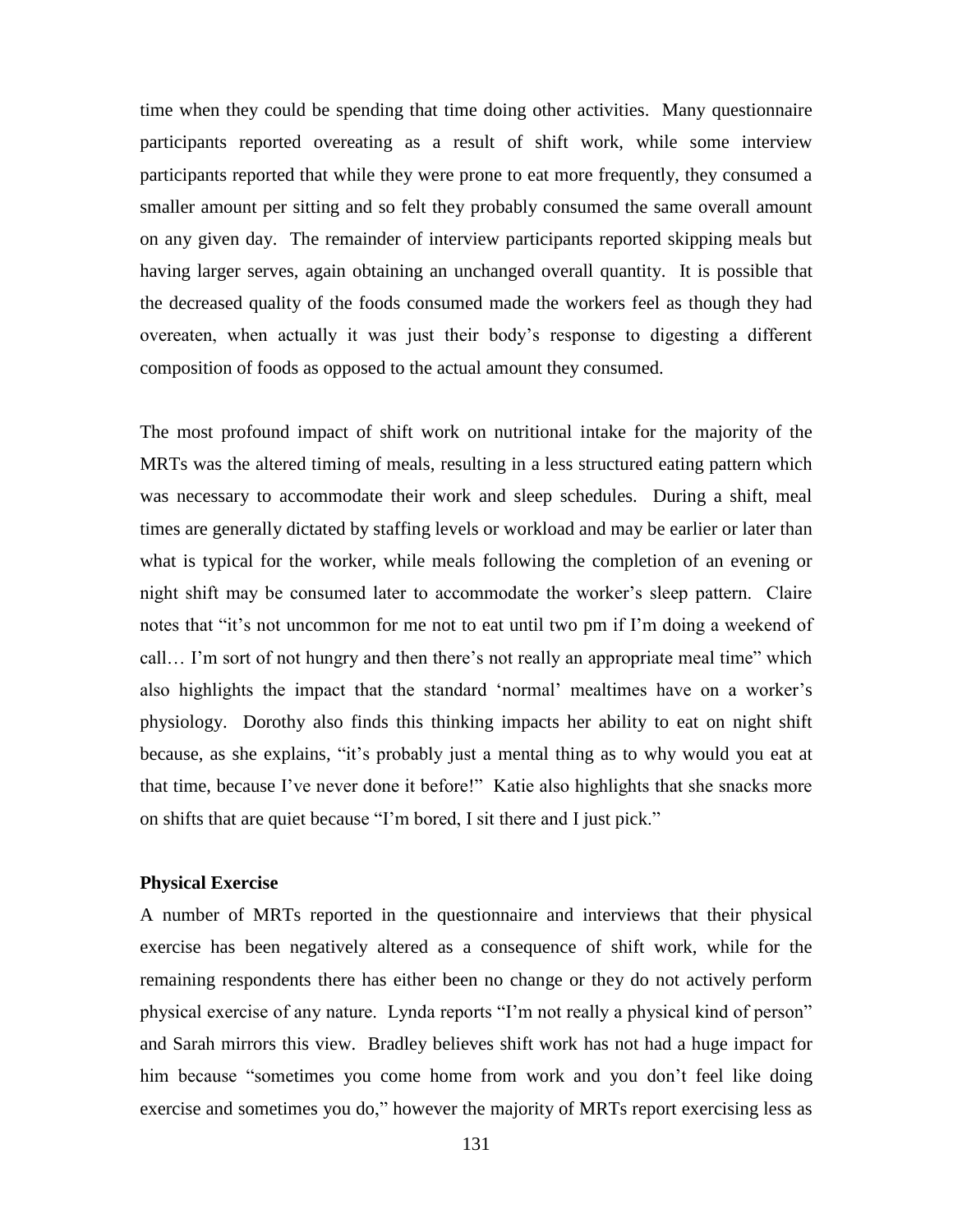a result of shift work, which fits with the findings of the wider literature. A myriad of reasons were reported as the source of this effect.

It was reported that lack of routine made it difficult to exercise, with Claire noting that "it"s very easy when you work shifts to find it difficult to get to the gym, unless you"re very organised," which suggests that prior organisation and planning could act to counter the effects of shift work on physical exercise if it is a sufficiently high priority for the worker. Difficulty committing to a sports team due to the timing of practices and games also makes it difficult for the shift worker to partake in team sports. Alicia often finds she is too tired and therefore not motivated to exercise when she is working shifts and Katie admits this can be an issue for her, however she often makes herself do some physical activity because "that normally tires me out better and makes me feel better because it gives me a few natural endorphins and makes me a bit more happier." Free time is precious to the shift worker, particularly if it occurs when their family is home or when social opportunities are possible and so exercising during these times, although possible, may not be a sufficient priority due to the other tasks they must perform to uphold their personal and social obligations. Timothy comments that he has "got other things to do around the house" and so is not motivated to perform physical exercise because it is not a high priority for him.

Dorothy runs annual marathons so is dedicated to training and gets frustrated at the effect shift work has on her ability to perform the amount of training required. While she would still go running if she felt very tired as a consequence of shift work, she will not put herself in danger and go out after her shift if it is dark, thus restricting the opportunities for her to train. While he would not come home from an evening shift and go out for a run for the same reason, Bradley points out that there is "nothing stopping you the next day going for a run if you wanted to" and Timothy adds that "if you make your mind up to go exercising you will do it." These comments again indicate that the effect can be minimised if exercise is a priority. Maintaining a level of physical exercise is important to ensure general wellbeing and a decrease in physical exercise can lead to an increase in body weight, which was reported by some MRTs as being an issue. This can have negative spin-off effects on their health status.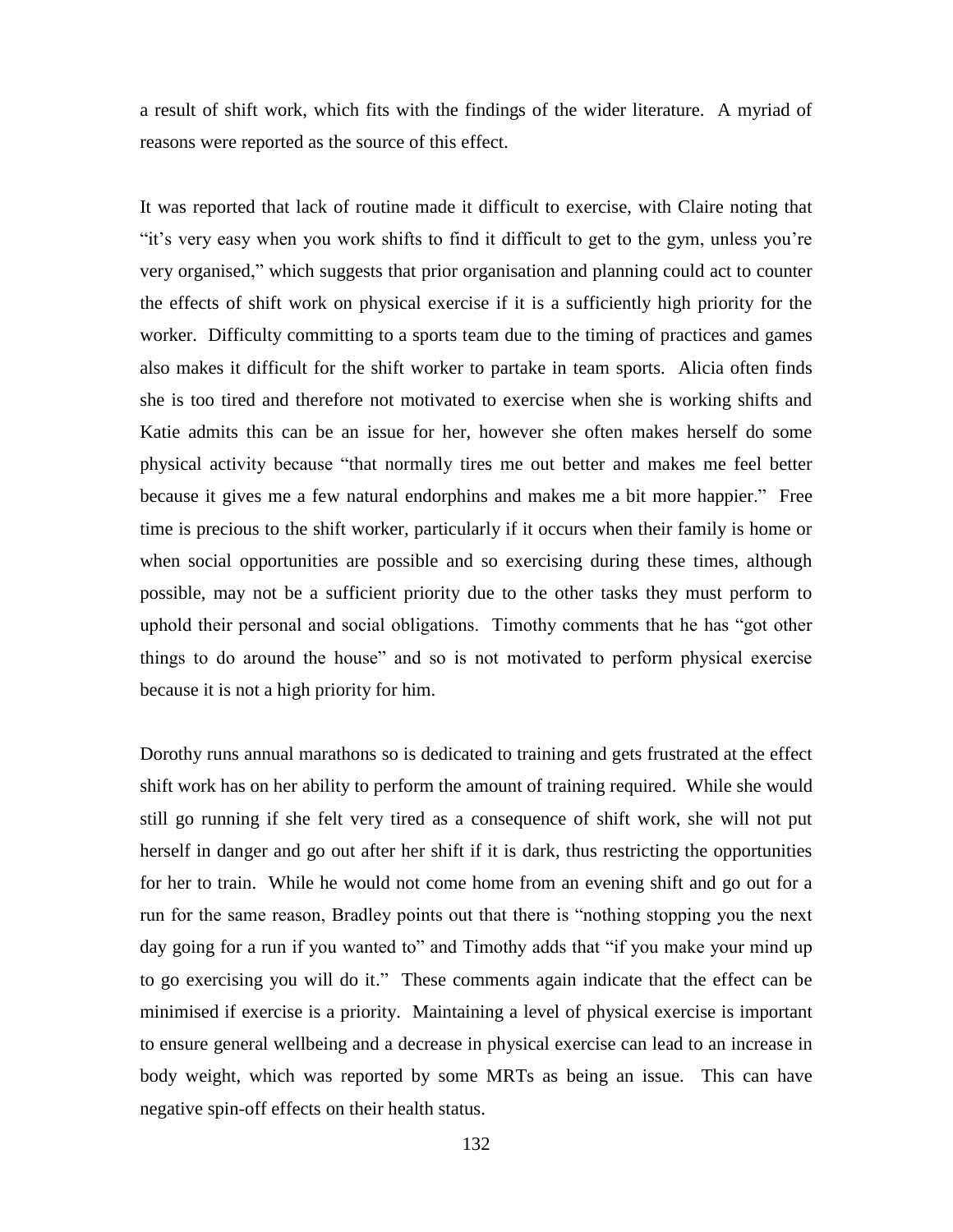#### **SLEEP PATTERNS AND DEPRIVATION**

#### **Impact on Tiredness**

The effect of shift work on tiredness was reported as having a significant impact and it was the one effect that appeared to impact the greatest proportion of MRTs. Despite this, 14% of questionnaire respondents and Bradley reported they were not tired as a result of shifts and utilising sleep-ins and afternoon naps was reported as the reason behind this. The questionnaire participants cited sourcing extra sleep if they felt it necessary while Bradley notes that he can sleep whenever he closes his eyes regardless of whether he is tired or not and he attributes the minimal impact to this characteristic.

Forty one percent of questionnaire respondents felt their tiredness levels were affected by shift work to a small to moderate degree which is supported by Sarah, Lauren, Alicia and Lynda, who all report feeling increasingly tired during or immediately after a period of shifts, however the impact of this is relieved by obtaining sleep which then nullifies or adequately reduces the feeling of tiredness. For Lynda, tiredness is typically associated with being on night shift and although some nights she feels awake and alert, other times she just wants to sleep. Lauren also comments that her increased tiredness is as a result of night shift, while Sarah differentiates between tiredness and fatigue as she feels tired during the shifts but notices that the fatigue catches up with her after the tiredness has resolved. Alicia believes that shift work definitely makes sleep deprivation and tiredness worse because it does not allow for enough time to recover. She notes that in addition to this, the quality and quantity of her sleep are affected as a result of a lot of short turnarounds in her shift schedule and she finds this challenging.

Forty five percent of questionnaire respondents and Greg, Dorothy and Katie all report feeling extremely tired as a result of shift work, which is not relieved after sleep and the impact creeps into their personal lives. Greg comments that "you"re just tired from when you get up," while Katie explains that "my sleeping is stuffed, I"m always tired" and she finds she maintains a general level of tiredness because she does not recover after sleeping. During her free time, she will make herself do something constructive and active regardless of how tired she feels, not only because she does not believe that being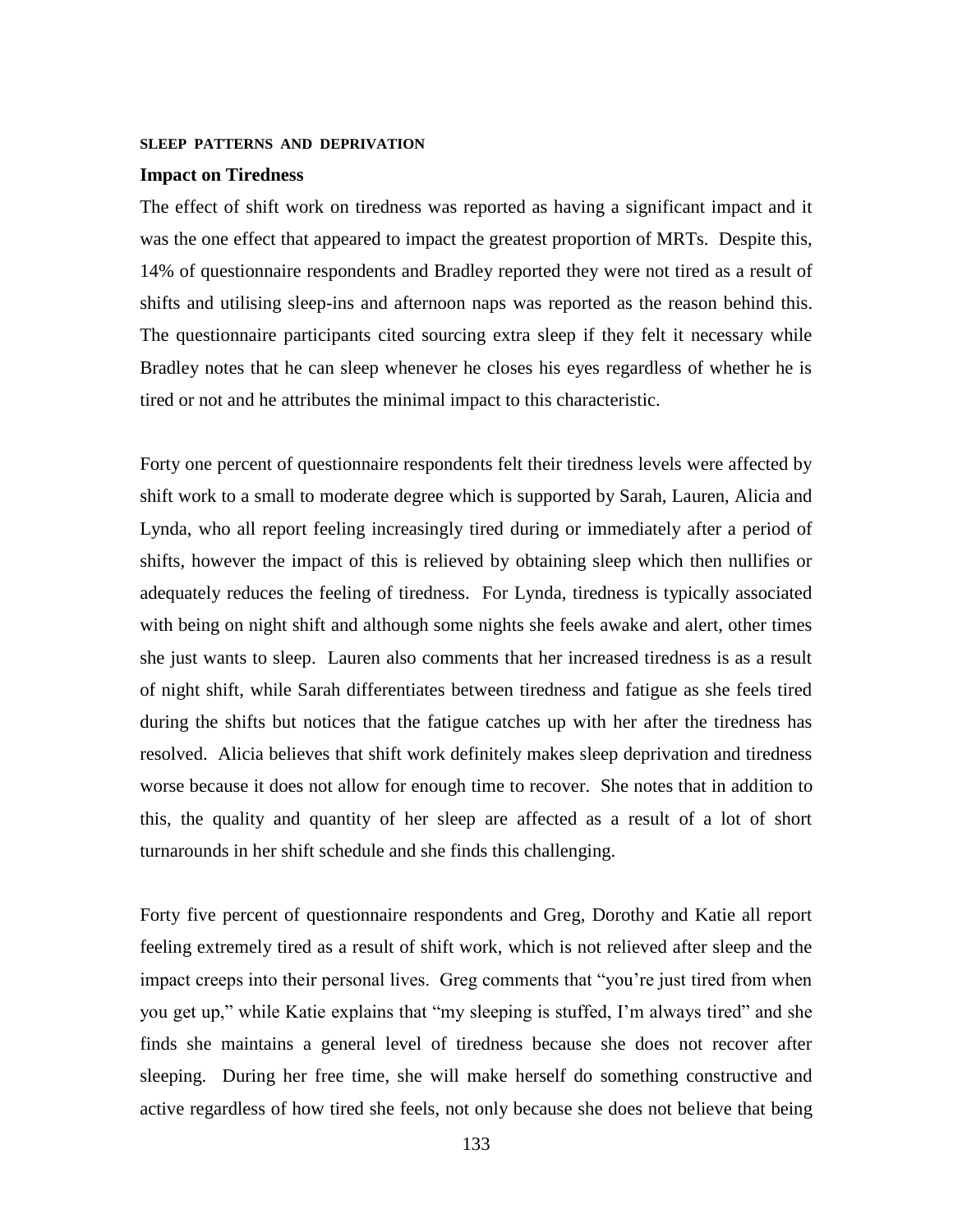tired is her body"s signal that it needs rest and recuperation, but also because she does not feel that lying on the couch during the day is acceptable. She thinks this might be her psyche saying "it"s lazy to lie on the couch" and notes that it has always been instilled in her not to sleep during the day because she will not sleep well at night. Dorothy attributes her tiredness to working shifts sporadically, which does not provide any consistency or allow her to get her sleeping patterns sorted, meaning she never fully recovers from feeling tired. She also adds that she has other things happening in her life, such as studying for a modality, which decreases the amount of time she can sleep. She admits to being her own worst enemy in this respect because she wants to do everything else and she sleeps less to achieve this.

The interview participants did not extend their comments to include the impact these levels of tiredness have on them in a personal and professional sense, however the questionnaire participants supplied many examples. Professionally, increased tiredness levels can lead to performance impairment with inflation of the number of mistakes that creep into practice, more shortcuts utilised and decreased standards when accepting images. The literature comments that increased tiredness is often associated with delayed reaction times and reduced psychomotor co-ordination, information processing, decision making capabilities and limited judgment or competence (Garabino et al., 2002; Lindsey, 2007) which fits with the experience of these MRTs.Many MRTs reported lacking motivation and discipline, with decision making skills and speed also affected. Increased irritability and frustration levels were a consequence of feeling tired, and in conjunction with grumpiness this leads to reduced tolerance with both patients and colleagues. These altered personal characteristics also have an impact personally, with children, partners and extended family bearing the brunt. Often social activity and time spent with family is reduced, either because this free time is spent sleeping or because the worker does not have the energy levels required for such events. Decreased energy levels can also lead to the consumption of sugary foods and overeating was reported, which when considered with the decreased desire to exercise can lead to adverse health effects. Migraines and mental depression are two such health effects which are reported to occur as a result of increased tiredness levels and these also have an impact on the illness rate of each individual MRT. Rosa and Colligan (1997) and Reid et al. (1997) report that increasing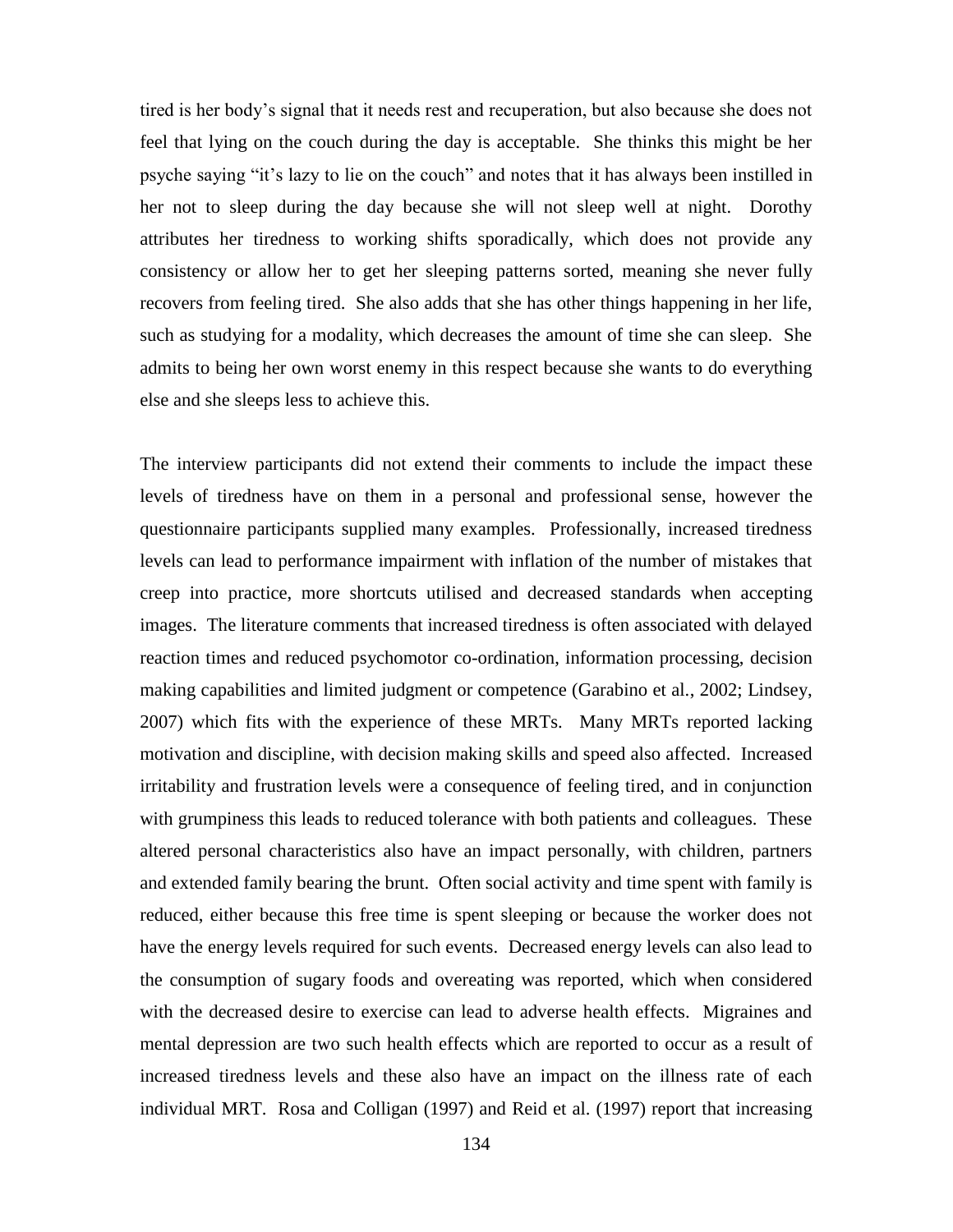tiredness occurs as a consequence of sleep deprivation and can affect a worker"s performance both on and off the job.

### **Impact on Sleep Patterns**

Sixty eight percent of questionnaire respondents report that when working a period of dayshifts or having time off they have a stable sleep pattern that is sustainable and allows them a sufficient amount of sleep, while the remaining 32% disagree. Interestingly, when performing shift work, 33% believe they have a stable sleep pattern that is sustainable and allows them a sufficient amount of sleep, while 66% disagree. When asked in a separate question if they felt shift work affected their sleep patterns, 69% of questionnaire respondents agreed, while 31% claimed it had no impact, an almost identical finding and further validating the effect that shift work has on sleep patterns. Results from the interview participants are similar to the questionnaire respondents, however despite this, the findings must be viewed with some caution as Labyak (2002) believes that many individuals accept their desynchronised sleeping patterns as different but normal, and adjust their lives and livelihood accordingly, meaning that these findings may be under reported.

During a period of dayshifts or when having time off, the questionnaire respondents reported that the biggest problem with their sleep was that they wake often during the night. This was followed by trouble getting to sleep; restless broken sleep resulting in poor sleep quality and trouble obtaining sleep for a suitable length of time, which on average was calculated to be 7.65 hours of total sleep actually obtained. When performing shift work, the biggest problem reported was restless broken sleep resulting in poor sleep quality. This was followed by trouble obtaining sleep for a suitable length of time, which on average was calculated to be 6.48 hours in total. Other problems were waking often during the night; trouble initially getting to sleep and difficulty staying awake during shifts. Ruggiero (2005) claims that shift work reduces the quantity of sleep by up to two hours per day and the results of research performed by Akerstedt et al. (2008) found that there were significant differences between the sleep obtained when working night shift compared to day shift, and the findings of this research are supportive of the aforementioned results.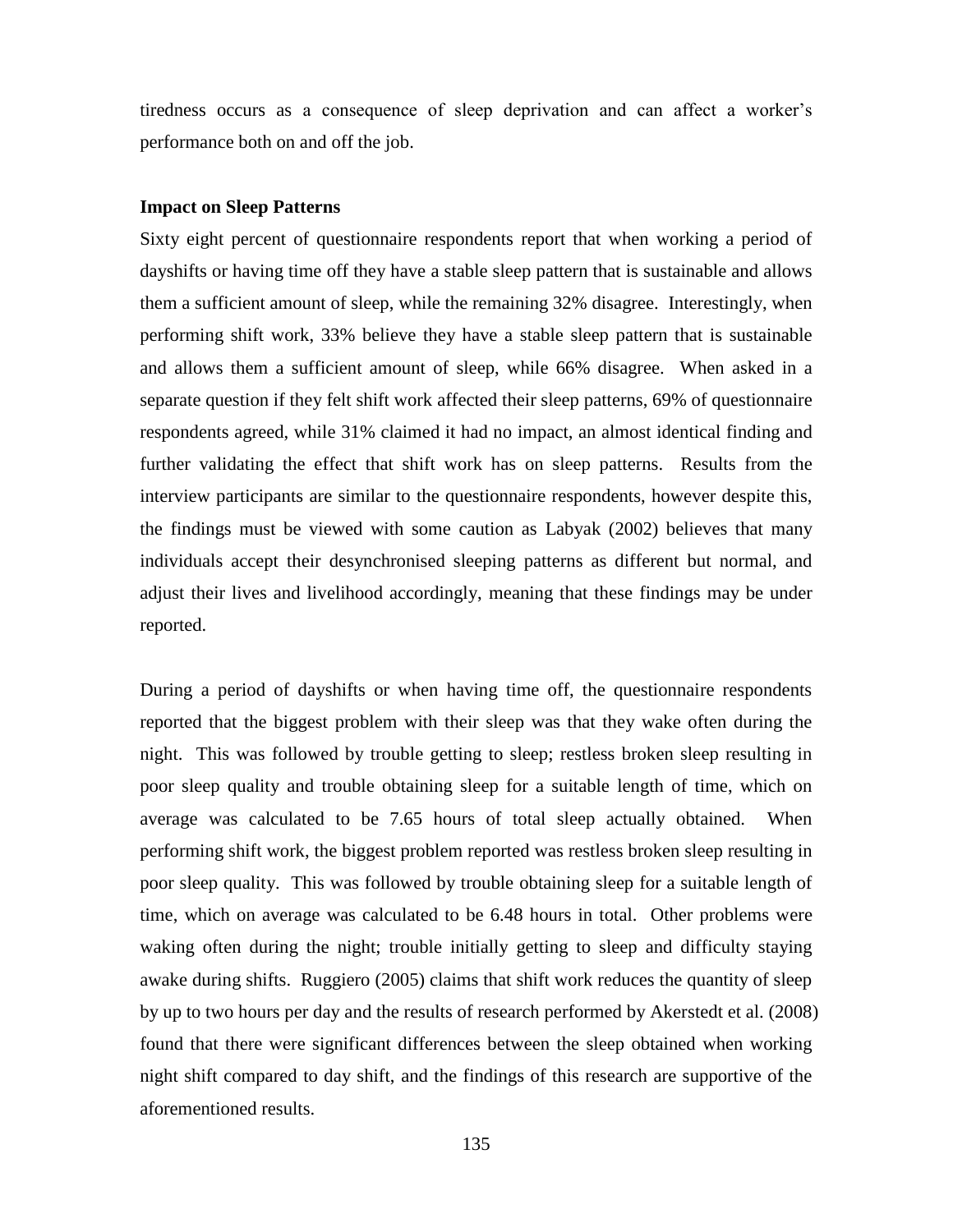### *Quantity*

Glazner (1991) reports that shift workers sleep less, although there is no note as to whether this is on a one-off basis or is an overall occurrence; however the findings of this research support the claims of Glazner, that shift workers do sleep less over a period of shifts at the rate of approximately one hour per shift. Bradley thinks he sleeps less when on shifts, with his sleep quantity reduced by up to three hours which he comments "takes its toll." Lynda has also noticed that she sleeps less when doing shifts, primarily because she goes to bed later but her body clock persists and wakes her up at her "normal" time, breaking her sleep and reducing her chances of a sleep-in. This was found to be a widespread problem, particularly with those MRTs who do not perform consistent blocks of shifts because of the inherently slow nature of circadian rhythms to re-entrain (Berger & Hobbs, 2006). This means that even though they go to bed late, they wake up early; however if they go to bed early, they still fall asleep late and this acts to reduce the quantity of sleep obtained. Wind-down time cuts into sleeping time, particularly during a short change of shift schedules and many of the MRTs commented that this was an area of their sleep patterns, as the longer they needed to wind-down, the less time they had to sleep. Sarah comments that when she gets home from work after a shift, she finds it difficult offloading work and while her body could go to sleep instantly, her brain is not ready and needs a chance to relax. Alicia comments that it usually takes her a while to wind-down after a shift and notes that methods of doing so also differ because "I can"t sit in bed and read my book because it will annoy or wake up my partner," so instead she finds herself lying in bed for prolonged periods in anticipation of sleep. Christopher finds that after a shift it"s not possible to "put your pajamas on and go to bed to go to sleep" and he listens to music through headphones when lying in bed to ensure he is relaxed before falling asleep.

### *Quality*

Due to the typically restless, broken nature of the sleep that the MRTs report following a period of shifts, the quality of any sleep obtained during this time is significantly impaired. It is stated by Phillips and Houghton (2006) and Jay (n.d.) that it is crucial to obtain uninterrupted sleep for long periods of time because each time a period of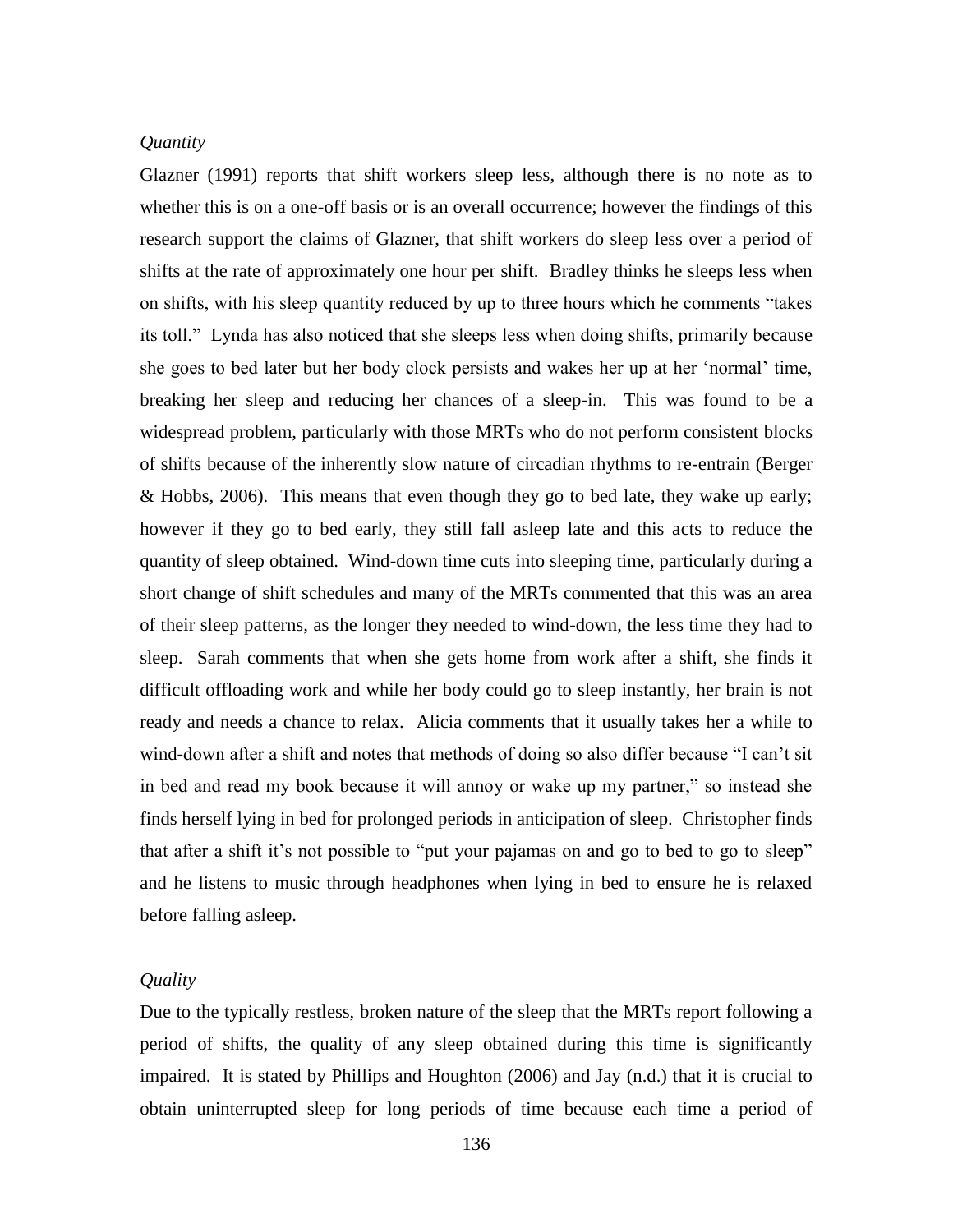consecutive sleep is broken, the sleep cycle is reset to Stages One and Two of the Non-REM cycle, which are the periods where the lightest sleep is achieved, resulting in less overall replenishment for the body and mind. The ability to wind-down was also reported to affect the quality of an MRTs" sleep, because the more effectively that they are able to wind-down and relax, the more restful and deep is the sleep that follows and Katie's experience reiterated this. She is a light sleeper and feels she often cannot dissociate from her environment and so is still is alert to her surroundings when asleep. She comments that living with a flatmate who is also a shift worker is difficult because she is interrupted by the comings and goings of her flatmate and as a result finds that sometimes "I end up doing her shifts as well!" As a result of poor quality sleep, Lynda comments that she feels less refreshed after a period of sleep, while Katie finds herself in a continual state of tiredness, with both occurrences widely reported in the questionnaire responses. Sarah claims that the root of her success with shift work thus far is that she has established, sustainable sleeping habits and it is only when these are broken that she notices the impact associated with shift work, highlighting the importance of obtaining good quality sleep of adequate quantities when performing shift work.

## **Prior Wakefulness**

The amount of wakeful hours prior to commencing a shift, particularly night shifts, was identified by many interview participants as being an issue that affected not only their tiredness and fatigue levels, but also their ability to be alert and maintain performance at acceptable levels during the shift. Christopher reports being awake for 24 hours at the conclusion of his first night shift and this occurrence has also been experienced by Tiffany, Claire, Sarah and Katie. Excluding the usual evening"s sleep, additional sleeping prior to beginning the first night shift is reported to be difficult because it is considered to be hard to sleep in advance when the body does not feel it is required. Tiffany explains that having a sleep before starting night shifts is difficult because her mindset is that she had a free day off prior to her first shift and she adds that very rarely would she try and have a sleep during this time. Claire finds she sleeps in longer on the morning of her last evening sleep prior to commencing night shifts, however still reports that by the time she has finished her first nightshift "I"ve gone quite some time without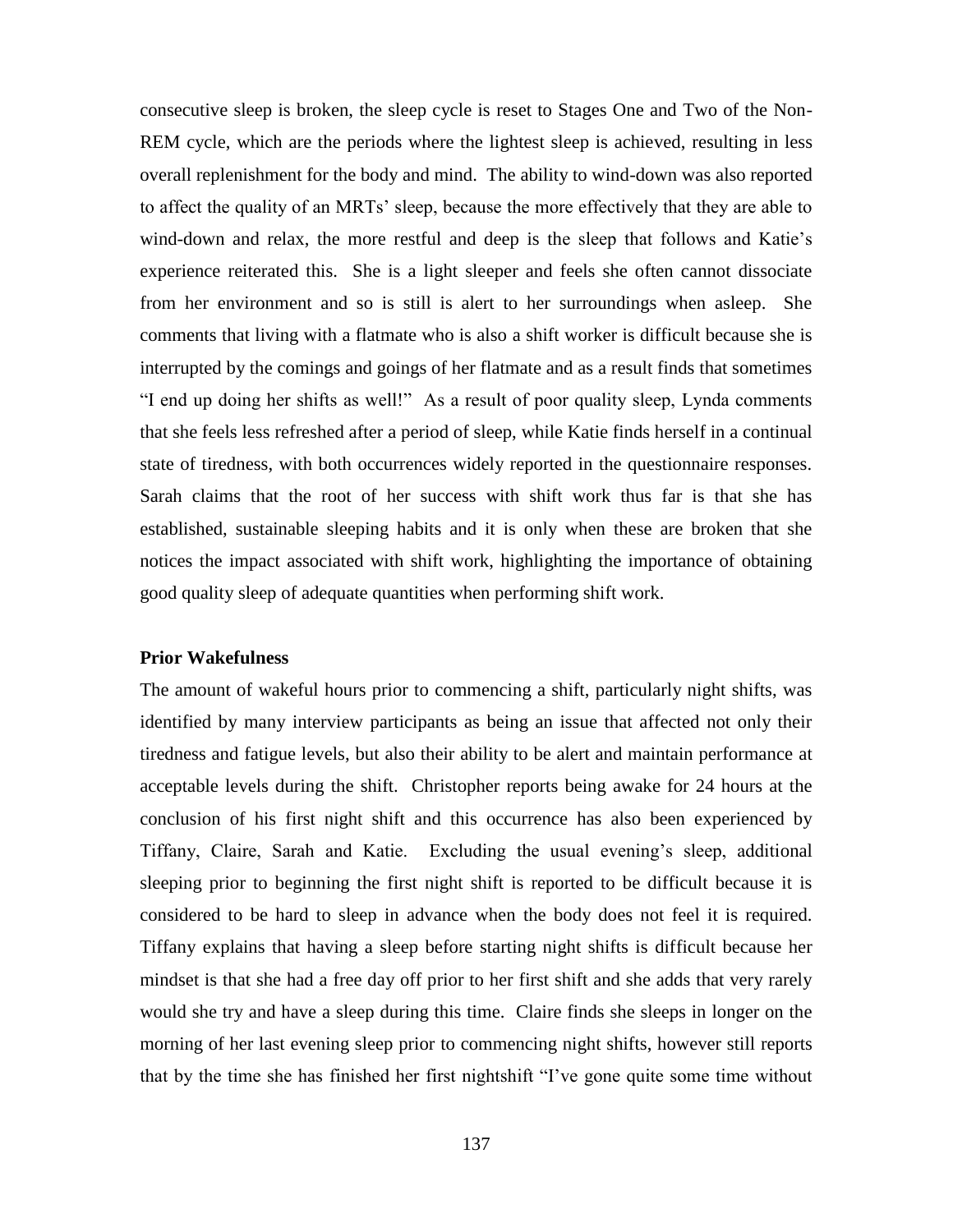any sleep." Katie adds that on her first night shift "I in fact go from Friday morning right through to Saturday morning with no sleep, no proper sleep, which is quite dangerous."

The research of Lamond et al. (2004) supports Katie's statement that prior awakening can be dangerous and have negative consequences as their results highlight that the degree of performance impairment on night shift can be directly attributed to the amount of prior wakefulness. Lamond et al. (2004) identified that the greatest performance impairment occurred on the first nightshift, with the second and third shifts also displaying impairment, but to a lesser degree. While performance improved significantly over the four remaining shifts, it never returned to the levels which were measured when the participants were unaffected by shift work. They comment that the results are not surprising when it is considered that the amount of prior wakefulness on the first nightshift was approximately 14 hours at the beginning of the shift and in excess of 20 hours at the conclusion of the first shift. This relates to the amount of prior wakefulness expressed by the interview participants. This finding also suggests the possibility for circadian rhythms to re-entrain over a block of consistent shifts and thus supports the argument for performing blocks of consistent shifts as opposed to a sporadic shift schedule.

Katie extends her comments regarding prior wakefulness to include shifts other than night shift and she adds that the way the rosters in her department are structured, "they are increasing your periods of wakefulness a lot longer and it"s not really conducive to sleep." She gives the example that "you do the early morning shift during the day so you"re up at say 6am and then you"re expected to be on-call that night with the chance that you might not get any sleep." She feels that performing a shift with a later start would be more appropriate before doing a night on-call "so it just makes your wakeful time before you go on-call a little less," however while plausible, this scenario was not considered by Lamond et al. (2004), nor mentioned by any other participants.

# **Ability to Sleep During the Day**

The majority of the interview participants report difficulties with sleeping during the day when on shift, which has a negative impact on their tiredness levels. While Greg does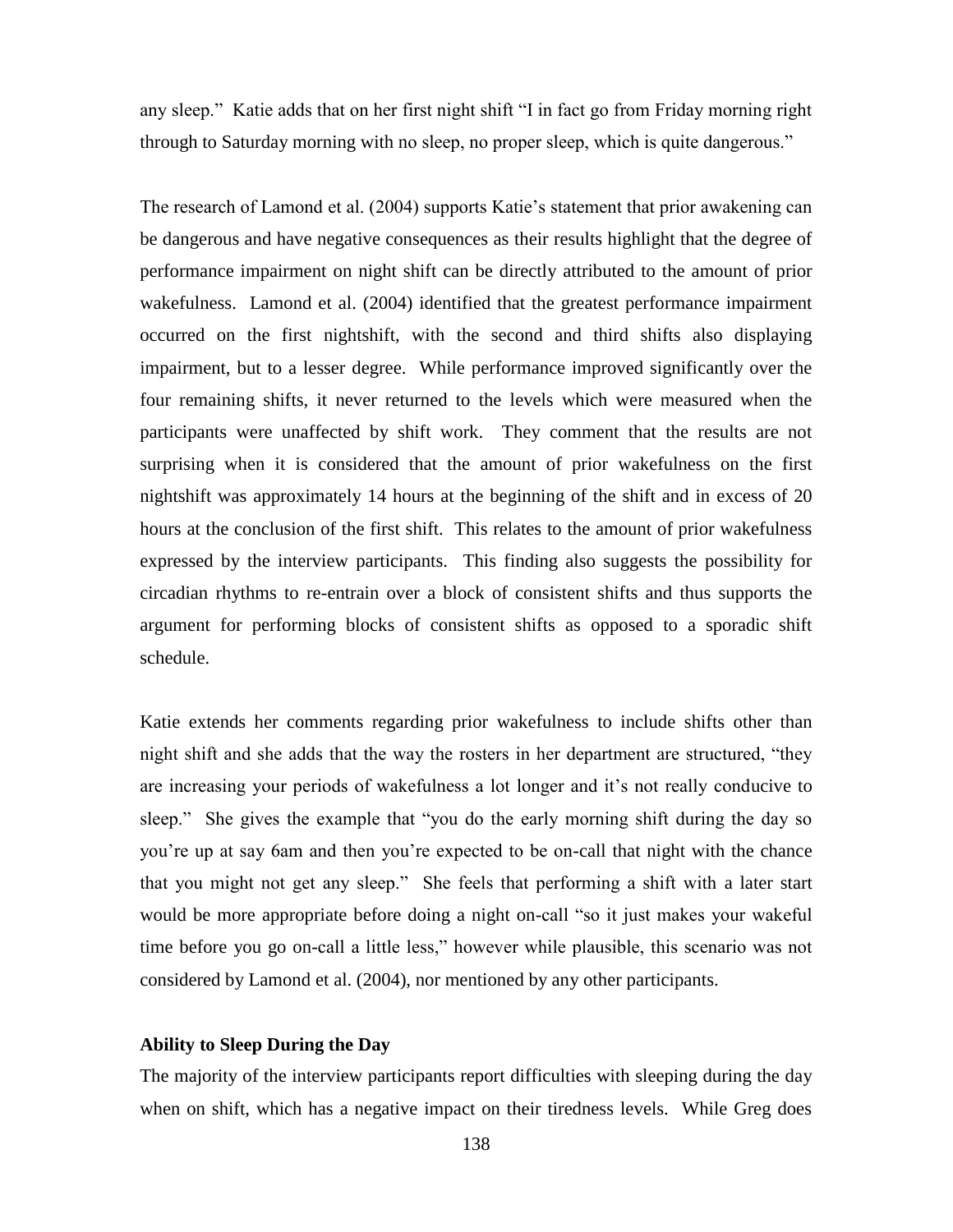not report problems falling asleep initially, he comments that if there is background noise he will wake up and then will not be able to go back to sleep, reducing the quantity of available sleep. Claire also finds the background noise a problem and explains that "noone gets up at 2am to mow their lawns, but you can"t stop them on a Sunday morning, you"d like to but you can"t and it"s not considered appropriate to yell at kids playing under your window." She believes that if she has control of her sleeping environment during the day, making it dark and quiet then she does not find it too bad, however notes that "it"s harder to control your environment" during the day compared to the night. Tiffany reports utilising sleeping tablets to help her overcome the difficulties with sleeping during the day and Katie also reports resorting to such measures to help her sleep. Both attribute their diurnal sleeping difficulties to their biological body clock being unsynchronized and so preferring to be awake as a result. The internal circadian body clock adapts very slowly as the day/night cycle and remainder of society do not change to meet the needs of the shift worker. This may mean attempting to sleep when the body wishes to be awake and trying to work when the body is at its least functional stage, resulting in lack of sleep and increased fatigue levels (Jay, n.d.; Cohn, 2007).

An interesting finding was the ability of the seasons of the year to impact on the ability of MRTs to sleep during the day. The interview participants typically agreed that the winter months promoted sleep during the day, while the summer months discouraged the ability to sleep. Winter supported the ability to sleep because the lower temperatures and brightness levels were more conducive to providing an appropriate sleeping environment, while the wet, windy conditions reduced the MRTs' desire to perform outdoor activities and so they were more likely to remain in bed for longer periods of time. The increased amount of daylight hours during the summer mean that not only is the atmosphere brighter and warmer making the physical conditions for sleep challenging, but as soon as an MRT wakes up and notices the lovely weather, their desire to perform outdoor activities such as gardening or going to the beach is greater than their apparent need for sleep and so the quantity of sleep obtained is reduced. While there is little that can be done to prevent the change of seasons, there are many solutions and techniques which can be implemented to reduce the other stated problems associated with sleeping during the day. As this appears to be a widespread issue it would seem logical to collectively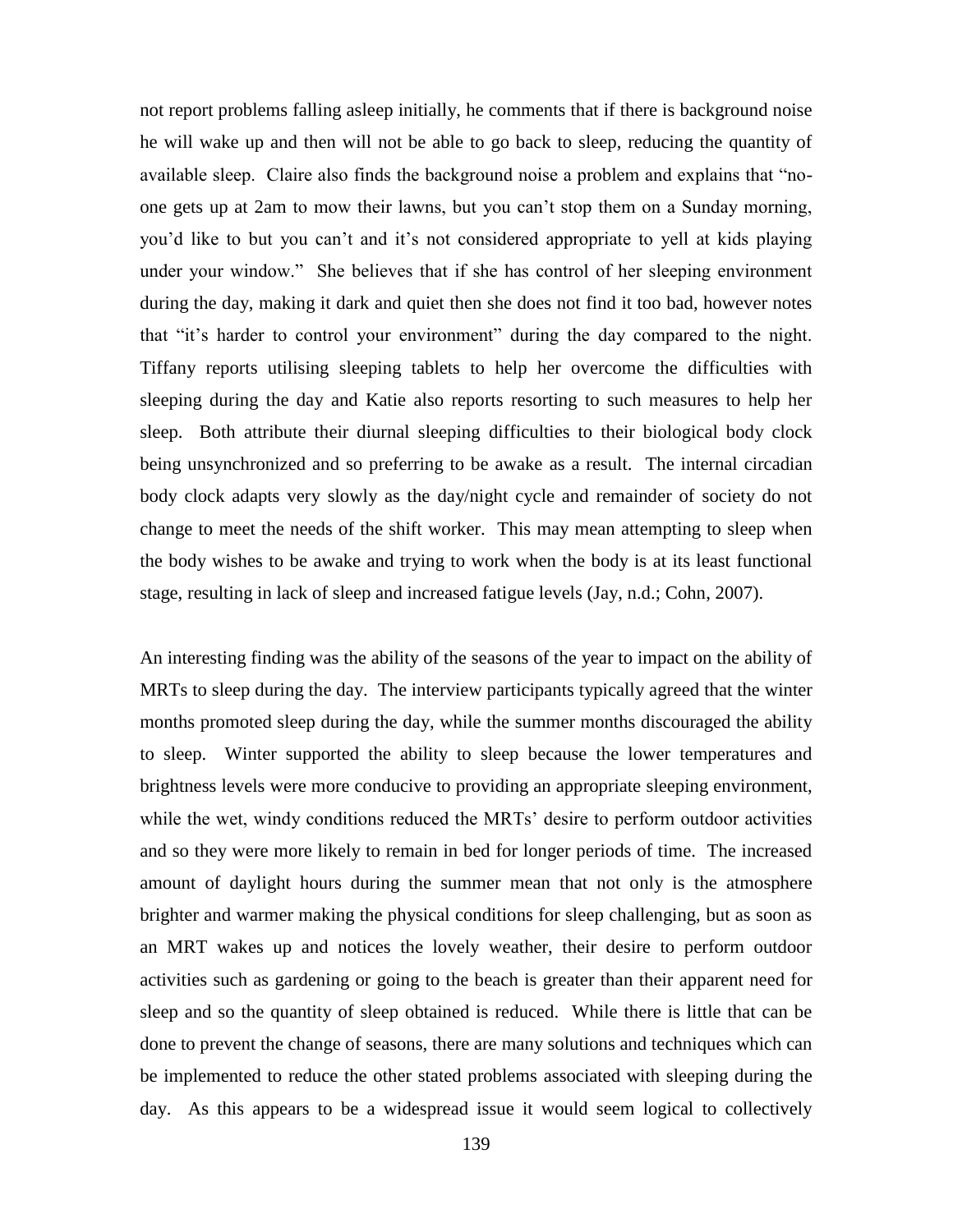educate staff. Firstly on the importance of obtaining adequate amounts of sleep, as Colten and Altevogt (2006) report that sleep deprivation and tiredness are often accepted as an inevitable part of the professional role as a shift worker and thus undervalued; and secondly, techniques to enhance their ability to sleep during the day should be provided. Education in this manner will mean a better quality and quantity of sleep and reduced tiredness levels during shifts.

### **Partner's Routine**

A number of the interview participants reported that it was not just their sleeping patterns that were disrupted as a result of shift work, but their partner"s routines were also consequently disturbed. Lynda feels bad when she is on-call and the phone rings meaning she has to get up and go to work because she makes a big "kafuffle" when she turns on the lights which disturbs her partner, not only when she leaves but also on her return. "You"re breaking their sleep as well…and you really can"t do it quietly!" When doing night shifts, Lauren would make a point of going to work much earlier than her start time specifically so her partner could go to bed and not have his sleep patterns disrupted by her work schedule. She comments that while it did make her shifts a couple of hours longer than everyone else"s, it was a necessary compromise. Sarah comments that her partner is a very light sleeper and so she disturbs him with her work schedule and she believes he is probably more tired since she began doing shift work simply as a result of the disruption it causes to his sleep patterns. She mentions that "he didn"t buy into that when I started shift work, he didn't know at all!" Greg notes that his wife "gets a bit sleep deprived more than I do" as a result of his shifts and he mentions that his evening shifts "really kill her" because he wakes her up when he comes home late and she then has to get up early for work. These experiences highlight that being informed and extending this knowledge to include the immediate families of shift workers is vital because their lives are also directly affected as a result.

Christopher and Dorothy note that their partners are the exception to this and do not appear to be affected, typically due to their ability to achieve deep sleep in any situation. Dorothy comments that her coming and going, particularly when on-call, does not upset her partner's routine because "he sleeps like the dead" and would not know when she had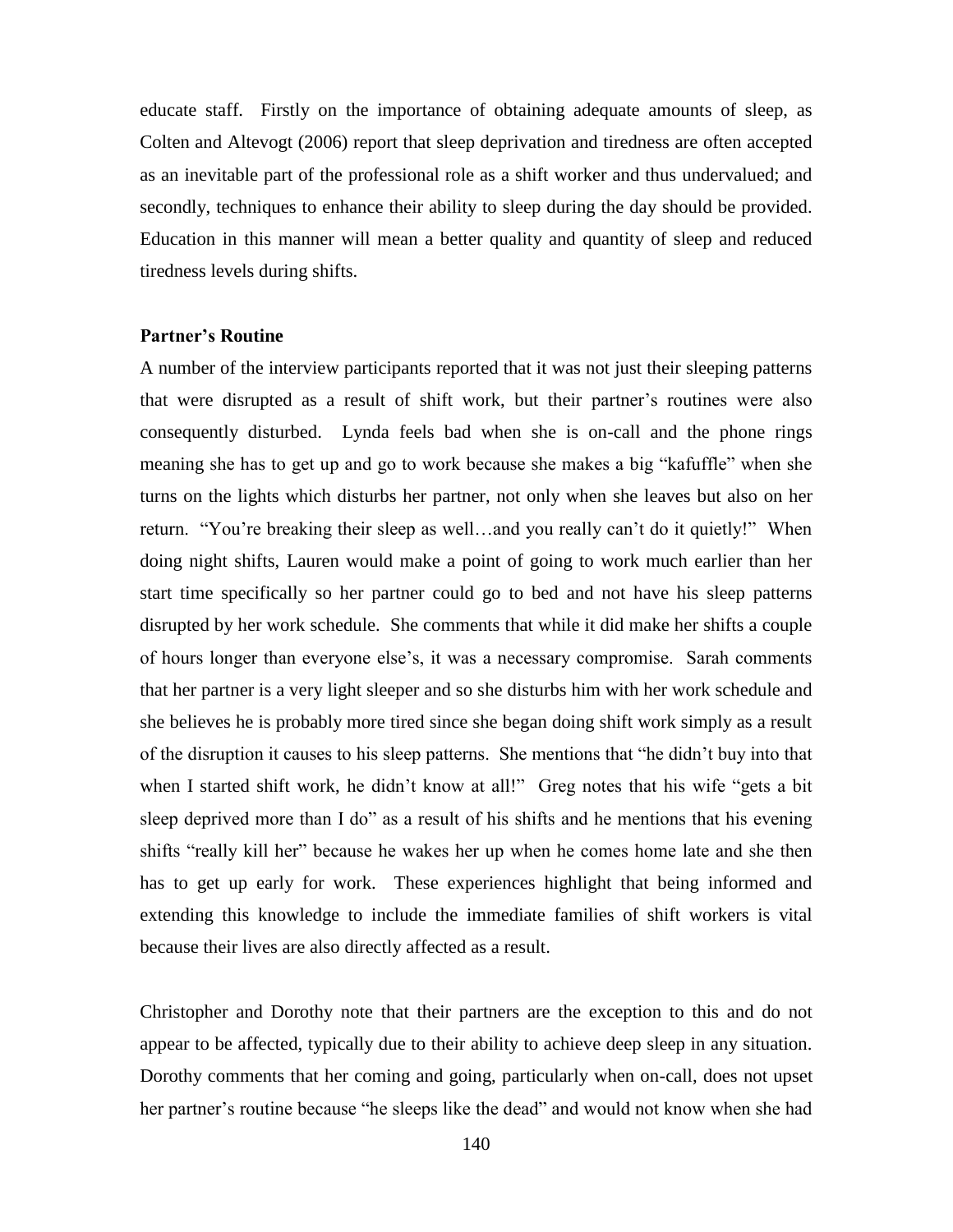left or returned. Christopher explains that his wife is the type of person who can fall asleep quickly in the right conditions, which he notes is an advantage for them both. However he does add that she tends to stay up later to see him when he"s finished his shift because it is potentially the only opportunity they get to communicate during the day and so rather than having disrupted sleep, she has a reduced quantity of sleep as a result of his performing shift work.

#### **FATIGUE**

Fatigue was mentioned by many MRTs in both the interview and questionnaire responses as being considered an effect of shift work with a mainly negative impact. Fatigue is defined by Occupational Safety and Health (1998a, p. 7) as "the temporary inability, or decrease in ability, or strong disinclination to respond to a situation, because of previous over-activity, either mental, emotional or physical; while sleepiness is reported by Knutsson (2004, p. 1039) as "difficulty staying awake even when wakefulness is required." Reports of fatigue are a common complaint among those working abnormal hours and as such, may often be overlooked (Harrington, 2001; Lindsey, 2007). This oversight could mean this result is an under-representation, however the majority of the interview participants believed that fatigue was a factor and had a negative impact on both their professional and personal lives. Only a small number reported no effect. Bradley commented that he "hasn"t experienced fatigue thus far in my career" and Timothy also felt that shift work did not have any impact on his level of fatigue, stating that "a change is like a holiday." He attributed this absence of fatigue to the shift schedule he works, commenting that "the way the roster is, you work four shifts then you are either on day shifts after that or have days off before starting your next lot of shifts so you have plenty of time for recuperating."

Lynda believes she is not as affected by fatigue now when compared to her initial experience of starting shift work, as she reports that due to the department being short staffed at the time, she was required to do shifts, particularly night shifts, more often and had lots of shift changes so she "really noticed it then...It wasn't like being tired, just drained and exhausted." She felt that she worked in the same way as for day shifts, but just had no energy and reports that when she felt fatigued she did not do anything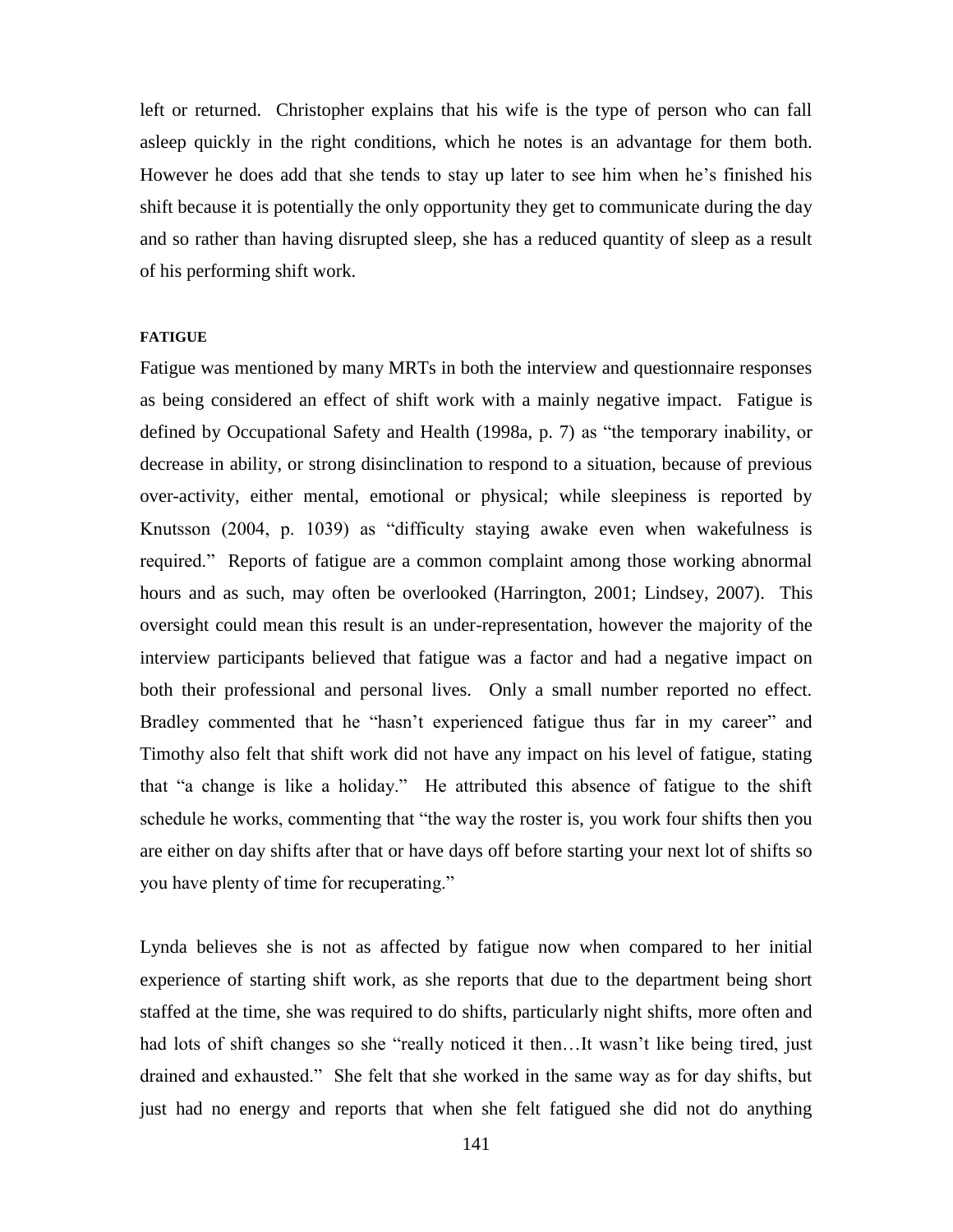different to try and counter the effects of fatigue, except sleep more. Lynda had just started shift work and notes that at the time, she thought it was normal and just went with it and "wasn"t used to the shift work and all the changes associated with it". In hindsight, when she stopped working so many night shifts she could see that it was not normal. Knutsson (2004) believes that fatigue is not relieved by sleep, however in contrast to this, it was widely reported by other MRTs in this research that sourcing additional sleep was their preferred method of coping with fatigue. The Department of Labour (2007a) disagrees with Knutsson (2004), stating that sleep is the only cure for fatigue which ACC (2009) support with their claim that adequate sleep is essential for maintaining and restoring full physical and mental functioning and is the only way of providing recovery from fatigue, particularly for the brain and this information fits with the experience of MRTs in this scenario.

Alicia finds that shift work impacts on her fatigue levels because "it takes me longer to recover from shifts, especially from night shift because it takes me three days to get my energy levels back," while Dorothy believes that "you get fatigue from any job I reckon. Shift work does not help my fatigue levels but sometimes I"m my own worst enemy so I probably don"t help it either." Claire comments that she becomes a lot more lethargic because of the disruption to her circadian rhythms and "you"re just blobbing out in your non-shift time." She believes that you "start to have mental fatigue" due to sleep loss, "physically you"re ok… but you"re not as mentally sharp." Professionally she thinks it does affect her accuracy, as she is more inclined to make, "not necessarily errors, but be imperfect…You"re just sort of doing things out of habit without being quite so acutely aware of everything going on around you." Claire believes she is now aware of when she"s in a fatigued state, but thinks that "when you"re quite new out and doing it you don"t [know when you are feeling fatigued]". Sarah notices she gets fatigued when doing night shift and because she has never felt anything like it before she links it with shift work. She finds that she feels tired during the shifts, but the fatigue catches up with her a bit later on, "when you actually stop doing the work and you have a day off you notice it more. It hits you once you actually get a chance to breathe." She believes overall she probably feels more fatigued than tired because it"s not solely a feeling of tiredness, while Katie agrees that tiredness does lend itself to fatigue and is one of the causes of her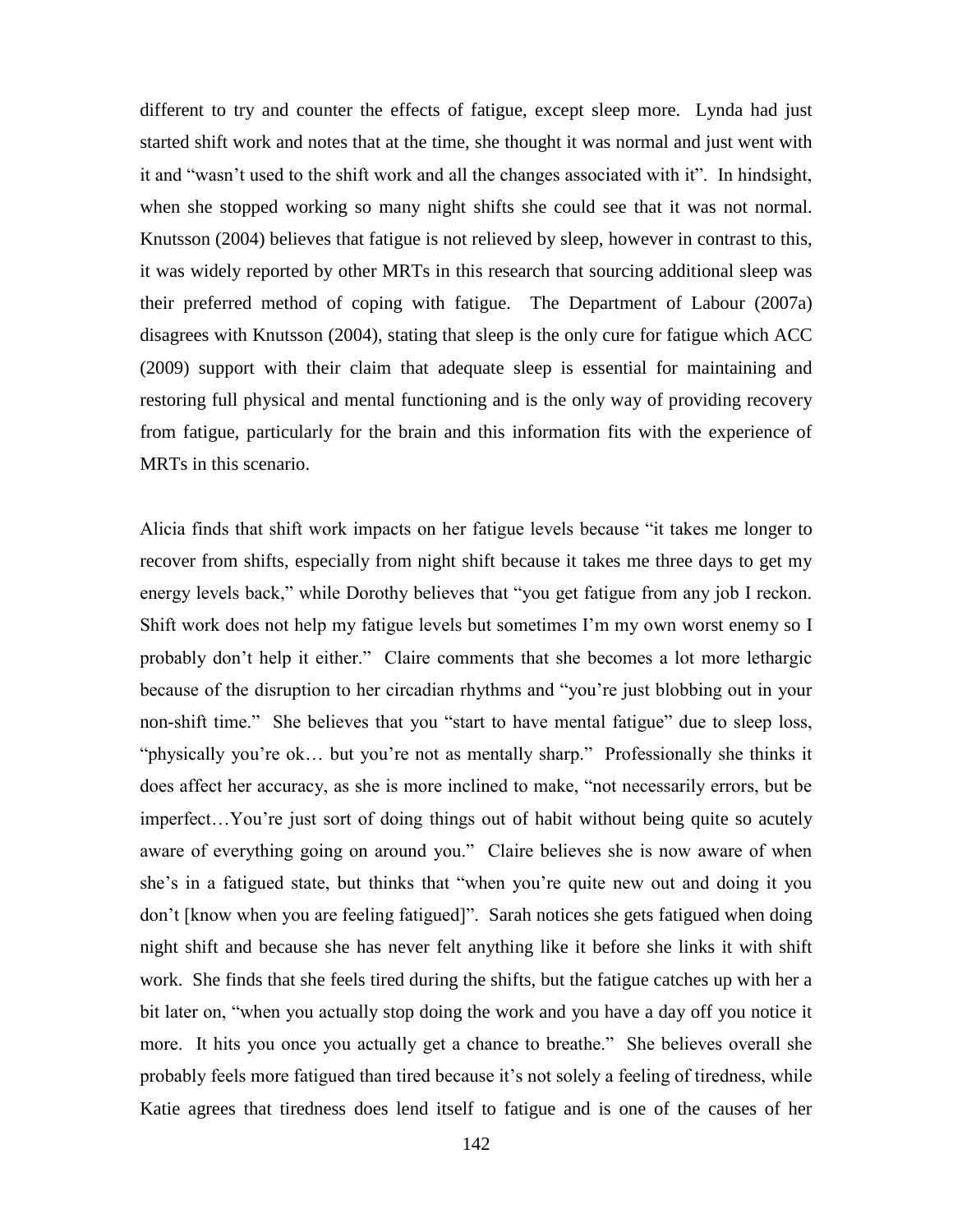fatigue levels. She knows when she"s fatigued because she gets a twitchy nose, muscle spasms and ringing in the ears and comments that "with fatigue, you"re just tired all the time, you just feel like you"ve had the life sucked out of you." Like Sarah, Katie also finds that fatigue catches up on her afterwards, noting that "the effects of fatigue normally occur two days from finishing a stretch of shift. She comments that "you just work through it. You don"t have any other choice."

Fourteen percent of questionnaire respondents indicated that they did not feel fatigued after a period of shifts or call, 43 % of respondents reported feeling a little fatigued while those feeling extremely fatigued also measured 43%. When asked to comment on how this level of fatigue affected them, either personally or professionally, the responses illustrated an impact that was multifaceted and intrusive. Comments on the personal impact included "feel that I am too tired to exercise;" "tired and grumpy, unmotivated to do other things;" "eat more;" "house becomes messy and do not make any social plans;" "no energy, unable to focus;" "no desire to socialise, can be impatient with family;" "tired when I get home and just want to blob out for ages;" "forgetful;" "still do everything the same but just feel shattered and this causes ears to hurt;" "more lazy and moody and want to sleep;" "I feel almost drunk and extremely tired;" "can feel physically sick I am so tired;" "effects my performance in playing sport outside of work" and "being tired affects my quality of life."

Comments relating to the professional impact incorporated "less tolerant with patients at work, standards are lower," "work quality decreases, more likely to put through substandard images;" "mistakes and shortcuts happen more often;" "get grumpy and have low tolerance of others;" "do not make good decisions;" "find it hard to concentrate;" "lower energy results in lower production;" "makes me work slower;" "I start to lack enthusiasm towards work;" "clouds your judgment, it makes you less patient with patients, you just want to get the shift over and done with" and "being tired affects my ability to do my job well."

Overall, the results indicate that fatigue is an effect of shift work with a primarily negative impact, of which there are many signs and symptoms specific to the individual.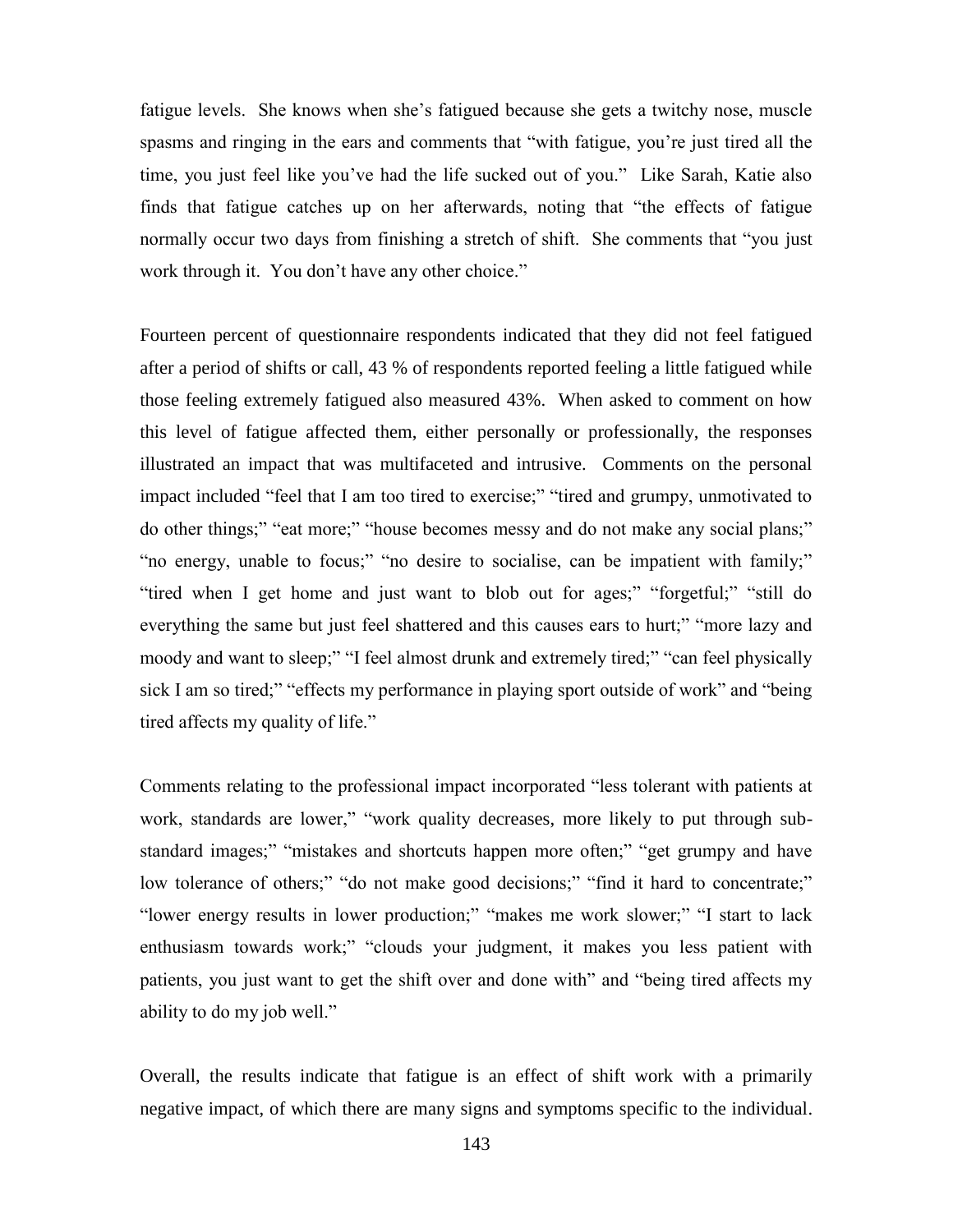This fits with the Canadian Centre for Occupational Health and Safety (1999) who comment that the signs and symptoms of fatigue vary and are explicit to the individual and their extent of fatigue or sleep deprivation. The impact of being fatigued incorporates many personal and professional aspects and Occupational Safety and Health, (1998a, 1998b) state that the effects of fatigue can be either local or general, acute or chronic in nature, but if severe or prolonged, can lead to unsafe behaviour. Decreased effort and lack of motivation, vague communication, lethargic thinking processes and impaired memory, decreased alertness and concentration, a reduced attention span, inability to process large amounts of information or perform mental and physical tasks under pressure, less creative problem solving and cutting corners to get the job completed all result in decreased productivity (Department of Labour, 2007b; ACC, 2009; Occupational Safety & Health, 1998a; Blachowicz & Letizia, 2006; Lindsey, 2007; Canadian Centre for Occupational Health and Safety, 1999). These are supported by the findings of this research.

The clear trend emerging from the interview participants was that shift work creates tiredness, which is experienced acutely, but then transforms into fatigue which occurs after a small delay following the completion of a period of shifts. Despite some confusion between the issues of tiredness and fatigue, this group was typically able to make a clear distinction between the two states. Twenty six percent of questionnaire respondents were unable to make the differentiation and gave answers that were identical to those given in response to the question regarding tiredness, with many new answers making reference to tiredness, despite definitions being supplied for both terms to ensure each were recognised as a distinct topic. While the impact of fatigue on this group appears to be similar to that of the interview participants, suggesting either that they were in fact fatigued or that the impact of fatigue and tiredness were identical, this group generally struggled with making any distinction between the two issues. As to why the trend of the interview responses differed from that of the questionnaire results when the same definition was given in both scenarios, a definitive answer cannot be provided. It can however be surmised that the conversational nature of the interview may have ensured that participants could not confuse tiredness and fatigue as probing questions were used, or alternatively, some of the questionnaire respondents may not have fully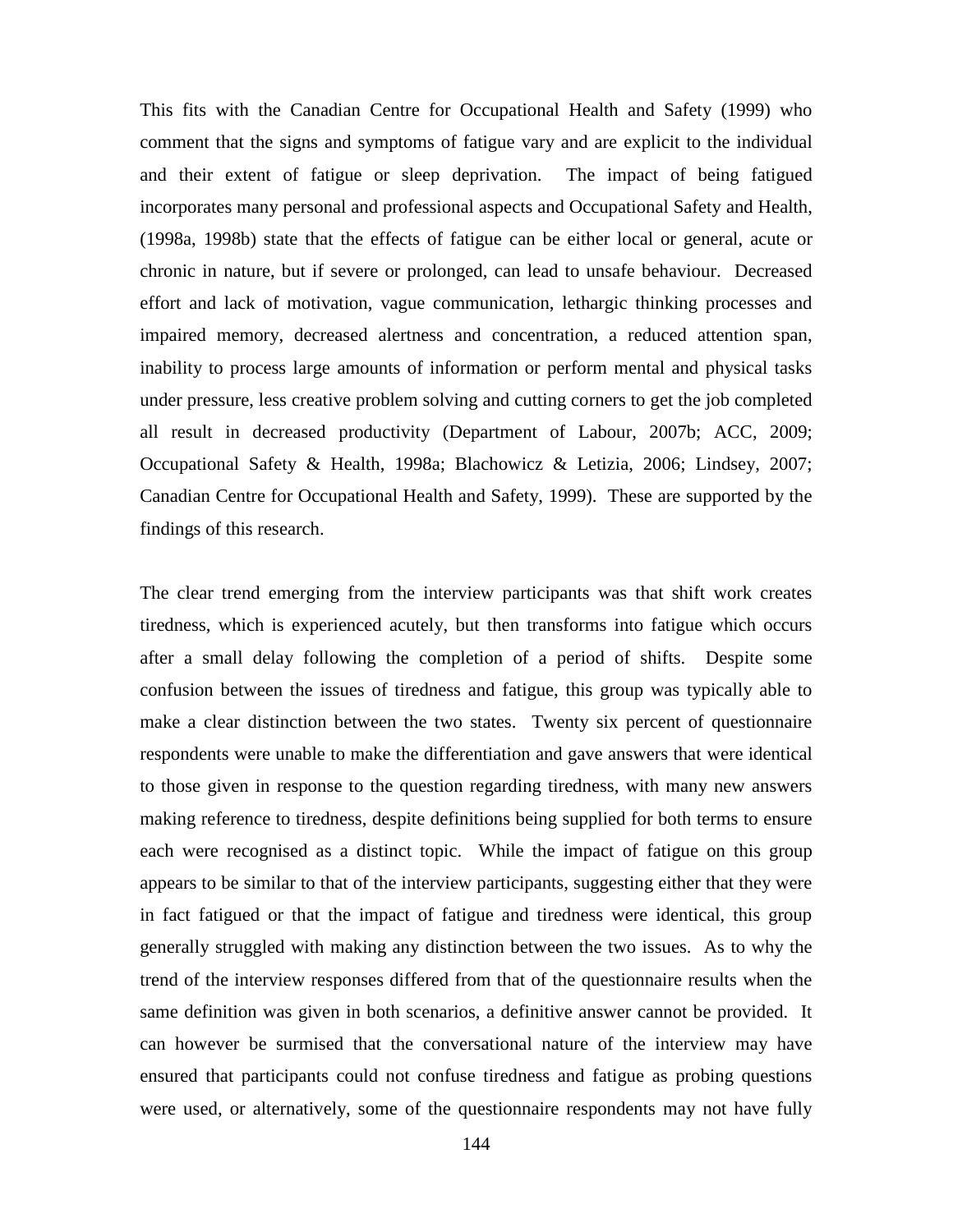understood the question or been able to differentiate between the two separate definitions and simply answered the question as best they could without any further clarification. As a consequence of fatigue interfering with the ability to think clearly, the individual experiencing fatigue may not be fully aware of it at the time, thus leaving them unable to recognise their own level of impairment or be aware that they are not functioning at their best (Blachowicz & Letizia, 2006; ACC, 2009), making it imperative that individual MRTs are aware of fatigue as a stand-alone issue and can recognise when they are being affected by it.

This discrepancy could highlight the need for increased awareness of fatigue, in conjunction with the introduction of education to reduce the misunderstanding of fatigue and tiredness as separate issues, which currently causes MRT confusion as to when they are feeling tired as opposed to feeling fatigued. The Department of Labour (2007a) explains that under the HSE Act, employers have a legal obligation to identify and assess fatigue hazards, particularly when it threatens workplace health and safety, including any situations that are associated with working shift work and provide education and training. However, improving the understanding and awareness of fatigue is a responsibility not solely for the employer, but also the employee and both must enter into a partnership if improvements are to be made in this area.

#### **SOCIAL AND FAMILY EFFECTS**

Shift work has a large impact on the worker's social life and family contentment as they struggle to amalgamate their work patterns with social and domestic activities, however, some find it advantageous and choose to perform shift work to fit with social and family commitments (Phillips & Houghton, 2007; Occupational Safety & Health, 1998a). Due to most social and family events occurring during the evening or on weekends, shift workers are often excluded (Canadian Centre for Occupational Health & Safety, 1999; Rosa & Colligan, 1997). Working and living with shift work schedules often demands expending extra energy in order to manage personal and social demands (Poissonnet & Veron, 2000) to ensure shift workers are included wherever possible.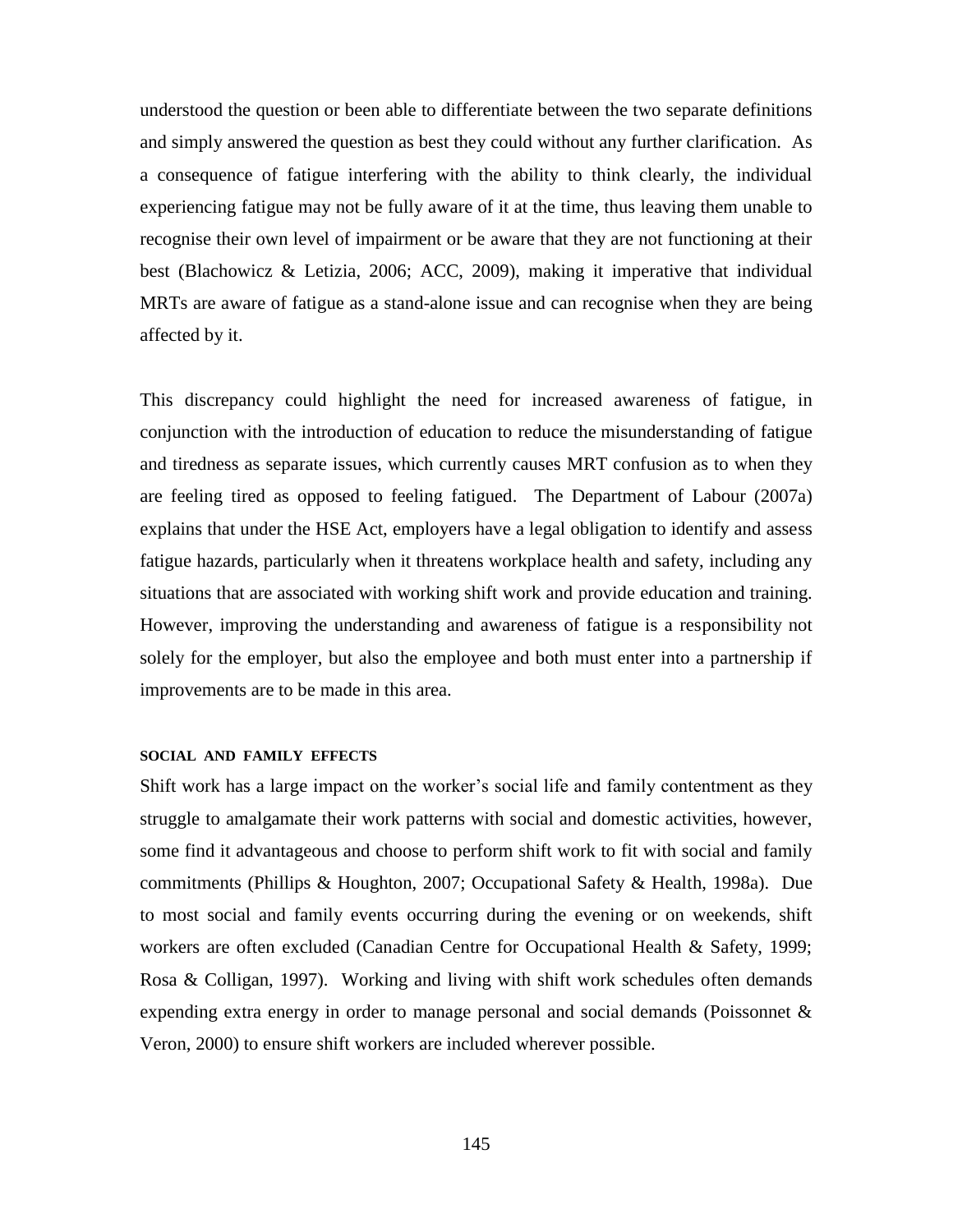# **Social Effect**

Eighty nine percent of questionnaire respondents believed shift work impacted on their social lives, while 11% stated they experienced no impact as a result of shift work. Of those respondents where an impact was felt, 91.4% found that it had a negative impact, 5.4% a positive impact and 3.2% either gave no comments or their comment could not be analysed as being either positive or negative. The reasons supplied for the 11% who felt no impact included that with planning and organisation, it is possible to maintain a social life so "you do not miss out altogether." The ability to swap shifts with other MRTs also facilitated attending social gatherings, on the proviso that free time is managed closely; "I organise my social life around my shifts as I know the weeks in advance that I"ll be working. As opposed to actually demonstrating that shift work has no impact on social life these results essentially appear to suggest that an effect does exist but can be easily negated by organisation, prior planning and the flexibility within the shift roster to swap shifts with other MRTs when required.

A number of reasons were supplied to justify why shift work has a negative impact on social life and some obvious trends, predominantly limitations, were extracted. Generally it is accepted that when working shifts, it is impossible to attend social functions, however this seems to be a vague statement, as it is noted by both interview and questionnaire participants that they usually have the flexibility to swap out of their shifts to suit, despite difficulties in doing so occasionally arising. The statement therefore more likely implies that making spontaneous social plans is challenging and attending social functions at short notice is difficult, which Dorothy supports in her belief that having an organized social life is essential. She informs her friends that "if you have something you need me to be at, you need to tell me at least four to eight weeks in advance so I can sort it out." This demonstrates that is possible to attend social functions with prior organisation and planning, but also highlights the importance for MRTs to know their shift roster some time in advance. As Lauren points out, prior to accepting a social invitation "you"ve constantly got to have your diary with you to know what you"re doing from one day to the next and you have to write everything down or else you"ll forget it."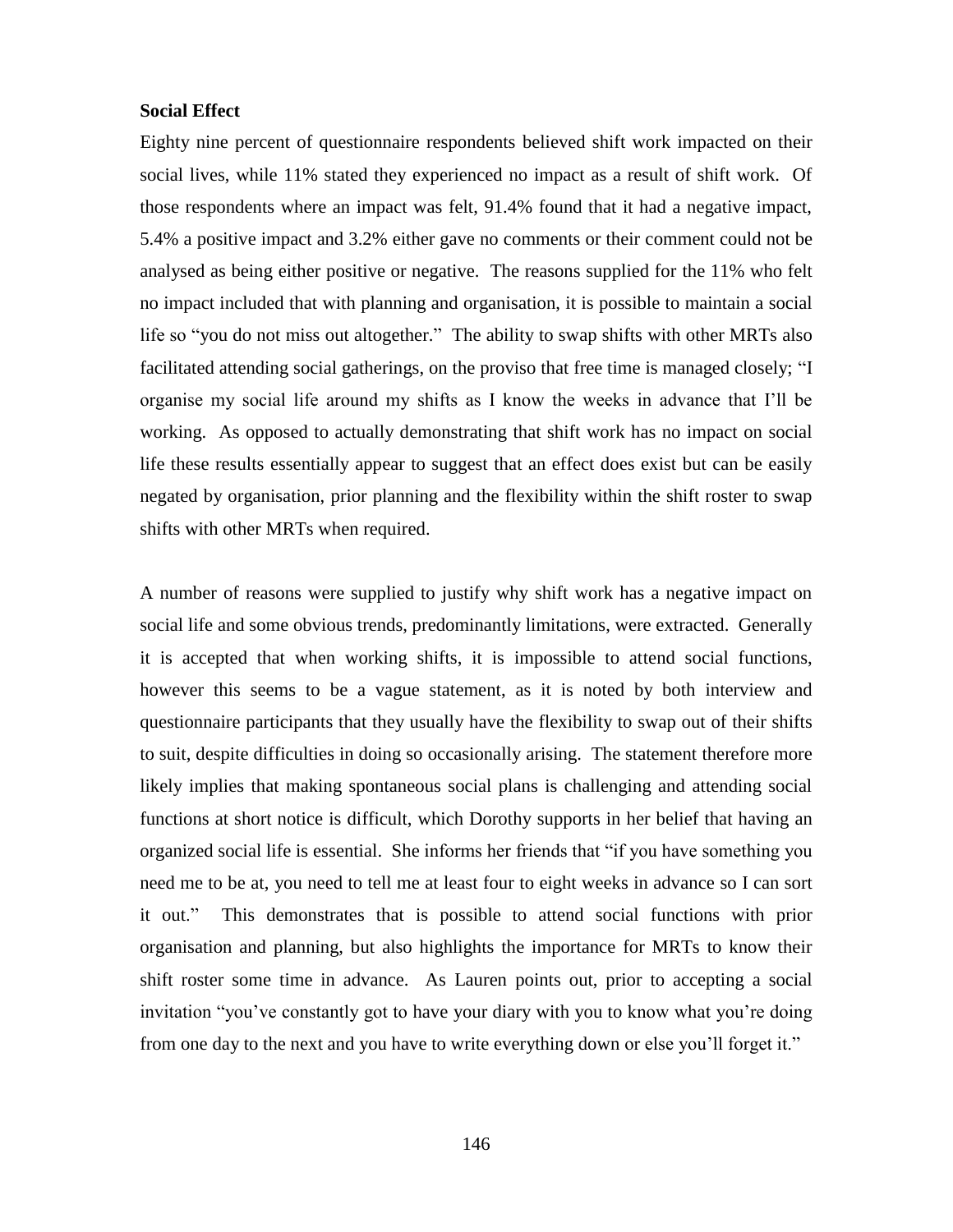Shift work is also reported to negatively impact on the ability to attend an organization held at routine times, such as attending church or a club where the meetings are held at predetermined times. This trend continues into sports and recreational events that have a chosen day for games or practices and it makes attending regular night classes on a specific weeknight difficult. Lynda is currently learning a language and finds it annoying because shift work makes it impossible for her to attend every Wednesday night lesson; however Timothy mainly partakes in individual activity pursuits and so does not find the same issues exist for him. According to Wilson (2002) and Rosa and Colligan (1997), shift workers are deemed to be out of synch with the rest of the community as most social events occur in the evenings or weekends when shift work is being performed. Social isolation is a major is a disadvantage of shift work (Wilson, 2002) and may occur when workers have free time during the week while their acquaintances are at work, forcing them to spend this time alone. Alternatively, the shift worker may be required to work during the weekend when friends are holding social events that they cannot attend. The imposing impact of fatigue and tiredness sometimes means that even if attending a social function, sports event or education opportunity is possible, MRTs might not feel up to it and often will leave early as a result. Although appearing to be a good compromise means that their social lives have still been affected as a result of shift work, the acceptable degree of which can only be decided by each individual MRT.

Socialising with work colleagues was also shown to be challenging and Claire comments that "most of my friends are radiographers and to make things worse, most of my friends are also in CT and so you can never organise something, like if you"re trying to organise getting together with a bunch of radiographers, there"s always someone going to be oncall or on shift." Lynda supports this and adds that "we"re all really good friends at work but with shift work, it is pretty rare that a group of us can do anything. We have to book something ages away and we might say we should do something this weekend but in reality its six weeks away. Even if it's just two of you, you have to wait maybe three weeks before you can catch up."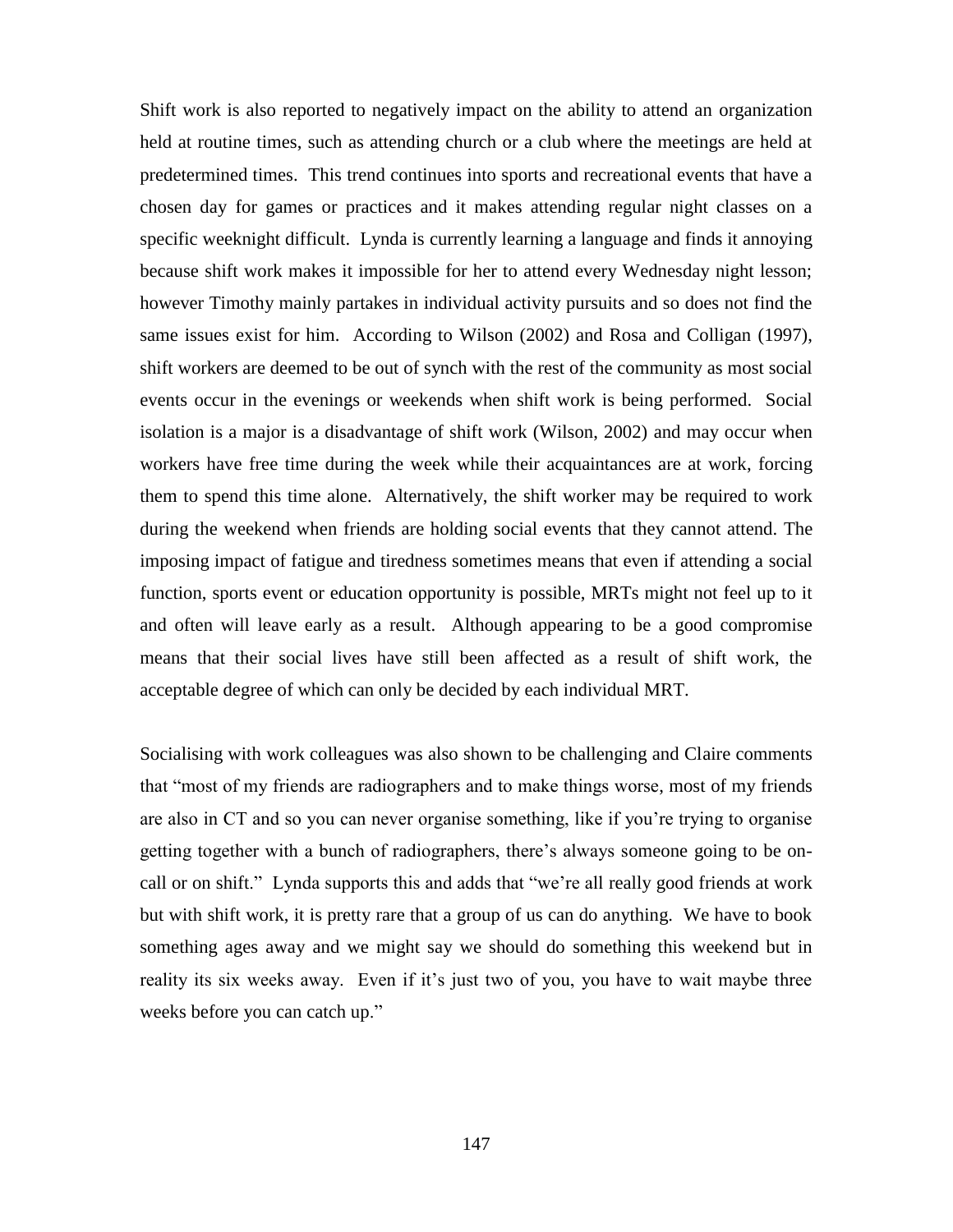### **Family Effects**

Seventeen percent of questionnaire respondents believed that shift work did not have an impact on their family situation, while 82% did report an impact, with 92% of these respondents claiming that their family situation was negatively impacted as a result of shift work, 3% feeling the impact was positive and analysis for the remaining 5% was not possible. The main trends emerging showed an impact on children, impact on the partner of the shift worker and an impact on the overall family routine. Many of those who indicated that shift work had no impact on their family explained that they had no family, which was interpreted as meaning that they had no local immediate family who were affected.

#### *Impact on Children*

The impact of shift work on children appeared to manifest in many ways. Organising childcare was reported to be problematic when outside of the typical day shift hours, however was advantageous in school holidays as shifts could be swapped to suit, meaning that children could often be looked after by their shift working parent as opposed to being cared for externally. This meant the shift working parent could spend more time with their children as Timothy confirms: "I think I spend more time with my family doing shift work than I did prior." Christopher also believes that shift work (performed in another profession) allowed him to be with his children while they were growing up. He saw them go to school, was able to pick them up after school and shared activities such as sports and school functions which he said was invaluable. Timothy comments that issues such as being able to attend his children"s sports and hobbies had been a problem in the past, as has ensuring transport is available to take them to and from these events when he is working. Despite the many advantages shift work allowed him and his family, Christopher acknowledges that there were times where shift work imposed on time with the children. Many questionnaire responses support this noting that "I hardly see my children if I do a whole week of evenings," which often results in parents becoming out of touch with their children. This may have occurred because often the shift working parent is often not there for the family"s evening meal or the child"s bedtime, which are both richly valuable times for communication and the sharing of attention and affection. It is noted that the children often miss out on their social lives or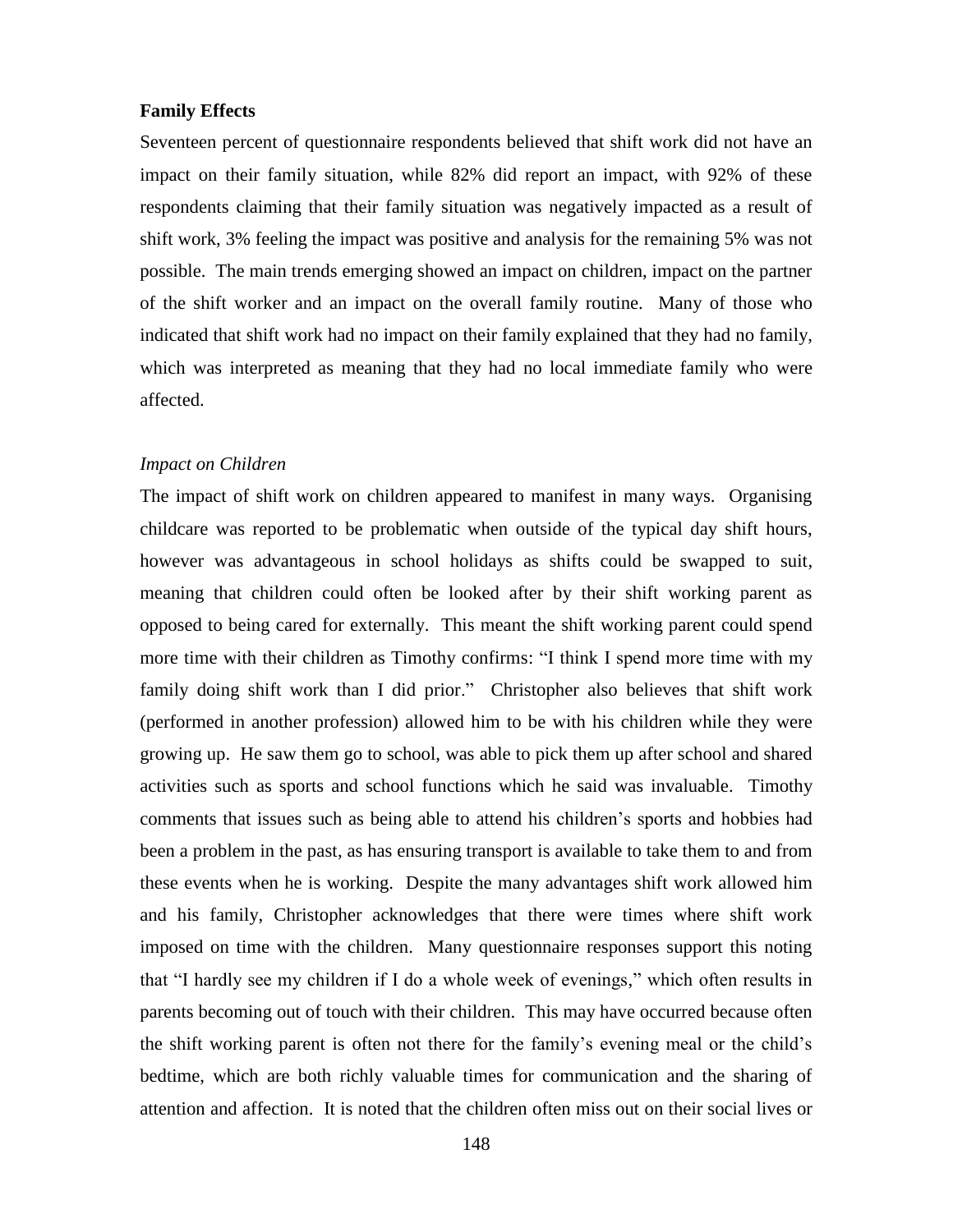experience restrictions because, as Alicia comments, "they can"t have friends around because I'm not here" and if transport issues arise they also may be unable to play at their friend"s place or attend other social functions.

Alicia comments that when her children were smaller, "they would frequently ask why I had to go into work... it's gut wrenching," despite her taking them to work with her and showing them what she did there. A questionnaire response notes that "they hate me working stat holidays as they feel I should be spending the day with them." Timothy also adds that he has "had a few grizzles" from his children, but when he started shift work, the impact of it on him or them was never something they discussed as a family, they have just been tolerant of it and accepted it. This occasional reaction would seem justified given the reported effects on the children who did not buy into the effects of shift work but are forced to tolerate them because of their parent's job. Alicia also comments that shift work and its impact is not something she has ever discussed with her children, "because that's my job and that's just the way it is," however it is hard to believe that this approach encourages tolerance and acceptance for children of shift working parents, particularly given the very imposing impact shift work has on them, yet this research yielded no examples of any alternative approach for comparison.

#### *Impact on Partner*

Participating MRTs noted that finding time to spend with their partners was difficult, particularly if they also performed shift work. The needs of children were often put ahead of partner's needs, meaning that any remaining time for communication and maintaining adult relationships was limited. When time is available to spend with their partners, shift workers are often too tired and fatigued and so the time spent together is not reported as being of sufficiently high quality. There were also reports that this can have a negative impact in the marital bedroom with their passing like "ships in the night." Some partners were reported to have no, or limited understanding of shift work, consequently finding it difficult to adjust and being resentful that the shift worker left them alone, or to care for the children at any hour of the day or night. Greg notes that his wife tries to keep busy while he is doing shift work but if there is nothing to do she gets really bored. While Dorothy and her partner have talked about the impact of shift work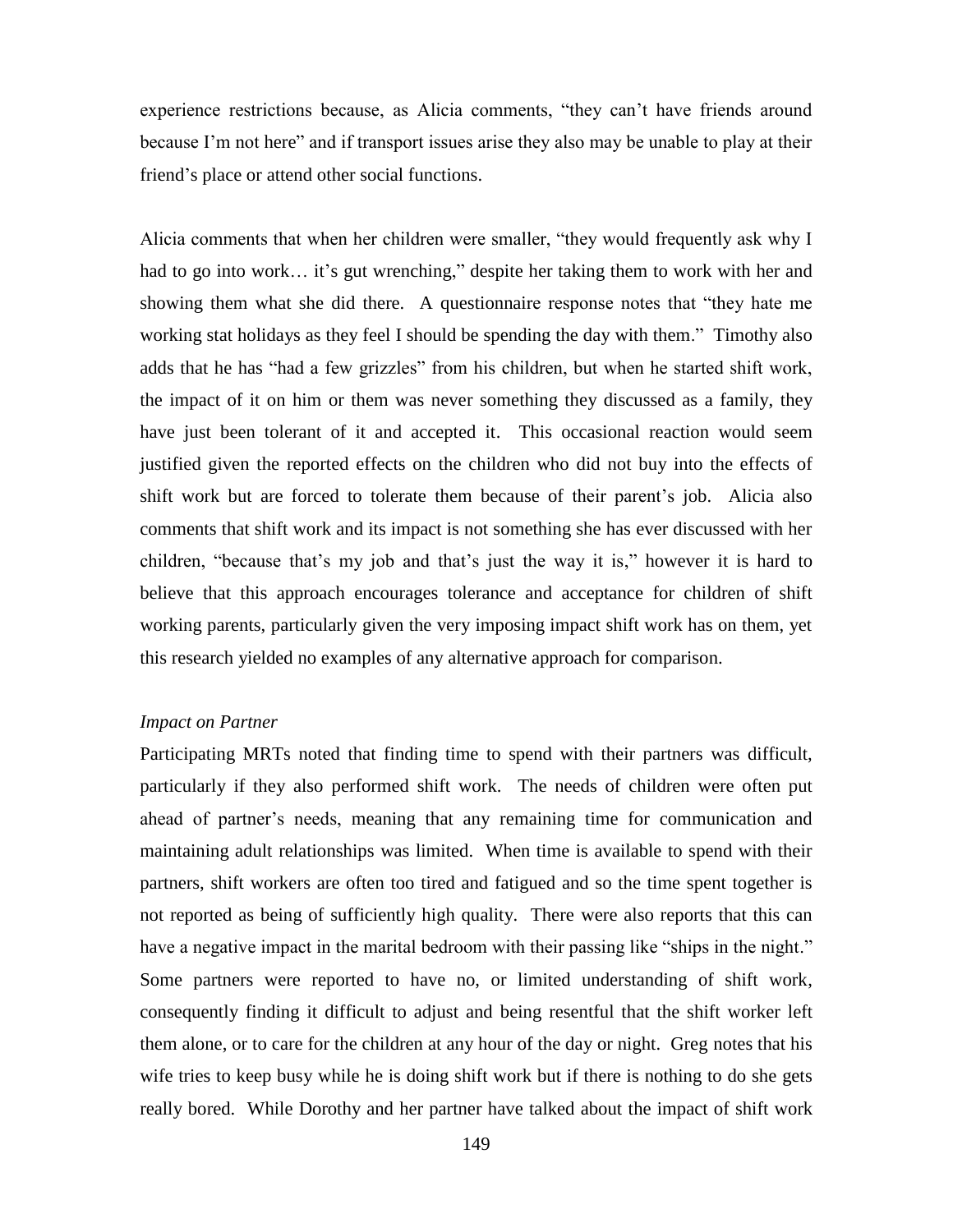and have come to some agreement and compromise, neither Lynda nor Sarah have discussed the impact of shift work with their partners, leaving the potential for misunderstandings, confusion and bad feelings to exist. Relationships between the worker and their partner are reported to suffer because it appears that work is more important than family. The results of this research suggest improved communication and understanding to ensure the experience for the shift workers partner is more positive and healthy, happy relationships can be established and maintained in the presence of shift work.

#### *Impact on Family Routine*

The family routine appears to be very disrupted by the presence of shift work, impacting the shift worker, their partner, children and extended family, which contradict the findings of Skipper et al. (1990) who claimed that, in their research, shift work did not influence family relationships to any significant degree. Shift work reportedly makes it challenging for the family to establish set routines, and any that exist must persist in the presence or absence of the worker, often meaning the sole responsibility of household routines fall to the remaining partner. A questionnaire response noted that "it can sometimes be difficult to meet one's obligations at home when away on shift," meaning the worker may often feel they are not around when the family needs them the most. Time spent with families may decrease as the children get older and attend school, as when they and one parent are at home, the worker is at work, and when the worker is at home the children are at school and partner at work. Family meal and bed times are very important times for family communication and togetherness and these times are reported to be often missed by shift workers. Sacrifices such as obtaining sleep are made in order to attend these crucial gatherings (Rosa & Colligan, 1997; Wilson, 2002) and Lauren emphasises this sacrifice in her observation that some people "put their own health and sleep aside at the expense of spending time with family." Events such as family holidays were reported to be postponed or cancelled as a result of shift work and attendance at family functions and events can be difficult, with planning and organisation required in advance to ensure that the entire family can attend. Time spent seeing or communicating with extended families is often decreased, mainly due to other commitments in the free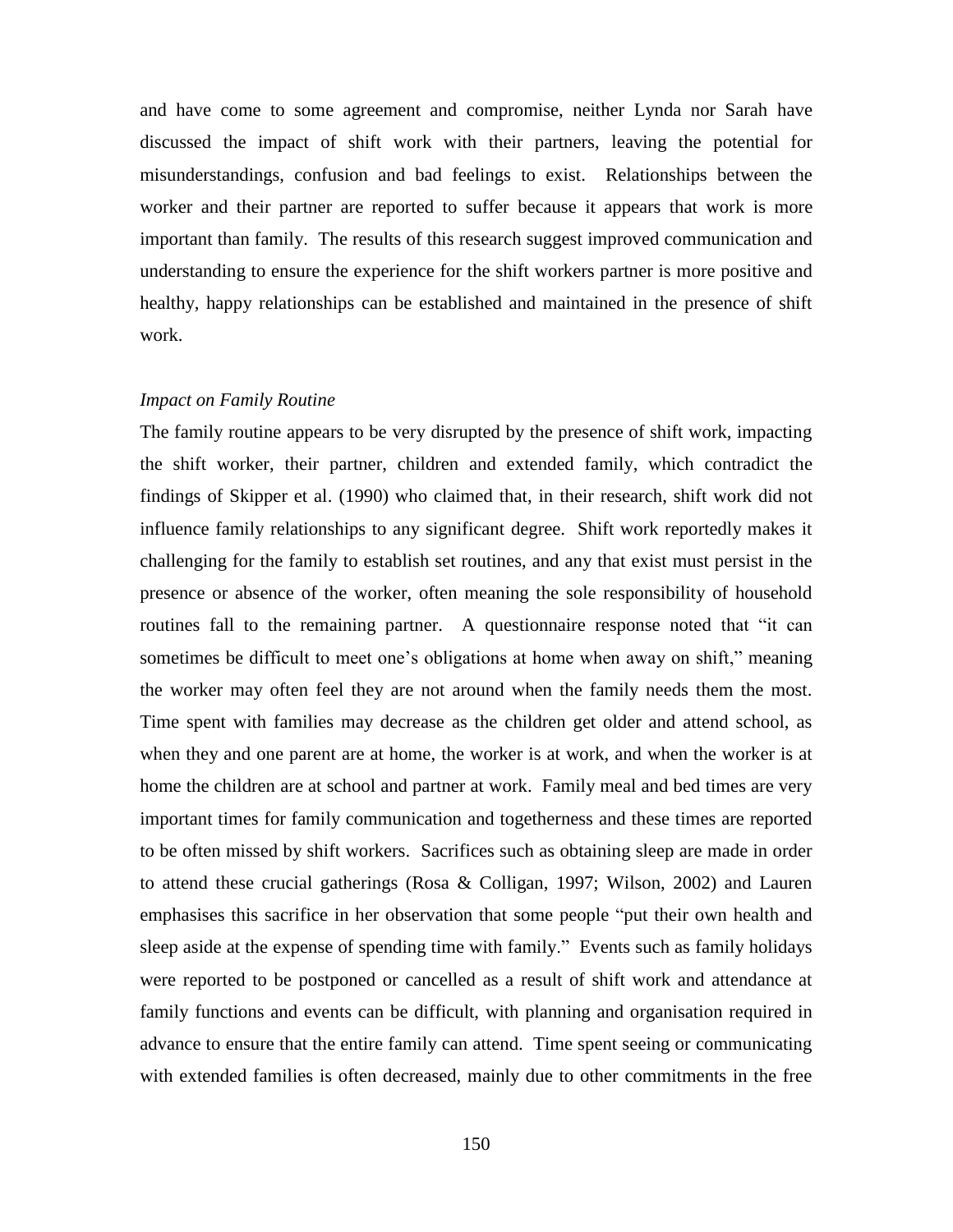time available and extended families were reported to not communicate via telephone for fear of waking the shift worker.

The findings of this research align with those stated in the wider literature, with the advantages of being able to adjust family life around work schedules, flexible childcare options, reduced reliance on paid child care greater adaptability with family schedules allowing the worker to spend more time with their family and greater attendance at family, social and school functions that occur during the day (Rosa and Colligan, 1997; Tattam, 1995; Blachowicz & Letizia, 2006; Jay, n.d.; Perkins, 2001). However, the downside is that parents may feel they get less time to spend with their family and often feel unable to fulfill their family responsibilities (Twarog, 2005; Wilson, 2002). These sentiments are also represented in the results of this research, further emphasising the impact of shift work on social and family activities.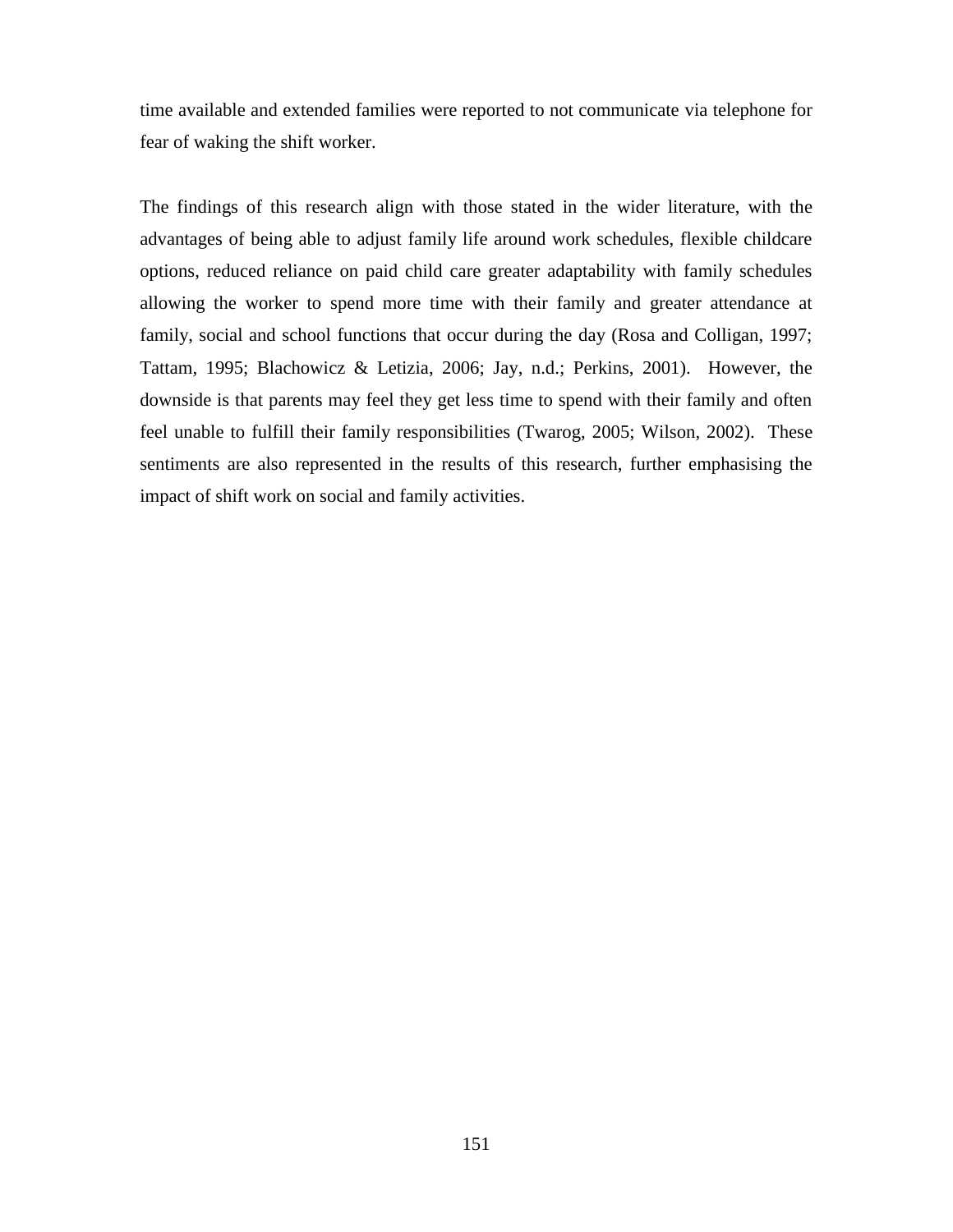## **CHAPTER VIII: CONCLUSION**

This thesis has investigated the main effects of shift work and their impact on New Zealand MRTs. It has utilised case study for the research method, with questionnaires sent to MRTs and Charge MRTS/Managers across New Zealand and in-depth, semistructured interviews performed on MRTs from selected hospitals within New Zealand. At the completion of the data collection, a comprehensive data analysis was performed and triangulation of the data ensured the final results were reliable and valid.

#### **AIMS AND OBJECTIVES**

The objectives of the research were fourfold, with an aim to:

- investigate what MRTs view as being the main effects of shift work
- investigate the impact of the identified effects
- determine whether the expectations of shift work align with the perceived reality of performing shift work
- $\bullet$ propose recommendations as to the management of those effects identified by MRTs as having the most

#### **KEY FINDINGS**

A number of effects associated with shift work have been identified by the participating MRTs, with varying degrees of impact of both a positive and negative nature. The type of shift schedule was found to have an impact, with MRTs preferring to work a consistent block of identical shifts as opposed to the sporadic nature of working a different shift every day, however most recognised that there were many varied ways to structure a shift roster and acknowledge that rostering staff is a difficult task. It was felt that the minimum nine hour breaks between shifts were often insufficient when other necessary lifestyle factors were considered and the importance of having at least two consecutive days off was emphasised. Some MRTs were motivated to pick up additional shifts for monetary advantages and it was accepted by some that this was at the expense of other activities such as sleep, or spending time with family or socialising, however most only did so voluntarily on their terms. The flexibility of being able swap shifts with colleagues was seen by the MRTs as an important factor and they contributed this as the reason why shift work was successful for them. Favourite shifts were typically chosen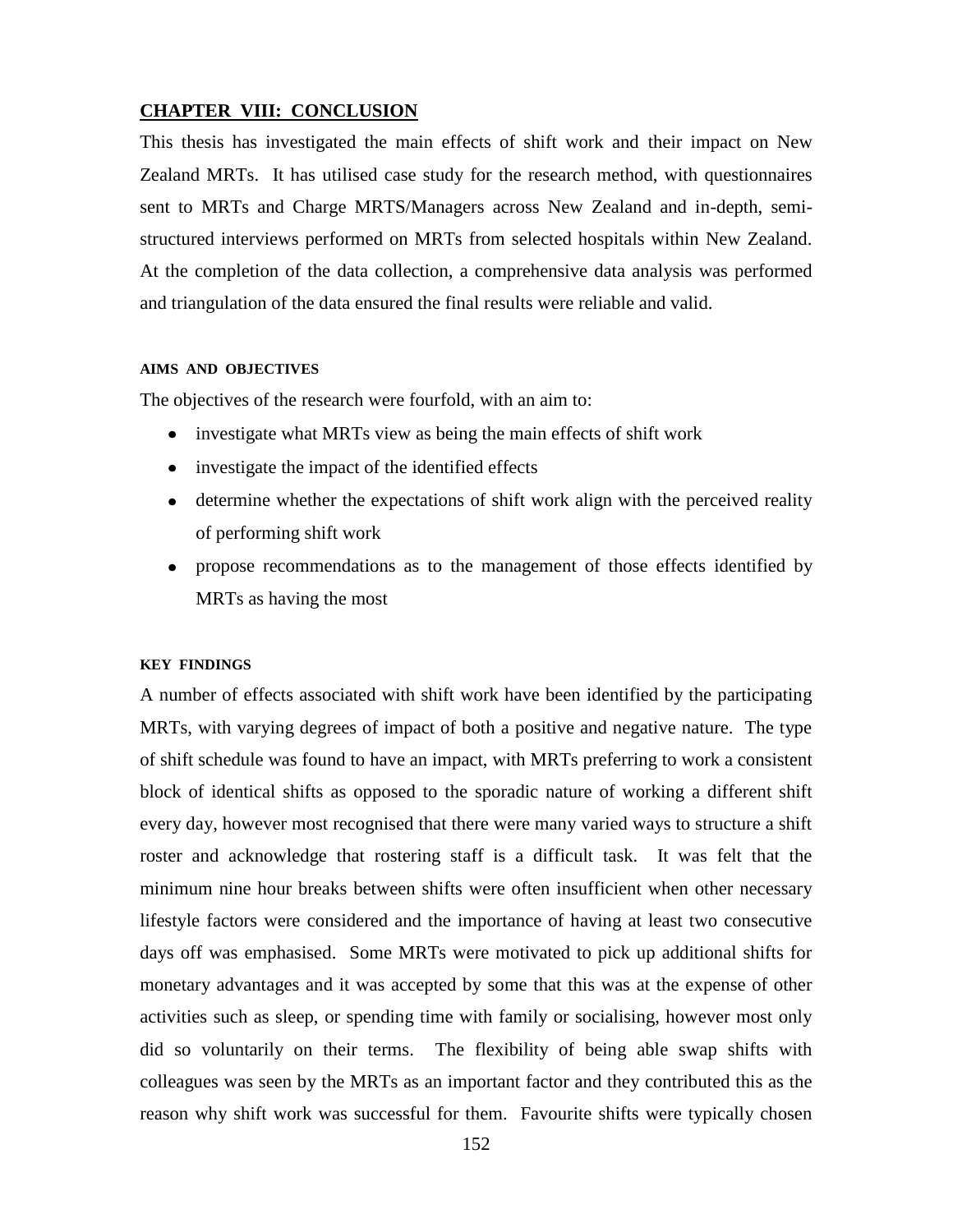due to their timing in a 24 hour period, while night shift was the most disliked shift and others were mainly based on the professional activities linked with the shift. It was identified that being on-call had its own specific challenges, with sleep patterns affected and an imposing impact on life in general; however this was typically outweighed by the monetary advantage. Most MRTs enjoyed the status quo with the balance of working shifts and being on-call that they were currently working.

Shift work increased the overall tiredness levels of the MRTs with some shifts having more of an impact than others. For many, this tiredness was reduced after a good sleep; however the remaining MRTs felt they existed in a constant state of tiredness and this consequently affects both their personal and professional lives. Shift work disrupts the sleep patterns of the individual worker with a deceased quantity of sleep as evidenced by a marked sleep loss when on shift, compounded by the intrinsic circadian rhythms resulting in sleep deprivation, and the quality of the sleep obtained is also impacted, with more restless, broken sleep achieved after a period of shifts, largely due to the ability to successfully wind down and relax prior to sleeping. Prior wakefulness when on night shift was an issue, with some MRTs reporting 24 hours of wakefulness at the conclusion of their first night shift, as many found it difficult to sleep in lieu of these shifts. Ability to sleep during the day was also identified as being an issue, although it was thought to be easier in the winter months when the temperature was reduced, as was the desire to perform outdoor activities; however a small proportion of MRTs sought the assistance of sleeping tablets to facilitate this sleep. It was recognised that the root of success for some MRTs was to maintain stable sleep patterns which promoted a sustainable amount of quality sleep.

Fatigue was an effect experienced by a selection of MRTs while the remaining group did not believe it affected them. A relationship between tiredness and fatigue was observed, however the majority of MRTs found it difficult to differentiate between the two phenomena and often referred to fatigue when discussing the tiredness they felt. This served to highlight the lack of awareness that is rife amongst MRTs with respect to fatigue as an isolated issue. It was acknowledged that tiredness often leads to fatigue,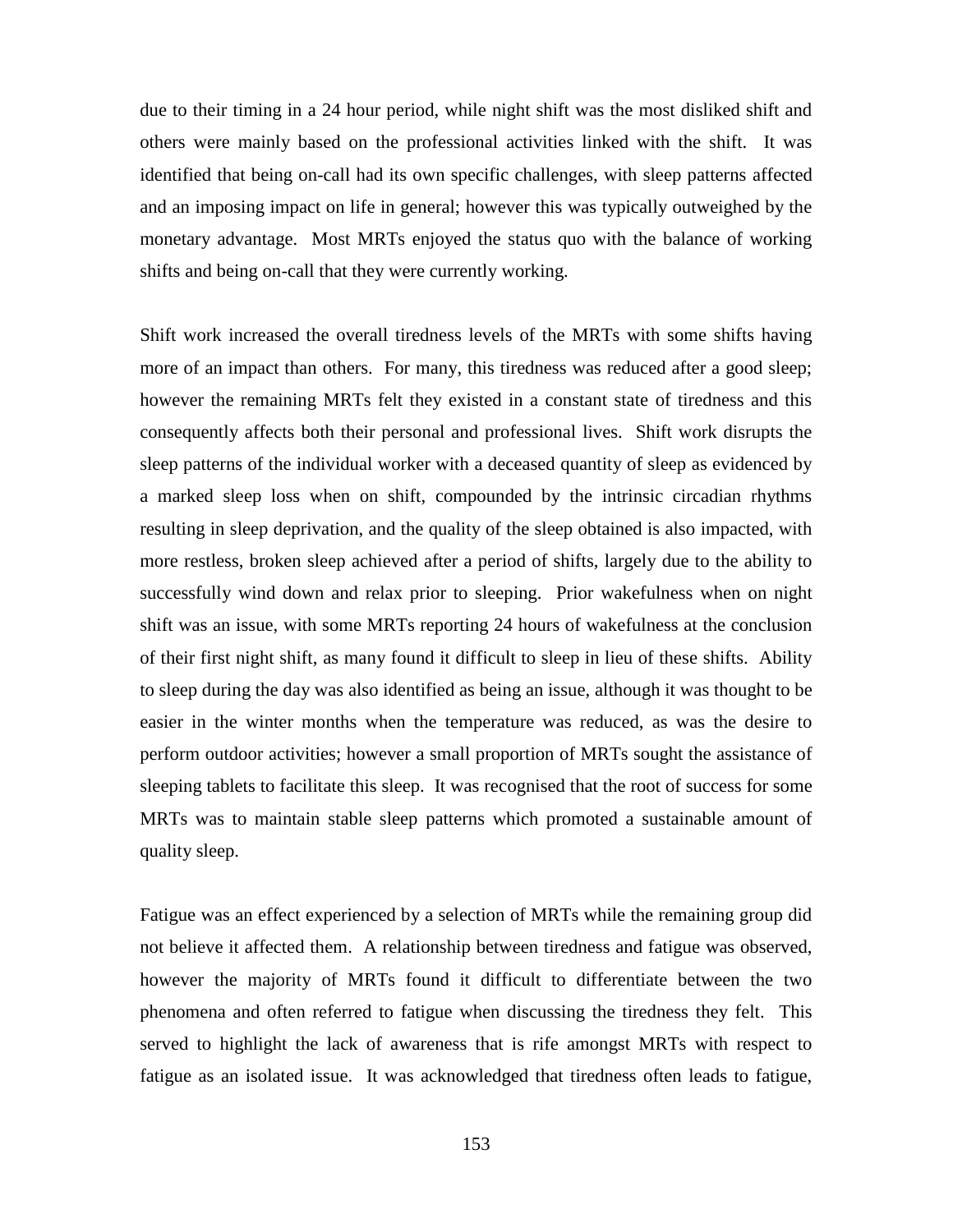with tiredness being the body's acute response but with the affects of fatigue evident as a delayed reaction some time after the period of shift work ceased to occur.

Tiredness and fatigue were often attributed as the main cause of the health effects associated with shift work, with a wide range of specific health issues identified collectively by the MRTs, but with most individual MRTs reporting the knowledge of very few specific effects. This highlighted the lack of awareness many had with regards to the potential health effects associated with shift work as opposed to the specific few they were personally experiencing. It was felt that in the most part shift work influenced health, but with some of the male interview participants not believing there was any obvious relationship. Most MRTs thought that shift work made them feel rundown which exacerbated illnesses; however the illness rate was not shown to be hugely inflated as a result. This may have been due to underrepresentation of this data when it was exposed that many MRTs did not take sick leave often during a period of illness, due to concerns about departments being short staffed and not wanting to let their colleagues down. Nutritional habits were affected as a direct consequence of shift work, with the timing of food intake hugely altered, in conjunction with the meal composition and portion size consumed. The ability to undertake physical exercise was also reduced, mainly due to lack of organisation, personal motivation and the available time to exercise often compromising the safety of the worker.

Shift work was considered by the majority of MRTs to have a huge effect on their social and family lives. Some found it advantageous to be able to structure their work schedules around these components of their lifestyle and were grateful for the opportunities it allowed them to spend time with their family and friends, however most found shift work to impose on their time with friends and family. It was identified that it took concentrated effort and organisation to arrange a social gathering, particularly with friends who were also shift workers, and attendance at such social functions was limited to the ability to swap shifts or the worker feeling too tired or fatigued to attend. The ability to attend night classes or commit to sports teams was also reported to be reduced, as full attendance to these events could not be guaranteed. Shift work was found to impact not only the worker"s partner and children, but cause disruption to the entire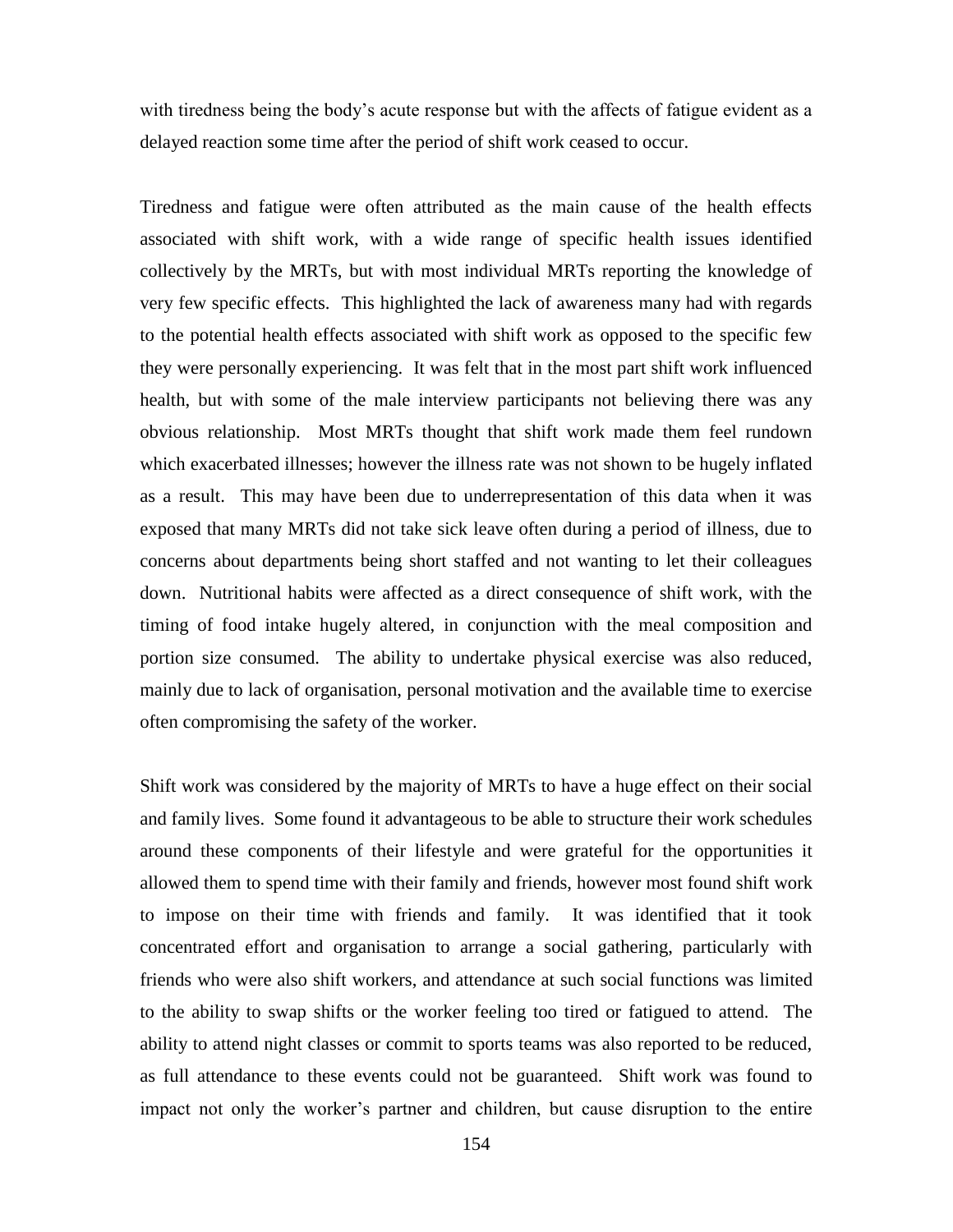family routine. Family time was decreased, particularly those times rich in affection and communication such as evening meal times and children"s bed times. Partners were often left to deal with family issues alone and the worker often struggled to maintain a balance between family and work responsibilities. Family time often occurred at the expense of the worker"s sleep, health or desire to socialise and family activities were sometimes reduced, particularly if the worker was on-call, and children often missed out on social occasions with their friends for reasons they often did not understand.

While a large number of MRTs felt that their performance was not affected by the presence of shift work, many reported that shift work impeded their levels of performance during a shift, mainly as a result of increased levels of tiredness which make it harder for them to adapt or modify their practice to obtain the perfect result, slowed the speed with which they functioned which was not as thorough and required many to ponder decisions for prolonged periods of time. A small minority of MRTs recognised that shift work gave them the ability to enhance their performance as quieter shifts allowed them more time to develop and enhance their current practices. Regardless of the actual impact shift work had on their performance it was identified that extra effort and energy was required by the MRT during the shift to maintain their current standards. It was exposed that many MRTs revert to operating in an autopilot manner when impacted by tiredness or fatigue, where they operate in a manner that comes naturally with minimal active thought, however a pitfall of this was that it often meant that small details were missed or that the usually methodical approach to an examination was easily thrown by external factors. The majority of MRTs reported making mistakes when on shift, typically involving the more mundane aspects of the job and largely attributed to tiredness. Some were aware of their mistakes and reflected on the cause of them so were able to alter their practice, while most remain unaware and note that it can be hard to tell when your performance is affected during a shift, particularly when working alone.

MRTs claimed that they often felt isolated and out of the loop with the workings of the wider department as a result of performing shift work and were often incorrectly thought by their colleagues to have been on holiday while performing a period of shifts, further emphasising this feeling of seclusion. Working independently was felt by some MRTs to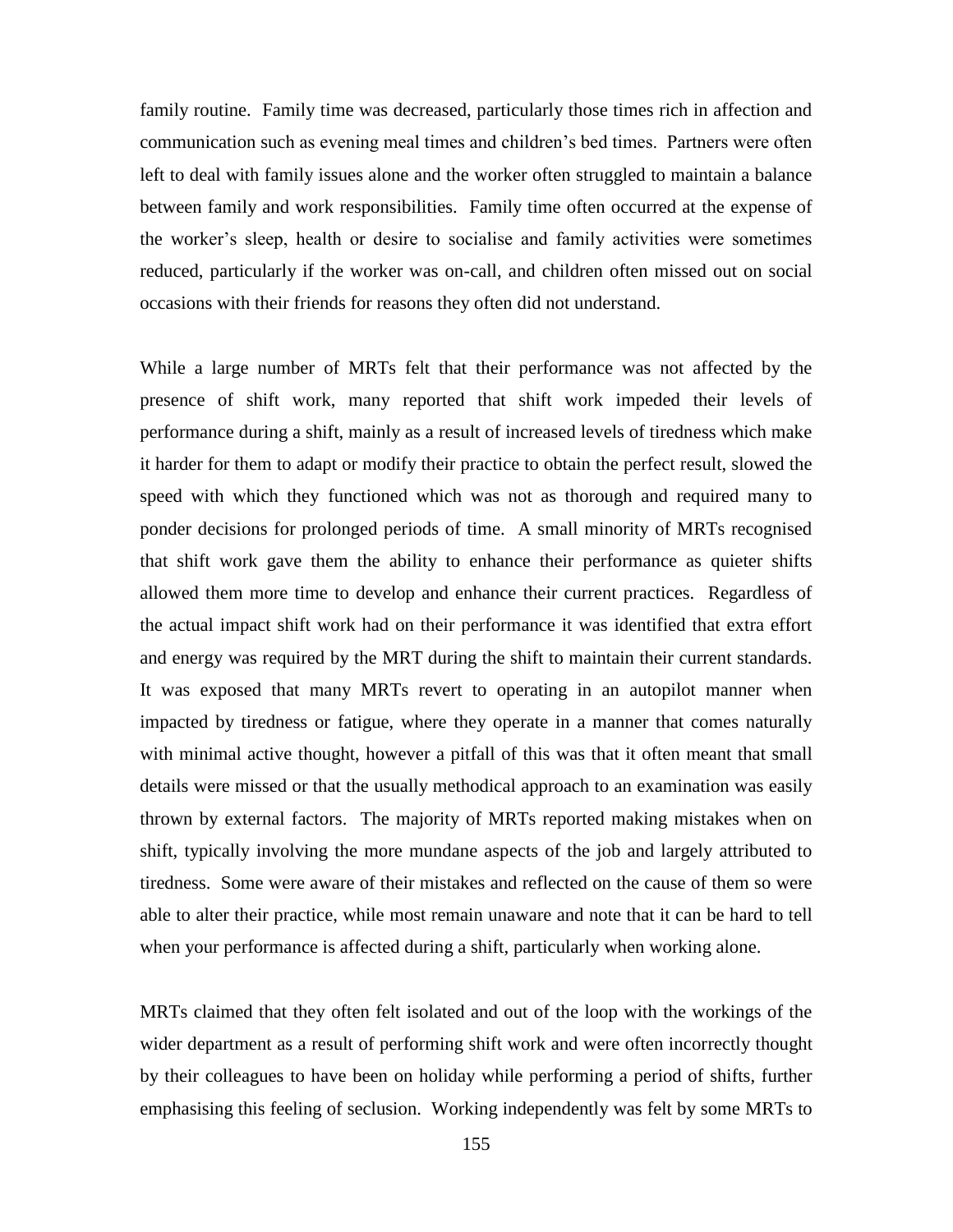be advantageous as it promoted self-reliance and confidence in a sink-or-swim manner, providing more autonomy and allowing the worker to prioritise the workflow and organise their workloads. However many MRTs reported disliking working alone, with the potential for sub-standard practices to go unnoticed and thus be inadvertently encouraged and with the valued feedback and input from colleagues unobtainable. Shift work greatly impacted the ability of MRTs to attend professional events such as departmental meetings, official hospital trainings sessions and formal CPD events, mainly due to a clash of timetables. MRTs were either required to attend these events in their free time of face missing them altogether which was a common occurrence, offset by most departments with the introduction of communication books and documented meeting minutes. Interaction with colleagues was considered to be strained when staff were tired and consequently impatient and easily frustrated, while those who did consider any impact acknowledged a greater awareness and input of energy to maintain acceptable levels of interaction with their colleagues. It was also reported that shift work could enhance working relationships as all were in the same predicament and understood the impact of shift work. Patient care levels were also thought by some to be affected as staff were more focused on obtaining adequate x-rays than providing a high level of service, often reporting less impatience, tolerance and an inability to "go the extra mile" for the patient as compared to during the day. Some MRTs highlighted that shift work allowed for better levels of patient care, as quiet shifts provided more time for focused patient care and waiting times were often decreased. The impact of shift work on overall job satisfaction was mixed, with some reporting a direct relationship and others able to dissociate the effects of shift work from their roles and responsibilities as an MRT.

Formal education was generally not offered to MRTs, either by their employer or the tertiary provider supplying the official training to be an MRT and any education that was provided was not extended to include the families of the workers, despite a selection of MRTs believing this should be the responsibility of the employer and questioning where the responsibility lies with respect to the training of MRTs on the phenomenon of shift work. The potential benefits of providing education were varied, with some feeling they were fully informed and so would be of no use, others believing that it could do no harm and most searching for this education and knowledge in the form of tips and techniques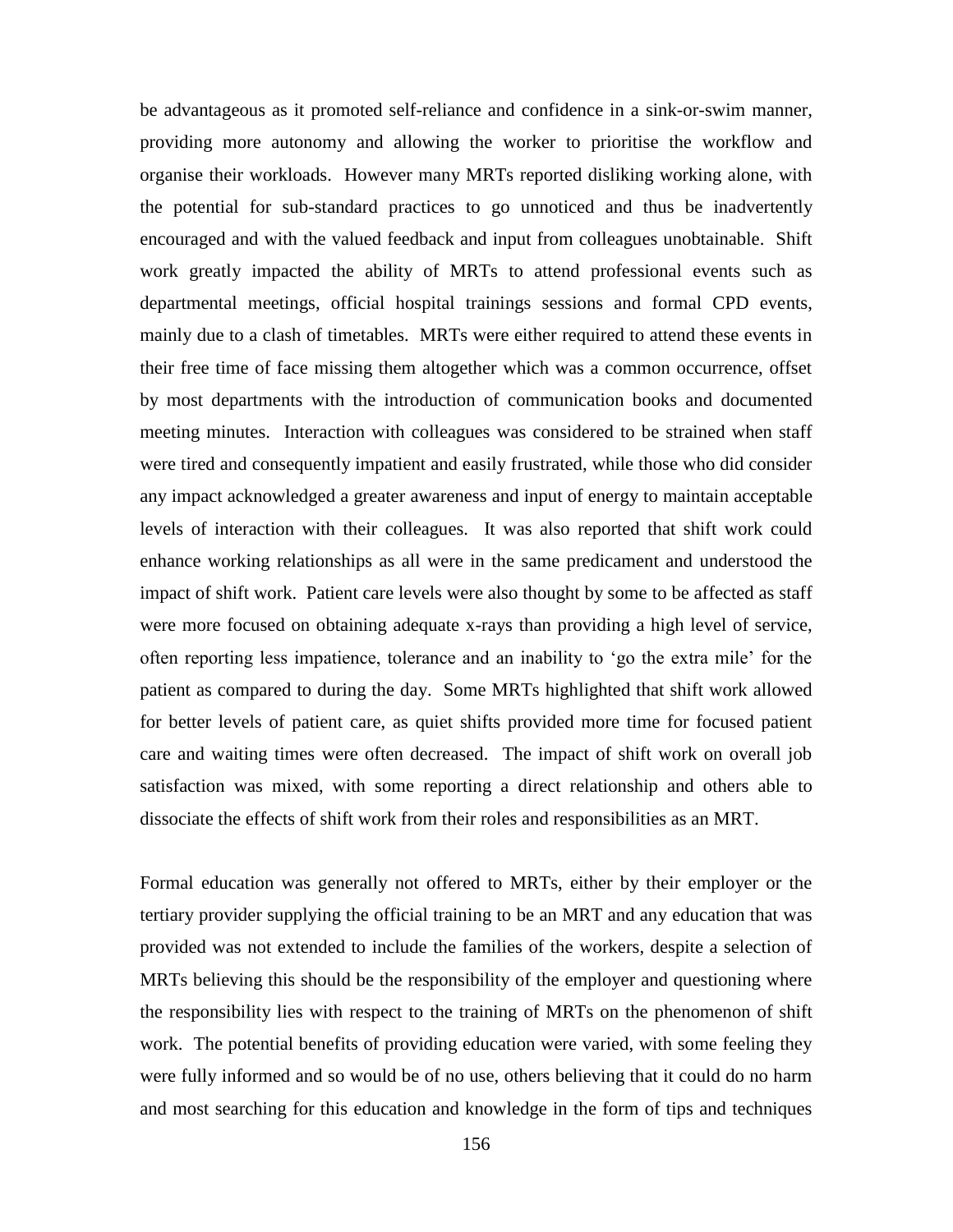that could assist in making the shift work phenomenon more tolerable and positive for all involved.

The expectations of MRTs with regard to shift work were found to be misaligned from the actual reality they experienced when performing shift work. It was exposed that the most overwhelming reason for this occurrence was that a large number of MRTs had no knowledge upon entering the profession of the existence of shift work as a potential component to their role as an MRT in New Zealand. This lack of vital knowledge made it impossible for them to create preconceptions upon which to base the reality of their actual experience and this consequently resulted in the biggest degree of misalignment between perception and perceived reality. A limited selection of those MRTs who had created prior perceptions about shift work found that their perceived reality met their expectations and in some reported cases the actual reality exceeded the preconceptualised notions held about shift work. However the majority of MRTs found that their perceived reality of shift work was worse than their initial perceptions of it and an important differentiation was acknowledged between knowing about shift work and actually understanding its implications in practice.

Due to their highly specific nature, the acceptability of the degree of impact experienced for each of the effects associated with shift work can only be determined by the individual shift worker, their families and each individual radiology department. It is however imperative that prospective MRTs enter the profession fully informed about the presence of shift work and have some understanding as to the implications of this in practice. Education and support must be given to MRTs and extended to include their families to ensure that the control of these effects and the degree of their impact remains with those who are directly affected by them. The awareness of shift work as a phenomenon must be raised within the profession, wider society and family arenas to minimise the alienation shift workers report experiencing. These measures will ensure that the perception and perceived reality of shift work are better aligned and guarantee that each individual MRT and radiology department upholds all pertinent legislation and codes of practice. The implementation of such actions, which is the joint responsibility of the employer and MRT, will also act to make certain that MRTs are of suitable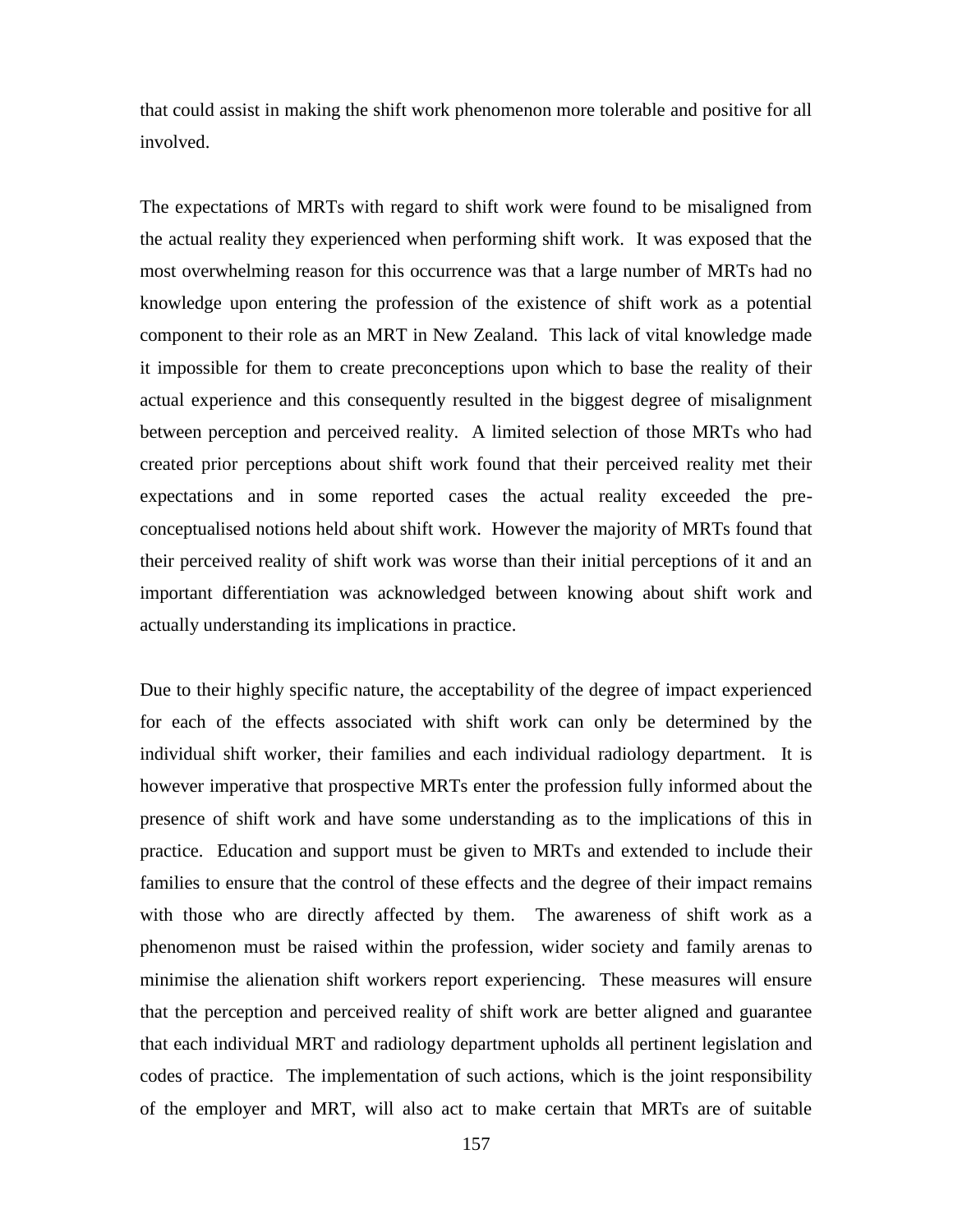mindset and attitude when commencing shift work, which has shown to be advantageous in assisting the worker to tolerate and cope with the effects of shift work, to ensure they continue to perform it long into the future.

### **IMPLICATIONS**

For the profession, these results highlight that a vast majority of workers are negatively impacted by the effects of shift work and this effect has been shown to have a derogatory impact on patient care and levels of accepted performance. Some MRTs feel they are poorly prepared about shift work when entering or researching the profession and ongoing education or information once in the profession appears to be lacking. The ability to attend continuing professional development sessions was felt limited by some MRTs as a result of shift work and the tiredness levels associated with shift work was felt by some MRTs to have a detrimental effect on their level of performance. Unity throughout a profession in a small country like New Zealand is essential for support networks and ensuring the profession as a whole is prepared for the future, however the staff of some radiology departments felt isolated from their colleagues due to the presence of shift work, and this must be addressed if the profession in a broader sense is in agreement with regards to the future of shift work in radiography. The use of shift work is well accepted as an unavoidable requirement in this field, however the profession must act to ensure the negative impact is as low as reasonably achievable so that MRTs are willing and physically and mentally able to have shift working careers that span many years.

There are also many implications for the individual MRT and their network of family and friends. The effects of shift work and the impact they have is varied, and spans many different aspects of life, both on a personal and professional level. Individual MRTs must ensure they research the profession thoroughly when considering entering their training, they should have realistic expectations of shift work and be prepared to engage in it with an open mind and positive attitude. They must look after themselves by ensuring they obtain adequate amounts of quality sleep, rest if they feel fatigued, and be organised to ensure a balance exists between their professional and personal lives. For a shift working MRT, communication is essential, not only between the worker, their family and friends, but also with one another and the managers of their department. It is imperative that each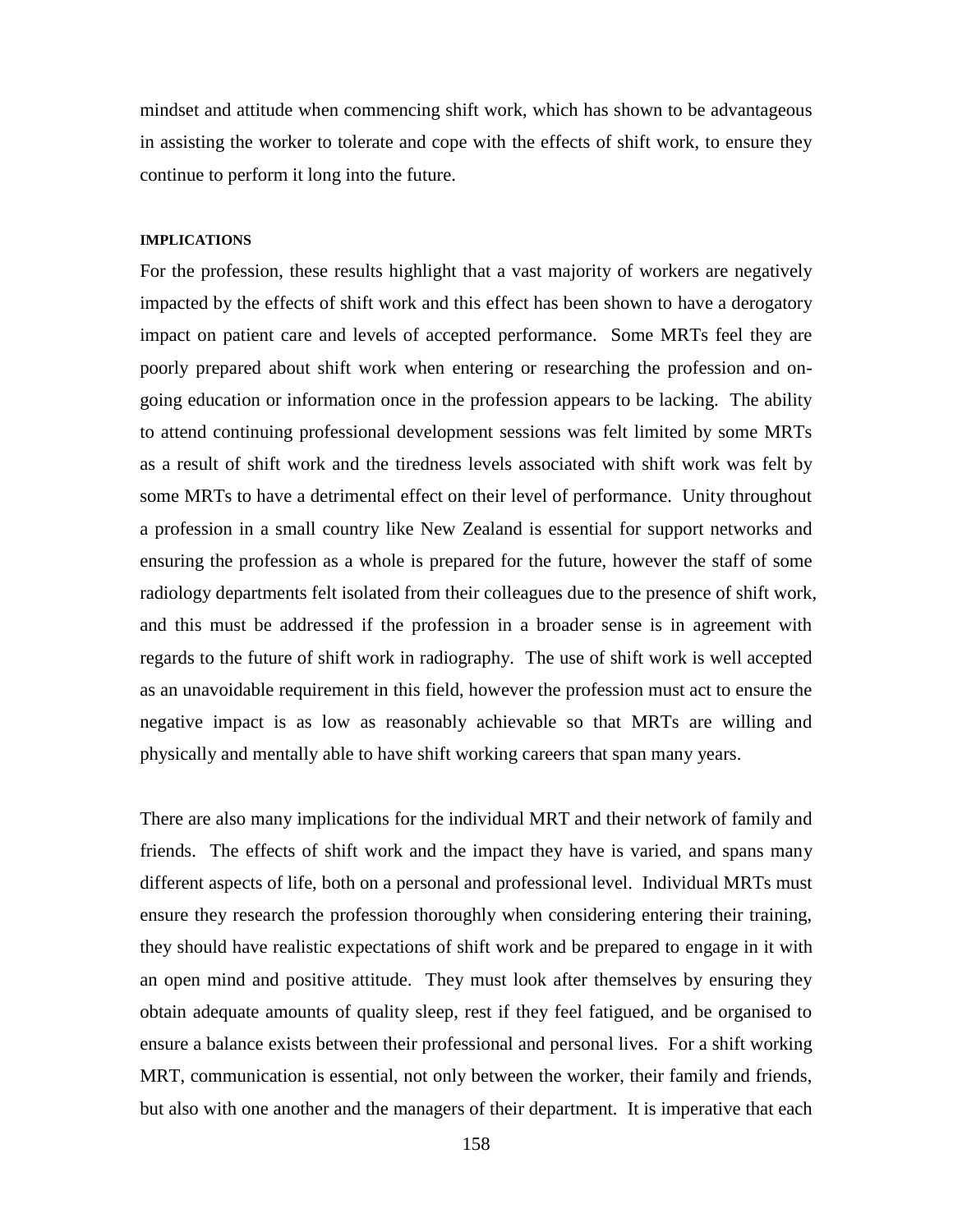MRT has an appropriate awareness of the effects of shift work and the impact of these specific to them, and acts in an appropriate manner when they feel influenced, to guarantee the safety of the patient and the worker,

## **LIMITATIONS**

A limitation of this study is that it primarily investigated the main effects and impact of shift work for MRTs who were actively performing shift work. For these people, the effects are obviously manageable enough that they have chosen to remain in a shift working position. Had the study included MRTs who had previously performed shift work, but no longer do so, it may have yielded information that gave a more insightful account of the effects of shift work and the impact of these, as they may have been the primary reason for MRTs to remove themselves from a shift roster.

The lack of geographical distribution of the interview participants was unfortunate, however all actions were taken to ensure the study was relevant to the New Zealand population of MRTs and this was done so through the use of a nationwide questionnaire. However, the in-depth data that could have been collected from the semi-structured interviews of MRTs from different geographical areas may have given a more detailed insight into the role of shift work in differing geographical contexts.

It was also a limitation of this research that more MRTs did not volunteer to be a part of the interview process. This was unavoidable and the potential reasons for this have been discussed earlier in this thesis, however the input of a few more MRTs would have further corroborated the data from those involved and given a more accurate and farreaching account of the effects of shift work and their impact on MRTs in New Zealand.

## **FURTHER RESEARCH**

Further research is necessary to objectively validate some of the subjective perceptions that this research has highlighted, such as the impact of shift work on patient care, colleague interaction and extent of performance impairment, in order to ensure that the levels the MRTs feel they are upholding actually align with the levels others feel are being upheld.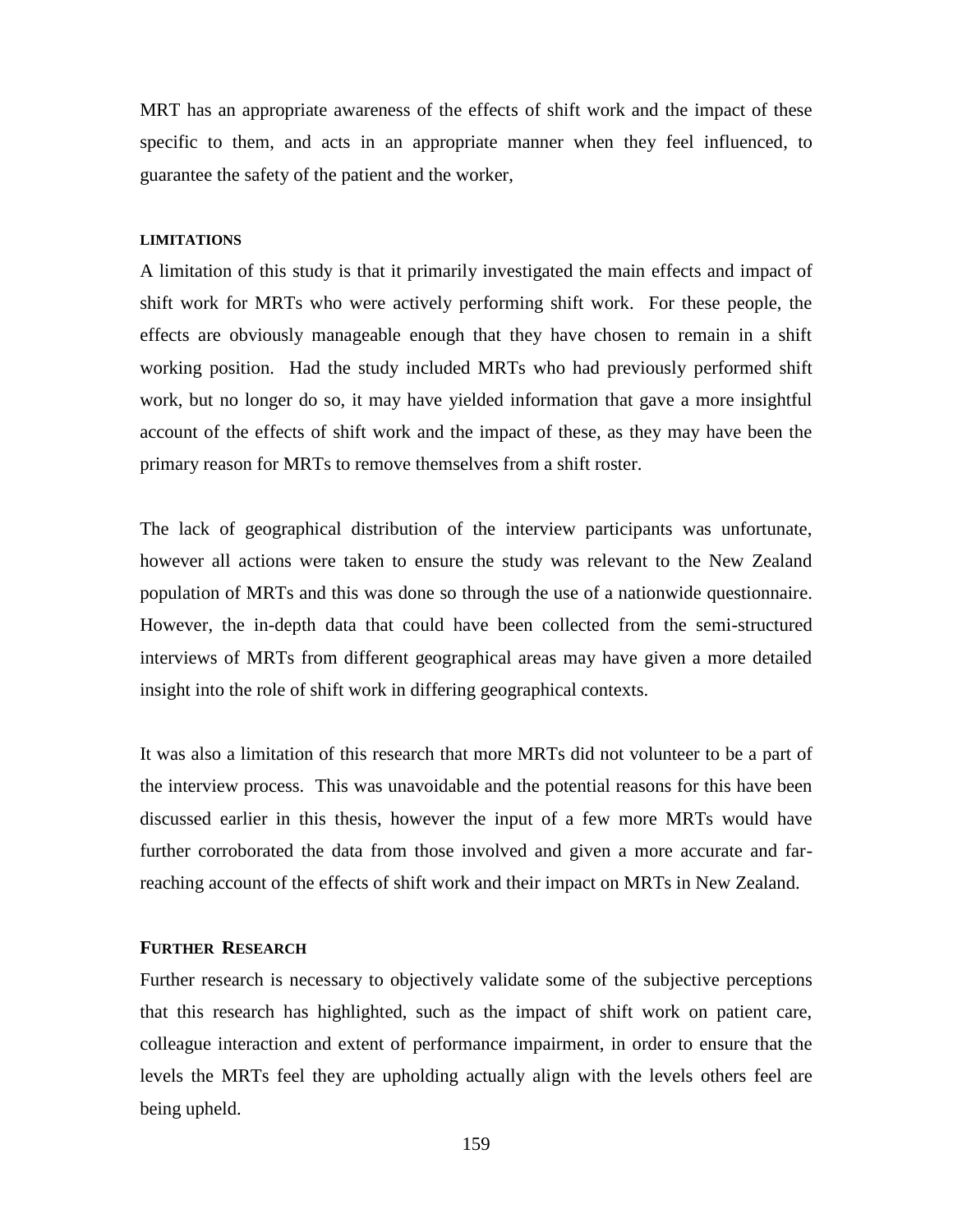The impact of education on the effects associated with shift work and the degree of their impact should be further researched, not only to more precisely ascertain the benefit of implementing such a measure, but also to ensure that education is being provided in the avenues where it is most required.

As the effects of shift work on MRTs in New Zealand and the impact they have has now been identified, further research should be performed to ascertain whether the experience of MRTs in New Zealand corresponds with those of similar health professionals in order to establish validate and compare the impact so that shift working health professionals in New Zealand, regardless of profession, have similar experiences and no one profession is at a distinct advantage or disadvantage from their peers.

#### **KEY RECOMMENDATIONS**

A number of recommendations can be proposed as a result of this research.

- Shift work appears to increase the level of tiredness experienced by MRTs and it is crucial that every effort is made by the individual worker to ensure they obtain sleep of an adequate length and acceptable quality on a regular basis
- Fatigue is not well differentiated from tiredness and MRTs should be more aware when they are under the influence of fatigue and know how to act accordingly
- Shift work appears to be linked with a myriad of health effects and had a direct and turbulent effect on nutrition and the ability to perform physical exercise. MRTs who are unwell must take the necessary time off work to convalesce and processes must be implemented to ensure the obligation of attending work ill due to a short-staffed department is reduced
- The impact of shift work on social and family networks is vast and often upsetting. MRTs and their family and friends must ensure they are organised and communicate effectively to obtain an appropriate balance between workers' professional and personal lives
- MRTs and the profession must accept that shift work can, and does have, a negative impact on performance. An increased awareness, in addition to stringent processes should be put in place to ensure the impact on patient care and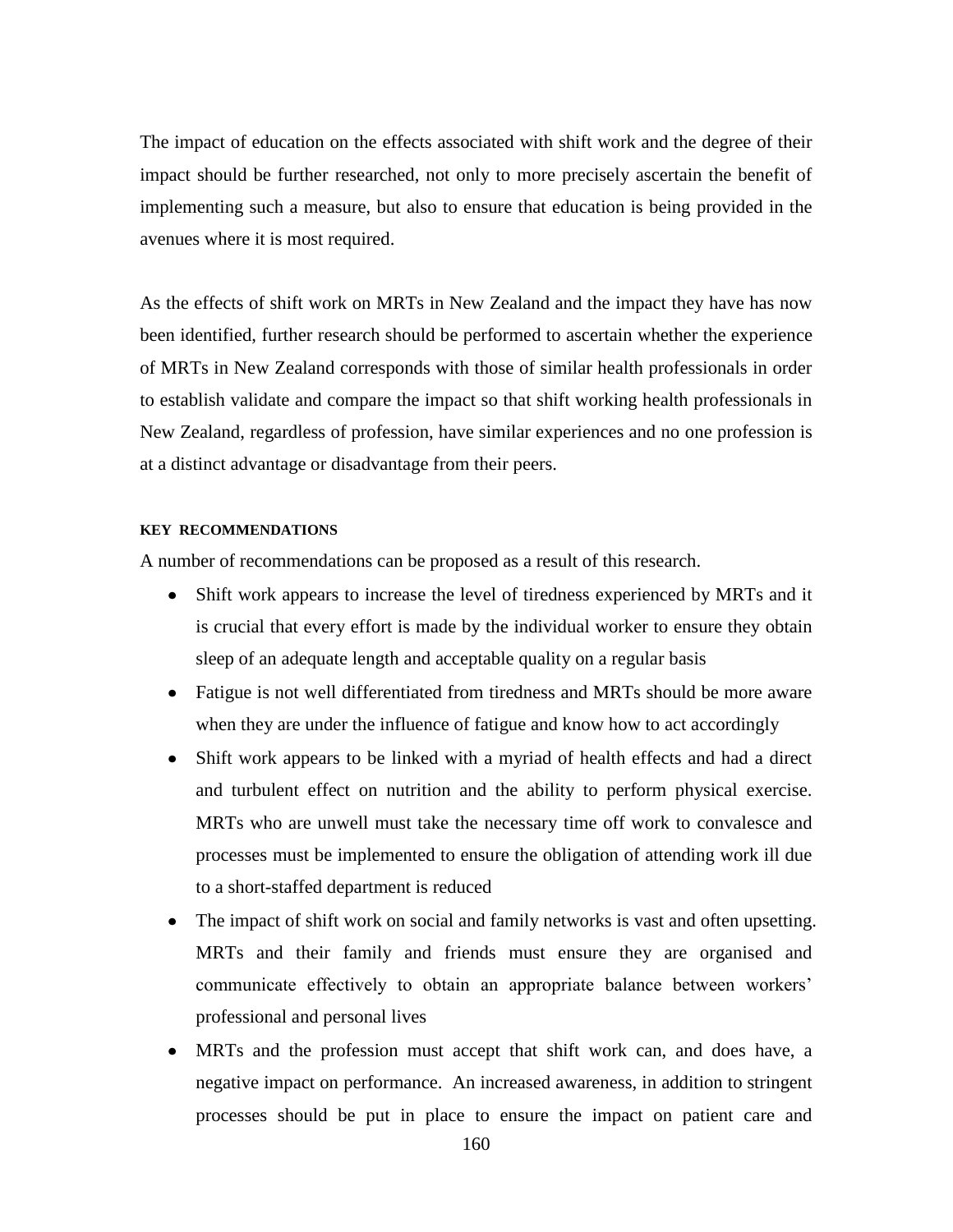performance is minimal, with a view to improving staff safety and maximising the outcomes for the patient.

Education of some form is desired by shift working MRTs to assist them in best  $\bullet$ coping with the effects of shift work and the impact they have. Departments and the profession must make this information available to workers and their families and encourage them to be fully informed about all aspects of shift work

#### **SUMMARY**

In summary, this thesis used a case study as the research method informed through an interpretive paradigm, with qualitative data gathered from a number of MRT participants through in-depth interviews and questionnaires and also through data collected by questionnaires from Charge MRTs. The key findings included the fact that the perception of shift work did not align with the actual reality. Many advantages associated with shift work, such as variation of work, flexibility, free time during the day, remuneration and increased family and social time. The disadvantages identified included altered sleep patterns, negative impact on health, decreased family and social opportunities. Some performance impairment was noted as a result of shift work and many professional effects were identified. Some MRTS felt the thought of shift work was worse than actually working the shift, while most found that their attitude towards shift work made a huge impact. Society"s perception and treatment of shift workers had an impact, although most MRTs see themselves performing shift work in the longer term. Shift work is a necessary requirement that has been performed for many years, however it is time to face facts and start taking responsibility for making changes that will ensure the impact it has on the profession and practice of an MRT is more positive moving into the future.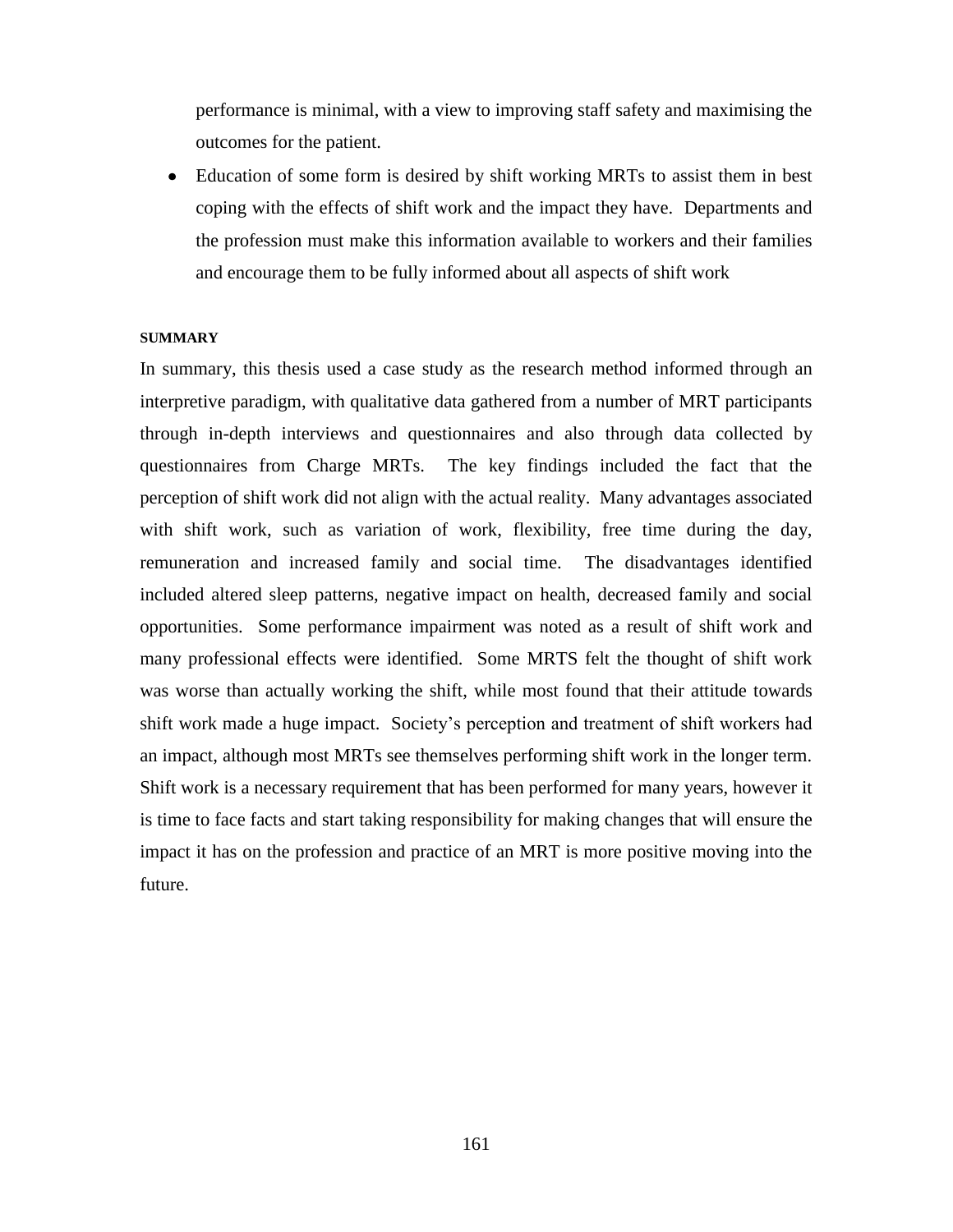### **BIBLIOGRAPHY**

- ACC. (2006). *Shift work*. Retrieved January 16, 2009, from http://www.acc.co.nz/injury-prevention/work-safety/acc-worksafecycle/action/hazard-management/people/WCM000602
- ACC. (2009). *Fatigue in the workplace*. Retrieved July 07, 2009, from http://www.acc.co.nz/preventing-injuries/at-work/workplace-healthissues/P100083
- Admi, H., Tzischinsy, O., Epstein, R., Herer, P., & Laue, P. (2008). Shift work in nursing: Is it really a risk factor for nurse"s health and patient"s safety? *Nursing Economics, 26*(4), 250-257.
- Akerstedt, T., Ingre, M., Broman, J., & Kecklund, G. (2008). Disturbed sleep in shift workers, day workers and insomniacs. *Chronobiology International, 25*(2), 333- 348.
- Atkinson, G., Fulick, S., Grindey, C., & Maclaren, D. (2008). Exercise, energy balance and the shift worker. *Sports Medicine, 38*(8), 671-685.
- Axelsson, J., Akerstedt, T., Kecklund, G., & Lowden, A. (2004). Tolerance to shift work – how does it relate to sleep and wakefulness. *International Archive of Occupation and Environmental Health, 77*, 121-129.
- Beanland, C., Schneider, Z., Lo Biondo-Wood, G., & Harper, J. (1999). *Nursing research. Methods, critical appraisal and utilisation*. Australia: Mosby.
- Berger, A., & Hobbs, B. (2006). Impact of shift work on the health and safety of nurses and patients. *Clinical Journal of Oncology Nursing, 10*(4), 465-471.
- Berry, R. (1999). *Collecting data by in-depth interviewing*. Paper presented at the British Research Association Annual Conference, United Kingdom.
- Blachowicz, E., & Letizia, M. (2006). The challenges of shift work. *Medsurg Nursing, 15*(5), 274-280.
- Boggild, H., & Knutsson, A. (1999). Shift work, risk factors and cardiovascular disease. *Scandinavian Journal of Work and Environmental Health, 25*, 85-99.
- Bohle, P., & Tilley, A. (1998). Early experience of shift work: Influences on attitudes. *Journal of Occupation and Organisation Psychology, 71*, 61-79.
- Borbasi, S., Jackson, D., & Langford, R. (2008). *Navigating the maze of nursing research*. Australia: Mosby Elsevier.
- Brainard, G., Rollag, M., & Hanifin, J. (1997). Photic regulation of melatonin in humans: Ocular and neural signal transduction. *Journal of Biological Rhythms, 12*, 537-546.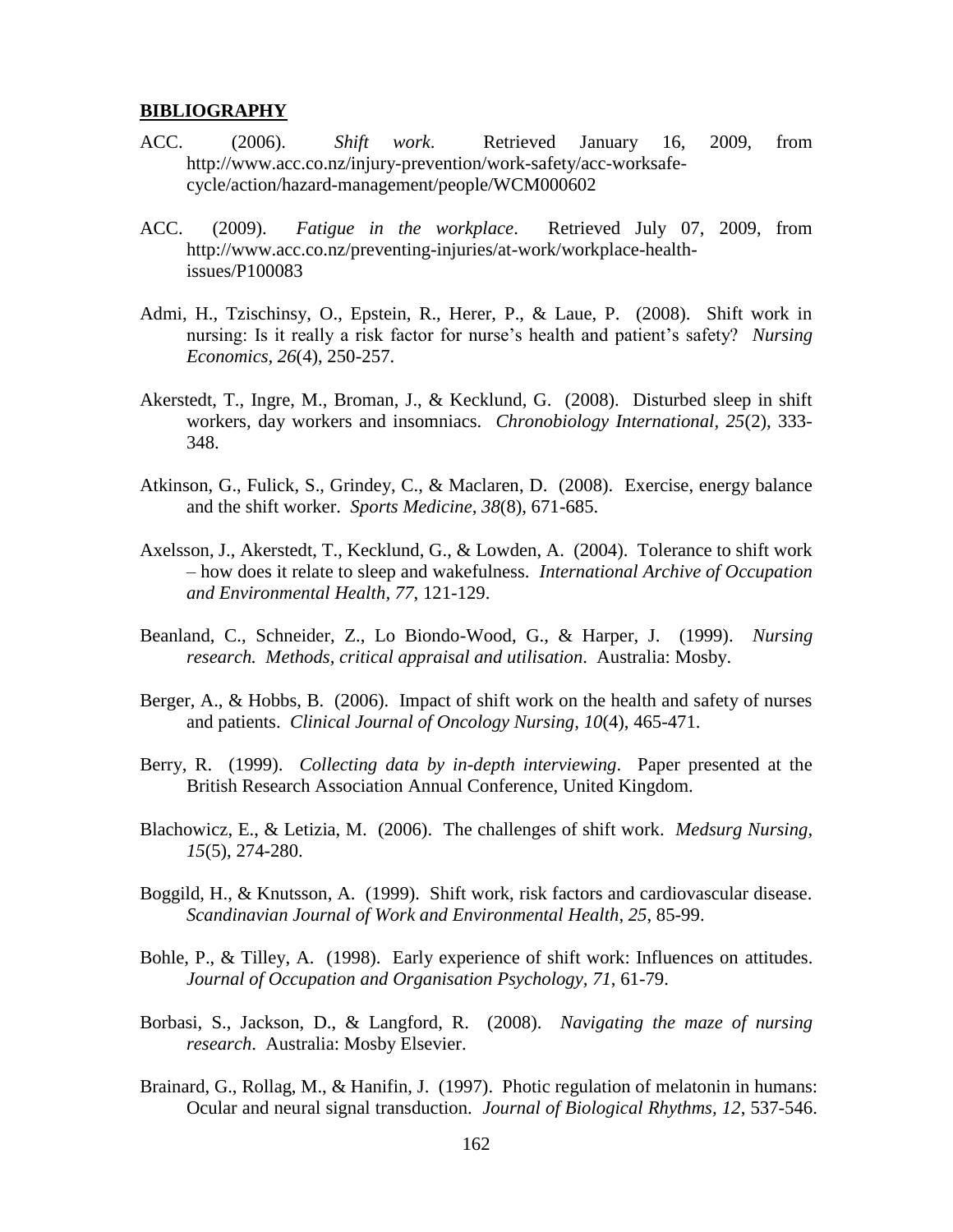- Brogmus, G., & Maynard, W. (2006). Safer shift work through more effective scheduling. *Occupational Hazards, 9*, 52-54.
- Burgess, P. (2007). Optimal shift duration and sequence: Recommended approach for short-term emergency response activations for public health and emergency management. *American Journal of Public Health, 97*(1), 88-92.
- Burns, N., & Grove, S. (2001). *The practice of nursing research: Conduct, critique and utilisation.* United States of America: W.B. Saunders Publishing Company.
- Calloway, L. (n.d.). *Using grounded theory to interpret interviews*. Retrieved January 14, 2009, from http://csis.pace.edu/~knapp/Al595.htm
- Canadian Centre for Occupational Health & Safety. (1999). *Extended workday health and safety issues*. Retrieved January 16, 2009, from http://www.ccohs.ca/oshanswers/ergonomics/workday.html
- Caruso, C. (2008). Shift work: Sleepiness in more than just Seattle. *Hospital Health Employee, 9*, 105-107.
- Coffey, L., Skipper, J., & Jung, F. (1988). Nurses and shift work: Effects on job performance and job-related stress. *Journal of Advanced Nursing, 13*, 245-254.
- Cohn, J. (2007). Night shift. *Career World, 3*, 9-11.
- *Collins Concise Dictionary* (5<sup>th</sup> ed.). (2005). Glasgow: Harper Collins.
- Colten, H., & Altevogt, B. (2006). *Sleep disorders and sleep deprivation: An unmet public health problem.* United States of America: National Academic Press.
- Cooper, E. (2003). Pieces of the shortage puzzle: Ageing and shift work. *Nursing Economics, 21*(2), 75-79.
- Crowley, S., Lee, C., Tseng, C., Fogg, L., & Eastman, C. (2004). Complete or partial circadian rhythm re-entrainment improves performance, alertness and mood during night shift work. *Sleep, 27*, 1077-1087.
- Davidson, C., & Tolich, M. (2001). *Social science research in New Zealand*. New Zealand: Longman.
- Davies, M. (2005). *Conducting an interview for data collection*. Australia: University of Melbourne.
- Dawson, D., & Reid, K. (1997). Fatigue, alcohol and performance impairment. *Nature, 388*, 235.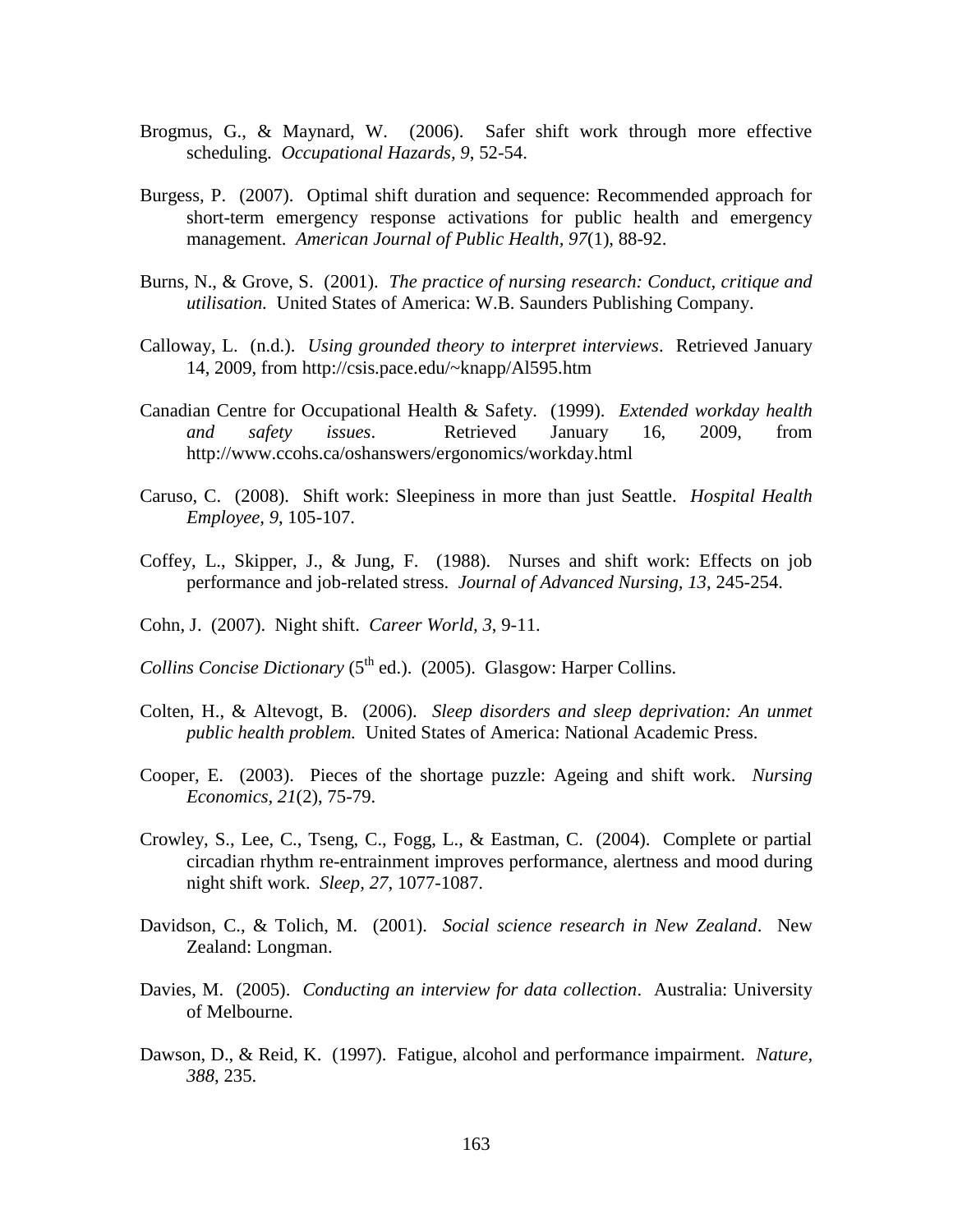- Demerouti, E., Geurts, S., Bakker, A., & Euwema, M. (2004). The impact of shift work on work-home conflict, job attitudes and health. *Ergonomics, 47*, 987-1002.
- Department of Labour. (1998). *Shift work: Reducing its effect on health and safety.* Retrieved February 24, 2008, from http://www.osh.govt.nz/order/catalogue/96.shtml
- Department of Labour. (2007a). *Managing shift work to minimise workplace fatigue*. Wellington: Author.
- Department of Labour. (2007b). *Managing shift work to minimise fatigue*. Retrieved February 24, 2008, from http://www.osh.govt.nz/publications/booklets/shiftowrkfatigue2007/managing-shiftwork-fatigue-slideshow-07.pdf
- Department of Labour. (2009). *Health and Safety in Employment Act 1992*. Retrieved July 07, 2009, from http://www.osh.dol.govt.nz/law/hse/html
- Dingley, J. (1996). A computer aided comparative study of progressive alertness changes in nurses working two different night shift rotas. *Journal of Advanced Nursing, 23*(6), 1247-1253.
- El-Ad, B. (2009). *Shift work sleep disorder*. Retrieved June 09, 2009, from http://www.medline.com/CIP.ASP?UID=MLT00046
- Fitzpatrick, J., While, A. & Roberts, J. (1999). Shift work and its impact upon nurse performance: Current knowledge and research issues. *Journal of Advanced Nursing, 29*(1), 18-27.
- Folkard, S. (2008). Shift work and ageing. *Chronobiology International, 25*(2), 183-189.
- Folkard, S., & Tucker, P. (2003). Shift work, safety and productivity. *Occupational Medicine, 53*, 95-101.
- Folkard, S., Lombardi, D., & Tucker, P. (2005). Shift work: Safety, sleepiness and sleep. *Industrial Health, 43*, 20-23.
- Garabino, S., Beelke, M., Costa, G., Violani, C., Lucidi, F., Ferrillo, F., et al. (2002). Brain function and effects of shift work: Implications for clinical neuropharmacology. *Neuropsychobiology, 45*, 50-56.
- Gillis, A., & Jackson, W. (2002). *Research for nurses. Methods and interpretations*. United States of America: F.A. Davis Company.
- Glazner, L. (1991). Shift work: Its effect on workers. *AAOHN, 39*(9), 416-421.
- Gold, D., Rogacz, S., Bock, N., Tosteson, T., Baum, T., Speizer, F., et al. (1992). Rotating shift work, sleep and accidents related to sleepiness in hospital nurses. *American Journal of Public Health, 82*, 1011-1014.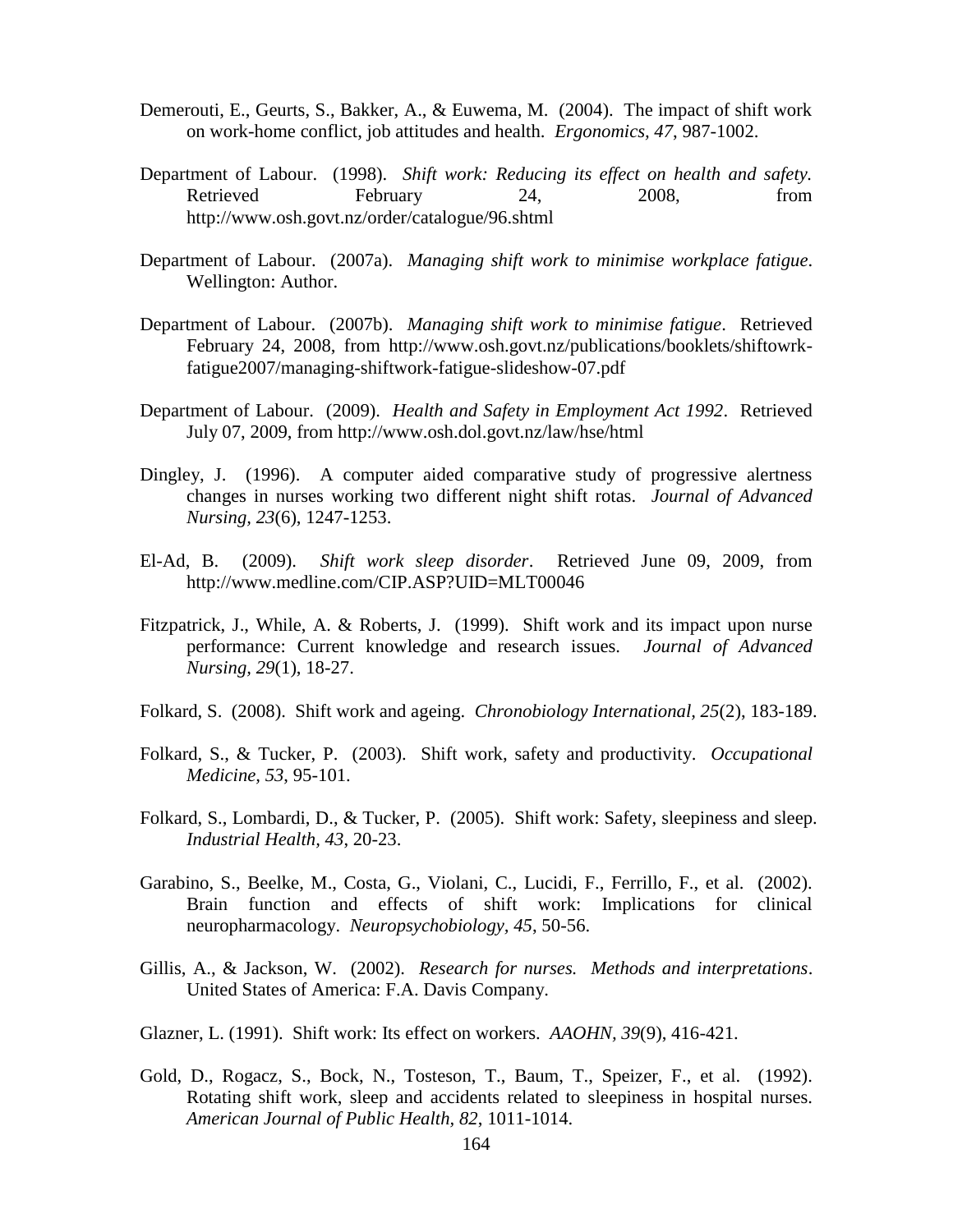- Greenfield, T. (1996). *Research methods. Guidance for postgraduates*. Great Britain: Arnold.
- Grosswold, B. (2004). The effects of shift work on family satisfaction. *Families in Society: The Journal of Contemporary Social Services, 85*(3), 413-424.
- Haalebos, G. (1998). Shift workers" sleep patterns cause plenty of problems. *Australian Nursing Journal, 6*(5), 11.
- Harrington, J. (2001). Health effects of shift work and extended hours of work. *Occupational and Environmental Medicine, 58*(1), 68-72.
- Holloway, I., & Wheeler, S. (2002). *Qualitative research in nursing.* (2<sup>nd</sup> ed.). Great Britain: Blackwell Publishing.
- Hossain, J., Reinish, L., Kayumov, L., Bhuiya, P., & Shapiro, C. (2003). Underlying sleep pathology may cause chronic high fatigue in shift-workers. *Journal of Sleep Research, 12*, 223-230.
- Hughes, R., & Stone, P. (2004). The perils of shift work: Evening shift, night shift and rotating shifts: Are they for you? *American Journal of Nursing, 104*(9), 60-63.
- International Council of Nurses. (2000). *Nurses and shift work*. Retrieved October 17, 2009, from http://www.icn.ch/psshiftwork00.htm
- Jay, S. (n.d.). *Managing shift work and fatigue*. Wellington: Sleep Wake Research Centre.
- Jootun, D., & McGhee, G. (2009). Reflexivity: Promoting rigour in qualitative research. *Nursing Standard, 23*(23), 42-46.
- Kawada, T., & Suzuki, S. (2002). Monitoring sleep hours using a sleep diary and errors in rotating shift workers. *Psychiatry and Clinical Neuroscience, 56,* 213-214.
- Kivimaki, M., Kuisma, P., Virtanen, M., & Elovainio, M. (2001). Does shift work lead to poorer health habits? A comparison between women who had always done shift work with those who had never done shift work. *Work and Stress, 15*(1), 3-13.
- Knutsson, A. (2003). Health disorders of shift workers. *Occupational Medicine, 53*, 103-108.
- Knutsson, A. (2004). Methodological aspects of shift work research. *Chronobiology International, 21*(6), 1037-1047.
- Knutsson, A., Hammar, N., & Karlsson, B. (2004). Shift workers' mortality scrutinized. *Chronobiology International, 21*(6), 1049-1053.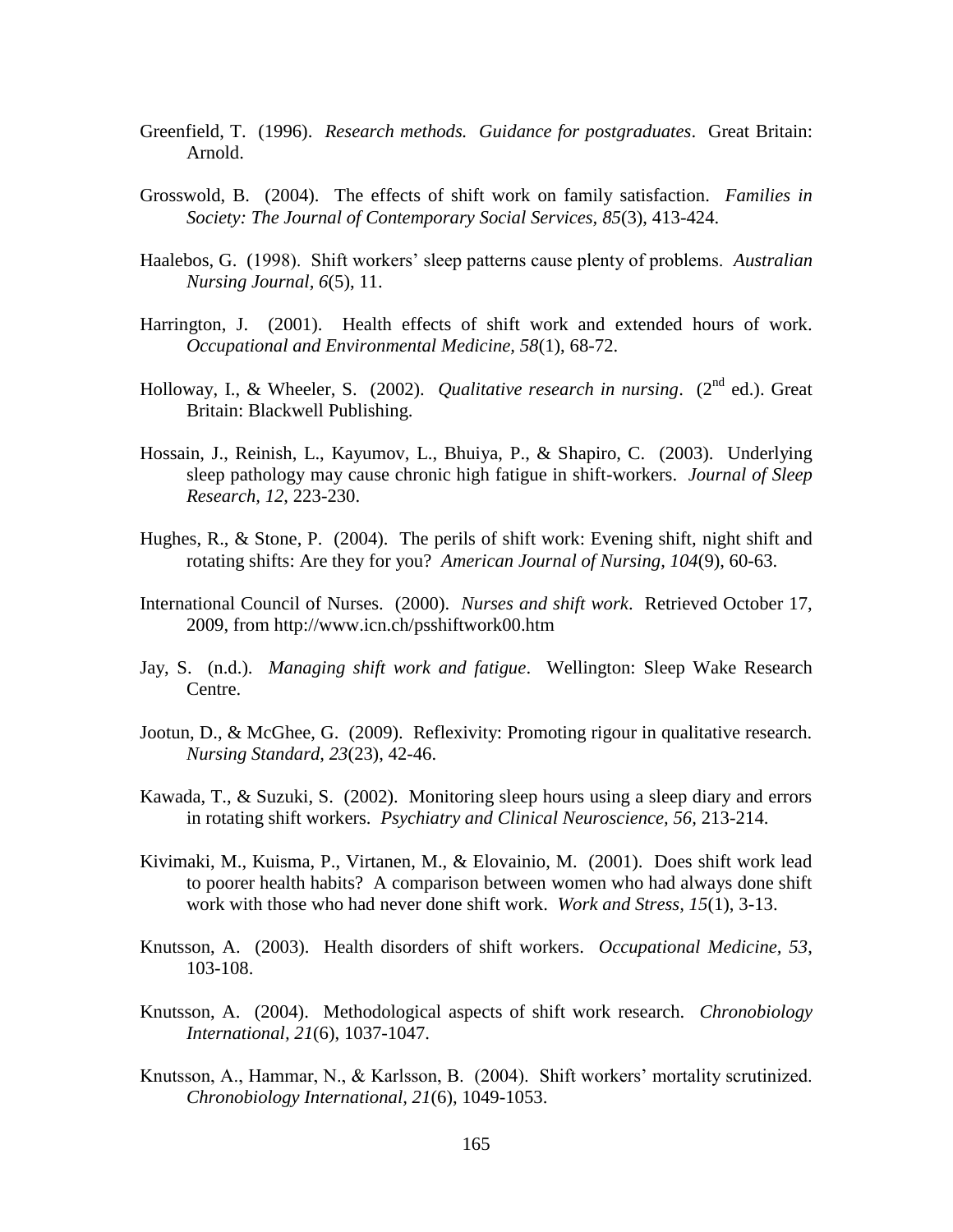- Krauss, S. (2005). Research paradigms and making meaning: A primer. *The Qualitative Report, 10*(4). Retrieved January 14, 2009, from http://www.nova.edu/ssss/QR/QR10-4/krauss.pdf
- Kvale, S. (1996). *Interviews: An introduction to qualitative research interviewing*. United States of America: Sage Publications.
- Labayk, S. (2002). Sleep and circadian schedule disorders. *Nursing Clinics of North America, 37*, 599-610.
- Lamond, N., Dorrian, J., Burgess, H., Holmes, A., Roach, G., McCulloch, K., et al. (2004). Adaptation of performance during a week of simulated night work. *Ergonomics, 47*(2), 154-165.
- Langer, E. (1992). Matters of mind: Mindfulness/mindlessness in perspective. *Consciousness and Cognition, 1*(3), 289-305.
- Latimer, J. (2003). *Advanced qualitative research for nursing*. Great Britain: Blackwell Science.
- Lavie, P. (2001). Sleep-wake as a biological rhythm. *Annual Review of Psychology, 52*, 277-303.
- Learthart, S. (2000). Health effects of internal rotation shifts. *Nursing Standard, 14*(4), 34-36.
- Lindsey, D. (2007). Police Fatigue: An accident waiting to happen. *FBI Law Enforcement Bulletin,* 1-8.
- Lo Biondo-Wood, G., & Harper, J. (1998). *Nursing research. Methods, critical appraisal and utilization*. United States of America: Mosby.
- Massey, V. (1995). *Nursing research.* (2<sup>nd</sup> ed.). United States of America: Springhouse Corporation.
- McBrien, B. (2008). Evidence based care: Enhancing the rigour of a qualitative study. *British Journal of Nursing, 17*(20), 1286-1289.
- McMenamin, T. (2007). A time to work: Recent trends in shift work and flexible schedules. *Monthly Labour Review, 12*, 3-15.
- MidCentral District Health Board. (2008). *Legislative Compliance*. Palmerston North: Author.
- Modell, M. (2007). *A professionals guide to systems analysis*. (3<sup>rd</sup> ed.). United States of America: McGraw-Hill.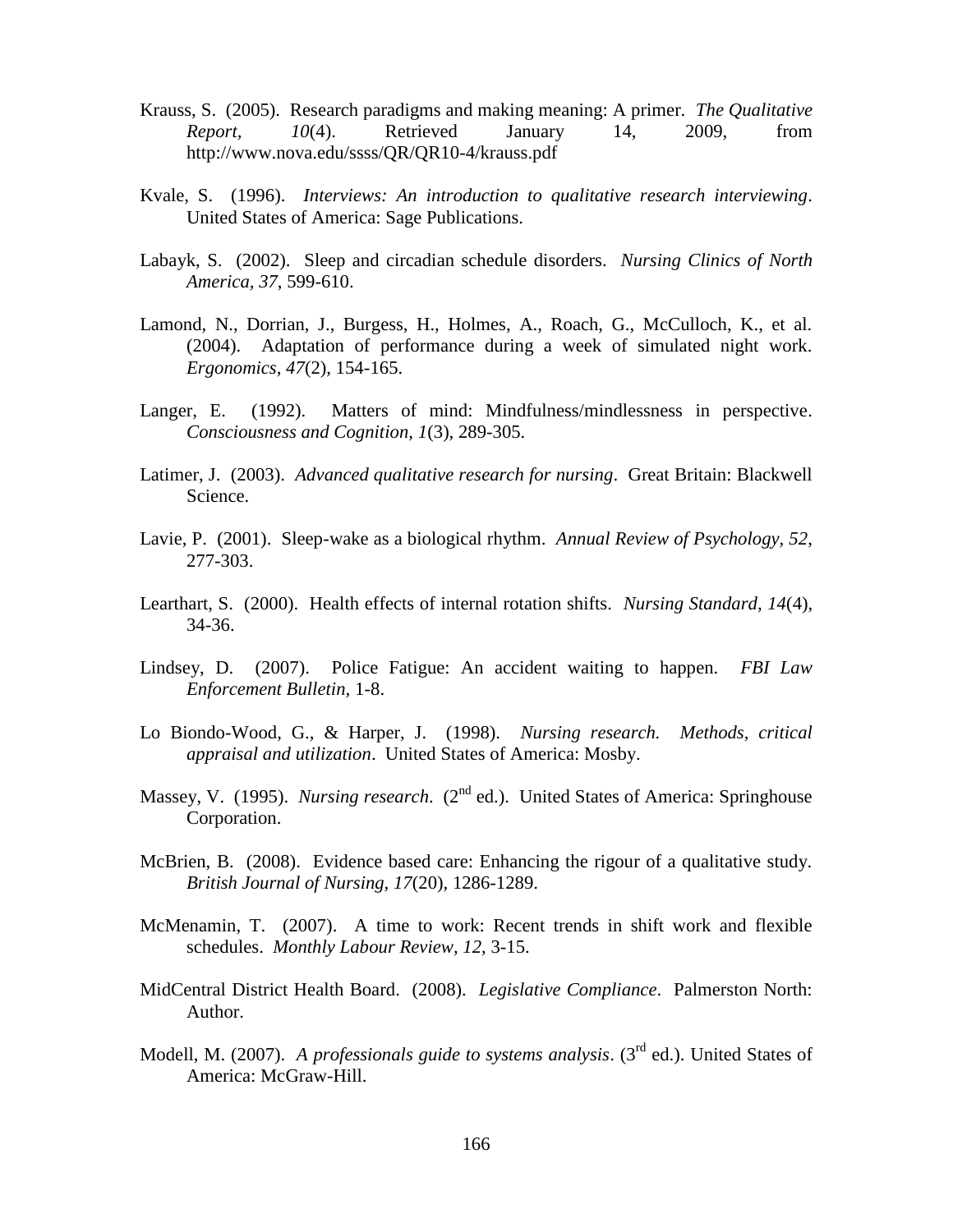- Morse, J., & Richards, L. (2002). *Read me first for a user's guide to qualitative methods*. United States of America: Sage Publications.
- Morshead, D. (2000). Stress and shift work. *Occupational Health and Safety, 71*(4), 36- 39.
- MRTB. (2004a). *Code of ethics for Medical Radiation Technologists*. New Zealand: Author.
- MRTB. (2004b). *Health Practitioners Competence Assurance Act 2003: What it means for you*. Wellington: Author.
- Muecke, S. (2005). Effects of rotating night shift: Literature review. *Journal of Advanced Nursing, 50*(4), 433-439.
- Murphy, H., Wideman, C., & Nadzam, G. (2003). A laboratory animal model of human shift work. *Integrative Physiological and Behavioural Science, 38*(4), 316-328.
- Myers, M. (1997). Qualitative research in information systems. *MIS Quarterly, 21*(2). Retrieved January 15, 2009, from http://www.misq.org/discovery/MISQD\_isworld/
- Nakata, A., Haratani, T., Takahaski, M., Kawakami, N., Heihachiro, A., Kobayashi, F., et al. (2004). Association of sickness absence with poor sleep and depressive symptoms in shift workers. *Chronobiology International, 21*(6), 899-912.
- Neuman, W. (2003). Qualitative and quantitative measurement. In *Social research methods. Qualitative and quantitative approaches*. United States of America: Allyn and Bacon.
- New Zealand Safety Council. (2003). *Survival tips: Shiftwork*. Received 07 July, 2009, from http://www.safetyguard.co.nz/resources/tips/Tips81.pdf
- Occupational Safety & Health. (1998a). *Stress and fatigue. Their impact on health and safety in the workplace.* New Zealand: Department of Labour.
- Occupational Safety & Health. (1998b). *Stress and fatigue. Reducing their impact*. New Zealand: Department of Labour.
- Oxtoby, K. (2003). Working around the clock. *Nursing Times, 99*(20), 22-25.
- Patton, M. (1990). *Qualitative research and evaluation methods.* (2<sup>nd</sup> ed.). United States of America: Sage Publications.
- Patton, M. (2002). *Qualitative research and evaluation methods*. (3<sup>rd</sup> ed.). United States of America: Sage Publications.
- Peate, I. (2007). Strategies for coping with shift work. *Nursing Standard, 22*(4), 42-45.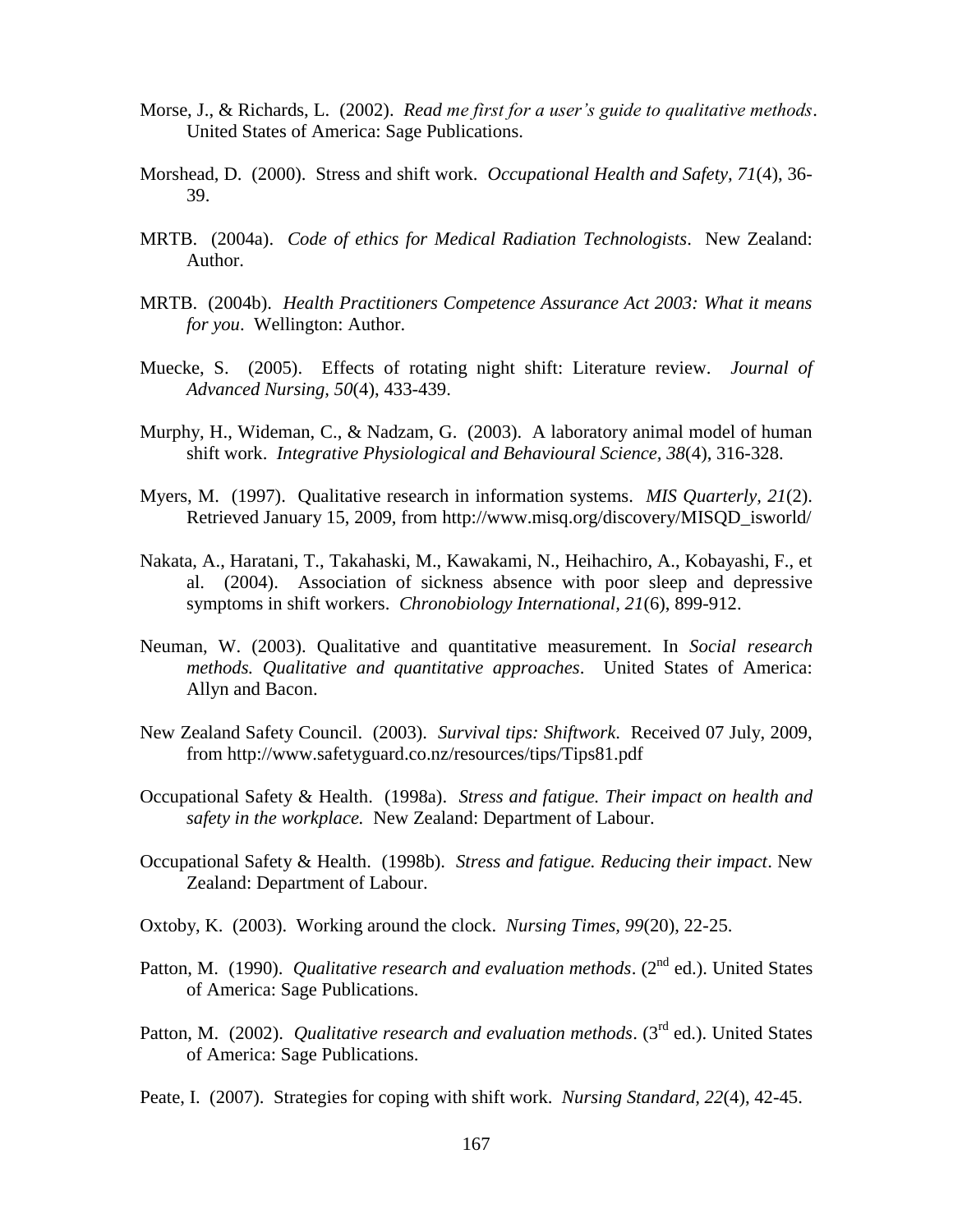- Perkins, L. (2001). Occupational hazards. Is the night shift worth the risk. *Registered Nurse, 64*(8), 65-68.
- Phillips, H., & Houghton, P. (2007). Establishing a safe and effective shift schedule. *The Behaviour Analyst Today, 8*(4), 528-535.
- Pisarski, A., & Bohle, P. (2001). Effects of supervisor support and coping on shift work tolerance. *Journal of Human Ergology, 30*, 363-369.
- Pisarski, A., Bohle, P., & Callan, V. (1998). Effects of coping strategies, social support and work/non-work conflict on shift worker"s health. *Scandinavian Journal of Work and Environmental Health, 24*(3), 141-161.
- Pisarski, A., Bohle, P., & Callan, V. (2002). Extended shifts in ambulance work: Influences on health. *Stress and Health, 18*, 119-126.
- Pisarski, A., Brook, C., Bohle, P., Gallois, C., Watson, B., & Winch, S. (2006). Extending a model of shift work tolerance. *Chronobiology International, 23*(6), 1363-1377.
- Poissonnet, C., & Veron, M. (2000). Health effects of work schedules in healthcare professions. *Journal of Clinical Nursing, 9*(1), 13-23.
- Polit, D., & Beck, C. (2004). *Nursing research: Principles and methods.* (7<sup>th</sup> ed.). United States of America: Lippincott, Williams and Wilkins.
- Raediker, B., Janben, D., Schomann, C., & Nachreiner, F. (2006). Extended working hours and health. *Chronobiology International, 23*(6), 1305-1316.
- Rajaratnam, S., & Arendt, J. (2001). Health in a 24 hour society. *The Lancet, 358*(9286), 999-1005.
- Reeves, S., Newling-Ward, E., & Gissane, C. (2004). The effect of shift work on food intake and eating habits. *Nutrition and Food Science, 34*(5), 216-221.
- Reid, K., & Dawson, D. (2001). Comparing performance on a simulated 12 hour shift rotation in young and older subjects. *Occupational and Environmental Medicine, 58*(1), 58-62.
- Reid, K., Roberts, T., & Dawson, D. (1997). Improving shift work management II: Shift work and health. *Journal of Occupational Health and Safety Australia and New Zealand, 13*(5), 439-450.
- Roberts, K., & Taylor, B. (1998). *Nursing research processes: An Australian perspective*. Melbourne: International Thomson Publishing.
- Rochfort, A. (2007). *Does shift work pose a risk to your health?* Retrieved May 06, 2009, from http//health.ninemsn.com.au/article.aspx?id=695333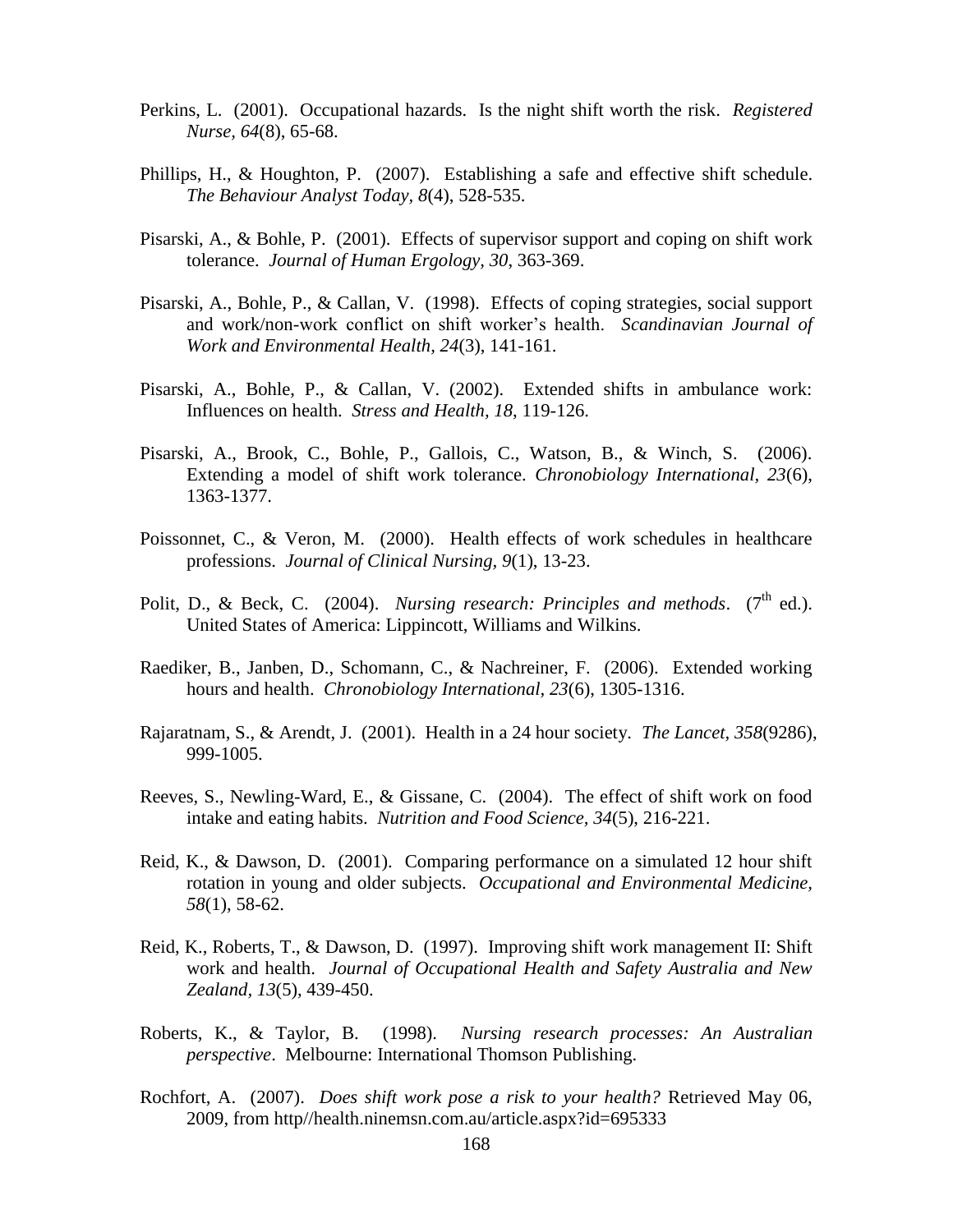- Rosa, R., & Colligan, M. (1997). *Plain language about shift work.* Ohio: National Institute of Occupational Health & Safety.
- Rouch, I., Wild, P., Ansiau, D., & Marquie, J. (2005). Shift work experience, age and cognitive performance. *Ergonomics, 48*(10), 1282-1293.
- Royal College of Nursing. (1997). *Shifting the balance*. London: Royal College of Nursing.
- Ruggiero, J. (2005). Health, work variables, and job satisfaction among nurses. *Journal of Nursing Administration, 35*, 254-263.
- Santos, E., de Mello, M., Pradella-Hallinan, M., Luchesi, L., Pires, M., & Tufik, S. (2004). Sleep and sleepiness among Brazilian shift working bus drivers. *Chronobiology International, 21*(6), 881-888.
- Schernhammer, E., Laden, F., Speizer, F., Willett, W., Hunter, D., Kawachi, I., et al. (2001). Rotating night shifts and risk of breast cancer in women participating in the Nurses" Health Study. *JNCI, 93*, 1563-1568.
- Schernhammer, E., Laden, F., Speizer, F., Willett, W., Hunter, D., Kawachi, I., et al. (2003). Night-shift work and risk of colorectal cancer in the Nurses' health Study. *Journal of the National Cancer Institute, 95*, 825-828.
- Scott, A. (2000). Shift work and health. *Occupation and Environmental Medicine, 27*(4), 1057-1078.
- Scott, D. (2007). Surviving shift work. *South Dakota Nurse, 12*, 20.
- Shen, J., Botly, L., Chung, S., Gibbs, A., Sabanadzovic, S., & Shapiro, C. (2006). Fatigue and shift work. *Journal of Sleep Research, 15*, 1-5.
- Shift Worker Online. (2005). *A brief history of shift work*. Retrieved June 09, 2009, from http://members.tripod.com/~shiftworker/history.html
- Skipper, J., Jung, F., & Coffey, L. (1990). Nurses and shift work: Effects on physical health and mental depression. *Journal of Advanced Nursing, 15*, 835-842.
- Smith, S. (2006). Encouraging the use of reflexivity in the writing up of qualitative research. *International Journal of Therapy and Rehabilitation, 13*(5), 209-215.

Society of Radiographers. (n.d.). *Around the clock*. London: Author.

Spurgeon, A. (2003). *Working time: Its impact on safety and health*. Korea: International Labour Office.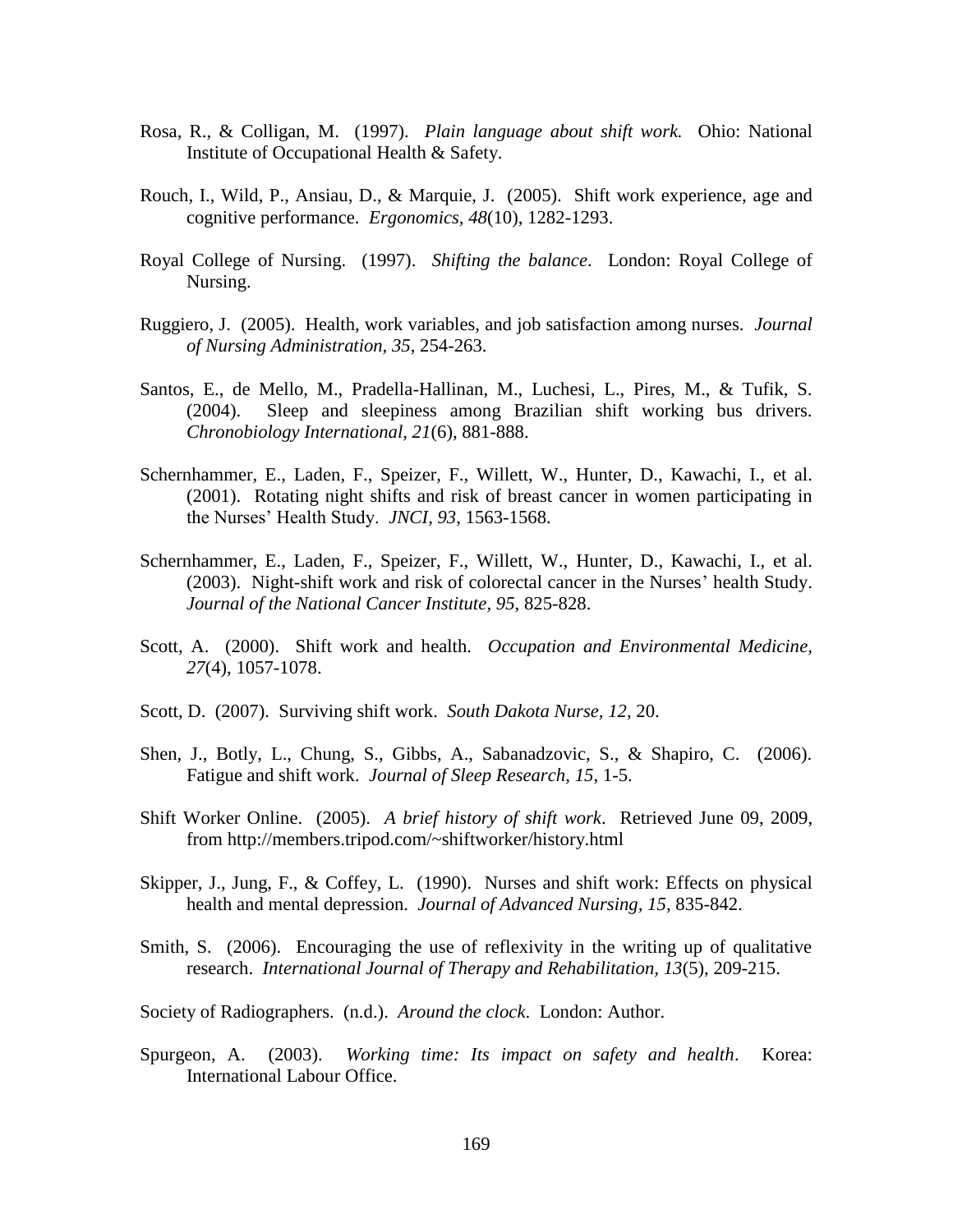- Streubert, H., & Carpenter, D. (1995). *Qualitative research in nursing*. United States of America: J.B. Lippincott Company.
- Suzuki, K., Ohida, T., Kaneita, Y., Yokoyama, E., & Uchiyama, M. (2005). Daytime sleepiness, sleep habits and occupational accidents among hospitals nurses. *Journal of Advanced Nursing, 52*(4), 445-453.
- Suzuki, K., Ohida, T., Kaneita, Y., Yokoyama, E., Miyake, T., Harano, S., et al. (2004). Mental health status, shift work, and occupational accidents among hospital nurses in Japan. *Journal of Occupational Health, 46*, 448-454.
- Sveinsdottir, H. (2006). Self assessed quality of sleep, occupational health, working environment, illness experience and job satisfaction of female nurses working different combination of shifts. *Scandinavian Journal of Caring Science, 20*, 229- 237.
- Tattam, A. (1995). The sun, the moon and the stars. *Australian Nursing Journal, 2*(8), 21-22.
- Taylor, E., Briner, R,. & Folkard, S. (1997). Models of shift work and health: An examination of the influence of stress on shift work theory. *Human Factors, 39*, 67-82.
- Thurston, N., Tanguay, S., & Fraser, K. (2000). Sleep and shift work I. *Canadian Nurse, 96*(9), 31-36.
- Twarog, J. (2005). Dealing with the dangers of shift work. *Massachusetts Nurse, 2*, 7.
- Van den Heiligenberg, S., Depres-Brummer, P., Barbason, H., Clausrat, B., Reynes, M., & Levi, F. (1999). The tumour promoting effect of constant light exposure on diethylnitrosamine-induced hepatocarcinogenesis in rats. *Life Science, 64*, 2523- 2534.
- Van Dongen, H. (2006). Shift work and inter-individual differences in sleep and sleepiness. *Chronobiology International, 23*(6), 1139-1147.
- Vician, M., Zeman, M., Herichova, I., Jurani, M., Blazicek, P., & Matis, P. (1999). Plasma melatonin levels in patients suffering from colorectal carcinoma. *Journal of Pineal Research, 27*, 164-169.
- Westfall-Lake, P. (1997). Shift scheduling's impact on morale and performance. *Occupational Health & Safety, 66*(10), 146-149.
- Whale, Z. (1993). Shift work and quality of care. *Journal of Clinical Nursing, 2*, 269- 272.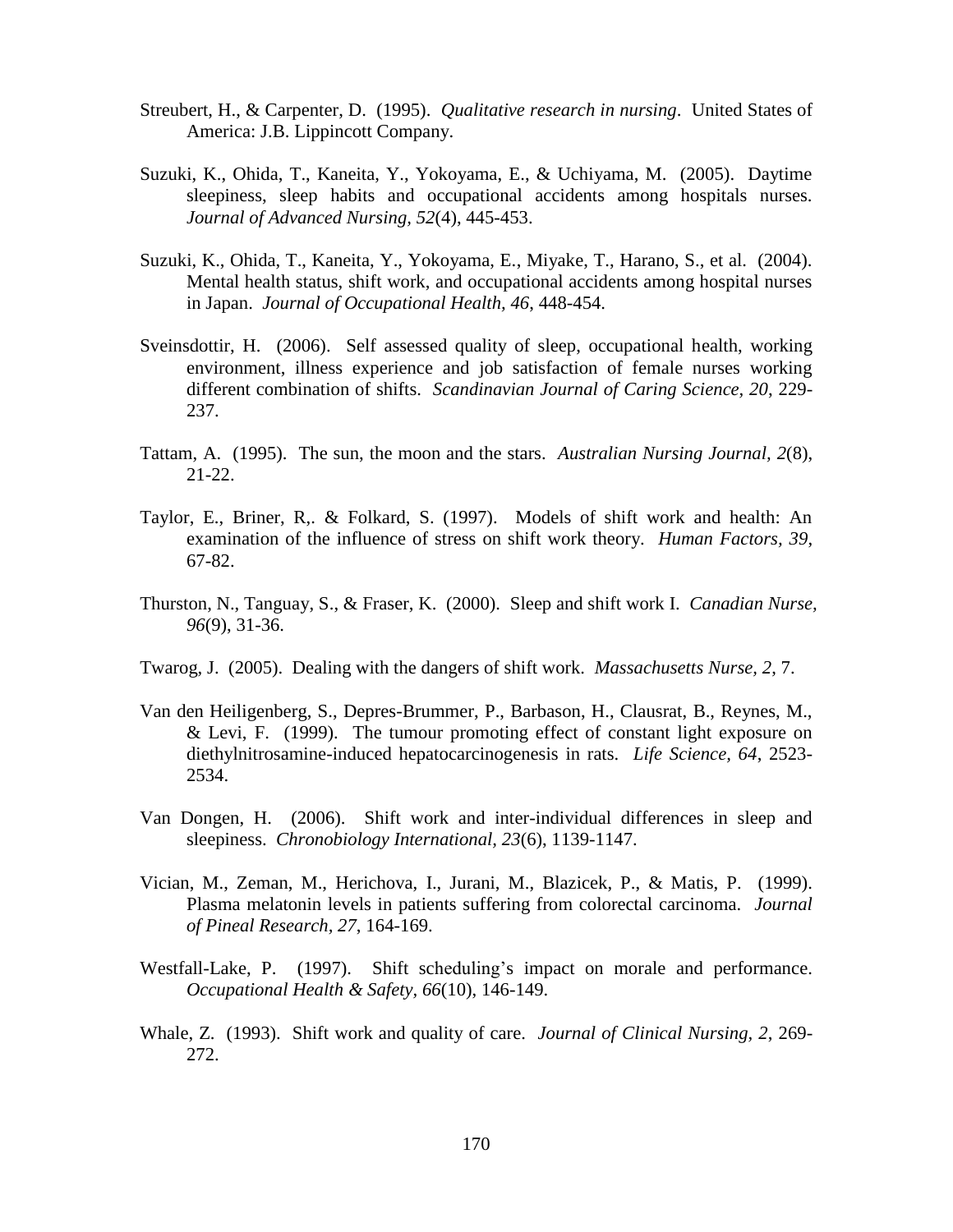- Williamson, A., & Feyer, A. (2000). Moderate sleep deprivation produces impairments in cognitive and motor performance equivalent to legally prescribed levels of alcohol intoxication. *Occupational and Environmental Medicine, 57*(10), 649-655.
- Wilson, H. (1993). *Introducing research in nursing*. United States of America: Benjamin Cummings Publishing.
- Wilson, J. (2002). The impact of shift patterns on healthcare professionals. *Journal of Nursing Management, 10*, 211-219.
- Wimmer, R., & Dominick, J. (2006). *Mass media research: An introduction*. United States of America: Thompson Wadsworth.
- Yin, M. (1984). *Case study research. Design and methods*. United States of America: Sage Publications.
- Zhao, I., & Turner, C. (2008). The impact of shift work on people"s daily health habits and adverse health outcomes. *Australian Journal of Advanced Nursing, 25*(3), 8- 22.
- Zucker, D. (2001). Using case study methodology in nursing research. *The Qualitative Report, 6*(2). Retrieved January 15, 2009, from http://www.nova.edu/ssss/QR/R6- 2/zucker.html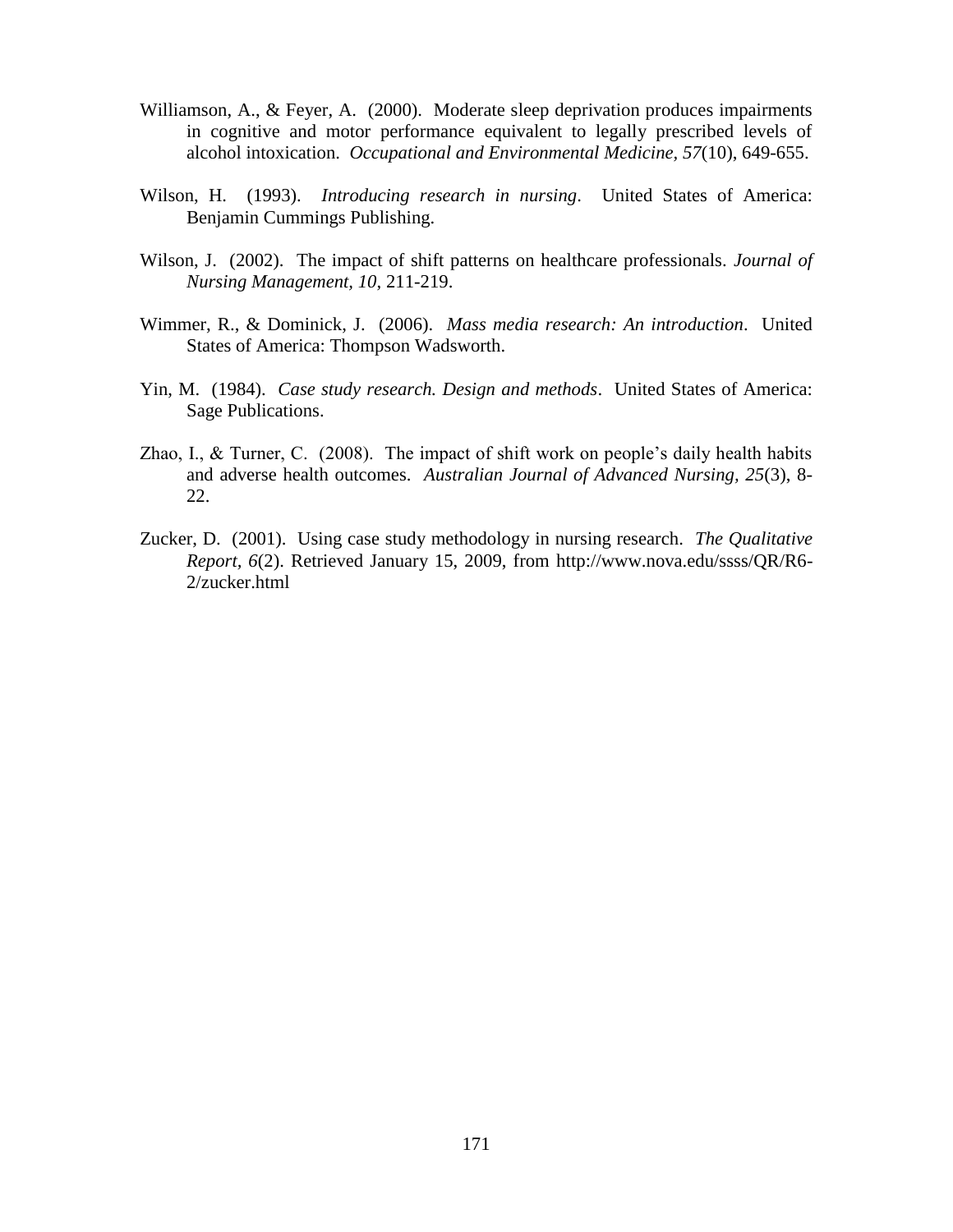## **APPENDIX ONE**

## **ETHICS APPROVAL DOCUMENT**

17 March 2009

Kara Heal 7 Windsor Terrace FEILDING

Dear Kara,

Thank you for submitting your research proposal '*Shift work: an investigation into the main effects and their impact as viewed by New Zealand Medical radiation Technologists'.*

The proposals committee of the Department of Health Sciences is now able to confirm the approval of your proposed research project.

Your principal supervisor is Dr Suzanne Henwood and your associate supervisor is Assoc Prof Jill Yielder.

Please be aware that ethical approval may be required for your research once you have finalised your proposal. To determine the need for ethics application and approval, we recommend that you read the Guidelines for Ethical Approval in the *Research* folder on the Blackboard site P*ostgraduate Students Resources*, to identify any ethical issues that may arise. Discussion with your supervisor or the ethics committee (email: ethics@unitec.ac.nz) may also assist in this decision process. This will help determine the need, or otherwise, for a full application for ethical approval. Ethics applications and accompanying documents should be submitted as email attachments to the above address.

Please contact us if you have any questions, or if we can assist you in your research, by contacting me on extension number 8642 or email address rmoran@unitec.ac.nz.

We wish you every success in completing your research project.

Sincerely,

Rufs

Rob Moran Department of Health Sciences Proposals Committee: Acting Chair

CC:

Principal Supervisor & amp: Programme Director: Dr Suzanne Henwood Associate Supervisor: Associate Professor Jill Yielder Acting Head of Department: Associate Professor Clive Standen Research Office: Lindsay Richdale Programme Administrator: Roz Gill Postgraduate Academic Administrator: Cynthia Almeida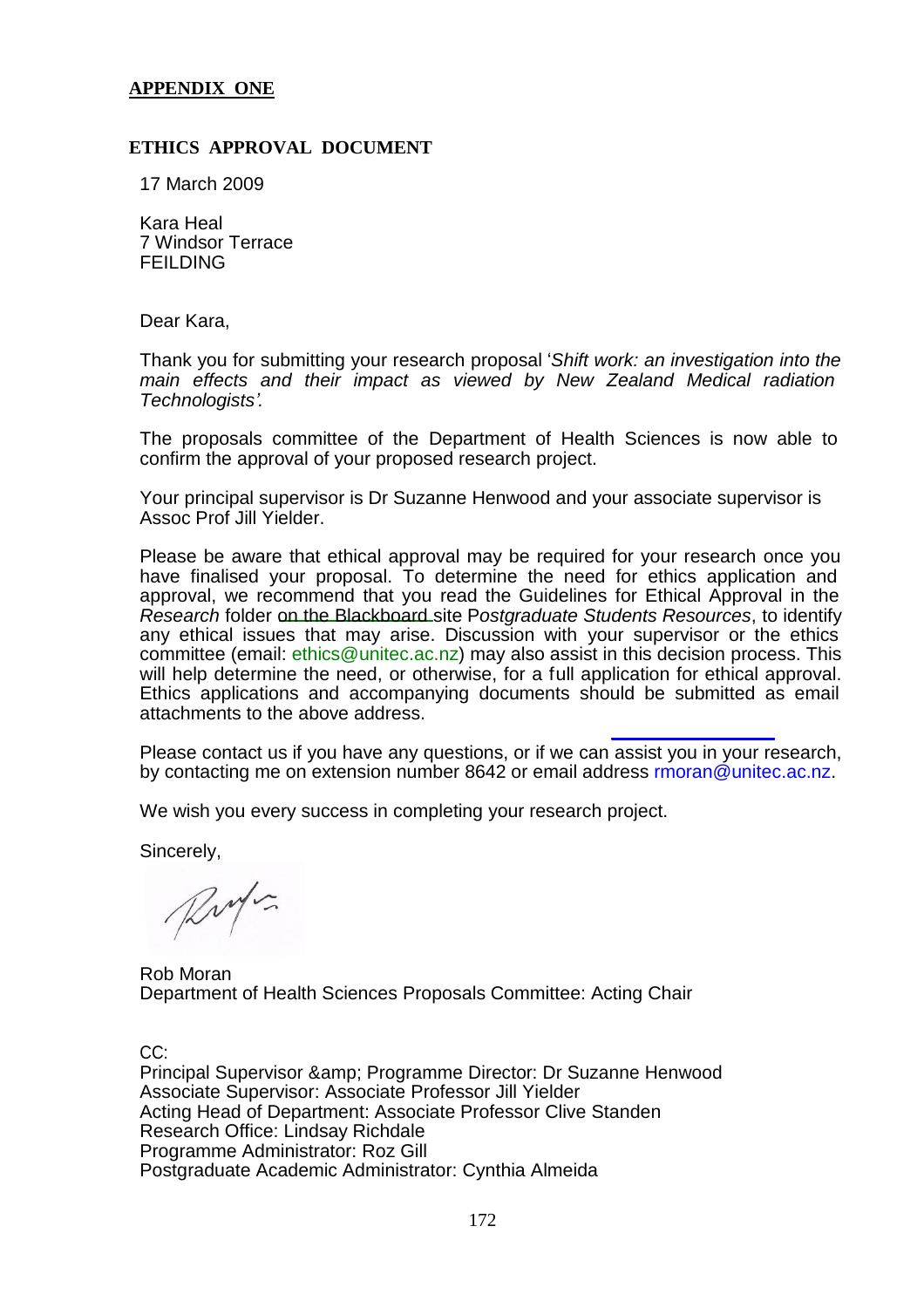# **MRTB CODE OF ETHICS**

The Code states that "MRTs will act in such a manner that will justify public trust and confidence… are committed to the provision of the best possible service to patients… are committed to keeping the radiation dose as low as reasonably achievable… will provide services in such a manner that as to show respect for each individual…will protect the patient"s right to privacy and keep all patient information in the strictest confidence…will continually strive to improve their knowledge and skills of their profession…will be respectful of fellow workers and work in a professional and co-operative manner with other health care workers… will be responsible for reporting any unethical conduct, unsafe practice or illegal professional activities …will be accountable for their clinical decision making" (MRTB, 2004a, p. 1).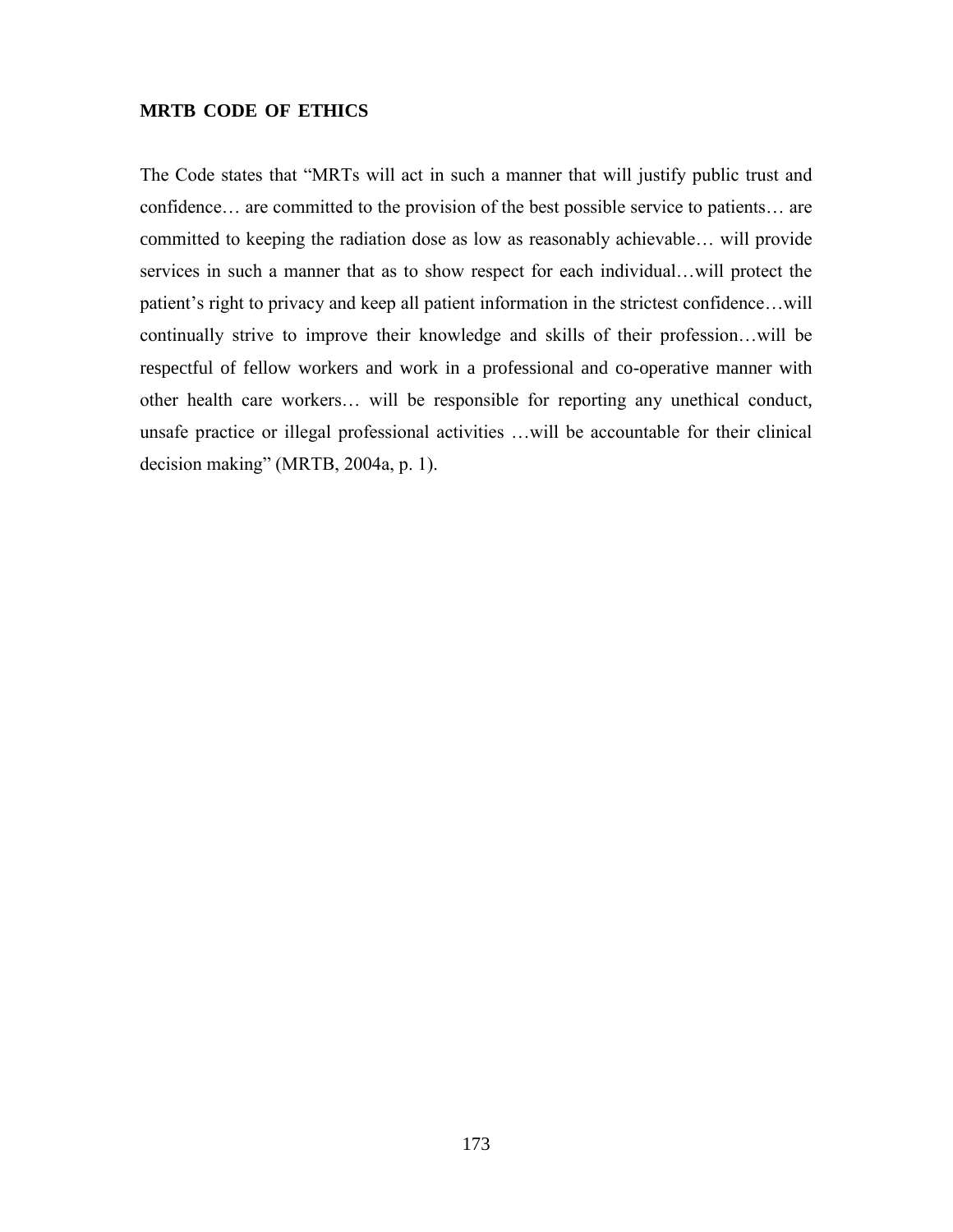# **PARTICIPANT INFORMATION SHEET**

*"Shift work: An evaluation of the main effects and their impact as viewed by New Zealand Medical Radiation Technologists"*

My name is Kara Heal and I am a student at Unitec in Auckland. I am conducting research for my Masters of Science and have selected this topic because, having been a shift working MRT, it personally interests me and is an area that has not been explored.

For my research I am performing a case study on the main effects of shift work and their impact on New Zealand MRTs. The project will examine all the areas of shift work which MRTs highlight as being of importance to them, while also investigating whether their expectations of shift work align with the perceived reality, comparing the expected with the actual experience. It is also hoped that through this study recommendations can be made about the management of those effects identified by MRTs as having the most profound impact on them.

I would like to conduct one in-depth interview of approximately one hour duration at a mutually agreed location agreeable, (although it will not be the participant"s home but may include the participant"s place of work if there is a suitable private place), and if required for clarification purposes, one follow-up telephone interview of approximately 20 minutes duration, with 12 MRTs who currently work shift work which includes night shifts, evening shifts, weekend and weekday work, and have done so for at least six months.

Participation is voluntary and while I would value your input, you are under no obligation to partake. You are within your rights to withdraw from the study, however due to the interview schedule and travel required, any withdrawals must be done at least one week prior to your interview or one week following your interview. With your consent I would like to audiotape and transcribe your interview, removing all features that could identify you or your employer, ensuring that your responses are anonymous and confidential.

If you accept the invitation to participate in my research, please sign the attached consent form and bring it to your interview; a copy of this will be provided for your records. A copy of the interview transcript will be provided for the participant to evaluate its accuracy and a summary of interview findings will be provided if requested. Your participation is greatly appreciated and I hope you will find your involvement interesting.

Please feel free to contact me or my primary supervisor, Dr Suzanne Henwood, if you have any questions or would like to know more.

| <b>Kara Heal</b>     | Dr Suzanne Henwood        |
|----------------------|---------------------------|
| 7 Windsor Terrace    | Unitec, Private Bag 92025 |
| <b>FEILDING</b>      | <b>AUCKLAND</b>           |
| $(06)$ 323 6330      | $(09)$ 815 4321           |
| mackassie5@yahoo.com | shenwood@unitec.ac.nz     |

UNITEC REGISTRATION NUMBER: 2009-957 This study has been approved by the UNITEC Research Ethics Committee from 27<sup>th</sup> May 2009 to 27<sup>th</sup> May 2010. If you have any complaints or reservations about the ethical conduct of this research, you may contact the Committee through the UREC Secretary (ph: 09 815 4321 extn 6162). Any issues you raise will be treated in confidence and investigated fully, and you will be informed of the outcome.

\_\_\_\_\_\_\_\_\_\_\_\_\_\_\_\_\_\_\_\_\_\_\_\_\_\_\_\_\_\_\_\_\_\_\_\_\_\_\_\_\_\_\_\_\_\_\_\_\_\_\_\_\_\_\_\_\_\_\_\_\_\_\_\_\_\_\_\_\_\_\_\_\_\_\_\_\_\_\_\_\_\_\_\_\_\_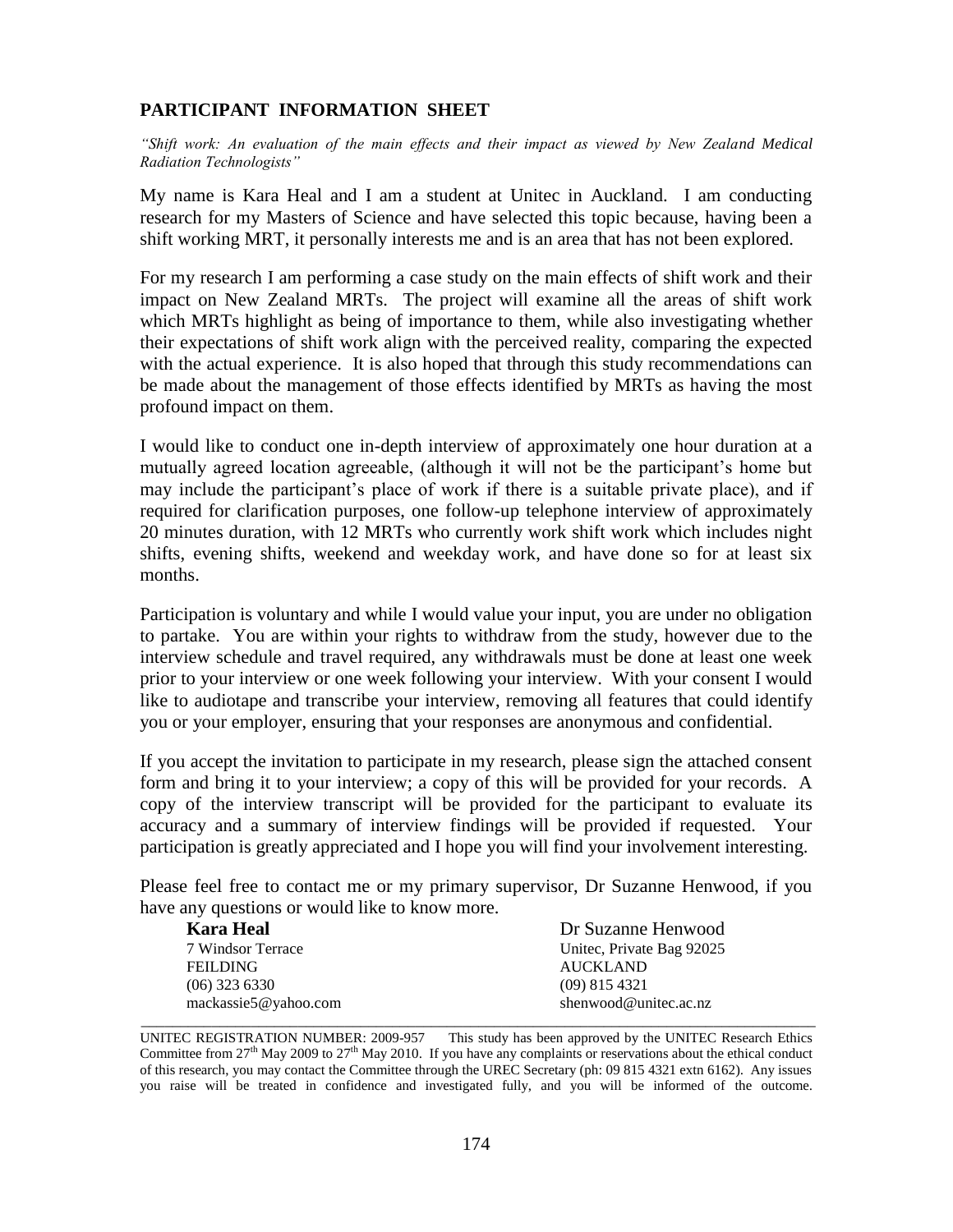# **PARTICIPANT CONSENT FORM**

*"Shift work: An evaluation of the main effects and their impact as viewed by New Zealand Medical Radiation Technologists"*

I, \_\_\_\_\_\_\_\_\_\_\_\_\_\_\_\_\_\_\_\_\_\_\_\_\_\_\_\_\_\_\_\_\_\_\_\_\_\_\_\_\_\_\_\_\_ (*full name*) agree that I:

am fully informed and have read and understood the information sheet I have been given on the research project being conducted by Kara Heal;

have been given the opportunity to ask questions and have them answered;

- can freely withdraw one week prior to the interview or two weeks following the interview;
- am aware that accepting to participate in this research project will require me to partake in an in-depth interview of approximately one hour duration, and if required by the researcher a follow-up telephone interview of approximately 20 minutes duration for clarification purposes;
- understand that my interview will be audiotaped and transcribed, with all features potentially identifying myself or my employer being removed to ensure my responses are anonymous and confidential
- realise that all responses will be anonymous and confidential;
- have had time to consider everything and give my consent to voluntarily participate in this research project.

| Participant Name:      |       |
|------------------------|-------|
| Participant Signature: | Date: |
| Researcher Signature:  | Date  |

\_\_\_\_\_\_\_\_\_\_\_\_\_\_\_\_\_\_\_\_\_\_\_\_\_\_\_\_\_\_\_\_\_\_\_\_\_\_\_\_\_\_\_\_\_\_\_\_\_\_\_\_\_\_\_\_\_\_\_\_\_\_\_\_\_\_\_\_\_\_\_\_\_\_\_\_\_\_\_\_\_\_\_\_\_\_

UNITEC REGISTRATION NUMBER: 2009-957 This study has been approved by the UNITEC Research Ethics Committee from  $27<sup>th</sup>$  May 2009 to  $27<sup>th</sup>$  May 2010. If you have any complaints or reservations about the ethical conduct of this research, you may contact the Committee through the UREC Secretary (ph: 09 815 4321 extn 6162). Any issues you raise will be treated in confidence and investigated fully, and you will be informed of the outcome.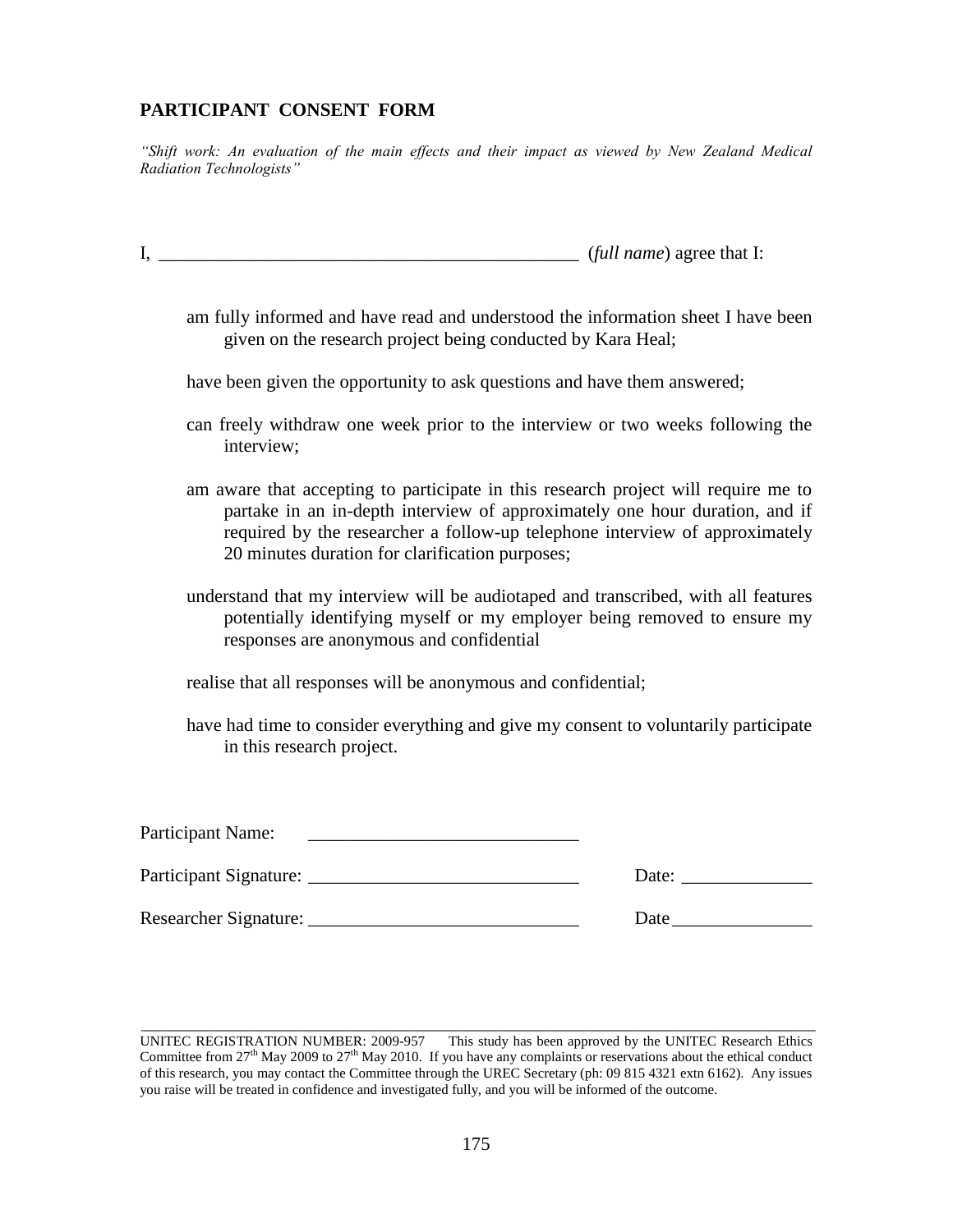## **APPENDIX TWO**

## **MRT QUESTIONNAIRE**

*1.* Please indicate your gender:  $\Box$  Male  $\Box$  Female

Please state your age as of 01 January 2009 \_\_\_\_\_\_\_\_\_\_\_\_\_\_\_\_\_\_\_\_\_\_\_

Approximately how many years experience do you have working as an MRT?

- 2. Please place a tick  $(\checkmark)$  beside the components of shift work that you have worked at least 7 times in the past year
	- $\Box$  Day shifts
	- □ On-call
	- $\Box$  Night shifts
	- $\Box$  Evening shifts
	- $\square$  Weekend shifts
	- $\Box$  I no longer perform shift work (please continue to answer questions where the number is in *bold* font)
	- Other (please explain) \_\_\_\_\_\_\_\_\_\_\_\_\_\_\_\_\_\_\_\_\_\_\_\_\_\_\_\_\_\_\_\_\_\_\_\_\_\_\_\_\_\_\_\_\_\_\_\_\_\_\_\_\_\_

If you no longer perform shift work, please indicate approximately how many years you worked shift work for and the reasons behind your move away from it

*3.* Before you began doing shift work, what did you think it would be like?

*4.* In your opinion, what are the main positive aspects of shift work?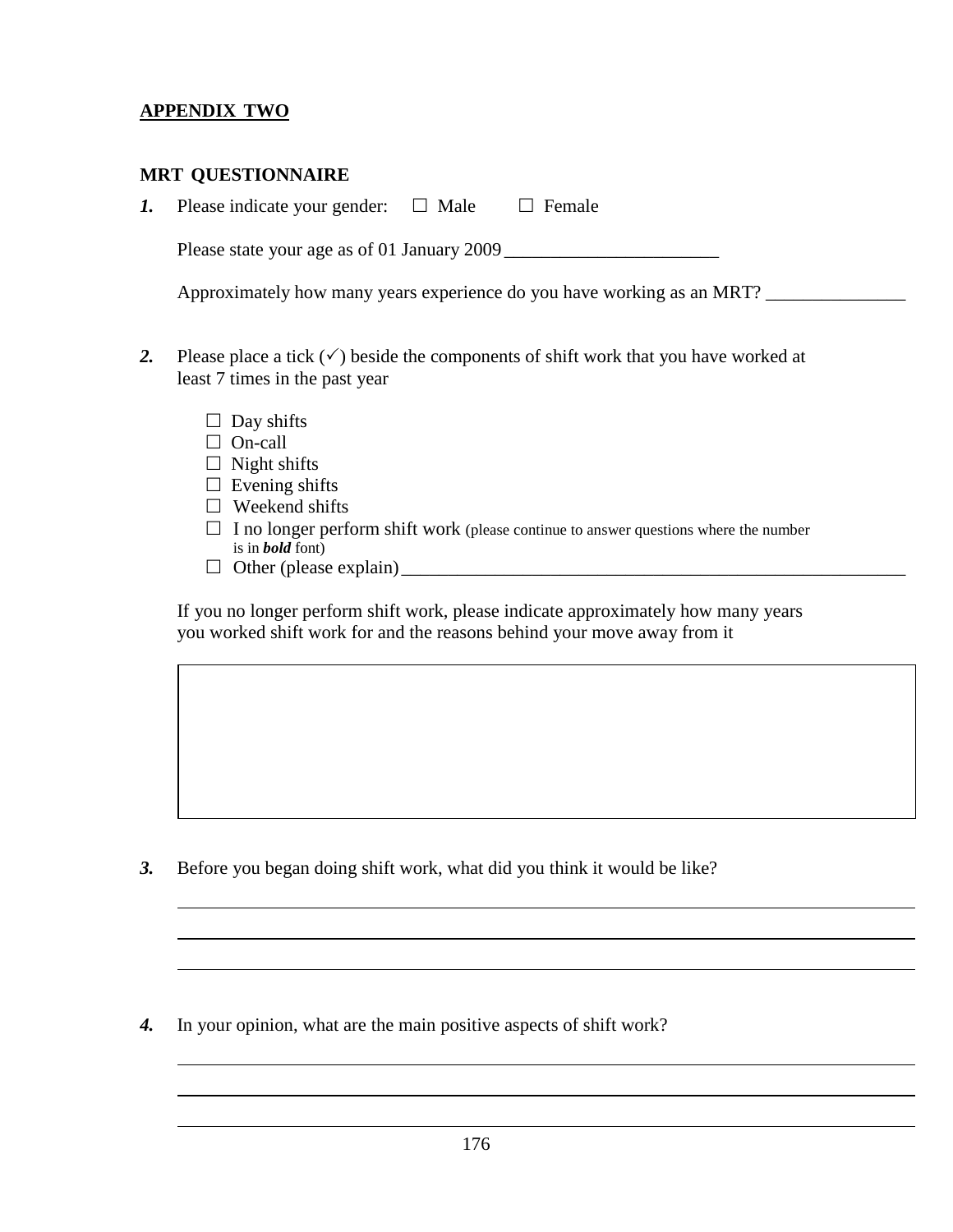In your opinion, what are the main negative aspects of shift work?

|                |   |                | Please list any of the main personal or professional effects associated with shift work<br>that you are aware of, regardless of whether you have experienced them |         |
|----------------|---|----------------|-------------------------------------------------------------------------------------------------------------------------------------------------------------------|---------|
|                |   |                |                                                                                                                                                                   |         |
|                |   |                |                                                                                                                                                                   |         |
|                |   |                |                                                                                                                                                                   |         |
|                |   |                |                                                                                                                                                                   |         |
|                |   |                |                                                                                                                                                                   |         |
|                |   |                | Please place an asterisk (*) by any of the effects you have written above that you<br>have personally experienced and note how you cope with them                 |         |
|                |   |                | On the scale below, please indicate your overall attitude towards shift work                                                                                      |         |
|                | 3 | $\overline{4}$ | Loathe it<br>5 <sup>5</sup><br>6                                                                                                                                  | Love it |
| $\overline{2}$ |   |                | Please give some reasons for your decision                                                                                                                        |         |
|                |   |                |                                                                                                                                                                   |         |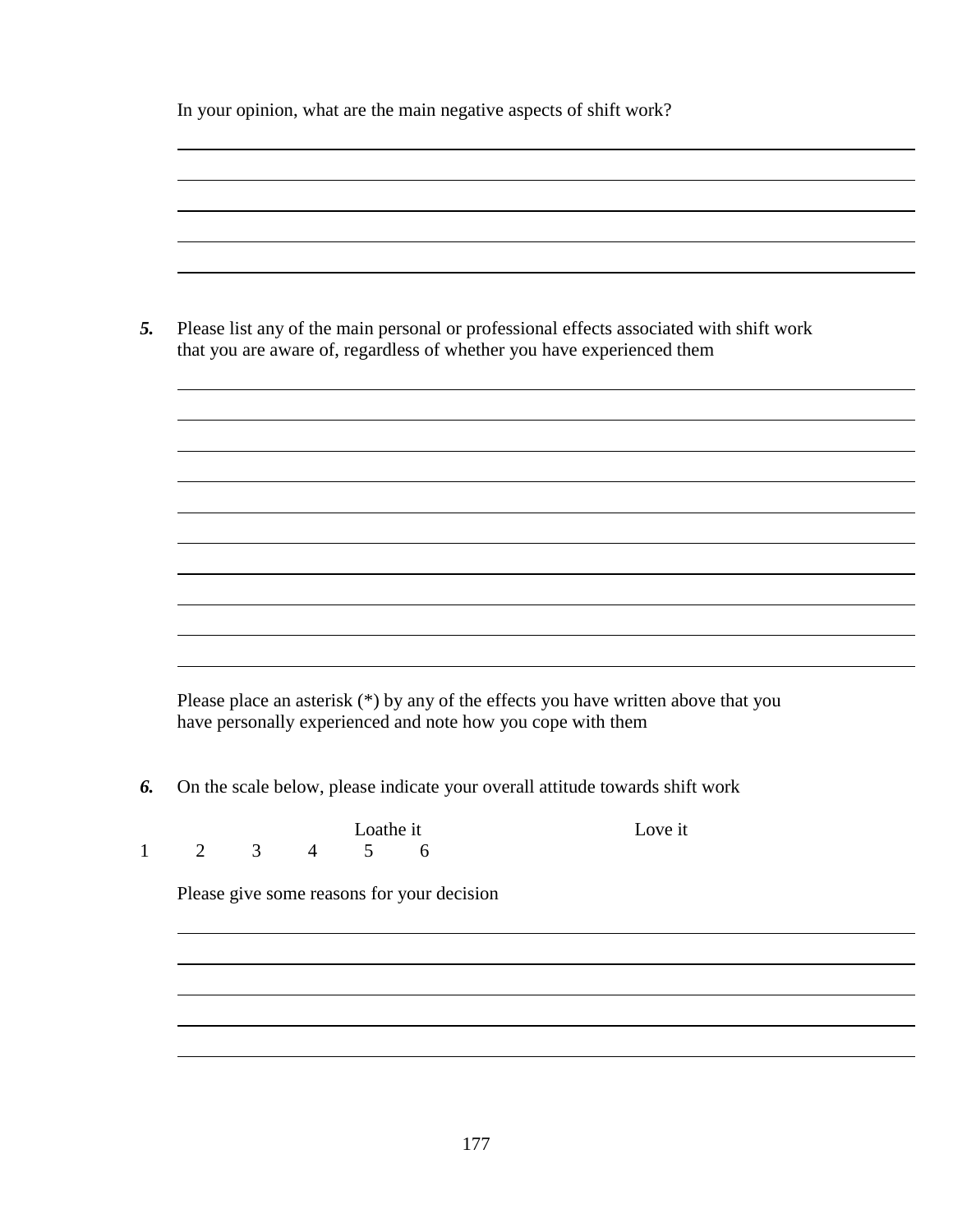*7.* In your opinion, does shift work impact on your family situation? **Yes/No** (please circle)

| Please comment                                                                               |
|----------------------------------------------------------------------------------------------|
|                                                                                              |
|                                                                                              |
|                                                                                              |
|                                                                                              |
|                                                                                              |
|                                                                                              |
| In your opinion, does shift work impact on your social activities? Yes/No (please<br>circle) |
| Please comment                                                                               |
|                                                                                              |
|                                                                                              |
|                                                                                              |
|                                                                                              |
|                                                                                              |
|                                                                                              |
|                                                                                              |

*8.* Have you ever received any education or training on the effects of shift work? **Yes/No** (please circle)

If you answered **Yes**, please give a brief description of the education/training you received

Did you receive this education while working as an MRT? **Yes/No** (please circle)

Was your family included in this education? **Yes/No** (please circle)

If **Yes**, please comment on how they were included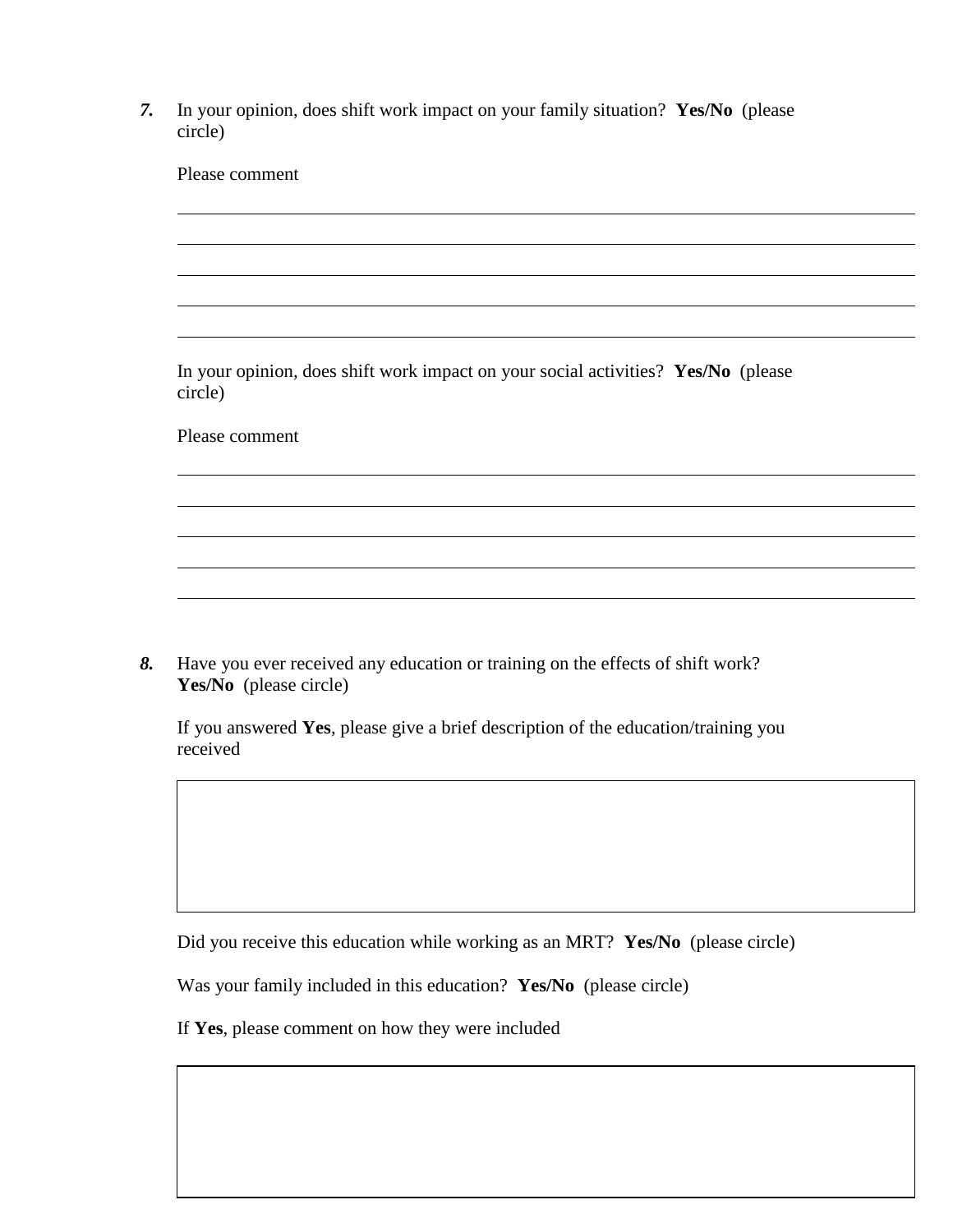*9.* Do you believe that education or training on the effects of shift work would be beneficial? **Yes/No** (please circle).

If **No**, please explain why not If **Yes**, please explain why and suggest what you would like to be included

10. During day shifts or days off, would you say that you have a stable sleep pattern that is sustainable and allows you a sufficient amount of sleep? **Yes/No** (please circle)

Approximately, how many hours do you sleep for per sleep session?

Please place a tick  $(\checkmark)$  beside any of the following statements that describe your general sleep pattern

- $\Box$  Restless, broken sleep resulting in poor quality of sleep
- $\Box$  Wake often during the night
- $\Box$  Trouble obtaining sleep for a suitable length of time
- $\Box$  Trouble initially getting to sleep
- $\Box$  Difficulty staying awake during shifts
- $\Box$  Other (please explain)
- 11. During a period of shifts or when on-call, would you say that you have a stable sleep pattern that is sustainable and allows you a sufficient amount of sleep? **Yes/No** (please circle)

Approximately, how many hours do you sleep for per sleep session?

Please place a tick  $(\checkmark)$  beside any of the following statements that describe your general sleep pattern

- $\Box$  Restless, broken sleep resulting in poor quality of sleep
- $\Box$  Wake often during the night
- $\Box$  Trouble obtaining sleep for a suitable length of time
- $\Box$  Trouble initially getting to sleep
- $\Box$  Difficulty staying awake during shifts
- $\Box$  Other (please explain)
- *12.* Does the sleep you get when on-call or working a period of shifts differ significantly from the sleep you get when you work days or have days off? **Yes/No** (please circle).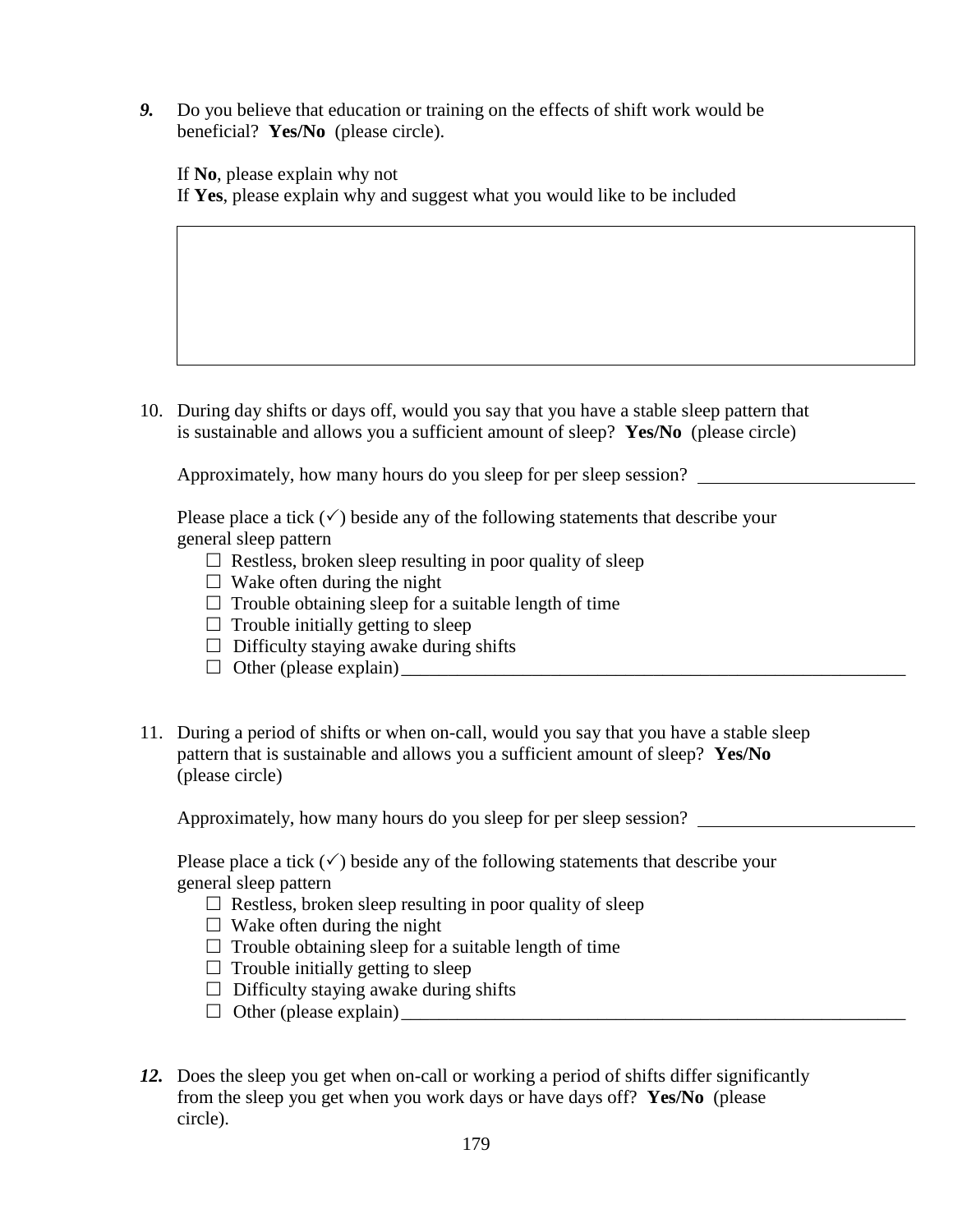Please explain the impact this has on you

|              | 13. On the scale below, please indicate how tired (weariness, depleted of strength or<br>energy) you feel in the days following a period of shifts or on-call |                        |
|--------------|---------------------------------------------------------------------------------------------------------------------------------------------------------------|------------------------|
| $\mathbf{1}$ | Not tired<br>$\mathfrak{Z}$<br>2<br>5<br>$\overline{4}$<br>6                                                                                                  | <b>Extremely tired</b> |
|              | Please comment on how this tiredness affects you, either personally or<br>professionally                                                                      |                        |
|              |                                                                                                                                                               |                        |
|              |                                                                                                                                                               |                        |
|              |                                                                                                                                                               |                        |

14. On the scale below, please indicate how fatigued (physical or mental exhaustion due to exertion) you feel after a period of shifts or on-call

|  |  | Not fatigued            | <b>Extremely fatigued</b> |
|--|--|-------------------------|---------------------------|
|  |  | $1 \t2 \t3 \t4 \t5 \t6$ |                           |

Please comment on how this fatigue affects you, either personally or professionally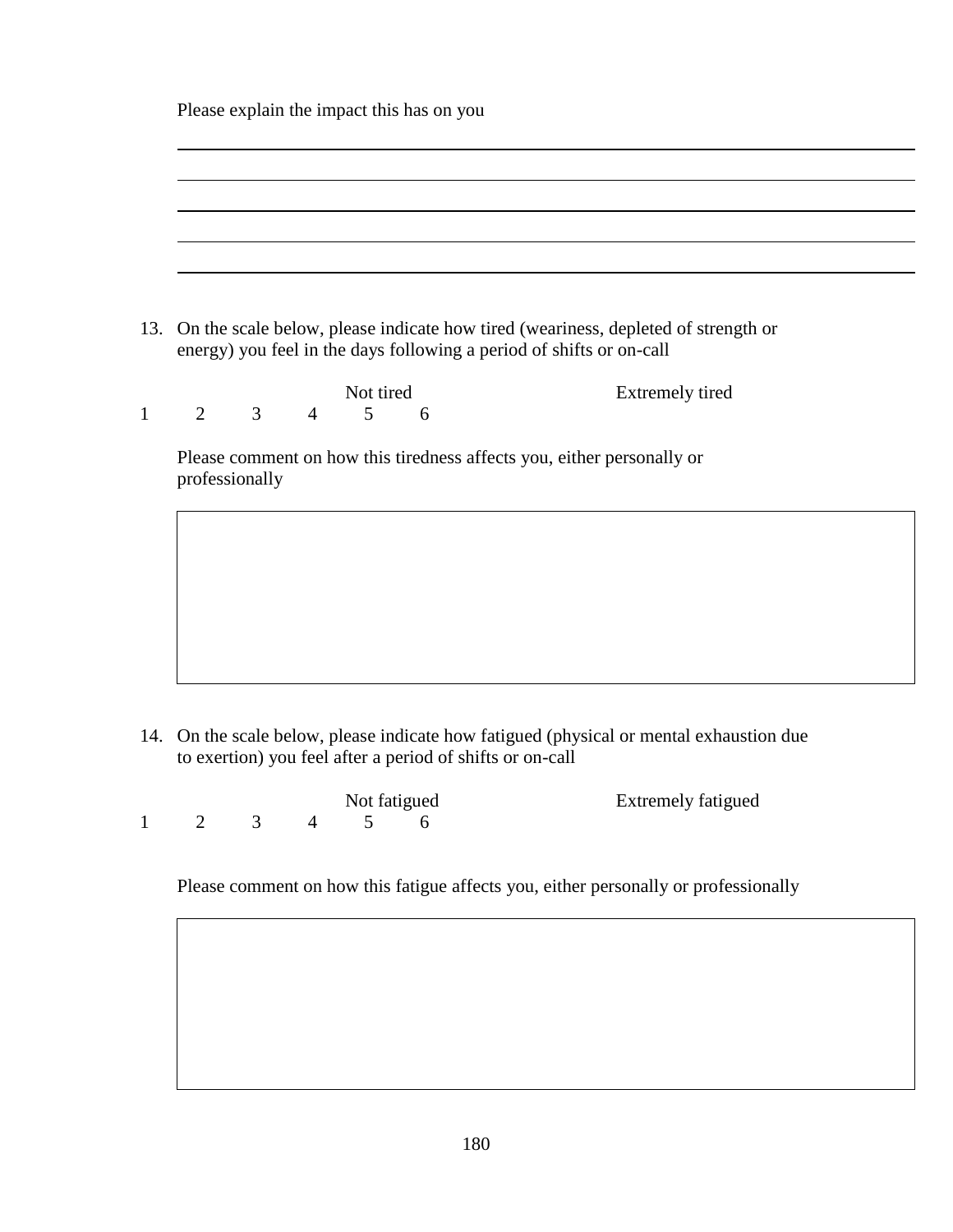15. On the scale below, please indicate the level of job stress that you attribute directly to shift work

|  | Minimal   |                                            | Majority |
|--|-----------|--------------------------------------------|----------|
|  | 2 3 4 5 6 |                                            |          |
|  |           |                                            |          |
|  |           | Please give some reasons for your decision |          |
|  |           |                                            |          |
|  |           |                                            |          |
|  |           |                                            |          |
|  |           |                                            |          |
|  |           |                                            |          |
|  |           |                                            |          |
|  |           |                                            |          |

16. In general, would you say you are content, happy and satisfied in your job? **Yes/No** (please circle).

Please explain the impact shift work has on your level of job satisfaction

*17.* Please list the specific health effects associated with shift work that you are aware of, regardless of whether you have experienced them

Please place an asterisk (\*) by any of the effects you have written in the box above that you have personally experienced and what you do to alleviate them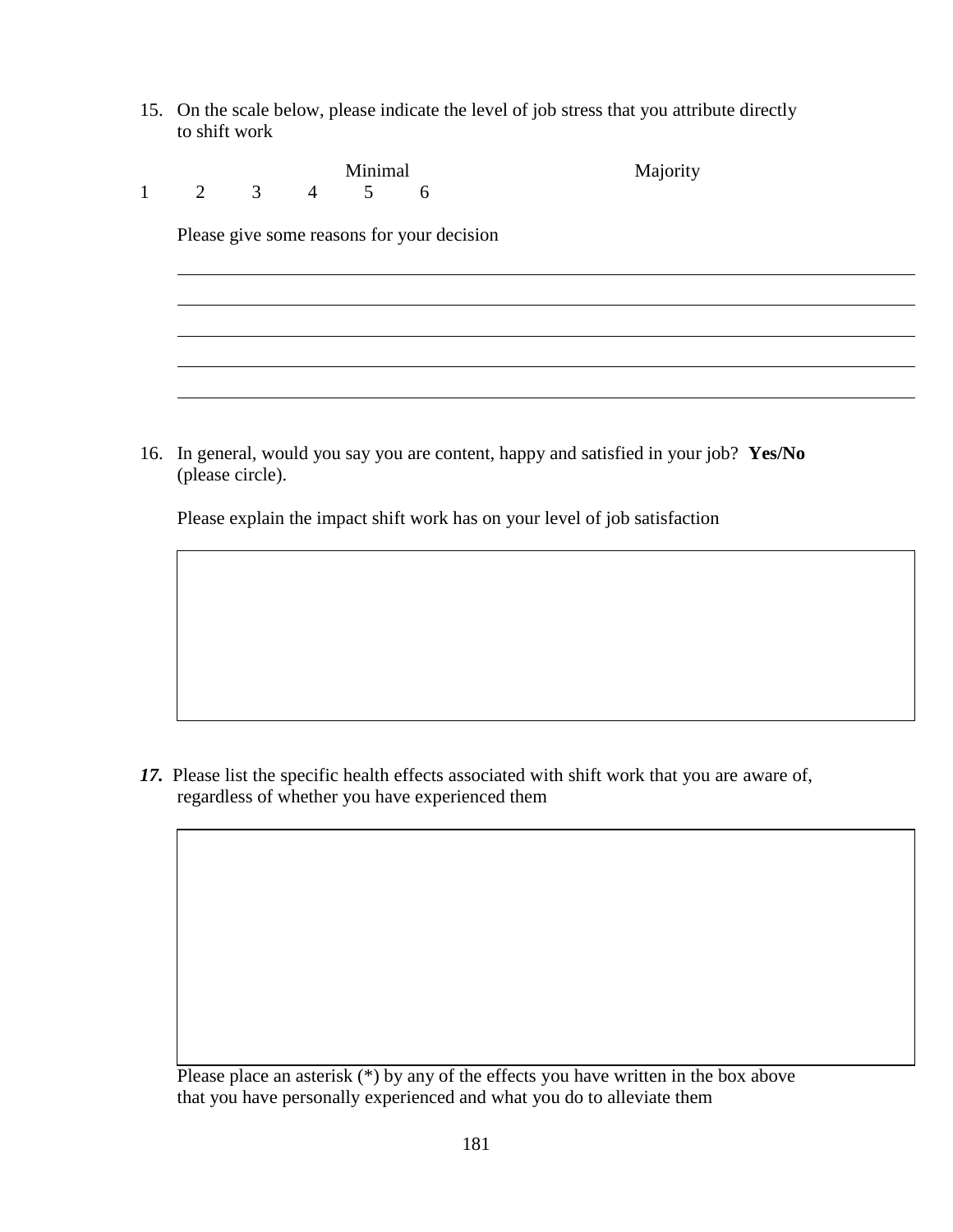18. Approximately how many days have you had off in the last year on account of illness?

Please place a tick  $(\checkmark)$  beside the following reason(s) that best describe your sick days

- $\Box$  Mental exhaustion
- $\Box$  Physical exhaustion
- $\Box$  Tiredness
- □ Stress
- $\Box$  An illness you have seen a Doctor for
- □ An illness you have not seen a Doctor for
- Other (please explain) \_\_\_\_\_\_\_\_\_\_\_\_\_\_\_\_\_\_\_\_\_\_\_\_\_\_\_\_\_\_\_\_\_\_\_\_\_\_\_\_\_\_\_\_\_\_\_\_\_\_\_\_\_\_

If you have ticked two or more boxes, please indicate next to each approximately how many days off work you had

Please place an asterisk (\*) beside any of the identified reasons that are directly related to shift work

Is/was your employer aware of the reasons for your sick days? **Yes/No** (please circle)

*19.* Do you think shift work impacts on your nutritional habits? **Yes/No** (please circle)

If **Yes**, please describe how your eating habits change during shift periods

*20.* Do you think shift work impacts on your exercise habits? (physical activity for at least 20 minutes) **Yes/No** (please circle)

If **Yes**, please describe how your exercise habits change during shift periods

182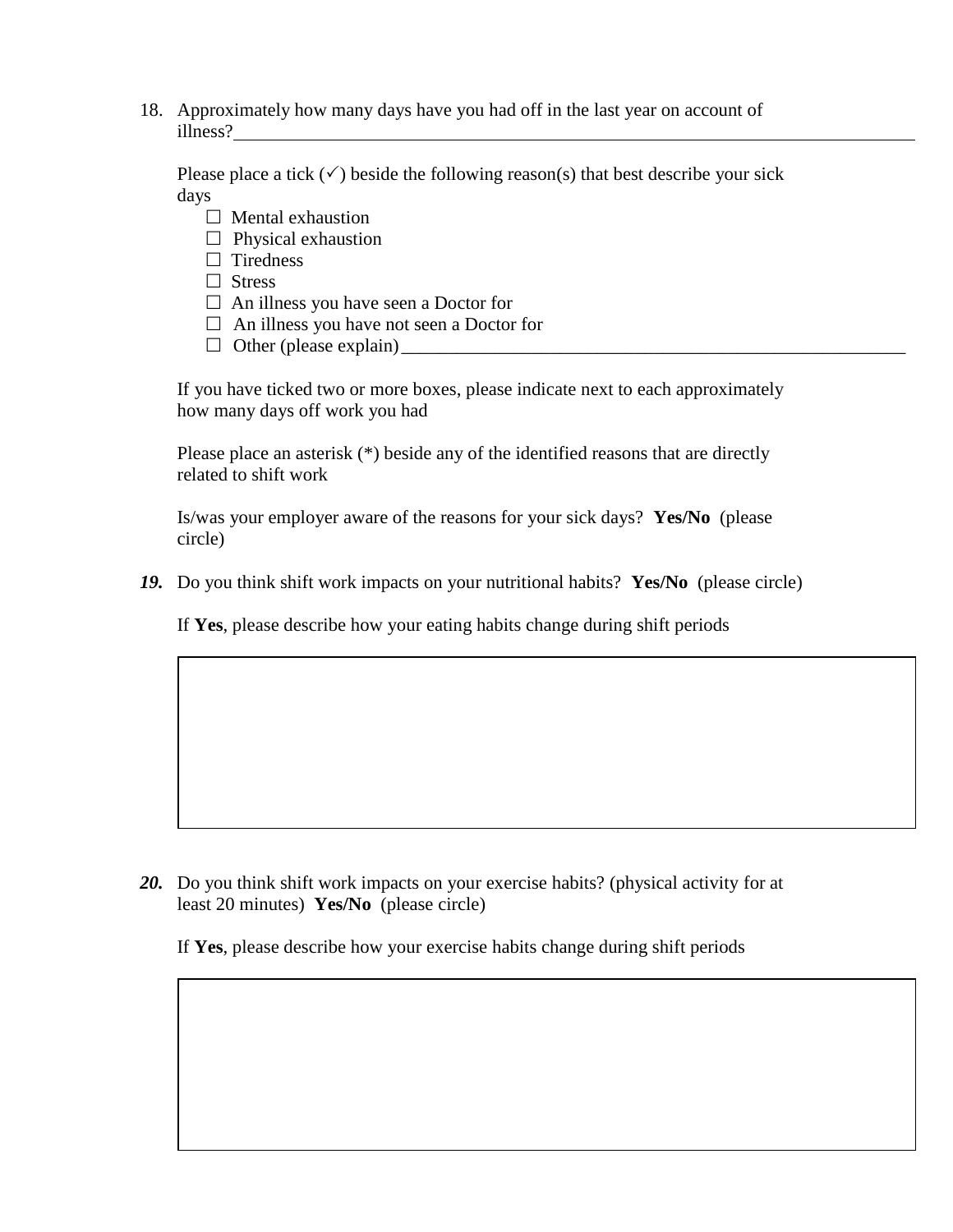*21.* Do you feel that shift work affects your clinical performance? **Yes/No** (please circle)

Please explain and give examples in the box provided

*22.* In your opinion, have your clinical decision making or justification skills ever been affected as a direct result of shift work? **Yes/No** (please circle).

If **Yes**, please explain and give examples indicating the significance of the effect

23. If you feel shift work affects your concentration, please indicate the degree on the scale below

Minimal Extremely affected 1 2 3 4 5 6

24. Please place a tick  $(\checkmark)$  next to any of the following aspects of clinical performance if you feel your ability has been affected as a direct result of shift work Ability to:

- $\Box$  Comprehend complex situations
- $\Box$  Manage events that occur
- $\Box$  Perform risk assessment
- $\Box$  Think latterly and be innovative with adaptive technique
- $\Box$  Monitor your personal performance
- $\Box$  Control your mood and behaviour
- $\Box$  Communicate effectively with patients and colleagues
- $\Box$  Other (please explain)  $\Box$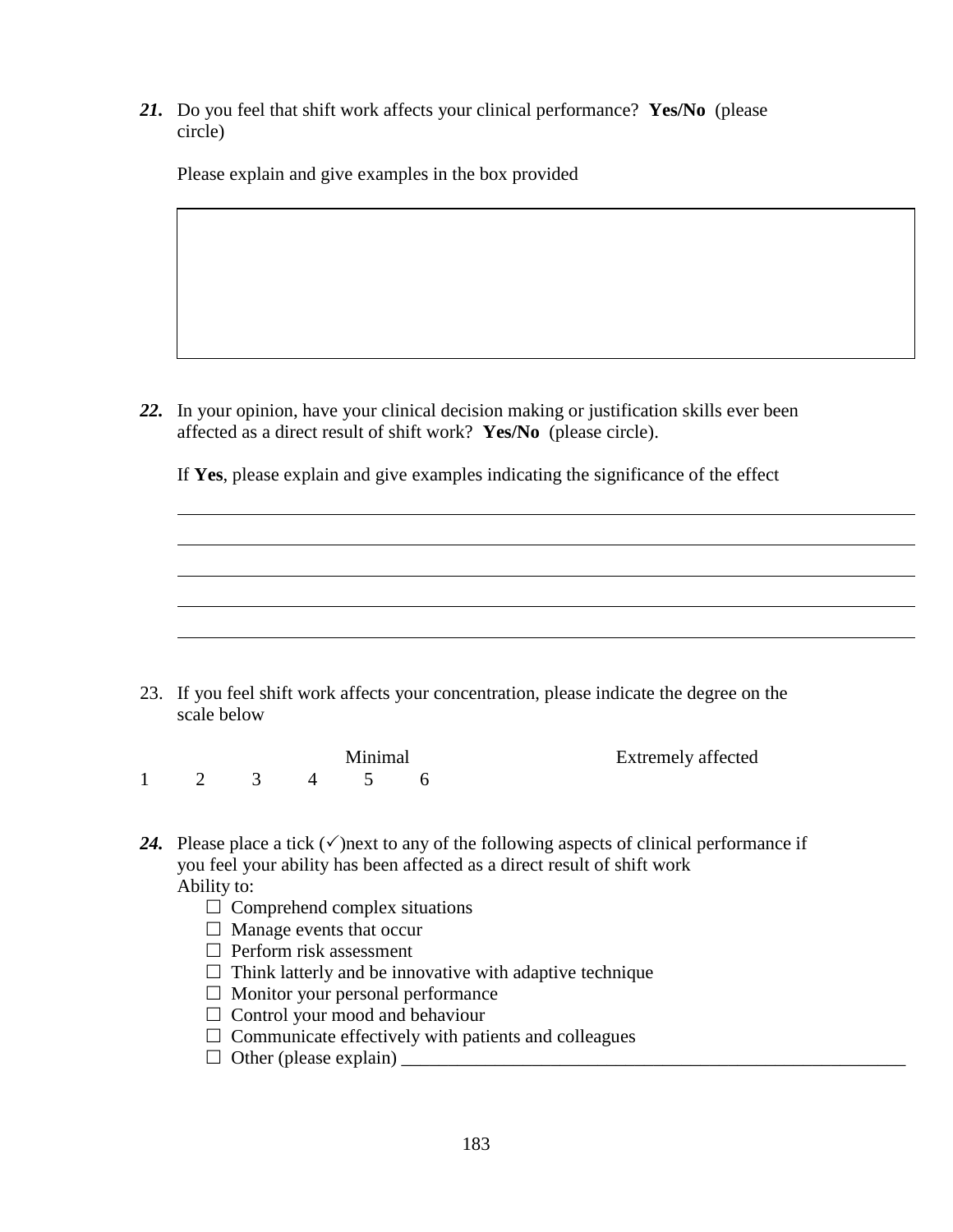If you have ticked two or more boxes, please rank them from greatest (1) to least (8) in terms of how often you are affected

*25.* Do you believe that the care you give to patients has ever been altered as a direct result of your working shift work? **Yes/No** (please circle).

Please explain and give examples

*26.* Do the effects of shift work that you experience affect the working relationship that you have with your colleagues? **Yes/No** (please circle).

Please explain and give examples

27. In your current situation, do you believe you are easily able to perform Continual Professional Development in order to improve your knowledge and skills through? **Yes/No** (please circle).

Please explain what aspects allow this or prevent it